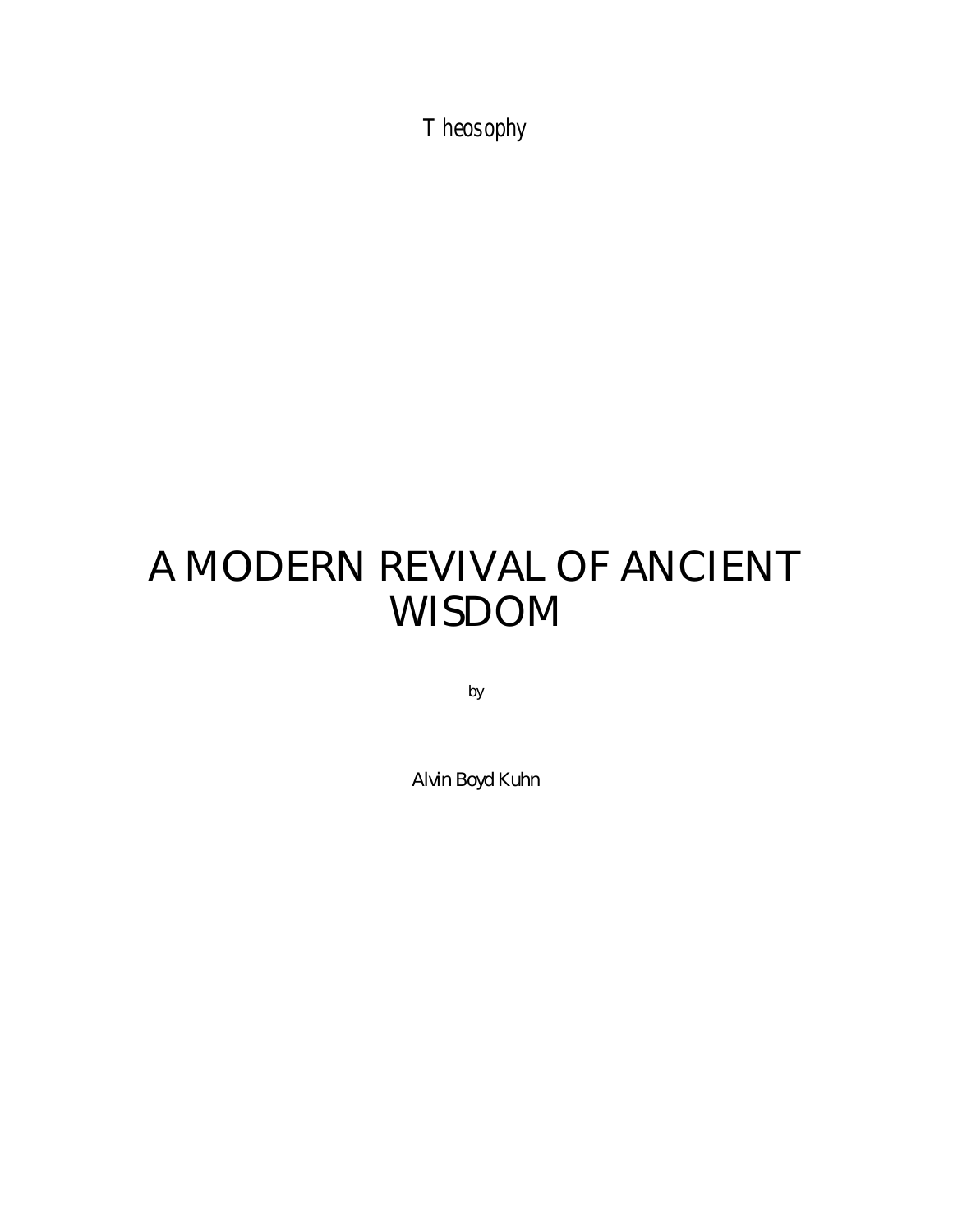#### PREFACE

Since this work was designed to be one of a series of studies in American religions, the treatment of the subject was consciously limited to those aspects of Theosophy which are in some manner distinctively related to America. This restriction has been difficult to enforce for the reason that, though officially born here, Theosophy has never since its inception had its headquarters on this continent. The springs of the movement have emanated from foreign sources and influences. Its prime inspiration has come from ancient Oriental cultures. America in this case has rather adopted an exotic cult than evolved it from the conditions of her native milieu. The main events in American Theosophic history have been mostly repercussions of events transpiring in English, Continental, or Indian Theosophy. It was thus virtually impossible to segregate American Theosophy from its connections with foreign leadership. But the attempt to do so has made it necessary to give meagre treatment to some of the major currents of world-wide Theosophic development. The book does not purport to be a complete history of Theosophy, but it is an attempt to present a unified picture of the movement in its larger aspects. No effort has been made to weigh the truth or falsity of Theosophic principles, but an effort has been made to understand their significance in relation to the historical situation and psychological disposition of those who have adopted it.

The author wises to express his obligation to several persons without whose assistance the enterprise would have been more onerous and less successful. His thanks are due in largest measure to Professor Roy F. Mitchell of New York University, and to Mrs. Mitchell, for placing at his disposal much of their time and of their wide knowledge of Theosophical material; to Mr. L. W. Rogers, President of the American Theosophical Society, Wheaton, Illinois, for cordial co-operation in the matter of the questionnaire, and to the many members of the Society who took pains to reply to the questions; to Mr. John Garrigues, of the United Lodge of Theosophists, New York, for valuable data out of his great store of Theosophic information, and to several of the ladies at the U.L.T. Reading Room for library assistance; to Professor Louis H. Gray, of Columbia University, for technical criticism in Sanskrit terminology; to Mr. Arthur E. Christy, of Columbia University, for data showing Emerson's indebtedness to Oriental philosophy; and to Professor Herbert W. Schneider, of Columbia University, for his painstaking criticism of the study throughout.

A. B. K.

New York City September, 1930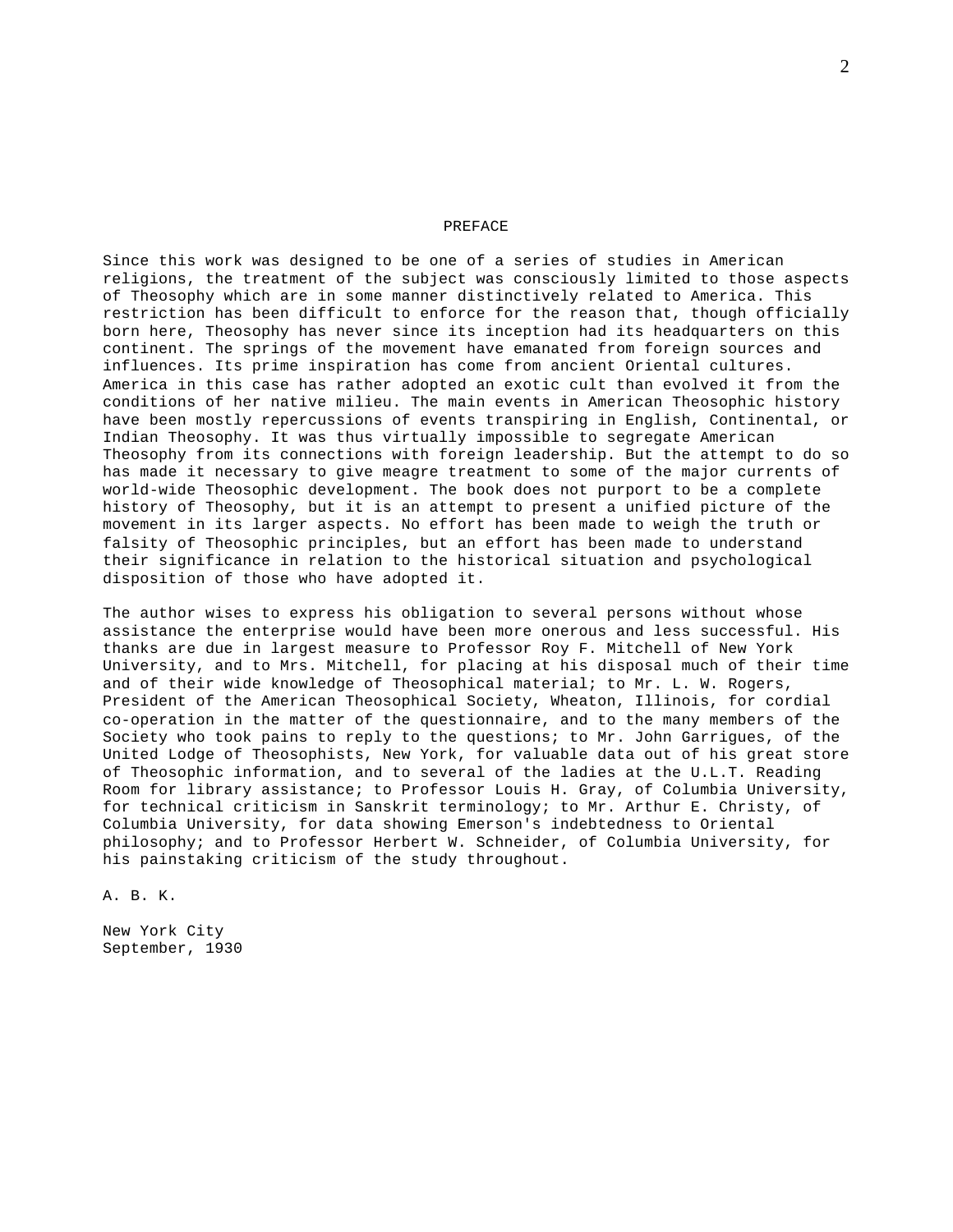# CONTENTS

| CHAPTER | PAGE |
|---------|------|
|         |      |
|         |      |
|         |      |
|         |      |
|         |      |
|         |      |
|         |      |
|         |      |
|         |      |
|         |      |
|         |      |
|         |      |
|         |      |
|         |      |
|         |      |
|         |      |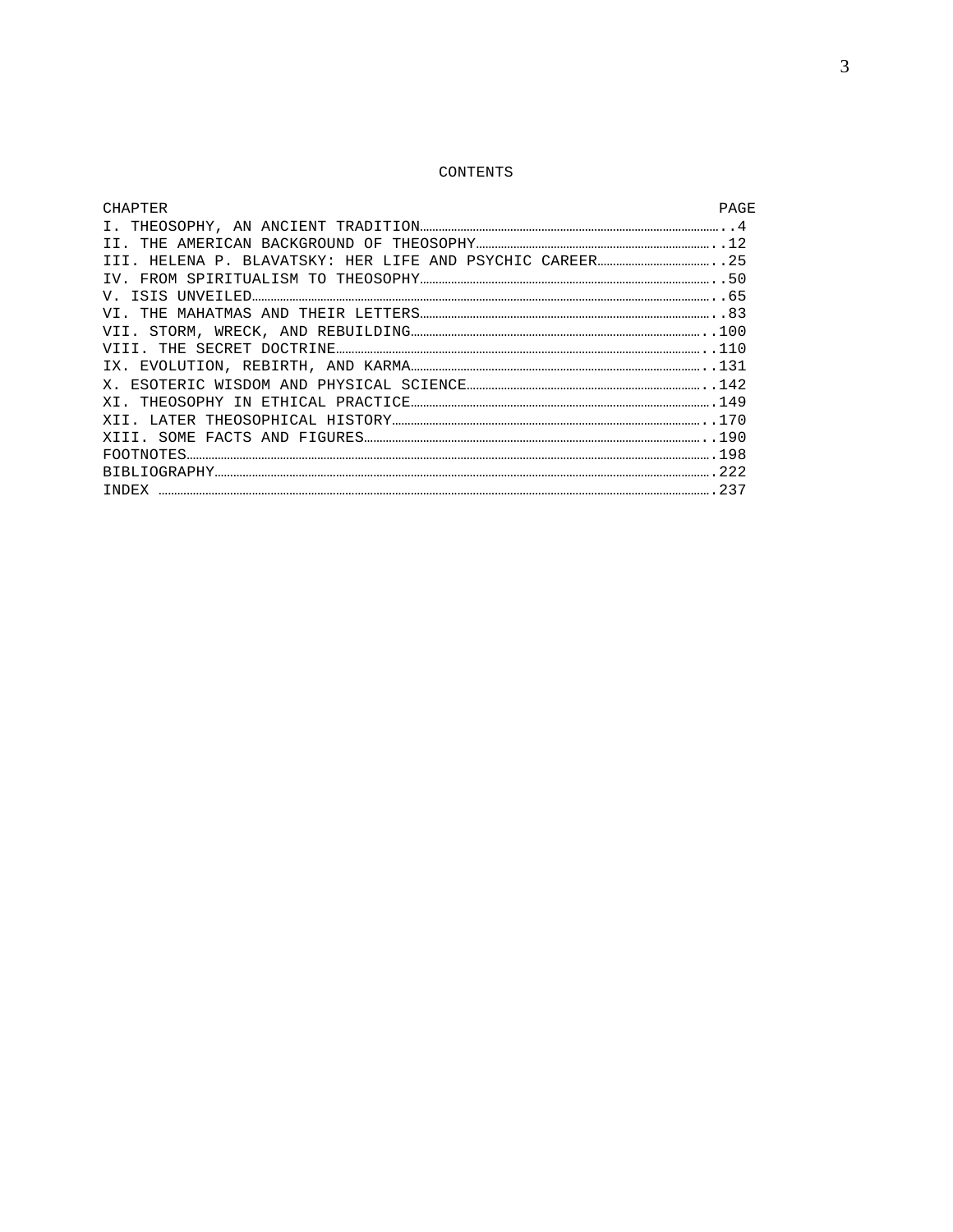## CHAPTER I THEOSOPHY

In the mind of the general public Theosophy is classed with Spiritualism, New Thought, Unity and Christian Science, as one of the modern cults. It needs but a slight acquaintance with the facts in the case to reveal that Theosophy is amenable to this classification only in the most superficial sense. Though the Theosophical Society is recent, theosophy, in the sense of an esoteric philosophic mystic system of religious thought, must be ranked as one of the most ancient traditions. It is not a mere cult, in the sense of being the expression of a quite specialized form of devotion, practice, or theory, propagated by a small group. It is a summation and synthesis of many cults of all times. It is as broad and universal a motif, let us say, as mysticism. It is one of the most permanent phases of religion, and as such it has welled up again and again in the life of mankind. It is that "wisdom of the divine" which has been in the world practically continuously since ancient times. The movement of today is but another periodical recurrence of a phenomenon which has marked the course of history from classical antiquity. Not always visible in outward organization-indeed never formally organized as Theosophy under that name until now-the thread of theosophic teaching and temperament can be traced in almost unbroken course from ancient times to the present. It has often been subterranean, inasmuch as esotericism and secrecy have been essential elements of its very constitution. The modern presentation of theosophy differs from all the past ones chiefly in that it has lifted the veil that cloaked its teachings in mystery, and offered alleged secrets freely to the world. Theosophists tell us that before the launching of the latest "drive" to promulgate Theosophy in the world, the councils of the Great White Brotherhood of Adepts, or Mahatmas, long debated whether the times were ripe for the free propagation of the secret Gnosis; whether the modern world, with its Western dominance and with the prevalence of materialistic standards, could appropriate the sacred knowledge without the risk of serious misuse of high spiritual forces, which might be diverted into selfish channels. We are told that in these councils it was the majority opinion that broadcasting the Ancient Wisdom over the Occidental areas would be a veritable casting of pearls before swine; yet two of the Mahatmas settled the question by undertaking to assume all karmic debts for the move, to take the responsibility for all possible disturbances and ill effects.

If we look at the matter through Theosophic eyes, we are led to believe that when in the fall of 1875 Madame Blavatsky, Col. H. S. Olcott, and Mr. W. Q. Judge took out the charter for the Theosophical Society in New York, the world was witnessing a really major event in human history. Not only did it signify that one more of the many recurrent waves of esoteric cultism was launched but that this time practically the whole body of occult lore, which had been so sedulously guarded in mystery schools, brotherhoods, secret societies, religious orders, and other varieties of organization, was finally to be given to the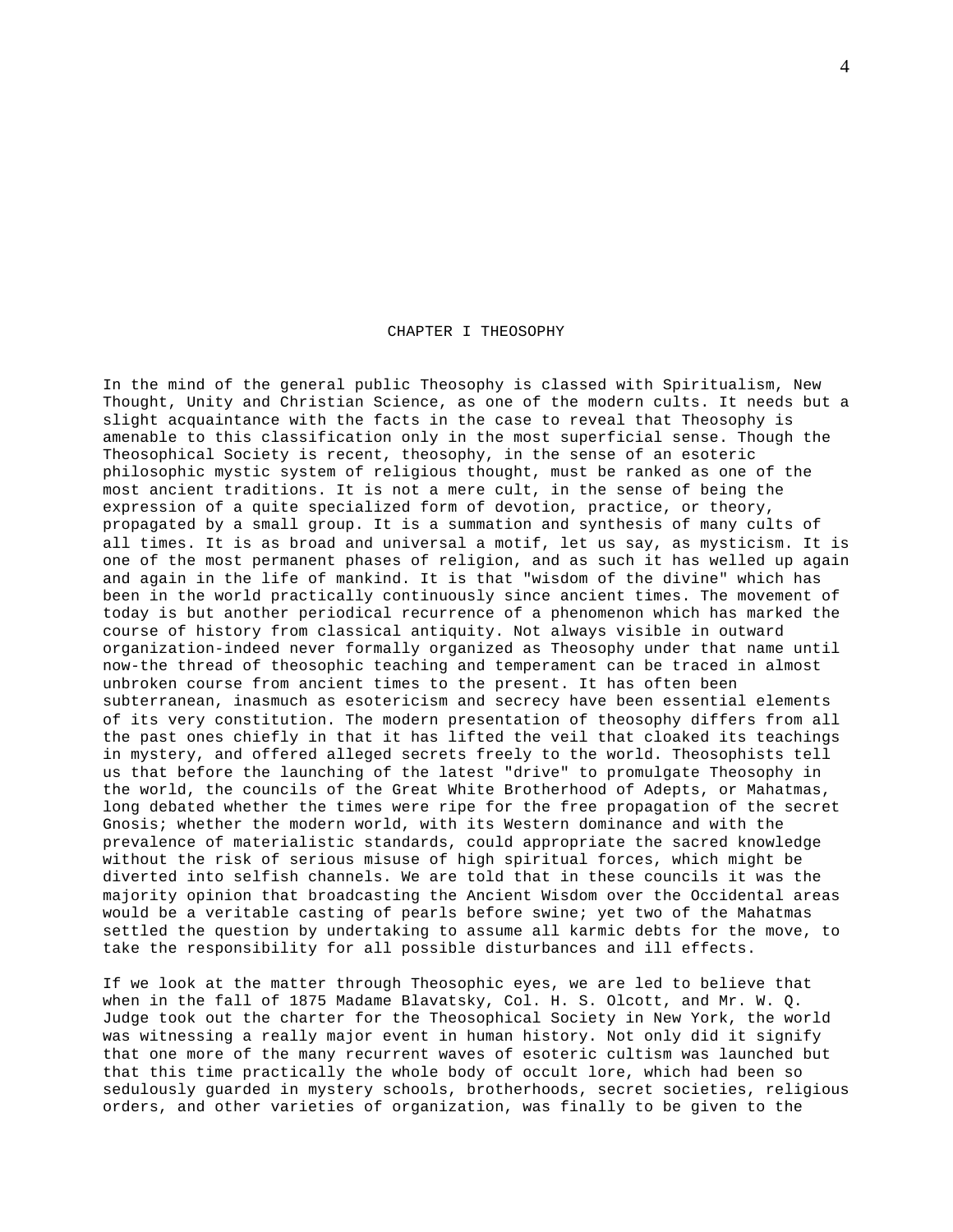world en pleine lumière! At last the lid of antiquity's treasure chest would be lifted and the contents exposed to public gaze. There might even be found therein the solution to the riddle of the Sphynx! The great Secret Doctrine was to be taught openly; Isis was to be unveiled!

To understand the periodical recurrence of the theosophic tendency in history it is necessary to note two cardinal features of the Theosophic theory of development. The first is that progress in religion, philosophy, science, or art is not a direct advance, but in advance in cyclical swirls. When you view progress in small sections, it may appear to be a development in a straight line; but if your gaze takes in the whole course of history, you will see the outline of a quite different method of progress. You will not see uninterrupted unfolding of human life, but advances and retreats, plunges and recessions. Spring does not emerge from winter by a steady rise of temperature, but by successive rushes of heat, each carrying the season a bit ahead. Movement in nature is cyclical and periodic. History progresses through the rise and fall of nations. The true symbol of progress is the helix, motion round and round, but tending upward at each swirl. But we must have large perspectives if we are to see the gyrations of the helix.

The application of this interpretation of progress to philosophy and religion is this: the evolution of ideas apparently repeats itself at intervals time after time, a closed circuit of theories running through the same succession at many points in history. Scholars have discerned this fact in regard to the various types of government: monarchy working over into oligarchy, which shifts to democracy, out of which monarchy arises again. The round has also been observed in the domain of philosophy, where development starts with revelation and proceeds through rationalism to empiricism, and, in revulsion from that, swings back to authority or mystic revelation once more. Hegel's theory that progress was not in a straight line but in cycles formed by the manifestation of thesis, antithesis, and then synthesis, which in turn becomes the ground of a new thesis, is but a variation of this general theme.

Theosophists, then, regard their movement as but the renaissance of the esoteric and occult aspect of human thought in this particular swing of the spiral.

The second aspect of the occult theory of development is a method of interpretation which claims to furnish a key to the understanding of religious history. Briefly, the theory is that religions never evolve; they always degenerate. Contrary to the assumptions of comparative mythology, they do not originate in crude primitive feelings or ideas, and then transform themselves slowly into loftier and purer ones. They begin lofty and pure, and deteriorate into crasser forms. They come forth in the glow of spirituality and living power and later pass into empty forms and lifeless practices. From the might of the spirit they contract into the materialism of the letter. No religion can rise above its source, can surpass its founder; and the more exalted the founder and his message, the more certainly is degeneration to be looked for. There is always gradual change in the direction of obscuration and loss of primal vision, initial force. Religions tend constantly to wane, and need repeated revivals and reformations. Nowhere is it possible to discern anything remotely like steady growth in spiritual unfolding.

It is the occult theory that what we find when we search the many religions of the earth is but the fragments, the dissociated and distorted units of what were once profound and coherent systems. It is difficult to trace in the isolated remnants the contour of the original structure. But it is this completed system which the Theosophist seeks to reconstruct from the scattered remnants.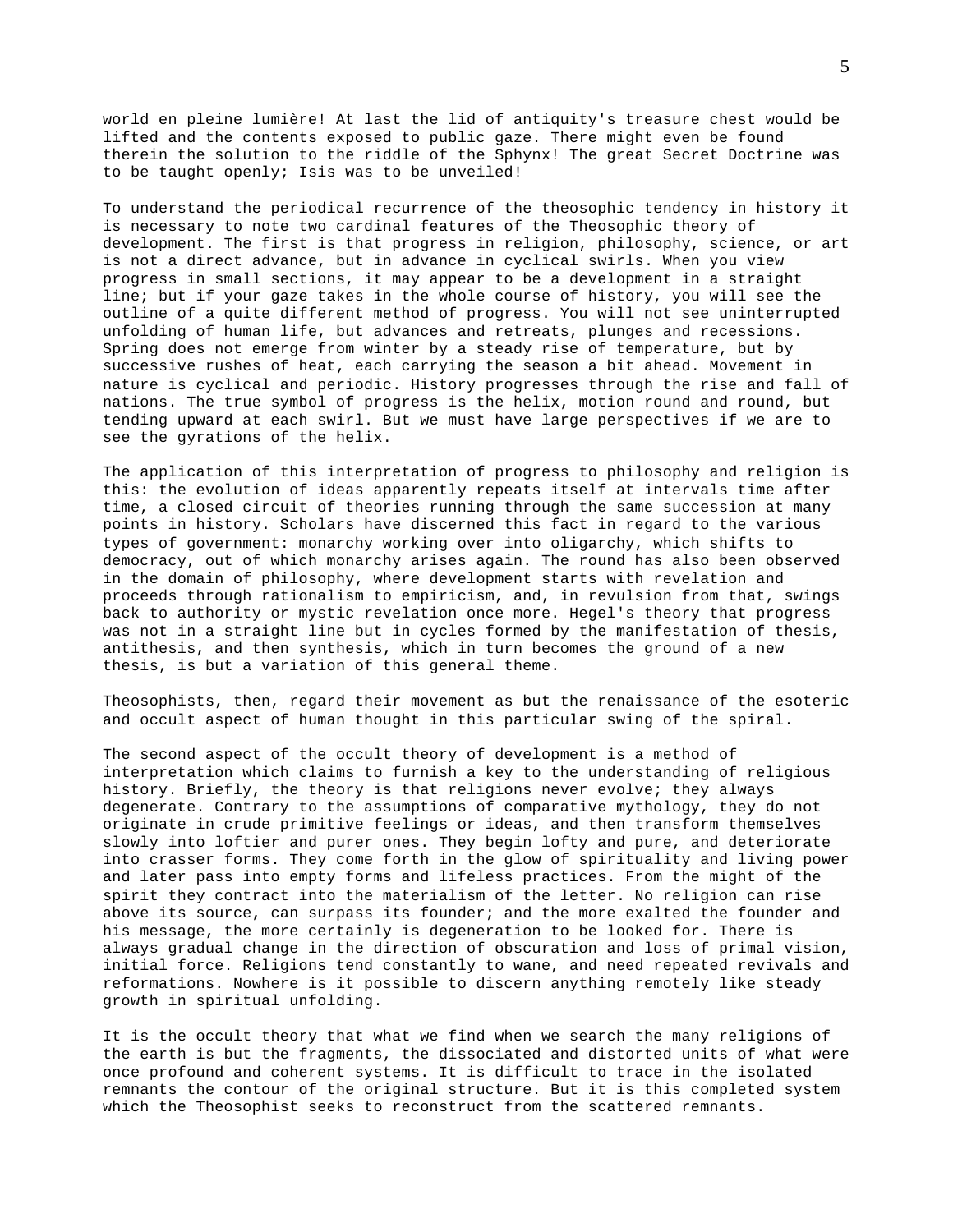Religion, then, is a phase of human life which is alleged to operate on a principle exactly opposite to evolution, and theosophy believes this key makes it intelligible. Religions never claim to have evolved from human society; they claim to be gifts to humanity. They come to man with the seal of some divine authority and the stamp of supreme perfection. Not only are they born above the world, but they are brought to the world by the embodied divinity of a great Messenger, a Savior, a World-Teacher, a Prophet, a Sage, a Son of God. These bring their own credentials in the form of a divine life. Their words and works bespeak the glory that earth can not engender.

The two phases of theosophic explanation can now be linked into a unified principle. Religions come periodically; and they are given to men from high sources, by supermen. The theory of growth from crude beginnings to spirituality tacitly assumes that man is alone in the universe and left entirely to his own devices; that he must learn everything for himself from experience, which somehow enlarges his faculties and quickens them for higher conceptions. This view, says occultism, does unnatural violence to the fundamental economy of the universe, wrenching humanity out of its proper setting and relationship in an order of harmony and fitness. Humankind is made to be the sole manipulator of intelligence, the favored beneficiary of evolution, and as such is severed from its natural connection with the rest of the cosmic scheme. So small and poor a view does pitiable injustice to the wealth of the cosmic resources. Bruno, Copernicus, and modern science have taught us that man is not the darling of creation, nor the only child in the cosmic family, the pampered ward of the gods. Far from it; he is one among the order of beings, occupying his proper place in relation to vaster hierarchies than he has knowledge of, above and below him.1

What is the character of that relationship? It is, says the esoteric teaching, that of guardian and ward; of a young race in the tutelage of an older; of infant humanity being taught by more highly evolved beings, whose intelligence is to that of early man as an adept's to a tyro's. It is the relationship of children to parents or guardians. Throughout our history we have been the wards of an elder race, or at least of the elder brothers of our own race. The members of a former evolutionary school have turned back often, like the guardians in Plato's cave allegory, to instruct us in vital knowledge. The wisdom of the ages, the knowledge of the very Ancient of Days, has at times been handed down to us. The human family has produced some advanced Sages, Seers, Adepts, Christs, and these have cared for the less-advanced classes, and have from time to time given out a body of deeper wisdom than man's own. Theosophy claims that it is the traditional memory of these noble characters, their lives and messages, which has left the ancient field strewn with the legends of its Gods, Kings, Magi, Rishis, Avatars and its great semi-divine heroes. Such wisdom and knowledge as they could wisely and safely impart they have handed down, either coming themselves to earth from more ethereal realms, or commissioning competent representatives. And thus the world has periodically been given the boon of a new religion and a new stimulus from the earthly presence of a savior regarded as divine. And always the gospel contained milk for the babes and meat for grown men. There was both an exoteric and an esoteric doctrine. The former was broadcast among the masses, and did its proper and salutary work for them; the latter, however, was imparted only to the fit and disciplined initiates in secret organizations. Much real truth was hidden behind the veil of allegory; myth and symbol were employed. This aggregate of precious knowledge, this innermost heart of the secret teaching of the gods to mankind, is, needless to say, the Ancient Wisdom-is Theosophy. Or at least Theosophy claims the key to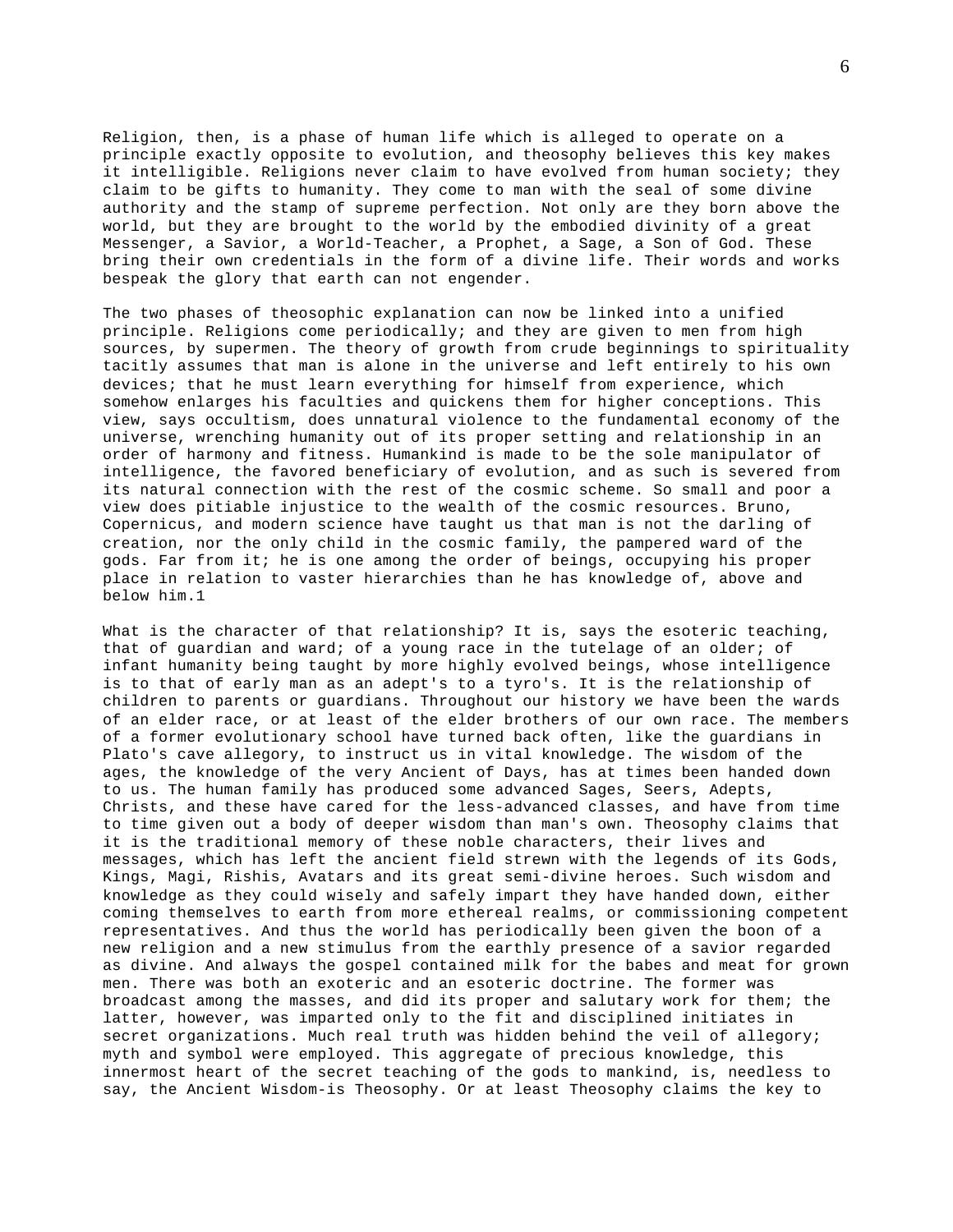all this body of wisdom. It has always been in the world, but never publicly promulgated until now.

To trace the currents of esoteric influence in ancient religious literature would be the work of volumes. Theosophic or kindred doctrines are to be found in a large number of the world's sacred books or bibles. The lore of India, China, Persia, Babylon, Egypt, Greece, yields material for Theosophy.

Philosophy, not less than religion, bears the stamp of theosophical ideology. Traces of the occult doctrine permeate most of the thought systems of the past. All histories of philosophy in the western world begin, with or without brief apology to the venerable systems of the Orient, with Thales of Miletus and the early Greek thinkers of about the sixth century B.C. In the dim background stand Homer and Hesiod and Pindar and the myths of the Olympian pantheon. Contemporary religious faiths, too, such as the cult of Pythagoreanism,2 and the Orphic and Eleusinian Mysteries, influenced philosophical speculation.

It needs no extraordinary erudition to trace the stream of esoteric teaching through the field of Greek philosophy. What is really surprising is that the world of modern scholarship should have so long assumed that Greek speculation developed without reference to the wide-spread religious cult systems which transfused the thought of the near-Eastern nations. Esotericism was an ingrained characteristic of the Oriental mind and Greece could no more escape the contagion than could Egypt or Persia. The occultist endeavors to make the point that practically all of early Greek philosophy dealt with material presented by the Dionysiac and Orphic Mysteries and later by the Pythagorean revisions of these.3

Thales' fragments contain Theosophical ideas in his identification of the physis with the soul of the universe, and in his affirmation that "the materiality of physis is supersensible." Thales thought that this physis or natural world was "full of gods."4 Both these conceptions of the impersonal and the personal physis, the latter a reasoning substance approaching Nous, came out of the continuum of the group soul, as a vehicle of magic power.5 Man was believed to stand in a sympathetic relation to this nature or physis, and the deepening of his sympathetic attitude was supposed to give him nothing less than magical control over its elements.

Prominent among the Orphic tenets was that of reincarnation, possibly a transference to man of the annual rebirth in nature. Worship of heavenly bodies as aiding periodical harvests found a place here also.6 The conception of the wheel of Dike and Moira, the allotted flow and apportionment in time as well as place, of all things, nature and man together, was underlying in the ancient Greek mind. Persian occult ideas may have influenced the Orphic systems.7

Anaximander added to the scientific doctrines of Thales the idea of compensatory retribution for the transgression of Moira's bounds which suggests Karma. The sum of Heraclitus' teaching is the One Soul of the universe, in ever-running cycles of expression-"Fire8 lives the death of air, air lives the death of fire; earth lives the death of water, water lives the death of earth."9 And interwoven with it is a sort of justice which resembles karmic force.10

Dionysiac influence brought the theme of reincarnation prominently to the fore in metaphysical thinking.11

Socrates, in the Phaedo, speaks of "the ancient doctrine that souls pass out of this world to the other, and there exist, and then come back hither from the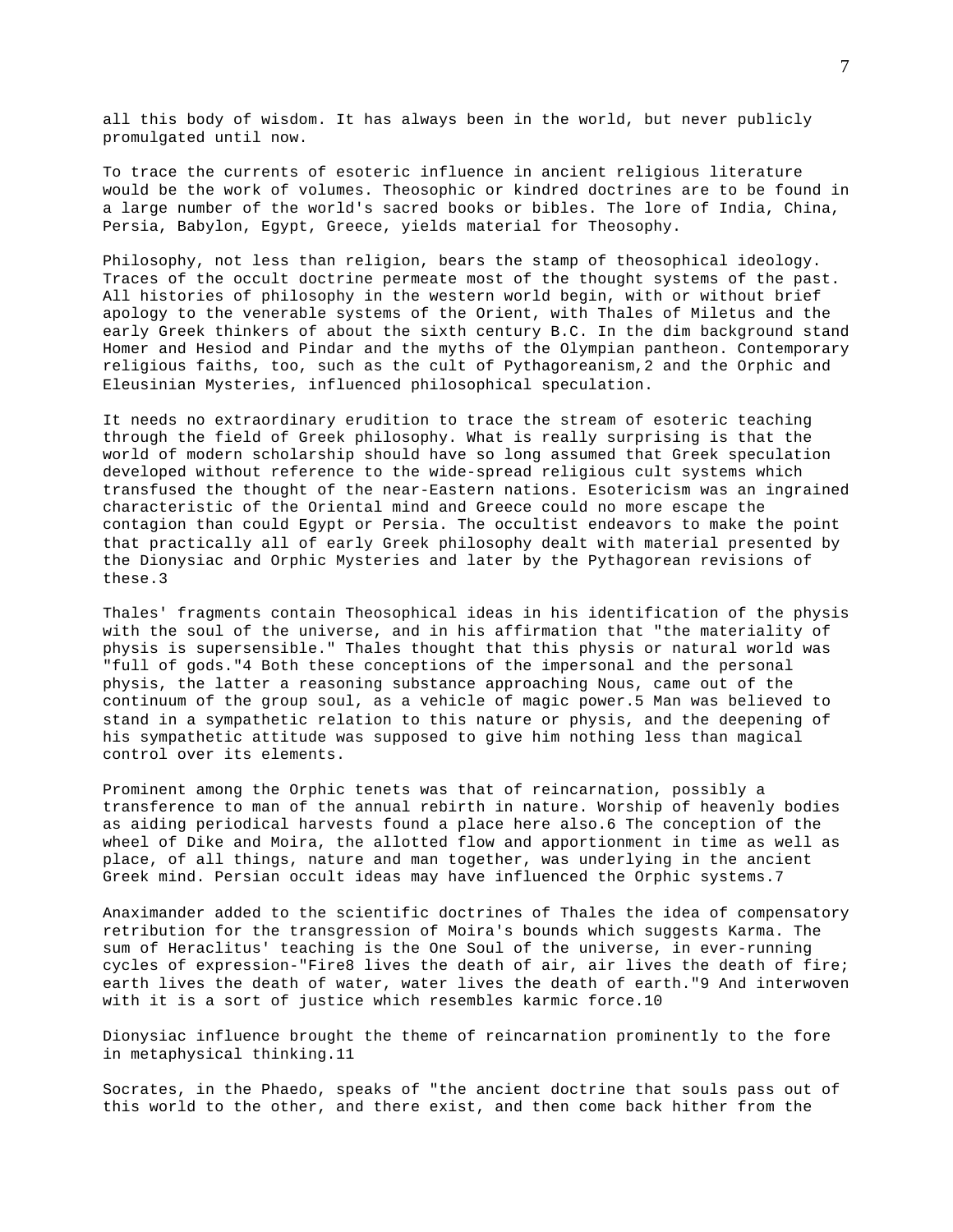dead, and are born again." In Hesiod's Works and Days there is the image of the Wheel of Life. In the mystical tradition there was prominent the wide-spread notion of a fall of higher forms of life into the human sphere of limitation and misery. The Orphics definitely taught that the soul of man fell from the stars into the prison of this earthly body, sinking from the upper regions of fire and light into the misty darkness of this dismal vale. The fall is ascribed to some original sin, which entailed expulsion from the purity and perfection of divine existence and had to be expiated by life on earth and by purgation in the nether world.

The philosophies of Parmenides, Empedocles, and Plato came directly out of the Pythagorean movement.<sup>13</sup> Aristotle described Empedocles' poems as "Esoteric," and it is thought that Parmenides' poems were similarly so. Parmenides' theory that the earth is the plane of life outermost, most remotely descended from God, is re-echoed in theosophic schematism. Also his idea-"The downward fall of life from the heavenly fires is countered by an upward impulse which 'sends the soul back from the seen to the unseen'"-completes the Theosophic picture of outgoing and return. Parmenides "was really the 'associate' of a Pythagorean, Ameinias, son of Diochartas, a poor but noble man, to whom he afterwards built a shrine, as to a hero."<sup>14</sup> "Strabo describes Parmenides and Zeno as Pythagoreans."15 Cornford's comment on the philosophy of Empedocles leaves little doubt as to its origin in the Mysteries. 16 Strife causes the fall, love brings the return. Empedocles was a member of a Pythagorean society or school, for Diogenes tells us that he and Plato were expelled from the organization for having revealed the secret teachings.17

Of Pythagoras as a Theosophic type of philosopher there is no need to speak at any length. What is known of Pythagoreanism strongly resembles Theosophy.

As to Socrates, it is interesting to note that Cornford's argument "points to the conclusion that Socrates was more familiar with Pythagorean ideas than has commonly been supposed."18 Socrates gave utterance to many Pythagorean sentiments and he was associated with members of the Pythagorean community at Phlious, near Thebes.

R. D. Hicks comments on Plato's "imaginative sympathy with the whole mass of floating legend, myth and dogma, of a partly religious, partly ethical character, which found a wide, but not universal acceptance, at an early time in the Orphic and Pythagorean associations and brotherhoods."19

"The Platonic myths afford ample evidence that Plato was perfectly familiar with all the leading features of this strange creed. The divine origin of the soul, its fall from bliss and the society of the gods, its long pilgrimage of penance through hundreds of generations, its task of purification from earthly pollution, its reincarnation in successive bodies, its upward and downward progress, and the law of retribution for all offences . . ."20

There is evidence pointing to the fact that Plato was quite familiar with the Mystery teachings, if not actually an initiate.21 In the Phaedrus he says:

". . . being initiated into those Mysteries which it is lawful to call the most blessed of all Mysteries . . . we were freed from the molestation of evils which otherwise await us in a future period of time. Likewise in consequence of this divine initiation, we become spectators of entire, simple, immovable and blessed visions resident in the pure light."22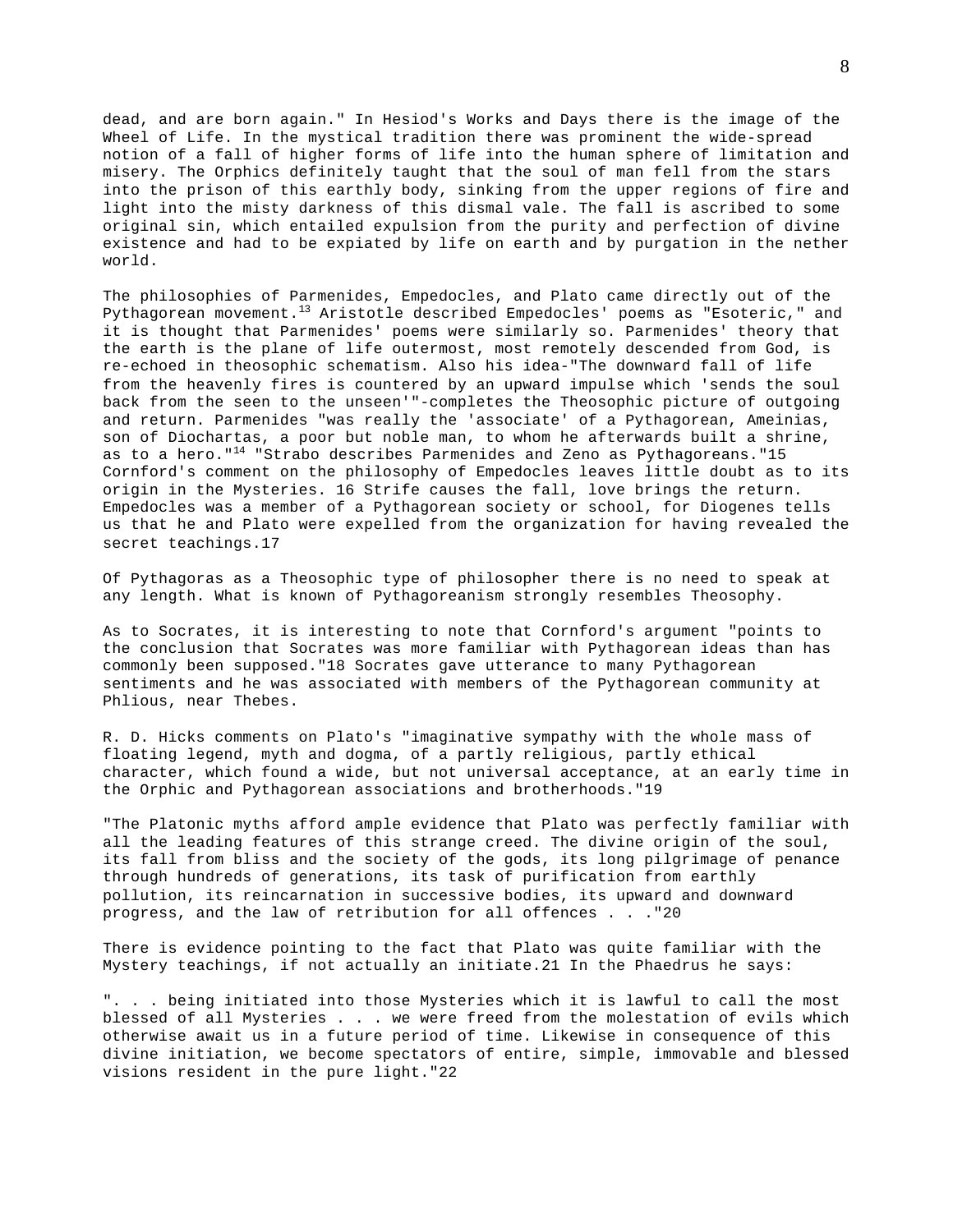And his immersion in the prevalent esoteric attitude is hinted at in another passage:

"You say that, in my former discourse, I have not sufficiently explained to you the nature of the First. I purposely spoke enigmatically, for in case the tablet should have happened with any accident, either by land or sea, a person, without some previous knowledge of the subject, might not be able to understand its contents."23

Aristotle left the esoteric tradition, and went in the direction of naturalism and empiricism. Yet in him too there are many points of distinctly esoteric ideology. His distinction between the vegetative animal soul and the rational soul, the latter alone surviving while the former perished; his dualism of heavenly and terrestrial life; his belief that the heavenly bodies were great living beings among the hierarchies; and his theory that development is the passing of potentiality over into actualization, are all items of Theosophic belief.

Greek philosophy is said to have ended with Neo-Platonism-which is one of history's greatest waves of the esoteric tendency. It would be a long task to detail the theosophic ideas of the great Plotinus. He, Origen and Herrennius were pupils of Ammonius Saccas, whose teachings they promised never to reveal, as being occult. Plotinus' own teachings were given only to initiated circles of students.24 Proclus25 gives astonishing corroboration to a fragment of Theosophic doctrine in any excerpt quoted in Isis Unveiled:

"After death, the soul (the spirit) continueth to linger in the aerial (astral) form till it is entirely purified from all angry and voluptuous passions . . . then doth it put off by a second dying the aerial body as it did the earthly one. Whereupon the ancients say that there is a celestial body always joined with the soul, and which is immortal, luminous and star-like."26

The esotericist feels that the evidence, a meagre portion of which has been thus cursorily submitted, is highly indicative that beneath the surface of ancient pagan civilization there were undercurrents of sacred wisdom, esoteric traditions of high knowledge, descended from revered sources, and really cherished in secret.

Presumably the Christian religion itself drew many of its basic concepts directly or indirectly from esoteric sources. It was born amid the various cults and faiths that then occupied the field of the Alexandrian East and the Roman Empire, and it was unable to escape the influences emanating from these sources. Its immediate predecessors were the Mystery-Religions, the Jewish faith, and the syncretistic blend of these with Syrian Orientalism and Greek philosophy. Judaism was itself deeply tinctured with Hellenistic and oriental influences. The Mystery cults were more or less esoteric; Judaism had received a highly allegorical formulation at the hands of Philo; the Hermetic Literature was similar to Theosophy; the Syrian faiths were saturated with the strain of "Chaldean" occultism; and Greek rationalism had yielded that final mysticism which culminated in Plotinus. Christianity was indebted to many of these sources and many scholars believe that it triumphed only because it was the most successful syncretism of many diverse elements. Numerous streams of esoteric doctrine contributed to Christianity; we can merely hint at the large body of evidence available on this point.

Christianity grew up in the milieu of the Mysteries, and those early Fathers who formulated the body of Christian doctrine did not step drastically outside the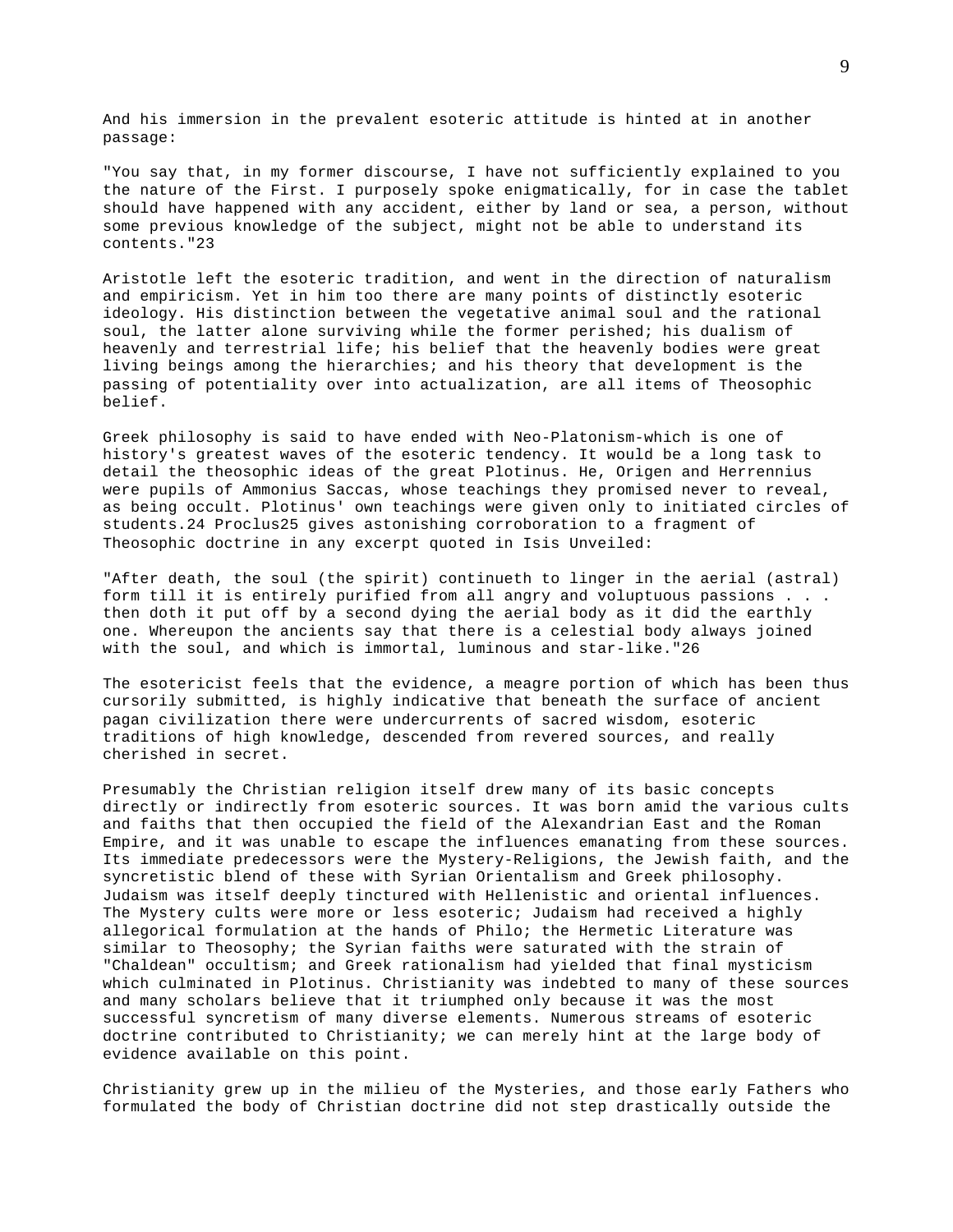traditions of the prevalent faiths. Their work was rather an incorporation of some new elements into the accepted systems of the time. In some cases, as in Alexandria, the two faiths were actually blended, for many Christians in the Egyptian city were at the same time connected with the Mystery cult of Serapis, as many in Greece and Judea were connected with that of Dionysus. But perhaps the most direct and prominent product of the two systems is to be seen in St. Paul, about whose intimate relation to the Mysteries several volumes have been written. Much of his language so strikingly suggests his close contact with Mystery formulae that it is a moot question whether or not he was actually an Initiate.28 At all events many are of the opinion that he must have been powerfully influenced by the cult teachings and practices.29 He mentions some psychic experiences of his own, which are cited as savoring strongly of the character of the mystical exercises taught in the Mysteries.30

When in the third and fourth centuries the Church Fathers began the task of shaping a body of doctrine for the new movement, the same theosophic tendencies pressed upon them from every side. Clement and Origen brought many phases of theosophic doctrine to prominence, a fact which tended later to exclude their writings from the canon. And when Augustine drew up the dogmatic schematism of the new religion, he was tremendously swayed by the work of the Neo-Platonist Plotinus, who, along with Ammonius Saccas, Numenius, Porphyry, and Proclus, had been a member of one or several of the Mystery bodies.31

The presence of powerful currents of Neo-Platonic idealism in the early church is attested by the effects upon it of Manichaeism, Gnosticism and the Antioch heresy, which tendencies had to be exterminated before Christianity definitely took its course of orthodox development. Occult writers32 have indicated the forces at work in the formative period of the church's dogma which eradicated the theory of reincarnation and other aspects of esoteric knowledge from the orthodox canons. The point remains true, nevertheless, that Christianity took its rise in an atmosphere saturated with ideas resembling those of Theosophy.

Theosophy, the Gnosis, having been to a large extant rejected from Catholic theology, nevertheless did not disappear from history. It possessed an unquenchable vitality and made its way through more or less submerged channels down the centuries. Movements, sects, and individuals that embodied its cherished principles could be enumerated at great length. A list would include Paulicians, the Bogomiles, the Bulgars, the Paterenes, the Comacines, the Cathari; Albigensians, and pietists; Joachim of Floris, Roger Bacon, Robert Bradwardine, Raymond Lully; the Alchemists, the Fire Philosophers; Paracelsus, B. Figulus; the Friends of God, led by Nicholas of Basle; L'Homme de Cuir, in Switzerland in the Engadine; the early Waldenses; the Bohemian tradition given in the Tarot; the great Aldus' Academy at Venice; the Rosicrucians and the Florentine Academy founded by Pletho. Some theosophists have attempted to find esoteric meanings in the literature of the Troubadours, and in such writings as The Romance of the Rose, the Holy Grail legends and the Arthurian Cycle, if read in an esoteric sense; Gower's Confessio Amantis, Spencer's Faërie Queen, the works of Dietrich of Berne, Wayland Smith, the Peredur Stories, and the Mabinogian compilations. German pietism expressed fundamentally Theosophic ideas through Eckhardt, Tauler, Suso, and Jacob Boehme. The names of such figures as Count Rakowczi, Cagliostro, Count St. Germain, and Francis Bacon have been linked with the secret orders. In fact there was hardly a period when the ghosts of occult wisdom did not hover in the background of European thought.

Sometimes its predominant manifestation was mystically religious; again it was cosmological and philosophical; never did it quite lose its attachment to the conceptions of science, which was at times reduced nearly to magic. And it is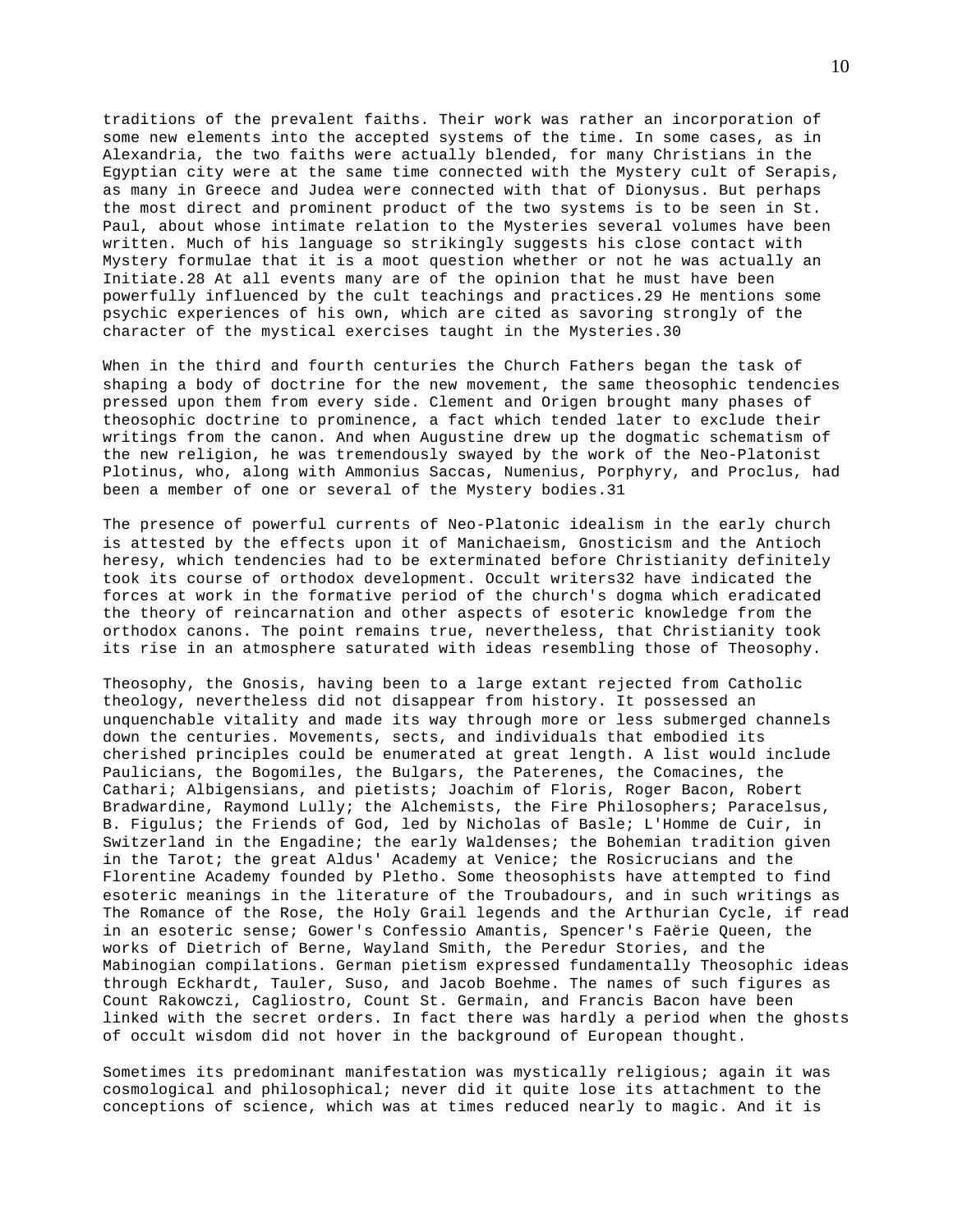upon the implications of this scientific interest that the occult theorist bases his claim that science, along with religion and philosophy, has sprung in the beginning from esoteric knowledge. Not overlooking the oldest scientific lore to be found in the sacred books of the East, our attention is called to the astronomical science of the "Chaldeans"; the similar knowledge among the Egyptians, such, for instance, as led them to construct the Pyramids on lines conformable to sidereal measurements and movements; the reputed knowledge of the precession of the equinoxes among the Persian Magi and the "Chaldeans"; the later work of the scientists among the Alexandrian savants, which had so important a bearing upon the direction of the nascent science in the minds of Copernicus, Galileo, Kepler, and Newton; the known achievements of Roger Bacon, Robert Grosseteste, Agrippa von Nettesheim, and Jerome Cardano in incipient empiricism. It has always been assumed that the strange mixture of true science and grotesque magic found, for instance, in the work of Roger Bacon, justifies the implication that the concern with magic operated as a hindrance to the development of science. It should not be forgotten that the stimulus to scientific discovery sprang from the presuppositions embodied in magical theory. It is now beyond dispute that the magnificent achievements of Copernicus, Kepler, and Galileo were actuated by their brooding over the significance of the Pythagorean theories of number and harmony. Both science and magic aim, each in its special modus, at the control of nature. Through the gateway of electricity, says theosophy, science has been admitted, part way at least, into the inner sanctum of nature's dynamic heart. Magic has sought an entry to the same citadel by another road.

The Theosophist, then, believes, on the strength of evidence only a fragment of which has been touched upon here, that esotericism has been weaving its web of influence, powerful even if subtle and unseen, throughout the religions, philosophies, and sciences of the world. It makes little difference what names have been attached from time to time to this esoteric tradition; and certainly no attempt is made here to prove an underlying unity or continuity in all this "wisdom literature." Suffice it to point out that in all ages there have been movements analogous to modern Theosophy, and that the modern cult regards itself as merely a regular revelation in the periodic resurgence of an ancient learning.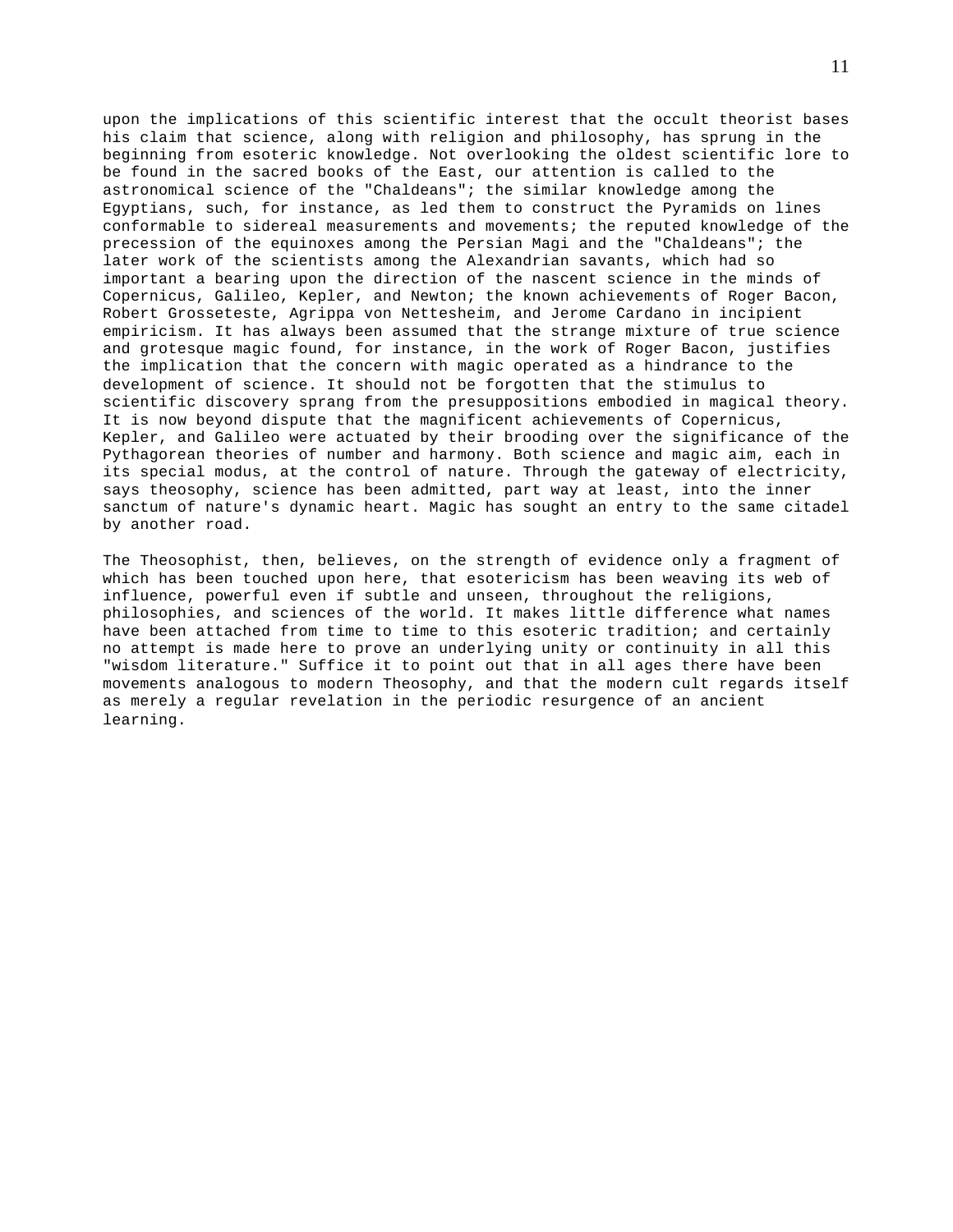## CHAPTER II THE AMERICAN BACKGROUND

An outline of the circumstances which may be said to constitute the background for the American development of Theosophy should begin with the mass of strange phenomena which took place, and were widely reported, in connection with the religious revivals from 1740 through the Civil War period. A veritable epidemic of what were known as the "barks" and the "jerks" swept over the land. They were most frequent in evangelical meetings, but also became common outside. The Kentucky revivals in the early years of the nineteenth century produced many odd phenomena, such as speaking in strange tongues, a condition of trance and swoon frequently attendant upon conversion, occasional illumination and ecstasy, resembling medieval mystic sainthood, and the apparently miraculous reformation of many criminals and drunkards. These phenomena impressed the general mind with the sense of a higher source of power that might be invoked in behalf of human interests.

During this period, too, several mathematical prodigies were publicly exhibited in the performance of quite unaccountable calculations, giving instantaneously the correct results of complicated manipulations of numbers.1 From about 1820, rumors were beginning to be heard of exceptional psychic powers possessed by the Hindus.

But a more notable stir was occasioned a little later when the country began to be flooded with reports of exhibitions of mesmerism and hypnotism. Couéism had not yet come, but the work of Mesmer, Janet, Charcot, Bernheim, and others in France had excited the amazement of the world by its revelations of an apparently supernormal segment of the human mind. "Healing by faith" had always been a wide-spread tradition; but when such people as Quimby and others added to the cult of healing the practice of mesmerism, and subjoined both to a set of metaphysical or spiritual formulae, the imaginative susceptibilities of the people were vigorously stimulated, and the ferment resulted in cults of "mind healing." Quimby was active with his public demonstrations throughout New England in the fifties and sixties.

The cult of Swedenborgianism, coming in chiefly from England, survived from the preceding century as a tremendous contribution to the feeling of mystic supernaturalism. Emanuel Swedenborg, who gave up his work as a noted mineralogist to take up the writing of his visions and prophecies, had profoundly impressed the religious world by the publication of his enormous works, the Arcana Coelestia, The Apocalypse Revealed, The Apocalypse Explained, and others, in which he claimed that his inner vision had been opened to a view of celestial verities. His descriptions of the heavenly spheres, and of the relation of the life of the Infinite to our finite existence, and his theory of the actual correspondence of every physical fact to some eternal truth,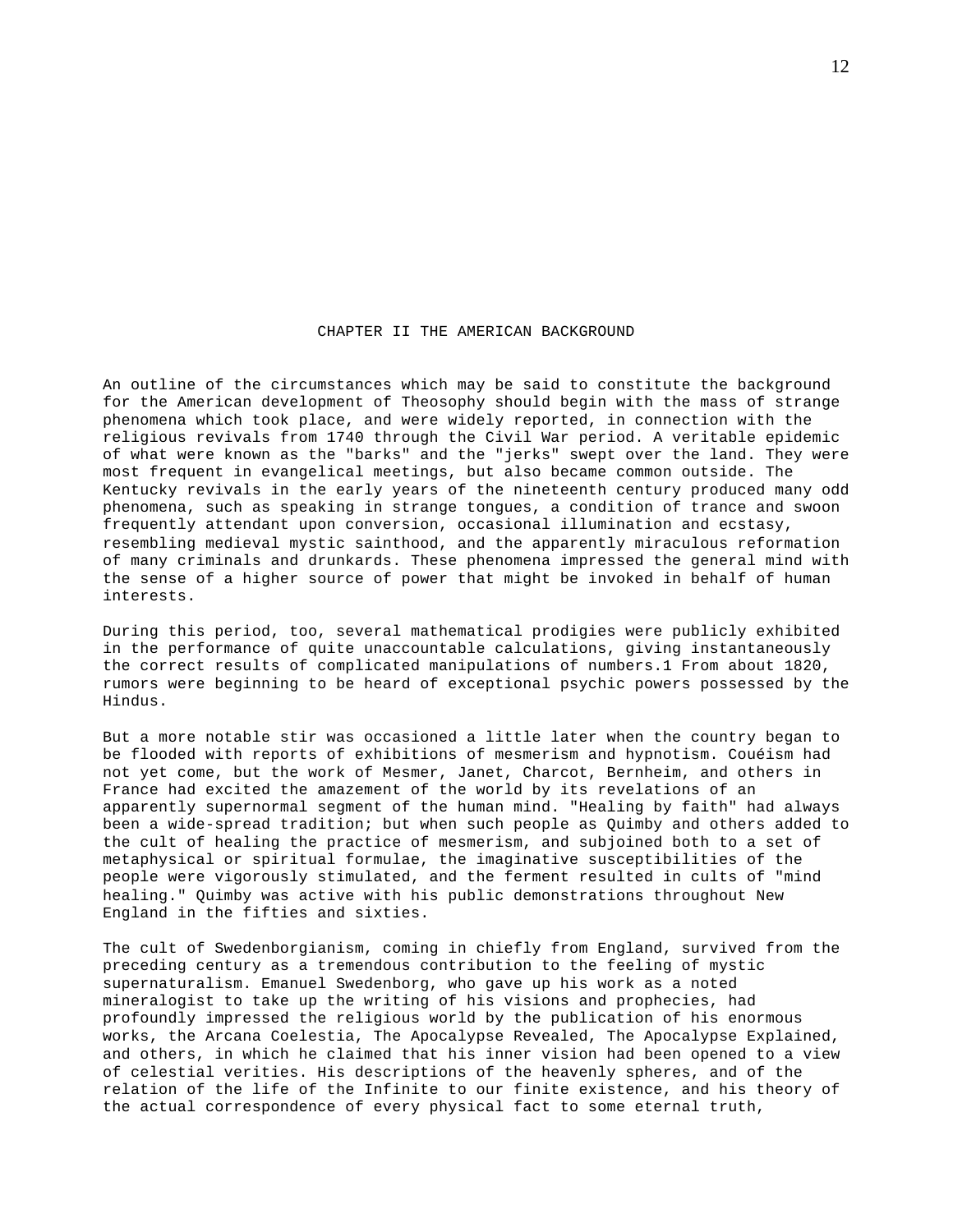impressed the mystic sense of many people, who became his followers and organized his Church of the New Jerusalem. Though this following was never large in number, it was influential in the spread of a type of "arcane wisdom." In the first place, Swedenborg's statements that he had been granted direct glimpses of the angelic worlds carried a certain impressiveness in view of his detailed descriptions of what was there seen. He announced that the causes of all things are in the Divine Mind. The end of existence and creation is to bring man into conjunction with the higher spirit of the universe, so that he may become the image of his creator. The law of correspondence is the key to all the divine treasures of wisdom. He declared that he had witnessed the Last Judgment and that he was told of the second coming of the Lord. His teachings influenced among others Coleridge, Blake, Balzac, and, of course, Emerson and the James family. Though not so much of this influence was specifically Theosophic in character, it all served to bring much grist to the later Theosophical mill.

A certain identity of aims and characters between Theosophy and Swedenborgianism is revealed in the fact that "in December, 1783, a little company of sympathizers, with similar aims, met in London and founded the 'Theosophical Society,' among the members of which were John Flaxman, the sculptor, William Sharpe, the engraver, and F. H. Barthelemon, the composer."2 It was dissolved about 1788 when the Swedenborgian churches began to function. Many such religious organizations could well be called theosophical associations, as was the one founded by Brand in Cincinnati, Ohio, in 1825.

Another organization which dealt hardly less with heavenly revelations, and which must also be regarded as conducive to theosophical attitudes, was the "Children of the Light," the Friends, or Quakers. With a history antedating the nineteenth century by more than a hundred and fifty years, these people held a significant place in the religious life of America during the period we are delineating. Their intense emphasis upon the direct and spontaneous irradiation of the spirit of God into the human consciousness strikes a deep note of genuine mysticism. In fact, like Methodism, Quakerism was born in the midst of a series of spiritualistic occurrences. George Fox heard the heavenly voices and received inspirational messages directly from spiritual visitants. The report of his supernatural experiences, and of the miracles of healing which he was enabled to perform through spirit-given powers, caused hundreds of people to flock to his banner and gave the movement its primary impetus. His gospel was essentially one of spirit manifestation, and his whole ethical system grew out of his conception of the régime of personal life, conduct and mentality which was best designed to induce the visitations of spirit influence. The spiritistic and mystical experiences of the celebrated Madame Guyon, of France, enhanced the force of Fox's testimony.Not less inclined than the Friends to transcendental experiences were the Shakers, who had settled in eighteen communistic associations or colonies in the United States. They claimed to enjoy the power of apostolic healing, prophecy, glossolalia, and the singing of inspired songs. They were led by the spirit into deep and holy experiences, and claimed to be inspired by high spiritual intelligences with whom they were in hourly communion. One of their number, F. W. Evans, wrote to Robert Dale Owen, the Spiritualist, that the Shakers had predicted the advent of Spiritualism seven years previously, and that the Shaker order was the great medium between this world and the world of spirits. He asserted that "Spiritualism originated among the Shakers of America; that there were hundreds of mediums in the eighteen Shaker communities, and that, in fact, nearly all the Shakers were mediums. Mediumistic manifestations are as common among us as gold in California."3 He maintained that there were three degrees of spiritual manifestation, the third of which is the "ministration of millennial truths to various nations, tribes, kindred and people in the spirit world who were hungering and thirsting after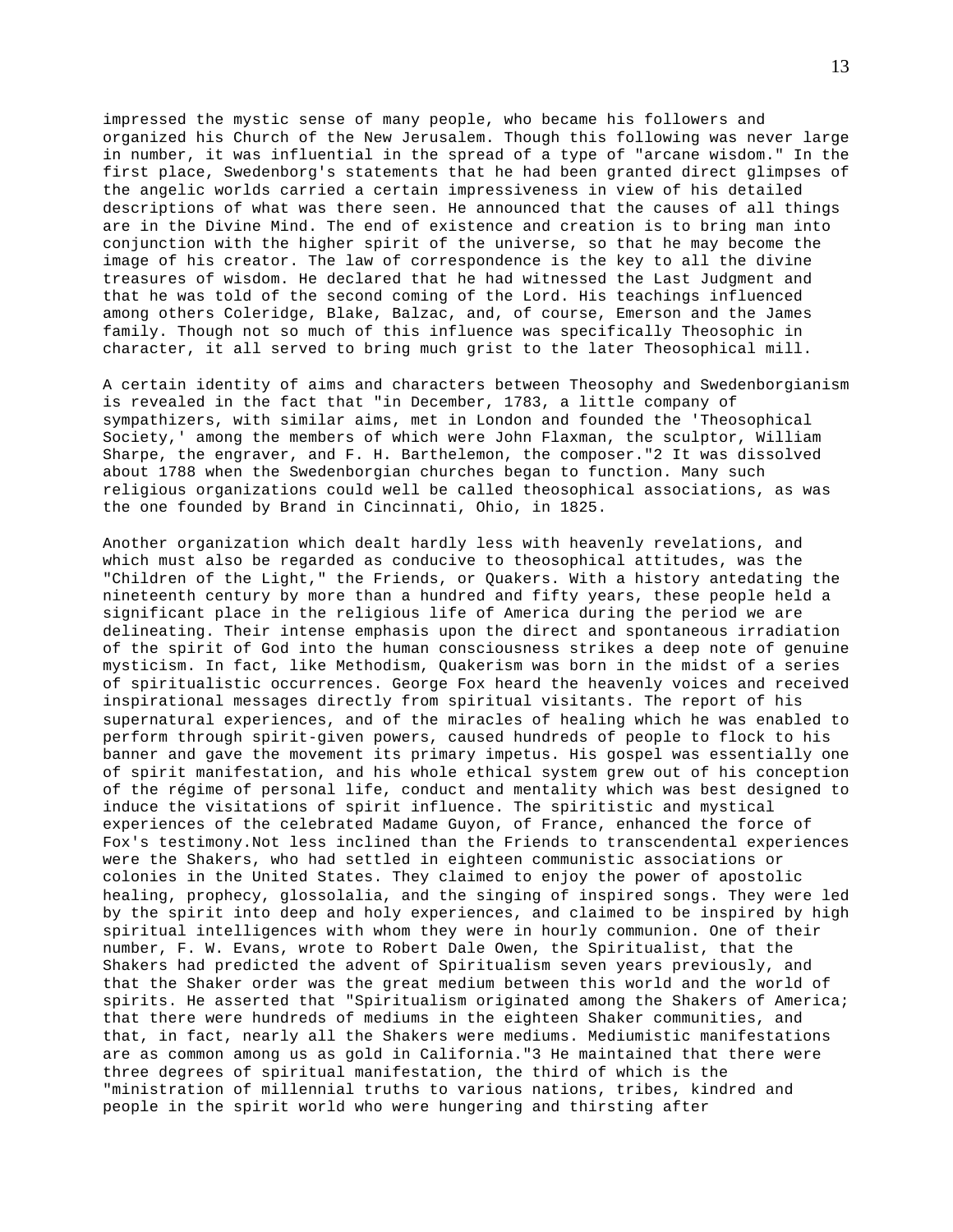righteousness."4 He further pronounced a panegyric upon Spiritualism, which is evidence that the Shakers were in sympathy with any phenomena which seemed to indicate a connection with the celestial planes:

"Spiritualism has banished scepticism and infidelity from the minds of thousands, comforted the mourner with angelic consolations, lifted up the unfortunate, the outcast, the inebriate, taking away the sting of death, which has kept mankind under perpetual bondage through fear-so that death is now, to its millions of believers,

The kind and gentle servant who unlocks, With noiseless hand, life's flower-encircled door, To show us those we loved."5

Still another movement which had its origin in alleged supernaturalistic manifestations and helped to intensify a general belief in them, was the Church of the Latter Day Saints, or Mormons. In 1820, and again in 1823, Joseph Smith had a vision of an angel, who revealed to him the repository of certain records inscribed on plates of gold, containing the history of the aboriginal peoples of America. The ability to employ the mystic powers of Urim and Thummim, which are embodied in these records, constituted the special attribute of the seers of antiquity. The inscriptions on the gold plates were represented as the key to the understanding of ancient scriptures, and were said to be in a script known as Reformed Egyptian. The Book of Mormon claims to be an English translation of these plates of gold.

It is not necessary here to follow the history of Smith and his church, but it is interesting to point out the features of the case that touch either Spiritualism or Theosophy. We have already noted the origin of Smith's motivating idea in a direct message from the spirit world. We have also a curious resemblance to Theosophy in the fact that an alleged ancient document was brought to light as a book of authority, and that the material therein was asserted to furnish a key to the interpretation of the archaic scriptures of the world. Of the twelve articles of the Mormon creed, seven sections show a spirit not incongruous with the tendency of Theosophic sentiment. Article One professes belief in the Trinity; article Two asserts that men will be punished for their own sins, not for Adam's; Three refers to the salvation of all without exception; Seven sets forth belief in the gift of tongues, prophecy, revelations, visions, healing, etc.; Eight questions the Bible's accurate translation; Nine expresses the assurance that God will yet reveal many great and important things pertaining to his kingdom; and Eleven proclaims freedom of worship and the principle of toleration.

Orson Pratt, one of the leading publicists of the Mormon cult, said that where there is an end of manifestation of new phenomena, such as visions, revelations and inspiration, the people are lost in blindness. When prophecies fail, darkness hangs over the people. In a tract issued by Pratt it is stated that the Book of Mormon has been abundantly confirmed by miracles.

"Nearly every branch of the church has been blessed by miraculous signs and gifts of the Holy Ghost, by which they have been confirmed, and by which we know of a surety that this is the Church of Christ. They know that the blind see, the lame walk, the deaf hear, the dumb speak, that lepers are cleansed, that bones are set, that the cholera is rebuked, and that the most virulent diseases give way through faith in the name of Christ and the power of His gospel."6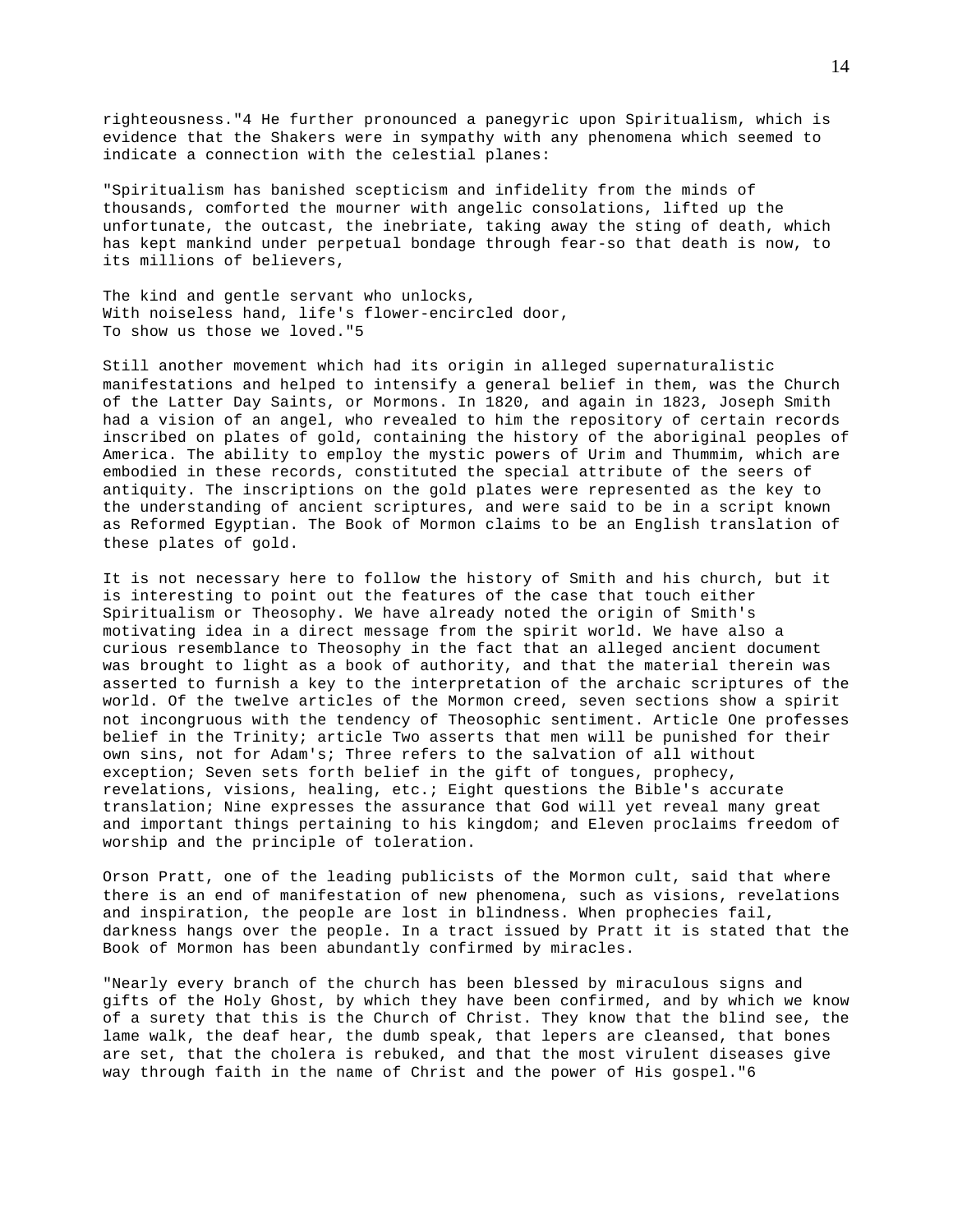About 1825, in a meeting at the home of Josiah Quincy in Boston, a philosophicreligious movement was launched which may seem to have had but meagre influence on the advent of Theosophy later in the century, but which in its motive and animating spirit was probably one of the cult's most immediate precursors. The Unitarian faith, courageously agitated from 1812 to 1814 by William E. Channing, Edward Everett, and Francis Parkman, flowered into a religious denomination in 1825 and thenceforth exercised, in a measure out of all proportion to its numerical strength, a powerful influence on American religious thought. Under Emerson and Parker a little later the principle of free expression of opinion was carried to such length that the formulation of an orthodox creed was next to impossible.

They questioned not only the Trinitarian doctrine, as pagan rather than Christian (the identical position taken by Madame Blavatsky in the volumes of Isis Unveiled), but the whole orthodox structure. The Bible was not to be regarded as God's infallible and inspired word, but a work of exalted human agencies. Christ was no heaven-born savior, but a worthy son of man. If he was man and anything more, his life is worthless to mere men. His life was a man's life, his gospel a man's gospel-otherwise inapplicable to us. Salvation is within every person. Death does not determine the state of the soul for all eternity; the soul passes on into spirit with all its earth-won character. In the life that is to be, as well as in the life that now is, the soul must reap what it sows. If there were a Unitarian creed, it might be summarized as follows: The fatherhood of God; the brotherhood of man; the leadership of Jesus; salvation by character; the progress of mankind onward and upward forever. All this, as far it goes, is strikingly harmonious with the Theosophic position. That there was an evident community of interests between the two movements is indicated by the fact that Unitarianism, like Theosophy, sought Hindu connections, and strangely enough made a sympathetic entente with the Brahmo-Somaj Society, while Theosophy later affiliated with the Arya-Somaj.7

No examination of the American background of Theosophy can fail to take account of that movement which carried the minds of New England thinkers to a lofty pitch during the early half of the nineteenth century, Transcendentalism. It has generally been attributed to the impact of German Romanticism, transmitted by way of England through Carlyle, Coleridge, and Wordsworth. French influence was really more direct and dominating, but the powerful effect of Oriental religion and philosophy on Emerson, hitherto not considered seriously, should not be overlooked. "All of Emerson's notes on Oriental scriptures have been deleted from Bliss Perry's Heart of Emerson's Journals."8 No student conversant with the characteristic marks of Indian philosophy needs documentary corroboration of the fact that Emerson's thought was saturated with typically Eastern conceptions. The evidence runs through nearly all his works like a design in a woven cloth. "Scores upon scores of passages in his Journals and Essays show that he leaned often on the Vedas for inspiration, and paraphrased lines of the Puranas in his poems."9 But direct testimony from Emerson himself is not wanting. His Journals prove that his reading of the ancient Oriental classics was not sporadic, but more or less constant.10 He refers to some of them in the lists of each year's sources. In 1840 he tells how in the heated days he read nothing but the "Bible of the tropics, which I find I come back upon every three or four years. It is sublime as heat and night and the breathless ocean. It contains every religious sentiment. . . . It is no use to put away the book; if I trust myself in the woods or in a boat upon the pond, Nature makes a Brahmin of me presently."11 This was at the age of twenty-seven. In the Journal of 1845 he writes:

"The Indian teaching, through its cloud of legends, has yet a simple and grand religion, like a queenly countenance seen through a rich veil. It teaches to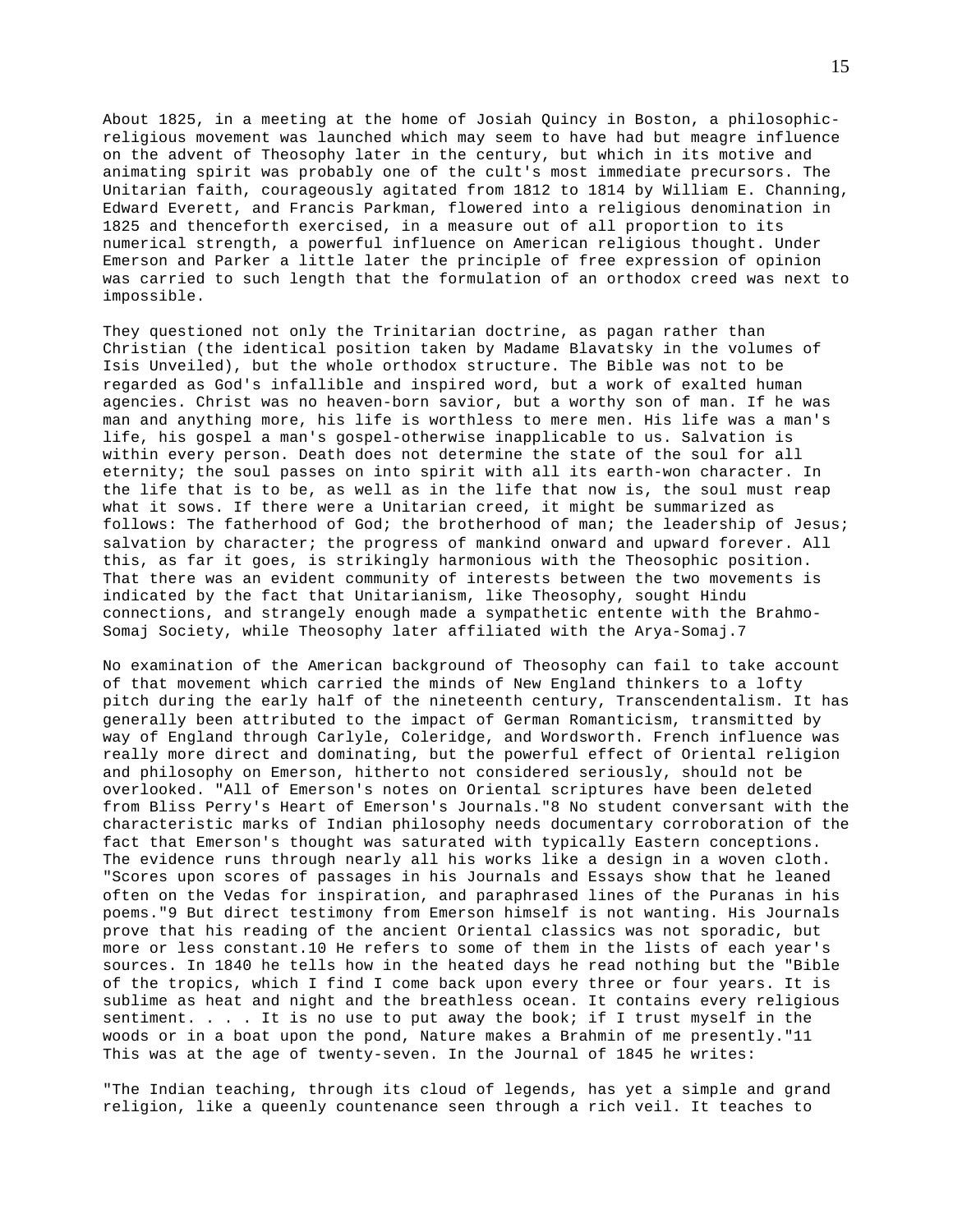speak the truth, love others as yourself, and to despise trifles. The East is grand-and makes Europe appear the land of trifles. Identity! Identity! Friend and foe are of one stuff . . . Cheerful and noble is the genius of this cosmogony."12

Lecturing before graduate classes at Harvard he later said: "Thought has subsisted for the most part on one root; the Norse mythology, the Vedas, Shakespeare have served the ages." In referring in one passage to the Bible he says:

"I have used in the above remarks the Bible for the ethical revelation considered generally, including, that is, the Vedas, the sacred writings of every nation, and not of the Hebrews alone."13

Elsewhere he says:

"Yes, the Zoroastrian, the Indian, the Persian scriptures are majestic and more to our daily purpose than this year's almanac or this day's newspaper. I owed-my friend and I owed-a magnificent day to the Bhagavat-Gita. It was the first of books; it was as if an empire spoke to us, nothing small or unworthy, but large, serene, consistent, the voice of an old intelligence which in another age and another climate had pondered and thus disposed of the same questions which exercise us. . . . Let us cherish the venerable oracle."14

The first stanza of Emerson's poem "Brahma, Song of the Soul," runs as follows:

"If the red slayer thinks he slays, Or if the slain thinks he is slain, They know not well the subtle ways I keep, and pass and turn again."

Could the strange ideas and hardly less strange language of this verse have been drawn elsewhere than from the 19th verse of the Second Valli, of the Katha Upanishad,15 which reads?:

"If the slayer thinks I slay; if the slain thinks I am slain, then both of them do not know well. It (the soul) does not slay nor is it slain."

His poem "Hamatreya" comes next in importance as showing Hindu influence. In another poem, "Celestial Love," the wheel of birth and death is referred to:

"In a region where the wheel On which all beings ride, Visibly revolves."

Emerson argues for reincarnation in the Journal of 1845. "Traveling the path of life through thousands of births."

"By the long rotation of fidelity they meet again in worthy forms." Emerson's "oversoul" is synonymous with a Sanskrit term. He regarded matter as the negative manifestation of the Universal Spirit. Mind was the expression of the same Spirit in its positive power. Man, himself, is nothing but the universal spirit present in a material organism. Soul is "part and parcel of God." He says that "the soul in man is not an organ, but animates and exercises all organs; from within and from behind a light shines through us upon things, and makes us aware that we are nothing, that the light is all."16 This is Vedanta philosophy. In the Journal of 1866 he wrote: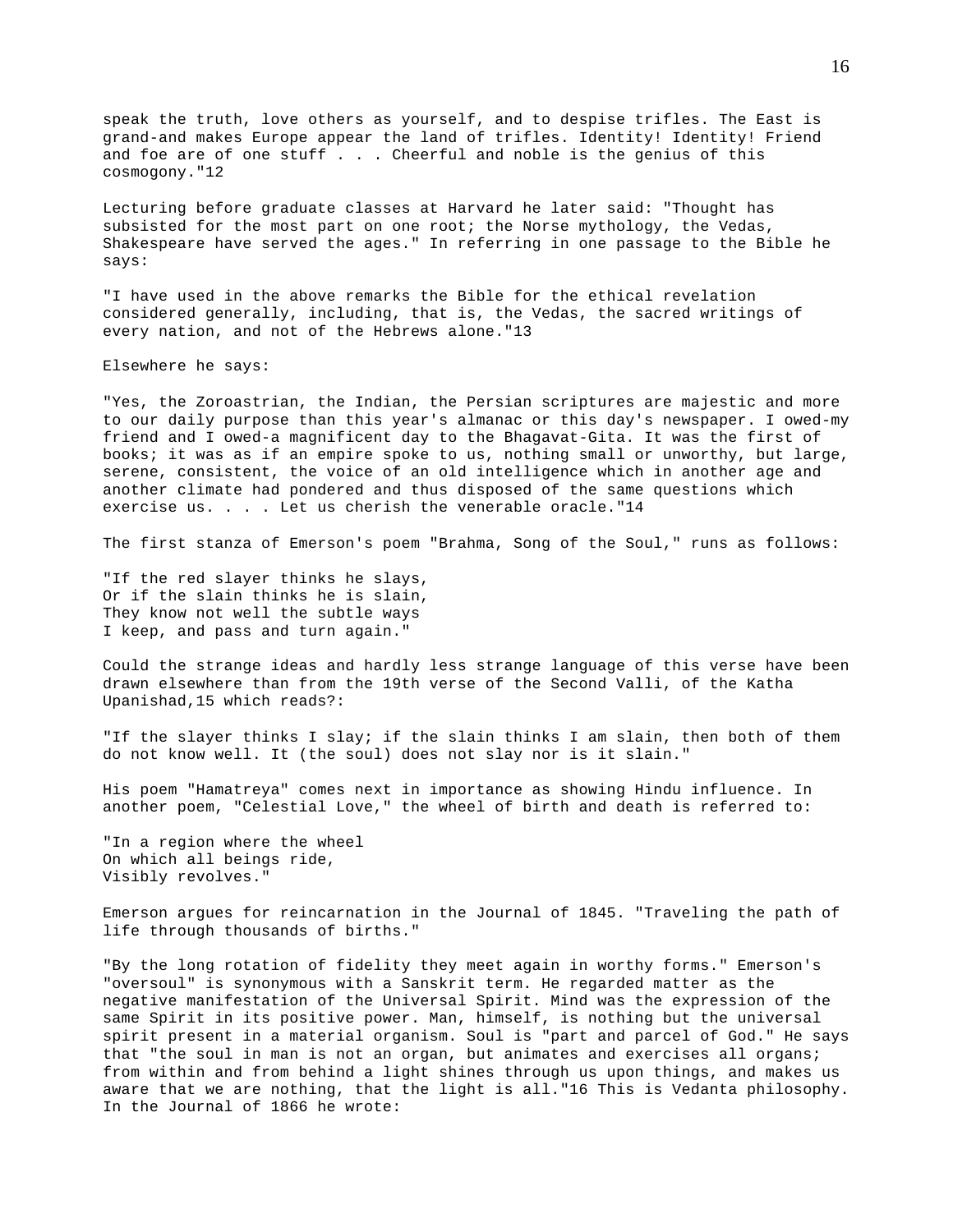"In the history of intellect, there is no more important fact than the Hindu theology, teaching that the beatitude or supreme good is to be attained through science: namely, by the perception of the real from the unreal, setting aside matter, and qualities or affections or emotions, and persons and actions, as mayas or illusions, and thus arriving at the conception of the One eternal Life and Cause, and a perpetual approach and assimilation to Him, thus escaping new births and transmigrations. . . . Truth is the principle and the moral of Hindu theology, Truth as against the Maya which deceives Gods and men; Truth, the principle, and Retirement and Self-denial the means of attaining it."17

Mr. Christy18 states that Emerson's concept of evolution must be thought of in terms of emanation; and a detailed examination of his concept of compensation reduces it to the doctrine of Karma.

The Journals are full of quotable passages upon one or another phase of Hinduism. And there are his other poems "Illusions" and "Maya," whose names bespeak Oriental presentations. But Mr. Christy thinks the following excerpt is Emerson's supreme tribute to Orientalism:

"There is no remedy for musty, self-conceited English life made up of fictitious hating ideas-like Orientalism. That astonishes and disconcerts English decorum. For once there is thunder he never heard, light he never saw, and power which trifles with time and space."19

It may seem ludicrous to suggest that Emerson was the chief forerunner of Madame Blavatsky, her John the Baptist. Yet seriously, without Emerson, Madame Blavatsky could hardly have launched her gospel when she did with equal hope of success. There is every justification for the assertion that Emerson's Orientalistic contribution to the general Transcendental trend of thought was preparatory to Theosophy. It must not be forgotten that his advocacy of Brahmanic ideas and doctrines came at a time when the expression of a laudatory opinion of the Asiatic religions called forth an opprobrium from evangelistic quarters hardly less than vicious in its bitterness. Theosophy could not hope to make headway until the virulent edge of that orthodox prejudice had been considerably blunted. It was Emerson's magnanimous eclecticism which administered the first and severest rebuke to that prejudice, and inaugurated that gradual mollification of sentiment toward the Orientals which made possible the welcome which Hindu Yogis and Swamis received toward the end of the century.

The exposition of Emerson's orientalism makes it unnecessary to trace the evidences of a similar influence running through the philosophical thinking of Thoreau and Walt Whitman. The robust cosmopolitanism of these two intellects lifted them out of the provincialisms of the current denominations into the realm of universal sympathies. We know that Thoreau became the recipient of forty-four volumes of the Hindu texts in 1854; but it is evident that he, like Emerson, had had contact with Brahmanical literature previous to that. His works are replete with references to Eastern ideas and beliefs. He could hardly have associated so closely with Emerson as he did and escaped the contagion of the latter's Oriental enthusiasm.

Mr. Horace L. Traubel, one of the three literary executors of Whitman, had in his possession the poet's own copy of the Bhagavad Gita. Perry and Binns, in their biographies of Whitman, give lists of the literature with which he was familiar; and many ancient authors are mentioned. Among them are Confucius, the Hindu poets, Persian poets, Zoroaster; portions of the Vedas and Puranas, Alger's Oriental Poetry and other Eastern sources. Dr. Richard M. Bucke, another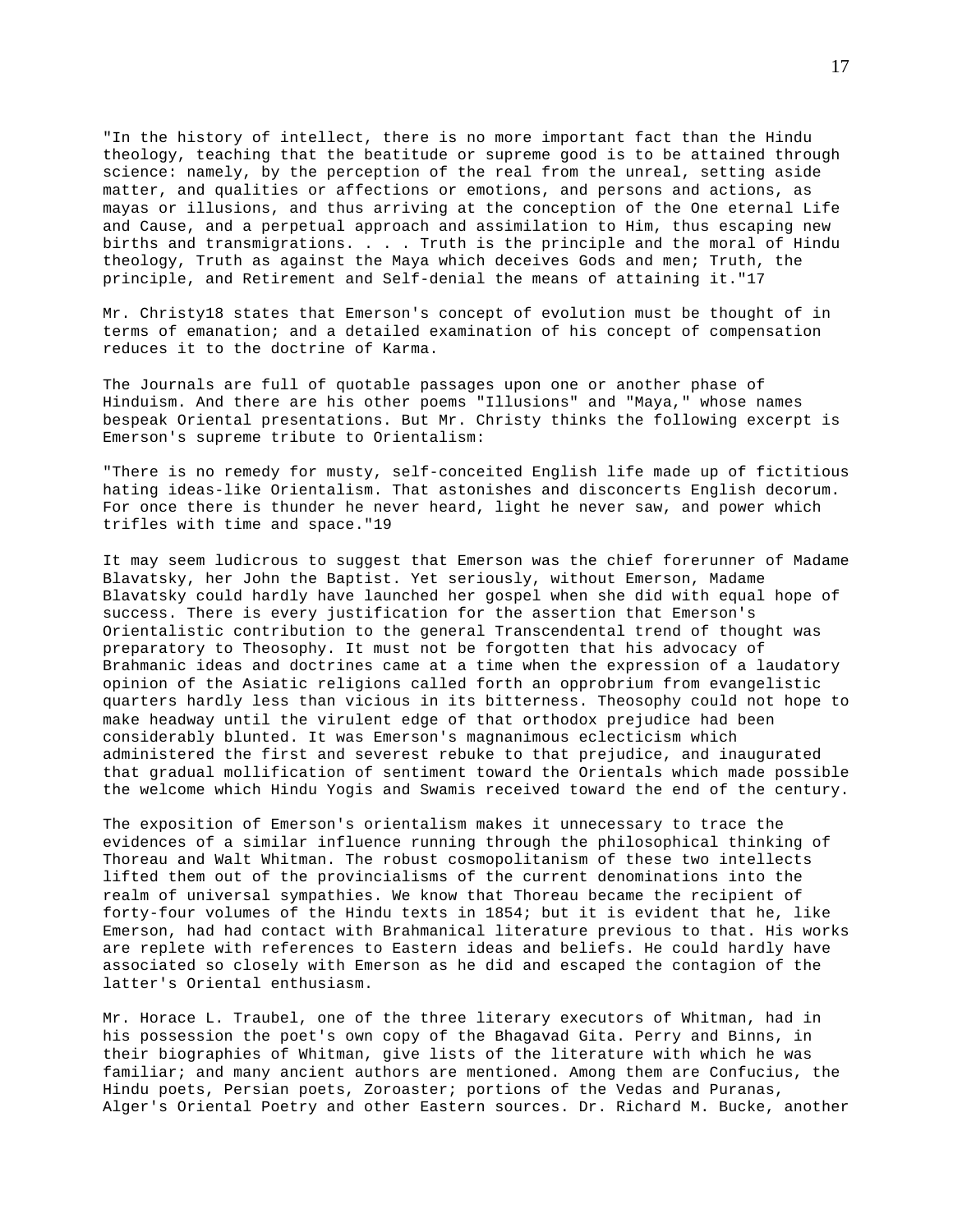of the three literary executors, and a close friend and associate of "the good gray poet," was one of the prominent early Theosophists, and it is reasonable to presume that Whitman was familiar with Theosophic theory through the channel of this friendship. Whitman likewise gave form and body to another volume of sentiment which has contributed, no one can say how much, to the adoption of Theosophy. This was America's own native mysticism. It created an atmosphere in which the traditions of the supernatural grew robust and realistic.

Attention must now be directed to that wide-spread movement in America which has come to be known as New Thought. It came, as has been hinted at, out of the spiritualization, or one might say, doctrinization, of mesmerism. Observation of the surprising effects of hypnotic control, indicating the presence of a psychic energy in man susceptible to external or self-generated suggestion, led to the inference that a linking of spiritual affirmation with the unconscious dynamism would conduce to invariably beneficent results, that might be made permanent for character. If a jocular suggestion by the stage mesmerist could lead the subject into a ludicrous performance; if a suggestion of illness, of pain, of a headache, could produce the veritable symptoms; why could not a suggestion of adequate strength and authority lead to the actualization of health, of personality, of well-being, of spirituality? The task was merely to transform animal magnetism into spiritual suggestion. The aim was to indoctrinate the subconscious mind with a fixation of spiritual sufficiency and opulence, until the personality came to embody and manifest on the physical plane of life the character of the inner motivation. Seeing what an obsession of a fixed abnormal idea had done to the body and mind in many cases, New Thought tried to regenerate the life in a positive and salutary direction by the conscious implantation of a higher spiritual concept, until it, too, became obsessive, and wrought an effect on the outer life coördinate with its own nature. The process of hypnotic suggestion became a moral technique, with a potent religious formula, according to which spiritual truth functioned in place of personal magnetic force. Essentially it reduced itself to the business of selfhypnotization by a lofty conception. Thought itself was seen to possess mesmeric power. "As a man thinketh in his heart" became the slogan of New Thought, and the kindred Biblical adjuration-"Be ye transformed by the renewing of your mind"-furnished the needed incentive to positive mental aggression. The world of today is familiar with the line of phrases which convey the basic ideology of the New Thought cults. One hears much of being in tune with the Infinite, of making the at-one-ment with the powers of life, of getting into harmony with the universe, of making contact with the reservoir of Eternal Supply, of getting en rapport with the Cosmic Consciousness, of keeping ourselves puny and stunted because we do not ask more determinedly from the Boundless.

Here is unmistakable evidence of a somewhat diluted Hinduism. Under the pioneering of P. P. Quimby, Horatio W. Dresser, and others, study clubs were formed and lecture courses given. Charles Brodie Patterson, W. J. Colville, James Lane Allen, C. D. Larson, Orison S. Marden, and a host of others, aided in the popularization of these ideas, until in the past few decades there has been witnessed an almost endless brood of ramifications from the parent conception, with associations of Spiritual Science, Divine Science, Cosmic Truth, Universal Light and Harmony carrying the message. So we have been called upon to witness the odd spectacle of what was essentially Hindu Yoga philosophy masquerading in the guise of commanding personality and forceful salesmanship! But grotesque as these developments have been, there is no doubting their importance in the Theosophical background. They have served to introduce the thought of the Orient to thousands, and have become stepping-stones to its deeper investigation.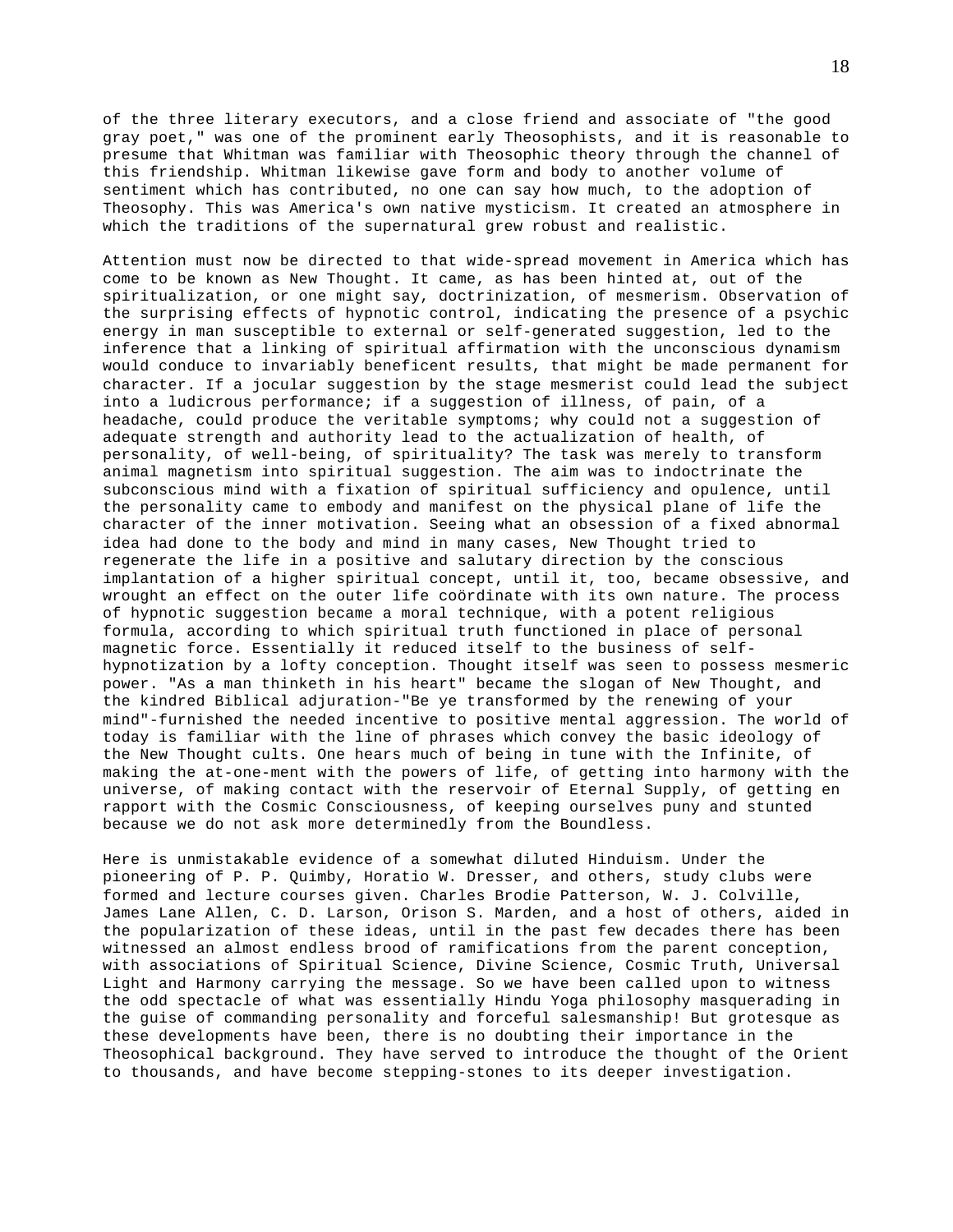A concomitant episode in the expansion of New Thought and Transcendentalism was the direct program of Hindu propaganda fathered by Hindu spokesmen themselves. When it became profitable, numerous Yogis, Swamis, "Adepts," and "Mahatmas" came to this country and lectured on the doctrines and principles of Orientalism to audiences of élite people with mystical susceptibilities. Some time in the seventies, Boston was galvanized into a veritable quiver of interest in Eastern doctrines by the eloquent P. C. Mazoomdar, author of The Oriental Christ, whose campaign left its deep impress. His work, in fact, formed one of the links between Unitarianism and Brahmanic thought, already noted. In 1893 Swami Vivekananda, chosen as a delegate to the World Congress of Religions at the Columbian Exposition at Chicago, and author of Yoga Philosophy, began preaching the Yoga principles of thought and discipline, and instituted in New York the Vedanta Society. Almost every year since his coming has brought public lectures and private instruction courses by native Hindus in the large American cities.

Concomitant with the evolution of New Thought came the sensational dissemination of Mrs. Eddy's Christian Science. Offspring of P. P. Quimby's mesmeric science, and erected by Mrs. Eddy's strange enthusiasm into a healing cult based on a reinterpretation of Christian doctrines-the allness of Spirit and the nothingness of matter-the organization has enjoyed a steady and pronounced growth and drawn into its pale thousands of Christian communicants who felt the need of a more dynamic or more fruitful gospel. The conception of the impotence of matter, as non-being, is as old as Greek and Hindu philosophy. Mrs. Eddy's contribution in the matter was her use of the philosophical idea as a psychological mantram for healing, and her adroitness in lining up the Christian scriptures to support the idea.

It would require a fairly discerning insight to mark out clearly the interconnection of Christian Science and Theosophy. There is basically little similarity between the two schools, or little common ground on which they might meet. On the contrary there is much direct antagonism in their views and dogma. Nevertheless the Boston cult tended indirectly to bring some of its votaries along the path toward occultism. In the first place, like Unitarianism, it had induced thousands of sincere seekers for a new and liberal faith to sever the ties of their former servile attachment to an uninspiring orthodoxy. Secondly, Christian Science does yeoman service in "demonstrating" the spiritual viewpoint. Its emphasis on spirit, as opposed to material concepts of reality, is entirely favorable to the general theses of Theosophy. Thirdly, the intellectual limitations of the system develop the need of a larger philosophy, which Theosophy stands ready to supply. Christian Science, being primarily a Christian healing cult, with a body of ideas adequate to that function, often leads the intelligent and open-minded student in its ranks to become aware that it falls far short of offering a comprehensive philosophy of life. It has little or nothing to say about man's origin, his present rank in a universal order, or his destiny. It leaves the pivotal question of immortality in the same status as does conventional Christianity. Many Christian Science adherents have seen that Theosophy offers a fuller and more adequate cosmograph, and accordingly adopted it. Their experience in the Eddy system brought them to the outer court of the Occult Temple.20

Among major movements that paved the way for Theosophy, the one perhaps most directly conducive to it is Spiritualism, for the founder of the Theosophical Society began her career in the Spiritualistic ranks. On account of this close relationship it is necessary to outline the origin and spread of this strange movement more fully.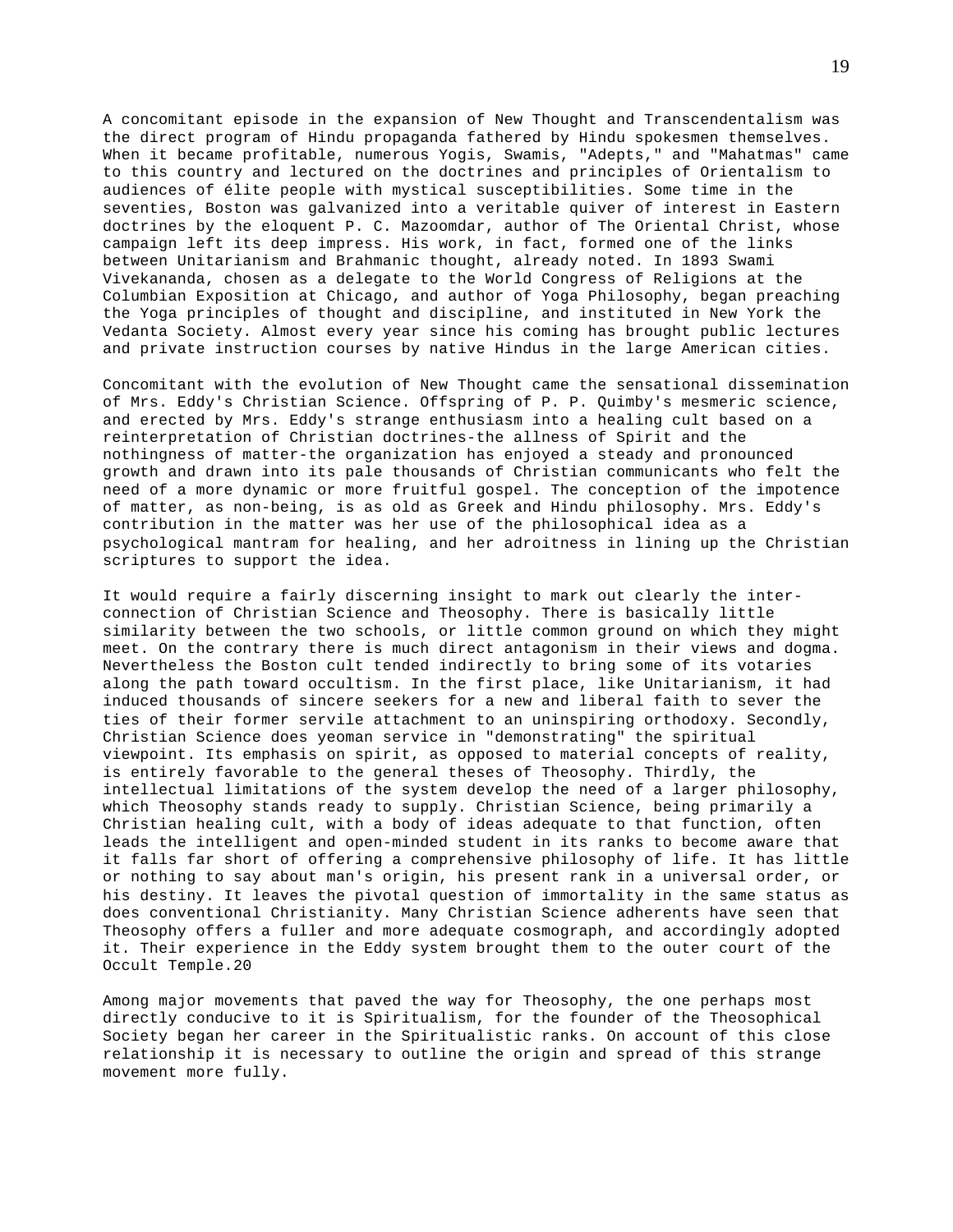The weird behavior of two country girls, the one twelve and the other nine, in the hamlet of Hydesville, near Rochester, New York, in the spring of 1847, was like a spark to power for the release of religious fancy; for Margaret and Kate Fox were supposed to have picked up again the thread of communication between the world of human consciousness and the world of disembodied spirits, and thus to have given fresh reinforcement to man's assurance of immortality. From this bizarre beginning the movement spread rapidly to all parts of America, England, and France. In nearly every town in America groups were soon meeting, eager for manifestations and fervently invoking the denizens of the unseen worlds. Various methods and means were provided whereby the disembodied entities could communicate with dull mundane faculties. Many and varied were the types of response. Besides the simple "raps," there were tinklings of tiny aerial bells, flashings of light, tipping of tables, levitation of furniture and of human bodies, messages through the planchette, free voice messages, trumpet speaking, alphabet rapping, materialization of the hands and of complete forms, trance catalepsis and inspiration, automatic writing, slate writing, glossolalia, and many other variety of phenomena. Mediums, clairvoyants, inspirational speakers sprang forward plentifully; and each one became the focus of a group activity. It is somewhat difficult for us to reconstruct the picture of this flare of interest and activity, the scope of this absorbing passion for spirit manifestation. It attests the eagerness of the human heart for tangible evidence of survival. With periodical ebb and flow it has persisted to the present day, when its vogue is hardly less general than at any former time. In the fifties and sixties the Spiritualistic agitation was in full flush, with many extraordinary occurrences accredited to its exponents.21

Spiritualism encountered opposition among the clergy and the materialistic scientists, yet it has hardly ever been wanting in adherents among the members of both groups. An acquaintance with its supporters would reveal a surprising list of high civil and government officials, attorneys, clergymen, physicians, professors, and scientists.22

One of the first Spiritualistic writers of this country was Robert Dale Owen, whose Footfalls on the Boundary of Another World and The Debatable Land were notable contributions. Two of the most eminent representatives of the movement in its earliest days were Prof. Robert Hare, an eminent scientist and the inventor of the oxyhydrogen blow-pipe, and Judge Edmonds, a leading jurist. Both these men had approached the subject at first in a skeptical spirit, with the intention of disclosing its unsound premises; but they were fair enough to study the evidence impartially, with the result that both were convinced of the genuineness of the phenomena. Both avowed their convictions courageously in public, and Judge Edmonds made extensive lecture tours of the country, the propaganda effect of which was great.23 Before the actual launching of the Theosophical Society in 1875 at least four prominent later Theosophists had played more or less important rôles in the drama of Spiritualism. Madame Blavatsky, as we shall see, had identified herself with its activities; Mr. J. R. Newton was a vigorous worker; and it was Col. Olcott himself who brought the manifestations taking place in 1873 at the Eddy farmhouse near Chittenden, Vermont, to public notice and who put forth one of the first large volumes covering these and other phenomena in 1874, People From the Other World. The fourth member was Mrs. Emma Hardinge Britten, who had served as a medium with the Bulwer-Lytton group of psychic investigators in England, and who added two books to Spiritualistic literature-Art Magic and Nineteenth Century Miracles. Col. Olcott, Madame Blavatsky, and Mrs. Britten made material contributions to several Spiritualistic magazines, especially The Spiritual Scientist, edited in Boston.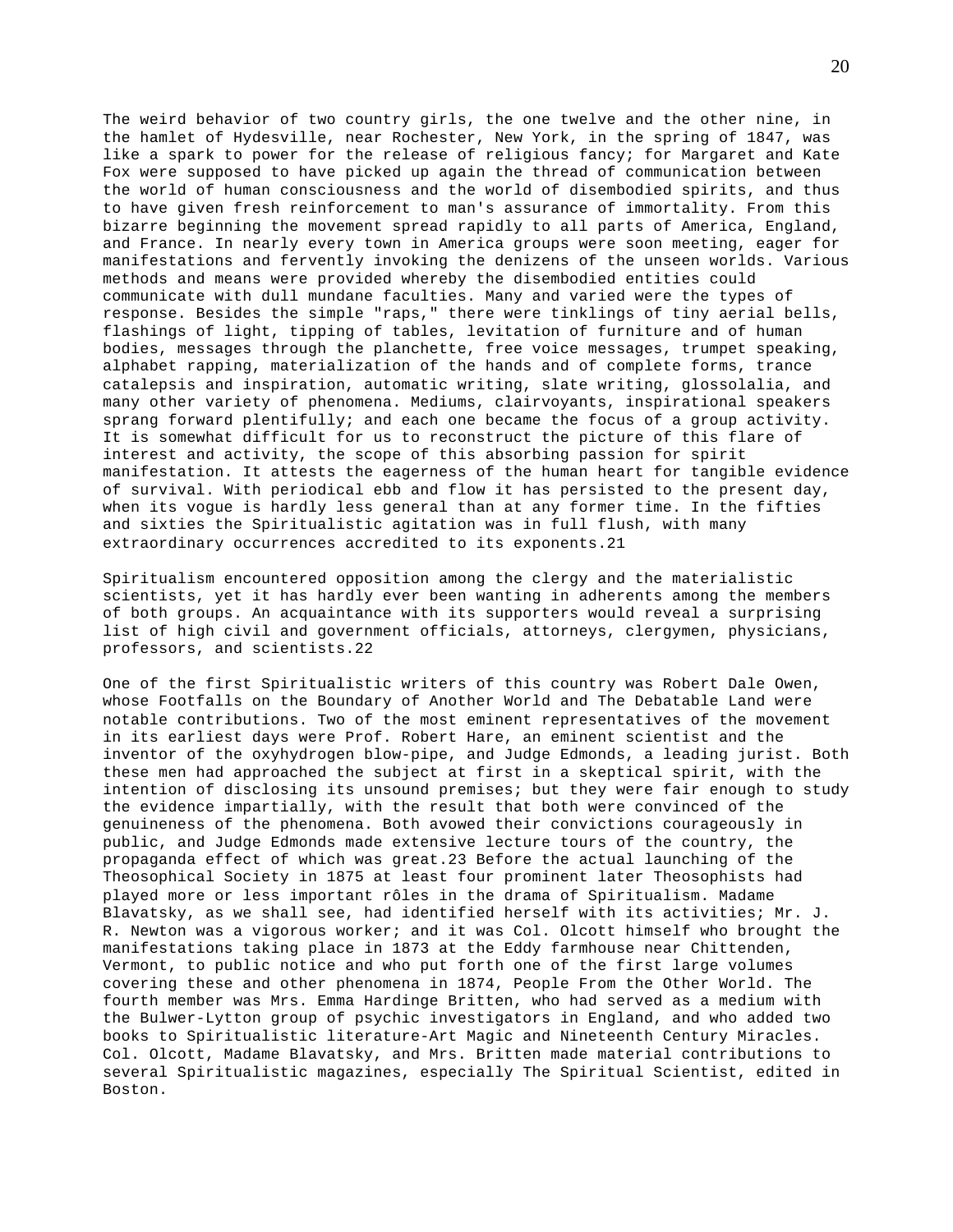Meantime Spiritualistic investigation got under way and after the sixties a stream of reports, case histories, accounts of phenomena, and books from prominent advocates flooded the country. The Seybert Commission on Spiritualism, composed of leading officers and professors at the University of Pennsylvania, submitted its report in 1888. In the same year R. B. Davenport undertook to turn the world away from what he considered a delusion with his book Deathblow to Spiritualism: The True Story of the Fox Sisters; but he found that Spiritualism had a strange vitality that enabled it to survive many a "deathblow." As a result of studies in psychic phenomena in England came F. W. H. Myers' impressive work, The Human Personality and Its Survival of Bodily Death, in which the foundations for the theory of the subliminal or subconscious mind were laid.

But the work of the mediums themselves kept public feeling most keenly alert. A list of some of the most prominent ones includes Mrs. Hayden, Henry Slade, Pierre L. O. A. Keeler, the slate-writer, Robert Houdin (who bequeathed his name and exploits to the later Houdini), Ira and William Davenport, Anna Eva Fay, Charles Slade, Eusapia Paladino, Mrs. Leonara Piper. Robert Dale Owen, already mentioned as author, was a medium of no mean ability. In the same category was J. M. Peebles, of California, whose books, Seers of the Ages and Who Are These Spiritualists? and whose public lecture tours, rendered him one of the most prominent of all the advocates of the cult. A career of inspirational public speaking was staged by Cora V. Richmond, who gave lectures on erudite themes with an uncommon flow of eloquence. W. J. Colville began where she ended, giving unprepared addresses on topics suggested by the audience.

The three most famous American mediums deserve somewhat more extended treatment. The first of the trio is Daniel Dunglas Home, who was a poor Scottish boy adopted in America. While a child, spiritual power manifested itself to him to his terror and annoyance. Raps came around him on the table or desk, on the chairs or walls. The furniture moved about and was attracted toward him. His aunt, with whom he lived was in consternation at these phenomena, and, deeming him possessed, sent for three clergymen to exorcise the spirit; when they did not succeed, she threw his Sunday suit and linen out the window and pushed him out-of-doors. He was thus cast on the world without friends, but the power that he possessed raised him friends and sent him forth from America to be the planter of Spiritualism all over Europe.24

The second of the triumvirate was Andrew Jackson Davis. His function seemed to be that of the seer and the scribe, rather than of the producer of material operations. He was born of poor parents, in 1826, in Orange Country, New York. He seems to have inherited a clairvoyant faculty. He received only five months' schooling in the village, it being "found impossible to teach him anything there."25 During his solitary hours in the fields he saw visions and heard voices. Removing to Poughkeepsie, he became the clairvoyant of a mesmeric lecturer, and in this capacity began to excite wonder by his revelations. This was before the Rochester knockings were heard. He diagnosed and healed diseases, and prescribed for scores who came to him, surprising both patients and physicians by his competence. Then he began to see "into the heart of things," to descry the essential nature of the world and the spiritual constitution of the universe. He could see the interior of bodies and the metals hidden in the earth. Adding his testimony to that of Fox and Swedenborg, he asserted that every animal represented some human quality, some vice or virtue. He gave Greek and Latin names of things, without having a knowledge of these languages. In a vision he beheld The Magic Staff on which he was urged to learn during life; on it was written his life's motto: "Under all circumstances keep an open mind." In 1845 he delivered one hundred and fifty-seven lectures in New York which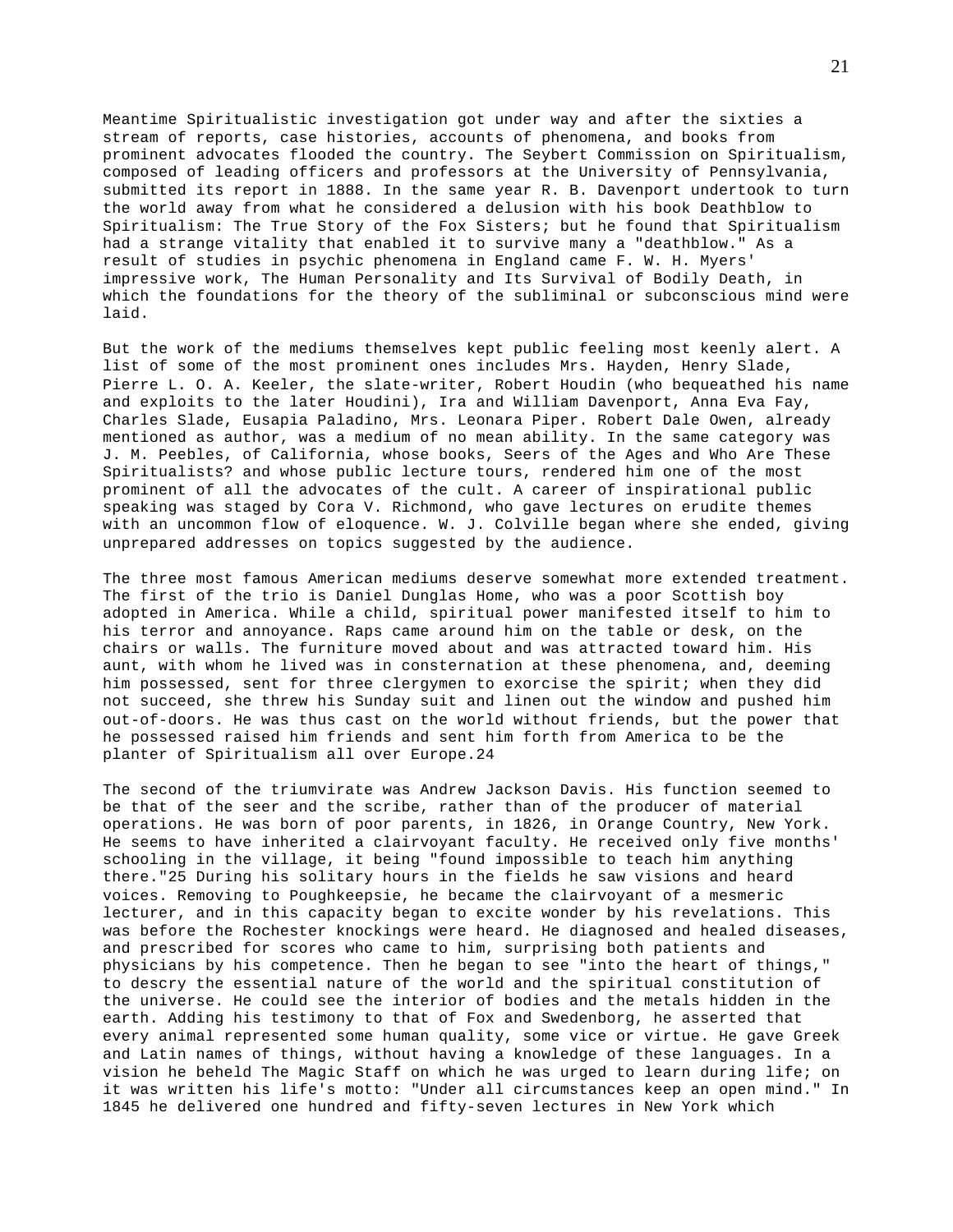announced a new philosophy of the universe. They were published under the title, Nature's Divine Revelation, a book of eight hundred pages. Davis then became a voluminous writer.26

Thomas L. Harris, the third great representative, was much attracted by Davis' The Divine Revelations of Nature, but developed spiritistic powers along a somewhat different line, that of poetic inspiration. In his early exhibitions of this supernormal faculty he dictated who epics, containing occasionally excellent verse, under the alleged influence of Byron, Shelley, Keats and others. The interesting manner in which these poems-a whole volume of three or four hundred pages at a time-were created, is more amazing than their poetic merit. Mr. Brittan, an English publisher, tells us that Harris dictated and he wrote down The Lyric of the Golden Age, a poem of 381 pages, in ninety-four hours! The Lyric of the Morning Land and other pretentious works were produced in a similar manner.

"But," says William Howitt in his History of the Supernatural, "the progress of Harris into an inspirational oratory is still more surprising. He claims, by opening up his interior being, to receive influx of divine intuition in such abundance and power as to throw off under its influence the most astonishing strains of eloquence. This receptive and communicative power he attributes to an internal spiritual breathing corresponding to the outer natural breathing. As the body lungs imbibe air, so, he contends, the spiritual lungs inspire and respire the divine aura, refluent with the highest thought and purest sentiment, and that without any labor or trial of brain."27

Spiritualism is one of the most direct lines of approach to Theosophy, since an acceptance of the possibility of spiritistic phenomena is a prerequisite for the adoption of the larger scheme of occult truth. Spiritualism covers a portion of the ground embraced by the belief in reincarnation, and in so far constitutes an introduction to it. Theosophy is further, an endorsement of the primary position of the Spiritualists regarding the survival of the soul entity, and thus commends itself to their approbation. The Spiritualists have been considerably vexed by the question of reincarnation, and their ranks are split over the subject. Some of the message seem to endorse it, others evade it, and some negate the idea. What is significant at this point is that the Spiritualistic agitation prepared the way for Theosophic conceptions. A large percentage of the first membership came from the ranks of the Spiritualists.

But Spiritualism is but one facet of a human interest which has expressed itself in all ages, embracing the various forms of mysticism, occultism, esotericism, magic, healing, wonder-working, arcane science, and theurgy. The growing acquaintance with Yoga practice and Hindu philosophy in this country under the stimulus of many eloquent Eastern representatives has already been mentioned. The demonstrations of mesmeric power lent much plausibility to Oriental pretensions to extraordinary genius for that sort of thing. More than might be supposed, there was prevalent in Europe and America alike a never-dying tradition of magical art, a survival of Medieval European beliefs in superhuman activities and powers both in man and nature. Among the rural and unschooled populations this tradition assumed the form of harmless superstitions. Among more learned peoples it issued in philosophic speculations dealing with the spiritual energies of nature, the hidden faculties of man, such as prophecy, tongues and ecstatic vision, and the extent and possibility of man's control over the external world through the manipulation of a subtle ether possessing magnetic quality. The heritage of Paracelsus, Robert Fludd, Thomas Vaughn and Roger Bacon, Agrippa von Nettesheim, the Florentine Platonists and their German, French, and English heirs still lingered. The Christian scriptures were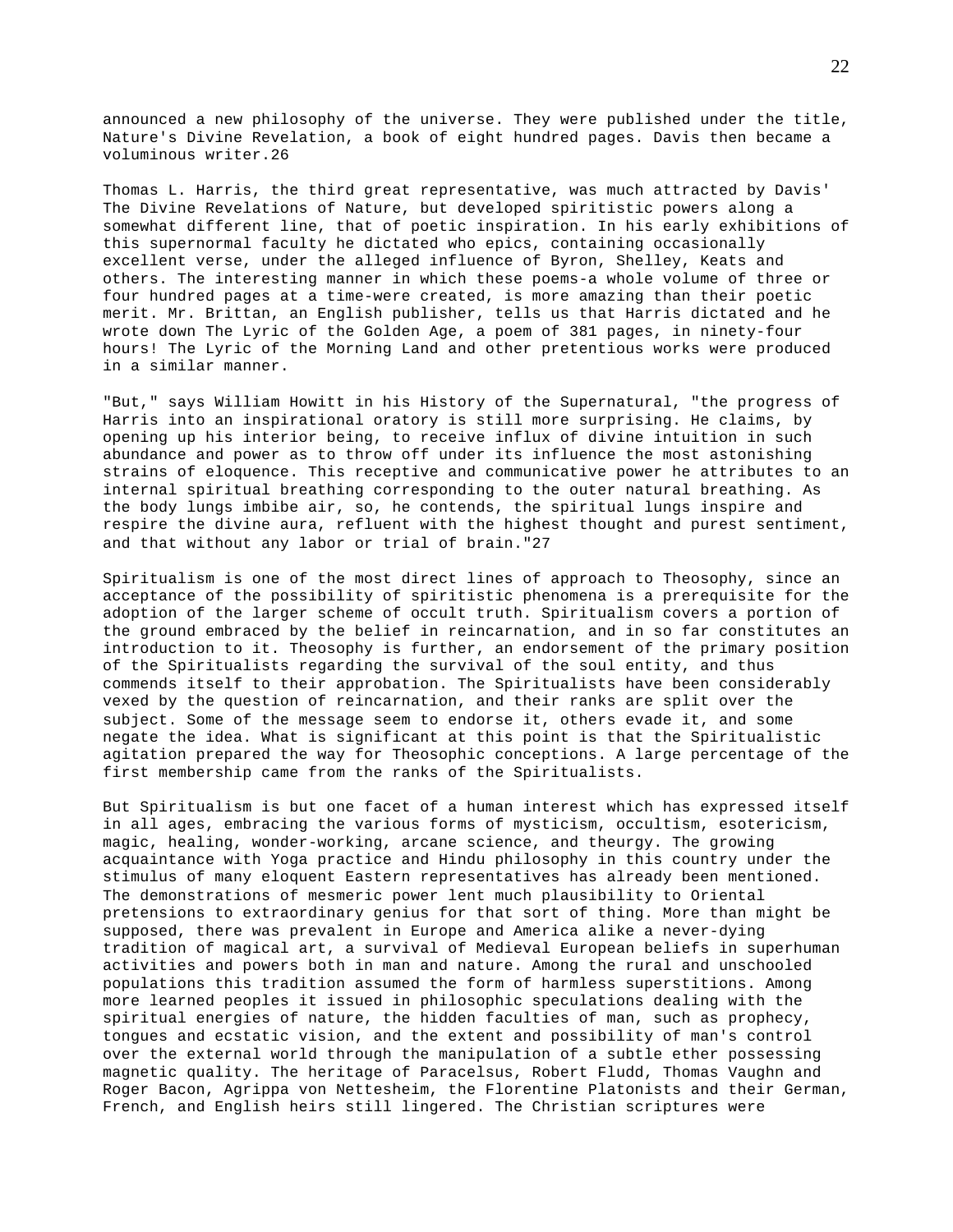themselves replete with incidents of the supernatural, with necromancy, witchcraft, miracles, ghost-walking, spirit messages, symbolical dreams, and the whole armory of thaumaturgical exploits. The doctrine of Satan was itself calculated to enliven the imagination with ideas of demoniac possession, and was all the more credible by reason of the prevalence of insanity which was ascribed to spirit obsession. The early nineteenth century was must closer to the Middle Ages than our own time is, not only because education was less general, but also because a far larger proportion of the population was agrarian instead of metropolitan. Such cults were, however, by no means restricted to "backwoods" sections. They were astonishingly prevalent in the larger centers. More enlightened groups accepted a less crude form of the practices. Where knowledge ceases superstition may begin; and the problems of life that press upon us for solution and that are still beyond our grasp, lead the mind into every sort of rationalization or speculation.

Perhaps more people than acknowledge God in church pews believe in the existence of intelligences that play a part in life, whether in answer to prayer, in suggestive dreams, in occasional vision and apparitions, in messages through mediums, or in whatever guise; and out of such an unreflective theology arise many of the types of superstitious philosophy. To analyze this situation in its entirety would take us into extensive fields of folk-lore and involve every sort of old wives' tale imaginable. The chief point is that the varieties of chimneycorner legend and omnipresent superstition have had their origin in a larger primitive interpretation of the facts and forces of nature. They must be recognized as the modern progeny of ancient hylozoism and animism. In the childhood of our culture, as well as in the childhood of the race and of the individual, there is a close sympathy between man and nature which leads him to ascribe living quality to the external world. Countryside fables are doubtless the jejune remnant of what was once felt to be a vital magnetic relation between man's spirit and the spirit of the world. They are the distorted forms of some of the ancient rites for effecting magical intercourse between man and nature. While it is not to be inferred that Theosophy itself was built on the material embodied in countryside credulity, it will be seen that the native inclination toward an animistic interpretation of phenomena was in a measure true to the deeper theses which the new cult presented. Madame Blavatsky herself says in Isis Unveiled that the spontaneous responsiveness of the peasant mind is likely to lead to a closer apprehension of the living spirit of Nature than can be attained by the sophistications of reason.

The major tendencies in the direction of Theosophy have now been enumerated. It remains only to mention the scattering of American students before 1875 whose researches were taking them into the realm where the fundamentals of Theosophy itself were to be found. We refer to the Rosicrucians, the Freemasons, the Kabalists, Hermeticists, Egyptologists, Assyriologists, students of the Mysteries, of the Christian origins, of the pagan cults, and the small but gradually increasing number of Comparative Religionists and Philologists.28 There were men of intelligence both in Europe and America, who had kept on the track of ancient and medieval esotericism, and the opening up of Sanskrit literature gave a decided impetus to a renaissance of research in those realms. The material that went into Frazer's Golden Bough, Ignatius Donnelley's Atlantis: the Antediluvian World, Hargrave Jennings' The Rosicrucians,and many other compendious works of the sort, was being collated out of the flotsam and jetsam of ancient survival and assembled into a picture beginning to assume definite outline and more than haphazard meaning. The great system of Neo-Platonism, the Gnostics, with Apollonius of Tyana, and Philo Judaeus were coming under inspection. The universality of religious myths and rites was being noted.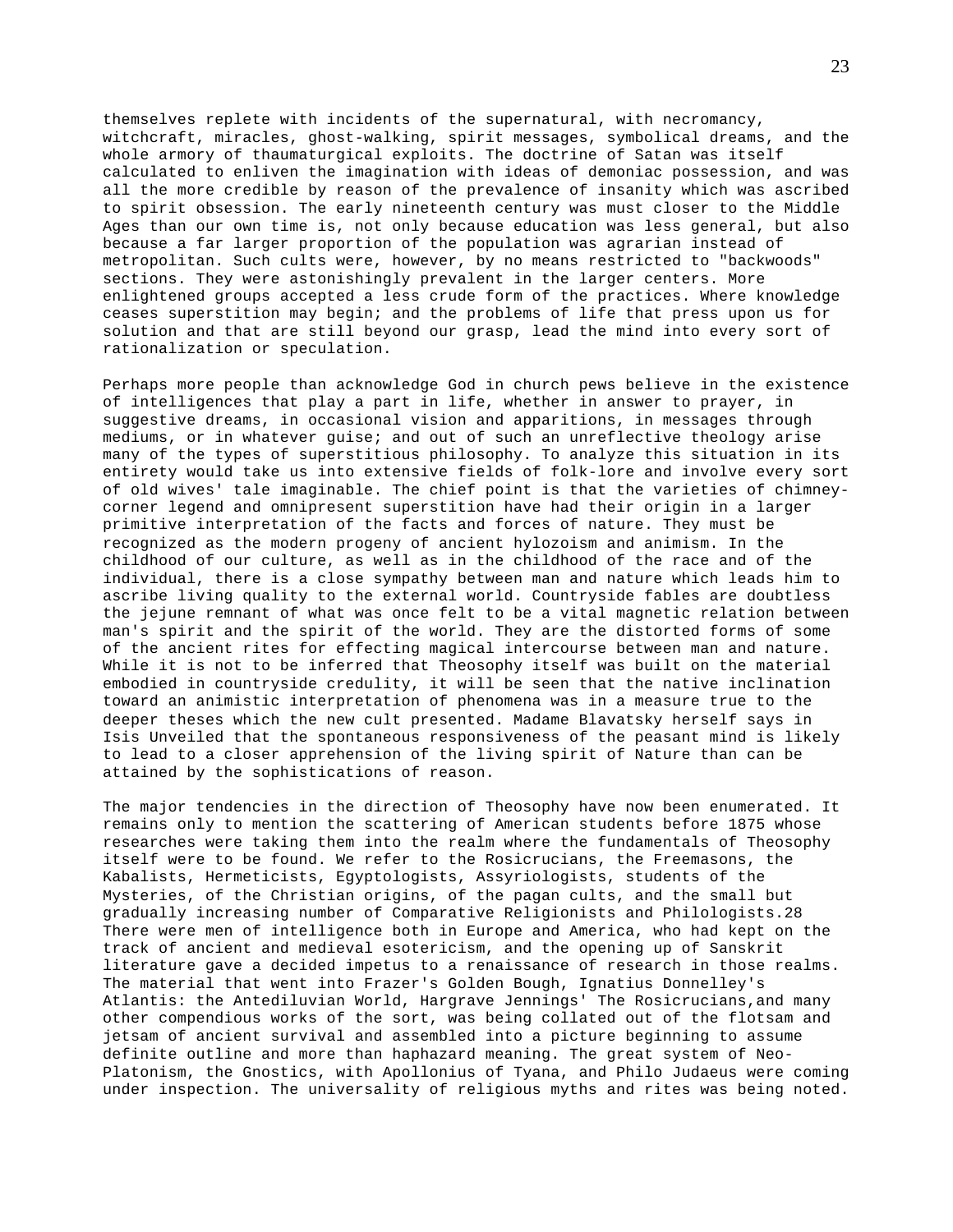In short, the large body of ancient thought, so deeply imbued with the occult, was beginning to be scrutinized by the scholars of the nineteenth century.

It was into this situation that Madame Blavatsky came. Her office, she said, was that of a clavigera; she bore a key which would provide students with a principle of integration for the loose material which would enable them to piece together the scattered stones and glittering jewels picked up here and there into a structure of surpassing grandeur and priceless worth. She would show that the gems of literature, whose mystic profundity astonished and perplexed the savants, were but the fragments of a once-glorious spiritual Gnosis.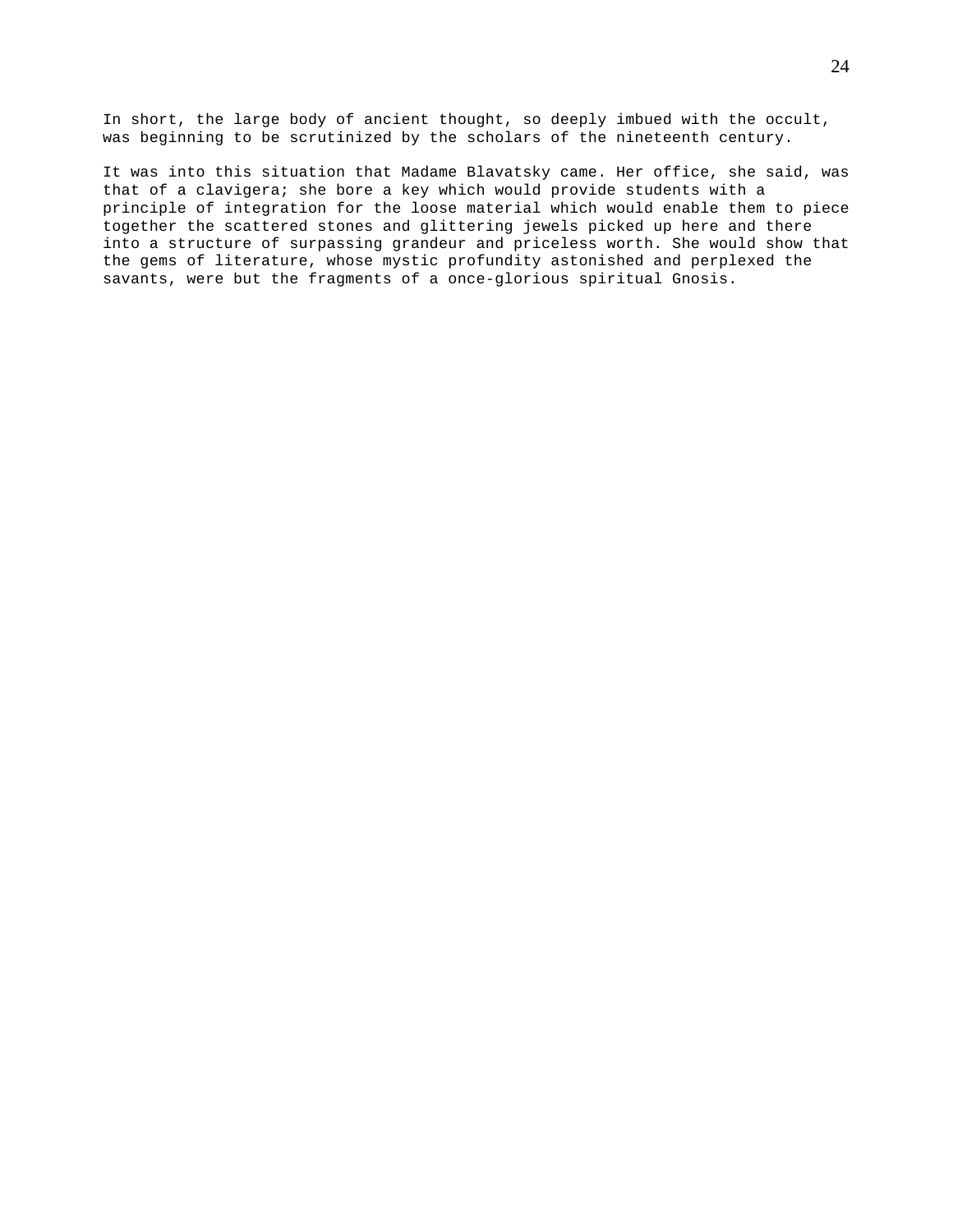#### CHAPTER III

## HELENA P. BLAVATSKY: HER LIFE AND PSYCHIC CAREER

Who was Madame Blavatsky? Every new régime of belief or of social organization must be studied with a view to determining as far as possible how much of the movement is a contribution of the individuality of the founder and how much represents a traditional deposit. This inquiry is of first importance in a consideration of the Theosophical Society, because, more than in most systems, the personal endowment of its founder gave it its specific coloring, character and form. It should be said at this point that the career of Madame Blavatsky as outlined here does not purport to be a complete or authoritative biography. It was obviously impossible to undertake such an investigation of her life, as the difficulties of obscure research in three or four continents were practically prohibitive. We have been forced to base our study upon the body of biographical material that has been assembled around her name, emanating, first, from her relatives, secondly, from her followers and admirers, and thirdly, from her critics. Her life, up to the age of forty-two, narrowly escaped consignment to the realm of mythology, if not total oblivion, but was at least partially redeemed to the status of history by the exertions of Mr. A. P. Sinnett, who procured information from members of her own family in Russia. His book, Incidents in the Life of Madame Blavatsky, has been our chief source of information about her youth and early career. The Countess Wachtmeister's Reminiscences, Col. Olcott's Old Diary Leaves, V. Solovyoff's A Modern Priestess of Isis and William Kingsland's The Real Helena P. Blavatsky, together with Madame Blavatsky's own letters, especially those to Mr. And Mrs. A. P. Sinnett, are the main works relied upon to guide our story. If the eventful life of our subject is to be further redeemed from mystery and sheer tradition into which it already seems to be fading, a more thorough critical study of it should be undertaken, based upon authentic data collected from first-hand sources as far as this is possible.

It is to be understood, then, that the aim in this treatise is to present her career as it is told and believed by Theosophists, although it is admittedly already partly legendary. The precise extent it is to be regarded as mythological must be left to the individual reader, and to future study, to determine.

Helena Petrovna Blavatsky was born in the Ukrainian city of Ekaterinoslaw on the night between the 30th and 31st of July, 1831. Her father was Col. Peter Hahn, and her mother previous to her marriage, Helene Fadeef. The father was the son of Gen. Alexis Hahn von Rottenstern Hahn, from a noble family of Mecklenberg, Germany, settled in Russia. Her mother's parents were Privy Councillor Andrew Fadeef and the Princess Helene Dolgorouky. Madame Blavatsky's grandfather was a cousin of Countess Ida Hahn-Hahn, the authoress. Her own mother was known in the literary world between 1830 and 1840 under the nom de plume of Zenaïda R.-the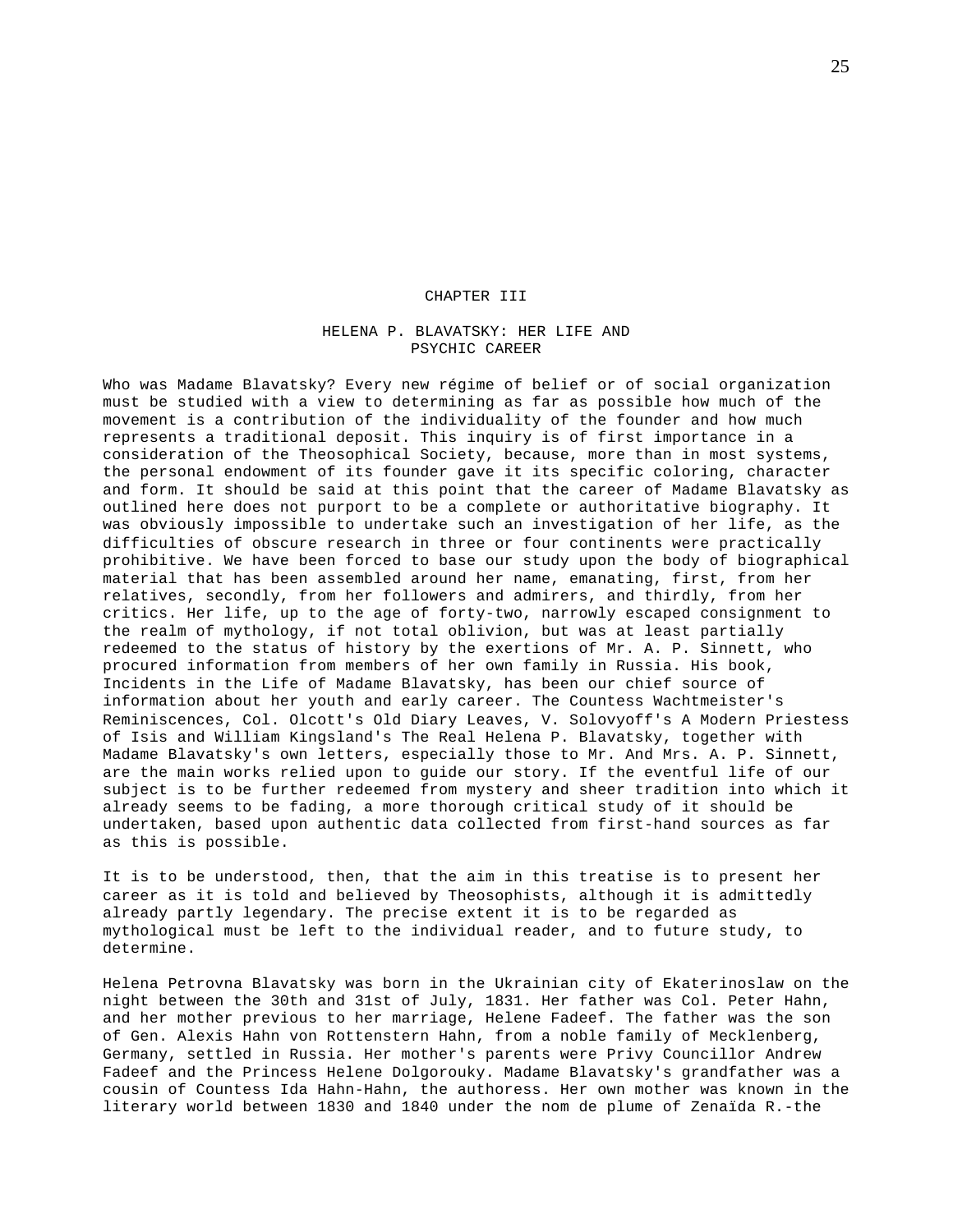first novel writer that had ever appeared in Russia, says the account. Though she died before her twenty-fifth year, she left some dozen novels of the romantic school, most of which have been translated into German. The theory of heredity would thus give us, apparently, abundant background for whatever literary propensities the daughter was later to display. On her mother's side she was a scion of the noble lineage of the Dolgorouky's, who could trace direct connections with Russia's founder, Rurik, and the Imperial line.

Madame Blavatsky came on to the Russian scene during a year fatal to the Slavic nation, as to all Europe, owing to the decimation of the population by the first visitation of the cholera. Her own birth was quickened by several deaths in the household. She was ushered into the world amid coffins and sorrowing. The infant was so sickly that a hurried baptism was resorted to in the effort to anticipate death. During the ceremony, which was signalized with elaborate Greek Catholic paraphernalia of lighted tapers, the child-aunt of the baby accidentally set fire to the long robes of the priest, who was severely burned. This incident was interpreted as a bad omen, and in the eyes of the townsfolk the infant was doomed to a life of trouble.

From the very date of her birth, a peculiar tradition operated to invest the life of the growing child with an odor of superstition and mystic awe. In Russia each household was supposed to be under the tutelary supervision of a Domovoy, or house goblin, whose guardianship was propitious, except on March 30th, when, for mysterious reasons, he became mischievous. But the tradition strangely excepted from this malevolent spell of the Domovoy those born on the night of July 30-31, a time closely associated in the annals of popular belief with witches and their doings. The child came early to learn why it was that, on every recurring March 30th, she was carried around the house, stables and cowpen and made personally to sprinkle the four corners with water, while the nurse repeated some mystic incantation. Her first conscious recognition of herself must thus have been tinged with a feeling that she was in some particular fashion set apart, that she was somehow the object of special care and attention from invisible powers.

The Dnieper aided in weaving a spell of enchantment about her infancy. No Cossack of Southern Ukraine ever crosses it without preparing himself for death. Along its banks, where the child strolled with her nurses, the Rusalky (undines, nymphs) haunted the willow trees and the rushes. She was told that she was impervious to their influences, and in this sense of superiority she alone dared to approach those sandy shores. She had heard the servants' tales of these nymphs. Filled with this realization of her favored standing with the Rusalky, she one day threatened a youngster who had roused her displeasure that she would have the nymphs tickle him to death, whereupon the lad ran wildly away and was found dead on the sands-whether from fright or from having stumbled into one of the treacherous sandpits which the swirling waters quickly turn into whirlpools.

Her mother died when Mlle. Hahn was still a child. She and her younger sister were taken to live with her father, in barracks with his regiment, and until the age of eleven, they were entertained, amused and spoiled as les enfants du régiment. After that they went to live at Saratow with their grandmother, where their grandfather was civil governor. The child was "alternately petted and punished, spoiled and hardened," and was difficult to manage. She was of uncertain health, "ever sick and dying," a sleep walker, and given to abnormal psychic peculiarities, ascribed by her orthodox nurses to possession by the devil; so that, as she afterwards said, "she was drenched with enough holy water to float a ship," and exorcised by priests. She was a born rebel against restraint, and went into ungovernable fits of passion, which left her violently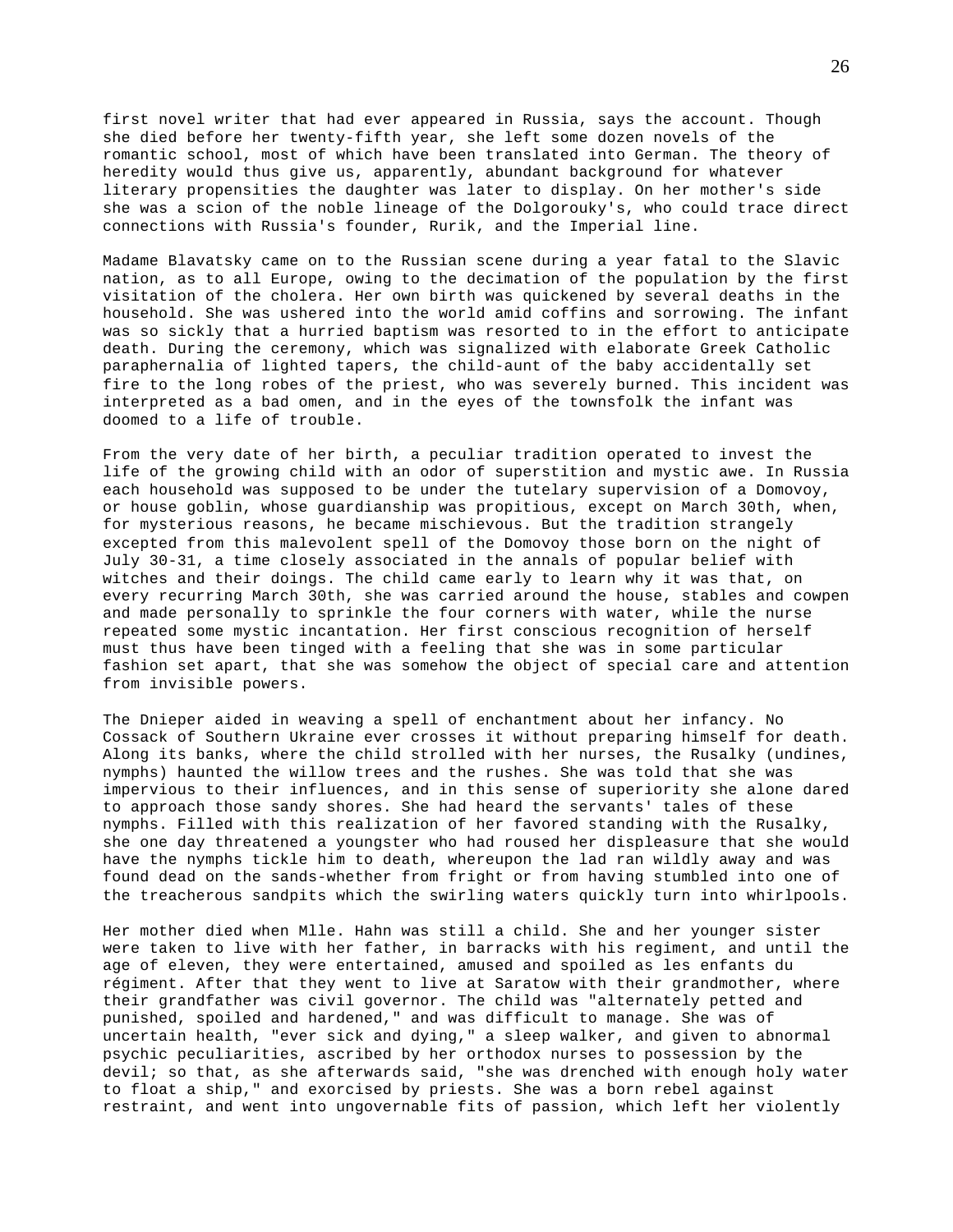shaken; but at the opposite apogee of her disposition she was filled with impulses of the extremest kindliness and affection. Through life she had this dual temper. Those who knew her better nature tolerated the irascible element. She was lively, highly-gifted, full of humor, and of remarkable doing. She had a passionate curiosity for everything savoring of the weird, the uncanny, the mysterious; she was strangely attracted by the theme of death. Her imagination, wildly roaming, appeared to create about her a world of fairy or elfish creatures with whom she held converse in whispers by the hour. She defied all and everything. She had to be watched lest she escape from the house and mingle with ragged urchins. She preferred to listen to the tales of Madame Peigneur (her governess) than do her lessons. She would openly rebel against her textbooks and run off to the woods or hide in the dusky corridors of the basement of the great house where her grandfather lived. In a secluded dark recess in the "Catacombs" she had erected a barrier of old broken chairs and tables, and there, up near the ceiling under an iron-barred window, she would secrete herself for hours, reading a book of popular legends known as Solomon's Wisdom. At times she bent to her books in a spasm of scholarly devotion to amend for mischief making. Her grandparents' enormous library was then the object of her constant interest. No less passionately would she drink in the wonders of narratives given in her presence. Every fairy-tale became a living event to her.

She would be found speaking to the stuffed animals and birds in the museum in the old house. She said the pigeons were cooing fairy-tales to her. She heard a voice in every natural object; nature was animate and, to her, articulate. She seemed to know the inner life and secrets of every species of insect, bird, and reptile found about the place. She would recreate their past and describe vividly their feelings. At this early date she detailed the events of the past incarnations of the stuffed animals in the museum.

Times without number the little girl was heard conversing with playmates of her own age, invisible to others. There was in particular a little hunchback boy, a favorite phantom companion of her solitude, for whose neglect by the servants and nurses she was often excited to resentment.

"But amidst the strange double life she thus led from her earliest recollections, she would sometimes have visions of a mature protector, whose imposing appearance dominated her imagination from a very early period. This protector was always the same, his features never changed; in after life she met him as a living man and knew him as though she had been brought up in his presence."1

In the neighborhood of the residence was an old man, a magician, whose doings filled the mind of the young seeress with wonder. The old man, a centenarian, learned to know the young girl and he used to say of her: "This little lady is quite different from all of you. There are great events lying in wait for her in the future. I feel sorry in thinking that I will not live to see my predictions of her verified; but they will all come to pass!"

Her whole career is dotted with miraculous escapes from danger and still more miraculous recoveries from wounds, sicknesses and fevers. One of the first appearances of a protective hand in her life came far back in her childhood. She had always entertained a marked curiosity about a curtained portrait in her grandfather's castle at Saratow. It was hung so high that it was far beyond her reach. Denied permission to see it, she awaited her opportunity to catch a glimpse of it by stealth; and when left alone on one occasion she dragged a table to the wall, set another table on that, and a chair on top, and managed to clamber up. On tiptoe she just contrived to pull back the curtain. The sight of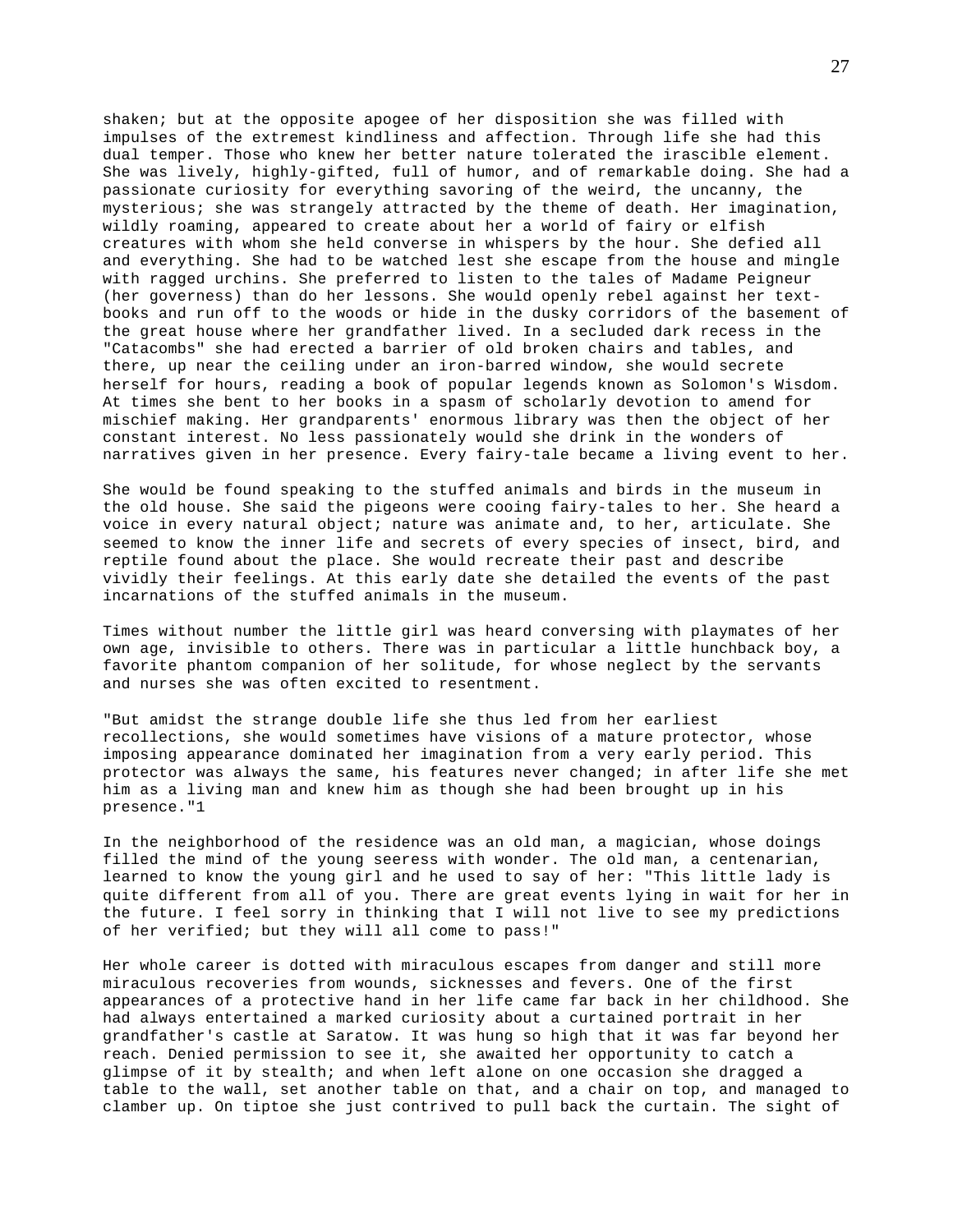the picture was so startling that she made an involuntary movement backwards, lost her balance and toppled with her pyramid to the floor. In falling she lost consciousness; but when she came to her senses some moments afterwards, she was amazed to see the tables, chairs, and everything in proper order in the room. The curtain was slipped back again on the rings, and no mark of the episode was left except the imprint of her small hand on the wall high up beside the picture.

At another time, when she was nearing the age of fourteen, her riding horse bolted and flung her, with her foot caught in the stirrup. As the animal plunged forward she expected to be dragged to death, but felt herself buoyed up by a strange force, and escaped without a scratch.

It was not many years more until the young girl's possession of gifts and extraordinary faculties, commonly classed as mediumistic, became an admitted fact among her relatives and close associates. She would answer questions locating lost property, or solving other perplexities of the household. She sometimes blurted out to visitors that they would die, or meet with misfortune or accident; and her prophecies usually came true.

In 1844 the father, Col. Hahn, took Helena for her first journey abroad. She went with him to Paris and London, but proved a troublesome charge.

Her youthful marriage deserves narration with some fulness, if only because it precipitated the lady out of her home and into that phase of her career which has been referred to as her period of preparation and apprenticeship. As her aunt, Madame Fadeef, describes her marriage:

"she cared not whether she should get married or not. She had been simply defied one day by her governess to find any man who would be her husband, in view of her temper and disposition. The governess, to emphasize the taunt, said that even the old man she had found so ugly and had laughed at so much calling him a 'plumeless raven,' that even he would decline her for his wife. That was enough; three days afterwards she made him propose, and then, frightened at what she had done, sought to escape from her joking acceptance of his offer. But it was too late. All she knew and understood was-when too late-that she was now forced to accept a master she cared nothing for, nay, that she hated; that she was tied to him by the law of the country, hand and foot. A 'great horror' crept upon her, as she explained it later; one desire, ardent, unceasing, irresistible, got hold of her entire being, led her on, so to say, by the hand, forcing her to act instinctively, as she would have done if, in the act of saving her life, she had been running away from a mortal danger. There had been a distinct attempt to impress her with the solemnity of marriage, with her future obligations and her duties to her husband and married life. A few hours later at the altar she heard the priest saying to her: 'Thou shalt honor and obey thy husband,' and at this hated word 'shalt' her young face-for she was hardly seventeen-was seen to flush angrily, then to become deadly pale. She was overheard to mutter in response through her set teeth-'Surely I shall not.'

"And surely she has not. Forthwith she determined to take the law and her future life into her own hands, and-she left her husband forever, without giving him an opportunity to ever even think of her as his wife.

"Thus Madame Blavatsky abandoned her country at seventeen and passed ten long years in strange and out-of-the-way places,--in Central Asia, India, South America, Africa and Eastern Europe."2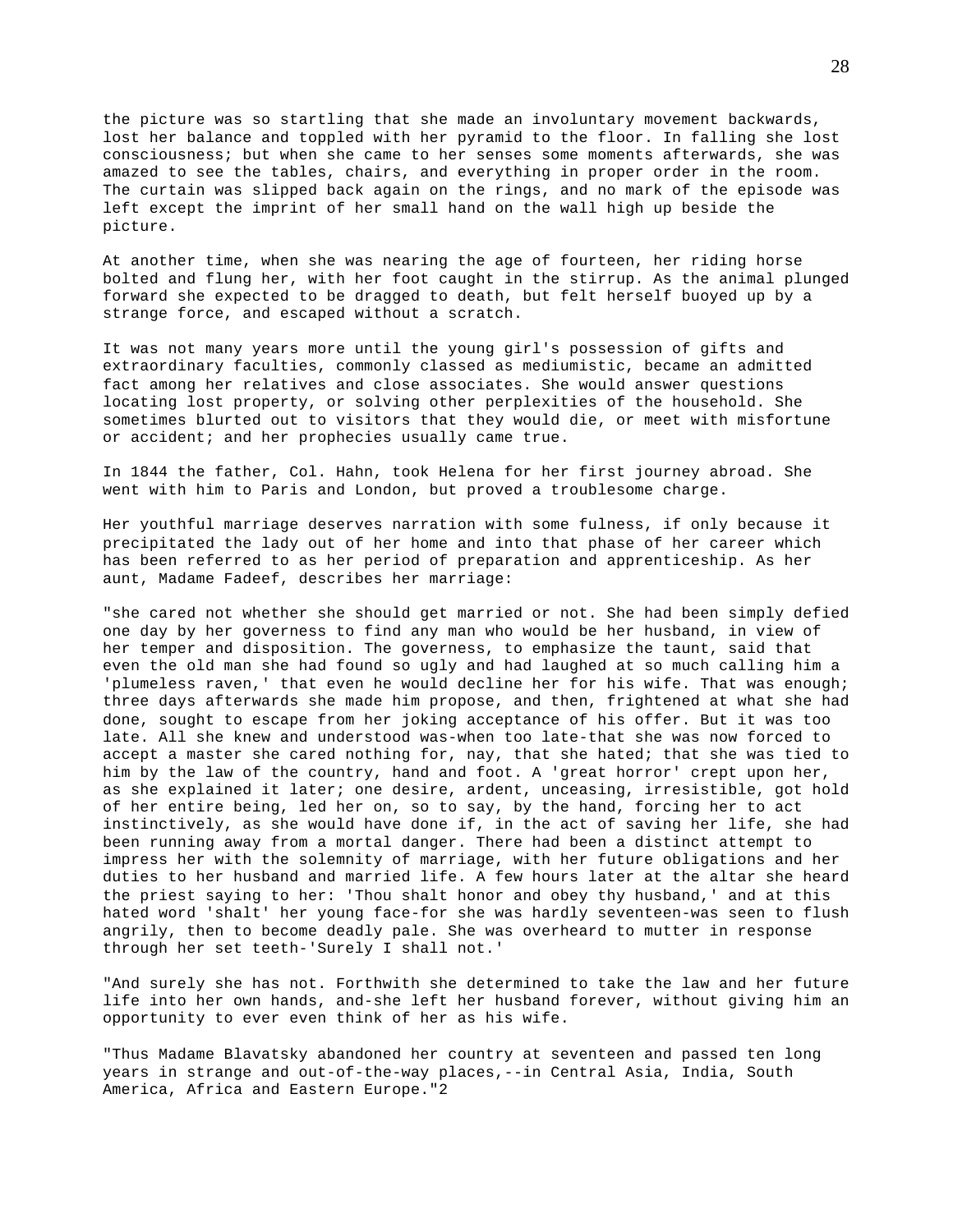True, before taking this drastic step she acceded to her father's plea to do the conventional thing; and she let the old General take her, though even then not without attempts to escape, on what may by courtesy of language be called a honeymoon, which drawled out, amid bickerings, to a length of three months, and was terminated after a bitter quarrel by the bride's dash for freedom on horseback. Gen. Blavatsky by this time saw the impossibility of the situation and acceded to the inevitable.

Tracing the life of Madame Blavatsky from this event through her personallyconducted globe-roaming becomes difficult, owing to the meagreness of information. Her relatives and her later Theosophic associates have done their best to piece together the crazy-quilt design of her wanderings and attendant events of any significance. She herself kept no chronicle of her journeys, and it was only at long intervals, when she emerged out of the deserts or jungles of a country to visit its metropolis, or when she needed to write for money, that she sent letters back home. The family was at first alarmed by her defection from the fireside, but were constrained to acquiesce in the situation by their recognition of her immitigable distaste for her veteran husband. If no other tie kept her attached to the home circle, her need of funds obliged her to keep in touch with her father, who supplied her with money without betraying her confidences as to her successive destinations. He acceded to her plans because he had tried in vain to secure a Russian divorce; and he felt that a few years of travel for his daughter might best ease the family situation. Ten years elapsed before the fugitive saw her relatives again.

Her first emergence after her disappearance was in Egypt. She seems to have traveled there with a Countess K------, and at that time began to pick up some occult teaching of a poorer sort. She encountered an old Copt, a man with a great reputation as a magician. She proved an apt pupil, and the instructor became so much interested in her that when she revisited Egypt years later, the special attention he (then a retired ascetic) showed her, attracted the notice of the populace at Bulak.

After her appearance in Egypt she seems to have bobbed up in Paris, where she made the acquaintance of many literary people, and where a famous mesmerist, struck with her psychic gifts, was eager to put her to work as a sensitive. To escape his importunities she appears to have gone to London. There she stayed for a time with an old Russian lady, a Countess B., at Mivart's Hotel. She remained for some time after her friend's departure, but could not afterwards recall where she resided.

Occasionally in her travels she fell in with fellow Russians who were glad to accompany her and sometimes to befriend her. She indulged in a tour about Europe in 1850 with the Countess B., but was again in Paris when the New Year of 1851 was acclaimed. Her next move was actuated by a passionate interest in the North American Indians, which she had acquired from a perusal of Fenimore Cooper's Leatherstocking Tales. Her zeal in this pursuit took her to Canada in July of 1851. At Quebec her idealizations suffered a rude shock, when, being introduced to a party of Indians, both the noble Redskins and some articles of her property disappeared while she was trying to pry from the squaws a recital of the secret powers of their medicine men. Dropping the Indians, she turned her interest to the rising sect of the Mormons, being attracted doubtless by their possession of an alleged Hermetic document obtained through psychic revelation. But the destruction of the original Mormon city of Nauvoo, Missouri, by a mob, scattered the sect across the plains, and Madame Blavatsky thought the time propitious for exploring the traditions and arcana of Mexico. She came to New Orleans. Here the Voodoo practices of a settlement of Negroes from the West Indies engaged her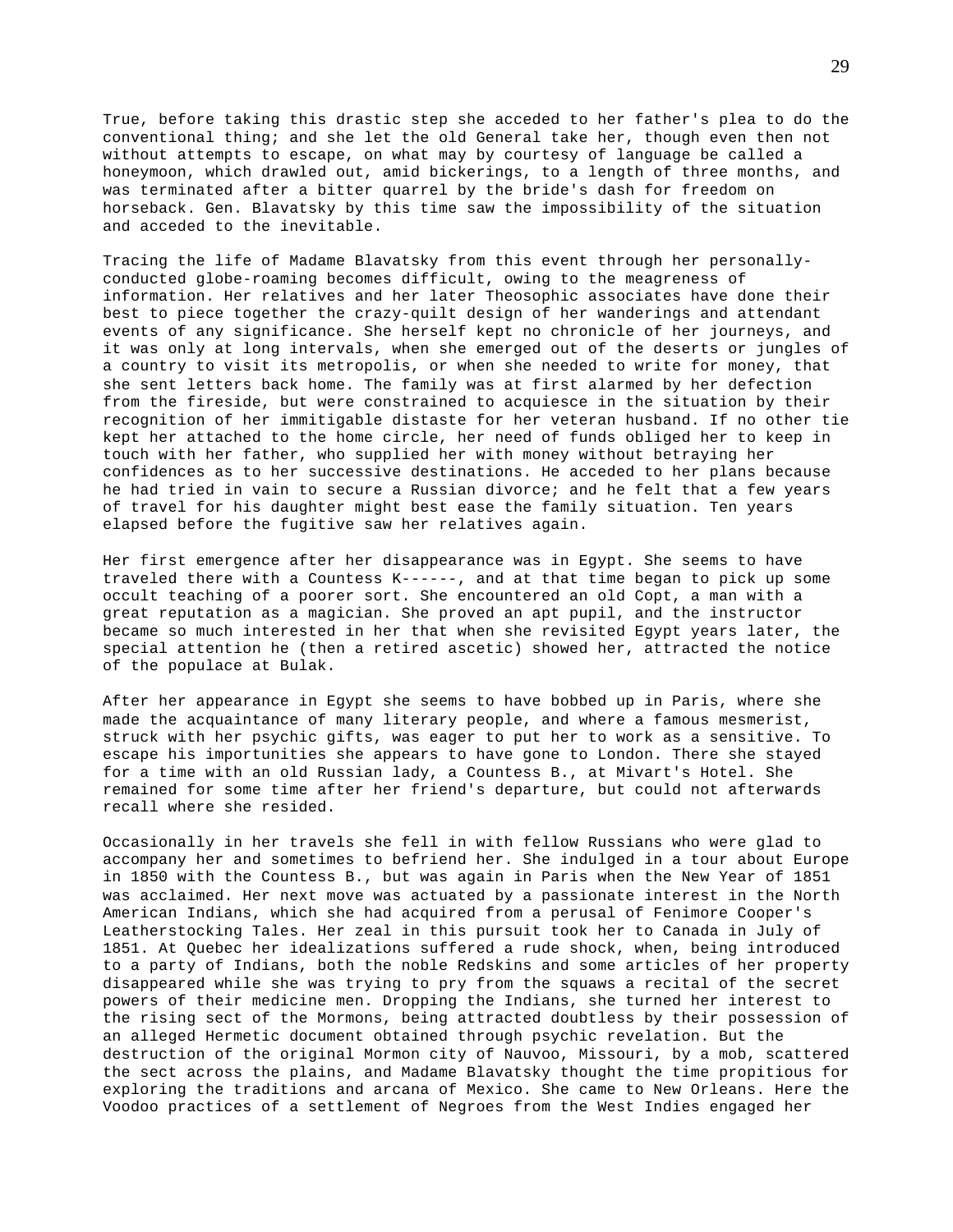interest, and her reckless curiosity might have led her into dangerous contact with these magicians; but her protective power reappeared to warn her in a vision of the risk she was running, and she hastened on to new experiences.

Through Texas she reached Mexico, protected only by her own reckless daring and by the occasional intercession of some chance companion. She seems to have owed much in this way to an old Canadian, Père Jacques, who steered her safely through many perils. At Copau in Mexico she chanced to meet a Hindu, who styled himself a "chela" of the Masters (or adepts in Oriental occult science), and she resolved to seek that land of mystic enchantment and penetrate northward into the very lairs of the mystic Brotherhood. She wrote to an Englishman, whom she had met two years before in Germany, and who shared her interest, to join them in the West Indies. Upon his arrival the three pilgrims took boat for India. The party arrived at Bombay, via the Cape to Ceylon, near the end of 1852. Madame's own headstrong bent to enter Tibet via Nepal in search of her Mahatmas broke up the trio. She made the hazardous attempt to enter the Forbidden Land of the Lamas, but was prevented, she always believed, by the opposition of a British resident then in Nepal. Baffled, she returned to Southern India, thence to Java and Singapore and thence back to England.

But that country's embroilment in the Crimean War distressed her sense of patriotism, and about the end of the year 1853 she passed over again to America, going to New York, thence west to Chicago and on to the Far West across the Rockies with emigrant caravans. She halted a while at San Francisco. Her stay in America this time lengthened to nearly two years. She then once more made her way to India, via Japan and the Straits. She reached Calcutta in 1855.

In India, in 1856, she was joined at Lahore by a German gentleman who had been requested by Col. Hahn to find his errant daughter. With him and his two companions Madame Blavatsky traveled through Kashmir to Leli in Ladakh in company with a Tatar Shaman, who was instrumental in procuring for the party the favor of witnessing some magic rites performed at a Buddhist monastery. Her experiences there she afterwards described in Isis,3 and they are too long for recital here. One of the exploits of the old priest was the psychic vivification of the body of an infant who (not yet of walking age) arose and spoke eloquently of spiritual things and prophesied, while dominated by a magnetic current from the operator.4 The psychic feat performed by her Shaman guide was even more wonderful. Yielding to Madame's importunities at a time when she was herself in grave danger, he released himself from his body as he lay in a tent, and carried a message to a friend of the young woman residing in Wallachia, from whom he brought back an answer.5 Shortly after this incident, perceiving their danger, the Shaman, by mental telepathy apprised a friendly tribal ruler of their situation, and a band of twenty-five horsemen was sent to rescue the two travelers, finding them in a locality to which they had been directed by their chief, yet of which the two had had no possible earthly means of informing him.

Safely out of the Tibetan wilds-and she came out by roads and passes of which she had no previous knowledge-she was directed by her occult guardian to leave the country, shortly before the troubles which began in 1857. In 1858 she was once more in Europe.

By this time her name had accumulated some renown, and it was freely mentioned in connection with both the low and the high life of Vienna, Berlin, Warsaw, and Paris. Her alleged absence from these places at the times throws doubt on the accuracy of these reports. After spending some months in France and Germany upon her return from India, she finally ended her self-imposed exile and rejoined her own people in Russia, arriving at Pskoff, about 180 miles from St. Petersburg,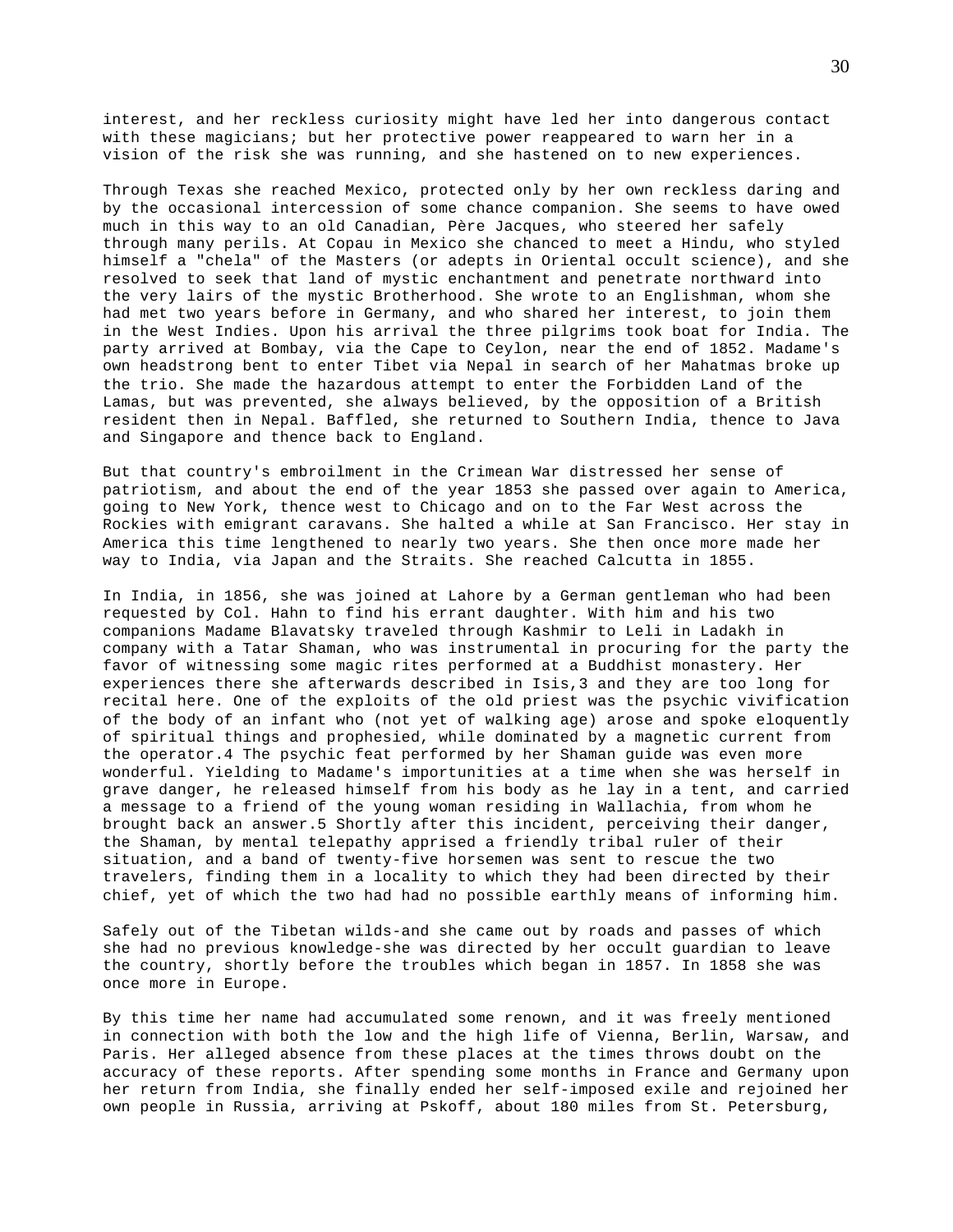in the midst of a family wedding party on Christmas night. Her reason for going to Pskoff was that her sister Vera-then Madame Yahontoff-was at the time residing there with the family of her late husband, son of the General N. A. Yahontoff, Marechal de Noblesse of the place.

Soon afterwards, early in 1859, Madame Blavatsky and her sister went to reside with their father in a country house belonging to Madame Yahontoff. This was at Rougodevo, about 200 versts from St. Petersburg. About a year later, in the spring of 1860, both sisters left Rougodevo for the Caucasus on a visit to their grandparents, whom they had not seen for years. It was a three weeks' journey from Moscow to Tiflis, in coach with post horses. Madame Blavatsky remained in Tiflis less than two years, adding another year of roaming about in Imeretia, Georgia, and Mingrelia, exciting the superstitious sensibilities of the inhabitants of the Mingrelia region to an inordinate degree and gaining a reputation for witchcraft and sorcery. She was there taken down with a wasting fever, which an old army surgeon could make nothing of; but he had the good sense to send her off to Tiflis to her friends. Recovering after a time, she left the Caucasus and went to Italy. Here, the legend goes, she, with some other European women, volunteered to serve with Garibaldi and was under severe fire in the battle of Mentana.6

The four years intervening between 1863 and 1867 seem to have been spent in European travel, though the records are barren of accurate detail. But the three from 1867 to 1870 were passed in the East,7 and were quite fruitful and eventful.

In 1870 she returned from the Orient, coming through the newly opened Suez Canal, spent a short time in Piraeus, and from there took passage for Spezzia on board a Greek vessel. On this voyage she was one of the very few saved from death in a terrible catastrophe, the vessel being blown to bits by an explosion of gunpowder and fireworks in the cargo. Rescued with only the clothes they wore, the survivors were looked after by the Greek government, which forwarded them to various destinations. Madame Blavatsky went to Alexandria and to Cairo, tarrying at the latter place until money reached her from Russia.

While awaiting the arrival of funds, the energetic woman determined to found a Société Spirite, for the investigation of mediums and manifestations according to the theories and philosophy of Allen Kardec. The latter was an outstanding advocate of Spiritualistic philosophy on the Continent. He had correlated the commonly reported spiritistic exploits to a more profound and involved theory of cosmic evolution and a higher spirituality in man. His work, Life and Destiny, written under the pseudonym of Leon Denis, unfolded a comprehensive system of spiritual truth identical in its main features with Theosophy itself. His interests were not primarily in spiritistic phenomena for themselves, but for what they revealed of the inner spiritual capacities and potentialities of our evolving Psyche.

It required but a few weeks to disgust Madame Blavatsky with her fruitless undertaking. Some French female spiritists, whom she had drafted for service as mediums, in lack of better, proved to be adventuresses following in the wake of M. de Lesseps' army of engineers and workmen, and they concluded by stealing the Society's funds. She wrote home:

"To wind up the comedy with a drama, I got nearly shot by a madman-a Greek, who had been present at the only two public séances we held, and got possessed I suppose, by some vile spook."8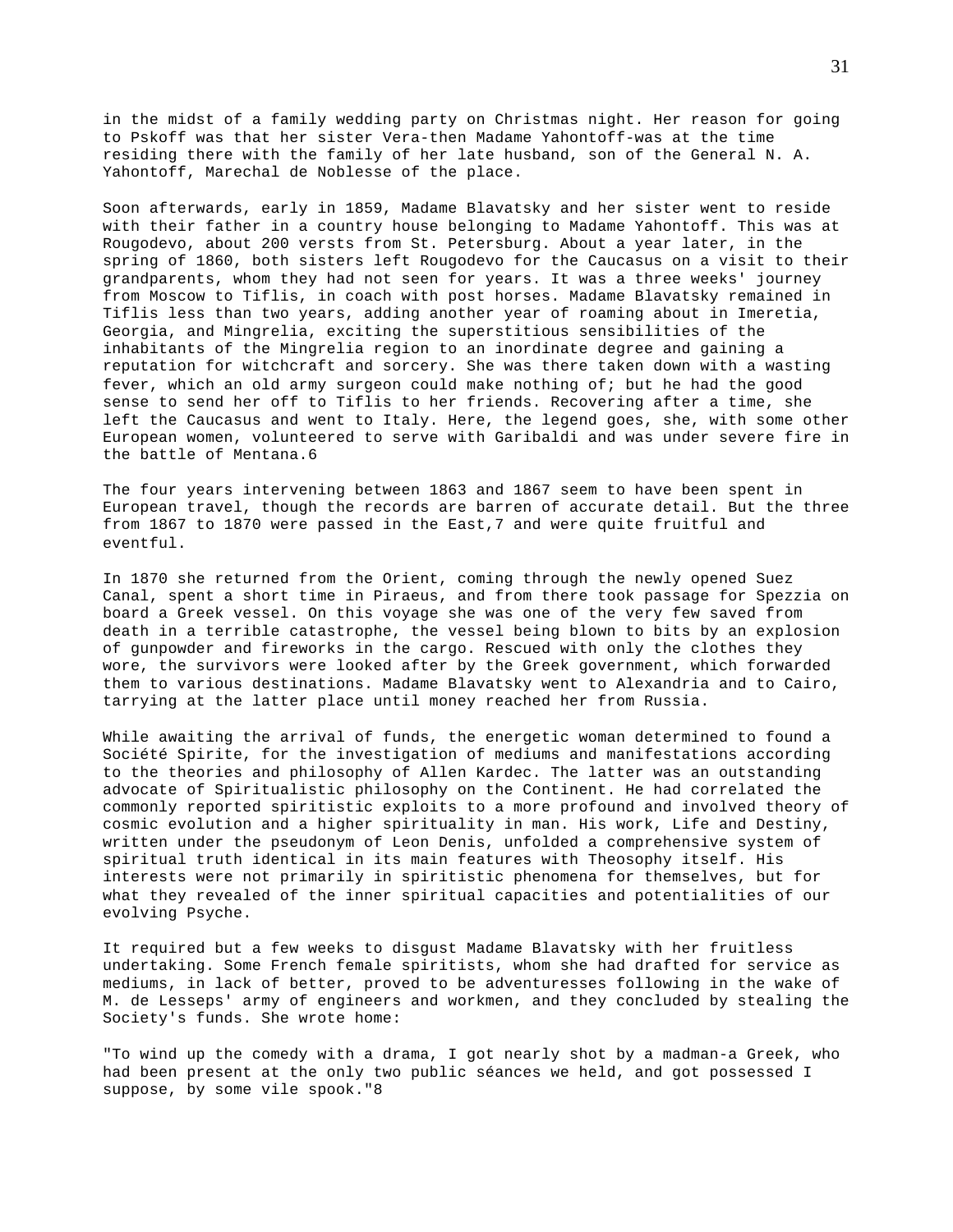She terminated the affairs of her Société and went to Bulak, where she renewed her previous acquaintance with the old Copt. His unconcealed interest in his visitor aroused some slanderous talk about her. Disgusted with the growing gossip, she went home by way of Palestine, making a side voyage to Palmyra and other ruins, and meeting there some Russian friends. At the end of 1872 she returned without warning to her family, then at Odessa.

In 1873 she again abandoned her home, and Paris was her first objective. She stayed there with a cousin, Nicholas Hahn, for two months. While in Paris she was directed by her "spiritual overseers" to visit the United States, "where she would meet a man by the name of Olcott," with whom she was to undertake an important enterprise. Obedient to her orders she arrived at New York on July 7th, 1873.9 She was for a time practically without funds; actually, as Col. Olcott avers, "in the most dismal want, having . . . to boil her coffee-dregs over and over again for lack of pence for buying a fresh supply; and to keep off starvation, at last had to work with her needle for a maker of cravats."10 During this interval she was lodged in a wretched tenement house in the East Side, and made cravats for a kindly old Jew, whose help at this time she never forgot.11 In her squalid quarters she was sought out by a veteran journalist, Miss Anna Ballard, in search of copy for a Russian story. She received, in late October, a legacy from the estate of her father, who had died early in that month. A draft of one thousand rubles was first sent her, and later the entire sum bequeathed to her. Then in affluence she moved to better quarters, first to Union Square, then to East 16th Street, then to Irving Place. But her money did not abide in her keeping long. In regard to the sources of her income after her patrimony had been flung generously to the winds, we are told, upon Col. Olcott's pledged honor, that both his and her wants, after the organization of the Theosophical Society, were frequently provided for by the occult ministrations of the Masters. He claims that during the many years of their joint campaigns for Theosophy, especially in India, the treasure-chest at headquarters, after having been depleted, would be found supplied with funds from unknown sources. Shopping one day in New York with Colonel, she made purchases to the amount of about fifty dollars. He paid the bills. On returning home she thrust some banknotes into his hand, saying: "There are your fifty dollars." He is certain she had no money of her own, and no visitor had come in from whom she could have borrowed. Once during this period she created the duplicate of a thousand dollar note while it was held in the hand of the Hon. John L. O'Sullivan, formerly Ambassador to Portugal; but it faded away during the two following days. Its serial number was identical with that of its prototype. The knowledge that financial help would come at need, however, did not dispose Madame Blavatsky to relax her effort toward her own sustenance.12 During this time, and for nearly all the remainder of her life, the Russian noblewoman spent large stretches of her time in writing occult, mystic, and scientific articles for Russian periodicals. This constituted her main source of income. Col. Olcott states that her Russian articles were so highly prized that "the conductor of the most important of their reviews actually besought her to write constantly for it, on terms as high as they gave Turgenev."13

A chronicle of her life during this epoch may not omit her second marriage, which proved ill-fated at the first. It came about as follows: A Mr. B., a Russian subject, learning of her psychic gifts through Col. Olcott, asked the Colonel to arrange for him a meeting with his countrywoman. He proceeded to fall into a profound state of admiration for Madame Blavatsky, which deepened though he was persistently rebuffed, and he finally threatened to take his life unless she would relent. He proclaimed his motives to be only protective, and expressly waived a husband's claims to the privileges of married life. In what appears to have been madness or some sort of desperation, she agreed finally, on these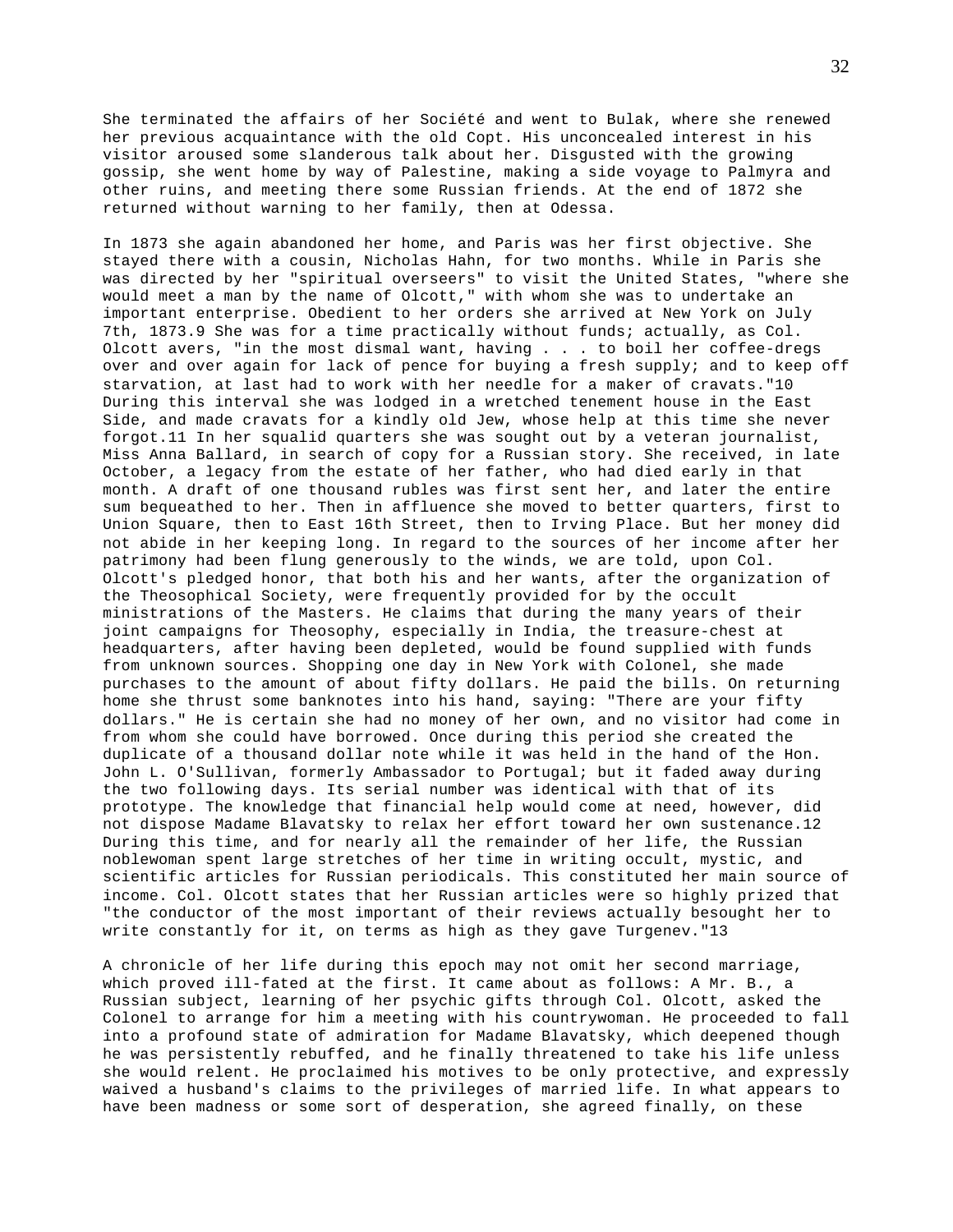terms, to be his wife. Even then it was specified that she retain her own name and be free from all restraint, for the sake of her work. A Unitarian clergyman married them in Philadelphia, and they lived for some few months in a house on Sansom Street. When taken to task by her friend Olcott, she explained that it was a misfortune to which she was doomed by an inexorable Karma; that it was a punishment to her for a streak of pride which was hindering her spiritual development; but that it would result in no harm to the young man. The husband forgot his earlier protestations of Platonic detachment, and became an importunate lover. Madame Blavatsky developed a dangerous illness at this time as a result of a fall upon an icy sidewalk in New York the previous winter, and her knee became so violently inflamed that a partial mortification of the leg set in. The physician declared that nothing but instant amputation could save her life; but she discarded his advice, called upon that source of help which had come to her in a number of exigencies, recovered immediately and left her husband's "bed and board." He, after some months of waiting, saw her obduracy and procured a divorce on the ground of desertion.14

During the latter part of her stay in New York she and Col. Olcott took an apartment of seven rooms at the corner of 47th Street and 8th Avenue, which came to be called "The Lamasery," in jocular reference to her Tibetan connections. "The Lamasery" became a social and intellectual center during her residence there. Col. Olcott says:

". . . her mirthfulness, epigrammatic wit, brilliance of conversation, careless friendliness to those she liked . . ., her fund of anecdote, and, chiefest attraction to most of her callers, her amazing psychical phenomena, made the 'Lamasery' the most attractive salon of the metropolis from 1876 to the close of 1878."15

Madame spent her day-hours in writing, her custom for years; and held open house for visitors in the evening. There was always discussion of one or another aspect of occult philosophy, in which she naturally took the commanding part. She would pour out an endless flow of argument and supporting data, augmented at favorable times by a sudden exhibition of magical power. She seemed tireless in her psychic energy.

Several persons have left good word-pictures of her. Col. Olcott graphically describes her appearance upon the occasion of their first meeting in the old Eddy farmhouse, in Vermont, where they both came in '74 to study the "spooks." Col. Olcott had been on the scene for some time, as a representative of the New York Daily Graphic, when Madame Blavatsky arrived. He was struck by her general appearance, and he contrived to introduce himself to her through the medium of a gallant offer of a light for her cigarette.

"It was a massive Kalmuc face," he writes, "contrasting in its suggestion of power, culture and impressiveness, as strangely with the commonplace visages about the room, as her red garment did with the gray and white tones of the wall and the woodwork, and the dull costumes of the rest of the guests. All sorts of cranky people were continually coming and going at Eddy's, and it only struck me, on seeing this eccentric lady, that this was but one more of the sort. Pausing on the doorstep I whispered to Kappes, 'Good Gracious! Look at that specimen, will you!'"16

In her autobiography the Princess Helene von Racowitza makes some interesting references to Madame Blavatsky, whom she knew intimately.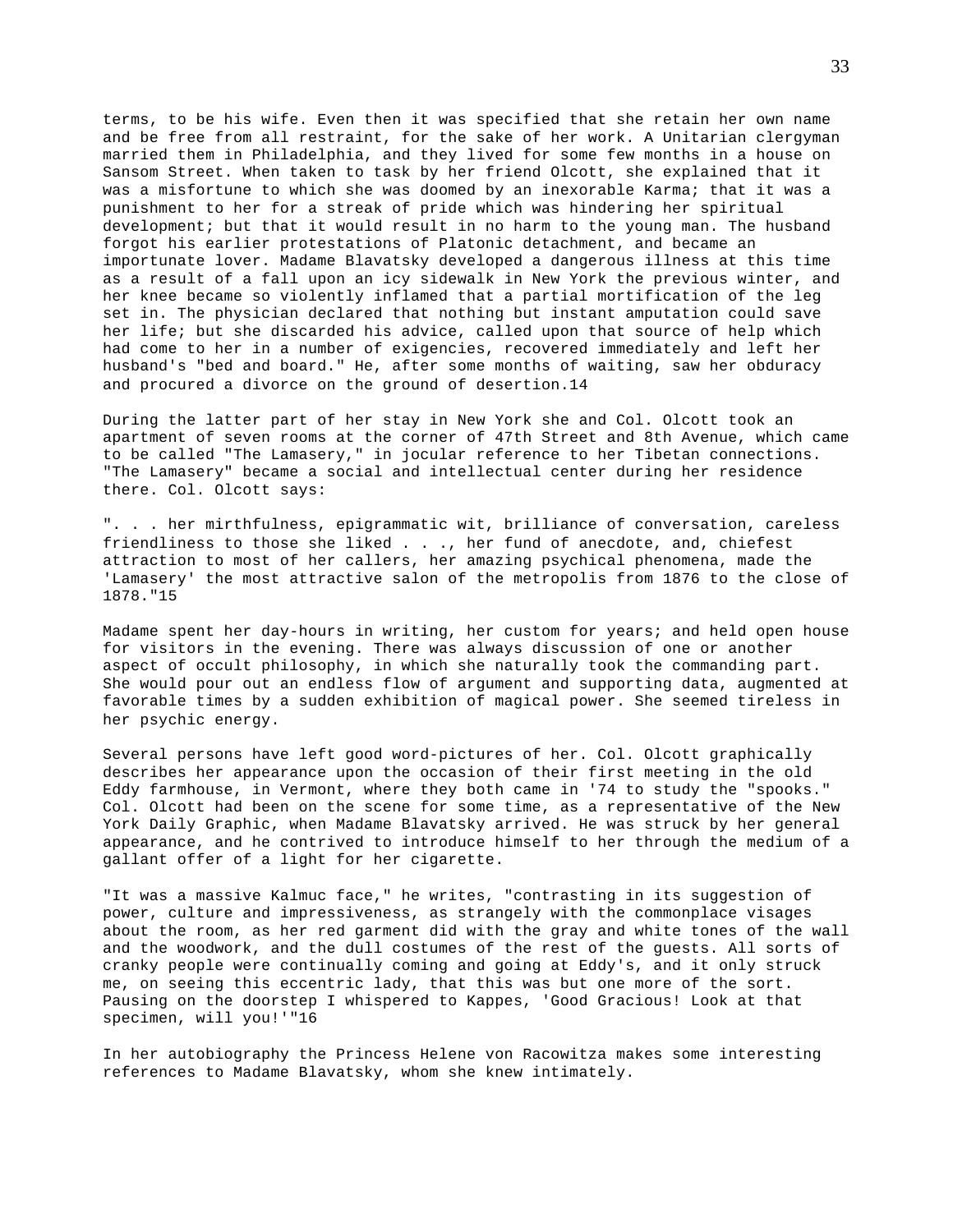"I discovered in her the most remarkable being (for one hardly dare designate her with the simple name of woman). She gave me new life; . . . she brought new interest into my existence. Regarding her personal appearance, the head, which rose from the dark flowing garments, was immensely characteristic, although far more ugly than beautiful. A true Russian type, a short thick nose, prominent cheek bones, a small clever mobile mouth, with little fine teeth, brown and very curly hair, and almost like that of a negro's; a sallow complexion, but a pair of eyes the like of which I had never seen; pale blue, grey as water, but with a glance deep and penetrating, and as compelling as if it beheld the inner heart of things. Sometimes they held an expression as though fixed on something afar, high and immeasurably above all earthly things. She always wore long dark flowing garments and had ideally beautiful hands.

"But how shall I attempt to describe . . . her being, her power, her abilities and her character? She was a combination of the most heterogeneous qualities. By all she was considered as a sort of Cagliostro or St. Germain. She conversed with equal facility in Russian, English, French, German, Italian and certain dialects of Hindustani; yet she lacked all positive knowledge-even the most superficial European school training.

"In matters of social life she . . . joined an irresistible charm in conversation, that comprised chiefly an intense comprehension of everything noble and great, with the most original and often coarse humor, a mode of expression which was the comical despair of prudish Anglo-Saxons.

"Her contempt for and rebellion against all social conventions made her appear sometimes even coarser than was her wont, and she hated and fought conventional lying with real Don Quixotic courage. But whoever approached her in poverty or rags, hungry and needing comfort, could be sure to find in her a warm heart and an open hand. . . . No drop of wine, beer or fermented liquors ever passed her lips, and she had a most fanatical hatred of everything intoxicating. Her hospitality was genuinely Oriental. She placed everything she possessed at the disposal of her friends."17

Mr. J. Ranson Bridges, a none too kindly critic, who had considerable correspondence with her from 1888 till her death, says:

"Whatever may be the ultimate verdict upon the life and work of this woman, her place in history will be unique. There was a Titanic display of strength in everything she did. The storms that raged within her were cyclones. Those exposed to them often felt, with Solovyoff, that if there were holy and sage Mahatmas, they could not remain holy and sage and have anything to do with Helena Petrovna Blavatsky. Yet she could be as tender and sympathetic as any mother. Her mastery of some natures seemed complete. . . . To these disciples she was the greatest thaumaturgist known to the world since the time of Christ."18

In a moment of gayety she once dashed off the following description of herself:

"An old woman, whether 40, 50, 60 or 90 years old, it matters not; an old woman whose Kalmuco-Buddhisto-Tartaric features, even in youth, never made her appear pretty; a woman whose ungainly garb, uncouth manners, and masculine habits are enough to frighten any bustled and corseted fine lady of fashionable society out of her wits."19

For all her psychic insight, she seemed unable to protect herself against those who fawned upon her, cultivated her society, and then repaid her by desertion or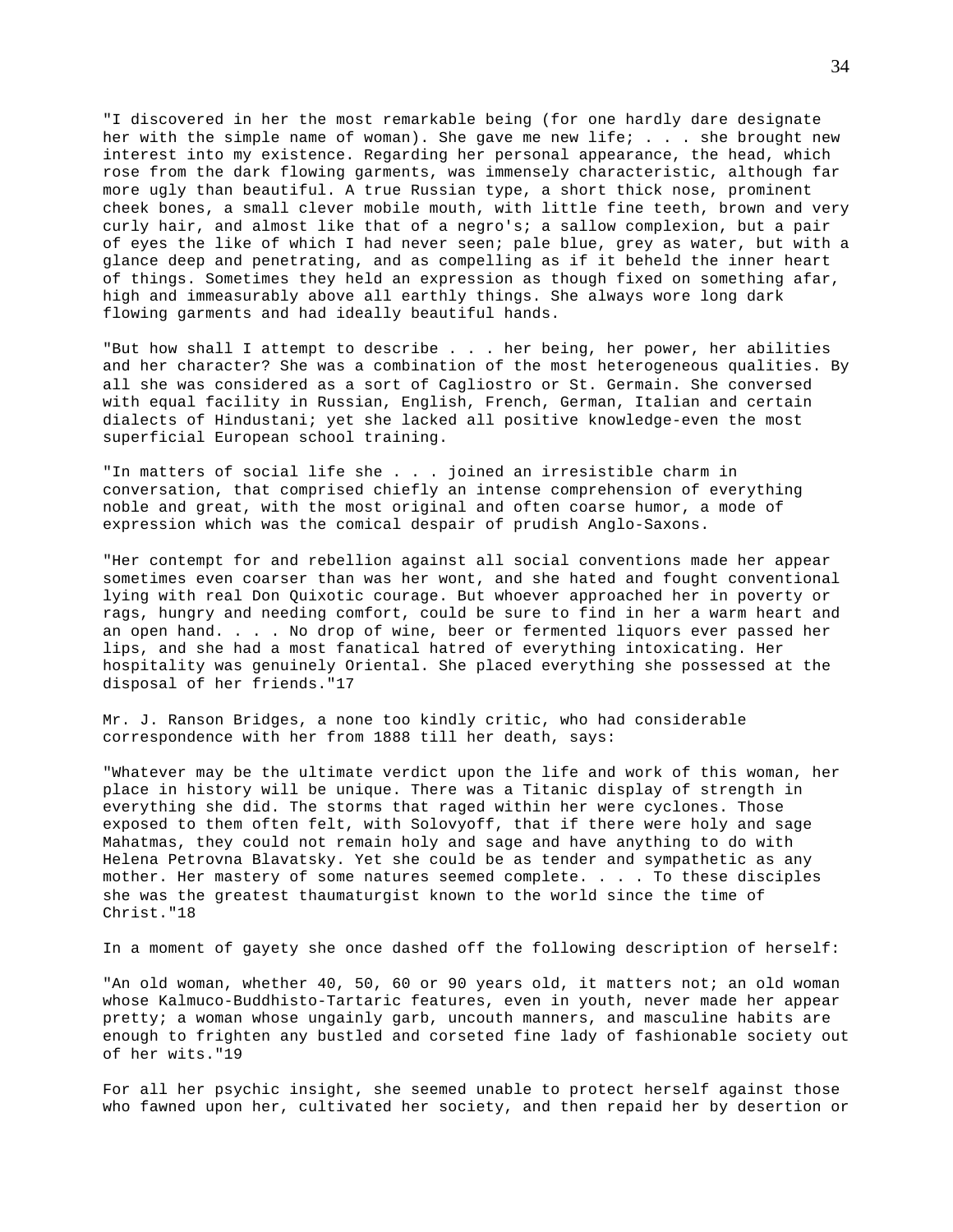slander. She was open to any one who professed occult interest, and she readily took up with many such persons who later became bitter critics.

Much ado was made by delicate ladies in her day of her cigarette addiction. Her evident masculinity, her lack of many of the niceties which ladies commonly affect, her scorn of conventions, her failure to put on the airs of a woman of noble rank, her occasional coarse language, and her violence of temper over petty things, have led many people to infer that the message that she brought could not have been pure and lofty.

Theosophists put forward an explanation of her irascibility and nervous instability, in a theory which must sound exotic to the uninitiated. They state that when she studied in Tibet under her Masters, and was initiated into the mysteries of their occult knowledge, they extricated, by processes in which they are alleged to be adepts, one of her astral bodies and retained it so as to be able to maintain, through an etheric radio vibration, a constant line of communication with her in any part of the world. This left her in a state of unstable equilibrium nervously, and rendered her subject to a greater degree of irritation than would normally have been the case.

Madame Blavatsky's life story, covered now in its outward phases, is not complete without consideration of that remarkable series of psychic phenomena which give inner meaning to her career. In and of themselves they form a narrative of great interest, on a par with the legendary lives of many other saints. The story is a long one; a complete record of all her wonder-working, as told in the Theosophic accounts, would alone fill the space of this volume. A digest of this material must be made here, though a critical examination is, as said above, not attempted.

When, in 1858, she returned home from her first exile of ten years, Spiritualism was just looming on the horizon of Europe. Nothing seems to be mentioned in the several biographical sketches, of her coming in contact with the sweep of the Spiritualistic wave that was at full height in the United States during the early fifties, when she passed through that country. However the case may be, she returned home in 1858 with her occult powers already fully developed, and proceeded to make frequent display of them.

At Pskoff, with her sister's husband's family, the Yahontoff's, raps, knocks, and other sounds occurred incessantly; furniture moved without any contact; particles changed their weight; and either absent living folk or the dead were seen both by herself and her relatives many times. Wherever the young woman went "things" happened. Laughing at the continued recurrence of these mysterious activities, she averred to her sisters that she could make them cease or redouble their frequency and power, by the sheer force of her own will.20 The psychic demonstrations supposedly took place in entire independence of her coöperation, but she could, if she chose, interject her will and assume control. Her sister, Madame de Jelihowsky, remembers Helena's laughing when addressed as a medium, and assuring her friends that "she was no medium, but only a mediator between mortals and beings we know nothing about."21 The reports of her wonderful exploits following her arrival at Pskoff in 1858 threw that town into a swirl of excited gossip. There was a great deal of fashionable company at the Yahontoff home in those days. Madame's presence itself attracted many. Seldom did any of the numerous callers go away unsatisfied, for to their inquiries the raps gave answer, often long ones in different languages, some of which were not in Madame Blavatsky's repertoire. The willing "medium" was subjected to every kind of test, to which she submitted gracefully.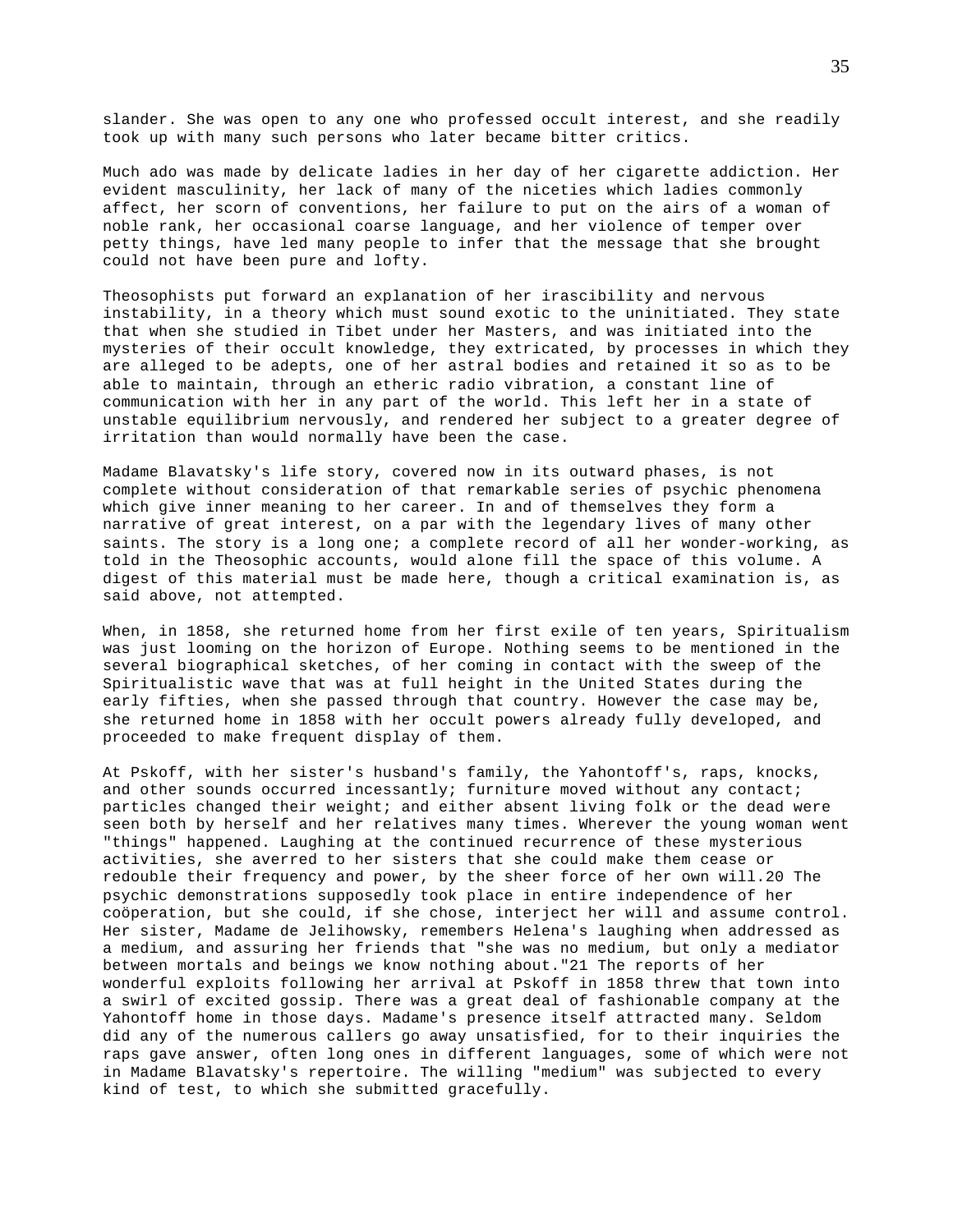An instance of her power was her mystification of her own brother, Leonide de Hahn. A company was gathered in the drawing room, and Leonide was walking leisurely about, unconcerned with the stunts which his gifted sister was producing for the diversion of the visitors. He stopped behind the girl's chair just as some one was telling how magicians change the avoirdupois of objects. "And you mean to say that you can do it?" he asked his sister ironically. "Mediums can, and I have done it occasionally," was the reply. "But would you try?" some one asked. "I will try, but promise nothing." Hereupon one of the young men advanced and lifted a light chess table with great ease. Madame then told them to leave it alone and stand back. She was not near it herself. In the expectant silence that ensued she merely looked intently at the table. Then she invited the same young man who had just lifted it to do so again. He tried, with great assurance of his ability, but could not stir the table an inch. He grew red with the effort, but without avail. The brother, thinking that his sister had arranged the play with his friend as a little joke on him, now advanced. "May I also try?" he asked her. "Please do, my dear," she laughed. He seized the table and struggled; whereat his smile vanished. Try as he would, his effort was futile. Others tried it with the same result. After a while Helena urged Leonide to try it once more. He lifted it now with no effort.

A few months later, Madame Blavatsky, her father and sister, having left Pskoff and lodging at a hotel in St. Petersburg, were visited by two old friends of Col. Hahn, both now much interested in Spiritualism. After witnessing some of Helena's performances, the two guests expressed great surprise at the father's continued apathy toward his daughter's abilities. After some bantering they began to insist that he should at least consent to an experiment, before denying the importance of the phenomena. They suggested that he retire to an adjoining room, write a word on a slip of paper, conceal it and see if his daughter could persuade the raps to reveal it. The old gentleman consented, believing he could discredit the foolish nonsense, as he termed it, once for all. He retired, wrote the word and returned, venturing in his confidence the assertion that if this experiment were successful, he "would believe in the devil, undines, sorcerers, and witches, in the whole paraphernalia, in short, of old woman's superstitions; and you may prepare to offer me as an inmate of a lunatic asylum."22 He went on with his solitaire in a corner, while the friends took note of the raps now beginning. The younger sister was repeating the alphabet, the raps sounding at the desired letter; one of the visitors marked it down. Madame Blavatsky did nothing apparently. By this means one single word was got, but it seemed so grotesque and meaningless that a sense of failure filled the minds of the experimenters. Questioning whether that one word was the entire message, the raps sounded "Yes-yes-yes!" The younger girl then turned to her father and told them that they had got but one word. "Well what is it?" he demanded. "Zaïchik."23 It was a sight indeed to witness the change that came over the old man's face at hearing this one word. He became deadly pale. Adjusting his spectacles with a trembling hand, he stretched it out, saying, "Let me see it! Hand it over. Is it really so?" He took the slips of paper and read in a very agitated voice "Zaïchik." Yes; Zaïchik; so it is. How very strange!" Taking out of his pocket the paper he had written on in the next room, he handed it in silence to his daughter and guests. On it they found he had written: "What was the name of my favorite horse which I rode during my first Turkish campaign?" And lower down, in parenthesis, the answer,--" Zaïchik."

The old Colonel, now assured there was more than child's play in his daughter's pretensions, rushed into the region of phenomena with great zeal. He did not matriculate at an asylum; instead he set Helena to work investigating his family tree. He was stimulated to this inquiry by having received the date of a certain event in his ancestral history of several hundred years before, which he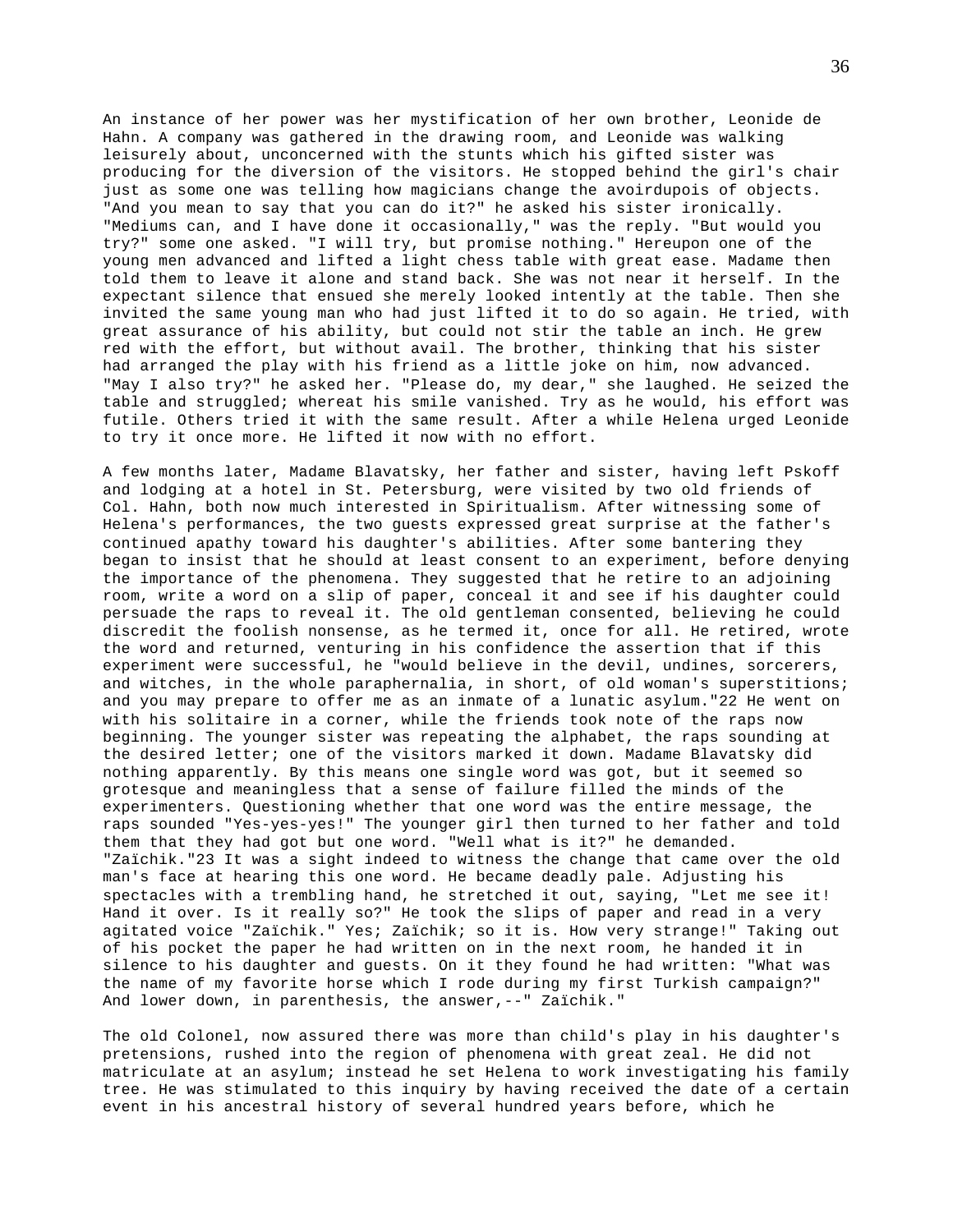verified by reference to old documents. Scores of historical events connected with his family were now given him; names unheard of, relationships unknown, positions held, marriages, deaths; and all were found on painstaking research to have been correct in every item! All this information was given rapidly and unhesitatingly. The investigation lasted for months.

In the spring of 1858 both sisters were living with their father in the countryhouse in a village belonging to Mme. Yahontoff. In consequence of a murder committed near their property, the Superintendent of the District Police passed through the villages and stopped at their house to make some inquiries. No one in the village knew who had committed the crime. During tea, as all were sitting around the table, the raps came, and there were the usual disturbances around the room. Col. Hahn suggested to the Superintendent that he had better try his daughter's invisible helpers for information. He laughed incredulously. He had heard of "spirits," he said, but was derisive of their ability to give information in "a real case." This scorn of her powers caused the young girl to desire to humble the arrogant officer. She turned fiercely upon him. "And suppose I prove to you the contrary?" she defiantly asked him. "Then," he answered, "I would resign my office and offer it to you, Madame, or, better still, I would strongly urge the authorities to place you at the head of the Secret Police Department." "Now look here, Captain," she said indignantly. "I do not like meddling in such dirty business and helping you detectives. Yet, since you defy me, let my father say over the alphabet and you put down the letters and record what will be rapped out. My presence is not needed for this, and with your permission I shall even leave the room." She went out, with a book, to read. The inquiry in the next room produced the name of the murderer, the fact that he had crossed over into the next district and was then hiding in the hay in the loft of a peasant, Andrew Vlassof, in the village of Oreshkino. Further information was elicited to the effect that the murderer was an old soldier on leave; he was drunk and had quarreled with his victim. The murder was not premeditated; rather a misfortune than a crime. The Superintendent rushed precipitately out of the house and drove off to Oreshkino, more than 30 miles distant. A letter came by courier the following morning saying that everything given by the raps had proved absolutely correct. This incident produced a great uproar in the district and Madame's work was viewed in a more serious light. Her family, however, had some difficulty convincing the more distant authorities that they had no natural means of being familiar with the crime.

One evening while all sat in the dining room, loud chords of music were struck on the closed piano in the next room, visible to all through the open door. On another occasion Madame's tobacco pouch, her box of matches and her handkerchief came rushing to her through the air, upon a mere look from her. Many visitors to her apartment in later years witnessed this same procedure. Again, one evening, all lights were suddenly extinguished, an amazing noise was heard, and though a match was struck in a moment, all the heavy furniture was found overturned on the floor. The locked piano played a loud march. The manifestations taking place when the home circle was unmixed with visitors were usually of the most pronounced character.

Sometimes there were alleged communications from the spirits of historical personages, not the inevitable Napoleon and Cleopatra, but Socrates, Cicero and Martin Luther, and they ranged from great power and vigor of thought to almost flippant silliness. Some from the shade of the Russian poet Pushkin were quite beautiful.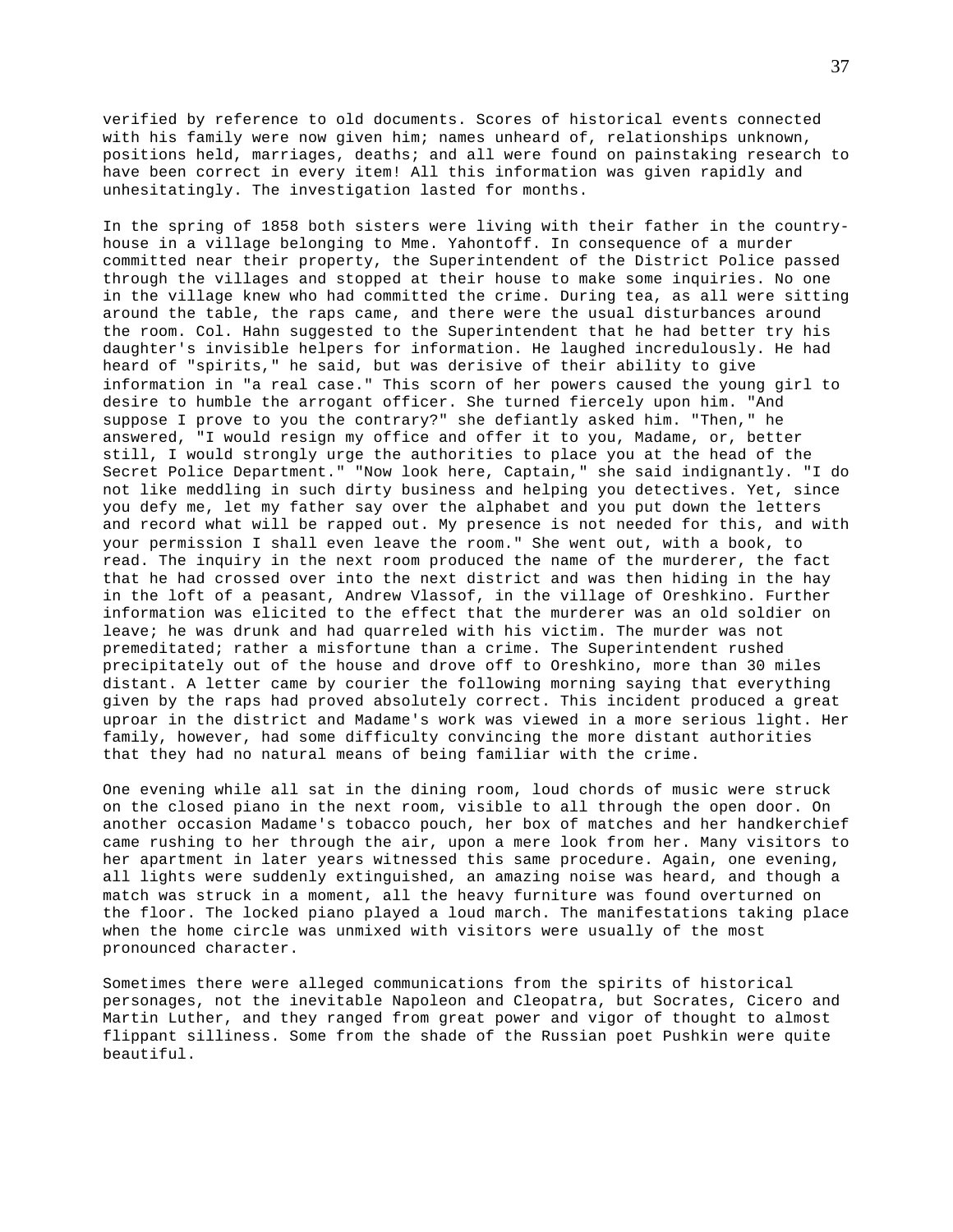While the family read aloud the Memoirs of Catherine Romanovna Dashkoff, they were interrupted many times by the alleged spirit of the authoress herself, interjecting remarks, making additions, offering explanations and refutations.

In the early part of 1859 the sister, Madame Jelihowsky, inherited a country village from the estate of her late husband at Rougodevo, and there the family, including Helena, went to reside for a period. No one in the party had ever known any of the previous occupants of the estate. Soon after settling down in the old mansion, Madame discerned the shades of half a dozen of the former inhabitants in one of the unoccupied wings and described them to her sister. Seeking out several old servants, she found that every one of the wraiths could be identified and named by the aged domestics. The young woman's description of one man was that he had long finger nails, like a Chinaman's. The servant stated that one of the former residents had contracted a disease in Lithuania, which renders cutting of the nails a certain road to death through bleeding.

Sometimes the other members of the family would converse with the rapping forces without disturbing Helena at all. The forces played more strongly than every, it seemed, when Madame was asleep or sick. A physician once attending her illness was almost frightened away by the noises and moving furniture in the bedroom.

A terrible illness befell her near the end of the stay at Rougodevo. Years before, her relatives believed during her solitary travels over the steppes of Asia, she had received a wound. This wound reopened occasionally, and then she suffered intense agony, which lasted three or four days and then the wound would heal as suddenly as it had opened, and her illness would vanish. On one occasion a physician was called; but he proved of little use, because the prodigious phenomena which he witnessed left him almost powerless to act. Having examined the wound, the patient being prostrated and unconscious, he saw a large dark hand between his own and the wound he was about to dress. The wound was near the heart, and the hand moved back and forth between the neck and the waist. To make the apparition worse, there came in the room a terrific noise, from ceiling, floor, windows, and furniture, so that the poor man begged not to be left alone in the room with the patient.

In the spring of 1860 the two sisters left Rougodevo for a visit to their grandparents in the south of Russia, and during the long slow journey many incidents took place. At one station, where a surly, half-drunken station-master refused to lend them a fresh relay of horses, and there was no fit room for their accommodation over the night, Helena terrified him into sense and reason by whispering into his ear some strange secret of his, which he believed no one knew and which it was to his interest to keep hidden.

At Jadonsk, where a halt was made, they attended a church service, where the prelate, the famous and learned Isidore, who had known them in childhood, recognized them and invited them to visit him at the Metropolitan's house. He received them when they came with great kindliness; but hardly had they entered the drawing room than a terrible hubbub of noise and raps burst forth in every direction. Every piece of furniture strained and cracked, rocked and thumped. The women were confused by this demoniacal demonstration in the presence of the amazed Churchman, though the culprit in the case was hardly able to repress her sense of humor. But the priest saw the embarrassment of his guests and understood the cause of it. He inquired which of the two women possessed such strange potencies. He was told. Then he asked permission to put to her invisible guide a mental question. She assented. His query, a serious one, received an instant reply, precise and to the point; and he was so struck with it all that he detained his visitors for over three hours. He continued his conversation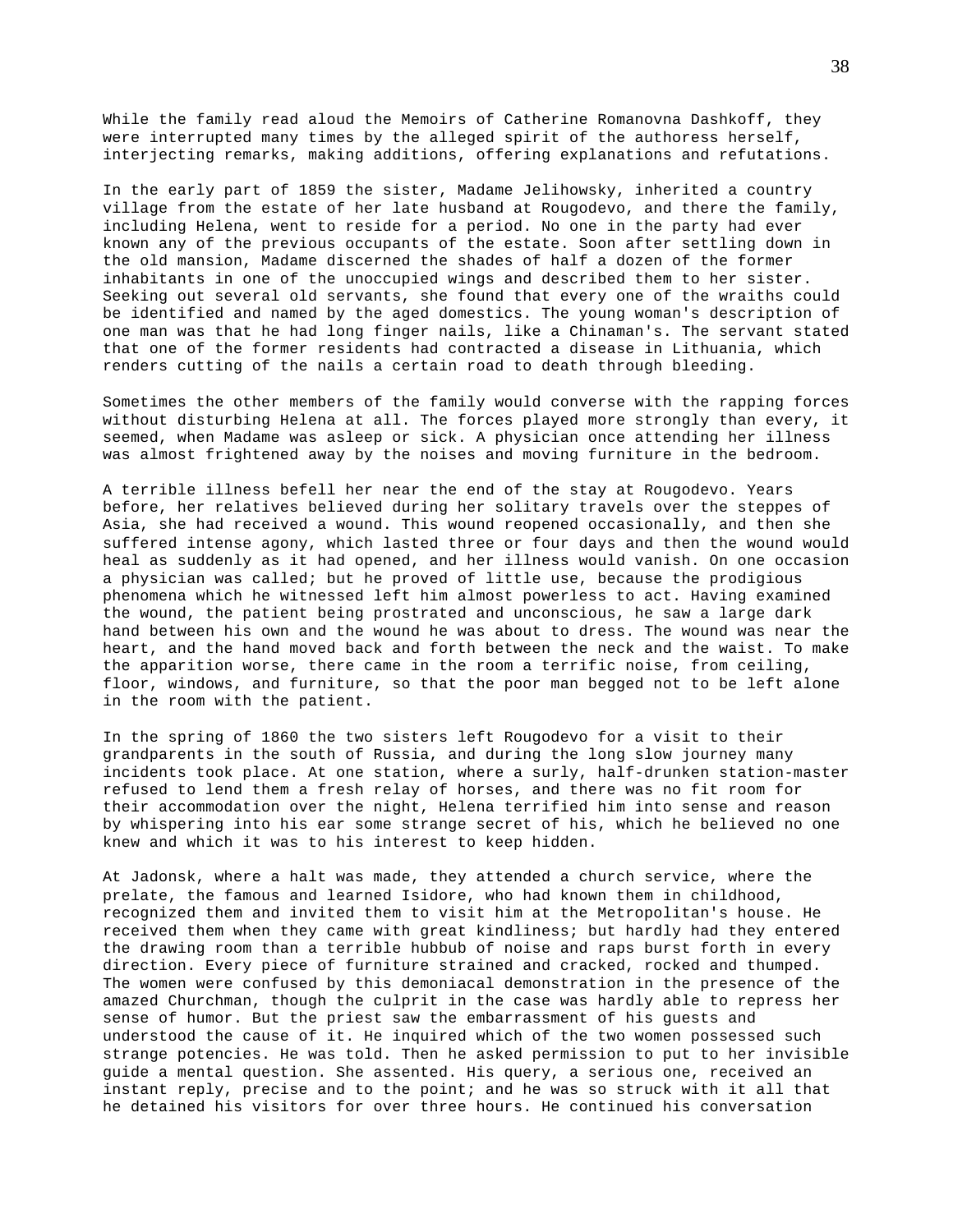with the unseen presences and paid unstinted tribute to their seeming allknowledge. His farewell words to his gifted guest were:

"As for you, let not your heart be troubled by the gift you are possessed of . . . for it was surely given to you for some purpose, and you could not be held responsible for it. Quite the reverse! For if you but use it with discrimination you will be enabled to do much good to your fellow-creatures."

Her occult powers grew at this period to their full development, and she seemed to have completed the subjection of every phase of manifestation to her own volitional control. Her fame throughout the Caucasus increased, breeding both hostility and admiration. She had risen above the necessity of resorting to the slow process of raps, and read people's states and gave them answers through her own clairvoyance. She seemed able, she said, to see a cloud around people in whose luminous substance their thoughts took visible form. The purely sporadic phenomena were dying away.

Her illness at the end of her stay in Mingrelia has already been noted. A psychic experience of unusual nature even for her, through which she passed during this severe sickness, seems to have marked a definite epoch in her occult development. She apparently acquired the ability from that time to step out of her physical body, investigate distant scenes or events, and bring back reports to her normal consciousness. Sometimes she felt herself as now one person, H. P. Blavatsky, and again some one else. Returning to her own personality she could remember herself as the other character, but while functioning as the other person she could not remember herself as Madame Blavatsky. She later wrote of these experiences: "I was in another far-off country, a totally different individuality from myself, and had no connection at all with my actual life."24 The sickness, prostrated her and appears to have brought a crisis in her inner life. She herself felt that she had barely escaped the fate that she afterwards spoke of as befalling so many mediums. She wrote in a letter to a relative:

"The last vestige of my psycho-physical weakness is gone, to return no more. I am cleansed and purified of that dreadful attraction to myself of stray spooks and ethereal affinities. I am free, free, thanks to Those whom I now bless at every hour of my life." (Her Guardians in Tibet.)25

Madame Jelihowsky writes too:

"After her extraordinary and protracted illness at Tiflis she seemed to defy and subject the manifestations entirely to her will. In short, it is the firm belief of all that there where a less strong nature would have been surely wrecked in the struggle, her indomitable will found somehow or other the means of subjecting the world of the invisibles-to the denizens of which she had ever refused the name of 'spirits' and souls-to her own control."26

As a sequel to this experience her conception of a great and definite mission in the world formulated itself before her vision. It is seen to provide the motive for her abortive enterprise in Cairo in 1871; it is again seen to be operative in her propagation of Theosophy in 1875. It will be considered more at length in the discussion of her connection with American Spiritualism.

By 1871 her power in certain phases had been greatly enhanced. She was able, merely by looking fixedly at objects, to set them in motion. In an illustrated paper of the time there was a story of her by a gentleman, who met her with some friends in a hotel at Alexandria. After dinner he engaged her in a long discussion. Before them stood a little tea tray, on which the waiter had placed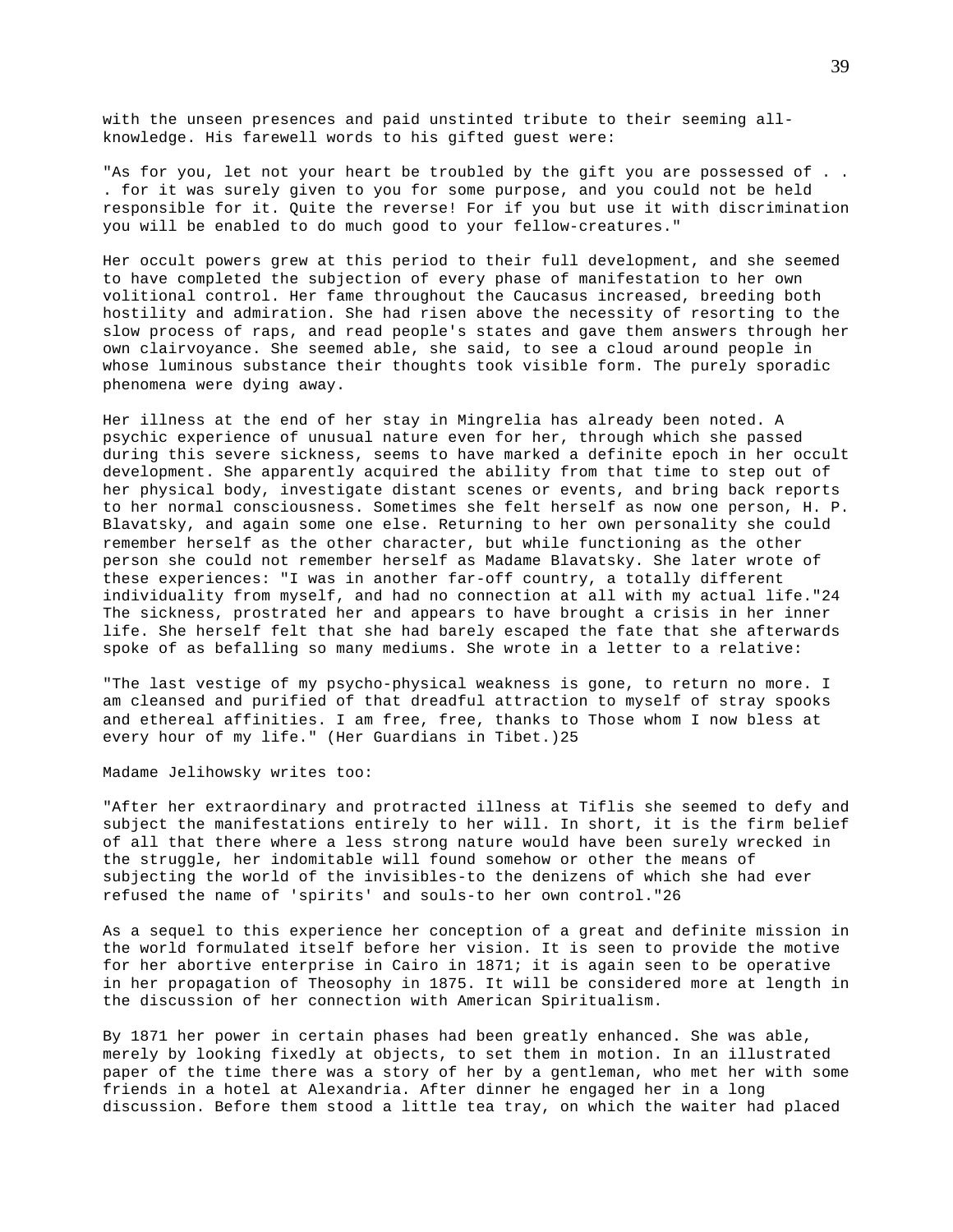a bottle of liquor, some wine, a wine glass and a tumbler. As the gentleman raised the glass to his lips it broke to pieces in his hands. Madame Blavatsky laughed at the occurrence, remarking that she hated liquor and could hardly tolerate those who drank. He knew the glass was thick and strong, but, to draw her out, declared it must have been an accidental crumbling of a thin glass in his grasp. "What do you bet I do not do it again?" she flashed at him. He then half-filled another tumbler. In his own words:

"But no sooner had the glass touched my lips than I felt it shattered between my fingers, and my hand bled, wounded by a broken piece in my instinctive act of grasping the tumbler together when I felt myself losing hold of it."

"Entre les lèvres et la coupe, il y a quelquefois une grande distance," she observed, and left the room, laughing in his face "most outrageously."27

Another gentleman, a Russian, who encountered her in Egypt, sent the most enthusiastic letters to his friends about her wonders.

"She is a marvel, an unfathomable mystery. That which she produces is simply phenomenal; and without believing any more in spirits than I ever did, I am ready to believe in witchcraft. If it is after all but jugglery, then we have in Madame Blavatsky a woman who beats all the Boscos and Robert Houdin's of the country by her address. . . . Once I showed her a closed medallion containing a portrait of one person and the hair of another, an object which I had had in my possession but a few months, which was made at Moscow, and of which very few knew, and she told me without touching it: 'Oh! It is your godmother's portrait and your cousin's hair. Both are dead,' and she proceeded forthwith to describe them, as though she had both before her eyes. How could she know?"28

At Cairo she wrote her sister Vera that she had seen the astral forms of two of the family's domestics and chided her sister for not having written her about their death during her absence. She described the hospital in which one of them had passed away, and other circumstances connected with their history since she had last been in touch with them. It was only afterwards that she learned that when her letter from Egypt was received by Madame Jelihowsky, the latter was herself not aware of the death of the two servants. Upon inquiry she found every circumstance in relation to their late years and their death precisely as Helena had depicted it.

Upon Madame Blavatsky's arrival in America her open espousal of the cause of Theosophy was prefaced by much work done in and for the Spiritualistic movement. Col. Olcott has brought out the fact that the phenomena taking place at the Eddy farmhouse in Vermont in 1873 changed character quite decidedly the day she entered the household. Up to the time of her appearance on the scene the figures that had shown themselves were either Red Indians or Americans or Europeans related to some one present. But on the first evening of her stay spirits of other nationalities came up. A Georgian servant body from the Caucasus, a Mussulman merchant from Tiflis, a Russian peasant girl, and others, appeared. Later a Kurdish cavalier and a devilish-looking Negro sorcerer from Africa joined the motley group.

From the Vermont homestead Madame Blavatsky went to New York, where Col. Olcott joined her shortly afterwards. Rappings and messages were much in evidence during this sojourn in the metropolis, the disembodied intelligence in the background purporting to be one "John King," a name familiar to all spiritists for many years before. The spirit finally declared itself to be the earthhaunting soul of Sir Henry Morgan, famous buccaneer, and so showed itself to the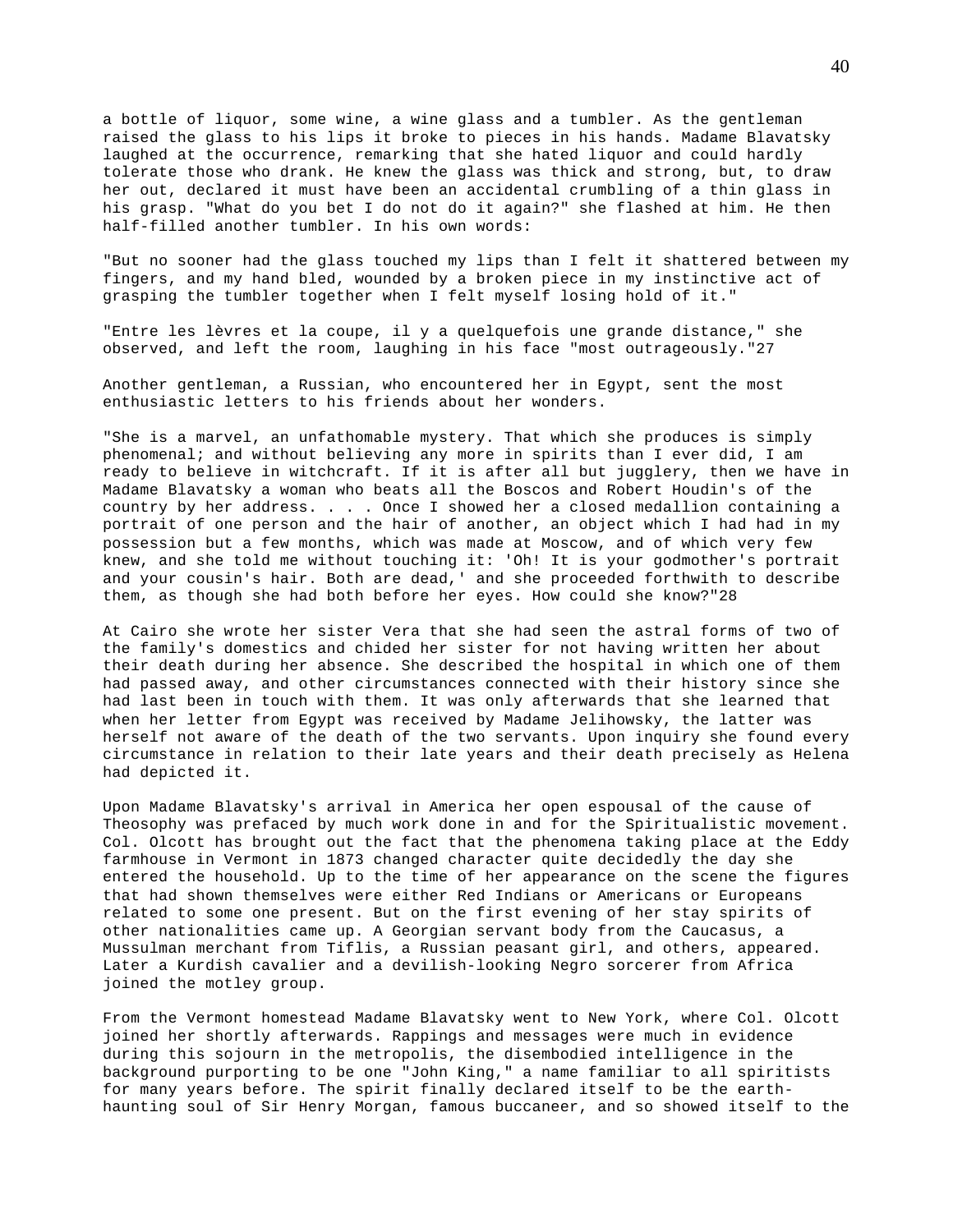sight of Col. Olcott during the séances with the Holmes mediums some months later in Philadelphia. From him as ostensible source came many messages both grave and gay.

All the while Madame Blavatsky posed as a Spiritualist and mingled in the Holmes séances in Philadelphia for the purpose of lending some of her own power to the rather feeble demonstrations effected by Mr. and Mrs. Holmes to bolster their reputation in the face of Robert Dale Owen's public denunciation of them as cheats. She says that on one occasion Mrs. Holmes was herself frightened at the real appearance of spirits summoned by herself.

One of the first indications Col. Olcott was to have of the interest of her distant sages in his own career was shown during the time that Madame Blavatsky was in Philadelphia. At her urgent invitation the Colonel determined quite suddenly to run over and spend a few days with her. On the evening of the same day on which he left his address at the Philadelphia Post Office the postman brought him several letters from widely distant places, all bearing the stamp of the sending station, but none that of the receiving station, New York. They were addressed to him at his New York office address, yet had come straight to him at Philadelphia without passing through the New York office. And nobody in New York knew his Philadelphia address. He took them himself from the postman's hand; so they could not have been tampered with by his occult friend. But the marvel did not end there. Upon opening them he found inside each something written in the same handwriting as that in letters he had received in New York from the Masters, the writing having been made either in the margins or on any other space left blank by the writers.

"These were the precursors of a whole series of those phenomenal surprises during the fortnight or so that I spent in Philadelphia. I had many, and no letter of the lot bore the New York stamp, though all were addressed to me at my office in that city."29

The series of vivid phenomena which took place during the Philadelphia visit may be listed briefly as follows:

1.-Col. Olcott purchased a note-book in which to record the rap messages. On taking it out of the store wrapper he found inside the first cover: "John King, Henry de Morgan, his book, 4th of the fourth month in A.D. 1875." And underneath this was a whole pictorial design of Rosicrucian symbols, the word Fate, the name Helen, the phrase "Way of Providence," a monogram, a pair of compasses, and various letters and signs. No one had touched it since its purchase at the stationary shop.

2.-Madame Blavatsky caused a photograph on the wall to disappear suddenly from its frame and give place to a sketch portrait of "John King" while a spectator was looking at it.

3.-Col. Olcott had bought a dozen unhemmed towels. As his companion was no seamstress, he bantered her to let an elemental do the hemstitching on the lot. She told him to put the towels, needle and thread inside a bookcase, which had glass doors curtained with green silk. He did so. After twenty minutes she announced that the job was finished. He found them actually, if crudely, hemmed. It was four P.M., and no other persons were in the room.

4.-Madame Blavatsky once suddenly disappeared from the Colonel's sight, could not be seen for a period, and then as suddenly reappeared. She could not explain to him how she did it.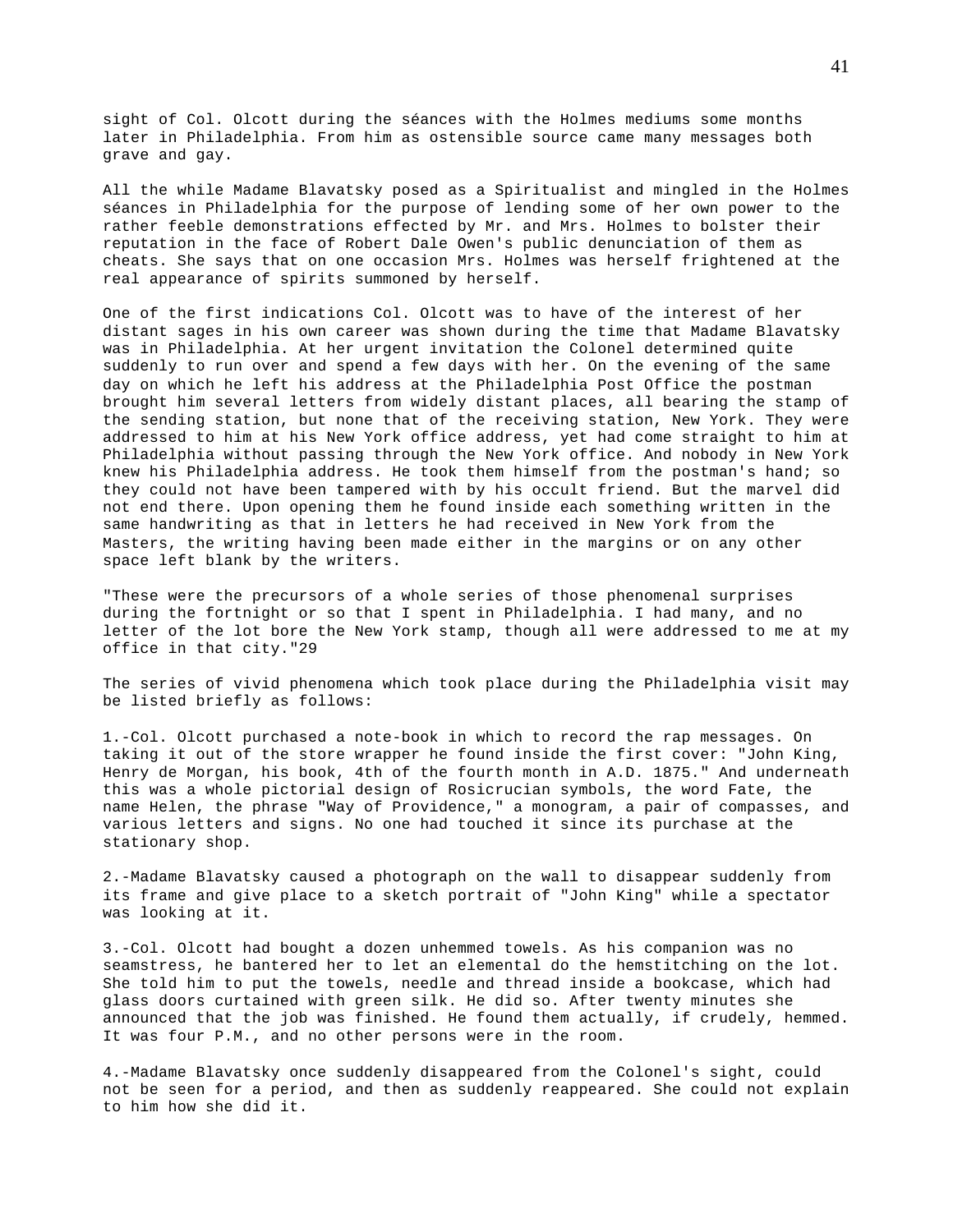5.-The increase overnight in the length of her hair, of about four to five inches, and its later recession to its normal length.

6.-The projection of a drawing of a man's head on the ceiling above the Colonel's head, where he had seen nothing a minute before.

7.-The precipitation by "John King," in answer to the Colonel's challenge to duplicate a letter he had in his pocket, of the said duplicate, correct in every word.

8.-The precipitation of a letter into the traveling bag of a Mr. B. while on the train, the letter not having been packed there originally.

9.-The same Mr. B. begged Madame Blavatsky to create for him a portrait of his deceased grandmother. She went to the window, put a blank piece of paper against the pane, and handed it to him in a moment with the portrait of a little old woman with many wrinkles and a large wart, which Mr. B. declared a perfect likeness of his ancestor.

10.-The actual production by an Italian artist, through "his control of the spirits of the air," during one evening of entirely clear sky, of a small shower of rain, sufficient to wet the sidewalks. Previously Madame Blavatsky had created a butterfly, following a similar production by the Italian visitor.

11.-The materialization by Madame Blavatsky of a heavy gold ring in the heart of a rose which had been "created" shortly before by Mrs. Thayer, a medium whom Col. Olcott was testing with a view to sending her to Russia for experimentation at a university there.

12.-The Colonel's own beard grew in one night from his chin down to his chest.30

After the return from Philadelphia psychic events continued with great frequency at the apartments in New York. In December of 1875, Madame Blavatsky, having invited a challenge to reproduce the portrait of the Chevalier Louis, reputed Adept author of Mrs. Emma Hardinge Britten's Art Magic, rubbed her hand over a sheet of paper and the desired photograph appeared on the under side. She had laid the bare sheet on the surface of the table. Col. Olcott had the opportunity nine years later of comparing this reproduction with the original photograph of the Chevalier Louis, and found the likeness perfect, yet the lines would not meet precisely when the one was superimposed on the other. It could not have been a lithographic reproduction.

Early in 1878, Mr. O'Sullivan asked Madame Blavatsky for one of a chaplet of large wooden beads which she was wearing. She placed one in a bowl and produced the bowlful of them.

For the same gentleman in plain sight of several people, she triplicated a beautiful handkerchief which he had admired.

To amuse the child of a caller, an English Spiritualist, one day she produced a large toy sheep mounted on wheels. Col. Olcott claimed it had not been there a moment before.

On Christmas eve of that year when she and the Colonel, went to his sister's apartment, Madame expressed regret that she had brought nothing for the youngsters. But saying, "Wait a minute," she took her bunch of keys from her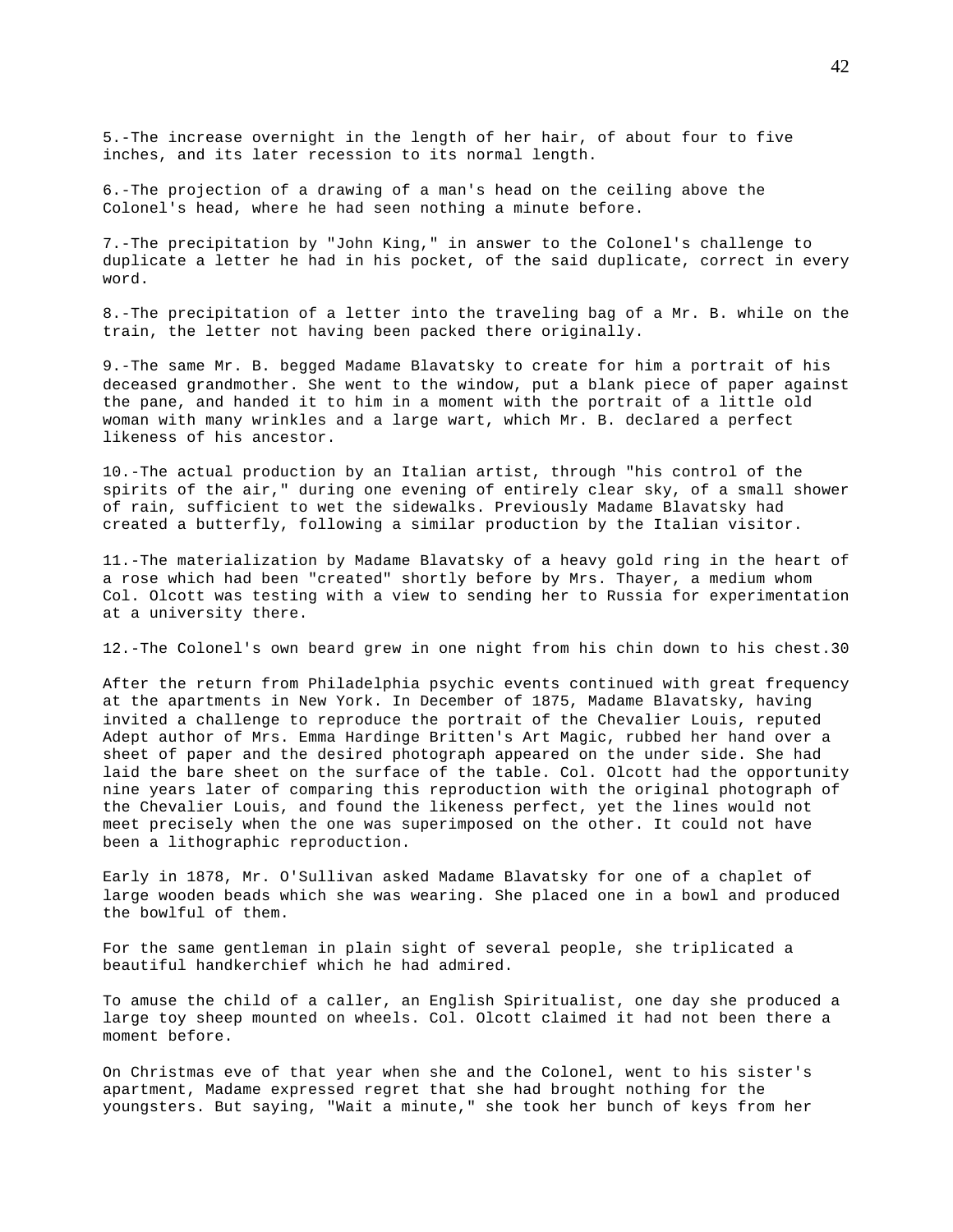pocket, clutched three of them together in one hand, and a moment later showed the party a large iron whistle hanging on the ring instead of the three keys. Col. Olcott had to get three new keys from a locksmith.

Another time to placate a little girl Madame promised her "a nice present," and indicated to Col. Olcott that he should take it out of their luggage bag in the hall. He unlocked the already stuffed bag and immediately on top was a harmonica, or glass piano, about fifteen inches by four in size, with its cork mallet beside it. Colonel had himself packed the bag, having to use all his strength to close it, had reopened it on the train, and there was not a moment when his friend could have slipped an object of such size into it.

It was in New York at this epoch that she took Col. Olcott's large signet ring, rubbed it in her hands and presently handed him his original and another like it except that the new one was mounted with a dark green bloodstone, whereas the original was set with a red carnelian. That ring she wore till her death, and it has since been the valued possession of Mrs. Annie Besant.

Once, in Boston, Madame walked through the streets in a pelting rain and reached her lodgings without the trace of dampness or mud on her dress or shoes. Similarly the Colonel found a handsome velvet-covered chair entirely dry, not even damp, after being left out all night in a driving rain.

One time when the two were talking about three members of the Colonel's family, a crash was heard in the next room. Rushing in he found that the photograph of one of the three had been turned face inward, the large water-color picture of another lay smashed on the floor, while the photograph of the third was unmolested.

Madame once made instantly a copy of a scurrilous letter received by the Colonel from a person who had done him an injustice. Again she duplicated a five-page letter from the eminent Spiritualist, W. Stainton Moses. There was not time for the receipt of the letter until its duplication for any one to have copied it. The second sheets were copies, but not strictly duplicate, as the lines would not match when the two were placed together and held before the light.

At "The Lamasery" she produced an entire set of watercolors, which Mr. W. Q. Judge needed in making an Egyptian drawing. Next he needed some gold paint, whereupon she took a brass key, scraped it over the bottom of an empty saucer, and found the required paint instantly. The brass key was not consumed in the process, but was needed, she explained, to help aggregate the atomic material for the gold color.

When Olcott stated one evening that he would like to hear from one of the Adepts (in India) upon a certain subject, Madame told him to write his questions, seal them in an envelope, and place it where he could watch it. He did so, putting it behind the clock on the mantel, with one end projecting in plain view. The two went on talking for an hour, when she announced that the answer had come. He drew out his own envelope, the seal unbroken, found inside it his own letter, and inside that the Mahatma's answer in the script familiar to him, written on a sheet of green paper, such as he had not had in the house.

Through her agency the portrait of the Rev. W. Stainton Moses was precipitated on satin. It was a distinct likeness, and the head was rayed around with spiculae of light. It was surrounded with rolling clouds of vapor, his astral vehicle.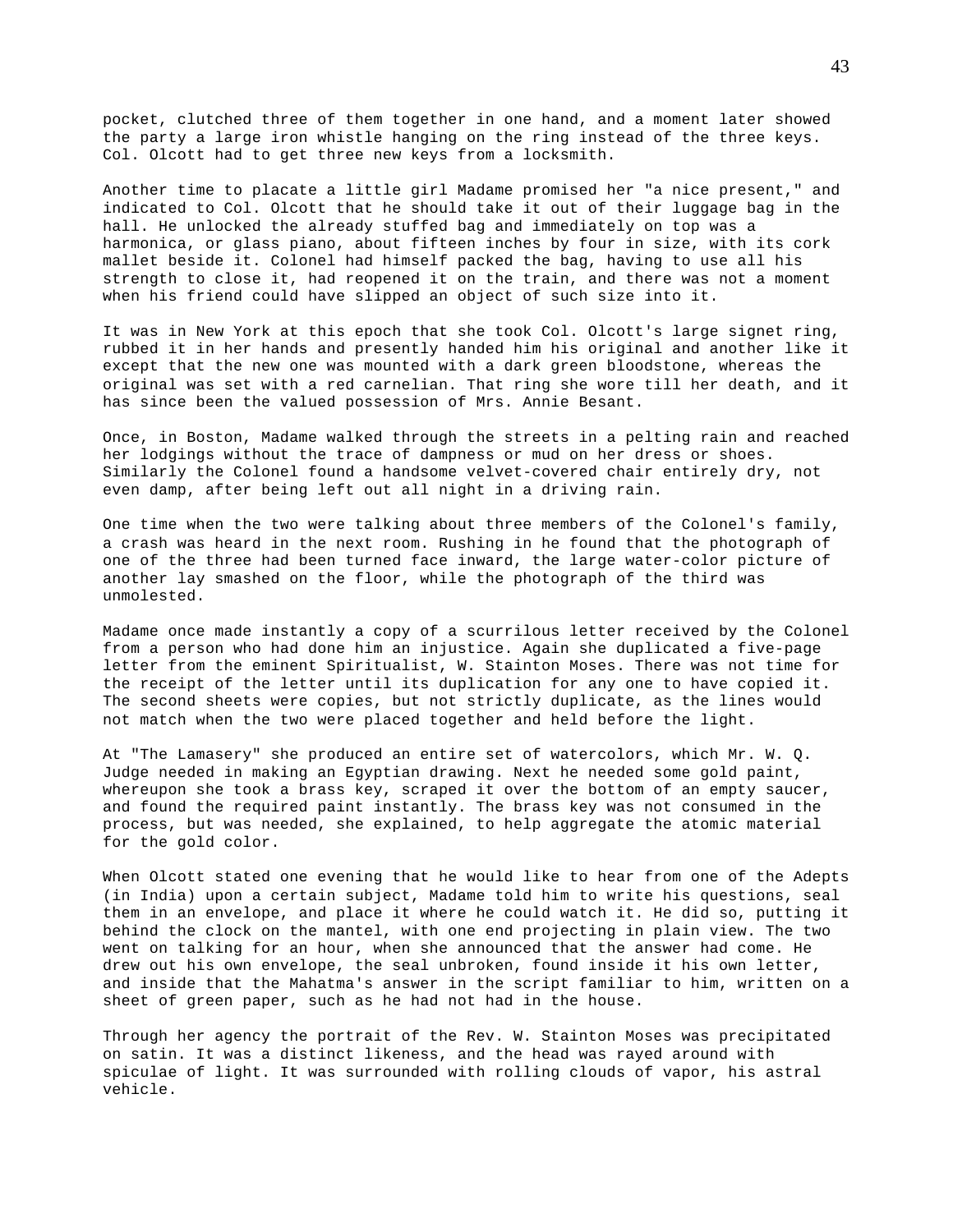Olcott, Judge and a Dr. Marquette one evening asked her to produce the portrait of a particular Hindu Yogi on some stationery of the Lotus Club that the Colonel had brought home that same evening. She scraped some lead from a pencil on a half sheet of the paper, laid the other half-sheet over it, placed them between her hands, and showed the result. The likeness to the original could not be verified, but it was pronounced by Le Clear, the noted portrait painter, to be one "that no living artist within his knowledge could have produced."

Once Col. Olcott desired a picture of his Guru, or Hindu teacher, as yet unseen by him, and Madame essayed to have it painted through the hand of a French artist, M. Herisse. The artist's only instructions were that his subject was a Hindu. Madame concentrated, and he painted. The features, finished in an hour, were afterwards vouched for by Col. Olcott as being the likeness of his Guru, whom he met years later.

The Colonel testified to having seen Madame Blavatsky's astral form in a New York street while she was in Philadelphia; also that of a friend of his then in the South; again that of one of the Adepts, then in Asia, in an American railway train and on a steamboat. He stated that he took from the hand of another Mahatma at Jummu a telegram from H.P.B.31 who was in Madras, the messenger vanishing a moment later; and that he, H.P.B. and Damodar, a young Hindu devotee of hers, were greeted by one of these Teachers one evening in India. But the occurrence of this kind which he regarded as the most striking, affecting as it did his whole future career, happened at the close of one of his busy days, when his evening's toil with the composition of Isis was finished. He had retired to his own room and was reading, the room door locked. Suddenly he perceived a white radiance at his side and turning saw towering above him the great stature of an Oriental, clad in white garments and wearing a head-cloth of amber-striped fabric, hand-embroidered in yellow floss silk.

"Long raven hair hung from under his turban to the shoulders; his black beard, parted vertically on the chin in the Rajput fashion, was twisted up at the ends and carried over the ears; his eyes were alive with soul-fire; eyes which were at once benignant and piercing in glance; the eyes of a mentor and judge, but softened by the love of a father who gazes on a son needing counsel and guidance. He was so grand a man, so imbued with the majesty of moral strength, so luminously spiritual, so evidently above average humanity, that I felt abashed in his presence, and bowed my head and bent my knee as one does before a god or a god-like personage. A hand was laid lightly on my head, a sweet though strong voice bade me be seated, and when I raised my eyes the Presence was seated in the other chair beyond the table. He told me that he had come at the crisis when I needed him; that my actions had brought me to this point; that it lay with me alone whether he and I should meet often in this life as coworkers for the good of mankind; that a great work was to be done for humanity and I had the right to share in it if I wished; that a mysterious tie, not now to be explained to me, had drawn my colleague and myself together; a tie which could not be broken, however strained it might be at times."32

Then he arose and reading the Colonel's sudden but unexpressed wish that he might leave behind him some token of his visit, he untwisted the fehta from his head, laid it on the table, saluted benignantly and was gone.

Many a time, according to the Colonel's version, they were regaled with most exquisite music, or single bell sounds, coming from anywhere in the room and softly dying away.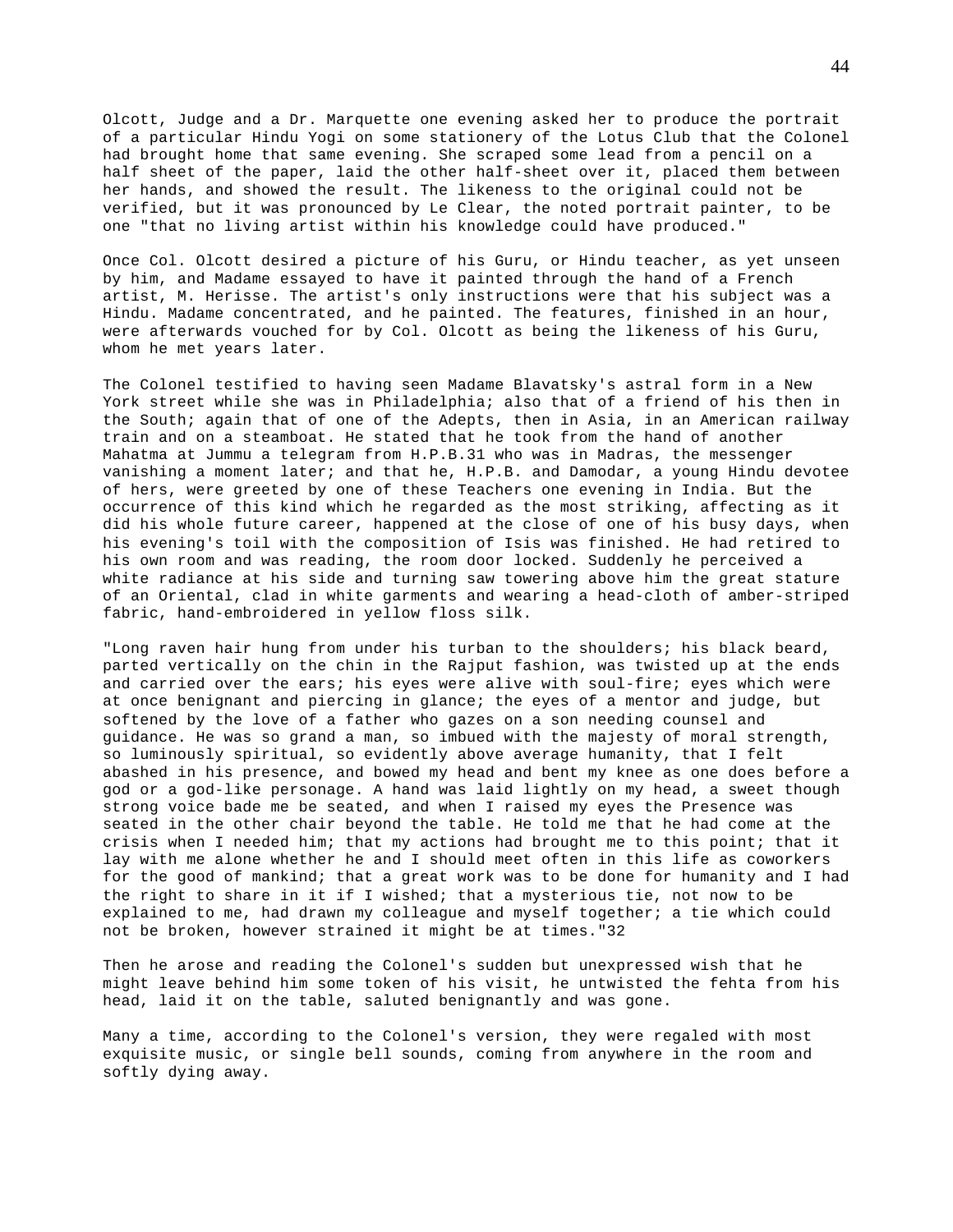Olcott tells of the deposit of one thousand dollars to his bank account by a person described by the bank clerk as a Hindu, while he (Olcott) was absent from the city for two months on business which he had undertaken at the behest of the Master through H.P.B. He had told her that his errand would cost him about five hundred dollars per month through his neglect of his business for the time.

In 1878 the Countess Paschkoff brought to light an adventure which she had had years before while traveling with Madame Blavatsky in the Libanus. The two women encountered each other in the desert and camped together one night near the river Orontes. Nearby stood a great monument on the border of the village. The Countess asked Madame to tell her the history of the monument. At night the thaumaturgist built a fire, drew a circle about it and repeated several "spells." Soon balls of white flame appeared on the monument, then from a cloud of vapor emerged the spirit of the person to whom it had been dedicated. "Who are you?" asked the woman. "I am Hiero, one of the priests of the temple," said the voice of the spirit.

He then showed them the temple in the midst of a vast city. Then the image vanished and the priest with it.

To round out the story of her phenomena it is necessary to relate with the utmost brevity the incidents of the kind that transpired from the time of the departure from America to India at the end of 1878 until the latter days of her life. This narrative will include occurrences taking place in India, France, Germany, and England.

It was in India that the so-called Mahatma Letters were precipitated, upon which the basic structure of Theosophy is seen to rest. Mr. A. P. Sinnett, British journalist, editor of "The Pioneer," living in India, is the main authority for the events of the Indian period in Madame Blavatsky's life.

During the first visit of six weeks to Mr. Sinnett's home at Allahabad there were comparatively few incidents, apart from raps. A convincing exploit of her power was granted, however, for one evening while the party was sitting in the large hall of the house of the Maharajah of Vizianagaram at Benares, three or four large cut roses fell from the ceiling. The ceiling was bare and the room well lighted.

About the beginning of September 1880 she visited the Sinnetts at their home in Simla. Here some more striking incidents took place. During an evening walk with Mrs. Sinnett to a neighboring hilltop, Madame, in response to a suddenlyexpressed wish of her companion, obtained for her a little note from one of the "Brothers." Madame had torn off a blank corner of a sheet of a letter received that day and held it in her hand for the Master's use. It disappeared. Then Mrs. Sinnett was asked where she would like the paper to reappear. She whimsically pointed up into a tree a little to one side. Clambering up into the branches she found the same little corner of pink paper sticking on a sharp twig, now containing a brief message and signed by some Tibetan characters.

A little later the most spectacular of the marvels said to have been performed by the "Messenger of the Great White Brotherhood" took place. A picnic party to the woods some miles distant was planned one morning and six persons prepared to set off. Lunches were packed for six, but a seventh person unexpectedly joined the group at the moment of departure. As the luncheon was unpacked for the noontide meal, there was a shortage of a coffee cup and saucer. Some one laughingly suggested that Madame should materialize an extra set. Madame Blavatsky held a moment's mental communication with one of her distant Brothers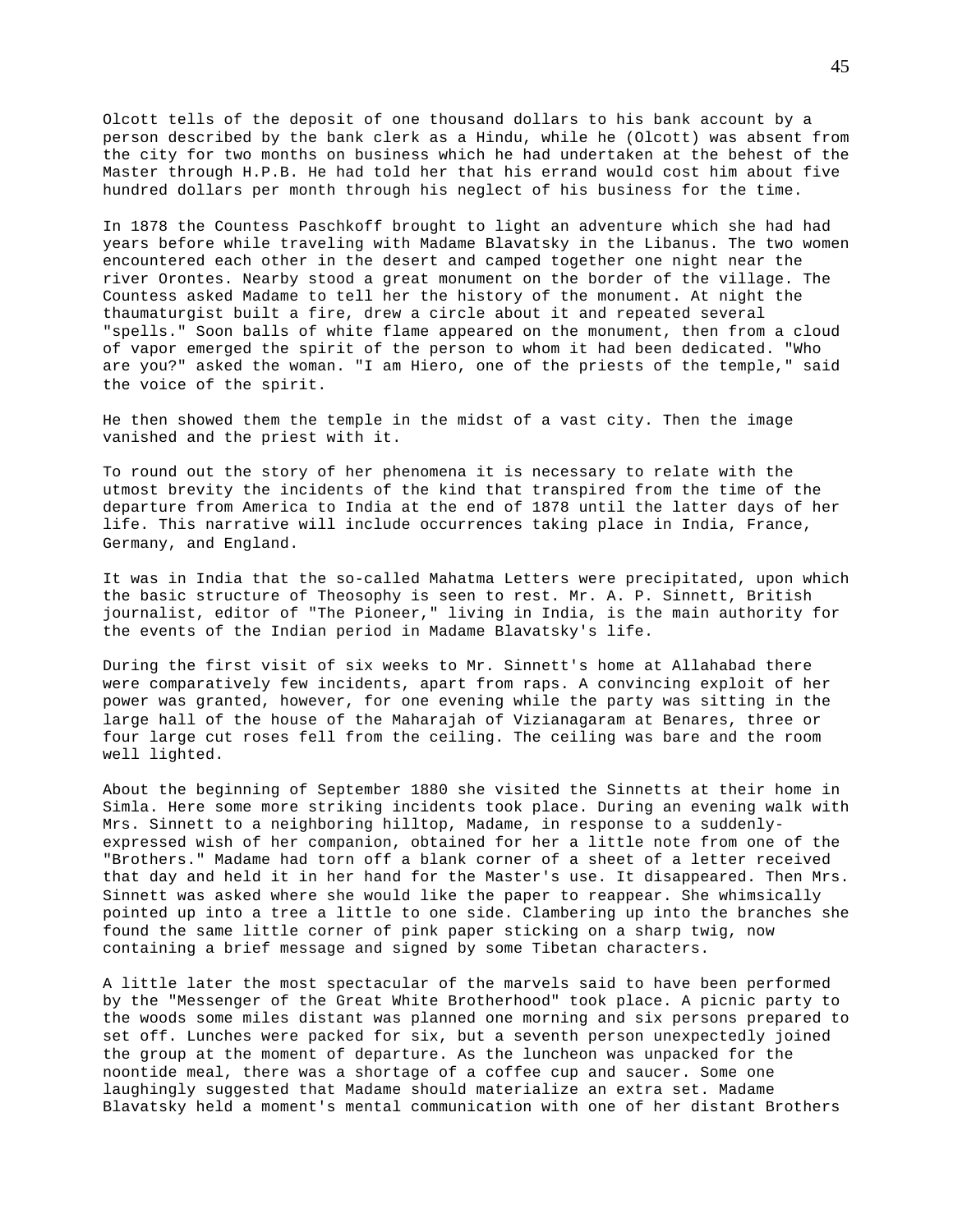and then indicated a particular spot, covered with grass, weeds, and shrubbery. A gentleman of the party, with a knife, undertook to dig at the spot. A little persistence brought him shortly to the rim of a white object, which proved to be a cup, and close to it was a saucer, both of the design matching the other six brought along from the Sinnett cupboard. The plant roots around the China pieces were manifestly undisturbed by recent digging such as would have been necessary if they had been "planted" in anticipation of their being needed. Moreover, when the party reached home and Mrs. Sinnett counted their supply of cups and saucers of that design, the new ones were found to be additional to their previous stock. And none of that design could have been purchased in Simla.33

Before this same party had disbanded it was permitted to witness another feat of equal strangeness. The gentleman who had dug up the buried pottery was so impressed that he decided then and there to join the Theosophical Society. As Col. Olcott, President of the Society, was in the party, all that was needed was the usual parchment diploma. Madame Blavatsky agreed to ask the Master to produce such a document for them. In a moment all were told to search in the underbrush. It was soon found and used in the induction ceremony.

This eventful picnic brought forth still another wonder.

Every one of the water bottles brought along had been emptied when the need for more coffee arose. The water in a neighborhood stream was unfit. A servant, sent across the fields to obtain some at a brewery, stupidly returned without any. In the dilemma Madame Blavatsky took one of the empty bottles, placed it in one of the baskets, and in a moment took it out filled with good water.

Some days later the famous "brooch" incident occurred. The Sinnett party had gone up the hill to spend an evening with Mr. and Mrs. A. O. Hume, who were likewise much interested in the Blavatskian theories. Eleven persons were seated around the table and some one hinted at the possibility of a psychic exploit. Madame appeared disinclined, but suddenly gave a sign that the Master was himself present. Then she asked Mrs. Hume if there was anything in particular that she wished to have. Mrs. Hume thought of an old brooch which her mother had given her long ago and which had been lost. Neither she nor Mr. Hume had thought of it for years. She described it, saying it contained a lock of hair. The party was told to search for it in the garden at a certain spot; and there it was found. Mrs. Hume testified that it was the lost brooch, or one indistinguishable from it.

According to the statements of Alice Gordon, a visitor at the Sinnett home, Madame Blavatsky rolled a cigarette, and projected it ethereally to the house of a Mrs. O'Meara in another part of Simla, in advance of Miss Gordon's going thither. To identify it she tore off a small corner of the wrapper jaggedly, and gave it to Miss Gordon. The latter found it at the other home and the corner piece matched.

Captain P. J. Maitland recites a "cigarette" incident which occurred in Mr. Sinnett's drawing room. Madame took two cigarette papers, with a pencil drew several parallel lines clear across the face of both, then tore off across these lines a piece of the end of each paper and handed the short end pieces to Captain Maitland; then she rolled cigarettes out of the two larger portions, moistened them on her tongue, and caused them to disappear from her hands. The Captain was told he would find one on the piano and the other on a bracket. He found them there, still moist along the "seam," and unrolling them found that the ragged edges of the torn sections and the pencil lines exactly matched.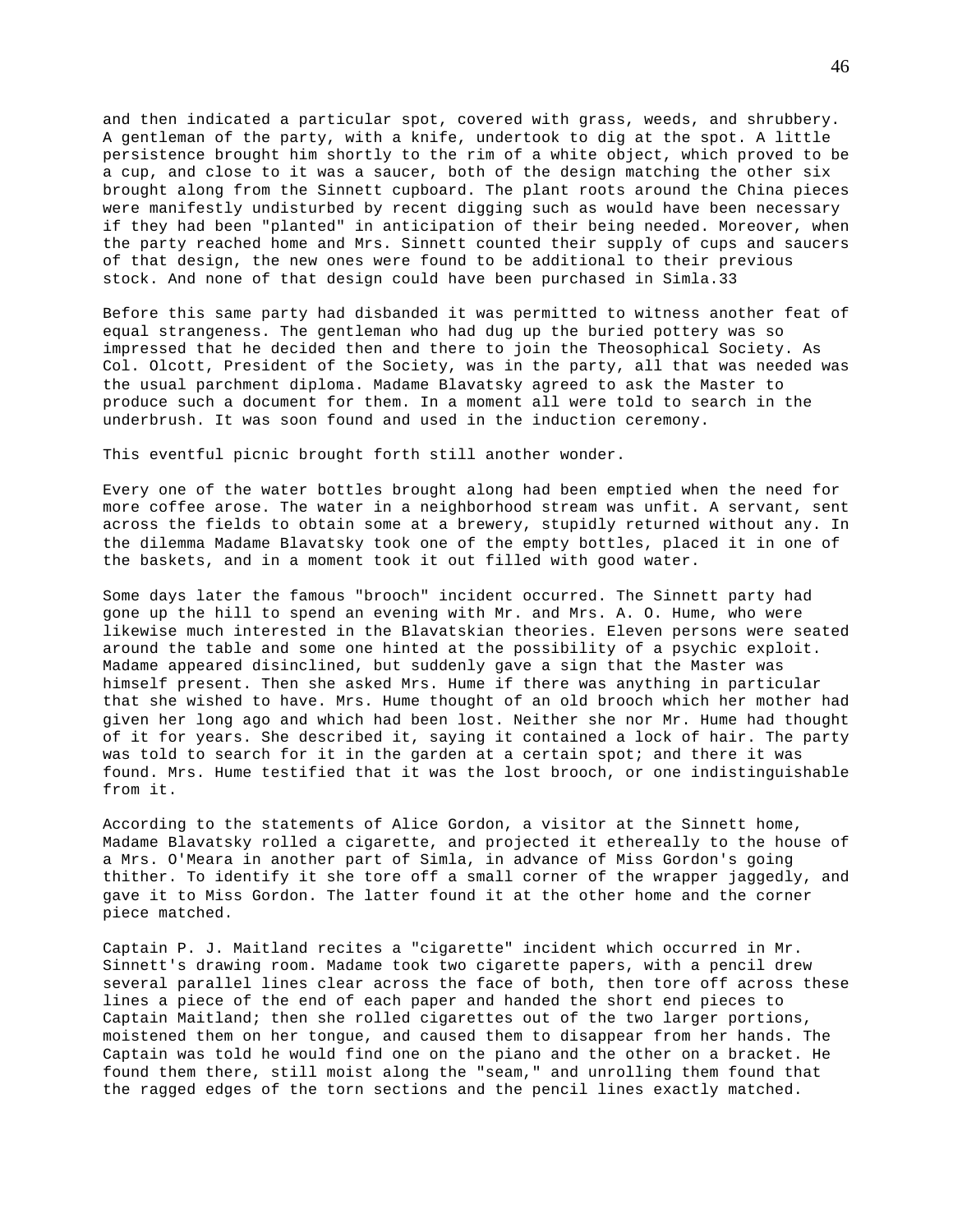Some days later came the "pillow incident." Mr. Sinnett had the impression that he had been in communication with the Master one night. During the course of an outing to a nearby hill the following day, Madame Blavatsky turned to him (he had not mentioned his experience to her) and asked him where he would like some evidence of the Master's visit to him to appear. Thinking to choose a most unlikely place, he thought of the inside of a cushion against which one of the ladies was leaning. Then he changed to another. Cutting the latter open, they found among the feathers, inside two cloth casings, a little note in the now familiar Mahatma script, in the writing on which were the phrases-"the difficulty you spoke of last night" and "corresponding through-pillows!" While he was reading this his wife discovered a brooch in the feathers. It was one which she had left at home.

Perhaps it was these cigarette feats which assured Madame Blavatsky that she now had sufficient power to dispatch a long letter to her Mahatma mentors. Mr. Sinnett first suggested the idea to her, and her success in that first attempt was the beginning of one of the most eventful and unique correspondences in the world's history. It began his exchange of letters with the Master Koot Hoomi Lal Singh (abbreviated usually to K.H.), on which Theosophy so largely rests.

On several telegrams received by Mr. Sinnett were snatches of writing in K.H.'s hand speaking of events that transpired after the telegram had been sent. Replies were received a number of times in less time than it would have taken Madame Blavatsky to write them (instantaneously in a few cases), yet they dealt in specific detail with the material in his own missives. More than once his unexpressed doubts and queries were treated. In many cases his own letter in a sealed envelope would remain in sight and within a very short interval (thirty seconds in one instance) be found to contain the distant Master's reply, folded inside his own sheets, with an appropriate answer,--the seal not even having been broken. Sometimes he would place his letter in plain view on the table, and shortly it would be gone. For a time when the Master K.H. was called away to other business, Mr. Sinnett continued to receive communications from the brother Adept, Master Morya, while Madame Blavatsky was hundreds of miles away. They continued in the distant absence of both H.P.B. and Col. Olcott. And not only were such letters received by Mr. Sinnett, and Mr. Hume, but by other persons as well. The list includes Damodar K. Mavalankar; Ramaswamy, an educated Englishspeaking native of Southern India in Government service; Dharbagiri Nath; Mohini Chatterji; and Bhavani Rao. Dr. Hübbe-Schleiden received a missive of the kind later on a railway train in Germany. Mr. Sinnett would frequently find the letters on the inside of his locked desk drawers or would see them drop upon his desk. Their production was attended with all manner of remarkable circumstances.

Then there was the notable episode of the transmission by the Master of a mental message to a Mr. Eglinton, a Spiritualist, on board a vessel, the Vega, far out at sea, and the instantaneous transmission of the letter's response, written on board ship, to some of his friends in India, the whole thing done in accordance with an arrangement made by letter to Mr. Sinnett by the Adept two days before. This incident has a certain importance from the fact that the Master had said in the preliminary letter that he would visit Mr. Eglinton on the ship on a certain night, impress him with the untenability of the general Spiritualistic hypothesis regarding communications, and if possible lead him to a change of mind on the point. Mr. Eglinton's reply recorded the visit of the Mahatma on the ship and admitted the desirability of a change to the Theosophic theory of the existence of the Brothers.

An interesting chapter of events in the sojourn of the two Theosophic leaders in India is that of the thousands of healings made by Col. Olcott, who states that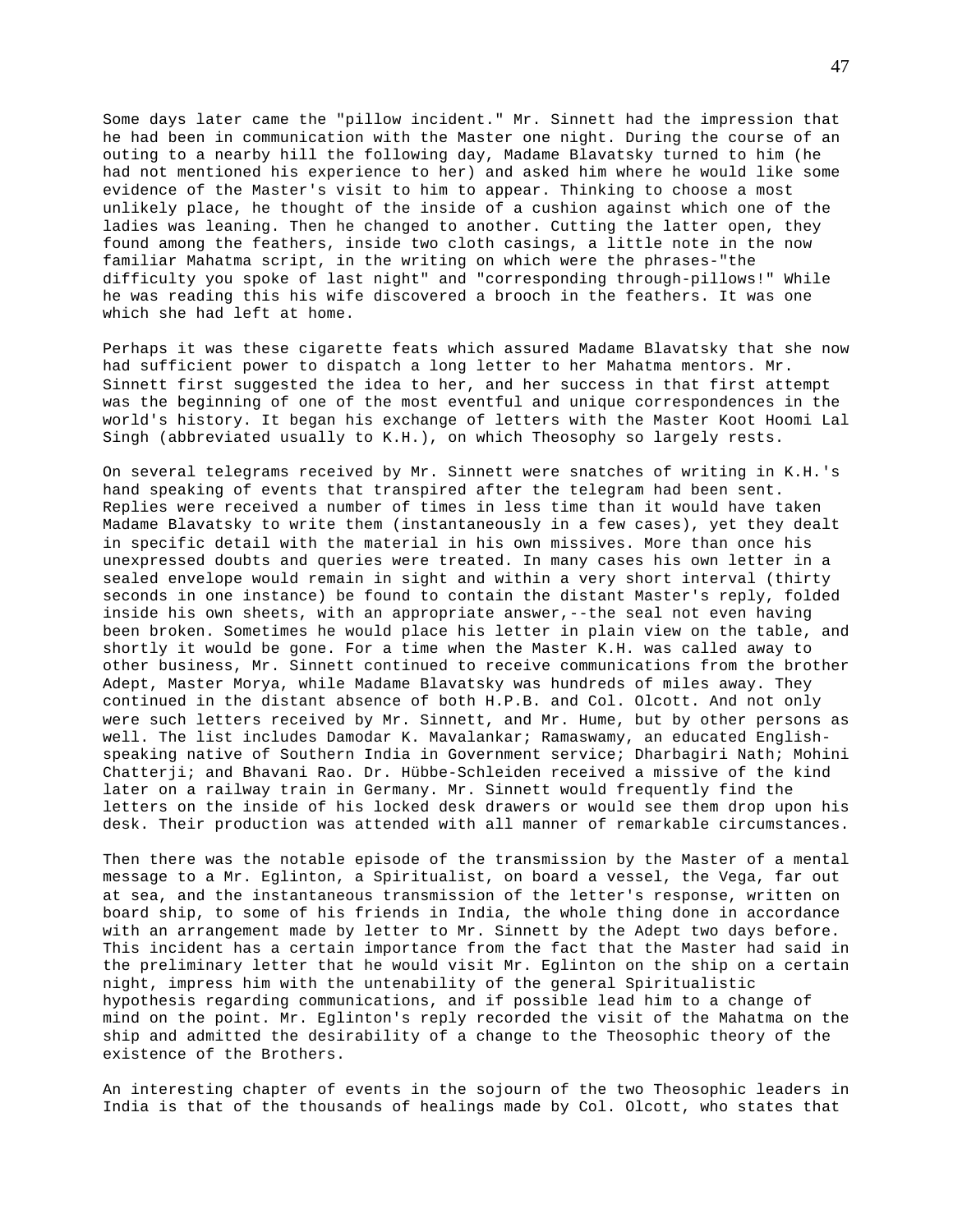he was given the power by the Overlords of his activities for a limited time with a special object in view. He is said to have cured some eight thousand Hindus of various ailments by a sort of "laying on of hands." Like Christ he felt "virtue" go out of his body until exhaustion ensued; and he stated that he was instructed to recharge his nervous depletion by sitting with his back against the base of a pine tree.

In 1885 Madame Blavatsky herself experienced the healing touch of her Masters when she was ordered to meet them in the flesh north of Darjeeling. Going north on this errand, she was in the utmost despondency and near the point of death. After two days spent with the Adepts she emerged with physical health and morale restored, her dynamic self once more.

The last sheaf of "miracles" takes us from India to France, Germany, Belgium, and England. In Paris, in 1884, her rooms were the resort of many people who came if haply they might get sight of a marvel, her thaumaturgic fame being now world-wide. A Prof. Thurmann reported that in his presence she filled the air of the room with musical sounds, from a variety of instruments. She demonstrated that darkness was not necessary for such manifestations.

Madame Jelihowsky is authority for the account of the appearance and disappearance of her sister's picture in a medallion containing only the small photograph of K.H.

A most baffling display of Madame's gifts took place in the reception room of the Paris Theosophical Society on the morning of June 11th, 1884. Madame Jelihowsky, Col. Olcott, W. Q. Judge, V. Solovyoff and two others were present and attested the bona fide nature of the incident in a public letter. In sight of all a servant took a letter from the postman and brought it directly to Madame Jelihowsky. It was addressed to a lady, a relative of Madame Blavatsky, who was then visiting her, and came from another relative in Russia. Madame Blavatsky, seeing that it was a family letter, remarked that she would like to know its contents. Her sister ventured the suggestion that she read it before it was opened. Helena held the letter against her forehead and proceeded to read aloud and then write down what she said were the contents. Then, to demonstrate her power further, she declared that she would underscore her own name, wherever it occurred within the letter, in red crayon, and would precipitate in red a double interlaced triangle, or "Solomon's Seal," beneath the signature. When the addressee opened the letter, not only was H.P.B.'s version of its contents correct to the word, but the underscoring of her name and the monogram in red were found, and oddly enough, the wavering in several of the straight lines in the triangle, as drawn first by Madame Blavatsky outside the letter, were precisely matched by the red triangle inside. Postmarks indicated it had actually come from Russia.34

While at Elberfeld, Germany, with her hospitable benefactress, Madame Gebhard, some of the usual manifestations were in evidence. Mr. Rudolph Gebhard, a son, recounts several of them. One was the receipt of a letter from one of the Masters, giving intelligence about an absent member of the household, found to be correct.

The Countess Constance Wachtmeister, who became Madame Blavatsky's guardian angel, domestically speaking, during the years of the composition of The Secret Doctrine in Germany and Belgium, has printed her account of a number of extraordinary occurrences of the period. She speaks of a succession of raps in H.P.B.'s sleeping room when there was special need of her Guardians' care. She also tells of the thrice-relighted lamp at the sleeper's bedside, she herself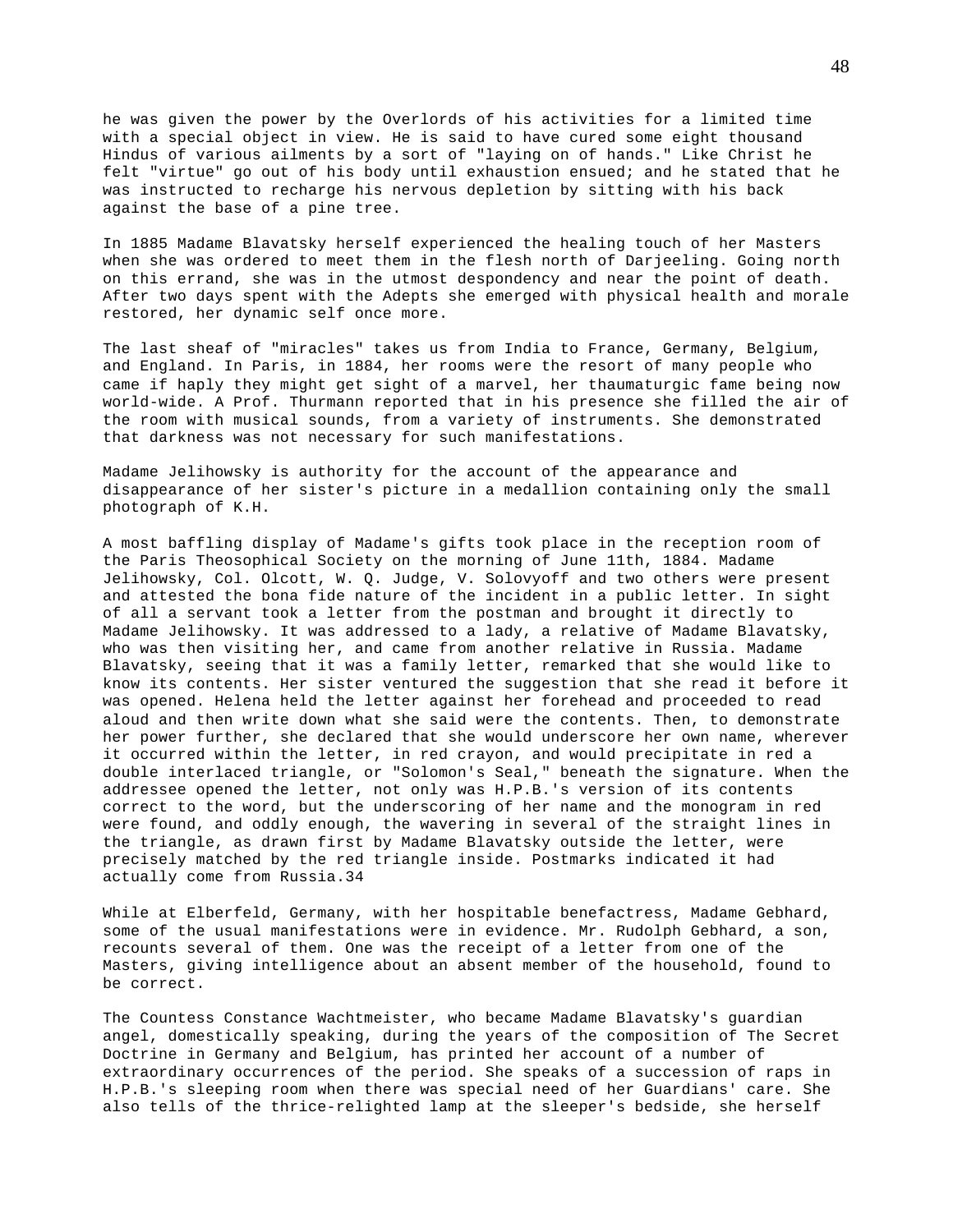having twice extinguished it. She tells of her receiving a letter from the Master, inside the store-wrapper of a bar of soap which she had just purchased at a drug store.

It was under the Countess Wachtmeister's notice that there occurred the last of Madame Blavatsky's "miraculous" restorations to health. She had suffered for years from a dropsical or renal affection, which in those latter days had progressed to such an alarming stage that her highly competent physicians at one crisis were convinced that she could not survive a certain night. The great work she was writing was far from completed; the Countess was heart-broken to think that, after all, that heroic career was to be cut off just before the consummation of its labors for humanity; and she spent the night in grief and despair. Arising in the morning she found Madame at her desk, busy as before at her task. She had been revivified and restored during the night, and would not say how.

The Countess records the occasion of an intercession of the Masters in her own affairs, on behalf of their messenger. At her home in Sweden, while she was packing her trunks in preparation for a journey to some relatives in Italy, she clairaudiently heard a voice, which told her to place in her trunk a certain note-book of her containing notes on the Bohemian Tarot and the Kabala. It was not a printed volume but a collection of quotations from the above works in her own hand. Surprised, and not knowing the possible significance of the order, she nevertheless complied. Before reaching Italy she suddenly changed her plans, and postponed the trip to Italy and visited Madame Blavatsky in Belgium instead. Upon arriving and shortly after greeting her beloved friend, she was startled to hear Madame say to her that her Master had informed her that her guest was bringing her a book dealing with the Tarot and the Kabala, of which she was to make use in the writing of The Secret Doctrine.

This must end, but does not by any means complete, the chronicle of "the Blavatsky phenomena." The list, long as it has become, is but a fragment of the whole. Without the narration of these phenomena an adequate impression of the personality and the legend back of them could not be given. Moreover they belong in any study of Theosophy, and their significance in relation to the principles of the cult is perhaps far other than casual or incidental. If her own display of such powers was made as a demonstration of what man is destined to become capable of achieving in his interior evolution, these things are to be regarded as an integral part of her message. They became, apparently in spite of herself, a part of her program and furnished a considerable impetus toward its advancement. Theosophy itself re-publishes the theory of man's inherent theurgic capacity. It can hardly be taken as an anomaly or as an irrelevant circumstance, then, that its founder should have been regarded as exemplifying the possession of that capacity in her own person.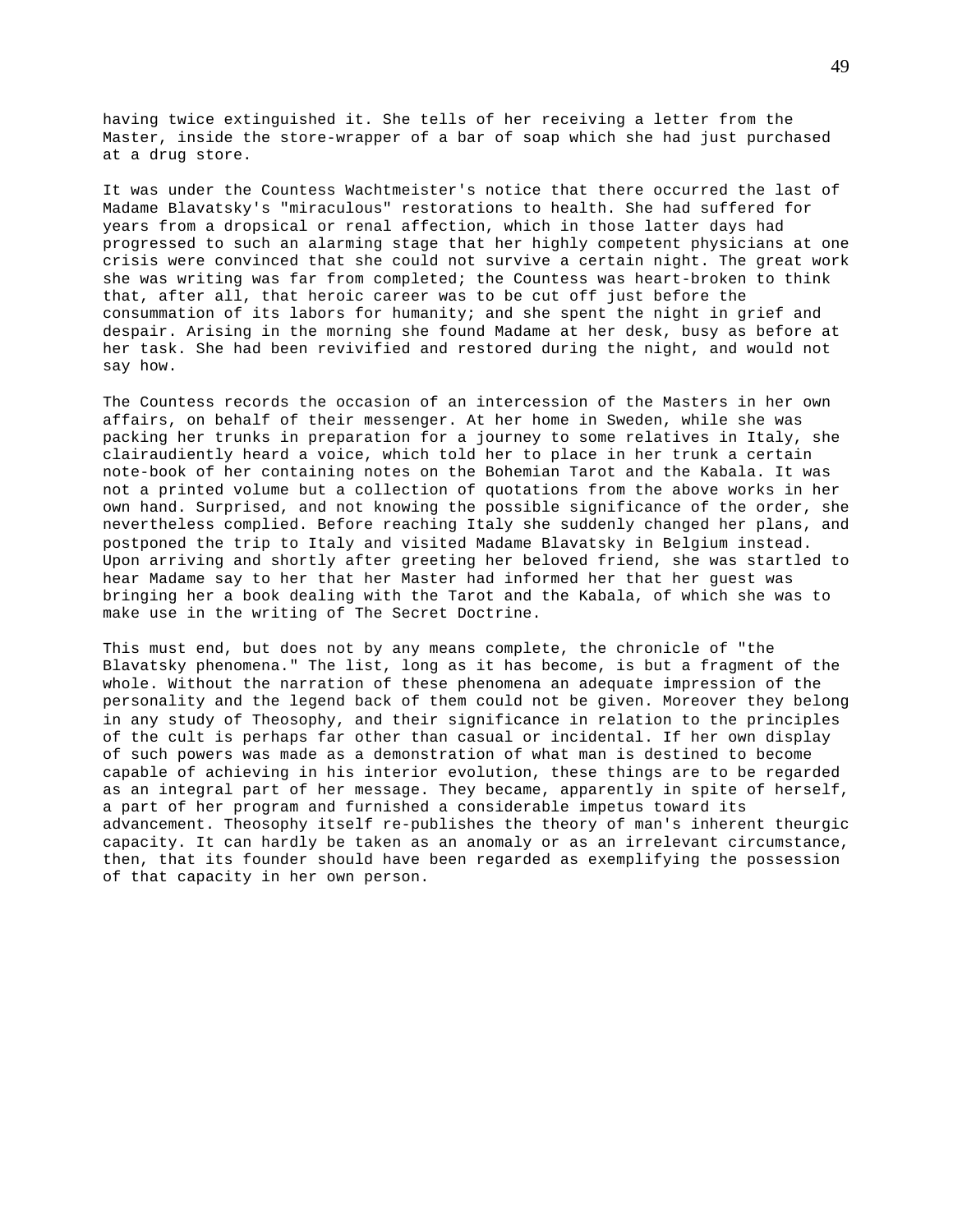## CHAPTER IV

## FROM SPIRITUALISM TO THEOSOPHY

Nothing seems more certain than that Madame Blavatsky had no definite idea of what the finished product was to be when she gave the initial impulse to the movement. She knew the general direction in which it would have to move and also many objectives which it would have to seek. In her mind there had been assembled a body of material of a unique sort. She had spent many years of her novitiate in moving from continent to continent1 in search of data having to do with a widespread tradition as to the existence of a hidden knowledge and secret cultivation of man's higher psychic and spiritual capabilities. Supposedly the wielder of unusual abilities in this line, she was driven by the very character of her endowment to seek for the deeper science which pertained to the evolution of such gifts, and at the same time a philosophy of life in general which would explain their hidden significance. To establish, first, the reality of such phenomena, and then to construct a system that would furnish the possibility of understanding this mystifying segment of experience, was unquestionably the main drive of her mental interests in early middle life. Already well equipped to be the exponent of the higher psychological and theurgic science, she aimed to become its philosophic expounder.

But the philosophy Madame Blavatsky was to give forth could not be oriented with the science of the universe as then generally conceived. To make her message intelligible she was forced to reconstruct the whole picture of the cosmos. She had to frame a universe in which her doctrine would be seen to have relevance and into whose total order it would fall with perfect articulation. She felt sure that she had in her possession an array of vital facts, but she could not at once discern the total implication of those facts for the cosmos which explained them, and which in turn they tended to explain. We may feel certain that her ideas grow more systematic from stage to stage, whether indeed they were the product of her own unaided intellect, or whether she but transcribed the knowledge and wisdom of more learned living men, the Mahatmas, as the Theosophic legend has it.

Guided by the character of the situation in which she found herself, and also, it seems, by the advice of her Master, she chose to ride into her new venture upon the crest of the Spiritualist waves. America was chosen to be the hatching center of Theosophy because it was at the time the heart and center of the Spiritualist movement. It was felt that Theosophy would elicit a quick response from persons already imbued with spiritistic ideas. It cannot be disputed that Madame Blavatsky and Col. Olcott worked with the Spiritualists for a brief period and launched the Society from within the ranks of the cult. As a matter of fact it was the work of this pair of Theosophists that gave Spiritualism a fresh impetus in this country after a period of waning interest about 1874. Col. Olcott's letters in the Daily Graphic about the Eddy phenomena, and his book,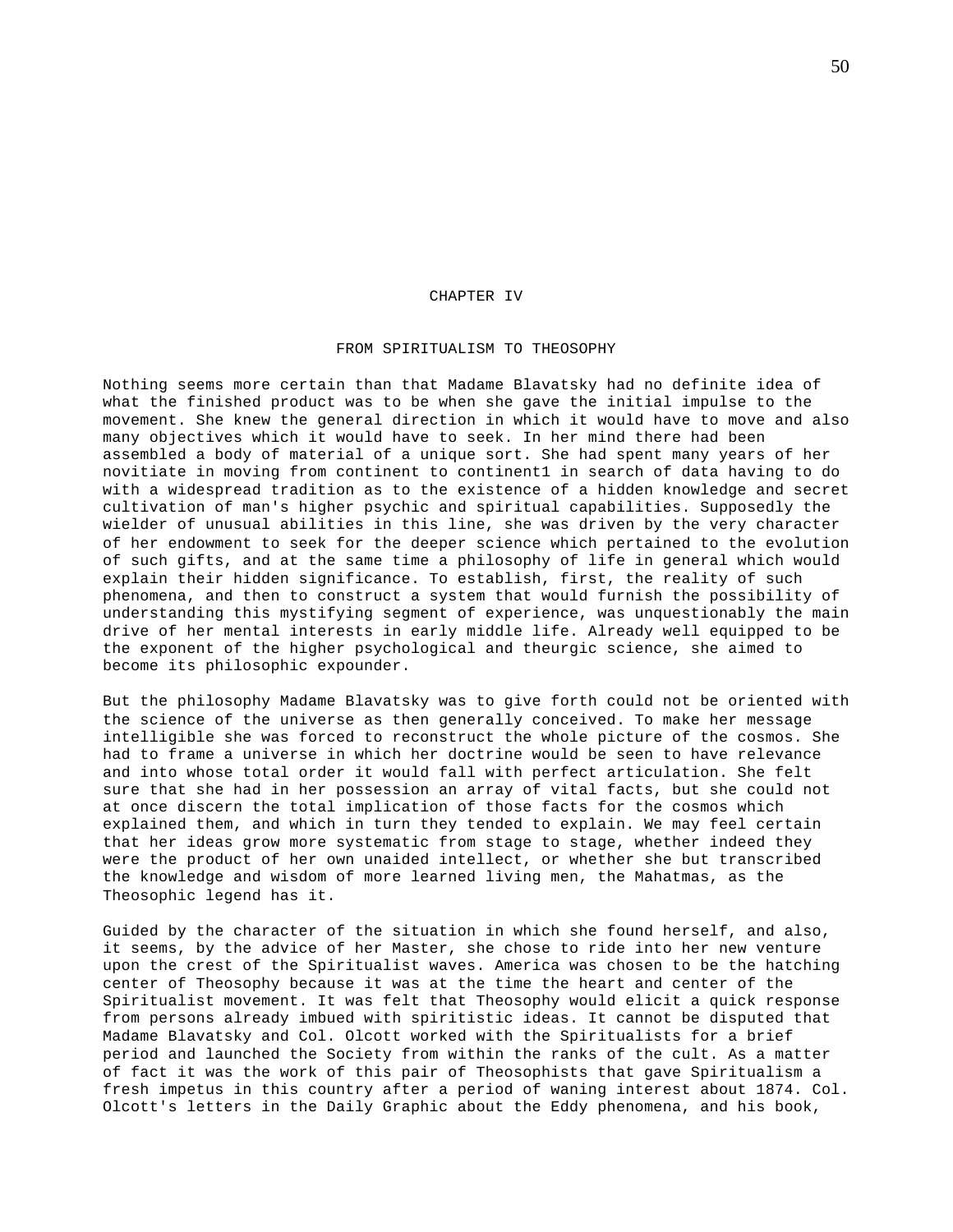People From the Other World, did much to revive popular discussion, and his colleague's show of new manifestations was giving encouragement to Spiritualists. But the Russian noblewoman suddenly disappointed the expectations thus engendered by assigning a different interpretation and much lower value to the phenomena. Before this she and Col. Olcott not only lent moral support to a leading Spiritualist journal, The Spiritual Scientist, of Boston, edited by Mr. E. Gerry Brown, but contributed its leading editorials and even advanced it funds.

The motive behind their participation in a movement which they so soon abandoned has been misconstrued.

Spiritualists, and the public generally, assumed that of course their activity indicated that they subscribed to the usual tenets of the sect; that they accepted the phenomena for what they purported to be, i.e., actual communications in all cases from the spirits of former human beings. However true this estimate may have been as appertaining to Col. Olcott-and even to him it had a fast diminishing applicability after his meeting with H.P.B.-it was certainly not true of her. Madame Blavatsky shortly became the mark of Spiritualistic attack for the falsification of her original attitude toward the movement and her presumed betrayal of the cause.

Her ill-timed attempt to launch her Société Spirite at Cairo in 1871 foreshadowed her true spirit and motive in this activity. It is evident to the student of her life that she felt a contempt for the banal type of séance phenomena. She so expressed herself in writing from Cairo at the time. She felt that while these things were real and largely genuine, they were insignificant in the view that took in a larger field of psychic power. But the higher phenomena of that more important science were known to few, whereas she was constantly encountering interest in the other type. If she was to introduce a nobler psychism to the world, she seemed driven to resort to the method of picking up people who were absorbed in the lower modes of the spiritual science and leading them on into the higher. She would gather a nucleus of the best Spiritualists and go forward with them to the higher Spiritualism. To win their confidence in herself, it was necessary for her to start at their level, to make a gesture of friendliness toward their work and a show of interest in it.

Her own words may bring light to the situation:

"As it is I have only done my duty; first, toward Spiritualism, that I have defended as well as I could from the attacks of imposture under the too transparent mask of science; then towards two helpless slandered mediums [the Holmeses]. . . . But I am obliged to confess that I really do not believe in having done any good-to Spiritualism itself. . . . It is with a profound sadness in my heart that I acknowledge this fact, for I begin to think there is no help for it. For over fifteen years have I fought my battle for the blessed truth; have traveled and preached it-though I never was born for a lecturer-from the snow-covered tops of the Caucasian Mountains, as well as from the sandy valleys of the Nile. I have proved the truth of it practically and by persuasion. For the sake of Spiritualism2 I have left my home, an easy life amongst a civilized society, and have become a wanderer upon the face of the earth. I had already seen my hopes realized, beyond my most sanguine expectations, when my unlucky star brought me to America. Knowing this country to be the cradle of modern Spiritualism, I came over here from France with feelings not unlike those of a Mohammedan approaching the birthplace of his Prophet."3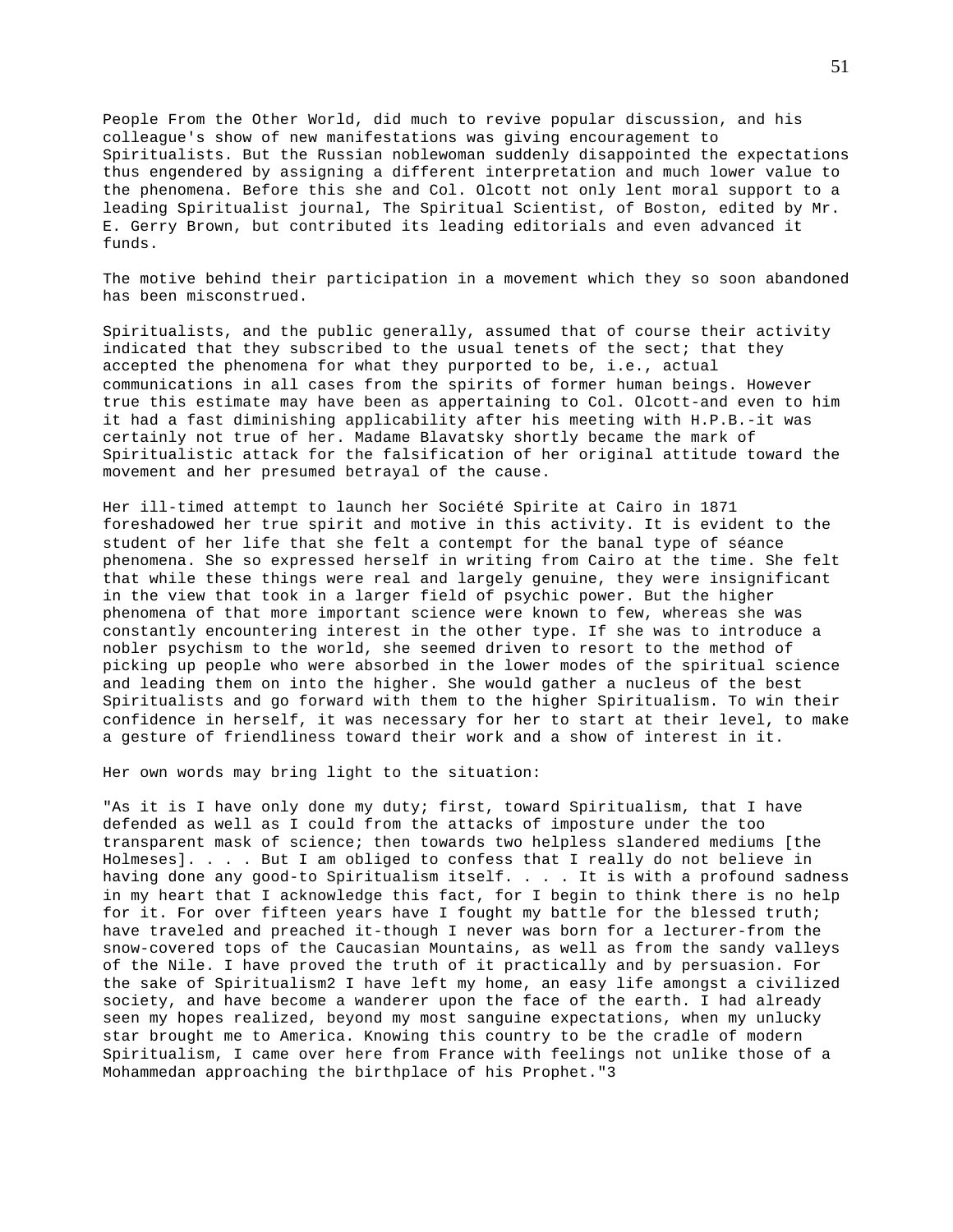After her death Col. Olcott found among her papers a memorandum in her hand entitled "Important Note." In it she wrote:

"Yes, I am sorry to say that I had to identify myself, during that shameful exposure of the Holmes mediums, with the Spiritualists. I had to save the situation, for I was sent from Paris to America on purpose to prove the phenomena and their reality, and show the fallacy of the spiritualistic theory of spirits. But how could I do it best? I did not want people at large to know that I could produce the same thing at will. I had received orders to the contrary, and yet I had to keep alive the reality, the genuineness and the possibility of such phenomena in the hearts of those who from Materialists had turned Spiritualists, but now, owing to the exposure of several mediums, fell back again and returned to their scepticism. . . . Did I do wrong? The world is not prepared yet to understand the philosophy of Occult Science; let them first assure themselves that there are beings in an invisible world, whether 'spirits' of the dead or elementals; and that there are hidden powers in man which are capable of making a god of him on earth."

"When I am dead and gone people will, perhaps, appreciate my disinterested motives. I have pledged my word to help people on to Truth while living and I will keep my word. Let them abuse and revile me; let some call me a medium and a Spiritualist, others an impostor. The day will come when posterity will learn to know me better."4

As long as it was a question of the actuality of the phenomena, she was alert in defence of Spiritualism. In the Daily Graphic of November. 13, 1874, she printed one of her very first newspaper contributions in America, replying to an attack of a Dr. George M. Beard, an electropathic physician of New York, on the validity of the Eddy phenomena. She went so far in this article as to wager five hundred dollars that he could not make good his boast that he could imitate the form-apparitions "with three dollars' worth of drapery." She refers to herself as a Spiritualist. In her first letter to Co. Olcott after leaving Vermont she wrote as follows:

"I speak to you as a true friend to yourself and as a Spiritualist anxious to save Spiritualism from a danger."5

A little later she even mentioned to her friend that the outburst of mediumistic phenomena had been caused by the Brotherhood of Adepts as an evolutionary agency. She could, of course, not believe the whole trend maleficent if it was in the slightest degree engineered by her trusted Confederates. She added later, however, that the Master soon realized the impracticability of using the Spiritualistic movement as a channel for the dissemination of the deeper occult science and instructed her to cease her advocacy of it.

Along with her reply and challenge to Beard in the Graphic there was printed an outline of her biography from notes furnished by herself. In it she says:

"In 1858 I returned to Paris and made the acquaintance of Daniel Home, the Spiritualist. . . . Home converted me to Spiritualism. . . . After this I went to Russia. I converted my father to Spiritualism."

Elsewhere she speaks of Spiritualism as "our belief" and "our cause." In an article in the Spiritual Scientist of March eighth she uses the phrases "the divine truth of our faith (Spiritualism) and the teachings of our invisible guardians (the spirits of the circles)."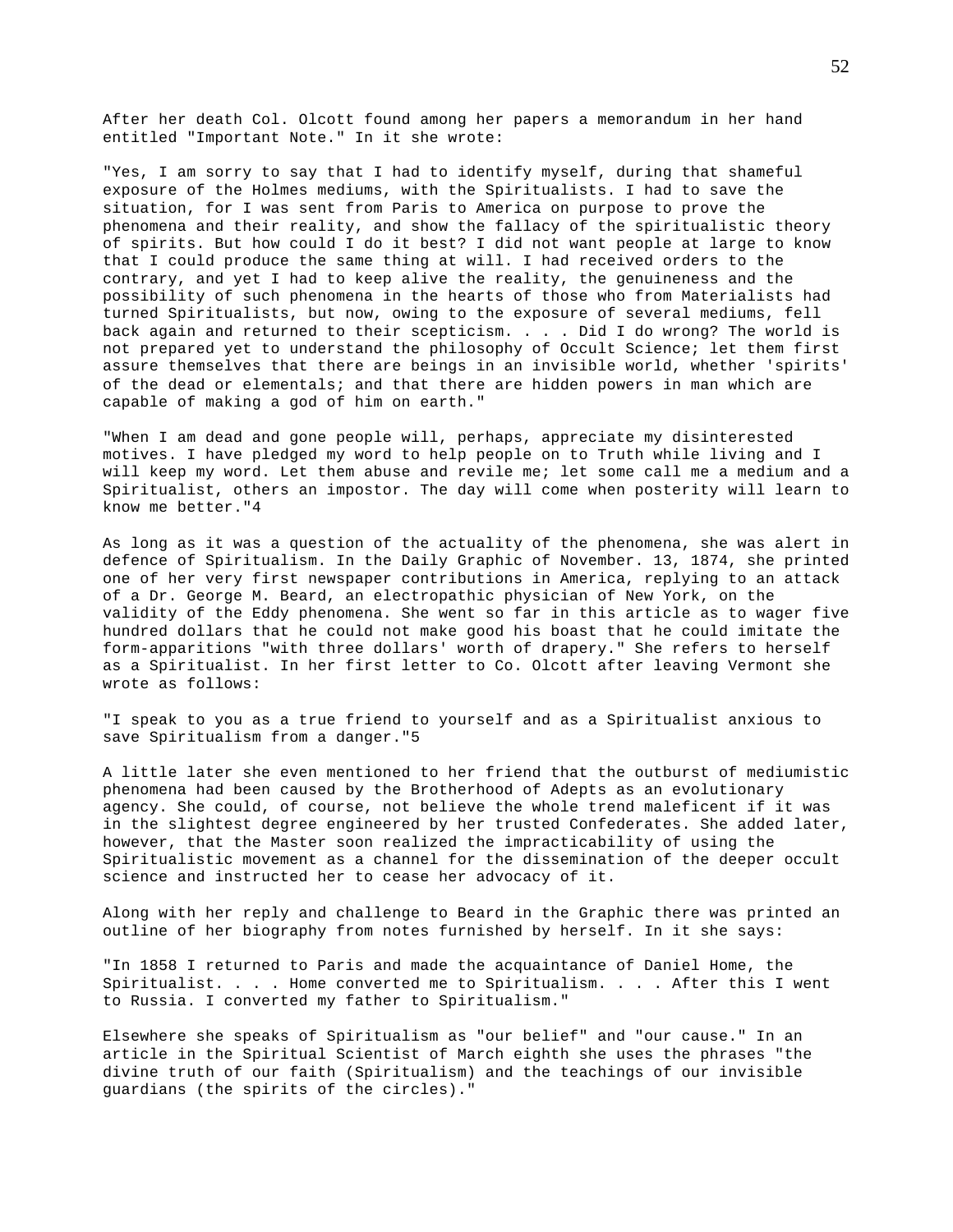Madame Blavatsky's apparently double-faced attitude toward Spiritualism is reflected in the posture of most Theosophists toward the same subject today. When Spiritualism, as a demonstration of the possibility and actuality of spiritistic phenomena, is attacked by materialists or unbelievers, they at once bristle in its defense; when it is a question of the reliability and value of the messages, or the dignity and wholesomeness of the séance procedure, they respond negatively.

It is the opinion of some Theosophic leaders, like Sinnett and Olcott, that Madame Blavatsky made a mistake in affiliating herself actively with Spiritualism, inasmuch as the early group of Spiritualistic members of her Theosophic Society, as soon as they were apprised of her true attitude, fell away, and the incipient movement was beset with much ill-feeling.

The controversy between the two schools is important, since Madame Blavatsky's dissent from Spiritualistic theory gave rise to her first attempts to formulate Theosophy. To justify her defection from the movement she was led to enunciate at least some of the major postulates and principles of her higher science. Theosophy was born in this labor. It is necessary, therefore, to go into the issues involved in the perennial controversy.

To Spiritualists the phenomena which purported to be communications from the still-living spirits of former human beings with those on the earth plane, were assumed to be genuinely what they seemed. As such they were believed to be far the most significant data in man's religious life, as furnishing a practically irrefutable demonstration of the truth of the soul's immortality. They were regarded as the central fact in any attempt to formulate an adequate religious philosophy. Spiritualists therefore elevated this assumption to the place of supreme importance and made everything else secondary.

Not so Madame Blavatsky. To her the Spiritistic phenomena were but a meagre part of a larger whole. Furthermore-and this was her chief point of divergence,--she vigorously protested their being what Spiritualists asserted them to be. They were not at all genuine messages from genuine spirits of earth people-or were not so in the vast majority of cases. And besides, they were not any more "divine" or "spiritual" than ordinary human utterances, and were even in large part impish and elfin, when not downright demoniacal. They were mostly, she said, the mere "shells" or wraiths of the dead, animated not by their former souls but by sprightly roving nature-spirits or elementals, if nothing worse,- such, for instance, as the lowest and most besotted type of human spirit that was held close to earth by fiendish sensuality or hate. There were plenty of these, she affirmed, in the lower astral plane watching for opportunities to vampirize negative human beings. The souls of average well-meaning or of saintly people are not within human reach in the séance. They have gone on into realms of higher purity, more etherealized being, and can not easily descend into the heavy atmosphere of the near-earth plane to give messages about that investment or that journey westward or that health condition that needs attention. At best it is only on rare and exceptional occasions that the real intelligence of a disembodied mortal comes "through." There are many types of living entities in various realms of nature, other than human souls. Certain of these rove the astral plane and take pleasure in playing upon gullible people who sit gravely in the dark. Most of the occurrences at circles are so much astral plane rubbish; and, besides, séance-mongering is dangerous to all concerned and eventually ruinous to the medium. If the mediums, she bantered, were really in the hands of benevolent "guides" and "controls," why do not the latter shield their protégés from the wrecked health and insanity so frequent among them? She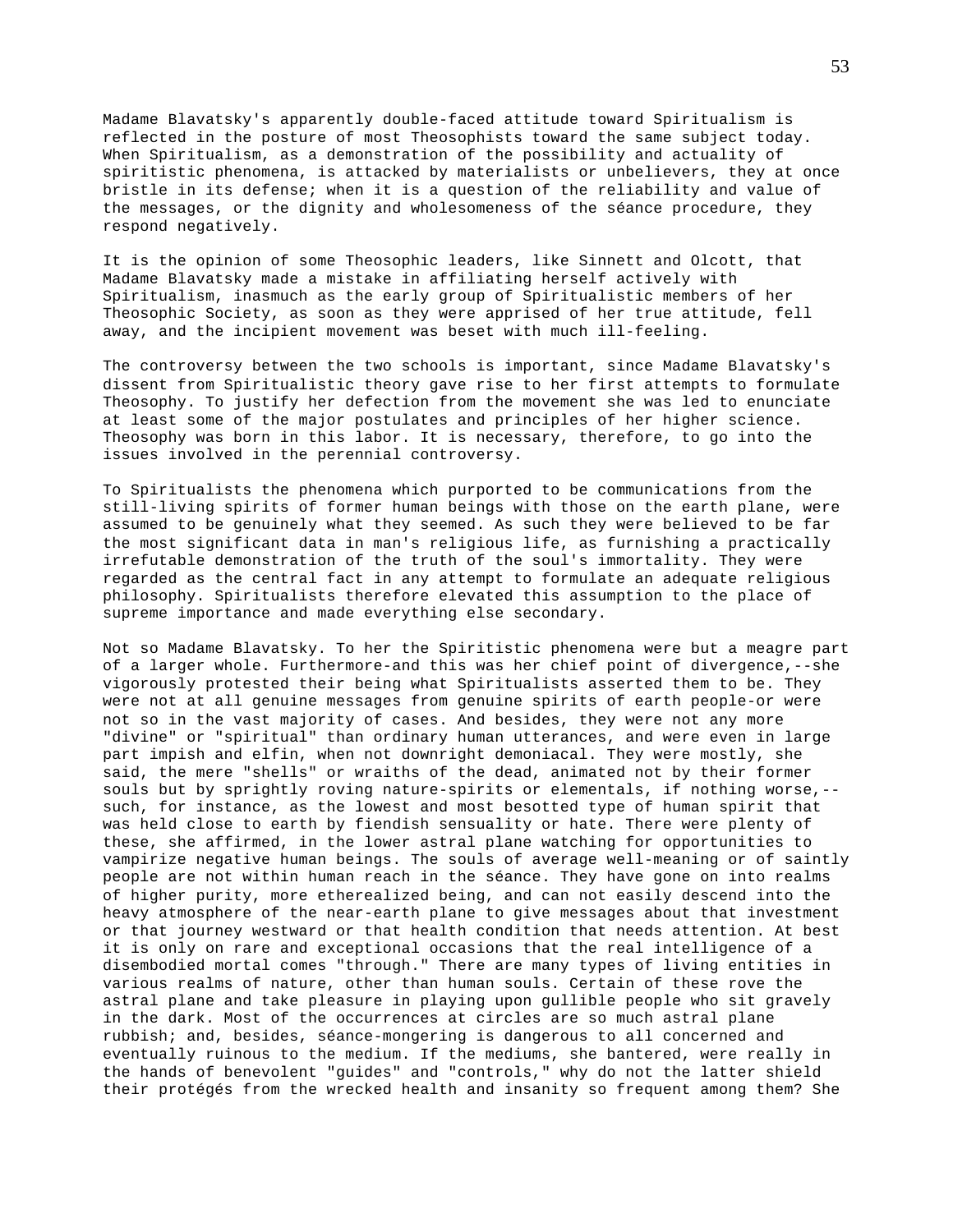affirmed that she had never seen a medium who had not developed scrofula or a phthisical affection.6

Inevitably the Spiritualists were stunned by their one-time champion's sudden and amazed reversal of her position. A campaign of abuse and condemnation began in their ranks, echoes of which are still heard at times.

What Madame Blavatsky aimed to do was to teach that the phenomena of true Spiritualism bore not the faintest resemblance to those of table-tipping. True Spiritualism should envisage the phenomena of the divine spirit of man in their higher manifestations, the cultivation of which by the ancients and the East has given man his most sacred science and most vital knowledge. She wrote in a letter to her sister about 1875 that one of the purposes of her new Society was "to show certain fallacies of the Spiritualist. If we are anything we are Spiritualists, only not in the modern American fashion, but in that of the ancient Alexandria with its Theodidaktoi, Hypatias and Porphyries."7 In one of the letters of Mahatma K.H. to A. P. Sinnett the Master writes:

"It was H.P.B. who, acting under the orders of Atrya (one whom you do not know) was the first to explain in the 'Spiritualist' the difference between psyche and nous, nefesh and ruach-Soul and Spirit. She had to bring the whole arsenal of proofs with her quotations from Paul to Plato, from Plutarch and James before the Spiritualists admitted that the Theosophists were right."8

In 1879 she wrote in the magazine which she had just founded in India:

"We can never know how much of the mediumistic phenomena we must attribute to the disembodied until it is settled how much can be done by the embodied human soul, and to blind but active powers at work within those regions which are yet unexplored by science."9

In other words Spiritualism should be a culture of the spirits of the living, not a commerce with the souls of the dead. To live the life of the immortal spirit while here in the body is true Spiritualism. We can readily see that with such a purpose in mind she would not be long in discerning that the Spiritualistic enterprise could not be used to promulgate the type of spiritual philosophy that she had learned in the East.

When this conclusion had fully ripened in her mind, she began the undisguised formulation of her own independent teaching. Her new philosophy was in effect tantamount to an attack on Spiritualism, and that from a quarter from which Spiritualism was not prepared to repulse an assault. It came not from the old arch-enemy, materialistic scepticism, but from a source which admitted the authenticity of the phenomena.

Her first aim was to set forth the misconceptions under which the Spiritualists labored. She says:

"We believe that few of those physical phenomena which are genuine are caused by disembodied human spirits."10

Again she "ventures the prediction that unless Spiritualists set about the study of ancient philosophy so as to learn to discriminate between spirits and to guard themselves against the baser sort, twenty-five years will not elapse before they will have to fly to the Romish communion to escape these 'guides' and 'controls' that they have fondled so long. The signs of this catastrophe already exhibit themselves."11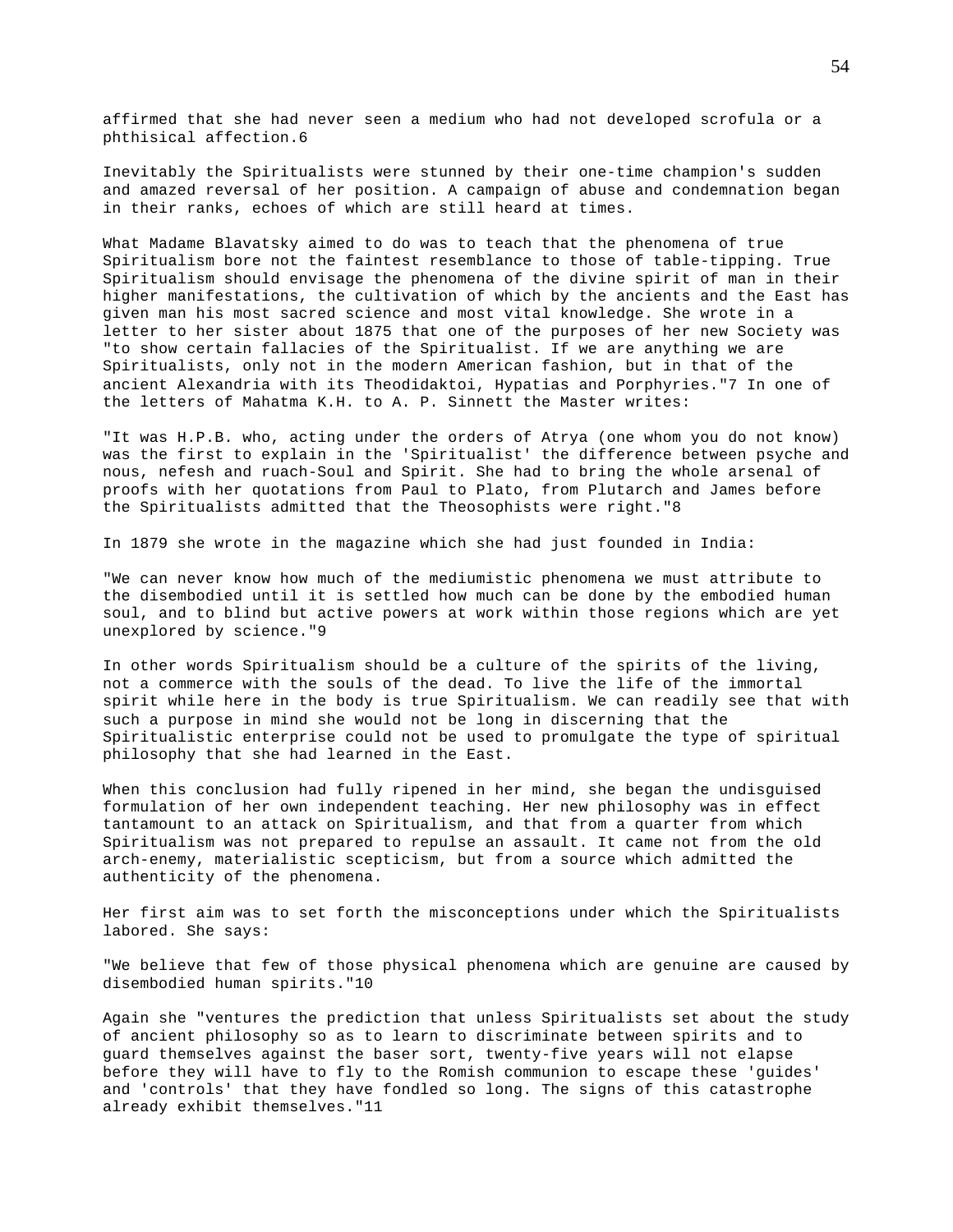Again she declares that

"it is not mediums, real, true and genuine mediums, that we would ever blame, but their patrons, the Spiritualists."12

In Isis Unveiled she rebukes Spiritualists for claiming that the Bible is full of phenomena just like those of modern mediums. She asserts that there were Spiritualistic phenomena in the Bible, but not mediumistic,--a distinction of great import to her. She declares that the ancients could tell the difference between mediums who harbored good spirits and those haunted by evil ones, and branded the latter type unclean, while reverencing the former. She positively asserts that "pure spirits will not and cannot show themselves objectively; those that do are not pure spirits, but elementary and impure. Woe to the medium that falls a prey to such!"13

Col. Olcott quotes her as writing:

"Spiritualism in the hands of an Adept becomes Magic, for he is learned in the art of blending together the laws of the universe without breaking any of them. . . . In the hands of an inexperienced medium Spiritualism becomes unconscious sorcery, for . . . he opens, unknown to himself, a door of communication between the two worlds through which emerges the blind forces of nature lurking in the Astral Light, as well as good and bad spirits."14

In The Key to Theosophy15 written near the end of her life, she states what may be assumed to be the official Theosophic attitude on the subject:

"We assert that the spirits of the dead cannot return to earth-save in rare and exceptional cases-nor do they communicate with men except by entirely subjective means. That which does appear objectively is often the phantom of the exphysical man. But in psychic and, so to say, 'spiritual' Spiritualism we do believe most decidedly."16

One of her most vigorous expressions upon this issue occurs toward the end of Isis.

According to Olcott the Hon. A. Aksakoff, eminent Russian Professor, states that "Prince A. Dolgorouki, the great authority on mesmerism, has written me that he has ascertained that spirits which play the most prominent part at séances are elementaries,--gnomes, etc. His clairvoyants have seen them and describe them thus."

"The totally insufficient theory of the constant agency of disembodied human spirits in the production of Spiritualistic phenomena has been the bane of the Cause. A thousand mortifying rebuffs have failed to open their reason or intuition to the truth. Ignoring the teachings of the past, they have discovered no substitute. We offer them philosophical deduction instead of unverifiable hypothesis, scientific analysis and demonstration instead of indiscriminating faith. Occult philosophy gives them the means of meeting the reasonable requirements of science, and frees them from the humiliating necessity to accept the oracular teachings of 'intelligences' which, as a rule, have less intelligence than a child at school. So based and so strengthened, modern phenomena would be in a position to command the attention and enforce the respect of those who carry with them public opinion. Without invoking such help Spiritualism must continue to vegetate, equally repulsed-not without cause-both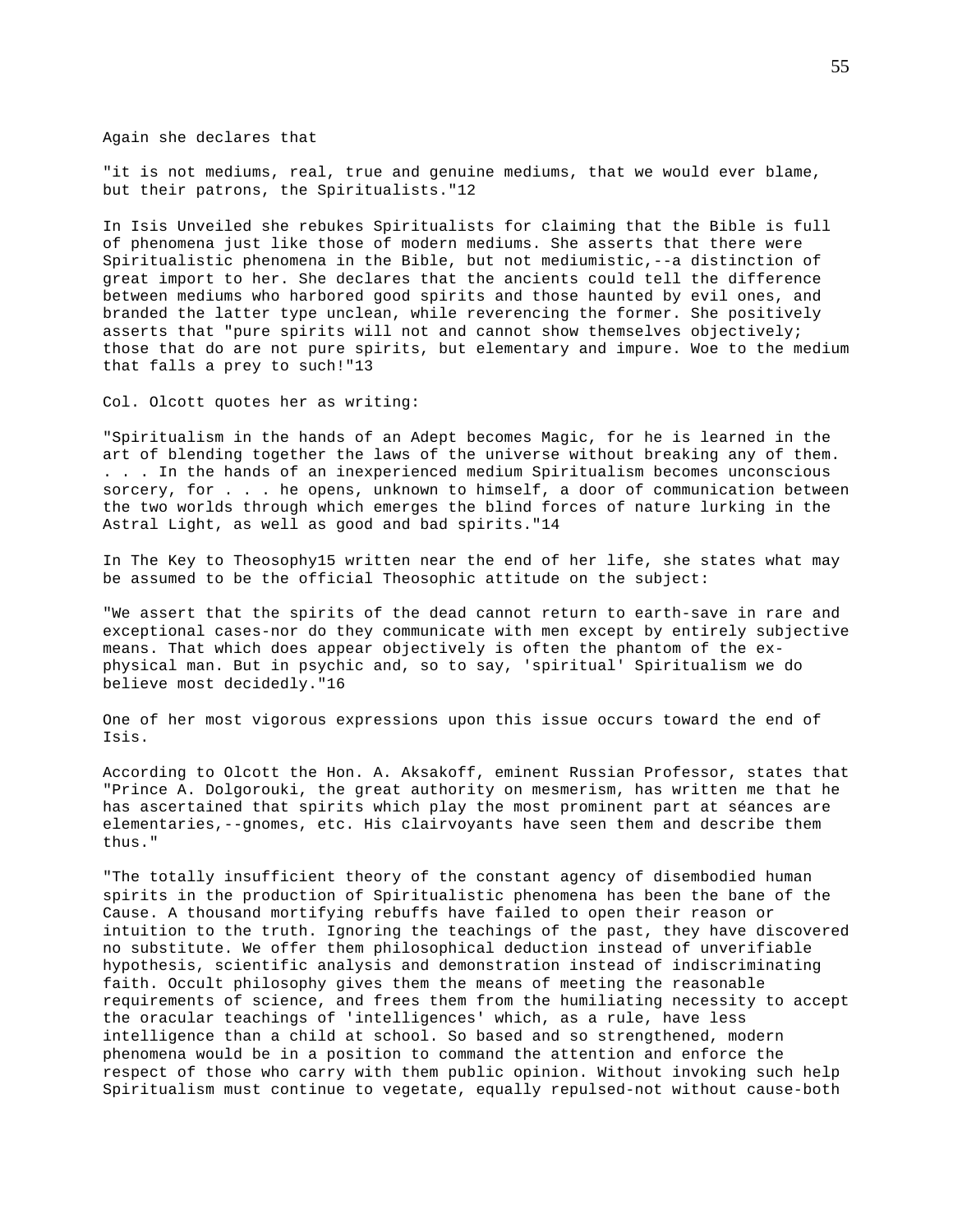by science and theologians. In its modern aspect it is neither science, a religion nor a philosophy."17

In 1876, the writing of Isis was committing her to a stand which made further compromise with Spiritualism impossible. Her statement reveals what she would ostensibly have labored to do for that movement had it shown itself more plastic in her hands. She would have striven to buttress the phenomena with a more historical interpretation and a more respectable rationale.

In this context, however, the following passage from Isis is a bit difficult to understand. It seems to make a gesture of conciliation toward the Spiritualistic hypothesis after all. She says:

"We are far from believing that all the spirits that communicate at circles are of the classes called 'Elemental' and 'Elementary.' Many-especially among those who control the medium subjectively to speak, write and otherwise act in various ways-are human disembodied spirits. Whether the majority of such spirits are good or bad, largely depends on the private morality of the medium, much on the circle present, and a good deal on the intensity and object of their purpose. . . . But in any case, human spirits can never materialize themselves in propria persona."18

If this seems a recession from her consistent position elsewhere assumed, it must be remembered that she never, before or after, denied the possibility of the occasional descent of genuinely human spirits "in rare and exceptional cases."

Before 1875 she wrote to her sister that there was a law that sporadically, though periodically, the souls of the dead invade the realms of the living in an epidemic, and the intensity of the epidemic depends on the welcome they receive. She called it "the law of forced post-mortem assimilation." She elsewhere clarified this idea by the statement that our spirits here and now, being of kindred nature with the totality of spirit energy about us, unconsciously draw certain vibrations or currents from the life of the supermundane entities, whether we know it or not. Through this wireless circuit we sometimes drink in emanations, radiations, thought effluvia, so to speak, from the disembodied lives. The veil, she affirmed, between the two worlds is so thin that unsuspected messages are constantly passing across the divide, which is not spatial but only a discrepancy in receiving sets. And both she and the Master K.H. stated that during normal sleep we are en rapport with our loved ones as much as our hearts could desire. The reason we do not ordinarily know it is that the rate and wave length of that celestial communication can not be registered on the clumsy apparatus of our brains. It takes place through our astral or spiritual brains and can not arouse the coarser physical brain to synchronous vibration.

Her critique of the Spiritualistic thesis in general would be that something like ninety per cent of all ordinary "spirit" messages contain nothing to which the quality of spirituality, as we understand that term in its best significance, can in any measure be ascribed.

In rebuttal, Spiritualists point to many previsions, admonitory dreams, verified prophecies and other messages of great beauty and lofty spirituality, some of them leading to genuine reform of character, and they advance the claim, that genuine transference of intelligence from the spirit realms to earth is vastly more general than that fraction of experience which could be subsumed under her "rare and exceptional cases of "spirituality."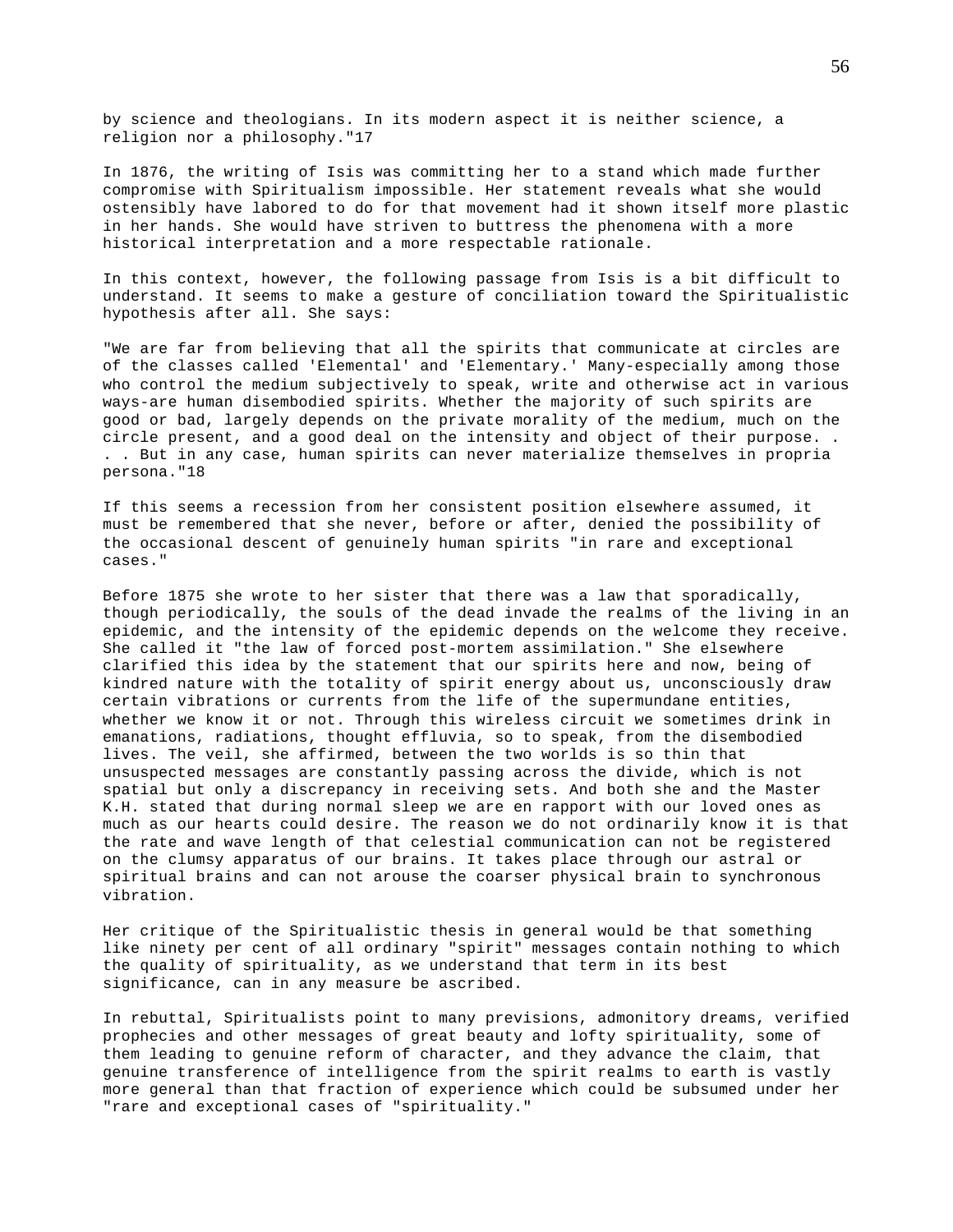In one of the last works issued by Mr. Sinnett19 he deplores the unfortunate clash that has come between the two cults, points out that it is foolish and unfounded, and reminds both parties of the broad bases of agreement which are found in the two systems. He feels that there can be no insurmountable points of antagonism, inasmuch as Spiritualism, too, he asserts, is under the watch and ward of a member of the Great White Brotherhood, the Master known as Hilarion; and that it would be illogical to assume that members of that same spiritual Fraternity could foster movements among mankind that work at cross purposes with each other. But Mr. Sinnett does not give any authority for his statement as to Hilarion's regency over Spiritualism, and many Theosophists are inclined to doubt it. He feels that there is every good reason why Spiritualism should go forward with Theosophy in such a unity of purpose as would render their combined influence the most potent force in the world today against the menace of materialism. Whenever Spiritualists display an interest in the formulation of some scheme of life or cosmology in which their phenomena may find a meaningful allocation, they can hardly go in any other direction than straight into Theosophy. This is shown by their Articles of Faith, in which the idea of Karma, the divine nature of man, his spiritual constitution and other conceptions equally theosophic have found a place.

Perhaps Theosophists and Spiritualists alike may discern the bases of harmony between their opposing faiths in a singular passage from The Mahatma Letters, an utterance of the Master K.H.

"It is this [sweet blissful dream of devachanic Maya] during such a condition of complete Maya that the Souls or actual Egos of pure loving sensitivities, laboring under the same illusion, think their loved ones come down to them on earth, while it is their own Spirits that are raised towards those in the Devachan. Many of the subjective spiritual communications-most of them when the sensitives are pure-minded-are real; but it is most difficult for the uninitiated medium to fix in his mind the true and correct pictures of what he sees and hears. Some of the phenomena called psychography (though more rarely) are also real. The spirit of the sensitive getting idylized, so to say, by the aura of the Spirit in the Devachan, becomes for a few minutes that departed personality, and writes in the handwriting of the latter, in his language and in his thoughts, as they were during his life-time. The two spirits become blended in one; and, the preponderance of one over the other during such phenomena determines the preponderance of personality in the characteristics exhibited in such writings and 'trance-speaking.' What you call 'rapport' is in plain fact an identity of molecular vibration between the astral part of the incarnate medium and the astral part of the discarnate personality . . . there is rapport between medium and 'control' when their astral molecules move in accord. And the question whether the communication shall reflect more of the one personal idiosyncrasy or the other, is determined by the relative intensity of the two sets of vibrations in the compound wave of Akasha. The less identical the vibratory impulses the more mediumistic and less spiritual will be the message. So then measure your medium's moral state by that of the alleged 'controlling' Intelligence, and your tests of genuineness leave nothing to be desired."20

This plank in the Theosophic platform not having been laid down in 1875 to bridge the chasm between the two movements, Madame Blavatsky drew away from her Spiritualistic associates, and it became but a matter of time until some propitious circumstance should give to her divergent tendency a body and a name.

The break with Spiritualism and the launching of the Theosophical Society were practically contemporary. The actual formation of the new organization does not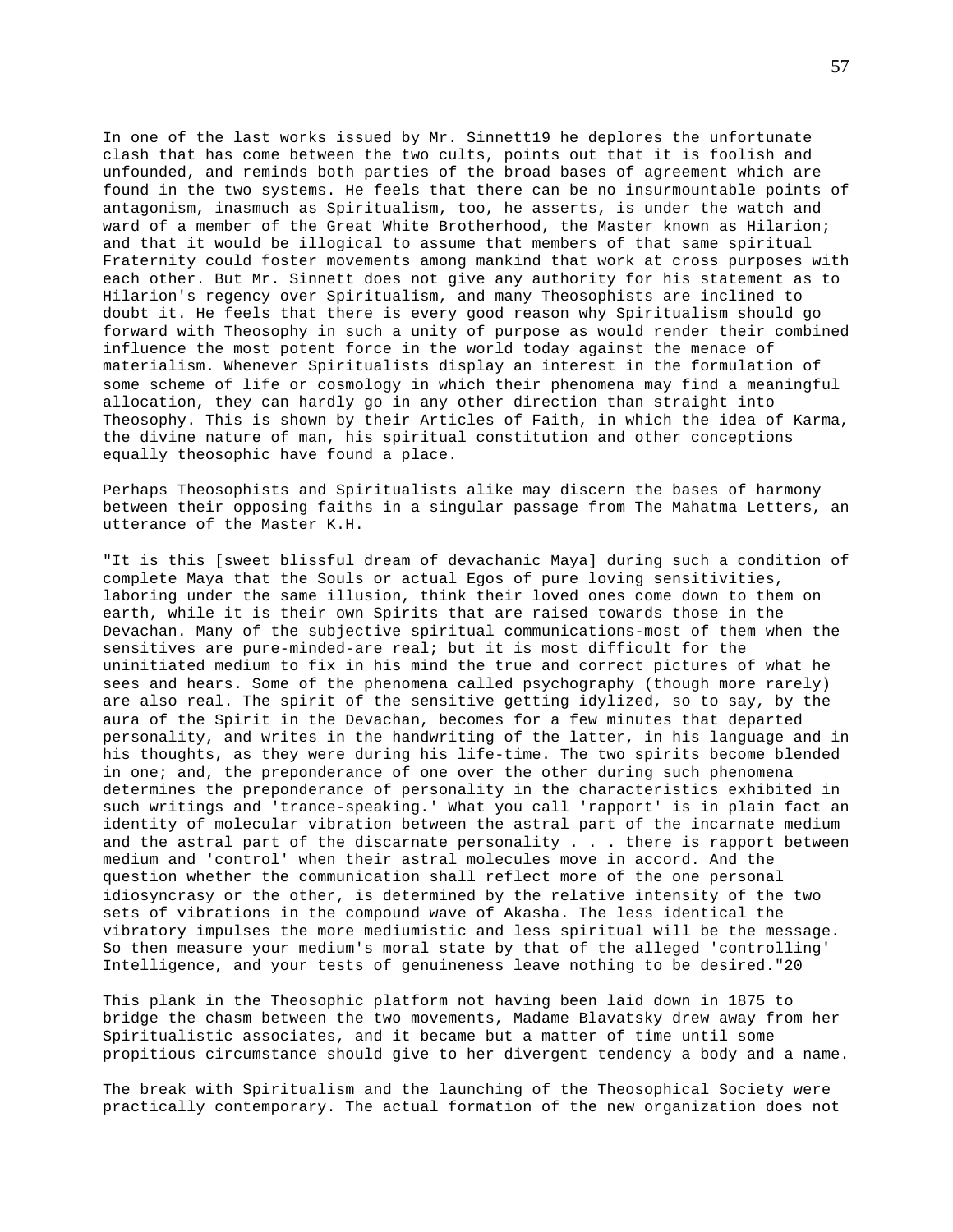on the surface appear to have been a deliberate act of Madame Blavatsky. While it would never have been organized without her presence and her influence, still she was not the prime mover in the steps which brought it into being. She seems merely to have gone along while others led. However her Society grew out of the stimulus that had gone forth from her.

It was Col. Henry Steele Olcott who assumed the rôle of outward leader in the young movement. He gave over (eventually) a lucrative profession as a corporation lawyer, an agricultural expert, and an official of the government, to expend all his energies in this enterprise. He had acquired the title of colonel during the Civil War in the Union army's manoeuvres in North Carolina. At the close of the war he had been chosen by the government to conduct some investigations into conditions relative to army contracts in the Quartermaster's Department and had discharged his duties with great efficiency, receiving the approbation of higher officials. He was regarded as an authority on agriculture and lectured before representative bodies on that subject. He had established a successful practice as a corporation counsel, numbering the Metropolitan Life Insurance Company among his clients. In addition to these activities he had done much reportorial work for the press, notably in connection with his Spiritualistic researches. His authorship of several works on the phenomena has already been mentioned. His career had achieved for him a record of high intelligence, great ability, and a character of probity and integrity.

It is the belief of Theosophists that he was expressly chosen by the Mahatmas to share with Madame Blavatsky the honor and the labor of spreading her message in the world. A passage from the Mahatma Letters puts this in clear light. The Master K.H. there says:

"So, casting about, we found in America the man to stand as leader-a man of great moral courage, unselfish, and having other good qualities. He was far from being the best, but-he was the best one available. . . . We sent her to America, brought them together-and the trial began. From the first both she and he were given to understand that the issue lay entirely with themselves."

In spite of difficulties, caused by the clash of temperaments and policies, this odd, "divinely-constituted" partnership held firmly together until the end. Their relationship was one of a loyal camaraderie, both being actuated by an uncommon devotion to the same cause.

As early as May, 1875, the Colonel had suggested the formation of a "Miracle Club," to continue spiritistic investigation. His proposal was made in the interest of psychic research. It was not taken up. But Madame Blavatsky's sprightly evening chatter and her reported magical feats continued to draw groups of intelligent people to her rooms. Among those thus attracted was Mr. George H. Felt, who had made some careful studies in phases of Egyptology. He was asked to lecture on these subjects and on the 7th of September, 1875, a score of people had gathered in H.P.B.'s parlors to hear his address on "The Lost Canon of Proportion of the Egyptians." Dr. Seth Pancoast, a most erudite Kabbalist was present, and after the lecture he led the discussion to the subject of the occult powers of the ancient magicians. Mr. Felt said he had proven those powers and had with them evoked elemental creatures and "hundreds of shadowy forms." As the tense debate proceeded, acting on an impulse, Col. Olcott wrote on a scrap of paper, which he passed over to Madame Blavatsky through the hands of Mr. W. Q. Judge, the following: "Would it not be a good thing to form a Society for this kind of study?" She read it and indicated assent.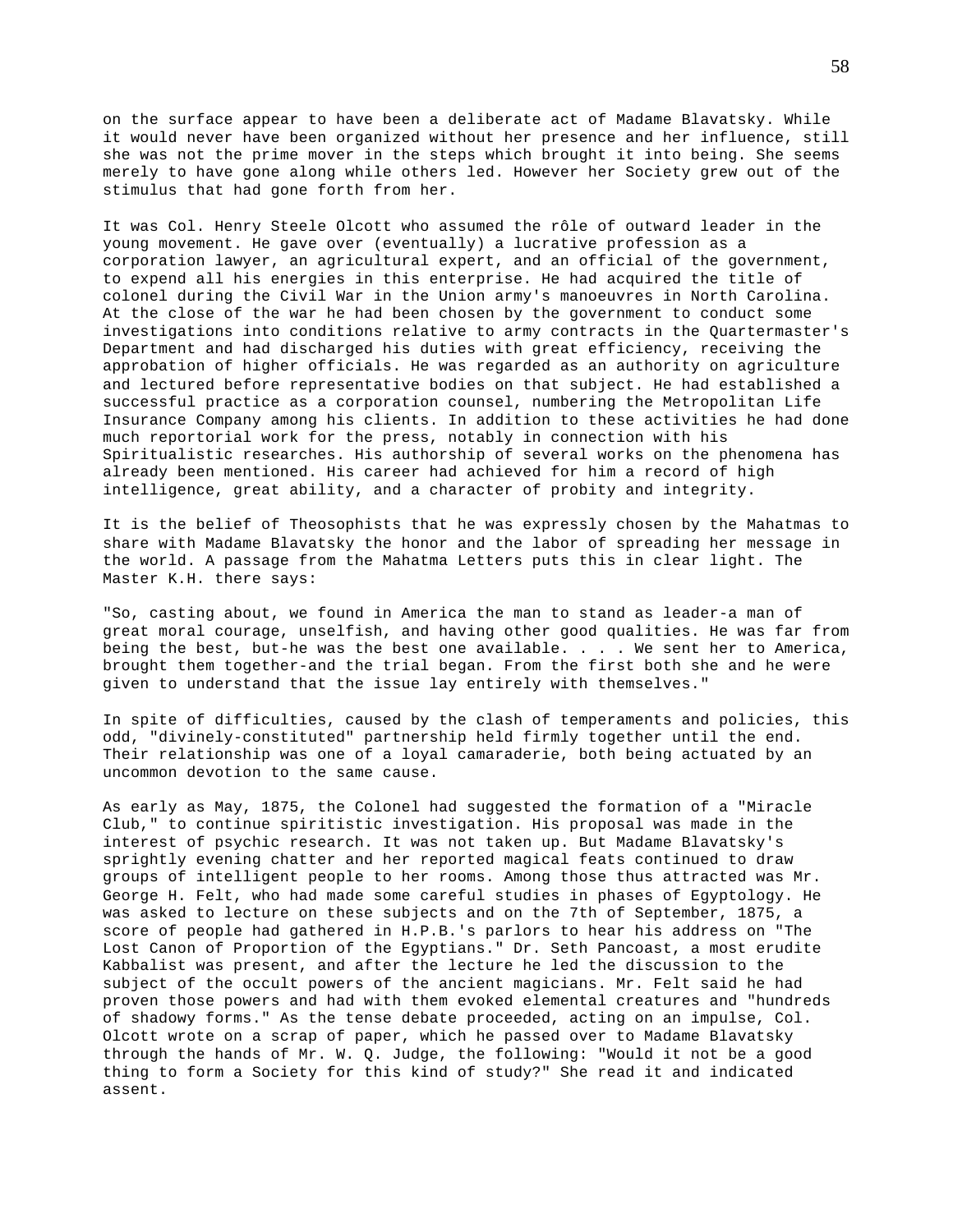Col. Olcott arose and "after briefly sketching the present condition of the Spiritualistic movement; the attitude of its antagonists, the Materialists; the irrepressible conflict between science and the religious sectaries; the philosophical character of the ancient theosophies and their sufficiency to reconcile all existing antagonisms; . . . he proposed to form a nucleus around which might gather all the enlightened and brave souls who are willing to work together for the collection and diffusion of knowledge. His plan was to organize a Society of Occultists and begin at once to collect a library; and to diffuse information concerning those secret laws of Nature which were so familiar to the Chaldeans and Egyptians, but are totally unknown to our modern world of science."21

It was a plain proposal to organize for occult research, for the extension of human knowledge of the esoteric sciences, and for a study of the psychic possibilities in man's nature. No religious or ethical or even philosophical interest can be detected in the first aims. The Brotherhood plank was a later development, and the philosophy was an outgrowth of the necessity of rationalizing the scientific data brought to light. The very nature of the movement committed it, of course, to an anti-materialistic view. Col. Olcott was still predominantly concerned to get demonstrative psychic displays. He was made Chairman, and Mr. Judge, Secretary.

It is interesting to note the personnel of this first gathering of Theosophists.

"The company included several persons of great learning and some of wide personal influence. The Managing Editors of two religious papers; the co-editors of two literary magazines; an Oxford LL.D.; a venerable Jewish scholar and traveler of repute; an editorial writer of one of the New York morning dailies; the President of the New York Society of Spiritualists; Mr. C. C. Massey an English barrister at law; Mrs. Emma Hardinge Britten and Dr. Britten; two New York lawyers besides Col. Olcott; a partner in a Philadelphia publishing house; a well-known physician; and . . . Madame Blavatsky herself."22

At a late hour the meeting adjourned until the following evening, when organization could be more fully effected. Those who were present at the Sept. 8th meeting, and who thus became the actual formers (Col. Olcott insists on the word instead of Founders, reserving that title to Madame Blavatsky and himself) of the Theosophical Society, were: Col. Olcott, H. P. Blavatsky, Chas. Sotheran, Dr. Chas. E. Simmons, H. D. Monachesi, C. C. Massey, of London, W. L. Alden, G. H. Felt, D. E. deLara, Dr. W. Britten, Mrs. E. H. Britten, Henry J. Newton, John Storer Cobb, J. Hyslop. W. Q. Judge, H. M. Stevens. A By-Law Committee was named, other routine business attended to, a general discussion held and adjournment taken to Sept. 13th. Mr. Felt gave another lecture on Sept. 18th, after which several additional members were nominated, the name, "The Theosophical Society," proposed, and a committee on rooms chosen. Several October meetings were held in furtherance of the Society; and on the 17th of November, 1875, the movement reached the final stage of constitutional organization. Its President was Col. Henry Olcott; Vice-Presidents, Dr. Seth Pancoast and G. H. Felt; Corresponding Secretary, Madame H. P. Blavatsky; Recording Secretary, John S. Cobb; Treasurer, Henry J. Newton; Librarian, Chas. Sotheran; Councillors, Rev. H. Wiggin, R. P. Westbrook, LL. D., Mrs. E. H. Britten, C. E. Simmons, and Herbert D. Monachesi; Counsel to the Society, W. Q. Judge. Mr. John W. Lovell, the New York publisher, has the distinction of having paid the first five dollars (initiation fee) into the treasury, and is at the present writing the only surviving member of the founding group. At the November 17th meeting the President delivered his inaugural address. It was an amplification of his remarks made at the meeting of Sept. 7th, with some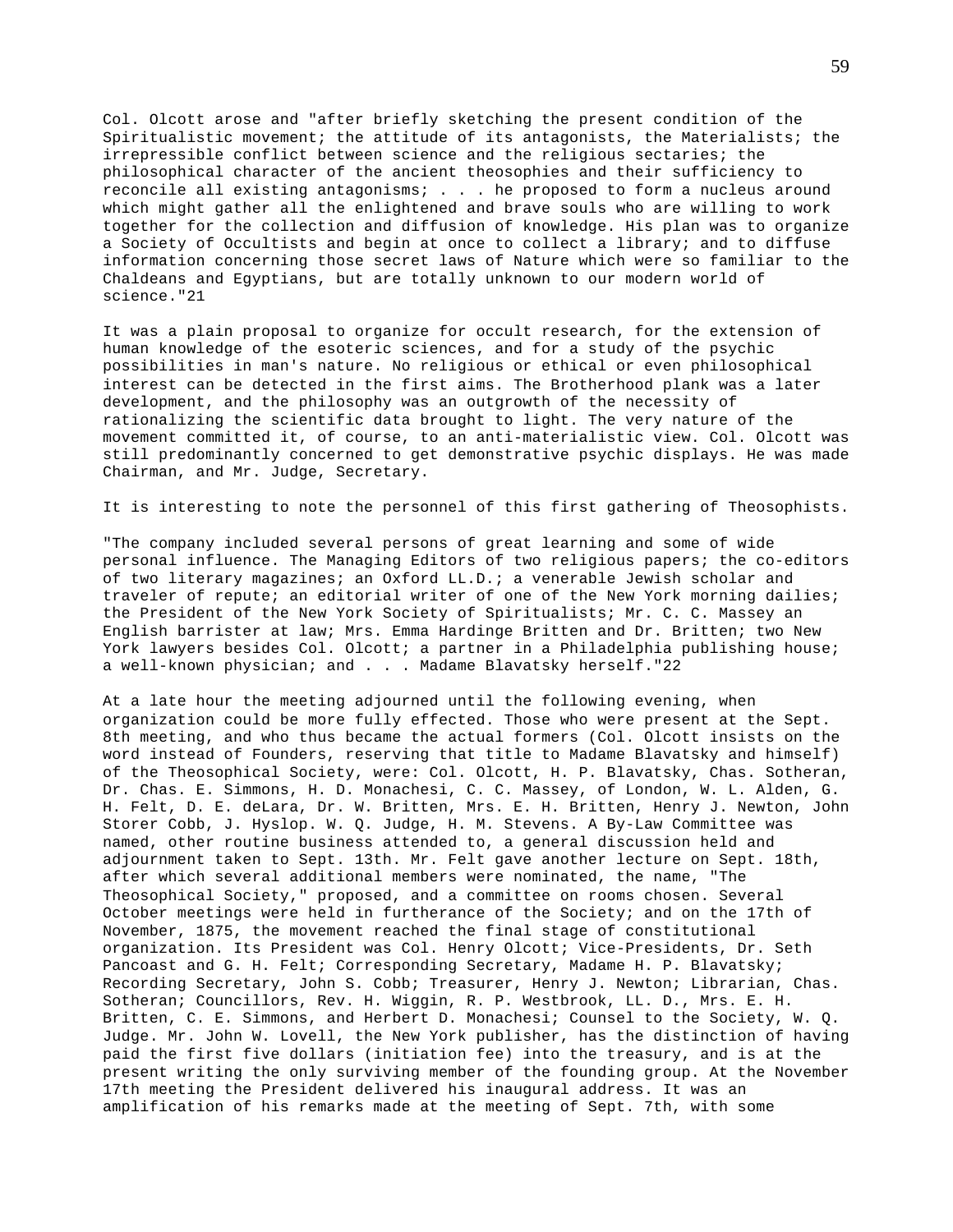prognostications of what the work of the Society was destined to mean in the changing conceptions of modern thought.

The infant Society did not at once proceed to grow and expand. The chief reason for this was that Mr. Felt, whose theories had been the immediate object of strongest interest, and who was expected to be the leader and teacher in their quest of the secrets of ancient magic, for some unaccountable reason failed them utterly. His promised lectures were never scheduled, his demonstrations of spirit-evocation never shown. This disappointment weighed heavily upon some of the members. Mrs. Britten, Mr. Newton, and the other Spiritualists in the group, finding that Madame Blavatsky was not disposed to investigate mediums in the conventional fashion, or in any way to make the Society an adjunct of the Spiritualistic movement, suffered another disappointment and became inactive or openly withdrew. Mr. Judge and Col. Olcott were busy with their professional labors, and Madame Blavatsky had plunged into the writing of Isis Unveiled. The Society fell into the state of "innocuous desuetude," and was domiciled solely in the hearts of three persons, Olcott, Judge, and Madame Blavatsky. However dead it might be to all outward appearance, it still lived in the deep convictions of this trio. True, an occasional new recruit was admitted, two names in particular being worthy of remark. On April 5th, 1878, Col. Olcott received the signed application for membership from a young inventor, one Thomas Alva Edison, and near the same time General Abner W. Doubleday, veteran Major-General in the Union Army, united with the Society. Edison had been attracted by the objects of the Society, largely because of certain experiences he had had in connection with the genesis of some of his ideas for inventions. They had seemed to come to him from an inner intelligence independent of his voluntary thought control. Also he had experimented to determine the possibility of moving physical objects by exertion of the will. He was doubtless in close sympathy with the purposes of the Society, but the main currents of his mechanical interests drew him away from active coöperation with it. As for Major-General Doubleday, Theosophy gave articulate voice to theories as to life, death, and human destiny which he had long cherished without a formal label. He stated that it was the Theosophic idea of Karma which had maintained his courage throughout the ordeals of the Civil War and he testified that his understanding of this doctrine nerved him to pass with entire fearlessness through those crises in which he was exposed to fire.23 When Theosophy was brought to his notice he cast in his lot with the movement and was a devoted student and worker while he lived. When the two Founders left America at the end of 1878 for India, Col. Olcott constituted General Doubleday the President of the American body.24

Concerning Mr. W. Q. Judge, there is only to be said that he was a young barrister at the time, practicing in New York and making his home in Brooklyn, where until about 1928 a brother, John Judge, survived him. He was a man of upright character and had always manifested a quick interest in such matters as Theosophy brought to his attention. It is reported among Theosophists that Madame Blavatsky immediately saw in him a pupil upon whose entire sympathy with her own deeper aims and understanding of her esoteric situation she could rely implicitly. He is believed always to have stood closer to her in a spiritual sense than Col. Olcott; in fact it is hinted that there was a secret understanding between them as to the inner motivations behind the Society. Later developments in the history of the movement seem to give weight to this theory.

Mr. Judge and General Doubleday were the captains of the frail Theosophic craft in America during something like four years, from 1878 to 1882, following the sailing of the two Founders for India. If little activity was displayed by the Society during this period, it was not in any measure the fault of those left in charge. They were not lacking in zeal for the cause. It is to be attributed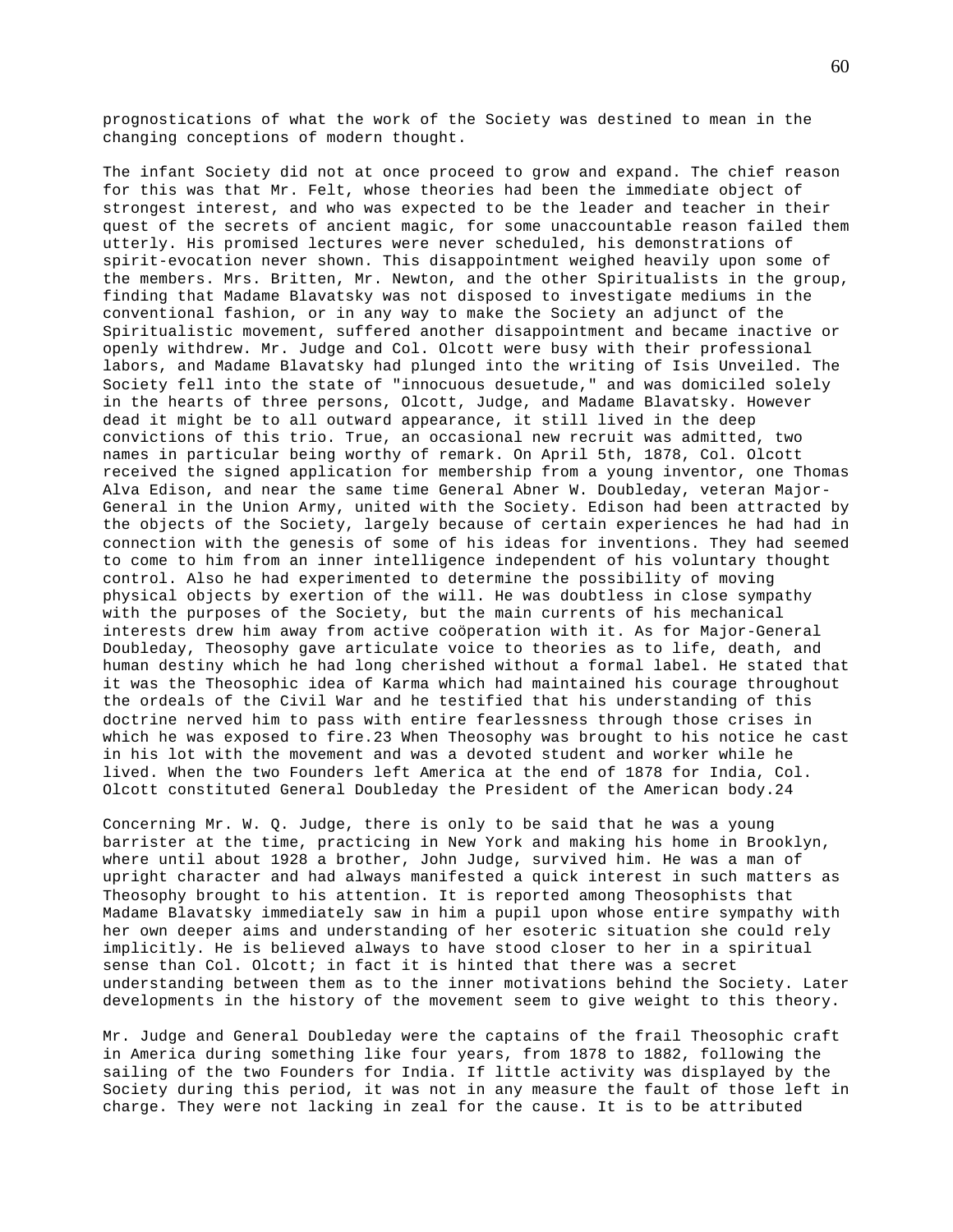chiefly to a state of suspended animation in which it was left by the departure of the official heads. This condition itself was brought about by the long protracted delay in carrying out a measure which in 1878 Col. Olcott had designed to adopt for the future expansion of the Society. Madame Blavatsky's work in Isis had disclosed the fact that there was an almost complete sympathy of aims in certain respects between the new Society and the Masonic Fraternity; that the latter had been the recipient and custodian down the ages of much of the ancient esoteric tradition which it was the purpose of Theosophy to revive. The idea of converting the Theosophical Society into a Masonic body with ritual and degrees had been under contemplation for some time, and overtures toward that end had been made to persons in the Masonic order. In fact the plan had been so favorably regarded that on his departure Col. Olcott left Mr. Judge and General Doubleday under instructions to hold all other activities in abeyance until he should prepare a form of ritual that would properly express the Society's spiritual motif and aims. It happened, however, that on reaching India both his and his colleague's time was so occupied with other work and other interests that for three years they never could give attention to the matter of the ritual. By that time they found the Society beginning to grow so rapidly without the support they had intended for it in the union with an old and respected secret order, that the project was abandoned. But it was this tentative plan that was responsible for the apparent lifelessness of the American organization during those years. A number of times the two American leaders telegraphed Olcott in India to hasten the ritual and hinted that its non-appearance forced them to keep the Society here embalmed in an aggravated condition of status quo. When the scheme was definitely abandoned, straightforward Theosophic propaganda was initiated and a period of healthy expansion began.

It is of interest in this connection to note that on March 8, 1876, on Madame Blavatsky's own motion, it was "resolved, that the Society adopt one or more signs of recognition, to be used among the Fellows of the Society or for admissions to the meetings." This might indicate her steady allegiance to the principle of esotericism. The practice fell into disuse after a time. Yet it was this idea of secrecy always lurking in the background of her mind that eventually led to the formation of a graded hierarchy in the Theosophical Society when the Esoteric School was formally organized.

Another development that Col. Olcott says "I should prefer to omit altogether if I could" from the early history of the Society was the affiliation of the organization with a movement then being inaugurated in India toward the resuscitation of pure Vedic religion. This proceeded further than the contemplated union with Masonry, and it led to the necessity of a more succinct pronouncement of their creed by Col. Olcott and Madame Blavatsky.

Naturally Madame Blavatsky's accounts of the existence of the great secret Brotherhood of Adepts in North India and her glorification of "Aryavarta" as the home of the purest occult knowledge, had served to engender a sort of nostalgia in the hearts of the two Founders for "Mother India." It seemed quite plausible that, once the aims of the Theosophical Society were broadcast in Hindustan, its friendly attitude toward the ancient religions of that country would act as an open sesame to a quick response on the part of thousands of native Hindus. It was not illogical to believe that the young Theosophical Society would advance shortly to a position of great influence among the Orientals, whose psychology, ideals, and religious conceptions it had undertaken to exalt, particularly in the eyes of the Western nations. India thus came to be looked upon as the land of promise, and the "return home," as Madame Blavatsky termed it, became more and more a consummation devoutly to be wished. With Isis completed and published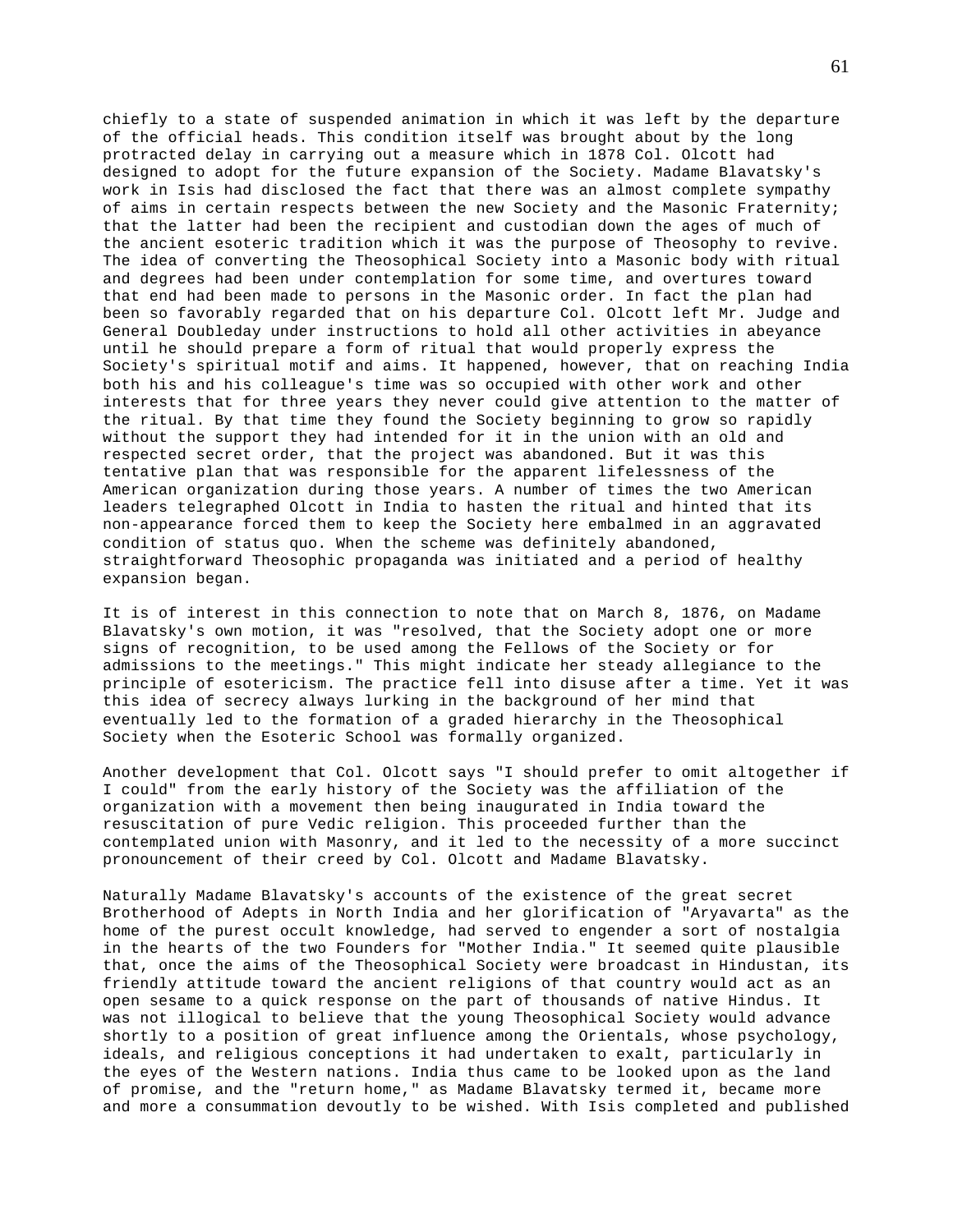the call to India rang ever louder, and finally in November, 1878, came the Master's orders to make ready. It was not until the 18th of December that the ship bearing the two pilgrims passed out of the Narrows.

There had seemed to be no way opened for them to make an effective start in India, no appropriate channel of introduction to their work there, until 1878. Then Col. Olcott chanced to learn of a movement recently launched in India, whose aims and ideals, he was given to believe, were identical with those of his own Society. It was the Arya Samaj, founded by one Swami Dhyanand, who was reputed to be a member of the same occult Brotherhood as that to which their own Masters, K.H. and M., belonged. This latter allegation was enough to win the immediate interest of the two devotees in its mission, and through intermediaries Col. Olcott was put in touch with the Swami, to whom he made overtures to join forces. The Arya Samaj was represented to the Colonel as world-wide in its eclecticism, devoted to a revival of the ancient purity of Vedantism and pledged to a conception of God as an eternal impersonal principle which, under whatever name, all people alike worshipped. An official linking of the two bodies was formally made in May, 1878, and the title of the Theosophical Society was amended to "The Theosophical Society of the Arya Samaj." But before long the Colonel received a translation of the rules and doctrines of the Arya Samaj, which gave him a great shock. Swami Dhyanand's views had either radically changed or had originally been misrepresented. His cult was found to be drastically sectarian-merely a new sect of Hinduism-and quite narrow in certain lines. Even then the Colonel endeavored to bridge the gap, drawing up a new definition of the aims of his Society in such an open fashion that the way was left clear for any Theosophists to associate with the Samaj if they should so desire. It was not until several years after the arrival in India that final disruption of all connection between the two Societies was made, the Founders having received what Col. Olcott calls "much evil treatment" from the learned Swami.

When the first discovery of the real character of the Arya Samaj was made in 1878, it was deemed necessary to issue a circular defining the Theosophical Society in more explicit terms than had yet been done. Olcott does not quote from this circular of his own, but gives the language of the circular issued by the British Theosophical Society, then just organized, as embodying the essentials of his own statement. This enables us to discern how far the originally vague Theosophical ideals had come on their way to explicit enunciation.

1. The British Theosophical Society is founded for the purpose of discovering the nature and powers of the human soul and spirit by investigation and experiment.

2. The object of the Society is to increase the amount of human health, goodness, knowledge, wisdom, and happiness.

3. The Fellows pledge themselves to endeavor, to the best of their powers, to live a life of temperance, purity, and brotherly love. They believe in a Great First Intelligent Cause, and in the Divine Sonship of the spirit of man, and hence in the immortality of that spirit, and in the universal brotherhood of the human race.

4. The Society is in connection and sympathy with the Arya Samaj of Aryavarta, one object of which Society is to elevate, by a true spiritual education, mankind out of degenerate, idolatrous and impure forms of worship wherever prevalent.25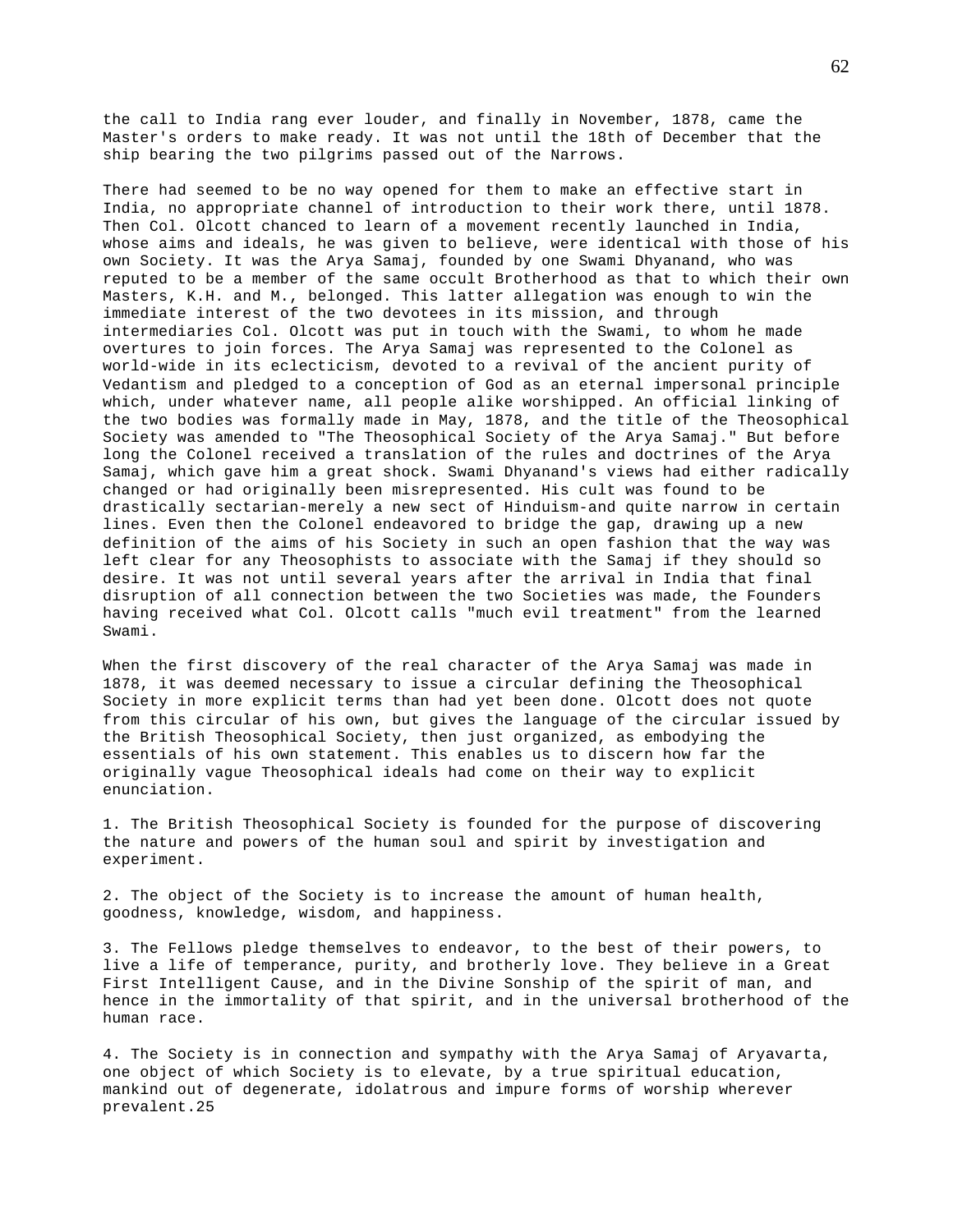In his own circular, Olcott, with the concurrence of H.P.B., made the first official statement of the threefold hierarchical constitution of the Theosophical Society. This grouping naturally arose out of the basic facts in the situation itself. There were, first, at the summit of the movement, the Brothers or Adepts; then there were persons, like H.P.B., Olcott himself and Judge, with perhaps a few others, who were classified in the category of "chelas" or accepted pupils of the Masters; then there were just plain members of the Society, having no personal link as yet with the great Teachers. A knowledge of this graduation is essential to an understanding of much in the later history of the Society.

In the same circular the President said:

"The objects of the Society are various. It influences its Fellows to acquire an intimate knowledge of natural law, especially its occult manifestations."

Then follow some sentences penned by Madame Blavatsky:

"As the highest development, physically and spiritually, on earth of the creative cause, man should aim to solve the mystery of his being. He is the procreator of his species, physically, and having inherited the nature of the unknown but palpable cause of his own creation, must possess in his inner psychical self this creative power in lesser degree. He should, therefore, study to develop his latent powers, and inform himself respecting the laws of magnetism, electricity and all other forms of force, whether of the seen or unseen universes."

# The President proceeds:

"The Society teaches and expects its Fellows to personally exemplify the highest morality and religious aspirations; to oppose the materialism of science and every form of dogmatic theology . . .; to make known, among Western nations, the long-suppressed facts about Oriental religious philosophies, their ethics, chronology, esotericism, symbolism  $\ldots$  ; to disseminate a knowledge of the sublime teachings of the pure esoteric system of the archaic period which are mirrored in the oldest Vedas and in the philosophy of Gautauma Buddha, Zoroaster, and Confucius; finally and chiefly, to aid in the institution of a Brotherhood of Humanity, wherein all good and pure men of every race shall recognize each other as the equal effects (upon this planet) of one Uncreate, Universal, Infinite and Everlasting Cause."26

He sums up the central ideas as being:

1. The study of occult science.

2. The formation of a nucleus of universal brotherhood.

3. The revival of Oriental literature and philosophy.

And these three became later substantially the permanent platform of the Society. In their final and present form they stand:

1. To form a nucleus of the Universal Brotherhood of Humanity without distinction of race, creed, sex, caste, or color.

2. To encourage the study of Comparative Religion, Philosophy, and Science.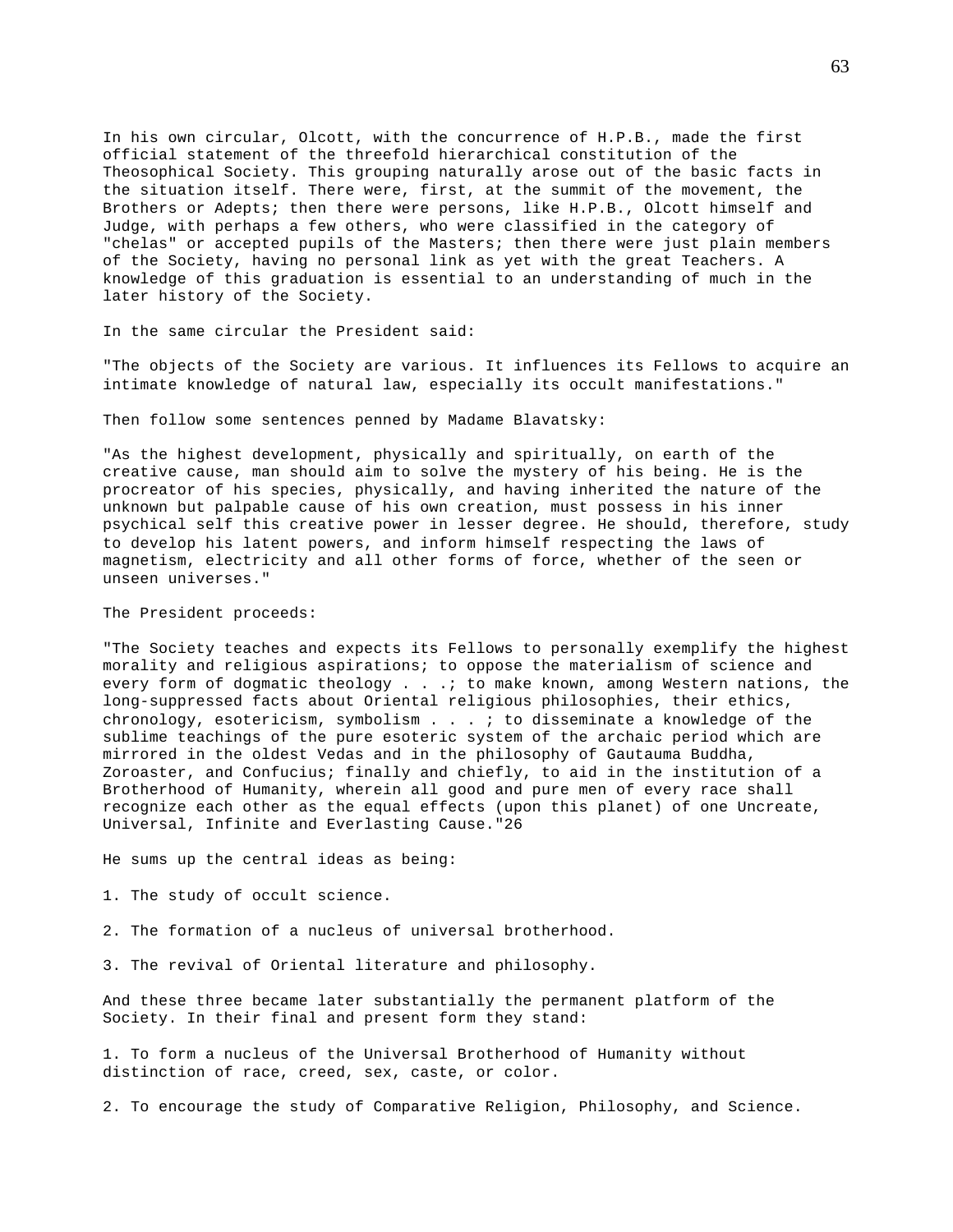3. To investigate the unexplained laws of nature and the powers latent in man.

The inclusion of a moral program to accompany occult research and comparative religion was seen to be necessary. Madame Blavatsky's disapprobation of Spiritualism had as its prime motivation that movement's lack of any moral bases for psychic progress. Therefore the ethical implications which she saw as fundamental in any true occult system were embodied in the Theosophic platform in the Universal Brotherhood plank. Brotherhood, a somewhat vague general term, was made the only creedal or ethical requirement for fellowship in the Society. At that it is, as a moral obligation, a matter of the individual's own interpretation, and it is the Society's only link with the ethical side of religion. Not even the member's clear violation of accepted or prevalent social codes can disqualify him from good standing. The Society refuses to be a judge of what constitutes morality or its breach, leaving that determination to the member himself. At the same time through its literature it declares that no progress into genuine spirituality is possible "without clean hands and a pure heart." It adheres to the principle that morality without freedom is not morality. Thus the movement which began with an impulse to investigate the occult powers of ancient magicians, was moulded by circumstances into a moral discipline, which placed little store in magic feats.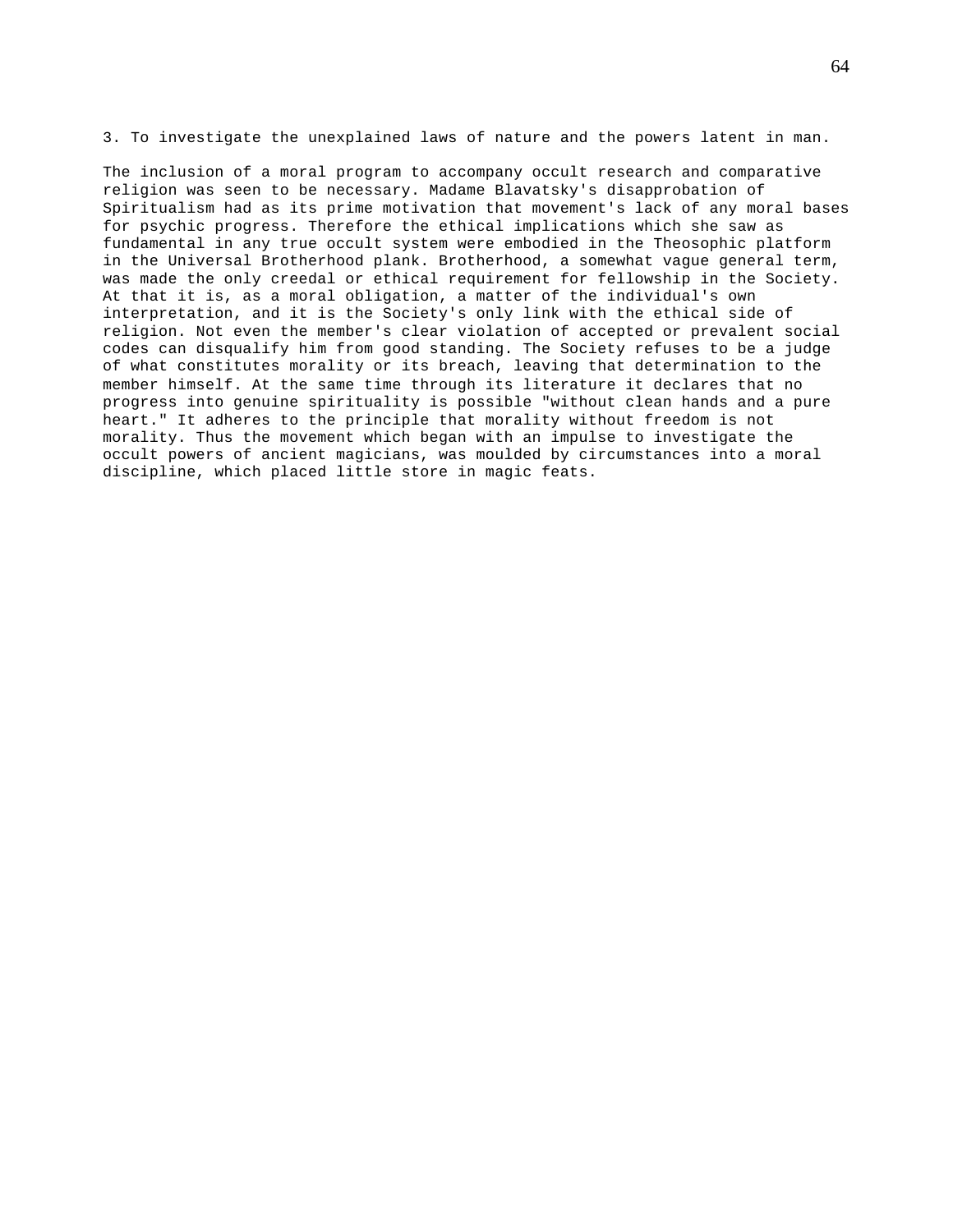### CHAPTER V

#### ISIS UNVEILED

One morning in the summer of 1875 Madame Blavatsky showed her colleague some sheets of manuscript which she had written. She explained: "I wrote this last night 'by order,' but what the deuce it is to be I don't know. Perhaps it is for a newspaper article, perhaps for a book, perhaps for nothing: anyhow I did as I was ordered."

She put it away in a drawer and nothing more was said about it for some months. In September of that year she went to Syracuse on a visit to Prof. and Mrs. Hiram Corson, of Cornell University, and while there she began to expand the few original pages. She wrote back to Olcott in New York that "she was writing about things she had never studied and making quotations from books she had never read in all her life; that, to test her accuracy Prof. Corson had compared her quotations with classical works in the University Library and had found her to be right."1

She had never undertaken any extensive literary production in her life and her unfamiliarity with English at this time was a real handicap. When she returned to the city Olcott took two suites of rooms at 433 West 34th Street, and there she set to work to expound the rudiments of her great science. From 1875 to 1877 she worked with unremitting energy, sitting from morning until night at her desk. In the evenings, after his day's professional labors, Olcott came to her help, aiding her with the English and with the systematic arrangement of the heterogeneous mass of material that poured forth. Later Dr. Alexander Wilder, the Neo-Platonic scholar, helped her with the spelling of the hundreds of classical philological terms she employed. But Madame Blavatsky wrote the book, Isis Unveiled.

After the first flush of its popularity it has been forgotten, outside of Theosophic circles. Even among Theosophists, or at any rate in the largest organic group of the Theosophical Society, the book is hardly better known than in the world at large. During the last twenty-five years there has been a tendency in the Society to read expositions of Madame Blavatsky's ponderous volumes rather than the original presentation; neophytes in the organization have been urged to pass up these books as being too recondite and abstruse. It has even been hinted that many things are better understood now than when the Founder wrote, and that certain crudities of dogma and inadequacies of presentation can be avoided by perusing the commentary literature. As a result of this policy the percentage of Theosophic students who know exactly what Madame Blavatsky wrote over fifty years ago is quite small. Thousands of members of the Theosophical Society have grown old in the cult's activities and have never read the volumes that launched the cult ideas.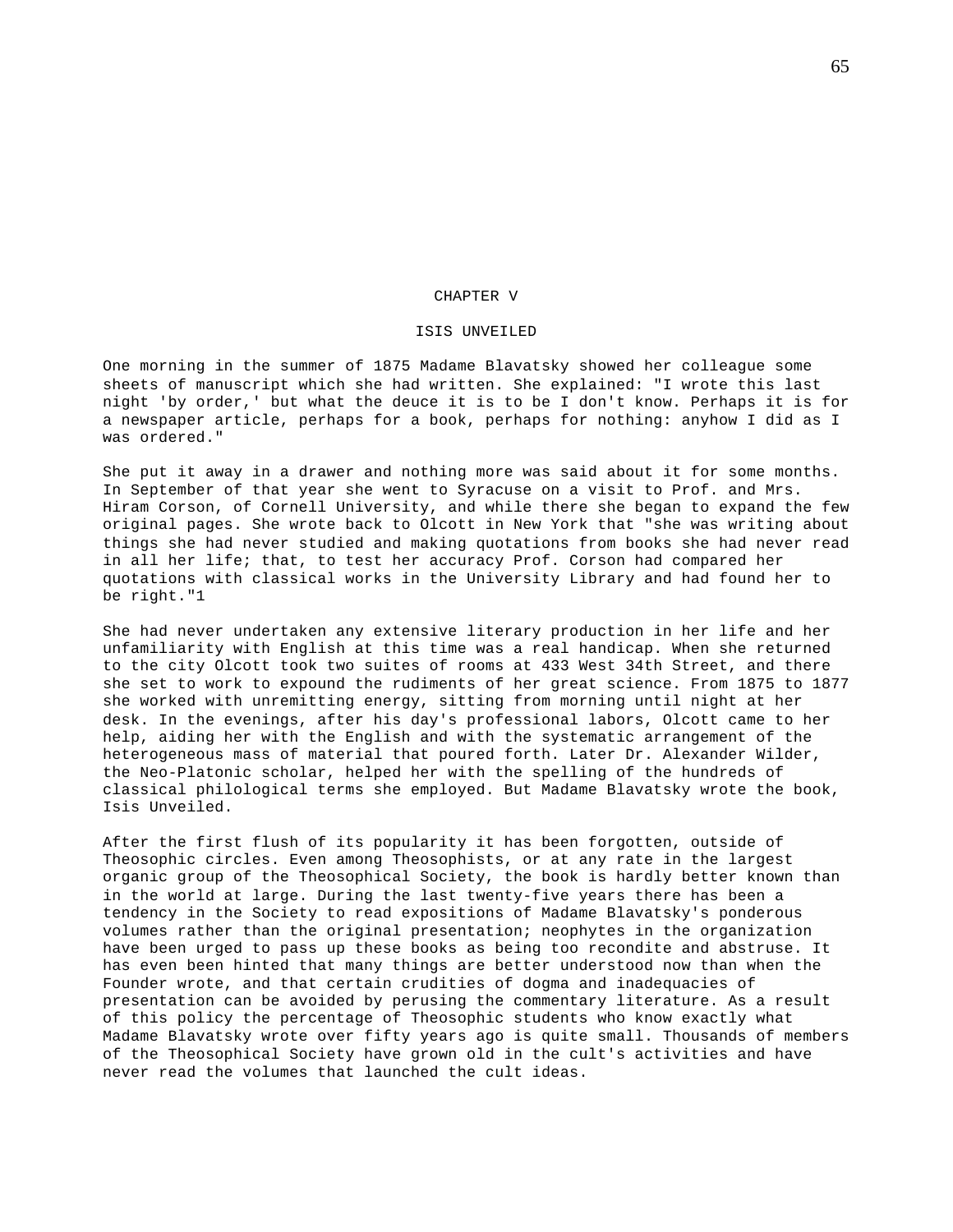Isis must not, however, be regarded as a text-book on Theosophy. The Secret Doctrine, issued ten years later, has a better claim to that title. Isis makes no formulation, certainly not a systematic one, of the creed of occultism. It is far from being an elucidation or exegesis of the basic principles of what is now known as Theosophy. Isis makes no attempt to organize the whole field of human and divine knowledge, as does The Secret Doctrine. It merely points to the evidence for the existence of that knowledge, and only dimly suggests the outlines of the cosmic scheme in which it must be made to fit. It is in a sense a panoramic survey of the world literature out of which she essayed in part to draw the system of Theosophy. If Theosophy is to be found in Isis, it is there in seminal form, not in organic expression. Perhaps it were better to say that the book prepared the soil for the planting of Madame Blavatsky's later teaching. Her impelling thought was to reveal the traces, in ancient and medieval history and literature, of a secret science whose principles had been lost to view. She aimed to show that the most vital science mankind had ever controlled had sunk further below general recognition now than in any former times. She would relight the lamp of that archaic wisdom, which would illuminate the darkness of modern scientific pride.

Her work, then, was to make a restatement of the occult doctrine with its ancient attestations. This was a gigantic task. It meant little short of a thorough search in the entire field of ancient religion, philosophy, and science, with an eye to the discernment of the mystery tradition, teachings, and practices wherever manifested; and then the collation, correlation, and systematic presentation of this multifarious material in something like a structural unity. The many legends of mystic power, the hundreds of myths and fables, were to be traced to ancient rites, whose far-off symbolism threw light on their significance. It would be not merely an encyclopedia of the whole mythical life of the race, but a digest and codification, so to speak, of the entire mass into a system breathing intelligible meaning and common sense. Her task, in a word, was to redeem the whole ancient world from the modern stigma of superstition, crude ignorance, and childish imagination.

In view of the immensity of her undertaking we are forced to wonder whence came the self-assurance that led her to believe she could successfully achieve it. She was sadly deficient in formal education; her opportunities for scholarship and research had been limited; her command of the English language was imperfect. Yet her actual accomplishment pointed to her possession of capital and resources the existence of which has furnished the ground for much of the mystery now enshrouding her life. There seems to be an obvious discrepancy between her qualifications and her product, to account for which diverse theories have been adduced.

Just how, when and where Madame Blavatsky gained her acquaintance with practically the entire field of ancient religions, philosophies, and science, is a query which probably can never be satisfactorily answered. The history of many portions of her life before 1873 is unrecorded. We do not know when or where she studied ancient literature. Books from which she quoted were not within her reach when she wrote Isis. Can her knowledge be attributed to a phenomenal memory? Olcott does say:

"She constantly drew upon a memory stored with a wealth of recollections of personal perils and adventures and of knowledge of occult science, not merely unparalleled, but not even approached by any other person who had ever appeared in America, so far as I have heard."2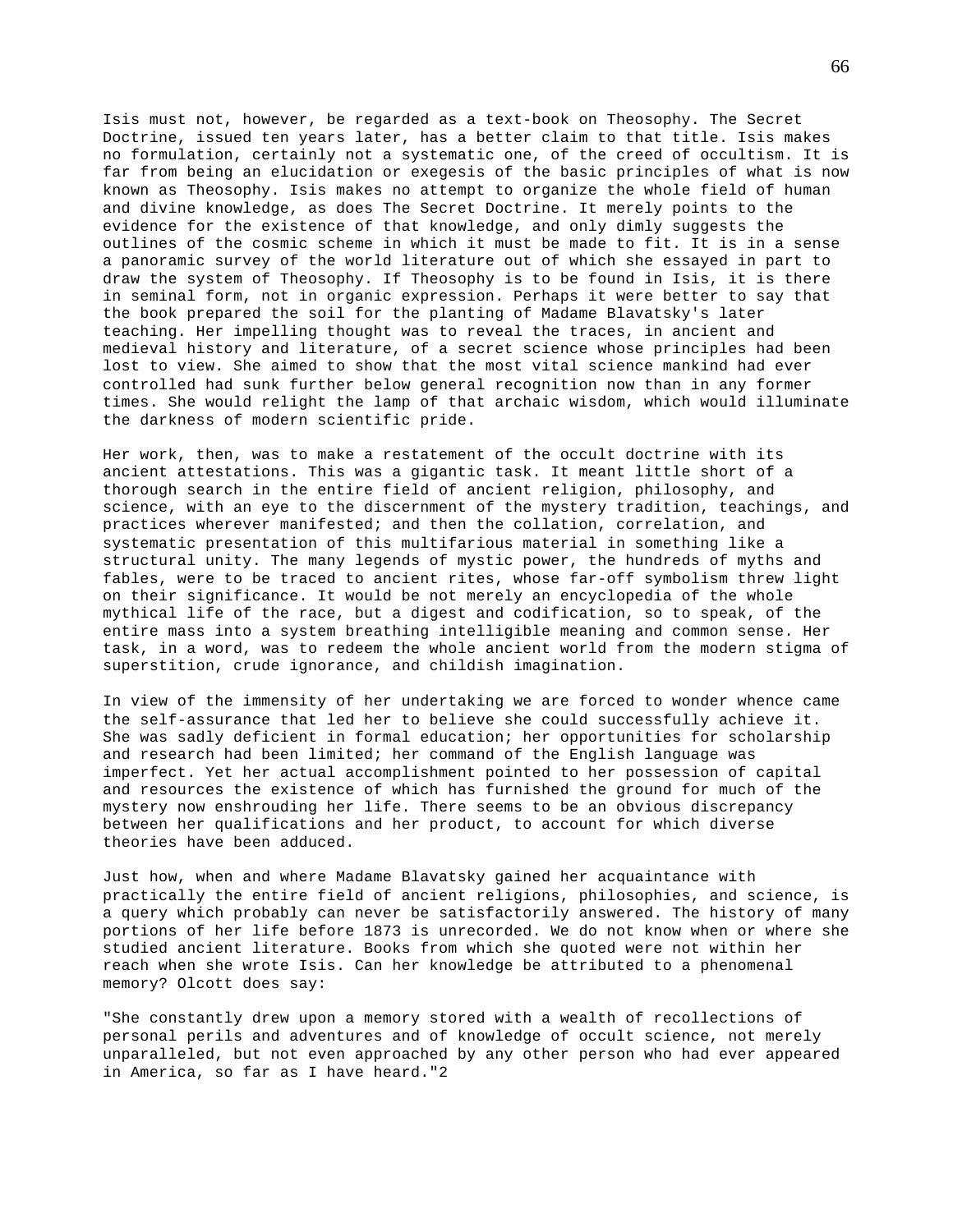Throughout the two volumes of Isis there are frequent allusions to or actual passages from ancient writings, a list of which includes the following: The Codex Nazareus; the Zohar, the great Kabbalistic work of the Jews; Chaldean3 Oracles; Chaldean Book of Numbers; Psellus' Works; Zoroastrian Oracles; Magical and Philosophical Precepts of Zoroaster; Egyptian Book of the Dead; Books of Hermes; Quiché Cosmogony; Book of Jasher; Kabala of the Tanaim; Sepher Jezira; Book of Wisdom of Schlomah (Solomon); Secret Treatise on Mukta and Badha; The Stangyour of the Tibetans; Desatir (pseudo-Persian4); Orphic Hymns; Sepher Toldos Jeshu (Hebrew MSS. of great antiquity); Laws of Manu; Book of Keys (Hermetic Work); Gospel of Nicodemus; The Shepherd of Hermas; (Spurious) Gospel of the Infancy; Gospel of St. Thomas; Book of Enoch; The History of Baarlam and Josaphat; Book of Evocations(of the Pagodas); Golden Verses of Pythagoras; various Kabbalas; Tarot of the Bohemians.

In the realm of more widely-known literature, she uses material from Plato and to a minor extent, Aristotle; quotes the early Greek philosophers, Thales, Heraclitus, Parmenides, Empedocles, Democritus; is conversant with the Neo-Platonist representatives, Ammonius Saccas, Plotinus, Porphyry, Iamblichus and Proclus; shows familiarity with Plutarch, Philo, Apollonius of Tyana, the Gnostics, Basilides, Bardesanes, Marcion, and Valentinus. She had examined the Church Fathers, from Augustine to Justin Martyr, and was especially familiar with Irenaeus, Tertullian and Eusebius, whom she charged with having wrecked the true ancient wisdom. Beside this array she draws on the enormous Vedic, Brahmanic, Vedantic, and Buddhistic literatures; likewise the Chinese, Persian, Babylonian, "Chaldean," Syrian, and Egyptian. Nor does she neglect the ancient American contributions, such as the Popul Vuh. Her acquaintance also with the vast literature of occult magic and philosophy of the Middle Ages seems hardly less inclusive. She levies upon Averroës, Maimonides, Paracelsus, Van Helmont, Robert Fludd, Eugenius Philalethes, Cornelius Agrippa von Nettesheim, Roger Bacon, Bruno, Pletho, Mirandolo, Henry More and many a lesser-known expounder of mysticism and magic art. She quotes incessantly from scores of compendious modern works.

Because of this show of prodigious learning some students later alleged that Isis was not the work of Madame Blavatsky, but of Dr. Alexander Wilder; others declared that Col. Olcott had written it.5

There are three main sources of testimony bearing on the composition of the books: (1) Statements of her immediate associates and co-workers in the writing; (2) Her own version; (3) The evidence of critics who have traced the sources of her materials.

First, there is the testimony of her colleague, Olcott, who for two years collaborated almost daily with her in the work. He says:

"Whence, then, did H.P.B. draw the materials which comprise Isis and which cannot be traced to accessible literary sources of quotation? From the Astral Light, and by her soul-senses, from her Teachers-the 'Brothers,' 'Adepts,' 'Sages,' 'Masters,' as they have been variously called. How do I know it? By working two years with her on Isis and many more years on other literary work."6

He goes on:

"To watch her at work was a rare and never-to-be-forgotten experience. We sat at opposite sides of one big table usually, and I could see her every movement. Her pen would be flying over the page; when she would suddenly stop, look out into space with the vacant eye of the clairvoyant seer, shorten her vision as though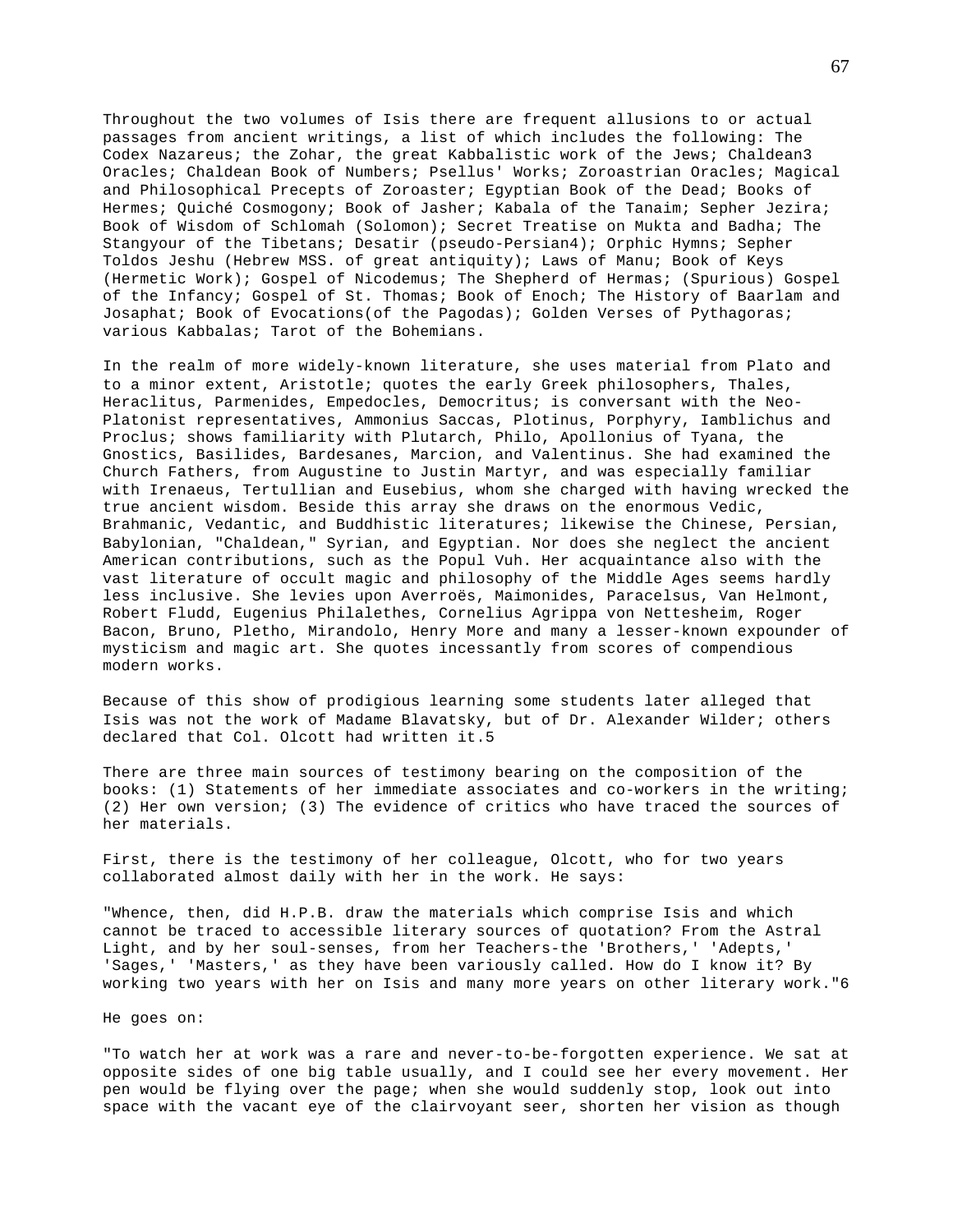to look at something held invisibly in the air before her, and begin copying on the paper what she saw. The quotation finished, her eyes would resume their natural expression, and she would go on writing until again stopped by a similar interruption."7

Still more remarkable is the following:

"Most perfect of all were the manuscripts which were written for her while she was sleeping. The beginning of the chapter on the civilization of ancient Egypt (Vol. I., Chapter XIV) is an illustration. We had stopped work the evening before at about 2 A.M. as usual, both too tired to stop for our usual smoke and chat before parting; she almost fell asleep in her chair, while I was bidding her goodnight; so I hurried off to my bed room. The next morning, when I came down after my breakfast, she showed me a pile of at least thirty or forty pages of beautifully written H.P.B. manuscript, which, she said, she had had written for her by-------, a Master . . . It was perfect in every respect and went to the printers without revision."8

It is the theory of Olcott that the mind of H.P.B. was receptive to the impressions of three or four intelligent entities-other persons living or deadwho overshadowed her mentally, and wrote through her brain. These personages seemed to cast their sentences upon an imperceptible screen in her mind. They sometimes talked to Olcott as themselves, not as Madame Blavatsky. Their intermittent tenancy of her mind he takes as accounting for the higgledypiggledy manner in which the book was constructed. Each had his favorite themes and the Colonel learned what kind of material to expect when one gave place to another. There was in particular, in addition to several of the Oriental "Sages," a collaborator in the person of an old Platonist-"the pure soul of one of the wisest philosophers of modern times, one who was an ornament to our race, a glory to his country." He was so engrossed in his favorite earthly pursuits of philosophy that he projected his mind into the work of Madame Blavatsky and gave her abundant aid.

"He did not materialize and sit with us, nor obsess H.P.B. medium-fashion, he would simply talk with her-psychically, by the hour together, dictating copy, telling her what references to hunt up; answering my questions about details, instructing me as to principles; and, in fact, playing the part of a third person in our literary symposium. He gave me his portrait once-a rough sketch in colored crayons on flimsy paper . . . from first to last his relation to us both was that of a mild, kind, extremely learned teacher and elder friend."9

The medieval occultist Paracelsus manifested his presence for a brief time one evening.10 At another time Madame produced two volumes necessary to verify questions which Olcott doubted.

"I went and found the two volumes wanted, which, to my knowledge, had not been in the house until that very moment. I compared the texts with H.P.B.'s quotation, showed her that I was right in my suspicions as to the error, made the proof correction, and then . . . returned the two volumes to the place on the étagère from which I had taken them. I resumed my seat and work, and when, after while, I looked again in that direction, the books had disappeared."11

As Olcott states, when one or another of these unseen monitors was in evidence, the work went on in fine fashion. But, he notes, when Madame was left entirely to her own devices, she floundered in more or less helpless ineptitude. She would write haltingly, scratch it over, make a fresh start, work herself into a fret and get nowhere.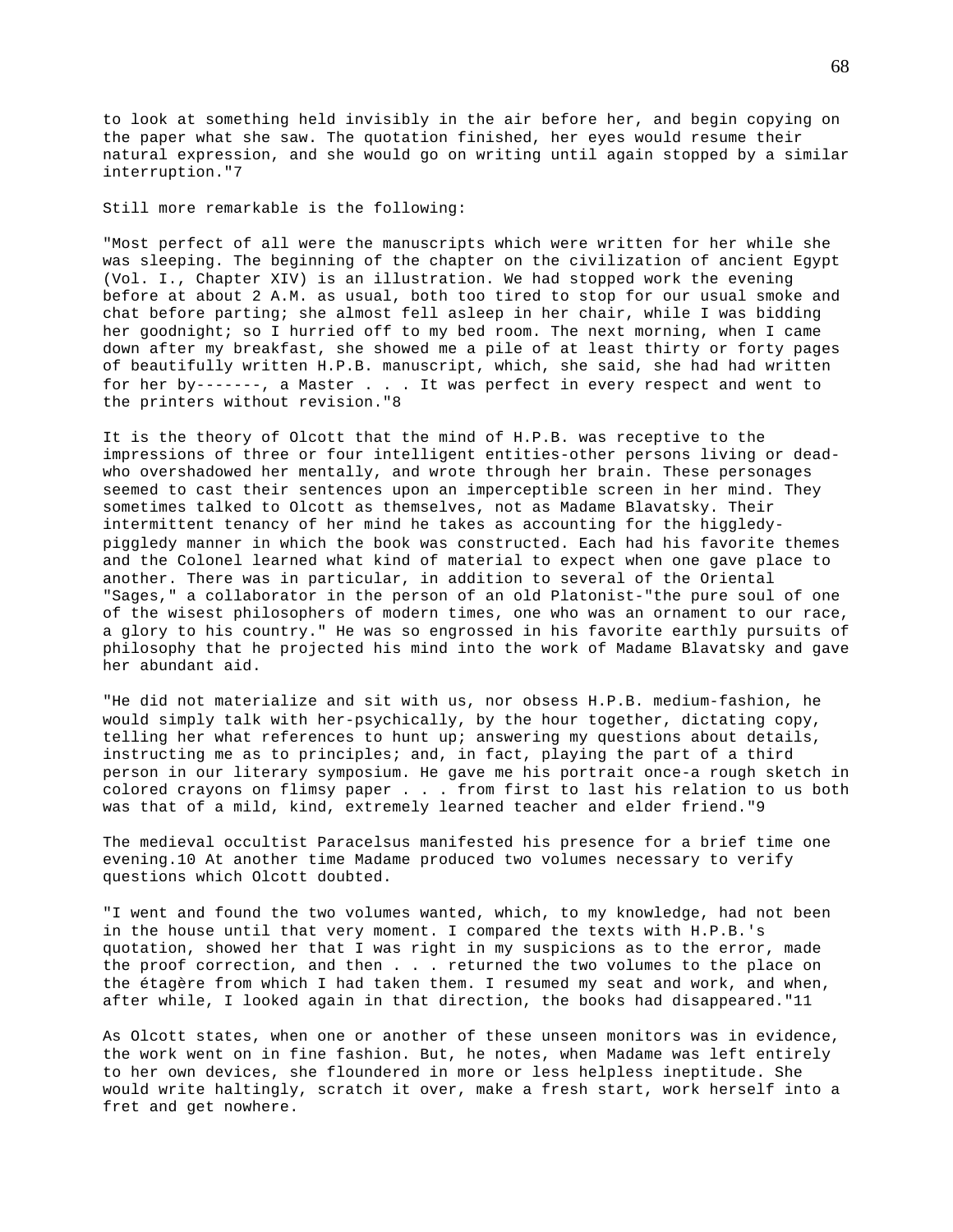Olcott's testimony, as that of Dr. Wilder, Mr. Judge, Dr. Corson, the Countess Wachtmeister, the two Keightleys, Mr. Fawcett and all the others who at one time or another were in a position to observe Madame Blavatsky at work, must be accepted as sincere. But if anybody could be supposed to know unmistakably what was happening in her mind, that person would be the subject herself. What has she to say? She states decisively that she was not the author, only the writer of her books. In one of her home letters she says, speaking of Isis:

"since neither ideas nor teachings are mine."

In another letter to Madame Jelihowsky she writes:

"Well, Vera, whether you believe me or not, something miraculous is happening to me. You cannot imagine in what a charmed world of pictures and vision I live. I am writing Isis; not writing, rather copying out and drawing that which She personally shows to me. Upon my word, sometimes it seems to me that the ancient goddess of Beauty in person leads me through all the countries of past centuries which I have to describe. I sit with my eyes open and to all appearances see and hear everything real and actual around me, and yet at the same time I see and hear that which I write. I feel short of breath; I am afraid to make the slightest movement for fear the spell might be broken. Slowly century after century, image after image, float out of the distance and pass before me as if in a magic panorama; and meanwhile I put them together in my mind, fitting in epochs and dates, and know for sure that there can be no mistake. Races and nations, countries and cities, which have long disappeared in the darkness of the prehistoric past, emerge and then vanish, giving place to others; and then I am told the consecutive dates. Hoary antiquity makes way for historical periods; myths are explained to me with events and people who have really existed, and every event which is at all remarkable, every newly-turned page of this manycolored book of life, impresses itself on my brain with photographic exactitude. My own reckonings and calculations appear to me later on as separate colored pieces of different shapes in the game which is called casse-tête (puzzles). I gather them together and try to match them one after the other, and at the end there always comes out a geometrical whole. . . . Most assuredly it is not I who do it all, but my Ego, the highest principle that lives in me. And even this with the help of my Guru and teacher who helps me in everything. If I happen to forget something I have just to address him, and another of the same kind in my thought as what I have forgotten rises once more before my eyes-sometimes whole tables of numbers passing before me, long inventories of events. They remember everything. They know everything. Without them, from whence could I gather my knowledge? I certainly refuse point blank to attribute it to my own knowledge or memory, for I could never arrive alone at either such premises or conclusions. I tell you seriously I am helped. And he who helps me is my Guru."12

In another letter to the same sister Helena assures her relative about her mental condition:

"Do not be afraid that I am off my head; all I can say is that someone positively inspires me. . . . More than this; someone enters me. It is not I who talk and write; it is something within me; my higher and luminous Self; that thinks and writes for me. Do not ask me, my friend, what I experience, because I could not explain it to you clearly. I do not know myself! The one thing I know is that now, when I am about to reach old age, I have become a sort of storehouse of somebody else's knowledge. . . . Someone comes and envelops me as a misty cloud and all at once pushes me out of myself, and then I am not 'I' any more-Helena P. Blavatsky-but somebody else. Someone strong and powerful, born in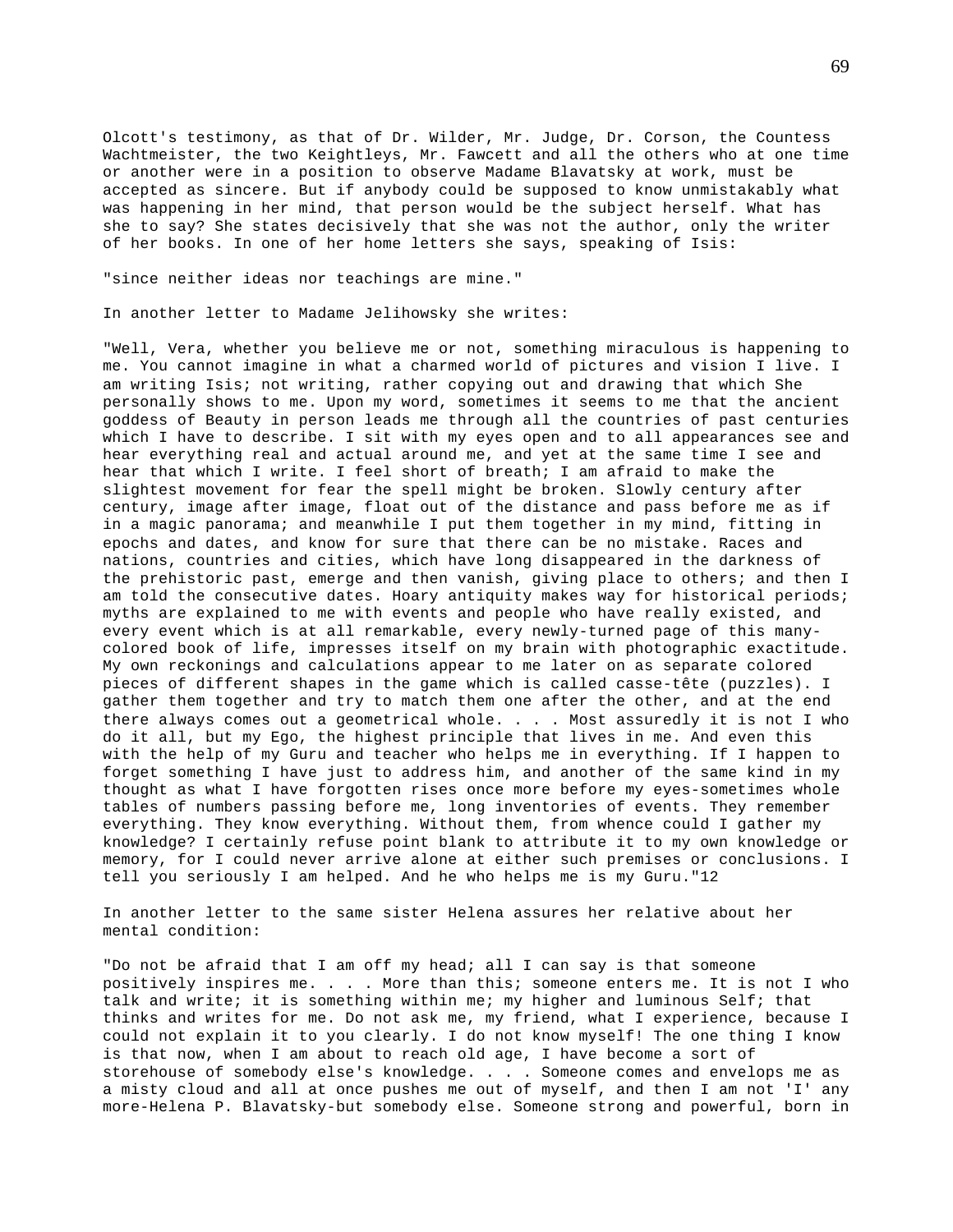a totally different region of the world; and as to myself it is almost as if I were asleep, or lying by not quite conscious-not in my own body, but close by, held only by a thread which ties me to it. However at times I see and hear everything quite clearly; I am perfectly conscious of what my body is saying and doing-or at least its new possessor. I can understand and remember it all so well that afterwards I can repeat it, and even write down his words. . . . At such a time I see awe and fear on the faces of Olcott and others, and follow with interest the way in which he half-pityingly regards them out of my own eyes, and teaches them with my physical tongue. Yet not with my mind, but his own, which enwraps my brain like a cloud. . . . Ah, but I really cannot explain everything!"13

Again writing to her relatives, she states:

"When I wrote Isis I wrote it so easily that it was certainly no labor but a real pleasure. Why should I be praised for it? Whenever I am told to write I sit down and obey, and then I can write easily upon almost anything-metaphysics, psychology, philosophy, ancient religions, zoölogy, natural sciences or what not. I never put myself the question: 'Can I write on this subject?' . . .or, 'Am I equal to the task?' but I simply sit down and write. Why? Because someone who knows all dictates to me. My Master and occasionally others whom I knew on my travels years ago. . . . I tell you candidly, that whenever I write upon a subject I know little or nothing of, I address myself to them, and one of them inspires me, i.e., he allows me to simply copy what I write from manuscripts, and even printed matter, that pass before my eyes, in the air, during which process I have never been unconscious one single instant."14

To her aunt she wrote:

"At such times it is no more I who write, but my inner Ego, my 'luminous Self,' who thinks and writes for me. Only see . . . you who know me. When was I ever so learned as to write such things? Whence was all this knowledge?"

Whatever the actual authorship of the two volumes may have been, their publication stirred such wide-spread interest that the first editions were swept up at once, and Bouton, the publisher, was taken off guard, there being some delay before succeeding editions of the bulky tomes could be issued. Professional reviewers were not so generous; but the press critics were frankly intrigued into something like praise.15

Years after the publication of Isis, Mr. Emmette Coleman, a former Theosophist and contributor to current magazines, stated that he spent three years upon a critical and exhaustive examination of the sources used by Madame Blavatsky in her various works. He attempted to discredit the whole Theosophic movement by casting doubt upon the genuineness of her knowledge. He accused her of outright plagiarism and went to great pains to collect and present his evidence. In 1893 he published his data. We quote the following passage from his statement:

"In Isis Unveiled, published in 1877, I discovered some 2,000 passages copied from other books without proper credit. By careful analysis I found that in compiling Isis about 100 books were used. About 1,400 books are quoted from and referred to in this work; but, from the 100 books which its author possessed, she copied everything in Isis taken from and relating to the other 1,300. There are in Isis about 2,100 quotations from and references to books that were copied, at second-hand, from books other than the originals; and of this number only about 140 are credited to the books from which Madame Blavatsky copied them at second-hand. The others are quoted in such a manner as to lead the reader to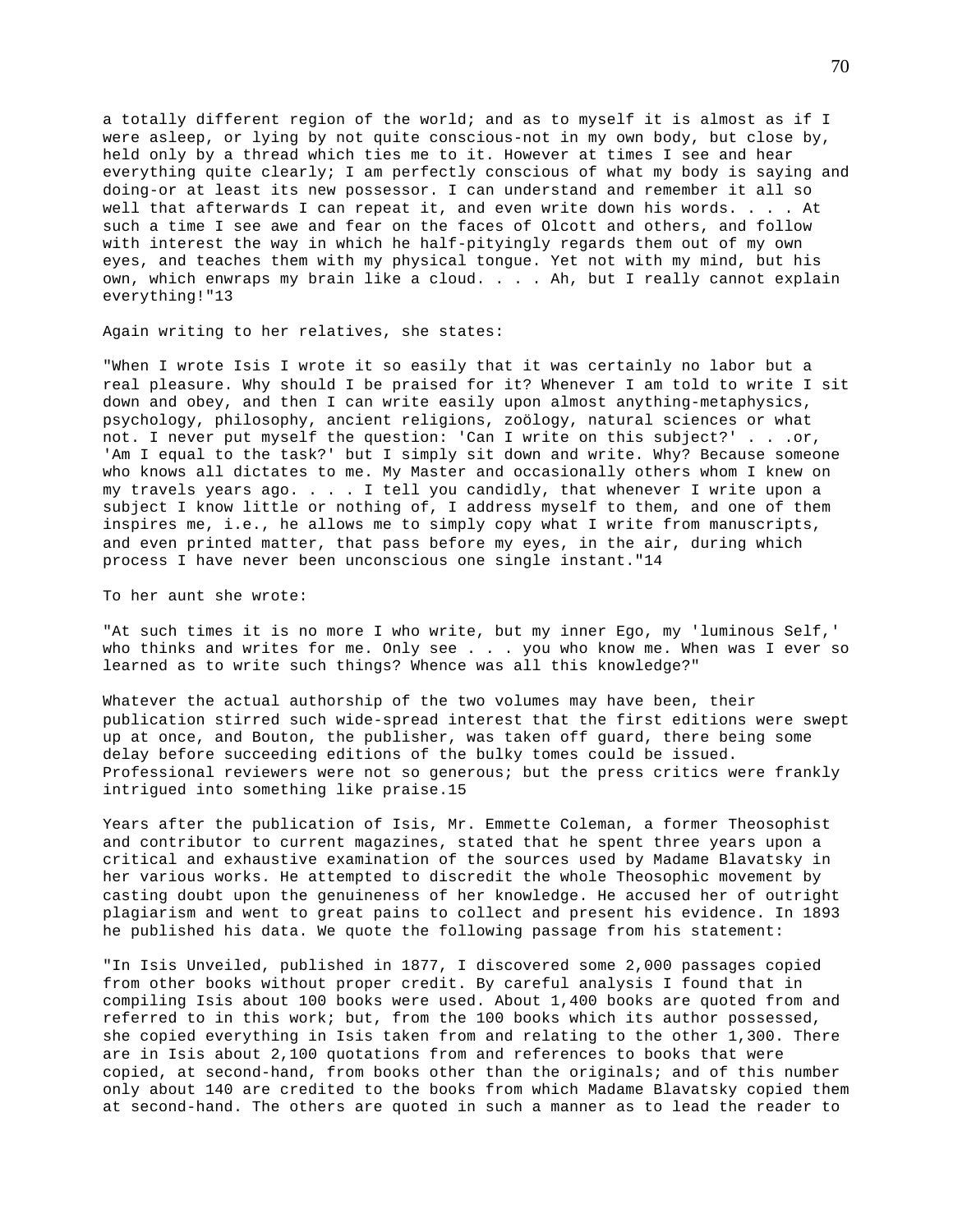think that Madame Blavatsky had read and utilized the original works, and had quoted from them at first-hand,--the truth being that these originals had evidently never been read by Madame Blavatsky. By this means many readers of Isis . . . have been misled into thinking Madame Blavatsky an enormous reader, possessed of vast erudition; while the fact is her reading was very limited, and her ignorance was profound in all branches of knowledge."16

Coleman went on to assert that "not a line of the quotations" made by H.P.B. ostensibly from the Kabala, from the old-time mystics at the time of Paracelsus, from the classical authors, Homer, Livy, Ovid, Virgil, Pliny, and others, from the Church Fathers, from the Neo-Platonists, was taken from the originals, but all from second-hand usage. He charged her with having picked all these passages out of modern books scattered throughout which she found the material from a wide range of ancient authorship. The reader of Isis will readily find her many references to modern authors. Coleman mentioned a half dozen standard works that she used; it is well worth while glancing at a fuller list. She had read, or was more or less familiar with: King's Gnostics; Jennings' Rosicrucians; Dunlop's Sod, and Spirit History of Man; Moor's Hindu Pantheon; Ennemoser's History of Magic; Howitt's History of the Supernatural; Salverte's Philosophy of Magic; Barrett's Magus; Col. H. Yule's The Book of Ser Marco Polo; Inman's Pagan and Modern Christian Symbolism and Ancient Faiths and Modern; the anonymous The Unseen Universe and Supernatural Religion; Bunsen's Egypt's Place in Universal History; Lundy's Monumental Christianity; Horst's Zauber-Bibliothek; Cardinal Wiseman's Lectures on Science and Religion; Draper's The Conflict of Science with Religion; Dupuis' Origin of All the Cults; Bailly's Ancient and Modern Astronomy; Gibbon's Decline and Fall of the Roman Empire; Des Mousseaux's Roman Catholic writings on Magic, Mesmerism, Spiritualism; Eliphas Levi's works; Jacolliot's twenty-seven volumes on Oriental systems; Max Müller's, Huxley's, Tyndall's, and Spencer's works.

It is hardly to be doubted that Madame Blavatsky culled many of her ancient gems from these works, and she probably felt that it was a matter of minor importance how she came by them. What she was bent on saying was that the ancients had said these things and that they were confirmatory of her general theses. Yet Coleman's findings must not be disregarded. His work brought into clearer light the meagreness of her resources and her lack of scholarly preparation for so pretentious a study.

We have adduced the several hypotheses that have been advanced to account for the writing of Isis Unveiled. It must be left for the reader to arrive at what conclusion he can on the basis of the material presented. We pass on to an examination of the contents.

A hint as to the aim of the work, is given in the sub-title: A Master-key to the Mysteries of Ancient and Modern Science and Theology. She says:

"The work now submitted to the public judgment is the fruit of a somewhat intimate acquaintance with Eastern Adepts and study of their science. It is a work on magico-spiritual philosophy and occult science. It is an attempt to aid the student to detect the vital principles which underlie the philosophical systems of old."17

She affirms it to be her aim "to show that the pretended authorities of the West must go to the Brahmans and Lamaists of the far Orient and respectfully ask them to impart the alphabet of true science."18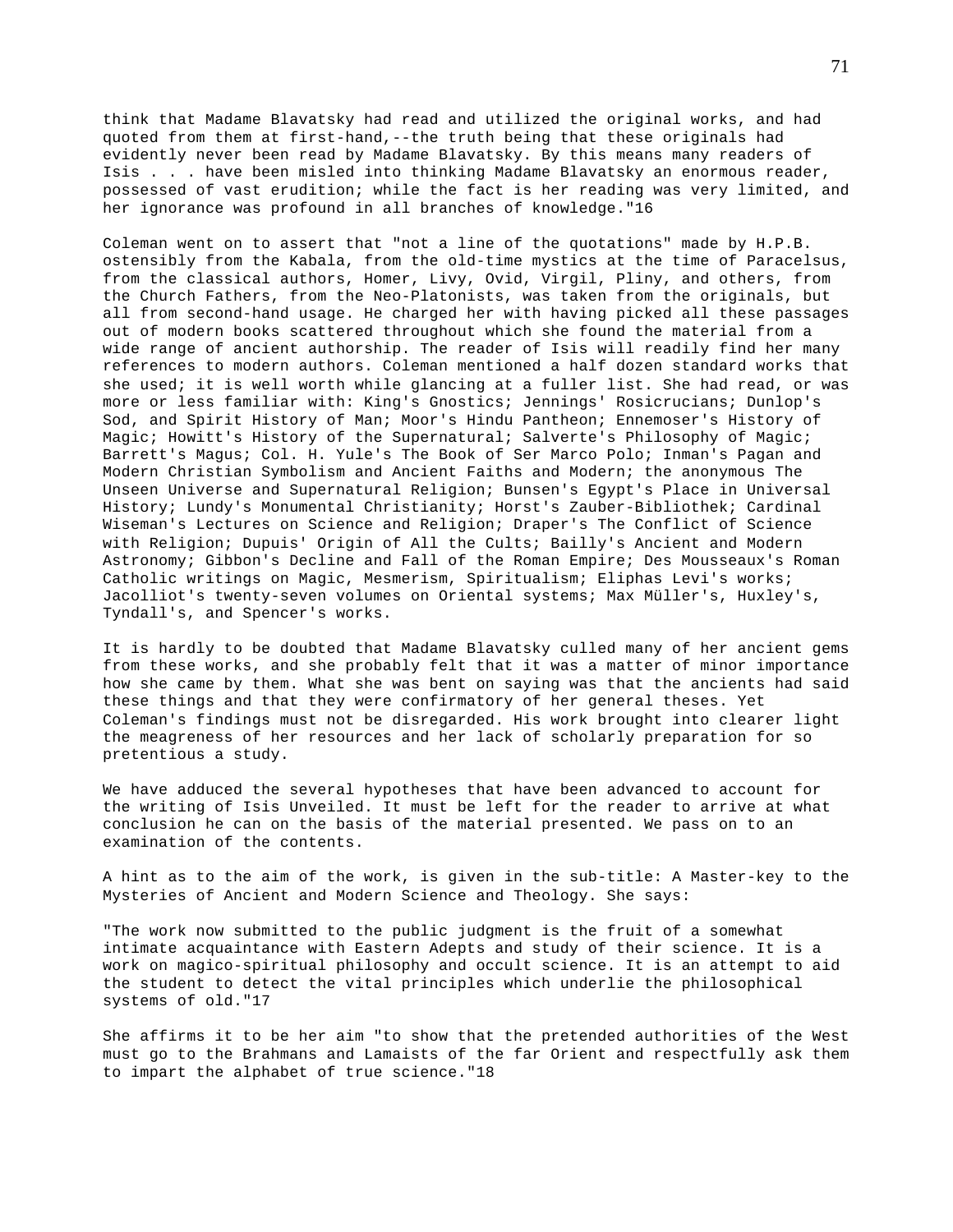Isis, then, is a glorification of the ancient Orientals. Their knowledge was so profound that we are incredulous when told about it. If we have "harnessed the forces of Nature to do our work," they had subjugated the world to their will. They knew things we have not yet dreamed of. She states:

"It is rather a brief summary of the religions, philosophies and universal traditions in the spirit of those secret doctrines of which none,--thanks to prejudice and bigotry-have reached Christendom in so unmutilated a form as to secure it a fair judgment. Since the days of the unlucky Mediaeval philosophers, the last to write upon these secret doctrines of which they were the depositaries, few men have dared to brave persecution and prejudice by placing their knowledge on record. And these few have never, as a rule, written for the public, but only for those of their own and succeeding times who possessed the key to their jargon. The multitude, not understanding them or their doctrines, have been accustomed to regard them en masse as either charlatans or dreamers. Hence the unmerited contempt into which the study of the noblest of sciencesthat of the spiritual man-has gradually fallen."19

She plans to restore this lost and fairest of the sciences. Materialism is menacing man's higher spiritual unfoldment.

"To prevent the crushing of these spiritual aspirations, the blighting of these hopes, and the deadening of that intuition which teaches us of a God and a hereafter, we must show our false theologies in their naked deformity and distinguish between divine religion and human dogmas. Our voice is raised for spiritual freedom and our plea made for the enfranchisement from all tyranny, whether of Science or Theology."20

She here sets forth her attitude toward orthodox religionism as well as toward materialistic science. She intimates that since the days of the true esoteric wisdom, mankind has been thrown back and forth between the systems of an unenlightening theology and an equally erroneous science, both stultifying in their influence on spiritual aspiration, both blighting the delicate culture of beauty and joyousness.

"It was while most anxious to solve these perplexing problems [Who, where, what is God? What is the spirit in man?] that we came into contact with certain men, endowed with such mysterious powers and such profound knowledge that we may truly designate them as the Sages of the Orient. To their instruction we lent a ready ear. They showed us that by combining science with religion, the existence of God and the immortality of man's spirit may be demonstrated like a problem of Euclid."

She adds:

"Such knowledge is priceless; and it has been hidden only from those who overlooked it, derided it or denied its existence."21

The soul within escapes their view, and the Divine Mother has no message for them. To become conversant with the powers of the soul we must develop the higher faculties of intuition and spiritual vision.22

She says that there were colleges in the days of old for the teaching of prophecy and occultism in general. Samuel and Elisha were heads of such academies, she affirms. The study of magic or wisdom included every branch of science, the metaphysical as well as the physical, psychology and physiology, in their common and occult phases; and the study of alchemy was universal, for it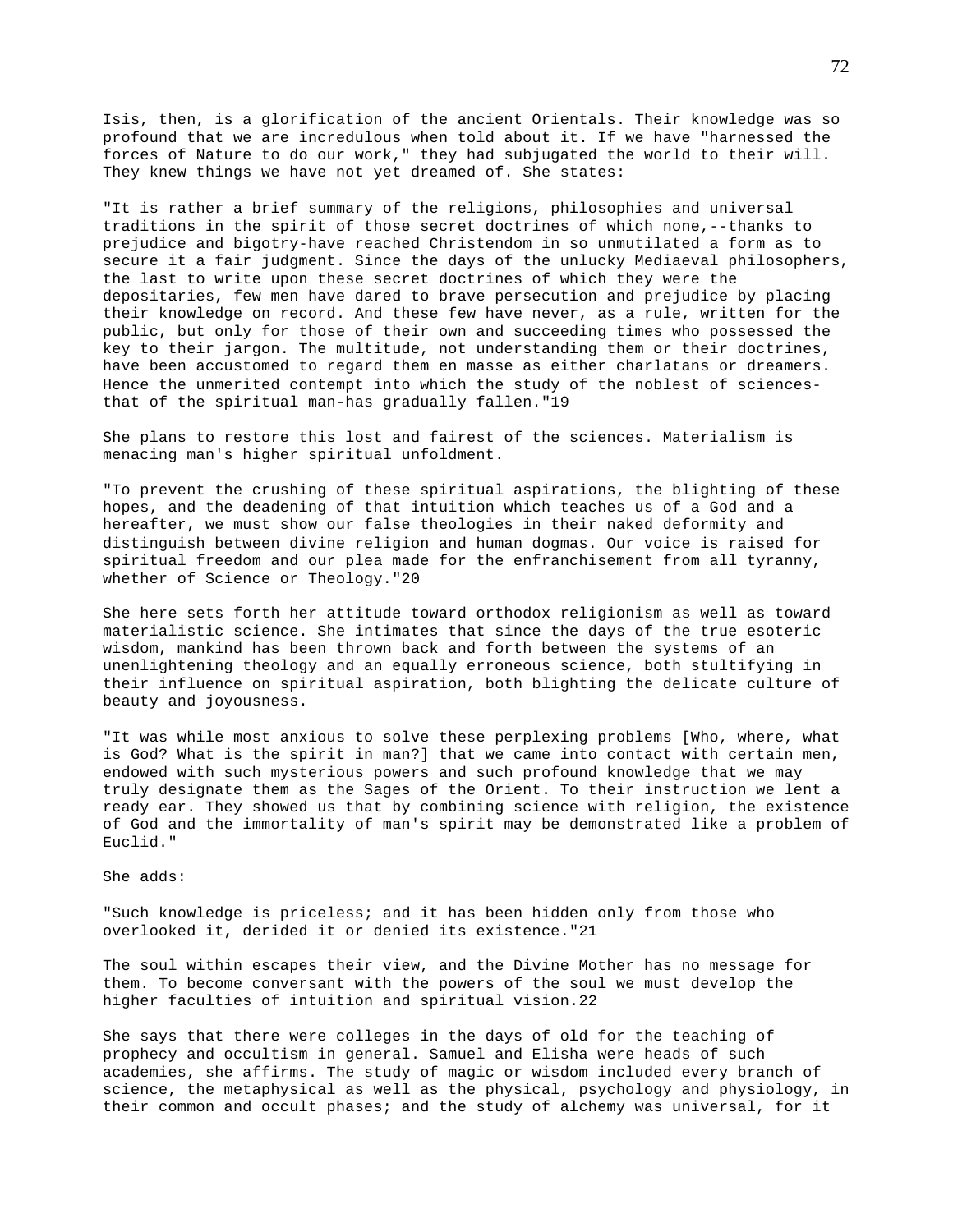was both a physical and a spiritual science. The ancients studied nature under its double aspect and the claim is that they discovered secrets which the modern physicist, who studies but the dead forms of things, can not unlock. There are regions of nature which will never yield their mysteries to the scientist armed only with mechanical apparatus. The ancients studied the outer forms of nature, but in relation to the inner life. Hence they saw more than we and were better able to read meaning in what they saw. They regarded everything in nature as the materialization of spirit. Thus they were able to find an adequate ground for the harmonization of science and religion. They saw spirit begetting force, and force matter; spirit and matter were but the two aspects of the one essence. Matter is nothing other than the crystallization of spirit on the outer periphery of its emanative range. The ancients worshipped, not nature, but the power behind nature.

Madame Blavatsky contrasts this fulness of the ancient wisdom with the barrenness of modern knowledge. She characterizes the eighteenth century as a "barren period," during which "the malignant fever of scepticism" has spread through the thought of the age and transmitted "unbelief as an hereditary disease on the nineteenth." She challenges science to explain some of the commonest phenomena of nature; why, for instance, the moon affects insane people, why the crises of certain diseases correspond to lunar changes, why certain flowers alternately open and close their petals as clouds flit across the face of the moon. She says that science has not yet learned to look outside this ball of dirt for hidden influences which are affecting us day by day. The ancients, she declares, postulated reciprocal relations between the planetary bodies as perfect as those between the organs of the body and the corpuscles of the blood. There is not a plant or mineral which has disclosed the last of its properties to the scientist. She declares that theurgical magic is the last expression of occult psychological science; and denies the "Academicians" "the right of expressing their opinion on a subject which they have never investigated." "Their incompetence to determine the value of magic and Spiritualism is as demonstrable as that of the Fiji Islander to evaluate the labors of Faraday or Agassiz." There was no missing link in the ancient knowledge, no hiatus to be filled "with volumes of materialistic speculation made necessary by the absurd attempt to solve an equation with but one set of quantities." She runs on:

"Our 'ignorant' ancestors traced the law of evolution throughout the whole universe. As by gradual progression from the star-cloudlet to the development of the physical body of man, the rule holds good, so from the universal ether to the incarnate human spirit, they traced one uninterrupted series of entities. These evolutions were from the world of spirit into the world of gross matter; and through that back again to the source of all things. The 'descent of species' was to them a descent from the spirit, primal source of all, to the 'degradation of matter.' In this complete chain of unfoldings the elementary, spiritual beings had as distinct a place, midway between the extremes, as Darwin's missing link between the ape and man."23

Modern knowledge posits only evolution; the old science held that evolution was neither conceivable nor understandable without a previous involution.

The existence of myriads of orders of beings not human in a realm of nature to which our senses do not normally give us access, and of which science knows nothing at all, is posited in her arcane systems. She catches at Milton's lines to bolster this theory:

"Millions of spiritual creatures walk this earth,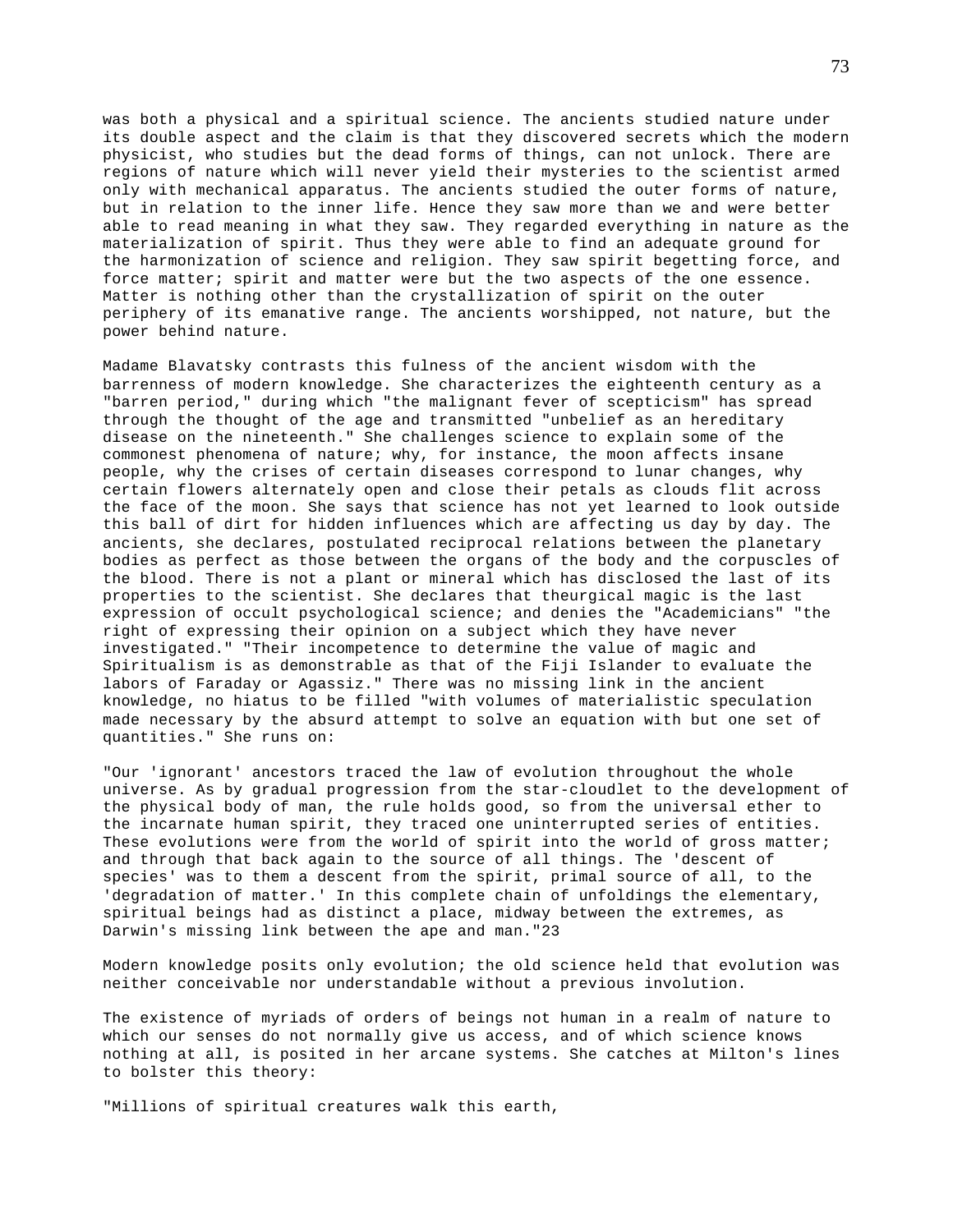Unseen both when we sleep and when we wake."

She says that if the spiritual faculties of the soul are sharpened by intense enthusiasm and purified from earthly desire, man may learn to see some of these denizens of the illimitable air.

The physical world was fashioned on the model of divine ideas, which, like the unseen lines of force radiated by the magnet, to throw the iron-filings into determinate shape, give form and nature to the physical manifestation. If man's essential nature partakes of this universal life, then it, too, must partake of all the attributes of the demiurgic power. As the Creator, breaking up the chaotic mass of dead inactive matter, shaped it into form, so man, if he knew his powers, could to a degree do the same.

To redeem the ancient world from modern scorn Madame Blavatsky had to vindicate magic-with all its incubus of disrepute and ridicule-and lift its practitioners to a lofty place in the ranks of true science. She had to demonstrate that genuine magic was a veritable fact, an undeniable part of the history of man; and not only true, but the highest evidence of man's kinship with nature, the topmost manifestation of his power, the royal science among all sciences! To her view the dearth of magic in modern philosophies was at once the cause and the effect of their barrenness. If they are to be vitalized again, magic must be revived. "That magic is indeed possible is the moral of this book."24

And along with magic she had to champion its aboriginal bed-fellows, astrology, alchemy, healing, mesmerism, trance subjection, and the whole brood of "pseudoscience."

"It is an insult to human nature to brand magic and the occult sciences with the name of imposture. To believe that for so many thousands of years one half of mankind practiced deception and fraud on the other half is equivalent to saying that the human race is composed only of knaves and incurable idiots. Where is the country in which magic was not practiced? At what age was it wholly forgotten?"25

She explains magic as based on a reciprocal sympathy between celestial and terrestrial natures. It is based on the mysterious affinities existing between organic and inorganic bodies, between the visible and the invisible powers of the universe. "That which science calls gravitation the ancient and the medieval hermeticists called magnetism, attraction, affinity." She continues:

"A thorough familiarity with the occult faculties of everything existing in Nature, visible as well as invisible; their mutual relations, attractions and repulsions; the cause of these traced to the spiritual principle which pervades and animates all things; the ability to furnish the best conditions for this principle to manifest itself, in other words a profound and exhaustive knowledge of natural law-this was and is the basis of magic."26

Out of man's kinship with nature, his identity of constitution with it, she argues to his magical powers:

"As God creates, so man can create. Given a certain intensity of will, and the shapes created by the mind become subjective. Hallucinations they are called, although to their creator they are real as any visible object is to any one else. Given a more intense and intelligent concentration of this will, and the forms become concrete, visible, objective; the man has learned the secret of secrets; he is a Magician."27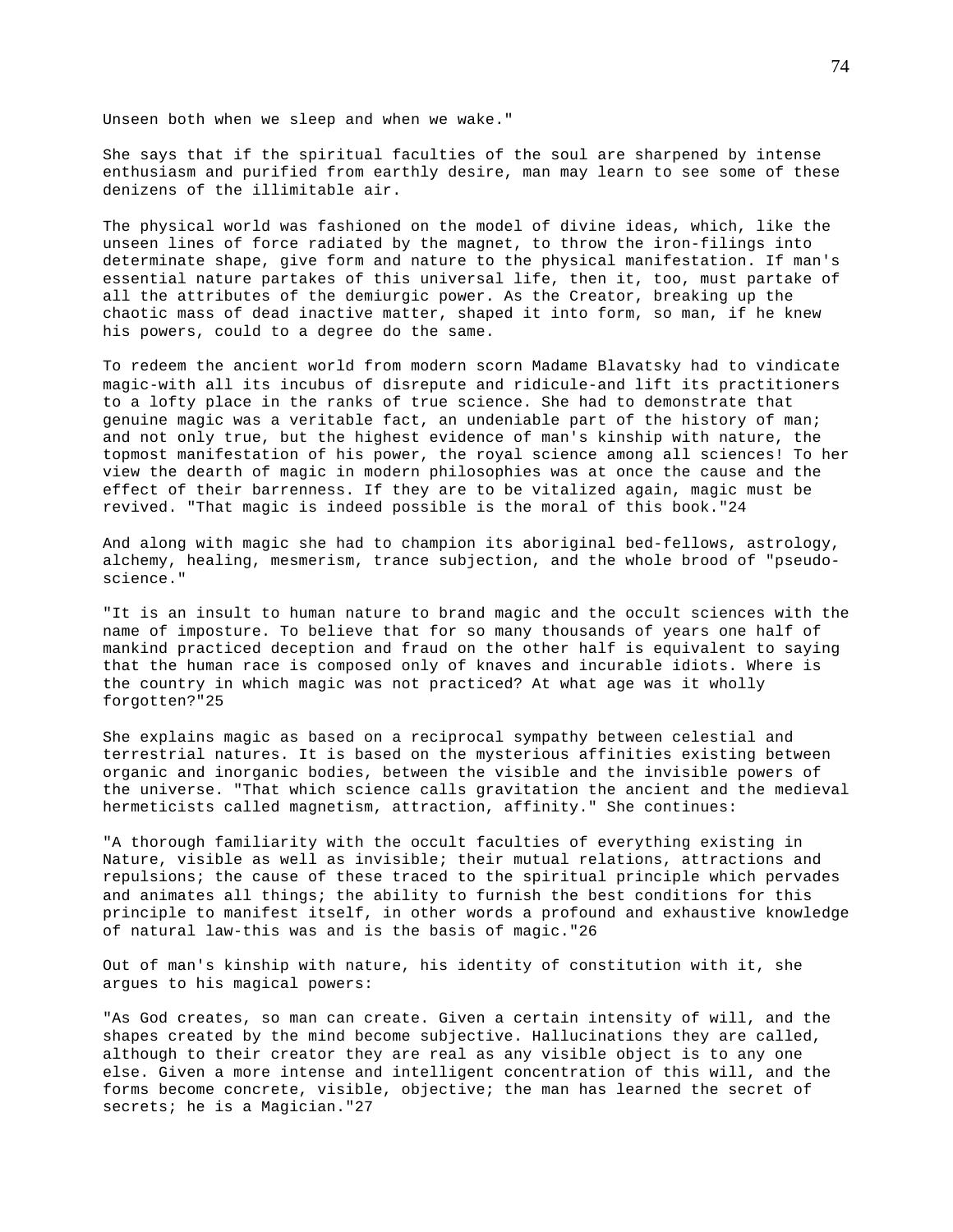She makes it clear that this power is built on the conscious control of the substrate of the material universe. She states that the key to all magic is the formula: "Every insignificant atom is moved by spirit." Magic is thus conditioned upon the postulation of an omnipresent vital ether, electrospiritual in composition, to which man has an affinity by virtue of his being identical in essence with it. Over it he can learn to exercise a voluntary control by the exploitation of his own psycho-dynamic faculties. If he can lay his hand on the elemental substance of the universe, if he can radiate from his ganglionic batteries currents of force equivalent to gamma rays, of course he can step into the cosmic scene with something of a magician's powers. That such an ether exists she states in a hundred places. She calls it the elementary substance, the Astral Light, the Alkahest, the Akasha. It is the universal principle of all life, the vehicle or battery of cosmic energy. She says Newton knew of it and called it "the soul of the world," the "divine sensorium." It is the Book of Life; the memory of God,--since it never gives up an impression. Human memory is but a looking into pictures on this ether. Clairvoyants and psychometers but draw upon its resources through synchronous vibrations.

"According to the Kabalistic doctrine the future exits in the astral light in embryo as the present existed in embryo in the past . . . and our memories are but the glimpses that we catch of the reflections of this past in the currents of the astral light, as the psychometer catches them from the astral emanations of the object held by him."28

Madame Blavatsky goes so far as to link the control of these properties with the tiny pulsations of the magnetic currents emanating from our brains, under the impelling power of will. Thus she attempts to unite magic with the most subtle conceptions of our own advanced physics and chemistry. She thus weds the most arrant of superstitions with the most respected of sciences.

The magnetic nature of gravitation is set forth in more than one passage. She wrote:

"The ethereal spiritual fire, the soul and the spirit of the all-pervading mysterious ether; the despair and puzzle of the materialists, who will some day find out that that which causes the numberless forces to manifest themselves in eternal correlation is but a divine electricity, or rather galvanism, and that the sun is one of the myriad magnets disseminated through space. . . . There is no gravitation in the Newtonian sense, but only magnetic attraction and repulsion; and it is only by their magnetism that the planets of the solar system have their motions regulated in their respective orbits by the still more powerful magnetism of the sun; not by their weight or gravitation. . . . The passage of light through this (cosmic ether) must produce enormous friction. Friction generates electricity and it is this electricity and its correlative magnetism which forms those tremendous forces of nature. . . . It is not at all to the sun that we are indebted for light and heat; light is a creation sui generis, which springs into existence at the instant when the deity willed." She "laughs at the current theory of the incandescence of the sun and its gaseous substance. . . . The sun, planets, stars and nebulae are all magnets. . . . There is but One Magnet in the universe and from it proceeds the magnetization of everything existing."29

It is this same universal ether and its inherent magnetic dynamism that sets the field for astrology, as a cosmic science. Of this she says that astrology is a science as infallible as astronomy itself, provided its interpreters are as infallible as the mathematicians. She carries the law of the instantaneous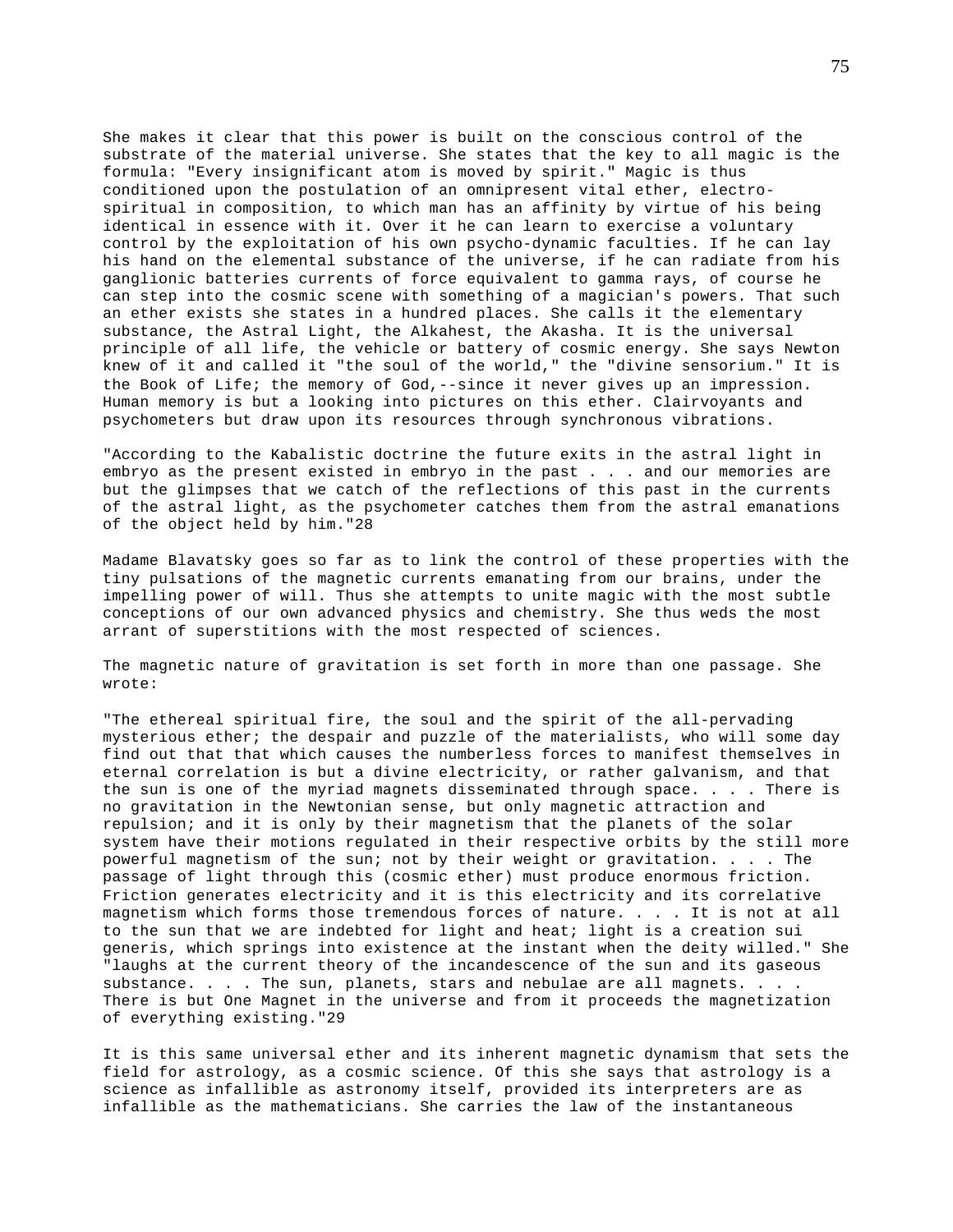interrelation of everything in the cosmos to such an extent that, quoting Eliphas Levi, "even so small a thing as the birth of one child upon our insignificant planet has its effect upon the universe, as the whole universe has its reflective influence upon him." The bodies of the entire universe are bound together by attractions which hold them in equilibrium, and these magnetic influences are the bases of astrology.

With so much cosmic power at his behest, man has done wonders; and we are asked to accept the truth of an amazing series of the most phenomenal occurrences ever seriously given forth. They range over so varied a field that any attempt at classification is impossible. Of physical phenomena she says that the ancients could make marble statues sweat, and even speak and leap! They had gold lamps which burned in tombs continuously for seven hundred to one thousand years without refueling! One hundred and seventy-three authorities are said to have testified to the existence of such lamps. Even "Aladdin's magical lamp has also certain claims to reality." There was an asbestos oil whose properties, when it was rubbed on the skin, made the body impervious to the action of fire. Witnesses are quoted as stating that they observed natives in Africa who permitted themselves to be fired at point blank with a revolver, having first precipitated around them an impervious layer of astral or akashic substance. Cardinal de Rohan's testimony is adduced to the effect that he had seen Cagliostro make gold and diamonds. The power of the evil eye is enlarged upon and instances recounted of persons hypnotizing, "charming," or even killing birds and animals with a look. She avers that she herself had seen Eastern Adepts turn water into blood. Observers are quoted who reported a rope-climbing feat in China and Batavia, in which the human climbers disappeared overhead, their members fell in portions on the ground, and shortly thereafter reunited to form the original living bodies! Stories are narrated of fakirs disemboweling and re-embowling themselves. She herself saw whirling dancers at Petrovsk in 1865, who cut themselves in frenzy and evoked by the magical powers of blood the spirits of the dead, with whom they then danced. Twice she was nearly bitten by poisonous snakes, but was saved by a word of control from a Shaman or conjurer. The close affinity between man and nature is illustrated by the statement that in one case a tree died following the death of its human twin. Speaking of magical trees, she several times tells of the great tree Kumboum, of Tibet, over whose leaves and bark nature had imprinted ten thousand spiritual maxims. The magical significance of birthmarks is brought out, with remarkable instances. She dwells at length on the inability of medical men to tell definitely whether the human body is dead or not, and cites a dozen gruesome tales of reawakening in the grave. This takes her into vampirism, which she establishes on the basis of numerous cases taken mostly from Russian folklore. It is stated that the Hindu pantheon claimed 330,000,000 types of spirits. Moses was familiar with electricity; the Egyptians had a high order of music and chess over five thousand years ago; and anaesthesia was known to the ancients. Perpetual motion, the Elixer of Life, the Fountain of Youth and the Philosopher's Stone are declared to be real. She adduces in every case a formidable show of testimony other than her own. And back of it all is her persistent assertion that purity of life and thought is a requisite for high magical performance.

"A man free from worldly incentives and sensuality may cure in such a way the most 'incurable' diseases, and his vision may become clear and prophetic."30

"The magic power is never possessed by those addicted to vicious indulgences."31

Phenomena come, she feels, rather easily; spiritual life is harder won and worthier.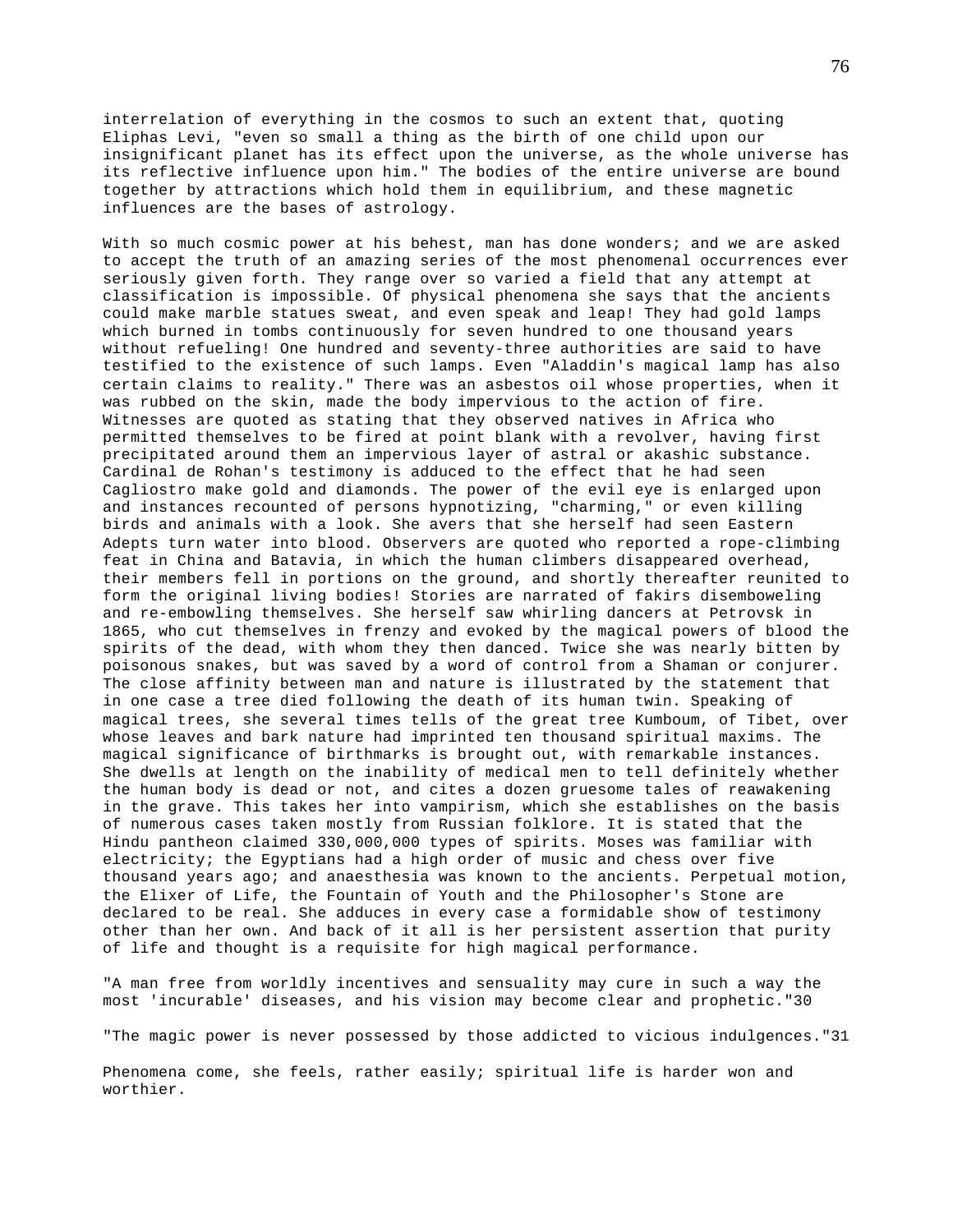"With expectancy, supplemented by faith, one can cure himself of almost any morbific condition. The tomb of a saint; a holy relic; a talisman; a bit of paper or a garment that has been handled by a supposed healer; a nostrum, a penance; a ceremonial; a laying on of hands; or a few words impressively pronounced-will do. It is a question of temperament, imagination, self-cure."32

"While phenomena of a physical nature may have their value as a means of arousing the interest of materialists, and confirming, if not wholly, at least inferentially, our belief in the survival of our souls, it is questionable whether, under their present aspect, the modern phenomena are not doing more harm than good."33

Theosophists themselves often quarrel with Isis because it seems to overstress bizarre phenomena. They should see that Volume I of the book aims to show the traces of magic in ancient science, in order to offset the Spiritualist claims to new discoveries, and to attract attention to the more philosophic ideas underlying classic magic. Volume II labors to reveal the presence of a vast occultism behind the religions and theologies of the world. Again the contention is that the ancient priests knew more than the modern expositor, that they kept more concealed than the present-day theologian has revealed. Modern theology has lost its savor of early truth and power, as modern technology no longer possesses the "lost arts." Paganism was to be vindicated as against ecclesiastical orthodoxies.

She believed that her instruction under the Lamas or Adepts in Tibet had given her this key, and that therefore the whole vast territory of ancient religion lay unfruitful for modern understanding until she should come forward and put the key to the lock. The "key" makes her in a sense the exponent and depository of "the essential veracities of all the religions and philosophies that are or ever were."

"Myth was the favorite and universal method of teaching in archaic times."34

We can not be oblivious of the use made by Plato of myths in his theoretical constructions.

"Fairy tales do not exclusively belong to nurseries; all mankind-except those few who in all ages have comprehended their hidden meaning, and tried to open the eyes of the superstitious-have listened to such tales in one shape or other, and, after transforming them into sacred symbols, called the product Religion."35

"There are a few myths in any religious system but have an historical as well as a scientific foundation. Myths, as Pococke ably expresses it, 'are now found to be fables just in proportion as we misunderstand them; truths, in proportion as they were once understood.'"36

The esotericism of the teachings of Christ and the Buddha is manifest to anyone who can reason, she declares. Neither can be supposed to have given out all that a divine being would know.

"It is a poor compliment paid the Supreme, this forcing upon him four gospels, in which, contradictory as they often are, there is not a single narrative, sentence or peculiar expression, whose parallel may not be found in some older doctrine of philosophy. Surely the Almighty-were it but to spare future generations their present perplexity-might have brought down with Him, at His first and only incarnation on earth, something original-something that would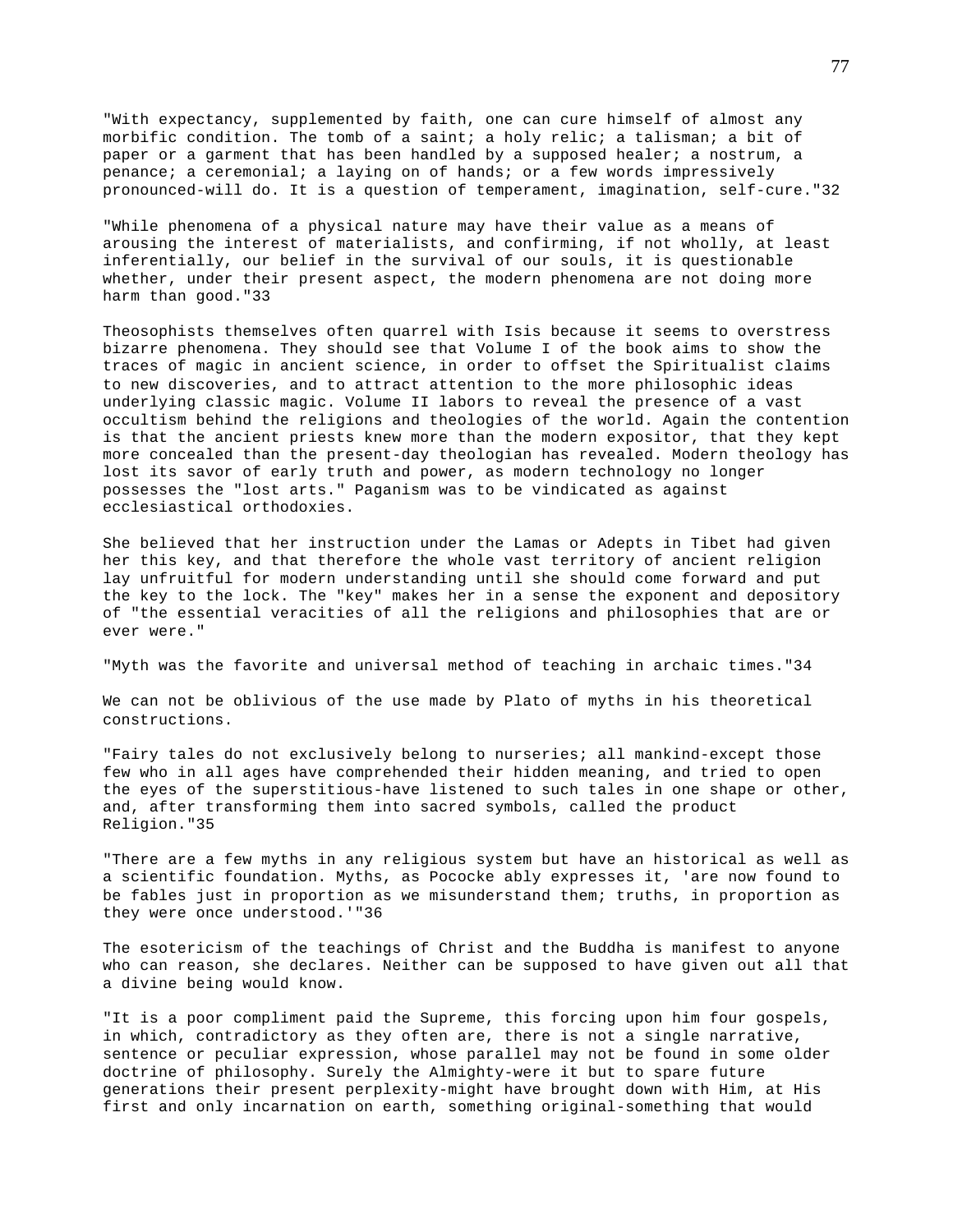trace a distinct line of demarcation between Himself and the score or so of incarnate Pagan gods, who had been born of virgins, had all been saviors, and were either killed or were otherwise sacrificed for humanity."37

She says that not she but the Christian Fathers and their successors in the church have put their divine Son of God in the position of a poor religious plagiarist!

Ancient secret wisdom was seldom written down at all; it was taught orally, and imparted as a priceless tradition by one set of students to their qualified successors. Those receiving it regarded themselves as its custodians and they accepted their stewardship conscientiously.

To understand the reason for esotericism in science and religion in earlier times, Madame Blavatsky urges us to recall that freedom of speech invited persecution.

"The Rosicrucian, Hermetic and Theosophical Western writers, producing their books in epochs of religious ignorance and cruel bigotry, wrote, so to say, with the headman's axe suspended over their necks, or the executioner's fagots laid under their chairs, and hid their divine knowledge under quaint symbols and misleading metaphors."38

To give lesser people what they could not appropriate, to stir complacent conservatism with that threat of disturbing old established habitudes which higher knowledge always brings, was unsafe in a world still actuated by codes of arbitrary physical power. High knowledge had to be esoteric until the progress of general enlightenment brought the masses to a point where the worst that could happen to the originator of revolutionary ideas would be the reputation of an idiot, instead of the doom of a Bruno or a Joan. Madame Blavatsky was willing to be regarded as an idiot, but her Masters could not send her forth until autos-da-fé had gone out of vogue.

We have seen in an earlier chapter that the Mystery Religions of the Eastern Mediterranean world harbored an esotericism that presumably influenced the formulation of later systems, notably Judaism and Christianity. In recent decades more attention has been given to the claims of these old secret societies. St. Paul's affiliation with them is claimed by Theosophists, and his obvious indebtedness to them is acknowledged by some students of early Christianity. It is impossible for Madame Blavatsky to understand the Church's indifference to its origins, and she arrays startling columns of evidence to show that this neglect may be fatal. The Mystery Schools, she proclaims, were not shallow cults, but the guardians of a deep lore already venerable.

"The Mysteries are as old as the world, and one well versed in the esoteric mythologies of various nations, can trace them back to the days of the Ante-Vedic period in India."39

She does not soften her animosity against those influences and agencies that she charges with culpability for smothering out the Gnosis. The culprit in the case is Christianity.

"For over fifteen centuries, thanks to the blindly-brutal persecution of those great vandals of early Christian history, Constantine and Justinian, ancient wisdom slowly degenerated until it gradually sank into the deepest mire of monkish superstition and ignorance. The Pythagorean 'knowledge of things that are'; the profound erudition of the Gnostics; the world- and time-honored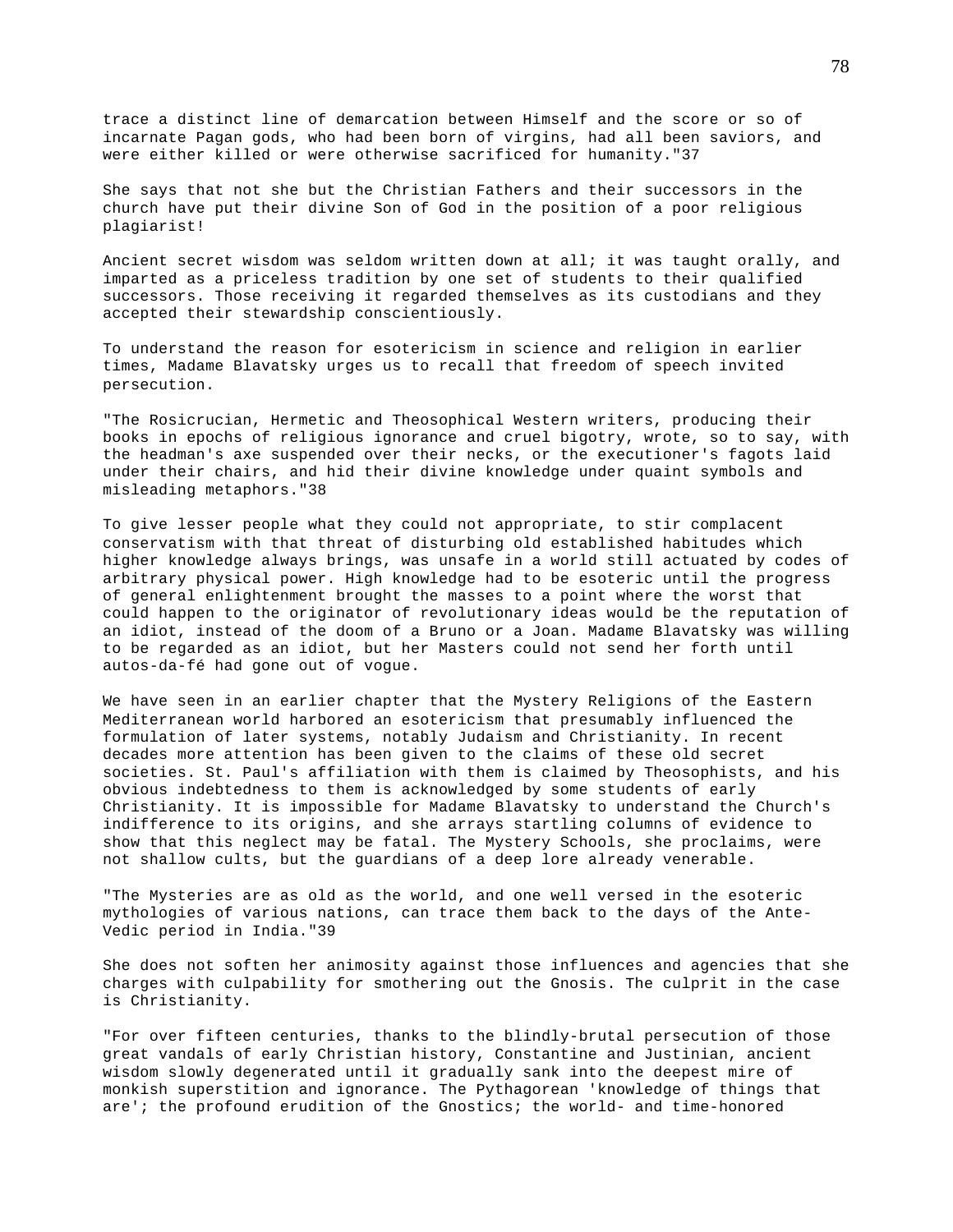teachings of the great philosophers; all were rejected as doctrines of Antichrist and Paganism and committed to the flames. With the last seven Wise Men of the Orient, the remnant group of Neo-Platonists, Hermias, Priscianus, Diogenes, Eulalius, Damaskius, Simplicius and Isodorus, who fled from the fanatical persecutions of Justinian to Persia, the reign of wisdom closed. The books of Thoth . . . containing within their sacred pages the spiritual and physical history of the creation and progress of our world, were left to mould in oblivion and contempt for ages. They found no interpreters in Christian Europe; the Philalethians, or wise 'lovers of truth' were no more; they were replaced by the light-fleers, the tonsured and hooded monks of Papal Rome, who dread truth, in whatever shape and from whatever quarter it appears, if it but clashes in the least with their dogmas."40

# She speaks of the

"Jesuitical and crafty spirit which prompted the Christian Church of the late third century to combat the expiring Neo-Platonic and Eclectic Schools. The Church was afraid of the Aristotelian dialectic and wished to conceal the true meaning of the word daemon, Rasit, asdt (emanations); for if the truth of the emanations were rightly understood, the whole structure of the new religion would have crumbled along with the Mysteries."41

This motive is stressed again when she says that the Fathers had borrowed so much from Paganism that they had to obliterate the traces of their appropriations or be recognized by all as merely Neo-Platonists! She is keen to point out the value of the riches thus thrown away or blindly overlooked, and to show how Christianity has been placed at the mercy of hostile disrupting forces because of its want of a true Gnosis. She avers that atheists and materialists now gnaw at the heart of Christianity because it is helpless, lacking the esoteric knowledge of the spiritual constitution of the universe, to combat or placate them. Gnosticism taught man that he could attain the fulness of the stature of his innate divinity; Christianity substituted a weakling's reliance upon a higher power. Had Christianity held onto the Gnosis and Kabbalism, it would not have had to graft itself onto Judaism and thus tie itself down to many of the developments of a merely tribal religion. Had it not accepted the Jehovah of Moses, she says, it would not have been forced to look upon the Gnostic ideas as heresies, and the world would now have had a religion richly based on pure Platonic philosophy and "surely something would then have been gained." Rome itself, Christianized, paid a heavy penalty for spurning the wisdom of old:

"In burning the works of the theurgists; in proscribing those who affected their study; in affixing the stigma of demonolatry to magic in general; Rome has left her exoteric worship and Bible to be helplessly riddled by every free-thinker, her sexual emblems to be identified with coarseness, and her priests to unwittingly turn magicians and sorcerers in their exorcisms. Thus retribution, by the exquisite adjustment of divine law, is made to overtake this scheme of cruelty, injustice and bigotry, through her own suicidal acts."42

Yet Christianity drew heavily from paganism. It erected almost no novel formulations. Christian canonical books are hardly more than plagiarisms of older literatures, she affirms, compiled, deleted, revised, and twisted. She believed that the first chapters of Genesis were based on the "Chaldean" Kabbala and an old Brahmanical book of prophecies (really later than Genesis). The doctrine of the Trinity as purely Platonic, she says. It was Irenaeus who identified Jesus with the "mask of the Logos or Second Person of the Trinity." The doctrine of the Atonement came from the Gnostics. The Eucharist was common before Christ's time. Some Neo-Platonist, not John, is alleged to have written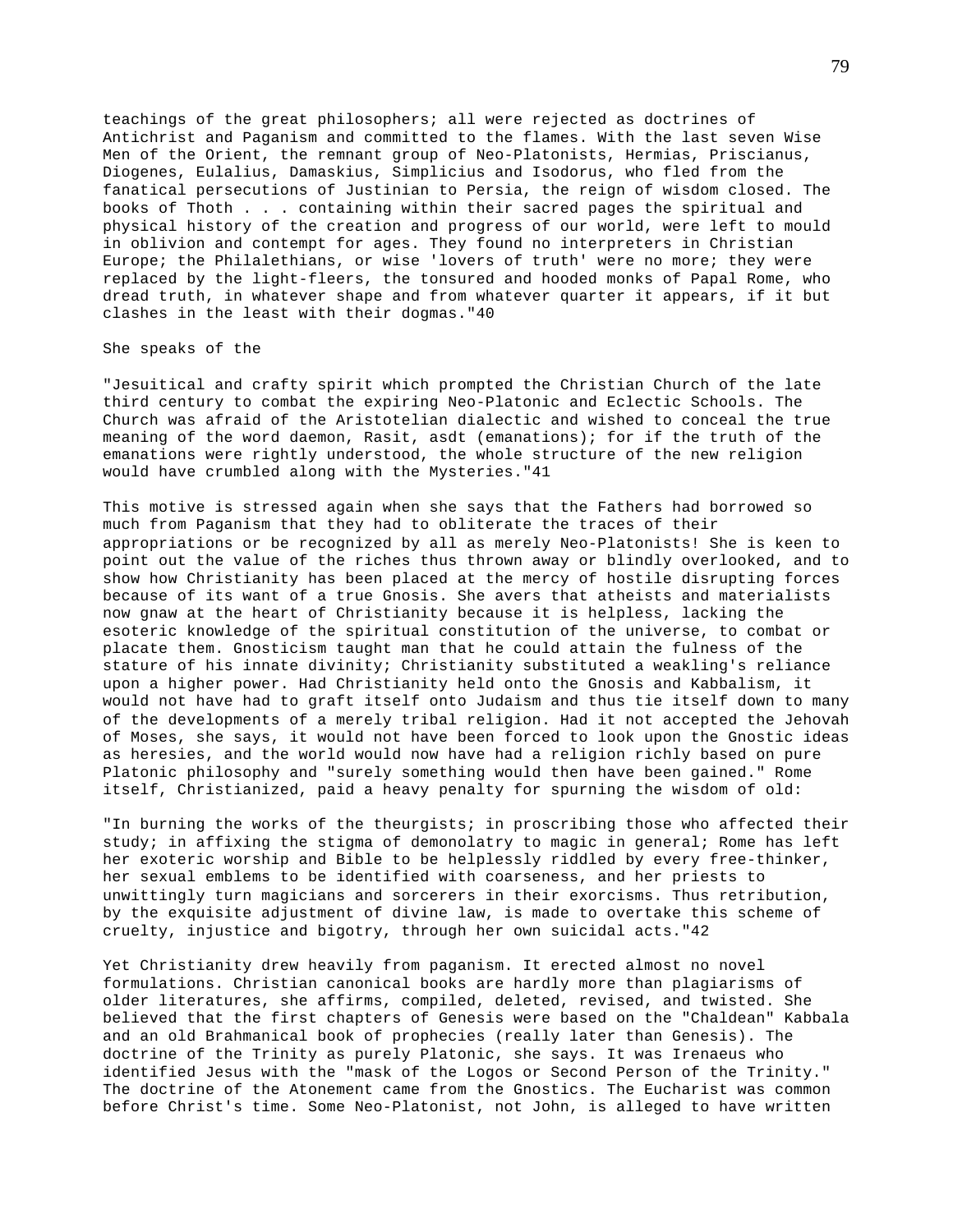the Fourth Gospel. The Sermon on the Mount is an echo of the essential principles of monastic Buddhism.

Jesus is torn away from allegiance to the Jewish system and stands neither as its product nor its Messiah. Wresting him away from Judaism, and likewise from the emanational Trinity, both of which rôles were thrust upon him gratuitously by the Christian Fathers, she declares him to have been a Nazarene, i.e., a member of the mystic cult of Essenes of Nazars, which perpetuated Oriental systems of the Gnosis on the shores of the Jordan.

"One Nazarene sect is known to have existed some 150 years B.C. and to have lived on the banks of the Jordan, and on the eastern shore of the Dead Sea, according to Pliny and Josephus. But in King's 'Gnostics' we find quoted another statement by Josephus from verse 13 which says that the Essenes had been established on the shores of the Dead Sea 'for thousands of ages' before Pliny's time."43

Jesus, one of this cult, had become adept in the occult philosophies of Egypt and Israel, and endeavored to make of the two a synthesis, drawing at times on more ancient knowledge from the old Hindu doctrines. He was simply a devout occultist and taught among the people what they could receive of the esoteric knowledge, reserving his deeper teachings for his fellows in the Essene monasteries. He had learned in the East and in Egypt the high science of theurgy, casting out of demons, and control of nature's finer forces, and he used these powers upon occasion. He posed as no Messiah or Incarnation of the Logos, but preached the message of the anointing (Christos) of the human spirit by its baptismal union with the higher principles of our divine nature.44

In short, Madame Blavatsky leaves to Christianity little but the very precarious distinction of having "copied all its rites, dogmas and ceremonies from paganism" save two that can be claimed as original inventions-the doctrine of eternal damnation (with the fiction of the Devil) "and the one custom, that of the anathema."

"The Bible of the Christian Church is the latest receptacle of this scheme of disfigured allegories which have been erected into an edifice of superstition, such as never entered into the conceptions of those from whom the Church obtained her knowledge. The abstract fictions of antiquity, which for ages had filled the popular fancy with but flickering shadows and uncertain images, have in Christianity assumed the shapes of real personages and become historical facts. Allegory metamorphosed, becomes sacred history, and Pagan myth is taught to the people as a revealed narrative of God's intercourse with His chosen people."45

The final proposition which Isis labors to establish is that the one source of all the wisdom of the past is India. Pythagoreanism, she says, is identical with Buddhistic teachings. "The laws of Manu are the doctrines of Plato, Philo, Zoroaster, Pythagoras and the Kabala." She quotes Jacolliot, the French writer:

"This philosophy, the traces of which we find among the Magians, the Chaldeans, the Egyptians, the Hebrew Kabalists, and the Christians, is none other than that of the Hindu Brahmans, the sectarians of the pitris, or the spirits of the invisible worlds which surround us."46

She, with the key in her hand, sees the solution of the problem of comparative religion as an easy one.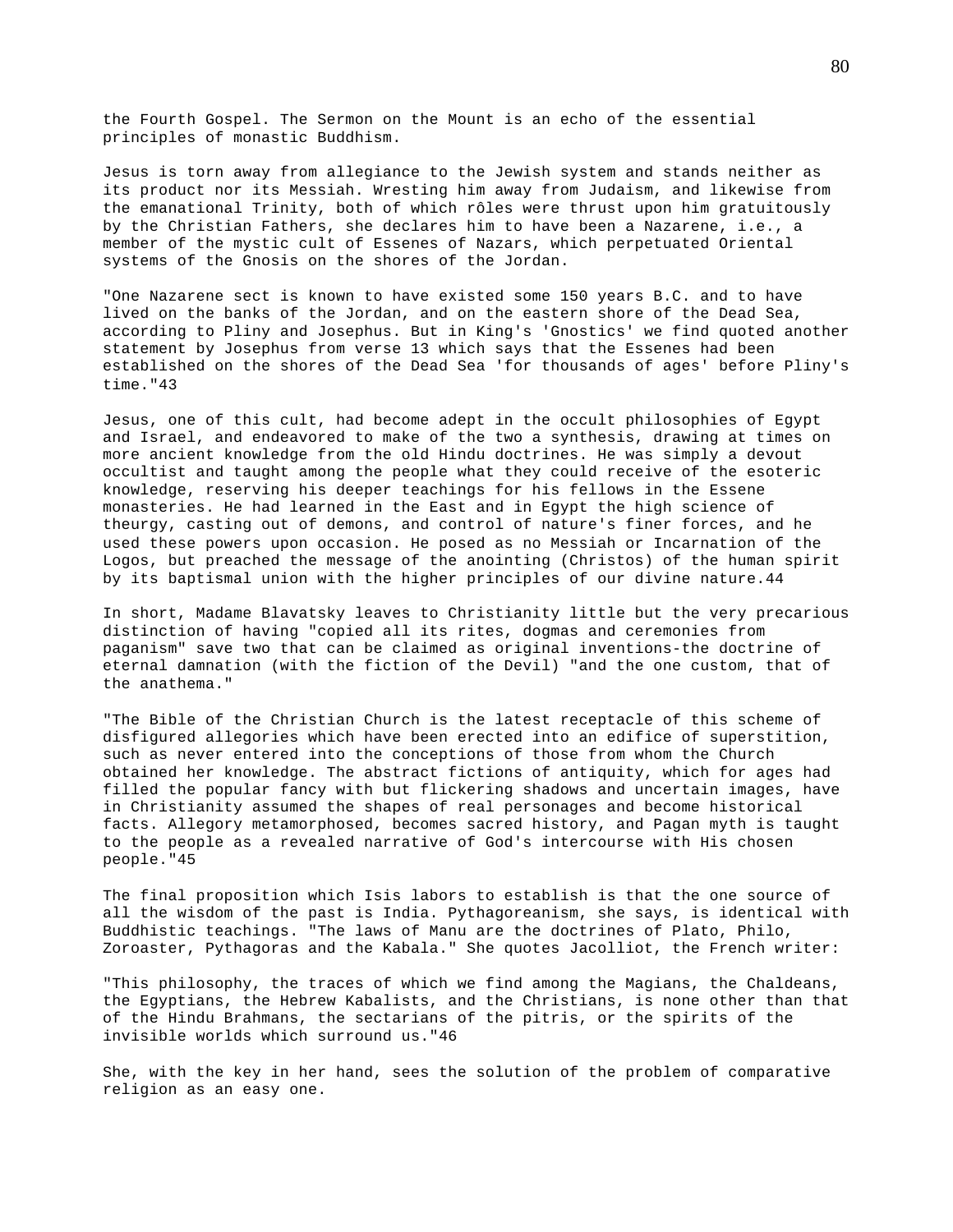"While we see the few translators of the Kabala, the Nazarene Codex and other abstruse works, hopelessly floundering amid the interminable pantheon of names, unable to agree as to a system in which to classify them, for the one hypothesis contradicts and overturns the other, we can but wonder at all this trouble, which could be so easily overcome. But even now, when the translation and even the perusal of the ancient Sanskrit has become so easy as a point of comparison, they would never think it possible that every philosophy-whether Semitic, Hamitic or Turanian, as they call it, has its key in the Hindu sacred works. Still, facts are there and facts are not easily destroyed."47

"What has been contemptuously termed Paganism was ancient Wisdom replete with Deity. . . . Pre-Vedic Brahmanism and Buddhism are the double source from which all religions spring; Nirvana is the ocean to which all tend."48

She says there are many parallelisms between references to Buddha and to Christ. Many points of identity also exist between Lamaico-Buddhistic and Roman Catholic ceremonies. The idea here hinted at is the underlying thesis of the whole Theosophic position. Successive members of the great Oriental Brotherhood have been incarnated at intervals in the history of mankind, each giving out portions of the one central doctrine, which therefore must have a common base. The puzzling identities found in the study ofComparative Religion thus find an explanation in the identity of their authorship.

Mrs. Annie Besant later elaborated this view in the early pages of her work, Esoteric Christianity. She contrasts it with the commonly accepted explanation of religious origins of the academicians of our day. Summing up this position she writes:

"The Comparative Mythologists contend that the common origin is a common ignorance, and that the loftiest religious doctrines are simply refined expressions of the crude and barbarous guesses of savages, of primitive men, regarding themselves and their surroundings. Animism, fetishism, nature-worshipthese are the constituents of the primitive mud out of which has grown the splendid lily of religion. A Krishna, a Buddha, a Lao-Tze, a Jesus, are the highly civilized, but lineal descendants of the whirling medicine-men of the savage. God is a composite photograph of the innumerable gods who are the personifications of the forces of nature. It is all summed up in the phrase: Religions are branches from a common trunk-human ignorance.

"The Comparative Religionists consider, on the other hand, that all religions originated from the teachings of Divine Men, who gave out to the different nations, from time to time, such parts of the verities of religion as the people are capable of receiving, teaching ever the same morality, inculcating the use of similar means, employing the same significant symbols. The savage religionsanimism and the rest-are degenerations, the results of decadence, distorted and dwarfed descendants of true religious beliefs. Sun-worship and pure forms of nature worship were, in their day, noble religions, highly allegorical, but full of profound truth and knowledge. The great Teachers . . . form an enduring Brotherhood of men, who have risen beyond humanity, who appear at certain periods to enlighten the world, and who are the spiritual guardians of the human race. This view may be summed up in the phrase: Religions are branches from a common trunk-Divine Wisdom."49

This is the view of religions which Madame Blavatsky presented in Isis. Religions, it would say, never rise; they only degenerate. Theosophic writers50 are at pains to point out that once a pure high religious impulse is given by a Master-Teacher, it tends before long to gather about it the incrustations of the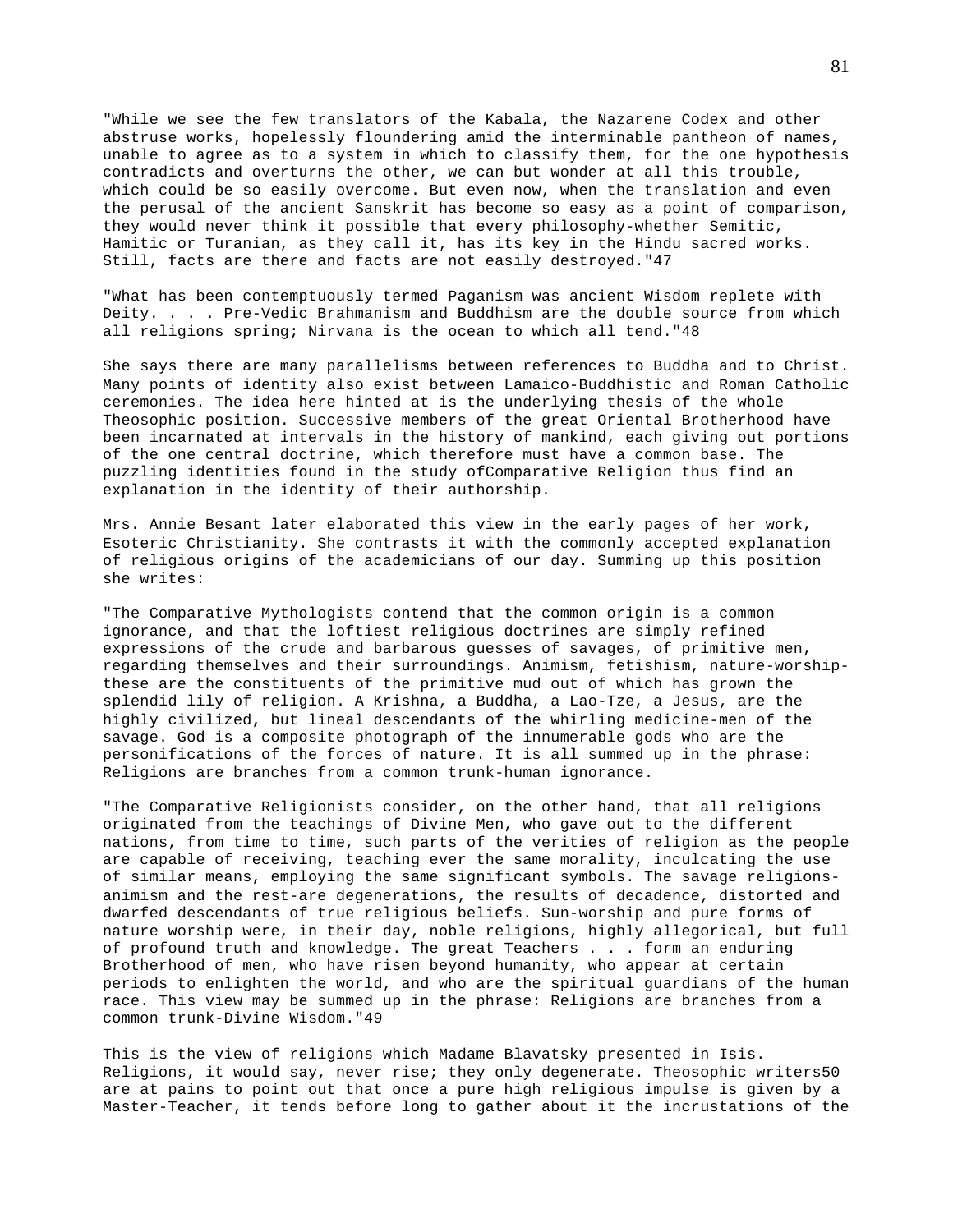human materializing tendency, under which the spiritual truths are obscured and finally lost amid the crudities of literalism. Then after the world has blundered on through a period of darkness the time grows ripe for a new revelation, and another member of the Spiritual Fraternity comes into terrestrial life. Madame Blavatsky says:

"The very corner-stone of their (Brahmans' and Buddhists') religious systems is periodical incarnations of the Deity. Whenever humanity is about merging into materialism and moral degradation, a Supreme Being incarnates himself in his creature selected for the purpose, . . . Christna saying to Arjuna (in the Bhagavad Gita): 'As often as virtue declines in the world, I make myself manifest to save it.'"51

Madame Blavatsky stated that she was in contact with several of these supermen, who sent her forth as their messenger to impart, in new form, the old knowledge.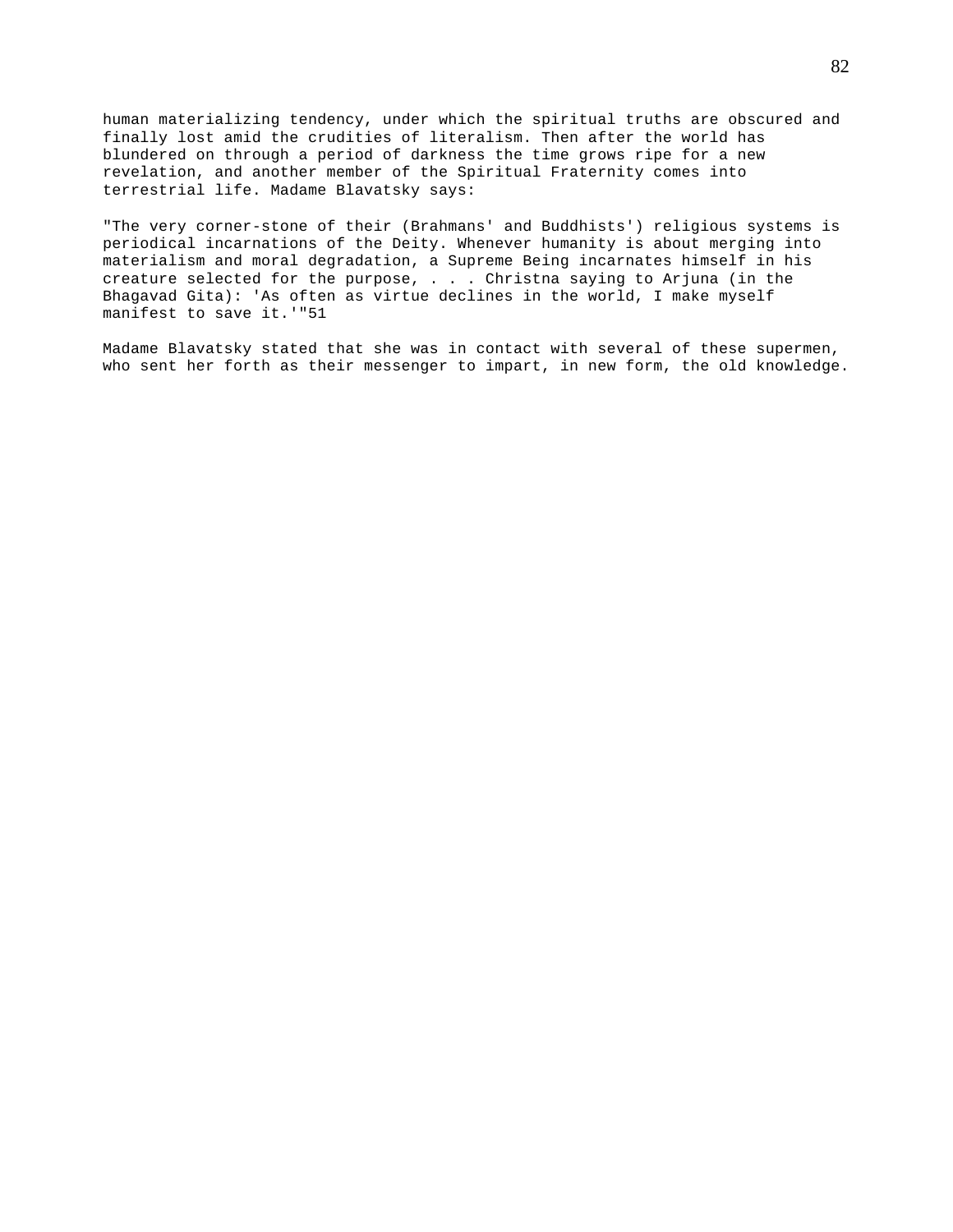#### CHAPTER VI

## THE MAHATMAS AND THEIR LETTERS

The Masters whom Theosophy presents to us are simply high-ranking students in life's school of experience. They are members of our own evolutionary group, not visitants from the celestial spheres. They are supermen only in that they have attained knowledge of the laws of life and mastery over its forces with which we are still struggling. They are also termed by Theosophists the "just men made perfect," the finished products of our terrene experience, those more earnest souls of our own race who have pressed forward to attain the fulness of the stature of Christ, the prize of the high calling of God in Christhood. They are not Gods come down to earth, but earthly mortals risen to the status of Christs. They ask from us no reverence, no worship; they demand no allegiance but that which it is expected we shall render to the principles of Truth and Fact, and to the nobility of life. They are our "Elder Brothers," not distant deities; and will even make their presence known to us and grant us the privilege of coöperating with them when we have shown ourselves capable of working unselfishly for mankind. They are not our Masters in the sense of holding lordship over us; they are the "Masters of Wisdom and Compassion." Moved by an infinite sympathy with the whole human race they have renounced their right to go forward to more splendid conquests in the evolutionary field, and have remained in touch with man in order to throw the weight of their personal force on the side of progress.

But the rank of the Mahatmas must not be underrated because they still fall under the category of human beings. They have accumulated vast stores of knowledge about the life of man and the universe; about the meaning and purpose of evolution; the methods of progress; the rationale of the expansion of the powers latent in the Ego; the choice and attainment of ends and values in life; and the achievement of beauty and grandeur in individual development. Upon all these questions which affect the life and happiness of mortals they possess competent knowledge which they are willing to impart to qualified students. They have by virtue of their own force of character mastered every human problem, perfected their growth in beauty, gained control over all the natural forces of life. They stand at the culmination of all human endeavor. They have lifted mortality up to immortality, have carried humanity aloft to divinity. Through the mediatorship of the Christos, or spiritual principle in them, they have reconciled the carnal nature of man, his animal soul, with the essential divinity of his higher Self. And they, if they have been lifted up, stand patiently eager to draw all men unto them.

Madame Blavatsky's exploitation of the Adepts (or their exploitation of her) is a startling event in the modern religious drama. It was a unique procedure and took the world by surprise. To be sure, India and Tibet, even China, were familiar with the idea of supermen. India had its Buddhas, Boddhisatvas, and Rishis. But what not even India was prepared to view without suspicion was that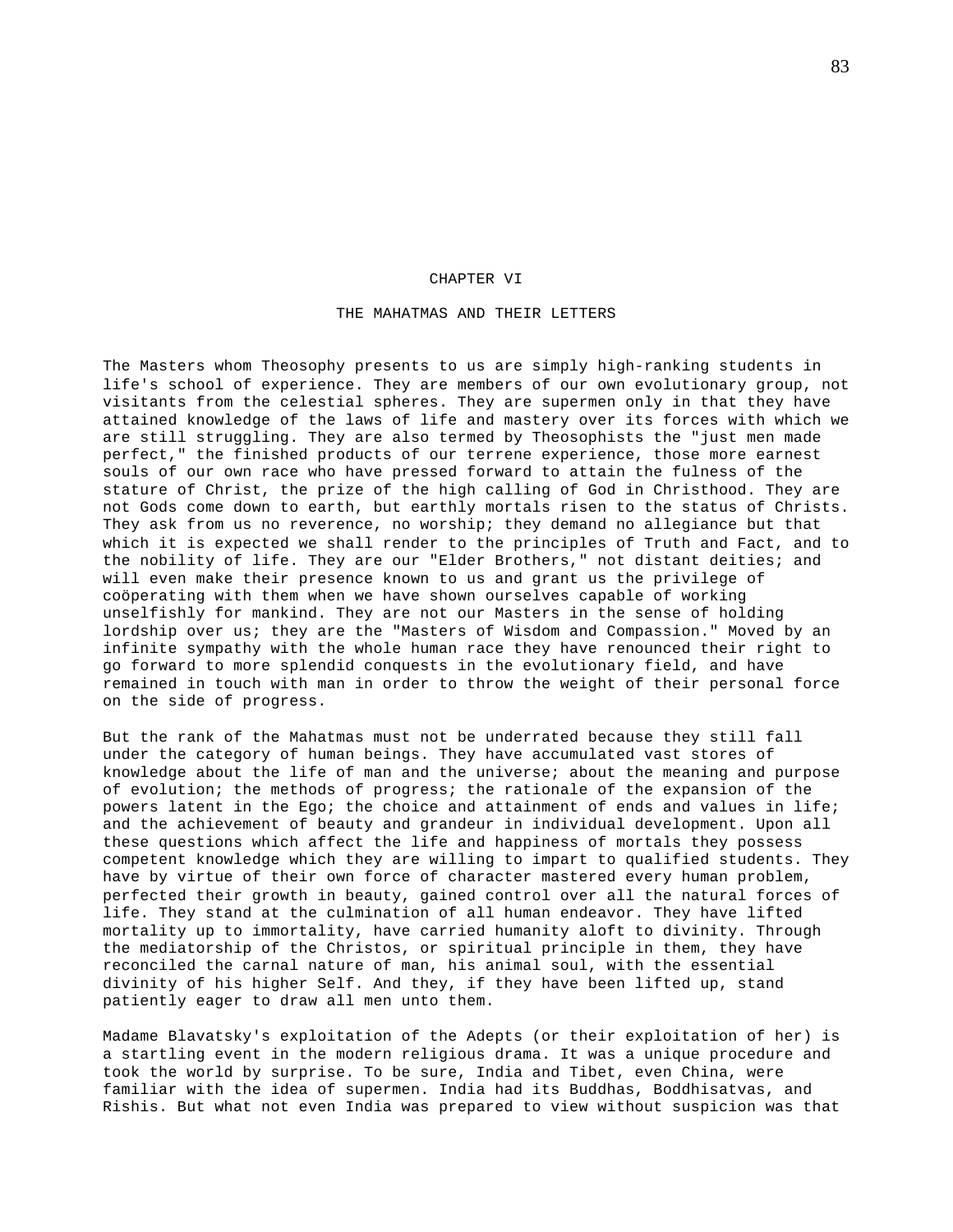several of the hierarchical Brotherhood should carry on a clandestine intercourse with a nondescript group, made up of a Russian, an American, and several Englishmen, and issue to them fragments of the ancient lore for broadcasting to the incredulous West, which would mock it, scorn it, and trample it underfoot.

It was only justified, according to Madame Blavatsky, by certain considerations which influenced the final decision of the Great White Brotherhood Council. Majority opinion was against the move; but the minority urged that two reasons rendered it advisable. The guillotine and the fagot pile had been eliminated from the historical forms of martyrdom; and, secondly, the esotericism of the doctrines was, in a manner, an automatic safety device. The teachings would appeal to those who were "ready" for them; their meaning would soar over the heads of those for whom they were not suited.

The matter was decided affirmatively, we are informed, by the assumption of full karmic responsibility for the launching of the crusade by the two Adepts, Morya and Koot Hoomi Lal Singh. The latter, in the early portion of his present incarnation, had been a student at an English University and felt that he had found sufficient reliability on the part of intelligent Europeans to make them worthy to receive the great knowledge. Morya, we are told, had taken on Madame Blavatsky as his personal attaché, pupil or chela. She had earned in former situations the right to the high commission of carrying the old truth to the world at large in the last quarter of the nineteenth century.

It is hinted that Madame Blavatsky had formed a close link with the Master Morya in former births, when she was known to him as a great personage. It is also said that she was herself kept from full admission to the Brotherhood only by some special "Karma" which needed to be "worked out" in a comparatively humble station and personality during this life. She said the Masters knew what she was accountable for, though it was not the charlatanism the world at large charged her with. We are led to assume that the Master Morya exercised a guardianship over her in early life, and later, that he occasionally manifested himself to her, giving her suggestions and encouragement. One or two of these encounters with her Master are recorded. She met him in his physical body in London in 1851. In one of her old note-books, which her aunt Madame Fadeef sent to her in Würzburg in 1885, there is a memorandum of her meeting with Morya in London. The entry is as follows:

"Nuit mémorable. Certaine nuit par un clair de lune que se couchait à-Ramsgate-- 12 août, 1851,--lorsque je rencontrai le Maître de mes rêves."

Hints are thrown out as to other meetings on her travels, and we are told that she studied ancient philosophy and science under the Master's direct tutelage in Tibet covering periods aggregating at least seven years of her life. The testimony of Col. Olcott is no less precise. He says:

"I had ocular proof that at least some of those who worked with us were living men, from having seen them in the flesh in India, after having seen them in the astral body in America and in Europe; from having touched and talked with them. Instead of telling me that they were spirits, they told me they were as much alive as myself, and that each of them had his own peculiarities and capabilities, in short, his complete individuality. They told me that what they had attained to I should one day myself acquire, how soon would depend entirely on myself; and that I might not anticipate anything whatever from favor, but, like them, must gain every step, every inch, of progress by my own exertions."1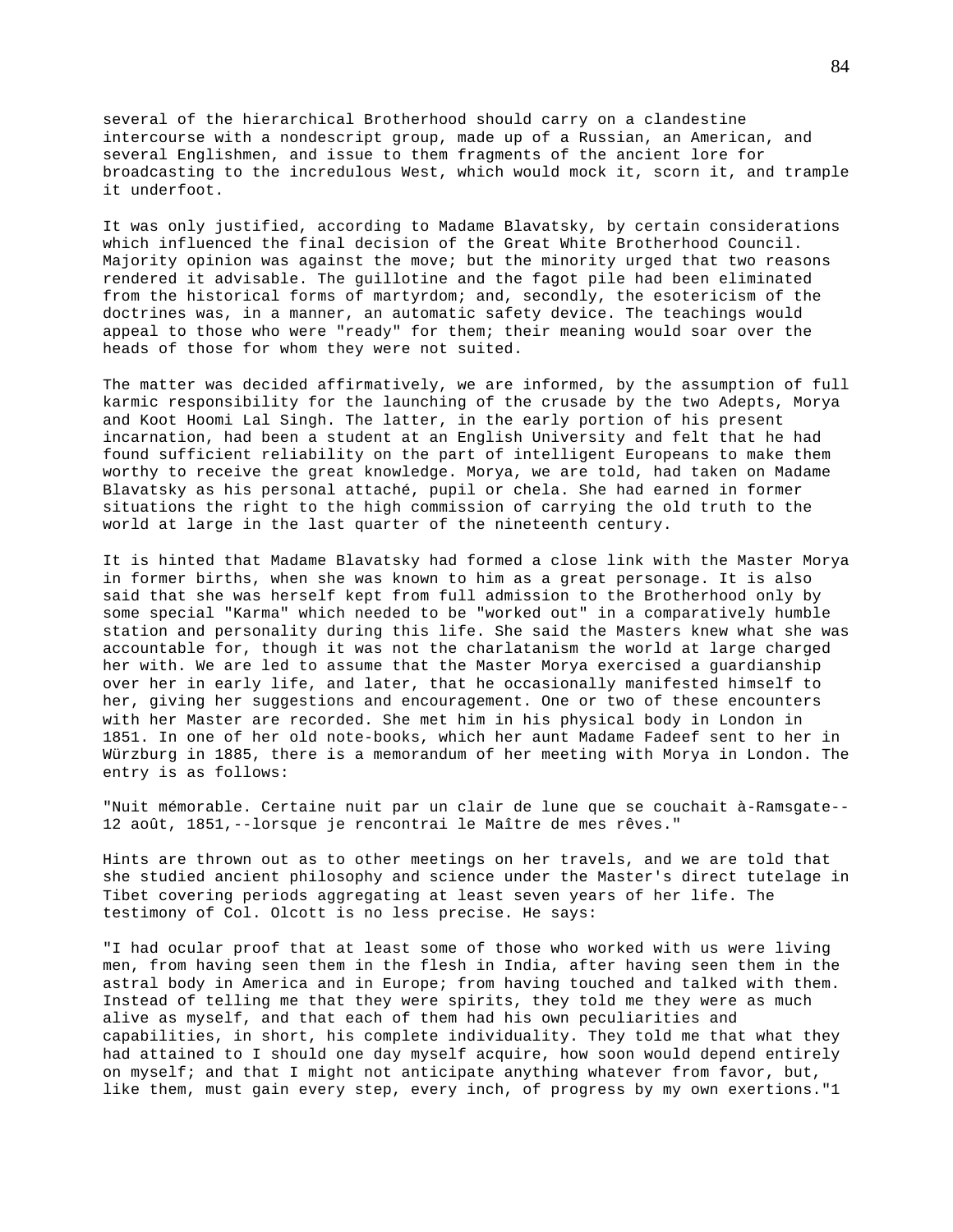The fact that the Masters were living human beings made their revelations of cosmic and spiritual truth, say the Theosophists, more valuable than alleged revelations from hypothetical Gods in other systems of belief. That their knowledge is, in a manner of speaking, human instead of heavenly or "divine" should give it greater validity for us. The Mahatmas were, it is said, in direct contact with the next higher grades of intelligent beings standing above them in the hierarchical order, so that their teachings have the double worth of high human and supernal authority. This, occultists believe, affords the most trustworthy type of revelation.

It was not until the two Theosophic Founders had reached India, in whose northernmost vastnesses the members of the Great White Brotherhood were said to maintain their earthly residence, that continuous evidence of their reality and their leadership was vouchsafed. The Theosophic case for Adept revelation rests upon a long-continued correspondence between persons (Mr. A. P. Sinnett, mainly, Mr. A. O. Hume, Damodar and others in minor degree) of good intelligence, but claiming no mystical or psychical illumination, and the two Mahatmas, K.H. and M. Sinnett, Editor of The Pioneer, at Simla in northern India, was an English journalist of distinction and ability. Although he had manifested no special temperamental disposition toward the mystical or occult, he was the particular recipient of the attention and favors of the Mahatmas over a space of three or four years, beginning about 1879. It was at his own home in Simla, later at Allahabad, that most of the letters were received, addressed to him personally. Most, if not all, were in answer to the queries which he was permitted, if not invited, to ask his respected teachers.

Mr. Sinnett's book, The Occult World, was the first direct statement to the West of the existence of the Masters and their activity as sponsors for the Theosophical Society. He undertook the onerous task of vindicating, as far as argument and the phenomenal material in his hands could, the title of these supermen to the possession of surpassing knowledge and sublime wisdom. His work supplemented that of Madame Blavatsky in Isis, yet it went beyond the latter in asserting the connection of the Theosophical Society with an alleged association of perfected individuals. It put the Theosophical Society squarely on record as an organization, not merely for the purpose of eclectic research, but standing for the promulgation of a body of basic truths of an esoteric sort and arrogating to itself a position of unique eminence in a spiritual world order.

In the Introduction to The Occult World Mr. Sinnett elaborates his apologetic for the general theory of Mahatmic existence and knowledge. Fundamental for his argument is, of course, the theory of reincarnational continuity of development which would enable individual humans, through long experience, to attain degrees of learning far in advance of the majority of the race. But his "proofs" of both the existence and the superior knowledge of these exceptional beings are offered in the book itself, in which his experience with them, and the material of some of their letters to him, are presented. His introductory dissertation is a justification of the Mahatmic policy of maintaining their priceless knowledge in futile obscurity within the narrow confines of their exclusive Brotherhood. He then attempts to rectify our scornful point of view as regards esotericism. Of the superlative wisdom of the Masters he posits his own direct knowledge. The Brothers are to him empirically real. But the logical justification of their attitude of seclusion and aloofness, or worse, of their selfish appropriation of knowledge which it must be assumed would be of immense social value if disseminated, is the point upon which he chiefly labors.

"There is a school of philosophy," he says, "still in existence of which modern culture has lost sight . . . modern metaphysics, and to a large extent modern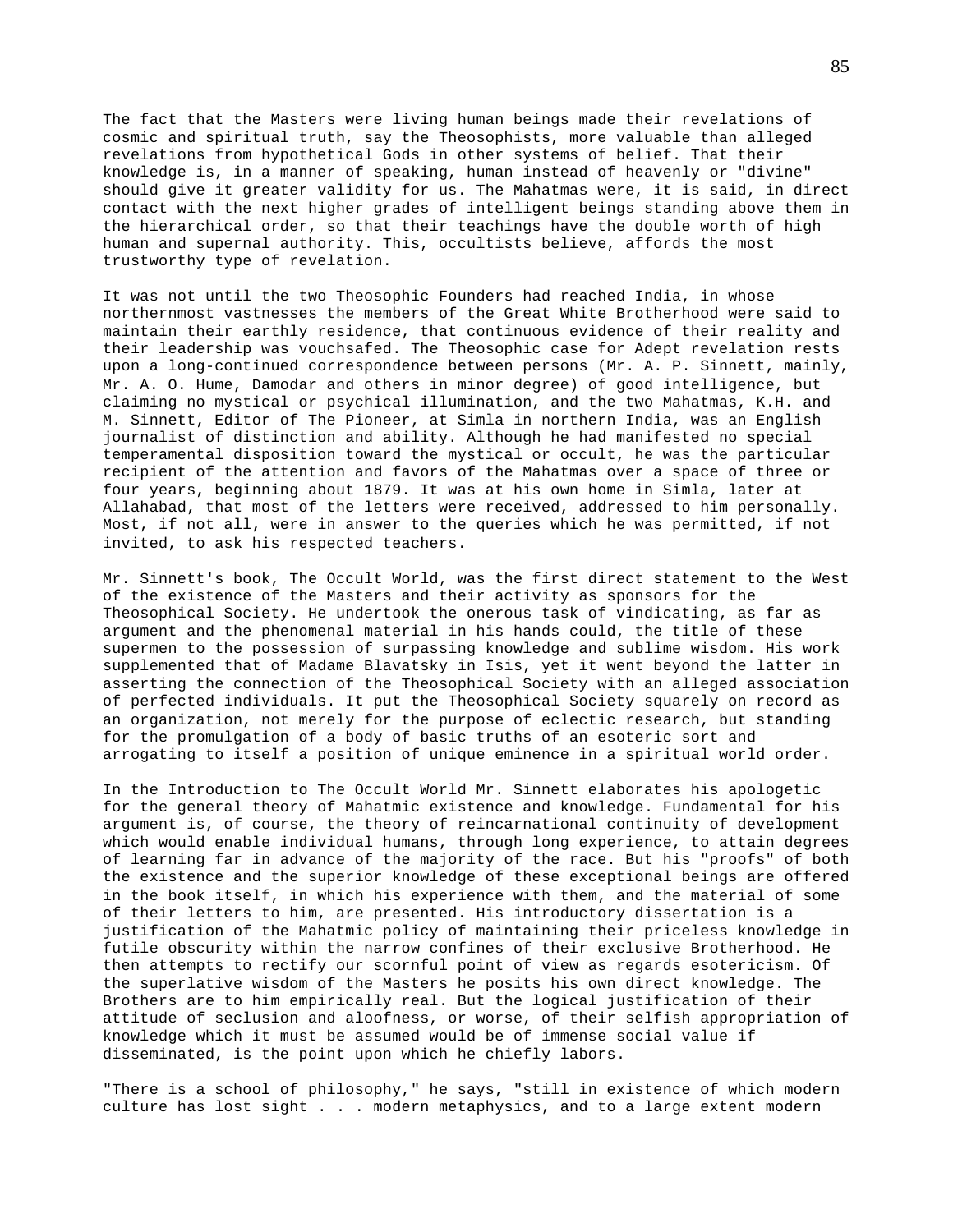physical science, have been groping for centuries blindly after knowledge which occult philosophy has enjoyed in full measure all the while. Owing to a train of fortunate circumstances I have come to know that this is the case; I have come into contact with persons who are heirs of a greater knowledge concerning the mysteries of Nature and humanity than modern culture has yet evolved. . . . Modern science has accomplished grand results by the open method of investigation, and is very impatient of the theory that persons who have attained to real knowledge, either in science or metaphysics, could have been content to hide their light under a bushel. . . . But there is no need to construct hypotheses in the matter. The facts are accessible if they are sought for in the right way."2

Spiritual science is foremost with the Adepts; physical science being of secondary importance. The main strength of occultism has been devoted to the science of metaphysical energy and to the development of faculties in man, not instruments outside him, which will yield him actual experimental knowledge of the subtle powers in nature. It aims to gain actual and exact knowledge of spiritual things which, under all other systems, remain the subject of speculation or blind religious faith.

Summing up the extraordinary powers which Adeptship gives its practitioners, he says they are chiefly the ability to dissociate consciousness from the body, to put it instantaneously in rapport with other minds anywhere on the earth, and to exert magical control over the sublimated energies of matter. Occultism postulates a basic differentiation between the principles of mind, soul, and spirit, and gives a formal technique for their interrelated development. It has evolved a practique, also, based on the spiritual constitution of matter, which, it alleges, vastly facilitates human growth. The skilled occultist is able to shift his consciousness from one to another plane of manifestation. In short, his control over the vibrational energies of the Akasha makes him veritably lord of all the physical creation.

The members of the Brotherhood remain in more or less complete seclusion among the Himalayas because, as they have said, they find contact with the coarse heavy currents of ordinary human emotionalism-violent feeling, material grasping, and base ambitions-painful to their sensitive organization. This great fraternity is at once the least and most exclusive body in the world; it is composed of the world's very elect, yet any human being is eligible. He must have demonstrated his possession of the required qualifications, which are so high that the average mortal must figure on aeons of education before he can knock at the portals of their spiritual society. The road thither is beset with many real perils, which no one can safely pass till he has proven his mastery over his own nature and that of the world.

"The ultimate development of the adept requires amongst other things a life of absolute physical purity, and the candidate must, from the beginning, give practical evidence of his willingness to adopt this. He must . . . for all the years of his probation, be perfectly chaste, perfectly abstemious, and indifferent to physical luxury of every sort. This regimen does not involve any fantastic discipline or obtrusive ascetism, nor withdrawal from the world. There would be nothing to prevent a gentleman in ordinary society from being in some of the preliminary stages of training without anybody about him being the wiser. For true occultism, the sublime achievement of the real adept, is not attained through the loathsome ascetism of the ordinary Indian fakeer, the yogi of the woods and wilds, whose dirt accumulates with his sanctity-of the fanatic who fastens iron hooks into his flesh or holds up an arm till it withers."3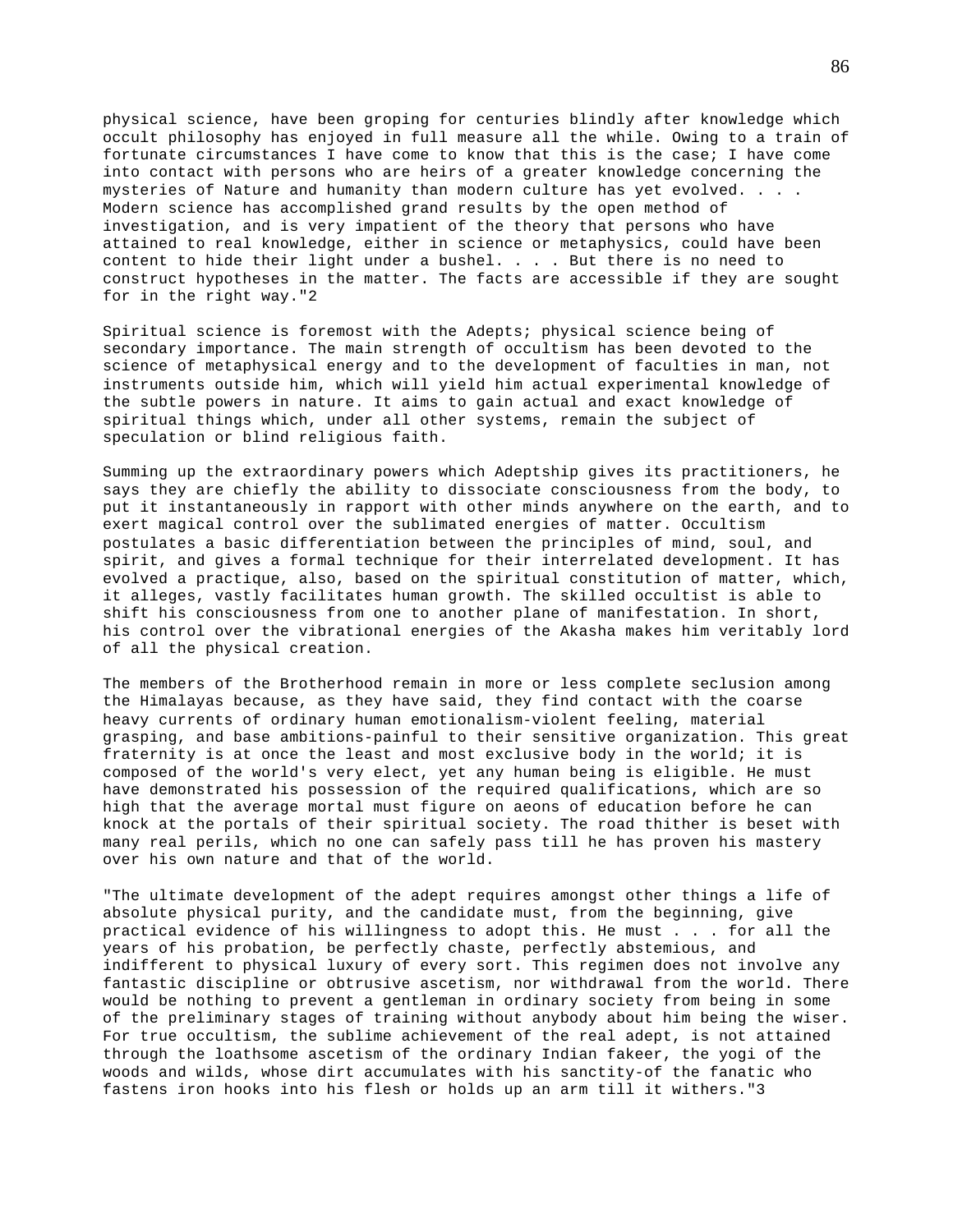How did the Mahatmas impart their teaching? Mr. Sinnett was the channel of transmission, and to him the two Masters sent a long series of letters on philosophical and other subjects, they themselves remaining in the background. The Mahatma Letters themselves, as originally received by Mr. Sinnett, were not published until 1925.4 Sinnett, early in his acquaintance with the Masters, asked K.H. for the privilege of a personal interview with him. The Master declined. His messages came in the form of long letters which dropped into his possession by facile means that would render the Post Office authorities of any nation both envious and sceptical. The correspondence began when Madame Blavatsky suggested that Mr. Sinnett write certain questions which were on his mind in a letter addressed to K.H., saying she would dispatch it to him, several hundred miles distant, by the exercise of her magnetic powers. She would accompany it with the request for a reply. The idea in Mr. Sinnett's mind was one which he thought, could the Adept actually carry it out, would demonstrate at one stroke the central theses of occultism and practically revolutionize the whole trend of human thinking. His suggestion to K.H. in that first letter was that the Mahatma should use his superior power to reproduce in far-off India, on the same morning on which it issued from the press, a full copy of the London Times. Madame Blavatsky disintegrated the missive and wafted its particles to the hermit in the mountains. The answer came in two days. The test of the London newspaper, he wrote, was inadmissible precisely because "it would close the mouths of the sceptics." The world is unprepared for so convincing a demonstration of supernormal powers, he argued, because, on the one hand the event would throw the principles and formulae of science into chaos, and on the other, it would demolish the structure of the concepts of natural law by the restoration of the belief in "miracle." The result would thus be disastrous for both science and faith. Incompetent as the thesis of mechanistic naturalism is to provide mortals with the ground of understanding of the deeper phenomena of life and mind, it does less harm on the whole than would a return to arrant superstition such as must follow in the wake of the wonder Sinnett had proposed. The Master asked his correspondent if the modern world had really thrown off the shackles of ignorant prejudice and religious bigotry to a sufficient extent to enable it to withstand the shock that such an occurrence would bring to its fixed ideas. If this one test were furnished, he went on, Western incredulity would in a moment ask for others and still others; shrewd ingenuity would devise ever more bizarre performances; and since not all the millions of sceptics could be given ocular demonstrations, the net outcome of the whole procedure would be confusion and unhappiness. The mass of humanity must feel its way slowly toward these high powers, and the premature exhibition of future capacity would but overwhelm the mind and unsettle the poise of people everywhere.

Mr. Sinnett replied, venturing to believe "that the European mind was less hopelessly intractable than Koot Hoomi had represented it." The Master's second letter continued his protestations:

"The Mysteries never were, never can be, put within reach of the general public, not, at least, until the longed-for day when our religious philosophy becomes universal. At no time have more than a scarcely appreciable minority of men possessed Nature's secret, though multitudes have witnessed the practical evidences of the possibility of their possession."

Letters followed on both sides, Mr. Sinnett taking advantage of many opportunities afforded by varying circumstances in each case to fortify his assurance that Madame Blavatsky herself was not inditing the replies in the name of the Adept. Frequently replies came, containing specific reference to detailed matters in his missives, when she had not been out of his sight during the interim between the despatch and the return. The letters came and went as well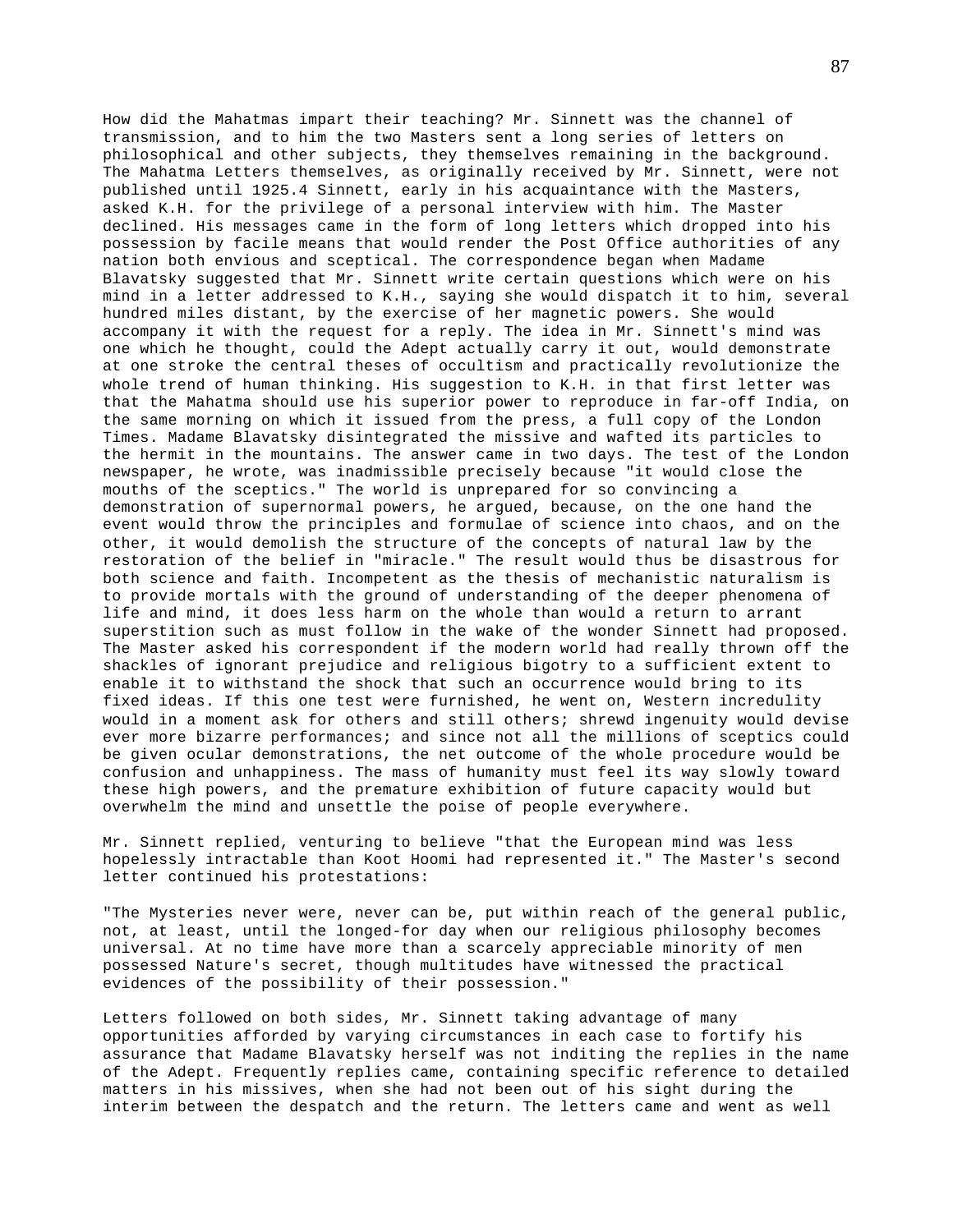when she was hundreds of miles away. The answers would often be found in his locked desk drawer, sometimes inside his own letter, the seal of which had not been broken. On occasion the Mahatma's reply dropped from the open air upon his desk while he was watching.

Madame Blavatsky and the Master both explained the method by which the letters were written. Theoretically, they were not written at all, but "precipitated." Among the Adept's occult or "magical" powers is that of impressing upon the surface of some material, as paper, the images which he holds vividly before his mind. He may thus impress or imprint a photograph, a scene, or a word, or sentence, upon parchment. He uses materials, of course, paper, ink or pencil graphite. But in his ability to disintegrate atomic combinations of matter, he can seize upon the material present, or even at a distance, and "precipitate" or reintegrate it, in conformity with the lines of his strong thought-energies. He can thus image a sentence, word for word, in his mind, and then pour the current of atomic material into the given form of the letters, upon the plane of the paper. The idiosyncrasies of his own chirography would be carried through the mental process. K.H., we are told, always used blue ink or blue pencil, while the epistles from M. always came in red. Specimens of the two handwritings are given in the frontispiece of the Mahatma Letters. The art of occult precipitation appears still more marvelous when we are told by Madame Blavatsky that the Adept did not attend to the actual precipitation himself but delegated it to one of his distant chelas, who caught his Master's thought-forms in the Astral Light and set them down by the chemical process which he had been taught to employ. The Master thus needed only to think vividly the words of his sentences, so as to impress them upon the mind of his pupil, and the latter did the rest. This was explained by H.P.B. in an article, Lodges of Magic, in Lucifer, Oct., 1888, while she was being accused of issuing false messages from the Master.

"For it is hardly one out of one hundred 'Occult' letters that is ever written by the hand of the Masters in whose names and on whose behalf they are sent, as the Masters have neither need nor leisure to write them; and that when a Master says: 'I wrote that letter,' it means only that every word in it was dictated by him and impressed under his direct supervision. Generally they make their chela . . . write (or precipitate) them. It depends entirely upon the chela's state of development how accurately the ideas may be transmitted and the writing model imitated. Thus the non-adept recipient is left in the dilemma of uncertainty whether if one letter is false, all may not be."

For example, when a Mr. Henry Kiddle, an American lecturer on Spiritualism, accused the writer of the Mahatma Letters of having plagiarized whole passages from his lecture delivered at Mt. Pleasant, New York, in 1880, a year prior to the publication of The Occult World, the Master K.H. explained in a letter to Mr. Sinnett that the apparent forgery of words and ideas came about through a bit of carelessness on his part in the precipitation of his ideas through a chela. While dictating the letter to the latter, he had caught himself "listening in" on Mr. Kiddle's address being delivered at the moment in America; and as a consequence the chela took down portions of the actual lecture as reflected from the mind of K.H.

Mr. Sinnett used the opportunity thus given him to draw from the Mahatma an outline of a portion of the esoteric philosophy and science which was presumed to be in his custody. The Master exhibited readiness to comply with Mr. Sinnett's requests for information upon all vital and important matters.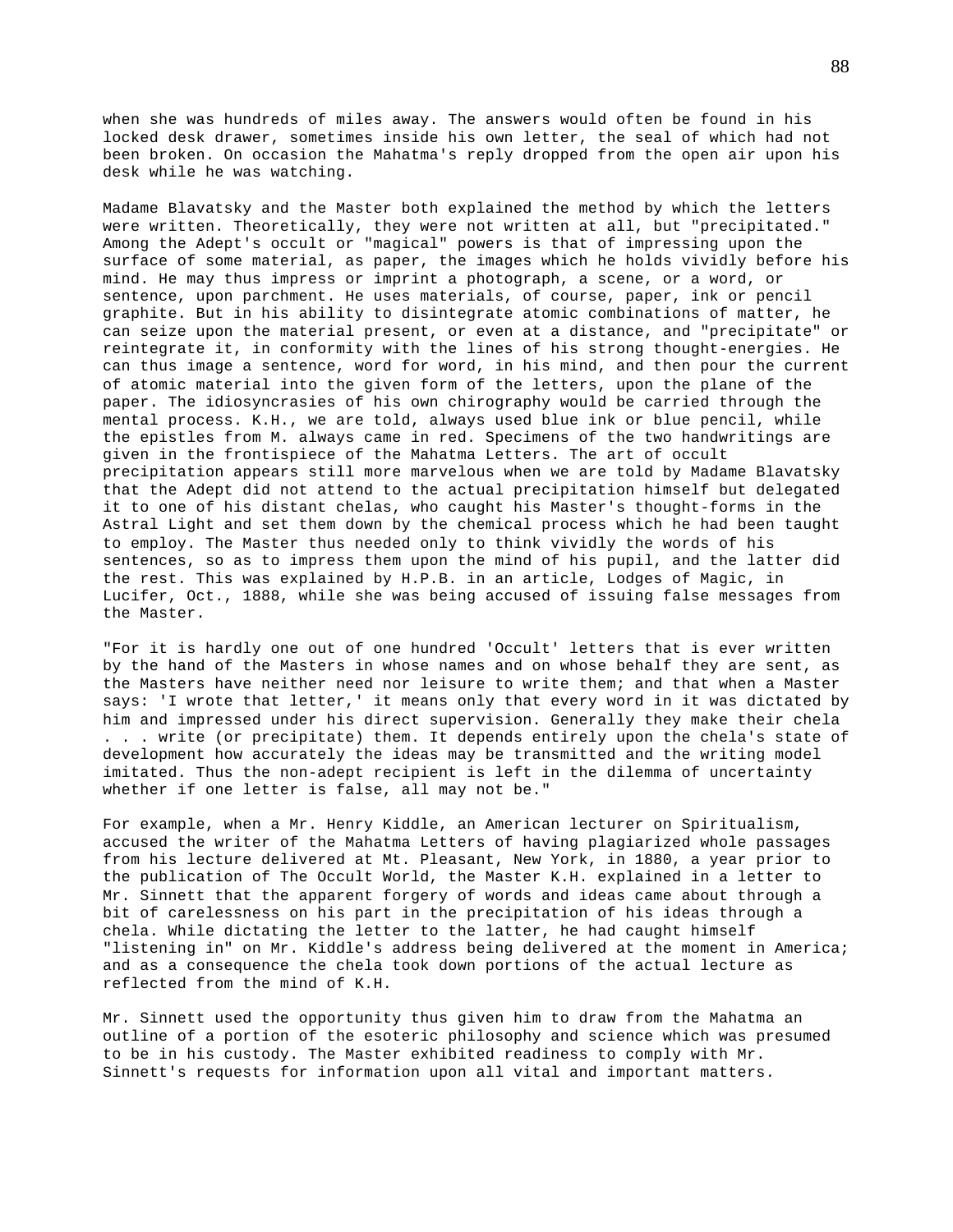Koot Hoomi tells Sinnett first that the world must prepare itself for the manifestation of phenomenal elements in constantly augmenting volume and force. The age of miracles, he says, is not past; it really never was. Plato was right in asserting that ideas ruled the world; and as the human mind increases its receptivity to larger ideas, the world will advance, revolutions will spring from the spreading ferment, creeds and powers will crumble before their onward march.

The duty set before intelligent people is to sweep away as much as possible of the dross left by our pious forefathers to make ready for the apotheosis of human life. The great new ideas

"touch man's true position in the universe, in relation to his previous and future births; his origin and ultimate destiny; the relation of the mortal to the immortal; of the temporary to the eternal; of the finite to the infinite; ideas larger, grander, more comprehensive, recognizing the universal reign of Immutable Law, unchanging and unchangeable in regard to which there is only an Eternal Now, while to uninitiated mortals time is past or future as related to their finite existence on this material speck of dirt. This is what we study and what many have solved."5

Many old idols must be dethroned, chief of all being that of an anthropomorphized Deity, with its train of debasing superstitions.

"And now," says K.H., "after making due allowance for evils that are natural and that cannot be avoided . . . I will point out the greatest, the chief cause of nearly two thirds of the evils that pursue humanity ever since that cause became a power. It is religion, under whatever form and in whatever nation. It is the sacerdotal caste, the priesthood and the churches; it is in those illusions that man looks upon as sacred that he has to search out the source of that multitude of evils which is the great curse of humanity and that almost overwhelms mankind. Ignorance created gods and cunning took advantage of the opportunity. Look at India and look at Christendom and Islam, at Judaism and Fetichism. It is priestly imposture that rendered these Gods so terrible to man; it is religion that makes of him the selfish bigot, the fanatic that hates all mankind outside his own sect without rendering him any better or more moral for it. It is belief in God and Gods that makes two-thirds of humanity the slaves of a handful of those who deceive them under the false pretence of saving them. . . . Remember the sum of human misery will never be diminished unto that day when the better portion of humanity destroys in the name of Truth, Morality and universal Charity the altars of their false Gods."6

He goes on to clarify and delimit his position:

"Neither our philosophy nor ourselves believe in a God, least of all in one whose pronoun necessitates a capital G. Our philosophy falls under the definition of Hobbes. It is preëminently the science of effects by their causes and of causes by their effects, and since it is also the science of things deduced from first principle, as Bacon defines it, before we admit any such principle we must know it, and have no right to admit even its possibility. . . . Therefore we deny God both as philosophers and as Buddhists. We know there are planetary and other spiritual lives, and we know there is in our system no such thing as God, either personal or impersonal. Parabrahm is not a God, but absolute immutable law, and Ishwar is the effect of Avidya (ignorance) and Maya (illusion), ignorance based on the great delusion. The word 'God' was invented to designate the unknown cause of those effects which man has ever admired or dreaded without understanding them, and since we claim-and that we are able to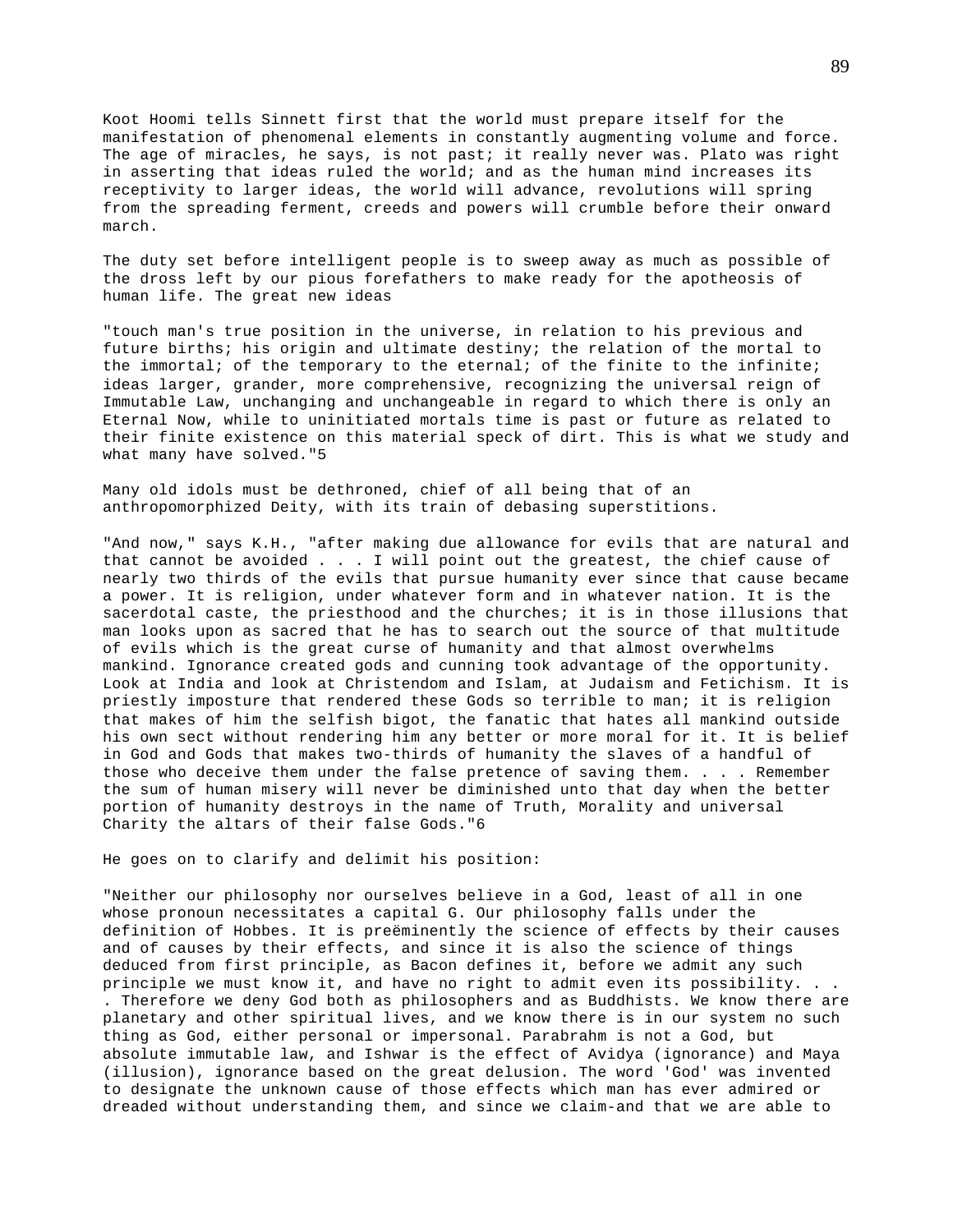prove what we claim-i.e., the knowledge of that cause and causes, we are in a position to maintain there is no God or Gods behind them."7

The causes assigned to phenomena by the Mahatmas, he says, are natural, sensible, supernatural, unintelligible, and unknown. The God of the theologians is simply an imaginary power, that has never yet manifested itself to human perception. The cause posited by the Adept is that power whose activities we behold in every phenomenon in the universe. They are pantheists, never agnostics. The Deity they envisage is everywhere present, as well in matter as elsewhere.

"In other words we believe in Matter alone, in matter as visible nature and matter in its invisibility as the invisible omnipresent omnipotent Proteus with its unceasing motion which is its life, and which nature draws from herself, since she is the great whole outside of which nothing can exist. . . . The existence of matter, then, is a fact; the existence of motion is another fact, their self-existence and eternity or indestructibility is a third fact. And the idea of pure Spirit as a Being or an Existence-give it whatever name you will-is a chimera, a gigantic absurdity."8

Furthermore, says K.H., your conceptions of an all-wise Cosmic Mind or Being runs afoul of sound logic on another count. You claim, he says, that the life and being of this God pervades and animates all the universe. But even your own science predicates of the cosmic material ether that it, too, already permeates all the ranges of being in nature. You are thus putting two distinct pervading essences in the universe. You are postulating two primordial substances, two basic elemental essences, where but one can be. Why posit an imaginary substrate when you already have a concrete one? Find your God in the material you are sure is there; do not forge a fiction and put it outside of real existence to account for that existence. Why constitute a false God when you have a real Universe?

There is an illimitable Force in the universe, but even this Force is not God, since man may learn to bend it to his will. It is simply the visible and objective expression of the absolute substance in its invisible and subjective form.

From this strict and inexorable materialism K.H. seems to relent a moment when he says to Mr. Hume:

"I do not protest at all, as you seem to think, against your theism, or a belief in abstract ideal of some kind, but I cannot help asking you, how do you or can you know that your God is all-wise, omnipotent and love-ful, when everything in nature, physical and moral, proves such a being, if he does exist, to be quite the reverse of all you say of him? Strange delusion and one which seems to overpower your very intellect!"9

The intricate problem, then, of how the blind and unintelligent forces of matter in motion do breed and have bred "highly intelligent beings like ourselves" "is covered by the eternal progression of cycles, and the process of evolution ever perfecting its work as it goes along." Intelligence lies somehow in the womb of matter, and evolution brings it to birth. Matter and spirit, we must constantly be reminded, are but the two polar aspects of the One Substance.

The great philosophical problem of whether reality is monistic or pluralistic finds clear statement and elucidation in the Letters. It can be gathered from all the argument of K.H. that primordial nature is a monism, but that when the hidden energy, or sheer potentiality, of the unit principle deploys into action,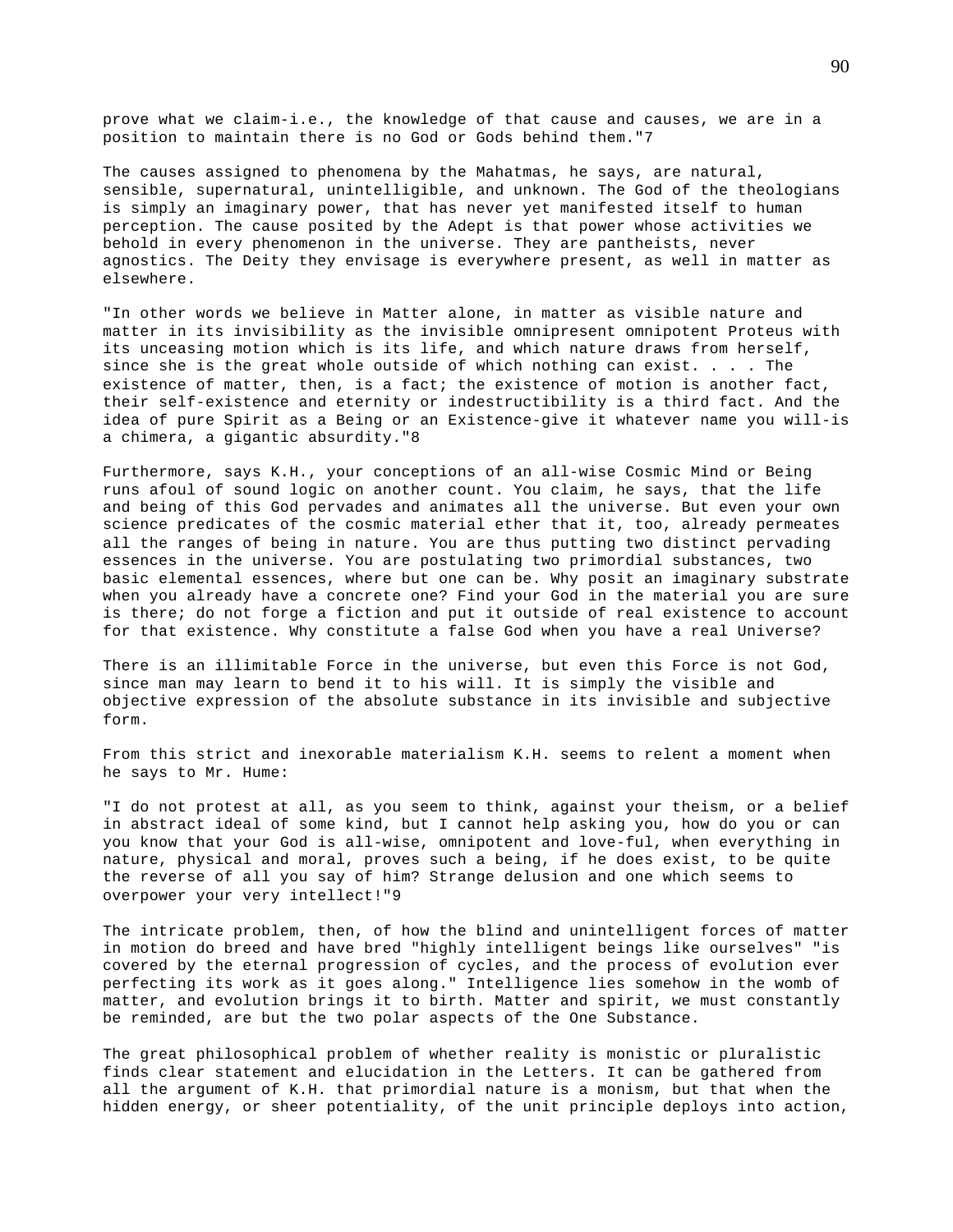or what the occultists speak of as manifestation, it splits, first into a duality, or polarization, and then into an infinity of modifications arising from varying intensities of vibration and modes of combination. Through the spectacles of time and space we see life as multiple; could we be freed from the limitations of our sensorium, however, we could see life whole, as a single essence. Non-polarized force is, in any terms of our apperceptive nature, an impossibility and a nonentity; pure spirit is a sheer abstraction. Spirit must be changed into matter, to be seen.

It is a silly philosophy which would exalt spirit and debase matter, as many ascetic or idealistic religious systems have done. Matter is the garment of spirit, and needs but to be beautified and refined. Spirit is helpless without it. "Bereaved of Prakriti, Purusha (Spirit) is unable to manifest itself, hence ceases to exist-becomes nihil."10 Likewise Spirit is necessary to the faintest stir of life in matter.

"Without Spirit or Force even that which Science styles as 'not-living' matter, the so-called mineral ingredients which feed plants, could never have been called into form."11

Form will vanish the moment spirit is withdrawn from it.

"Matter, force and motion are the trinity of physical objective nature, as the trinitarian unity of spirit-matter is that of the spiritual or subjective nature. Motion is eternal because spirit is eternal. But no modes of motion can ever be conceived unless they are in conjunction with matter."12

"Unconscious and non-existing when separated, they become consciousness and life when brought together, "13

says K.H. in reference to the two poles of being. If the spirit or force were to fail, the electron would cease to swirl about the proton, the atom would collapse, the worlds would vanish. The world is an illusion in the same way that the solid appearance of the revolving spokes of a wheel is an illusion. Stop the swirl, and the universe not only collapses-it goes out of manifestation.

A novel and startling corollary of the teaching that the forces of nature are "blind unconscious" laws, is seen in the query of K.H. to Mr. Hume, whether it had ever occurred to him that "universal, like finite human mind, might have two attributes or a dual power-one, the voluntary and conscious, and the other the involuntary and unconscious, or the mechanical power. To reconcile the difficulty of many theistic and anti-theistic propositions, both these powers are a philosophical necessity. . . . Take the human mind in connection with the body. Man has two distinct physical brains; the cerebrum . . . the source of the voluntary nerves; and the cerebellum-the fountain of the involuntary nerves which are the agents of the unconscious or mechanical powers of the mind to act through. And weak and uncertain as may be the control of man over his involuntary, such as the blood circulation, the throbbings of the heart and respiration, especially during sleep-yet how far more powerful, how much more potential appears man as master and ruler over the blind molecular motion . . . than that which you will call God shows over the immutable laws of nature. Contrary in that to the finite, the 'infinite mind' . . . exhibits but the functions of its cerebellum."14

That Master admits that he is arguing the case for such a duality of cosmic mental function only on the basis of the theory that the macrocosm is the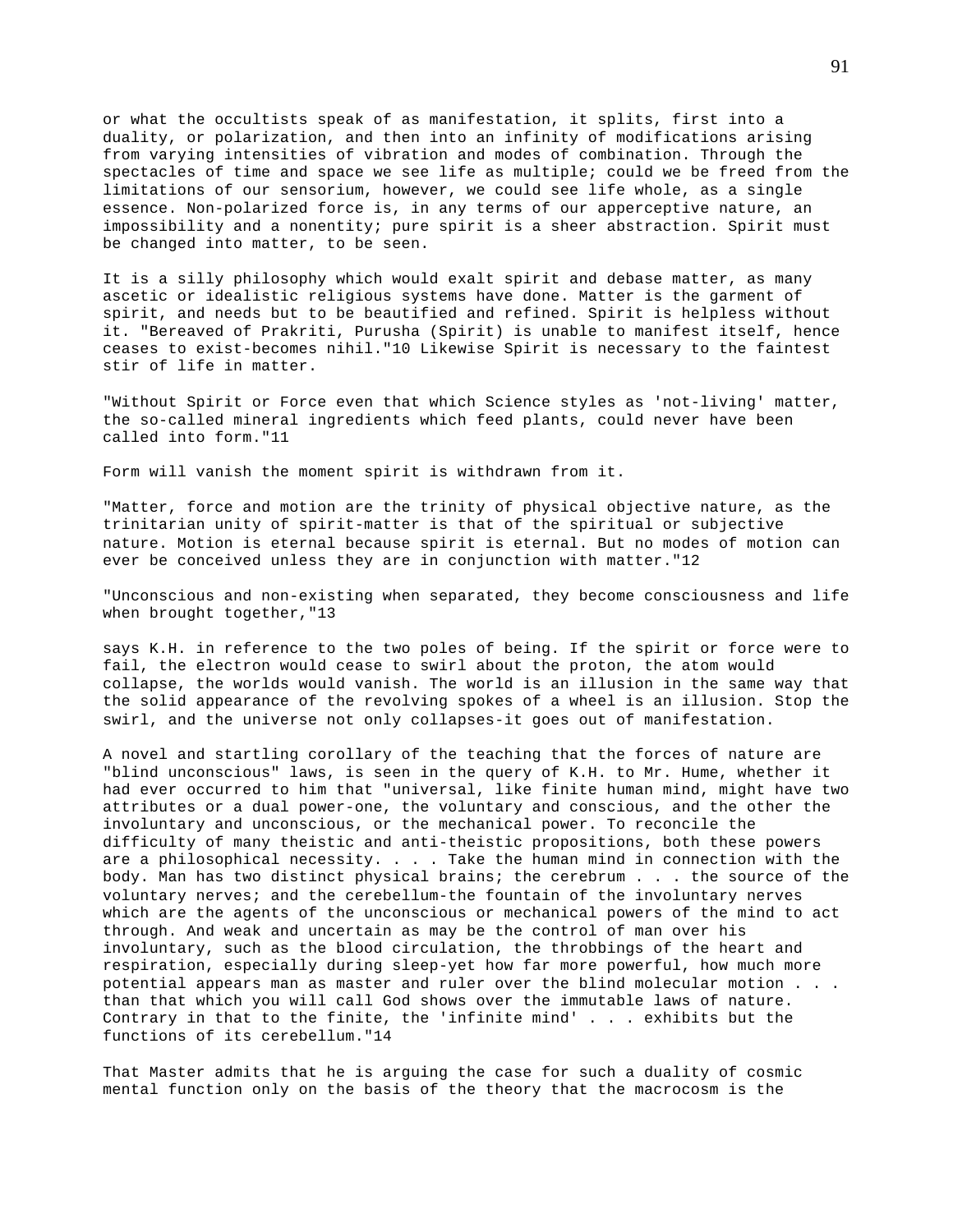prototype of the microcosm, and that the high planetary spirits themselves have no more concrete evidence of the operation of a "cosmic cerebrum" than we have.

The Master has taken many pages to detail to Mr. Sinnett the information relative to the evolution of the worlds from the nebular mist, and the outline of the whole cosmogonic scheme. As this will be dealt with more fully in our review of The Secret Doctrine, it need only be glanced at here to give coherence to the material in the Letters. Force or spirit descends into matter and creates or organizes the universes. Its immersion in the mineral kingdom marks the lowest or grossest point of its descent, and from there it begins to return to spirit, carrying matter up with it to self-consciousness. Impulsions of life energy emanate from "the heart of the universe" and go quivering through the various worlds, vivifying them and bringing to each in turn its fitting grade of living organisms. Thus came the races of men on our Earth, which is now harboring its Fifth great family, the Aryan.

What is of great interest in the scheme of Theosophy is that

"At the beginning of each Round, when humanity reappears under quite different conditions than those afforded by the birth of each new race and its sub-races, a 'Planetary' has to mix with these primitive men, and to refresh their memories and reveal to them the truths they knew during the preceding Round. Hence the confused traditions about Jehovahs, Ormazds, Osirises, Brahms and the tutti quanti. But that happens only for the benefit of the First Race. It is the duty of the latter to choose the fit recipients among its sons, who are 'set apart' to use a Biblical phrase-as the vessels to contain the whole stock of knowledge to be divided among the future races and generations until the close of that Round. . . . Every race has its Adepts; and with every new race we are allowed to give them as much of our knowledge as the men of that race deserve. The last seventh race will have its Buddha, as every one of its predecessors had."15

And then Koot Hoomi undertakes to meet the inevitable query: What comes out of the immense machinery of the cycles and globes and rounds?

"What emerges at the end of all things is not only 'pure and impersonal spirit,' but the collected 'personal' remembrances" . . .16 The individual, imperishable, will enjoy the fruits of its collective lives.

If the Mahatma's attempt to solve the eternal riddle of the "good" of earthly life is not so complete and satisfactory as might have been wished, we at least gather from this interesting passage that its ultimate meaning can be ascertained only by our personal experience with every changing form and aspect of life itself. We must taste of all the modes of existence. This inflicts upon us the "cycle of necessity," the imperative obligation to tread the weary wheel of life on all the globes. We will know the "good" of it all only by living through it. There is no vindication for ethics, for religion, for philosophy, for teleology and optimism, save in life and experience itself. Reason, dialectic, can do nothing for us if life does not first furnish us the material content of the good. All we can do is look to life with the confident expectation that its processes will justify our wishes. We must in the end stand on faith. If life prove not ultimately sweet to the tasting, no rationalization will make it so.

We are assured, however, that the unit of personal consciousness built up in the process of cosmic evolution is never annihilated, but expands until it becomes inclusive of the highest. It enjoys the fruitage of its dull incubations in the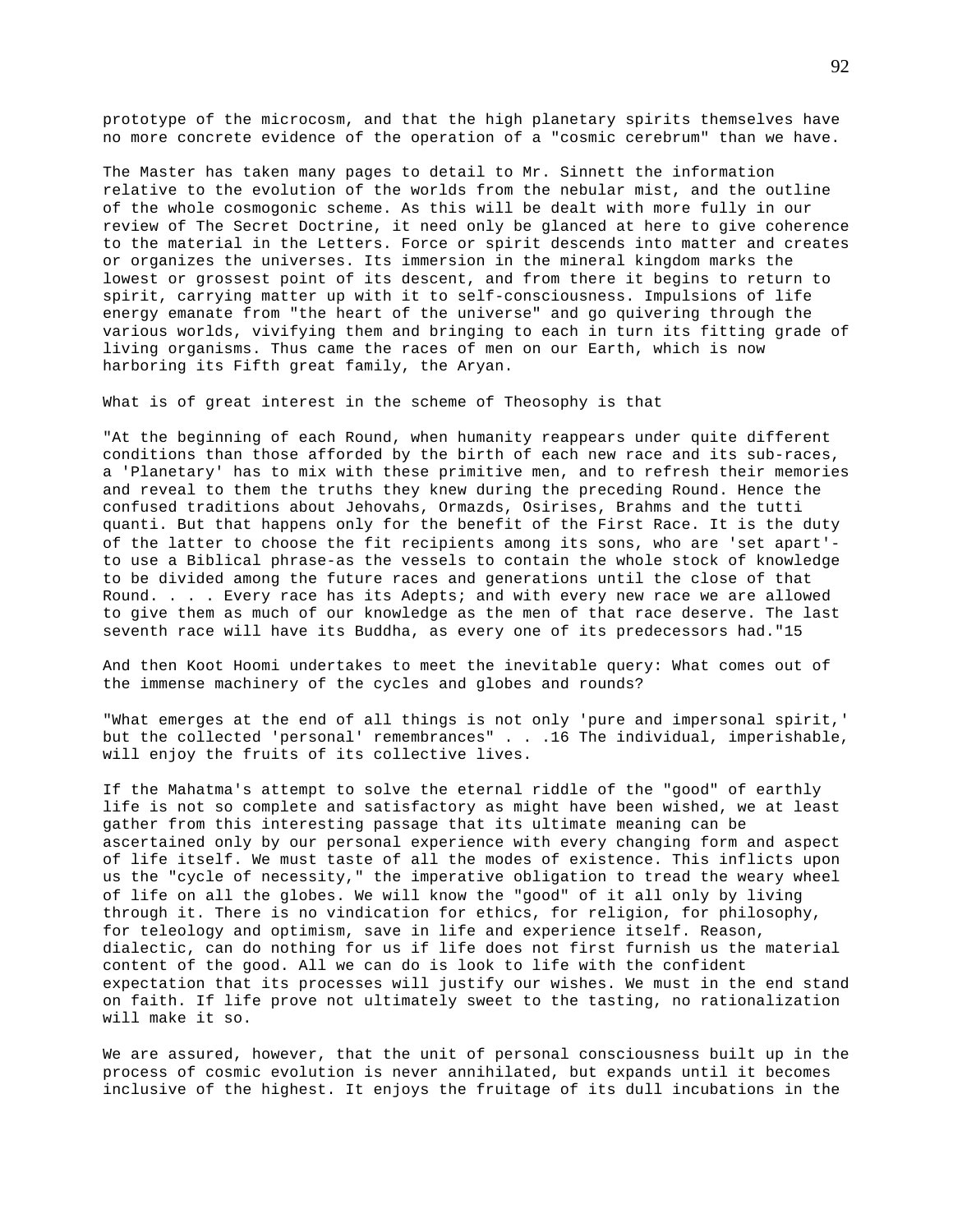lower worlds in its ever-enhancing capacities for a life "whose glory and splendor have no limits."

But, says K.H. immortality is quite a relative matter. Man, being a compound creature, is not entirely immortal. You know, he reminds us, that the physical body has no immortality. Neither the etheric double nor the kama rupa (astral body), nor yet the lower manasic (mental) principle survive disintegration. Only the Ego in the causal body holds its conscious existence between lives on earth. Even the planetary spirits, high as they are in the scale of being, suffer breaks in their conscious life,--the periods of pralaya. In the true sense of the term only the one life has absolute immortality, for it is the only existence which has neither beginning nor end, nor any break in its continuity. All lower aspects and embodiments have immortality, but with periodic recessions into inanition.

The problem of evil received treatment at K.H.'s hands, and is summarized in the statement that

"Evil has no existence per se and is but the absence of good and exists but for him who is made its victim. It proceeds from two causes, and no more than good is it an independent cause in nature. Nature is destitute of goodness or malice; she follows only immutable laws, when she either gives life and joy or sends suffering and death and destroys what she has created. Nature has an antidote for every poison and her laws a reward for every suffering. The butterfly devoured by a bird becomes that bird, and the little bird killed by an animal goes into a higher form. It is the blind law of necessity and the eternal fitness of things, and hence cannot be called evil in Nature. The real evil proceeds from human intelligence and its origin rests entirely with reasoning man who dissociates himself from Nature. Humanity then alone is the true source of evil. Evil is the exaggeration of good, the progeny of human selfishness and greediness. Think profoundly and you will find that save death-which is no evil but a necessary law, and accidents which will always find their reward in a future life-the origin of every evil, whether small or great, is in human action, in man whose intelligence makes him the one free agent in Nature. It is not Nature that creates diseases, but man. . . . Food, sexual relations, drink, are all natural necessities of life; yet excess in them brings on disease, misery, suffering, mental and physical. . . . Become a glutton, a debauchee, a tyrant, and you become the originator of diseases, of human suffering and misery. Therefore it is neither Nature nor an imaginary Deity that has to be blamed, but human nature made vile by selfishness."17

It will be of interest to hear what K.H. says about "heaven."

"It (Devachan)18 is an idealed paradise in each case, of the

Ego's own making, and by him filled with the scenery, crowded with the incidents and thronged with the people he would expect to find in such a sphere of compassionate bliss."19

Man makes his own heaven or hell, and is in it while he is making it. It is subjective; only, Theosophy postulates a certain (refined and sublimated) objectivity to the forms of our subjectivity. Man does in heaven only what he does on earth-forms a conception and then hypostatizes or reifies it. Only, in the case of nirvanic states, the reification is instantaneously externalized. On earth it is a slower formation. The "Summerland" of the Spiritualists is but the objectification of the Ego's buoyant dreams, when freed from the heavy limitations of the earth body.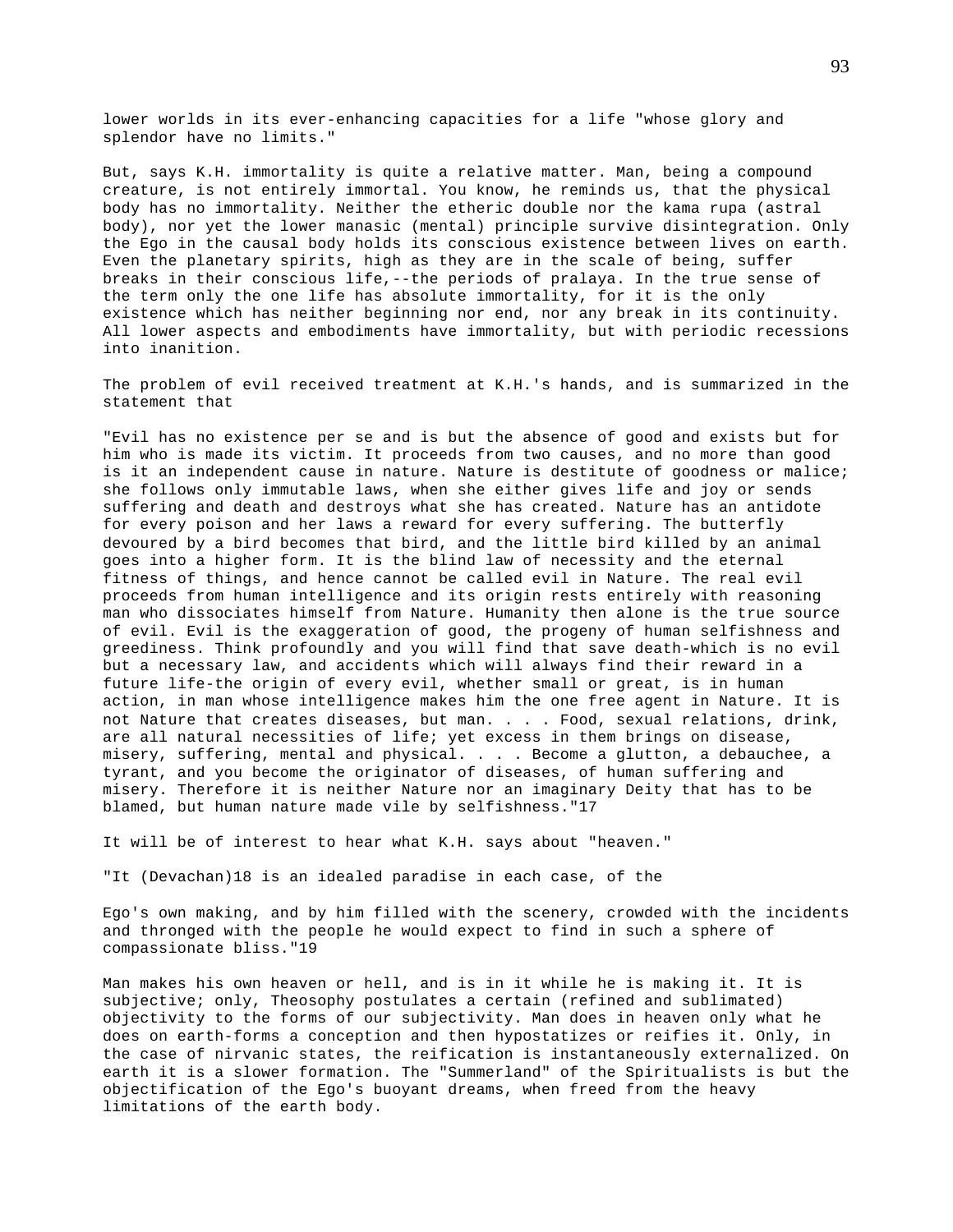"In Devachan the dreams of the objective life become the realities of the subjective."20

This means that the ideal creations, the highest aspirations of man on earth, become the substance of his actual consciousness in heaven. They are the only elements of his normal human mind that are pitched at a vibration rate high enough to impress the matter or stuff of his permanent body, and hence they alone cause a repercussion or response in his pure subjective consciousness when the lower bodies are lost. On this theory the day dreams and the ideal longings of the human soul become the most vital and substantial, and abiding, activities of his psychic life.

The only memories of the earth life that intrude into this picture of heavenly bliss are those connected with the feelings of love and hate.

"Love and hatred are the only immortal feelings, the only survivors from the wreck of the Ye-damma or phenomenal world."21

All other feelings function at too low a rate to register on the ethereal body of the Devachanee, and are lost.

"Out of the resurrected past nothing remains but what the Ego has felt spiritually-that was evolved by and through, and lived over by his spiritual faculties-be it love or hatred."22

Suicides, says K.H., must undergo a peculiar discipline following their premature death. Since they have arbitrarily interrupted a cycle of nature before its normal completion, the operation of law requires that they hang suspended, so to speak, in a condition of near-earthly existence until what would have been their natural life-term has expired.

"The suicides who, foolishly hoping to escape life, found themselves still alive, have suffering enough in store for them from that very life. Their punishment is in the intensity of the latter."23

Their distress consists, it seems, in remaining within the purview of their earthly life without being able to express its impulses. They are often tempted to enjoy life again by proxy, i.e., through mediums or by efforts at a sort of vampiristic obsession. Victims of death by accident have a happier fate. They are more quickly released from earth's lure to partake of the lethal existence in the higher Devachan.

All those souls who do not slip down into the eighth sphere-Avichi-through a "pull" of the animal nature which proved too strong for their spiritual fibre to resist, go on to the Devachan-to Heaven. To the Theosophist heaven is not "that bourne from which no traveler e'er returns," nor is access to it a matter of even rare exception. Millions of persons in earth life have had glimpses through its portals, in sleep, trance, catalepsis, anaesthesia, hypnosis, or in the open-eyed mystic's vision. It is a realm of sweet surcease from pain and sorrow, of happiness without alloy. But it is far from being the same place, or from providing identically the same experience, for every soul. Each one's heaven is determined by the capacities for spiritual enjoyment developed on earth. Only the spiritual senses survive.

To enrich heaven one must have laid up spiritual treasure on earth. Furthermore, the life there is not without break. The released Ego does not loll away an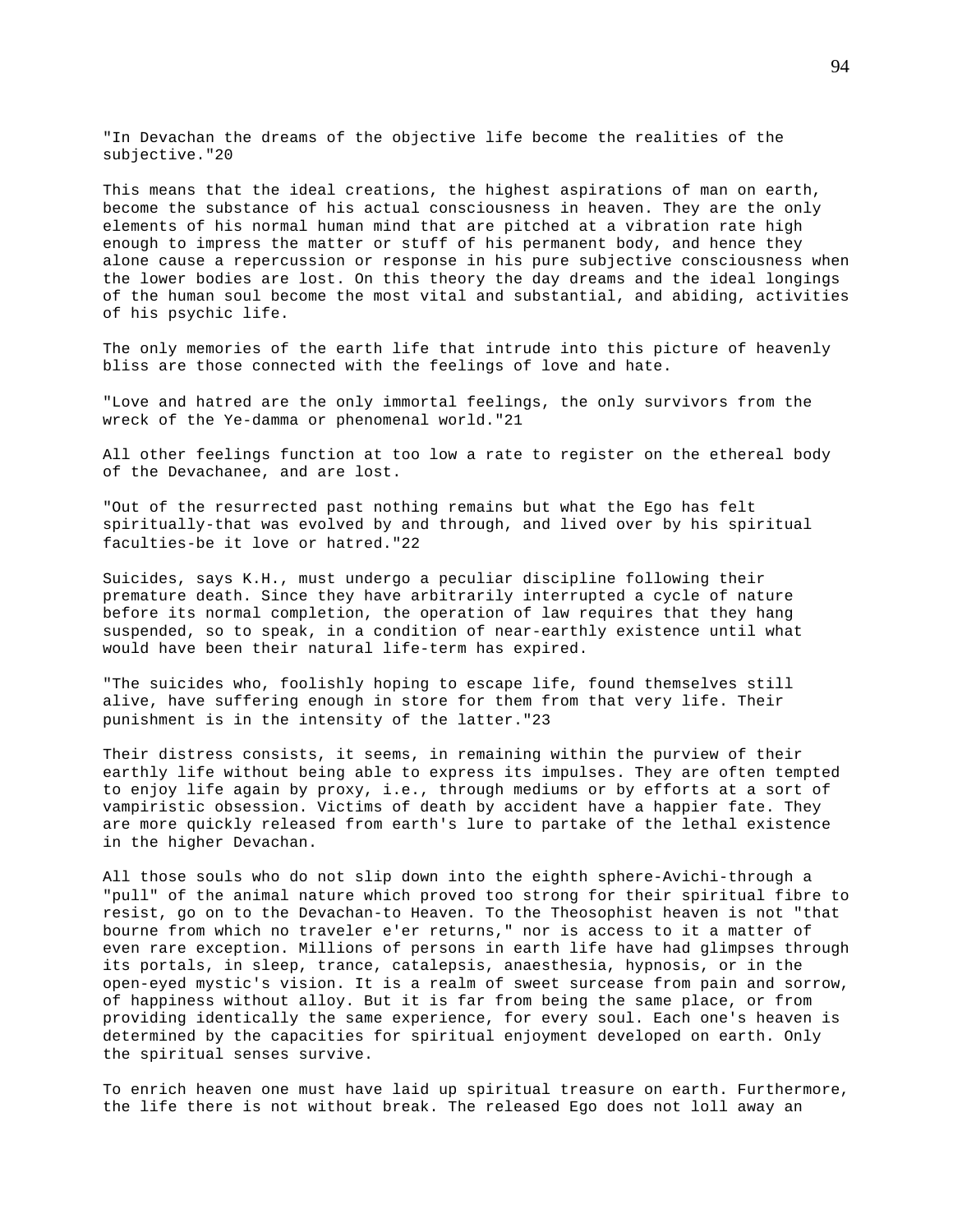eternal existence there, but after due rest returns to earth. Nor is his enjoyment of the Devachan the same in each sojourn there. He bites deeper into the bliss of heaven each time he takes his flight from body. The constant enrichment of his experience in the upper spheres provides a never-ending novelty.

To Mr. Sinnett's assertion that a mental condition of happiness empty of sensational, emotional, and lower mental (manasic) content would be an intolerable monotony K.H. replies by asking him if he felt any sense of monotony during that one moment in his life when he experienced the utmost fulness of conscious being. Devachan is like that, he assured the complainant, only much more so. As our climatic moments in this life seem by their ineffable opulence to swallow up the weary sense of the time-drag, so the ecstatic consciousness of the heaven state is purged of all sense of ennui or successive movement. To put it succinctly, there is no sense of time in which to grow weary.

"No; there are no clocks, no timepieces in Devachan, . . . though the whole Cosmos is a gigantic chronometer in one sense . . . I may also remind you in this connection that time is something created entirely by ourselves; that while one short second of intense agony may appear, even on earth, as an eternity to one man, to another, more fortunate, hours, days and sometimes whole years may seem to flit like one brief moment. . . . But finite similes are unfit to express the abstract and the infinite; nor can the objective ever mirror the subjective. . . . To realize the bliss in Devachan, or the woes in Avitchi, you have to assimilate them-as we do. . . . Space and time may be, as Kant has it, not the product but the regulators of the sensations, but only so far as our sensations on earth are concerned, not those in Devachan. . . Space and time cease to act as 'the frame of our experience' 'over there.'"24

The land of distinctions is transcended and the here and there merge into the everywhere, as the everywhere into the here and there, and the now and then into the now.

Koot Hoomi is sure that the materialistic attitudes of the Occidental mind have played havoc with the subtle spirituality embodied in Eastern religions, in the effort at translation and interpretation.

"Oh, ye Max Müllers and Monier Williamses, what have ye done with our philosophy?"25

You can not take the higher spiritual degrees by mere study of books. Progress here has to do largely with the development of latent powers and faculties, the cultivation of which is attended with some dangers. In this juncture it avails the student far more to be able to call upon the personal help of a kindly guardian who is truly a Master of the hidden forces of life, than to depend upon his own efforts, however consecrated. Each grade in the hierarchy of evolved beings stands ready to tutor the members of the class below.

"The want of such a 'guide, philosopher and friend' can never be supplied, try as you may. All you can do is to prepare the intellect: the impulse toward 'soul-culture must be furnished by the individual. Thrice fortunate they who can break through the vicious circle of modern influence and come above the vapors! . . . Unless regularly initiated and trained-concerning the spiritual insight of things and the supposed revelations made unto man in all ages from Socrates down to Swedenborg . . . no self-tutored seer or clairvoyant ever saw or heard quite correctly."26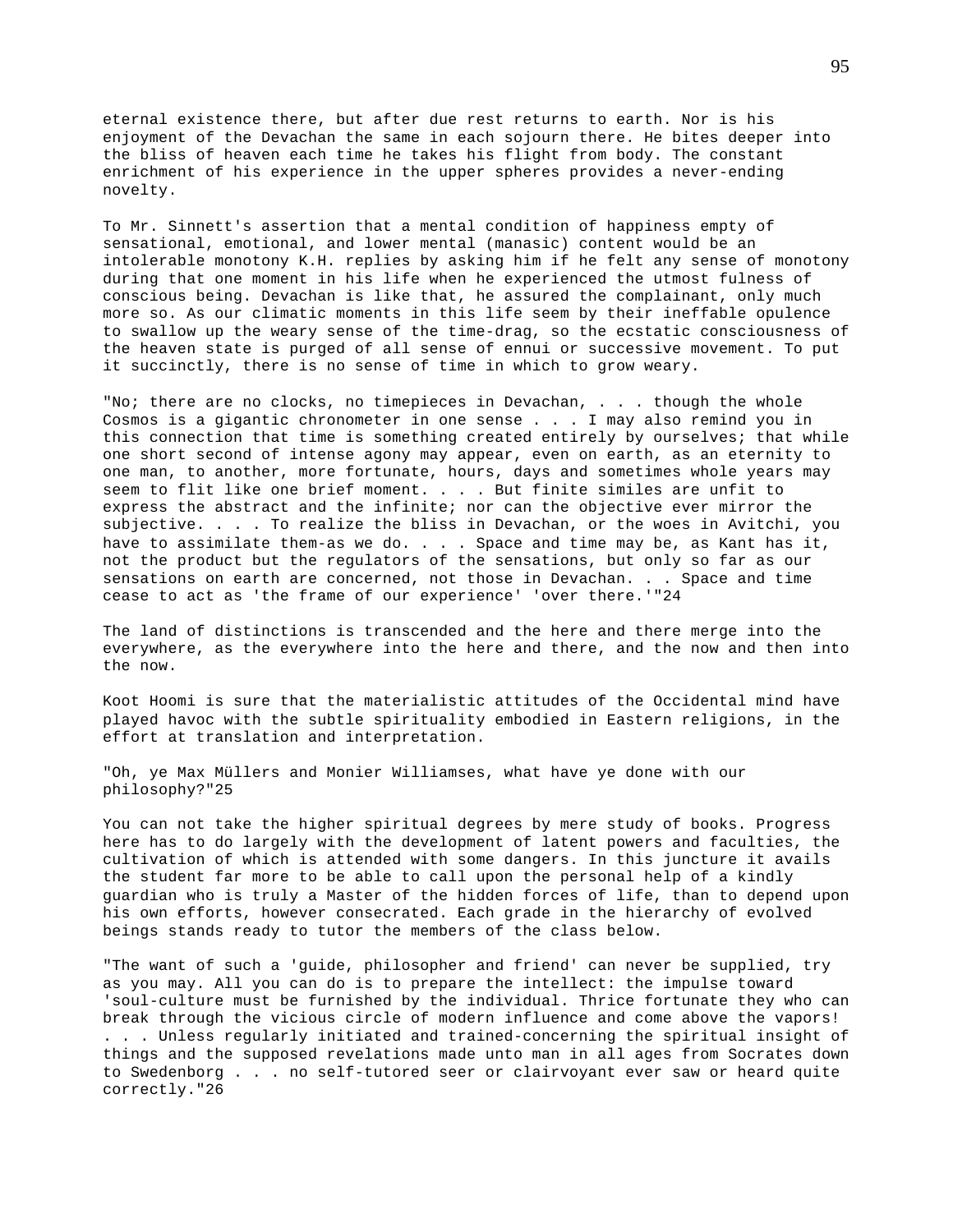The Master Morya has a word to say to Sinnett about "the hankering of occult students after phenomena" of a psychic nature. It is a maya27 against which, he says, they have always been warned. It grows with gratification; the Spiritualists, he says, are thaumaturgic addicts. It adds no force to metaphysical truth that his own and K.H.'s letters drop into Sinnett's lap or come under his pillow. If the philosophy is wrong a "wonder" will not set it right. Spiritual knowledge, made effective for growth, is the desideratum. Trance mediumship, he reiterates, is itself both undesirable and unfruitful. No mind should submit itself passively to another. "We do not require a passive mind, but on the contrary are seeking for those most active." Nothing can give the student insight save the unfolding of his own inner powers.

Much of the Adept's writing to Sinnett has to do with the conditions of probation and "chelaship" in the master science of soul-culture. He says there are certain rigid laws the fulfilment of which is absolutely essential to the disciple's secure advancement. They have to do with self-mastery, meditation, purity of life, fixity of purpose. These laws, which at first seem to the neophyte to bar his path, will be seen, as he persists in obedience to them, to be the road to all he can ask. But no one can break them without becoming their victim. Too eager expectation on the part of the aspirant is dangerous. It disturbs the balance of forces.

"Each warmer and quicker throb of the heart wears so much life away. The passions, the affections, are not to be indulged in by him who seeks to know; for they wear out the earthly body with their own secret power; and he who would gain his aim must be cold."28

A hint as to the occult desirability of vegetarianism is dropped in the sentence:

"Never will the Spiritualists find reliable trustworthy mediums and Seers (not even to a degree) so long as the latter and their 'circle' will saturate themselves with animal blood and the millions of infusoria of the fermented fluids."29

Arcane knowledge has always been presented in forms such that only the most determined aspirants could grasp the meanings. K.H. interjects that Sir Isaac Newton understood the principles of occult philosophy but "withheld his knowledge very prudently for his own reputation." The "scientific" attitude of mind is declared to be unpropitious for the attainment of clear insight into truth, and the pretensions of modern scientists that they comprehend "the limits of the natural" receive some of the Master's irony. "Oh, century of conceit and mental obscuration!" he jeers.

"All is secret for them as yet in nature. Of man-they know but the skeleton and the form . . . their school science is a hotbed of doubts and conjectures."30

Furthermore, "to give more knowledge to a man than he is fitted to receive is a dangerous experiment." In his ignorance or his passion he may make a use of it fatal both to himself and those about him. The Adepts, it appears also, have their own reasons for not wishing to impart knowledge more rapidly than the pupil can assimilate it. The misuse of knowledge by the pupil always reacts upon the initiator; the Teacher becomes responsible in a measure for the results. The Master would only hinder and complicate his own progress by indiscreet generosity to his chela.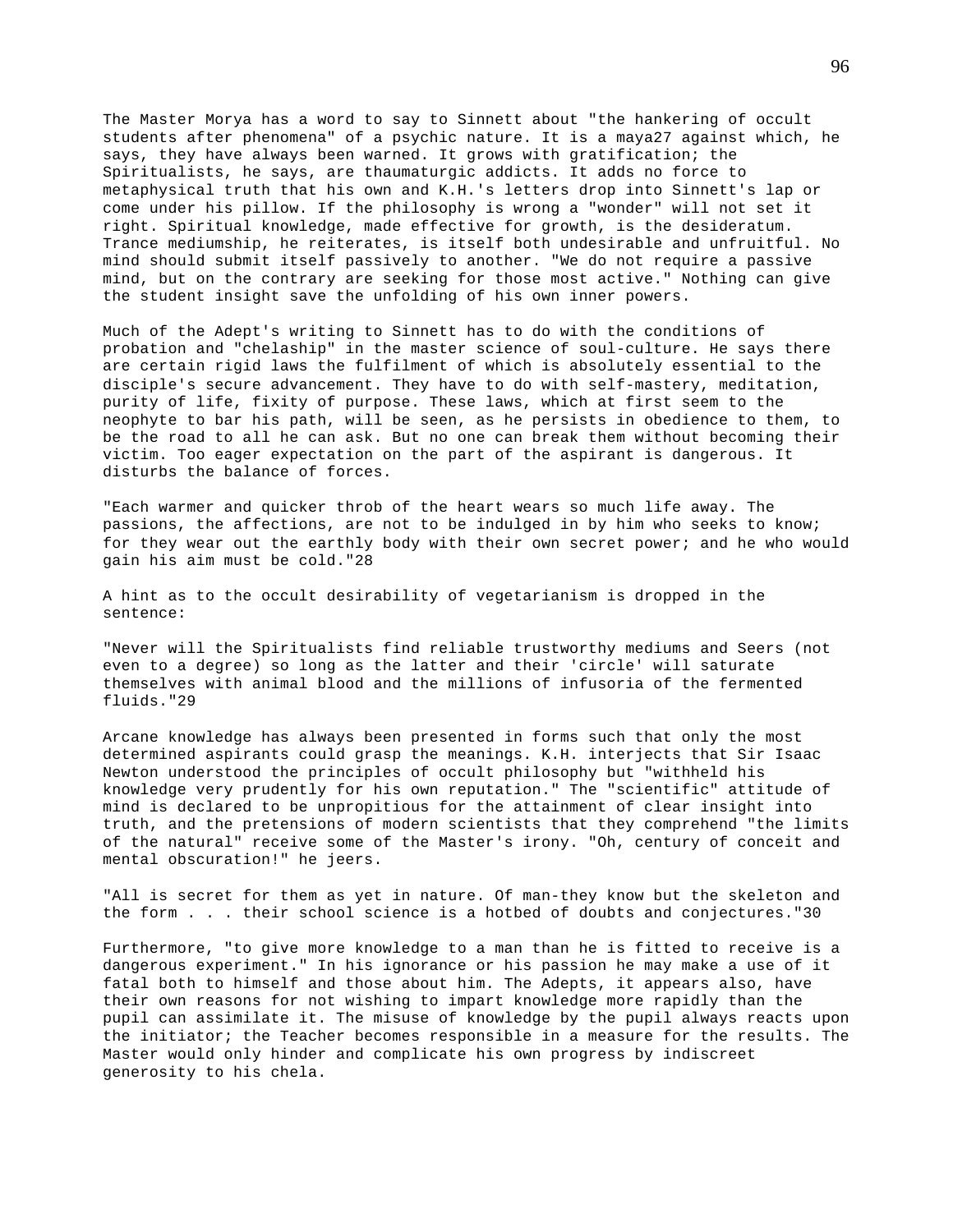As one means of lightening this responsibility the chela is required, when accepted, to take a vow of secrecy covering every order he may receive and the specific information imparted. The Master knows whether the vow is ever broken, without a question being put.

The prime qualification for the favor of receiving the great knowledge is rectitude of motive. Wisdom must be sought only for its serviceability to Brotherhood and progress, not even as an end in itself:

"The quality of wisdom ever was and will be yet for a long time-to the very close of the fifth race-denied to him who seeks the wealth of the mind for its own sake, and for its own enjoyment and result, without the secondary purpose of turning it to account in the attainment of material benefits."31

The applicant for chelaship is tested-unknown to himself-in subtle ways before he is accepted, and often afterwards, too. It is not a system of secret espionage, but a method of drawing out the inner nature of the neophytes, so that they may become self-conquerors.

K.H. reminds Sinnett that the efforts of theosophic adherents to restore or propagate esoteric doctrines have ever been met by the determined opposition of the vested ecclesiastical interests, which have not scrupled to resort to forgery of documents, alleged confessions of fraud, or other villainous subterfuge, to crush out the "heresy."

"Some of you Theosophists are now wounded only in your 'honor' or your purses, but those who held the lamp in previous generations paid the penalty of their lives for their knowledge."32

He points out, too, the distressful state into which certain over-eager aspirants have brought themselves by "snatching at forbidden power before their moral nature is developed to the point of fitness for its exercise." He says: "it would be a sorry day for mankind" if any sharper or deadlier powers-such as those the high Adepts are privileged to wield-were put in the hands of those unaccustomed to use them, or morally untrustworthy.

K.H. volunteers to explain the occult significance of the interlaced black and white triangles in the circle which forms part of the monogram on the seal of the Theosophical Society. The Jewish Kabbalists viewed the insignia as Solomon's Seal. It is "a geometrical synthesis of the whole occult doctrine."

"The two interlaced triangles . . . contain the 'squaring of the circle,' the 'philosophical stone,' the great problems of Life and Death, and-the Mystery of Evil."33

The upward-pointing triangle is Wisdom concealed, and the downward-pointing one is Wisdom revealed-in the phenomenal world.

"The circle indicates the bounding, circumscribing quality of the All, the Universal Principle which expands . . . to embrace all things."

The three sides represent the three gunas, or finite attributes. The double triangles likewise symbolize the Great Passive and the Great Active principles, the male and female, Purusha (Spirit) and Prakriti (Matter).34 The one triangle points upward to Spirit, the other downward to Matter, and their interlacing represents the conjunction of Spirit and Matter in the manifested universe. The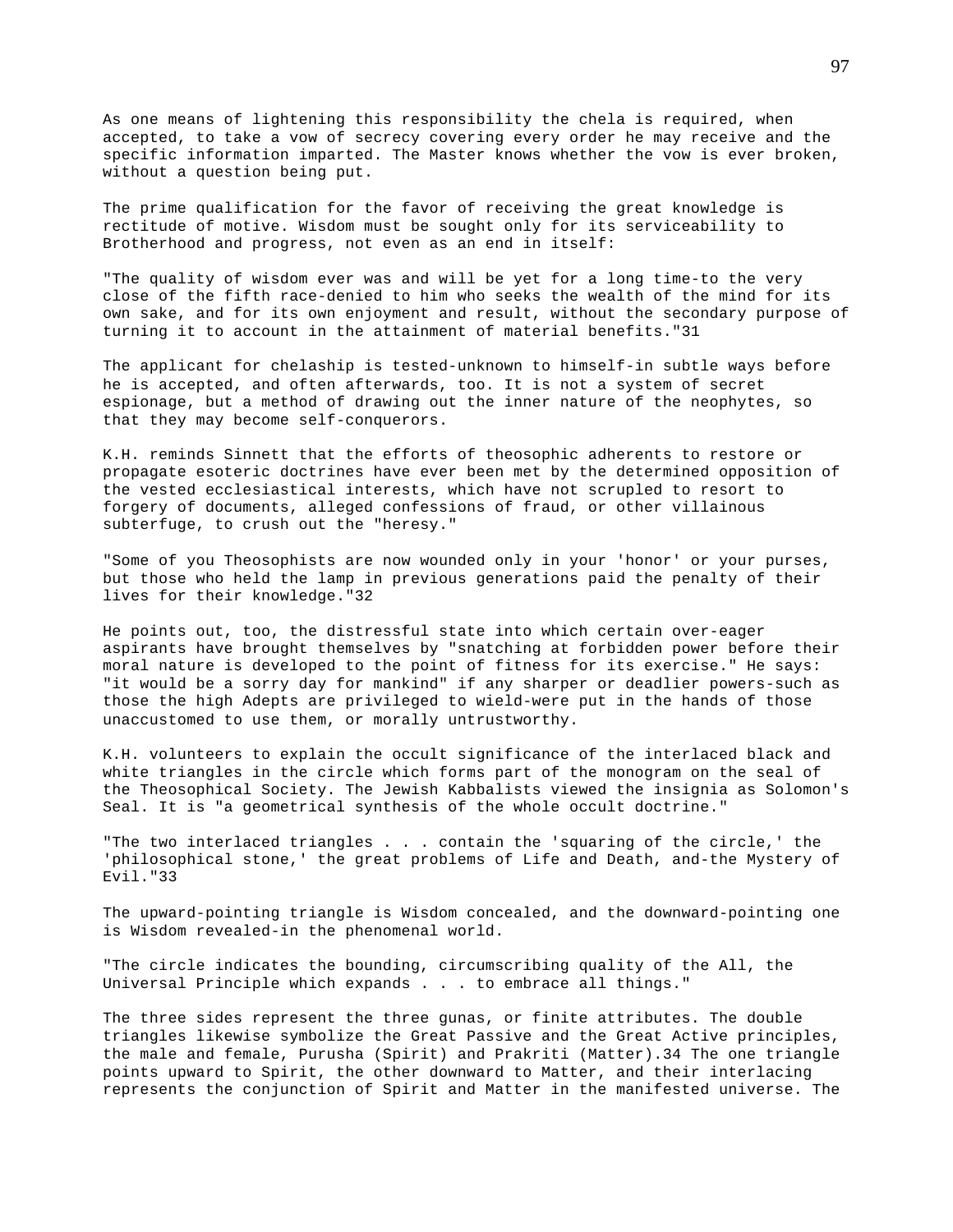six points of the two triangles, with the central point, yield the significant Seven, the symbol of Universal Being.

Manifestation of the Absolute Life creates universes, and starts evolutionary processes; but, says K.H. to Sinnett,

"neither you nor any other man across the threshold has had or ever will have the 'complete theory' of Evolution taught him; or get it unless he guesses it for himself. . . . Some-have come very near to it. But there is always . . . just enough error . . . to prove the eternal law that only the unshackled Spirit shall see the things of the Spirit without a veil."35

Pride of intellect grows enormously more dangerous the farther one goes toward the higher realms; and after that is overcome spiritual pride raises its head. An average mortal finds his share of sin and misery rather equally distributed over his life; but a chela has it concentrated all within one period of probation. One who essays the higher peaks of knowledge must overcome a heavier drag of moral gravitation than one who is content to walk the plain.

From a purely political standpoint it is interesting to note that in 1883 K.H. had taken hold of a project to launch in India a journal to be named "The Phoenix," which, with Mr. Sinnett as editor, was to function as an agent for the cultivation of native Hindu patriotism, of which the Master saw a sore need in India's critical situation at that time. Native princes were looked to for financial support, as well as Theosophists, and propaganda for the venture had already been set in motion. But K.H. declares that his closer inspection of the situation and his discovery of the wretched political indifference of his countrymen made the enterprise dubious, financially and spiritually. He then ordered Sinnett to drop it entirely, as he saw certain failure ahead.

The Mahatma Letters, in the latter portion, go deeply into the affairs of the London Lodge, T. S., which Mr. Sinnett had founded on his return to England, and they even advise as to the "slate" of officers to stand for election. There was a factional grouping in the Lodge at the time, the Kingsford-Maitland party standing for Christian esotericism as against the paramount influence of the Tibetan Masters, whose existence was regarded by them as at least hypothetical; and the Sinnett wing adhering closely to H.P.B. and her Adepts. Mrs. Anna B. Kingsford had had a series of communications in her own right from high teachers, which K.H. himself stated were in accord with his own doctrine. These were published in a volume, The Perfect Way. The Master counsels harmony between the two parties, preaching, with Heraclitus, that harmony is the equilibrium established by the tension of two opposing forces.

Much or most of the substance of the later Letters is personal, touching Sinnett's relations with persons of prominence in the Theosophical movement. The Adepts make no claim to omniscience-they themselves are in turn disciples of higher and grander beings whom they speak of as the Dhyan Chohans,36 and whom they rank next to the "planetaries"-but they assert their ability to look from any distance into the secret minds of Sinnett's associates as well as into his own. They gave him the benefit of this spiritual "shadowing" to guide him in the Society's affairs.

Many complimentary things are said to Mr. Sinnett for his encouragement; but he is not spared personal criticism of the sharpest sort. He is told that his attitude of Western pride stands in the way of his true spiritual progress. While his admirable qualities have won him the distinction of being used as a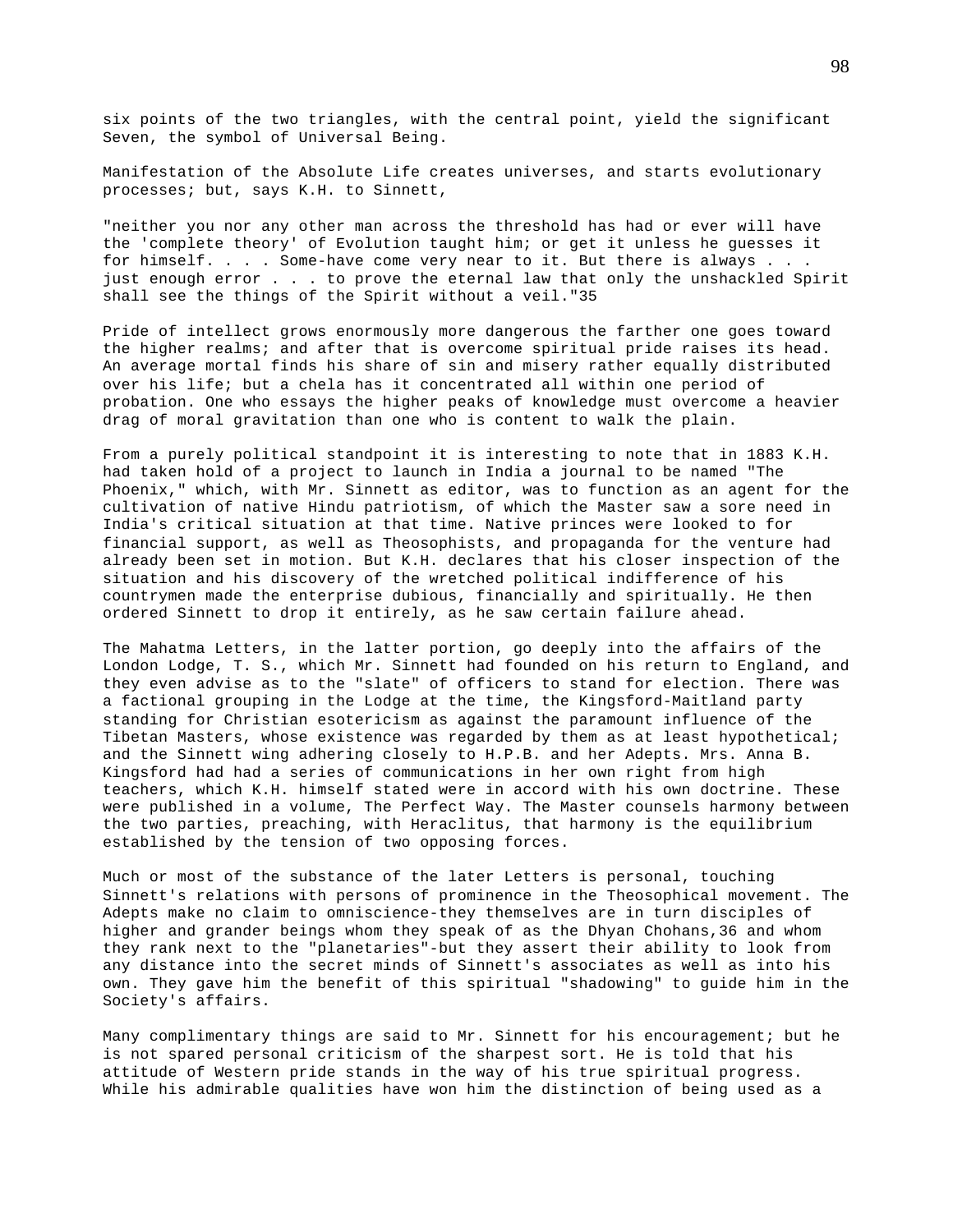literary aid to the Mahatmas, still he is pronounced far from eligible for chelaship.

Much of the material in the Letters, being of a quite personal and intimate nature, was, to be sure, never intended for publication; in fact, was again and again forbidden publication. But the Sinnett estate was persuaded, in 1925, to give out the Letters for the good they might be expected to do in refutation of the many bizarre divergencies which Neo-Theosophy was making from the original teachings. Their publication came at the conclusion of the half-century period of the existence of the Theosophical Society and was supposed to terminate an old and begin a new cycle with some exceptional significance such as Theosophists attribute to times and tides in the flow of things.

To most Theosophists the existence of the Masters and the contents of their teaching form the very corner-stone of their systematic faith. And ultimately they point to the wisdom and spirituality displayed in the Letters themselves as being sufficient vindication of that faith.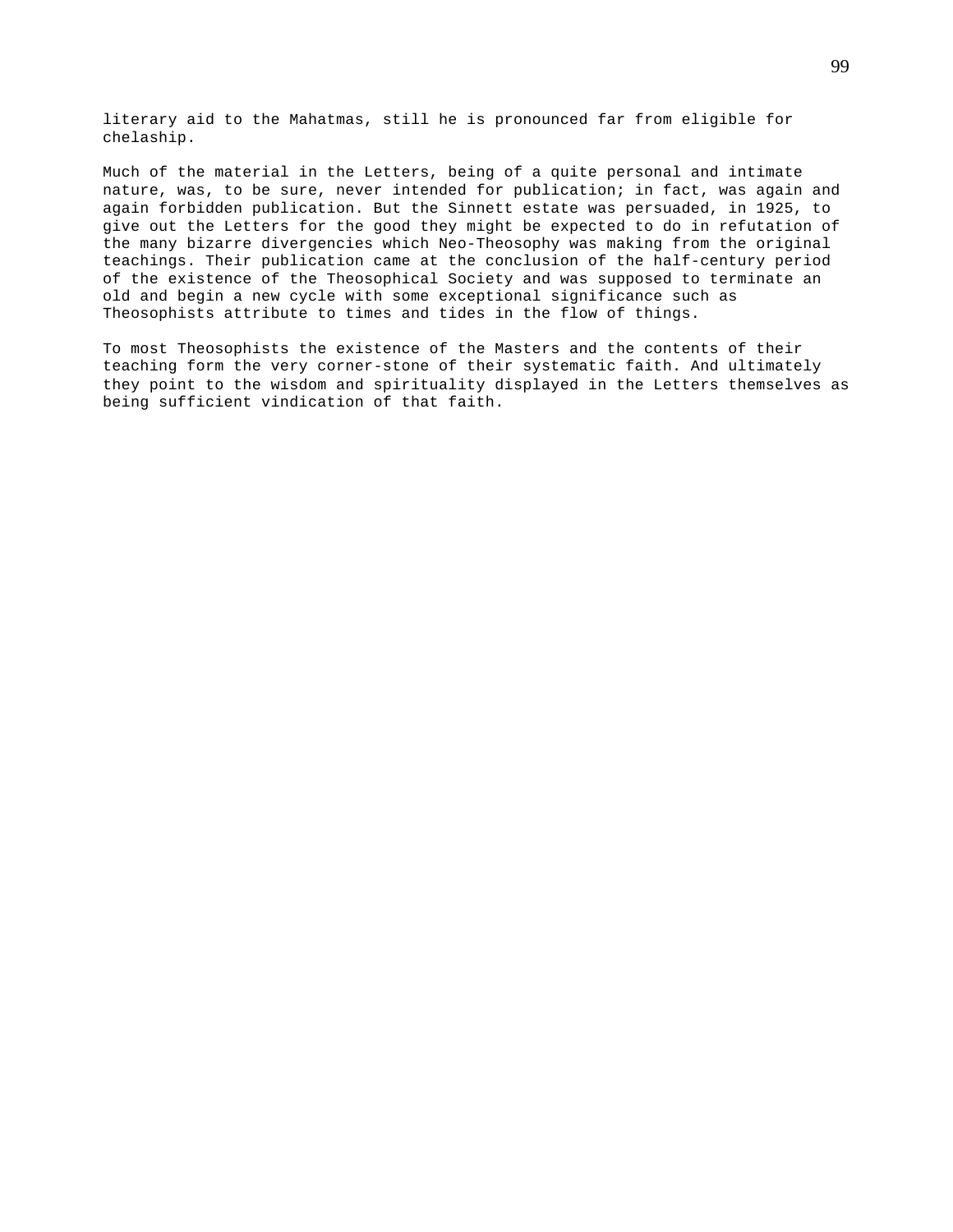#### CHAPTER VII

## STORM, WRECK, AND REBUILDING

Reverting from philosophy to history we must now give some account of what happened in India from the date the two Founders left America late in 1878.

India welcomed Theosophy with considerable warmth. Col. Olcott toured about, founding Lodges rapidly, and Madame Blavatsky bent herself to the more esoteric work of corresponding with her Masters and of establishing her official mouthpiece, The Theosophist. Though Isis Unveiled had been put forth in America, Theosophy was first really propagated in India.

The early history of the Society in India need not concern us here, save as it had repercussions in the United States. But it is necessary to touch upon the conspicuous events that transpired there in 1884-85, for they shook the Theosophic movement to its foundations and for a time threatened to end it. We refer to the official Reports issued in those two years by the Society for Psychical Research in England upon the genuineness of the Theosophic phenomena.1

The S.P.R., having been founded shortly before 1884 by prominent men interested in the growing reports of spiritistic and psychic phenomena (the early membership included at least three Theosophists, Prof. F. W. H. Myers, Mr. W. Stainton Moses and Mr. C. C. Massey), manifested a pronounced interest in the recently-published and widely-read works of Mr. Sinnett, The Occult World and Esoteric Buddhism. Madame Blavatsky's Isis Unveiled and the works and experiments of Prof. William Crookes had done much to foster this new study. Accordingly when Col. Olcott and Mohini M. Chatterji, a devoted follower of H.P.B., were in Europe in 1884, the S.P.R. requested the three to sit for friendly questioning concerning Madame Blavatsky's reported marvels. She was herself interrogated at this time. This procedure led to the publication "for private and confidential use" of the First Report of the Committee in the fall of 1884. In sum the Report expressed decided incredulity as to the genuine nature of the phenomena. Ascribing fraud only to Madame Blavatsky, it says:

"Now the evidence in our opinion renders it impossible to avoid one or other of two alternative conclusions: Either that some of the phenomena recorded are genuine, or that other persons than Madame Blavatsky, of good standing in society, and with characters to lose, have taken part in deliberate imposture."

The conclusion was:

"On the whole, however, (though with some serious reserves) it seems undeniable that there is a prima facie case for some part at least of the claim made, which . . . cannot, with consistency, be ignored."

Later in the same year the S.P.R. sent one of its members, Mr. Richard Hodgson, a young University graduate, to India to conduct further investigation of the phenomena reported to have taken place at the Headquarters of the Theosophical Society, at Madras. He was given untrammeled access to the premises and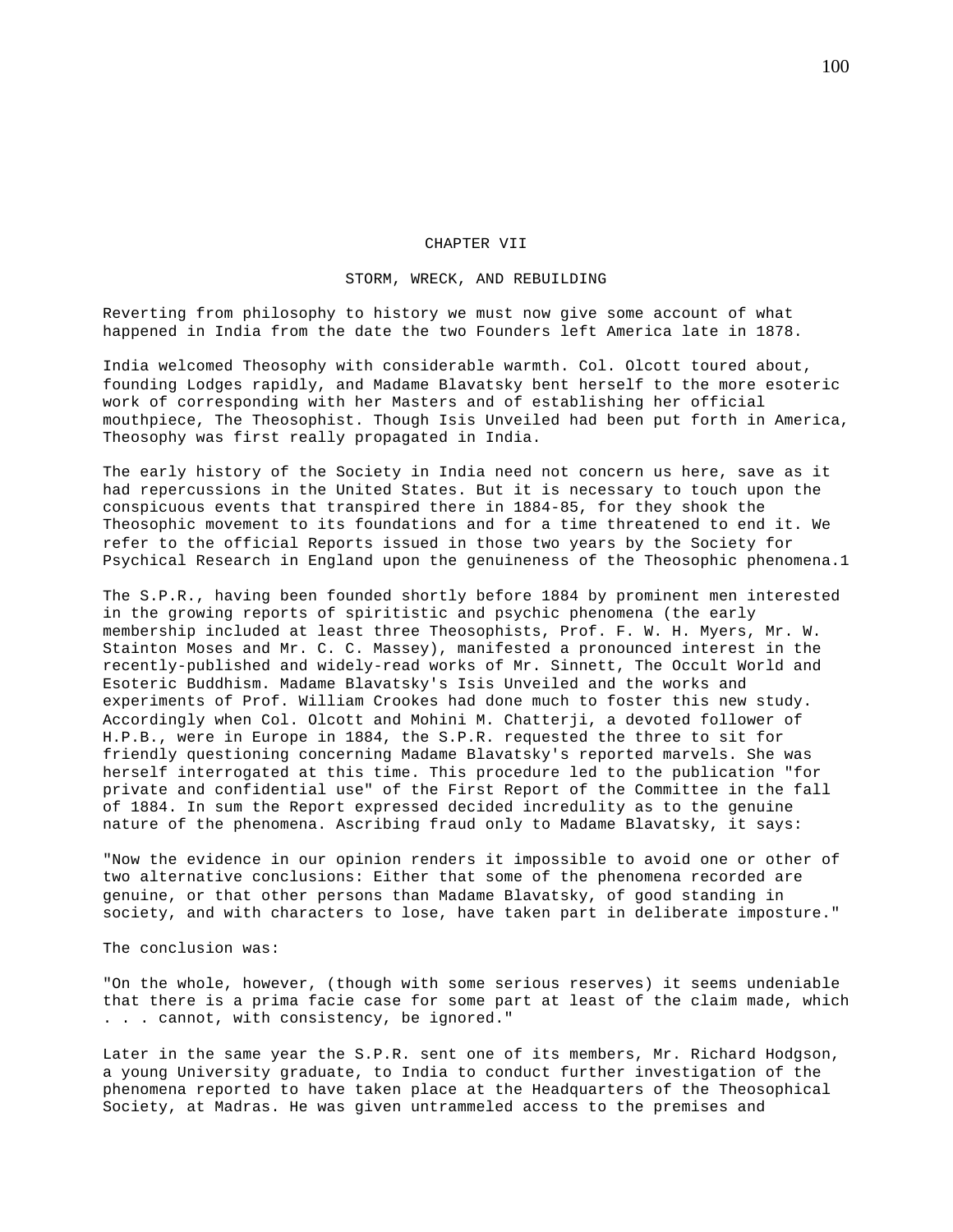permitted to examine in person members of the household who had witnessed some of the events in question.

H.P.B.'s nemesis in these ill-started proceedings was one Madame Coulomb. In 1871, when Madame Blavatsky had been brought to Cairo, along with other survivors of their wrecked vessel, the French woman, a claimant to the possession of mediumistic powers, became interested in H.P.B.'s psychic abilities and rendered her some assistance. When, in 1879, the Founders arrived in India, Madame Coulomb in her turn resorted to her Russian friend for aid, and H.P.B. made her the housekeeper, and her husband the general utility man, of the little Theosophic colony. They proved to be ungrateful, meddlesome, and unscrupulous, became jealous and discontented, and when left in charge of Madame Blavatsky's own rooms in the building during her absence on the journey to Europe in 1884, they fell into bickering and open conflict with Mr. Lane-Fox, Dr. Franz Hartmann and others of the personnel over questions of authority and small matters of household management. Both they and the Theosophists took up the matters of dispute by letter with H.P.B. and Col. Olcott in Europe, and the two leaders urged conciliation and peace on both sides. But finally the illrepressed resentment of Madame Coulomb broke out into secret machinations with the Christian missionaries to expose Madame Blavatsky as a fraud. Madame Coulomb placed in the hands of the missionaries letters allegedly written to her by her former friend, in which evidence of the latter's connivance with her French protégé to perpetrate deception in phenomena was revealed. Just before exploding this bombshell the Coulombs had become unendurable, and had finally been compelled to leave the premises.

Madame Coulomb bartered her incriminating material to the missionaries for a considerable sum of money, and the purchasers spread the alleged exposure before the public in their organ, the Christian College Magazine.2 Madame Blavatsky, in Europe, made brief replies in the London Times and the Pall Mall Gazette, stating that the Coulomb letters were forgeries. She wished to bring recrimination proceedings against her accusers to vindicate herself and the Society. Friends dissuaded her, or deserted her, and nothing was done. But the Founders prepared to hasten back to India. Col. Olcott seems to have taken a vacillating course, and the resolution adopted at a Convention held in India upon their return expressed the opinion of the delegates that Madame Blavatsky should take no legal action.

She resigned her office as Corresponding Secretary, but later was requested to resume her old place.

Mr. Hodgson submitted his report, which was published near the end of 1885.3 He had not witnessed any phenomena nor examined any. He questioned witnesses to several of the wonders a full year after the latter had taken place. He rendered an entirely ex parte judgment in that he acted as judge, accuser, and jury and gave no hearing to the defense. He ignored a mass of testimony of the witnesses to the phenomena, and accepted the words of the Coulombs whose conduct had already put them under suspicion.4 The merits of the entire case have been carefully gone into by William Kingsland in his The Real H. P. Blavatsky, and by the anonymous authors of The Theosophical Movement. The matter of most decisive weight in Mr. Hodgson's unfavorable judgment was the secret panel in H.P.B.'s "shrine" or cabinet built in the wall of her room, and a sliding door exhibited by the Coulombs to the investigators, and described as having been used by Madame Blavatsky for the insertion of alleged Mahatma letters from the next room by one of the Coulomb accomplices. The Theosophists resident at Headquarters charged that the secret window had been built in, at the instigation of the missionaries, by M. Coulomb during H.P.B.'s absence. He alone had the keys to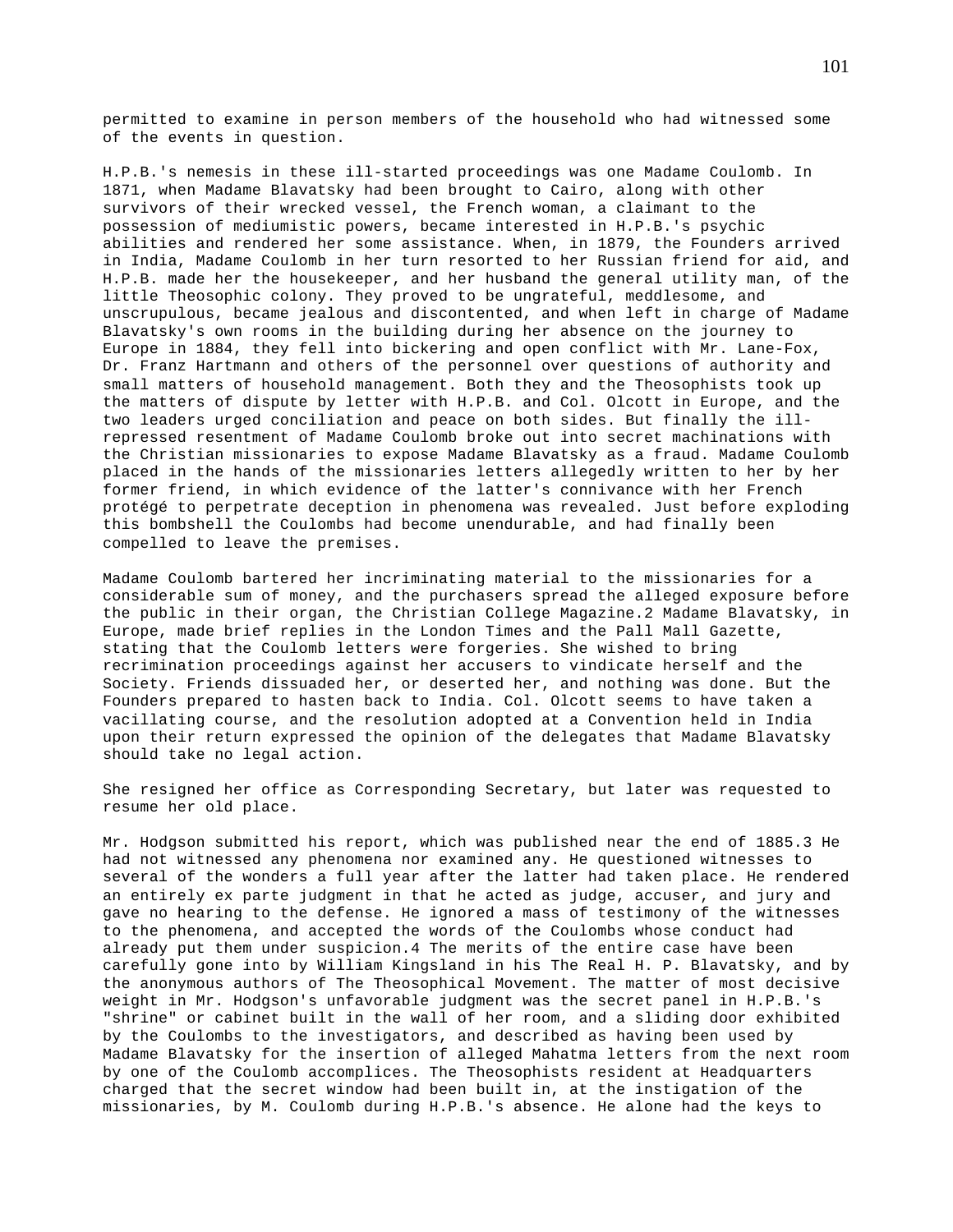Madame's apartment, and one of the points of his quarrel with the house members was the possession of the keys. He refused to give them up, alleging that Madame Blavatsky had placed him in exclusive charge of her rooms during her absence. The charges of course threw doubt upon the existence of the Masters, the genuineness of their purported letters and the whole Mahatmic foundation of Theosophy.

A great point at issue was the comparison of H.P.B.'s handwriting with that of the Mahatma Letters. Two experts, Mr. F. G. Netherclift and Mr. Sims, first testified they were not identical, but later reversed their testimony. Mr. F. W. H. Myers confessed there was entire similarity between the handwriting of the Mahatma Letters and a letter received by Madame Blavatsky's aunt, Madame Fadeef, back in 1870 at Odessa, Russia, from the hand of a Hindu personage who then vanished from before her eyes. (Madame Blavatsky was at some other quarter of the globe at the time.) A distinguished German handwriting expert later declared there was no similarity between H.P.B.'s chirography and those of the Master M. and K.H.

It remained for Mr. Hodgson to assign an adequate motive for Madame Blavatsky's colossal career of deception, and here he confesses difficulty. He finally concludes that her motive was patriotism for her native land: she was a Russian spy! Mr. Solovyoff, in his A Modern Priestess of Isis, gives some substance to this charge. It is conceivable that Madame Blavatsky could have felt sentimental interest in the Russianizing, rather than the Anglicizing, of India; yet it appears preposterous to think that she would have endured the privations and hardships to which she was subjected in her devotion to Theosophy merely to cloak a subterranean machination for Russian dominance in India. She was an American citizen, having been naturalized before she left the United States.

Mr. Hodgson declared Madame Blavatsky to be "one of the most accomplished, ingenious and interesting impostors in history." In a letter to Sinnett, June 21, 1885, she records her reciprocal opinion of Mr. Hodgson. She writes:

"They very nearly succeeded [in killing both her and the Theosophical Society]. At any rate they have succeeded in fooling Hume and the S.P.R. Poor Myers! and still more, poor Hodgson! How terribly they will be laughed at some day!"

The attack of the S.P.R. upon Theosophy and its leaders fell with great force upon the followers of the movement everywhere and only a few remained loyal through the storm.

Among the faithful in America was Mr. W. Q. Judge. It remained for him to effect a reorganization of the forces in the United States in 1885, when the S.P.R. attack was raging abroad. In the previous year he had gone to France, had met H.P.B., continued on to India and back to America. In 1885 he reorganized the sparse membership into the Aryan Lodge. In 1886 he started the publication of The Path, long the American organ for his expression of Theosophy. Active study and propaganda followed quickly thereupon and the number of branches soon tripled. Col. Olcott had appointed an American Board of Control. This body met at Cincinnati in 1886 and organized "The American Section of the Theosophical Society." In April, 1887, the branches held their first Convention, and adopted constitution and by-laws. Mr. Judge became General Secretary. The organization was a copy of that of the Federal Government, though allegiance was subscribed to the General Council in India. In 1888 the second Convention was held, with Mr. Archibald Keightley present as a representative from England. Theosophical organization was at last in full swing in America.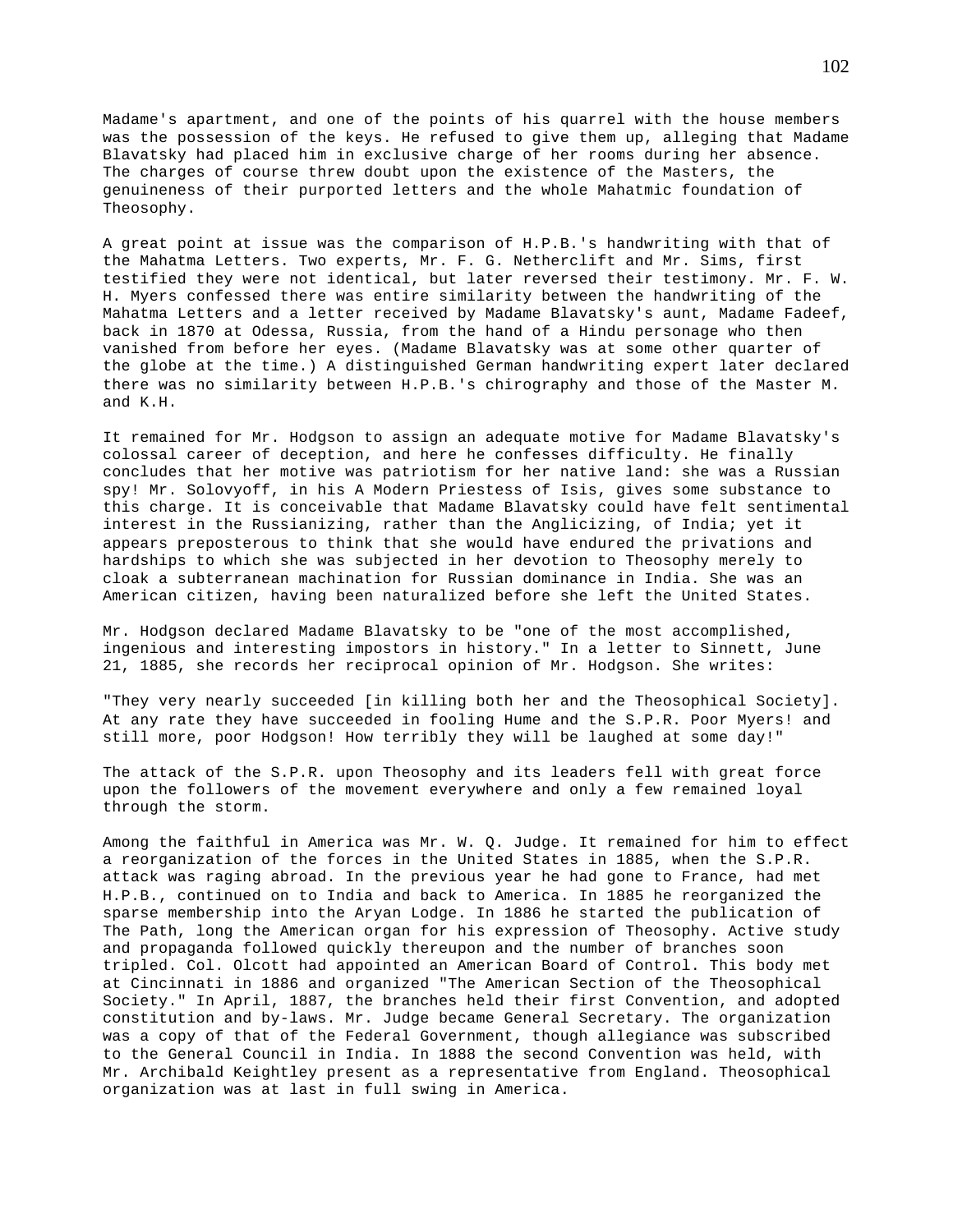Brief mention may be made at this point of a somewhat divergent movement within the ranks of Theosophy itself about 1886. A Mr. W. T. Brown, of Glasgow, had had close fellowship with the Theosophists at Adyar, Madras, from 1884 to 1886. He then came to this country and associated himself with Mrs. Josephine W. Cables, who had been a Christian Spiritualist, but who had as early as 1882 organized the Rochester Theosophical Society. This was the first Theosophical Lodge established in America after the original founding in New York in 1875. But Mrs. Cables tried to represent Theosophy as a mixture of Christianity, Spiritualism, Mysticism, personal ideas on diet and occultism in general. She founded The Occult World, a magazine which Prof. Elliott Coues, then President of the American Board of Control, tried to make the official organ of Theosophy in America. But Mr. Judge's Path was in the field, and Mrs. Cables and Mr. Brown gave expression to some jealousy of the rival publication, alleging that the Theosophical Society was not a unique instrument for the spreading of occult knowledge, but that Christ was to be accepted as the final guide and authority. They referred to the Theosophic teaching as "husks," while Christ had fed the world the real kernel. To this H.P.B. replied through The Path for December, 1886, and cast the blame for their losing touch with her Masters on Mrs. Cables and Mr. Brown themselves.5 Mrs. Cables turned her Rochester Theosophical Society into the "Rochester Brotherhood" and her magazine into an exponent of Mystical Spiritualism. Mr. Brown returned to the fold of orthodox Christianity. Prof. Coues was destined to contribute a sensational chapter to Theosophic history before he broke with the movement forever.6

A close study of the record will reveal that it was during these years that the germ of a hierarchical division in the Theosophical organization developed. In the theory of the existence and evolutionary attainments of the Masters themselves was enfolded the conception of a graded approach to their elevated status. As the Theosophical Society came to be understood as only an appanage of the Masters in their service of humanity, its inner intent was soon seen to be that of affording a means of access to these high beings. It was recognized as an organization whose supreme headship was vested in the Mahatmas and whose corporate membership formed a lower degree of spiritual discipleship. This hierarchical grading naturally fell into three degrees, predicated on the thesis that the Adepts accept pupils for personal tutelage. There were first, the Masters, then their accepted pupils or chelas, and lastly just plain Theosophists or members of the Society. The third class might or might not be led to aspire to chelaship, on the terms of a serious pledge to consecrate all life's efforts to spiritual mastery. These three divisions came to be called the First, Second and Third Sections of the Theosophical Society. It is the theory advanced in the Theosophic Movement that H.P.B. represented the First Section, Mr. Judge the Second and Col. Olcott the Third. The Russian noblewoman was regarded as the only bona fide or authoritative link of communication with the First Section (though the Masters might at any time grant the favor of their special interest to others, as they did to Mr. Sinnett); Judge was held to be an accepted chela, in the high confidence of Madame Blavatsky and her mentors, their reliable agent to head the order of lay chelaship; Col. Olcott was the active and visible head of the Theosophical Society, the accepted instrument of the Masters in the work of building up that organization which was to present the ancient doctrine of their existence to the world and mark out anew the path of approach to them. H.P.B. and Judge worked behind the scenes, while Olcott stood in the gaze of the world. To them belonged the task of bringing out the teaching and keeping it properly related to its sources; to him fell the executive labor of providing ways and means to serve it to a sceptical public. The functions of the former two were esoteric; those of Olcott exoteric. It was understood that the Colonel was not advanced beyond the position of a lay or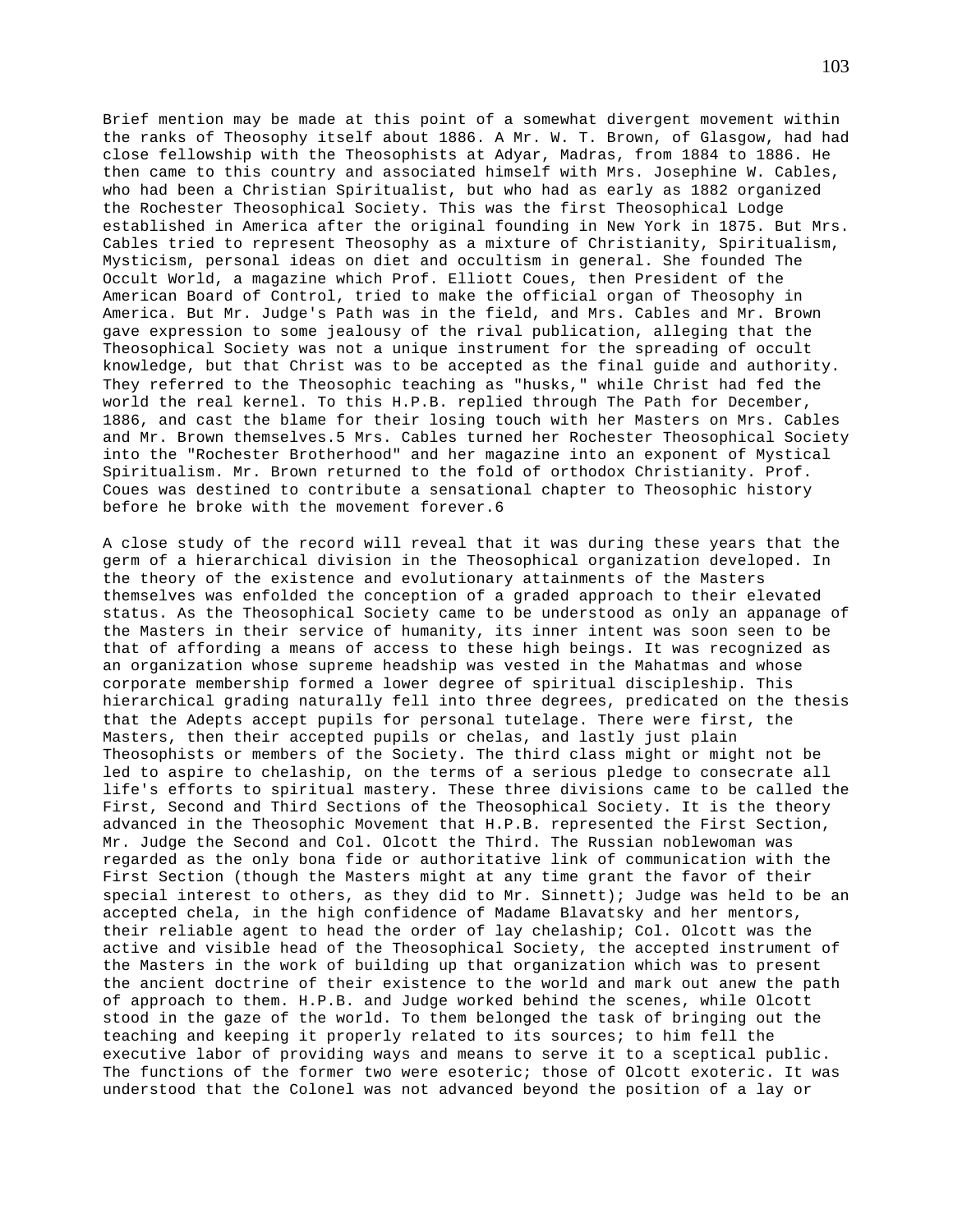probationary chela. He himself seems to have accepted this ranking as deserved, and generously admitted that

"to transform a worldly man such as I was in 1874--a man of clubs, drinking parties, mistresses, a man absorbed in all sorts of worldly, public, and private undertakings and speculations-into that purest, wisest, noblest, and most spiritual of human beings-a 'Brother,' was a wonder demanding next to miraculous efficacy. . . . No one knows until he really tries it, how awful a task it is to subdue all his evil passions and animal instincts and develop his higher nature."7

The Theosophical Movement ascribes most of the trials and tribulations of Theosophy to the Colonel's indifferent success, at times, in the "awful task." Years later, Olcott says:

"She was the teacher, I the pupil; she the misunderstood and insulted messenger of the Great Ones, I the practical brain to plan, the right hand to work out the practical details."8

Out of this situation eventuated the formation of the Esoteric Section of the Theosophical Society. So many members were reaching out after the chelaship that Judge wrote to H.P.B. in 1887 for advice as to what to offer them. She replied, telling him to go ahead in America and she would soon do something herself. She then began the publication of Lucifer, in which the qualifications, dangers, obstacles, and status of chelaship were set forth in article after article. Judge went to London; and there, at the request of Madame Blavatsky drew the plans and wrote the rules for the guidance of the new body. Col. Olcott looked on with some perturbation while his spiritual superiors stepped lightly over his authority to inaugurate the higher enterprise. In October, 1888, the first public statement relative to the Esoteric Section appeared. It announced the purpose of the formation of the Esoteric Section to be:

"To promote the esoteric interests of the Theosophical Society by the deeper study of esoteric philosophy."

All authority was vested in Madame Blavatsky and official connection with the Theosophical Society itself was disclaimed.

A further hint as to the impelling motive back of the new branch of activity was given by H.P.B. in the letter she addressed to the Convention of the American Section meeting in April, 1889. She says:

"Therefore it is that the ethics of Theosophy are even more necessary to mankind than the specific aspects of the psychic facts of nature and man . . ."

She made a plea for solidarity in the fellowship of the Theosophical Society, to form a nucleus of true Brotherhood.

Unity had to be achieved to withstand exterior onslaught, as well as interior discord. An attack upon one must be equally met by all. The first object of the Society is Universal Brotherhood. She asked in the finale:

"How many of you have helped humanity to carry its smallest burden, that you should all regard yourselves as Theosophists? Oh, men of the West, who would play at being the Saviors of mankind before they can spare the life of a mosquito whose sting threatens them! Would ye be partakers of Divine Wisdom or true Theosophists? Then do as the gods when incarnated do. Feel yourselves the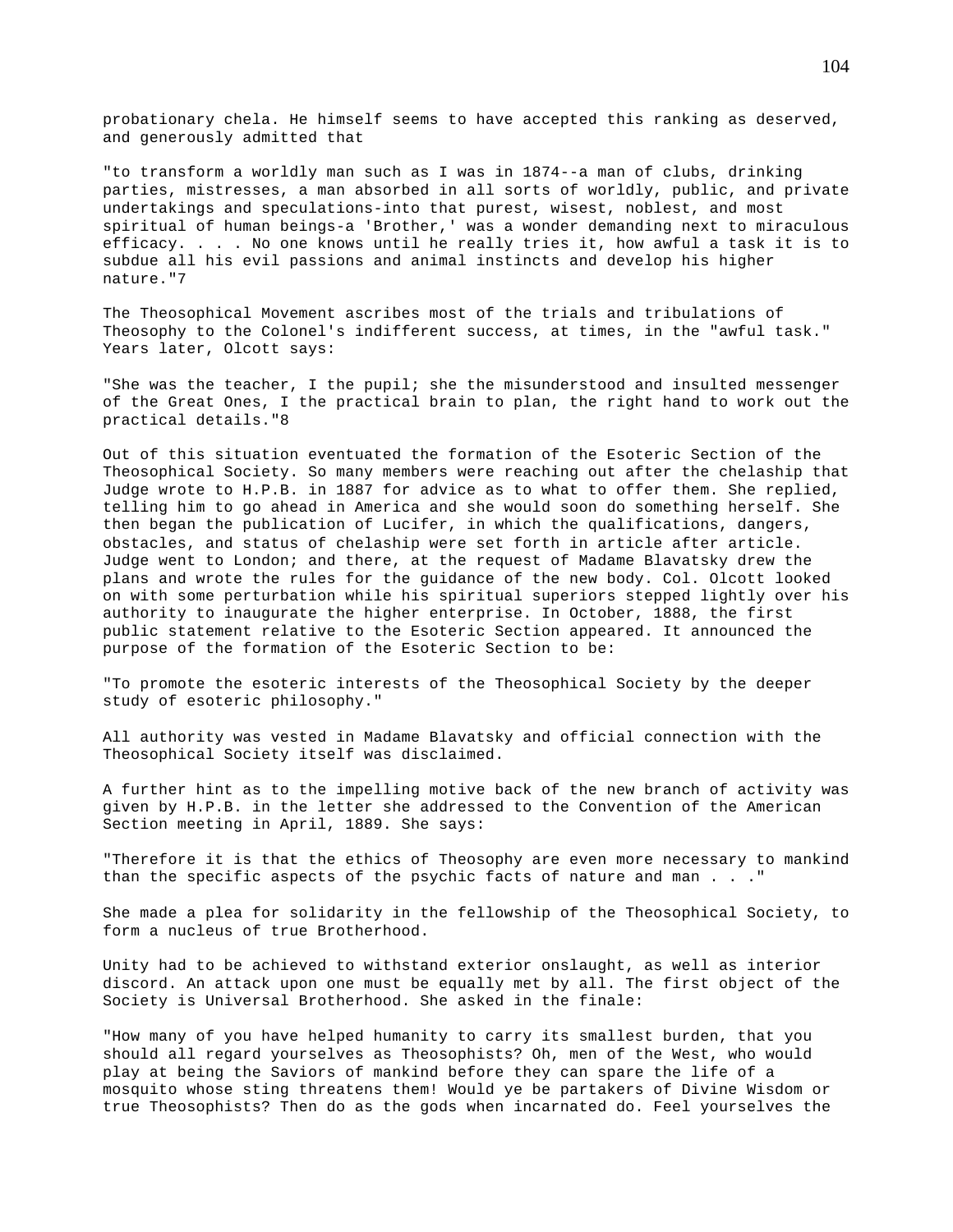vehicles of the whole humanity, mankind as part of yourselves, and act accordingly . . ."

She then sent out a formal letter, marked strictly private and confidential, to all applicants for entry into the new school. It contained an introductory statement, the "Rules of the Esoteric Section (Probationary) of the Theosophical Society" and the "Pledge of Probationers in the Esoteric Section." The latter was as follows:

"I pledge myself to support, before the world, the Theosophical Movement, its leaders and its members; and in particular to obey, without cavil or delay, the orders of the Head of the Section, in all that concerns my relation with the Theosophical Movement."

It can be seen that such a pledge carried the possibility of far-reaching consequences and might be difficult to fulfil under certain precarious conditions. Much controversy in the Society from 1906 onwards hinges about this pledge.

Madame Blavatsky went on to say:

"It is through an Esoteric Section alone . . . that the great exoteric Society may be redeemed and made to realize that in union and harmony alone lie its strength and power. The object of the Section, then, is to help the future growth of the Theosophical Society as a whole in the true direction, by promoting brotherly union at least among a choice minority."

The Book of Rules provided that the work to be pursued was not practical occultism, but mutual help in the Theosophic life; it outlined measures for suppressing gossip, slander, cant, hypocrisy, and injustice; for limiting the claims of occult interests and psychic inclinations; it inculcated the widest charity, tolerance, and mutual helpfulness as the prime condition of all true progress. Said the Rule:

"The first test of true apprenticeship is devotion to the interest of another."

It concludes:

"It is not the individual or determined purpose of attaining oneself Nirvana, which is, after all, only an exalted and glorious selfishness, but the selfsacrificing pursuit of the best means to lead our neighbor on the right path . . ."

Conditions for membership in the Esoteric Section were three: (1) one must be a Fellow of the Theosophical Society; (2) the pledge must be signed; (3) the applicant must be approved by the Head of the Section. And warning was issued that, while no duties would be required in the Order that would interfere with one's family or professional obligations, "it is certain that every member of the Esoteric Section will have to give up more than one personal habit . . . and adopt some few ascetic rules." The habits referred to were alcoholism and meateating, mainly, and the ascetic rules were those regulating meditation, sleep, diet, kindly speech, altruistic thought, etc.

The establishment of the Esoteric Section was one of the moves undertaken to rebuild the structure of Theosophy which had been so badly shattered by the S.P.R. attack and its consequences. But while this was going forward, largely under the direction of Judge, Madame Blavatsky had already begun to devote her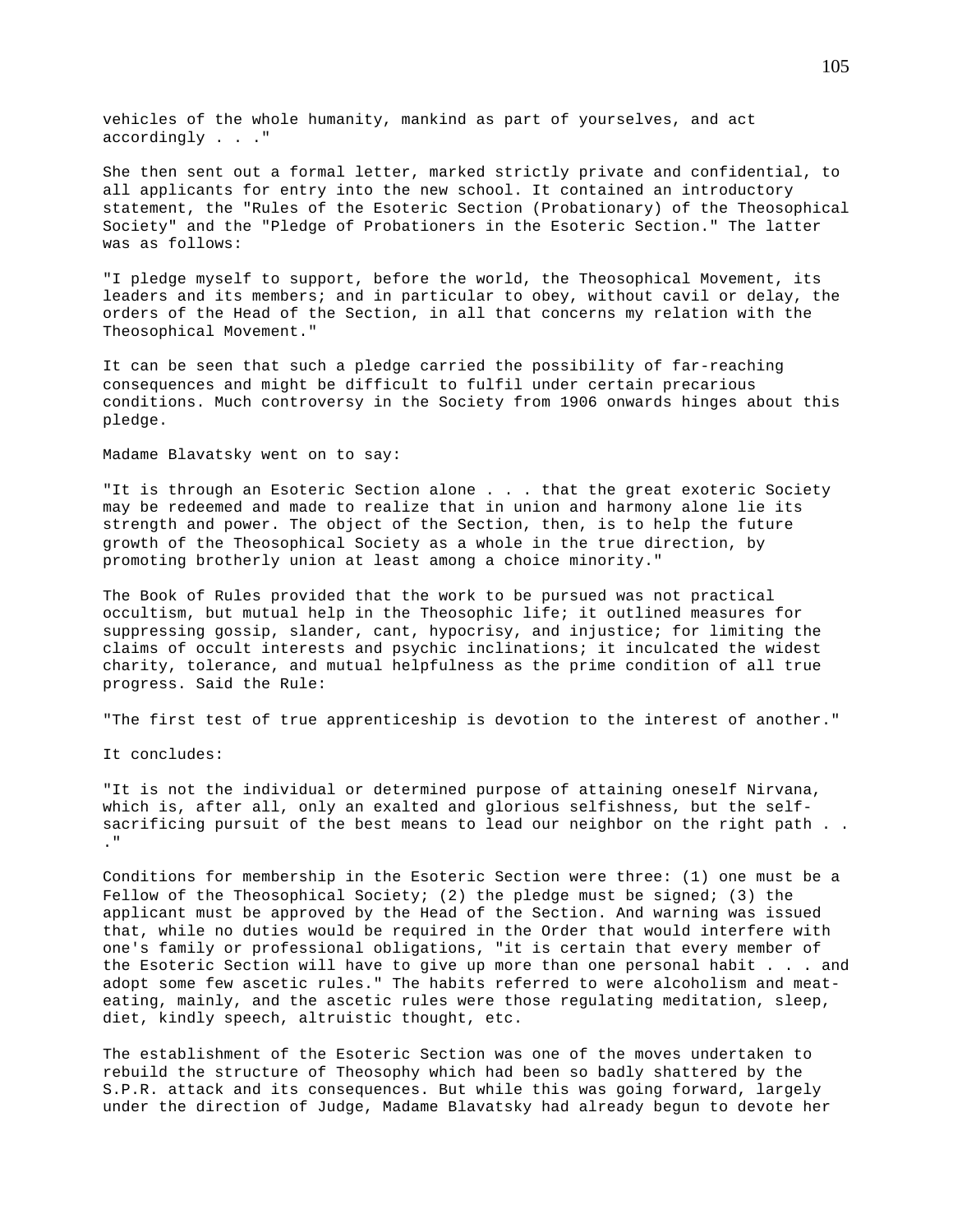tireless energies to the accomplishment of another great work of reconstruction. Its inception bore a logical relation to the promulgation of the Esoteric branch. If students were to be taken deeper into the essentials of the occult life, there was need of a fuller statement of the scheme of the world's racial and cosmogonic history, so that the task of personal and social development might be seen and understood in its most intimate rapport with the larger streams of life. The arcane knowledge had to be further unveiled.

The combined attack of the Coulombs, the Christian missionaries and the English Psychic Research Society on Madame Blavatsky in 1885 was indeed a fiery-furnace test. She had vigorously, in Isis and elsewhere, attacked orthodoxy and conservative interests in religion and science. She was now to feel the full force of the blow which society, through the representatives of these vested interests, was impelled to strike back at her, and it was greater than she had anticipated. It nearly ended her career. Not that she was one to cringe and wince under attack. Far from it. She wanted to bring suit against her calumniators. She burned under a sense of injustice. She even contemplated the possibility of startling a crowded court room with a display of her suspected phenomena. But-the trial would have necessitated dragging her beloved Masters into the mire of low human emotions, and this she could not do. Instead, the storm within her soul had to wear itself out by degrees. It nearly cost her life itself; but she was saved, as has been maintained, by the intervention of her Master's power. She wished to die, feeling that her life work was irreparably defeated. At this juncture she was summoned, as we gather from her letters to the Sinnetts, to a quiet nook north of Darjeeling, met the Mahatmas in person, and returned after a few days to her friends, "fixed" once more. Whatever the "inside" facts in the case, she went north broken in body and spirit, and two days later emerged from her retirement apparently well, and with a new zest for life, ready to battle again for her "Cause."

Not long thereafter came the journey from India, which she was never to see again, back to Europe, where she spent more peaceful days of work among devoted friends, the Gebhards at Würzburg, Germany, the Countess Wachtmeister, the Keightleys, and many more in Belgium, France, and England. She said the secret of her new lease on life at this time was that the Master had indicated to her that he wished her to perform one more service in the interests of Theosophy before she relinquished the body. Her task was not finished. Isis was little more than a clearing away of old rubbish and the announcement that a great secret science lay buried amid the ruins of ancient cities. The Mahatma Letters gave but a fragmentary outline of the great Teaching, enough to stimulate inquiry in the proper direction. But the magnum opus, the fundamentals of the Secret Doctrine, had not yet been produced. The "Secret Doctrine" was still secret. Restored to comparative health, and given certain reassurances of support from her Masters, her courage we renewed. One finds the motive of vindication running strong in her mind at this time; all thought of defence, of retaliation given up, she would disprove all the charges of knavery, deception and disingenuousness of every stripe by a master-work before whose brilliance all suggestion of petty human motives would vanish. She writes in a letter to Sinnett:

"As for [the charges of] philosophy and doctrine invented, the Secret Doctrine shall show. Now I am here alone, with the Countess [Wachtmeister] for witness. I have no books, no one to help me. And I tell you that the Secret Doctrine will be twenty times as learned, philosophical and better than Isis, which will be killed by it. Now there are hundreds of things which I am permitted to say and explain. I will show what a Russian spy can do, an alleged forger-plagiarist, etc. The whole doctrine is shown to be the mother stone, the foundation of all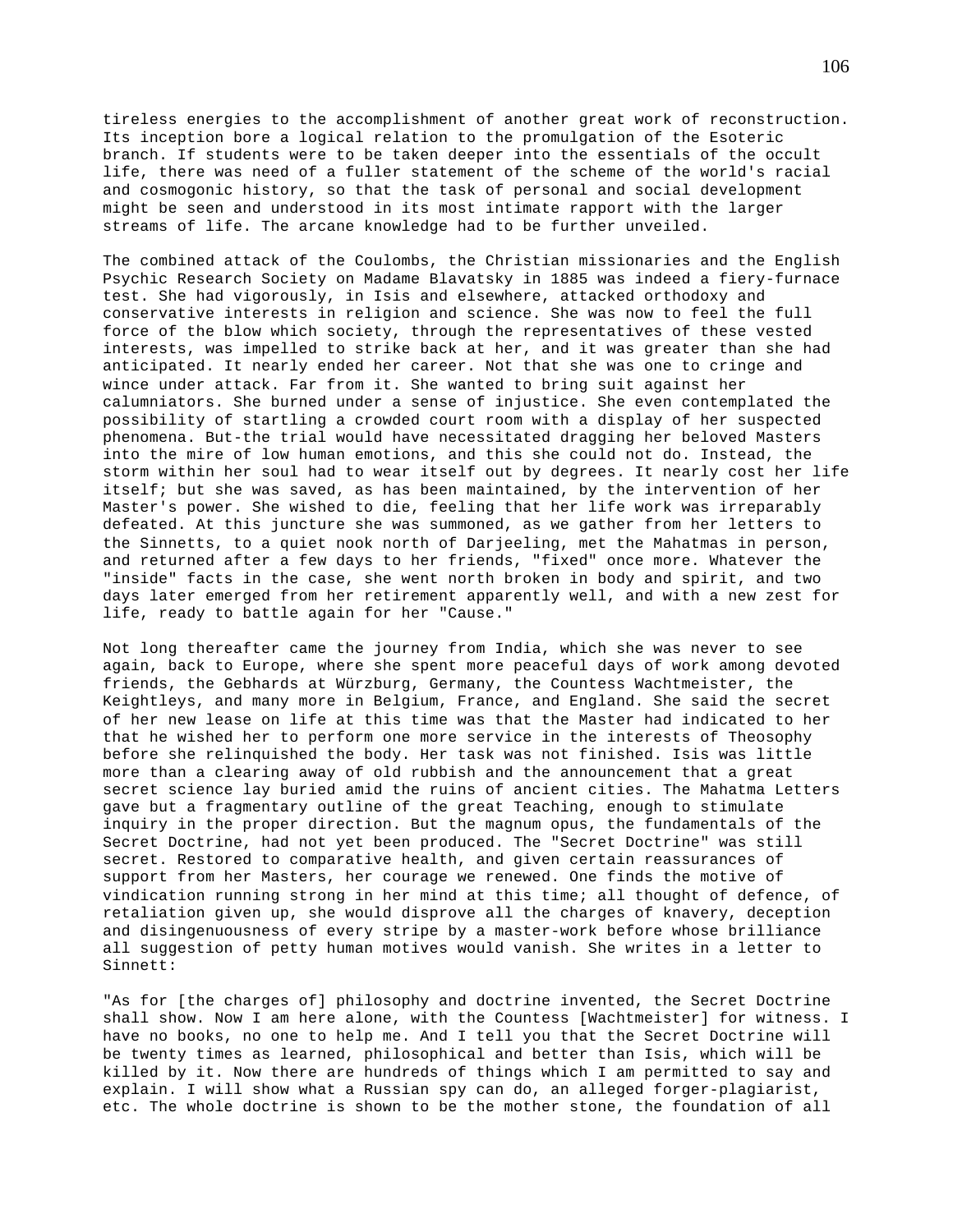the religions including Christianity, and on the strength of exoteric published Hindu books, with their symbols explained esoterically. The extreme lucidity of 'Esoteric Buddhism' [Mr. Sinnett's book expounding the summarized teaching of the Mahatma Letters] will also be shown, and its doctrines proven correct, mathematically, geometrically, logically and scientifically. Hodgson is very clever, but he is not clever enough for truth, and it shall triumph, after which I can die peacefully."9

The work was intended in its first conception to be an "expansion of Isis." It was soon seen, however, that the fuller clarification of the hints in the earlier work would necessitate the practically complete unveiling of the whole occult knowledge. So Isis was forgotten, and the new production made to stand on its own feet.

The hint in her letter just quoted that she would do the actual writing of the new volumes practically without the aid of reference or source books is to be taken to mean, doubtless, that the very manner of her production of the work would constitute the final irrefutable proof of the existence and powers of the Mahatmas. The composition as well as the contents of the book was to be phenomenal. She says in a letter to Madame Jelihowsky, her sister, written at this time that "it is the phenomena of Isis all over again." Yet there were some variations. In a Sinnett letter she writes:

"There's a new development and scenery every morning. I live two lives again! Master finds that it is too difficult for me to be looking consciously into the astral light for my Secret Doctrine, and so, it is now about a fortnight, I am made to see all I have to as though in my dream. I see large and long rolls of paper on which things are written, and I recollect them. Thus all the Patriarchs from Adam to Noah were given me to see, parallel with the Rishis; and in the middle between them the meaning of these symbols or personifications. I was ordered to . . . make a rapid sketch of what was known historically and in literature, in classics and in profane and sacred histories-during the five hundred years that followed it; of magic, the existence of a universal Secret Doctrine known to the philosophers and Initiates of every country, and even to several of the Church Fathers such as Clement of Alexandria, Origen and others, who had been initiated themselves. Also to describe the Mysteries and some rites; and I can assure you that the most extraordinary things are given out now, the whole story of the Crucifixion, etc., being shown to be based on a rite as old as the world-the Crucifixion of the Lathe of the Candidate-trials, going down to Hell, etc., all Aryan . . . I have facts for twenty volumes like Isis; it is the language, the cleverness for compiling them, that I lack."10

Writing to her niece, Madame Vera Johnston, she said:

"You are very green if you think that I actually know and understand all the things I write. How many times am I to repeat to you and your mother that the things I write are dictated to me; that sometimes I see manuscripts, numbers and words before my eyes of which I never knew anything?"11

In a letter to Judge in America, March 24, 1886, H.P.B. says:

"Such facts, such facts, Judge, as Masters are giving out, will rejoice your old heart. . . . The thing is becoming enormous, a wealth of facts."

Madame Johnston quotes Franz Hartmann, who accompanied Madame Blavatsky on her trip from Madras to Europe in April, 1885, when she was so ill that she had to be hoisted aboard, as saying that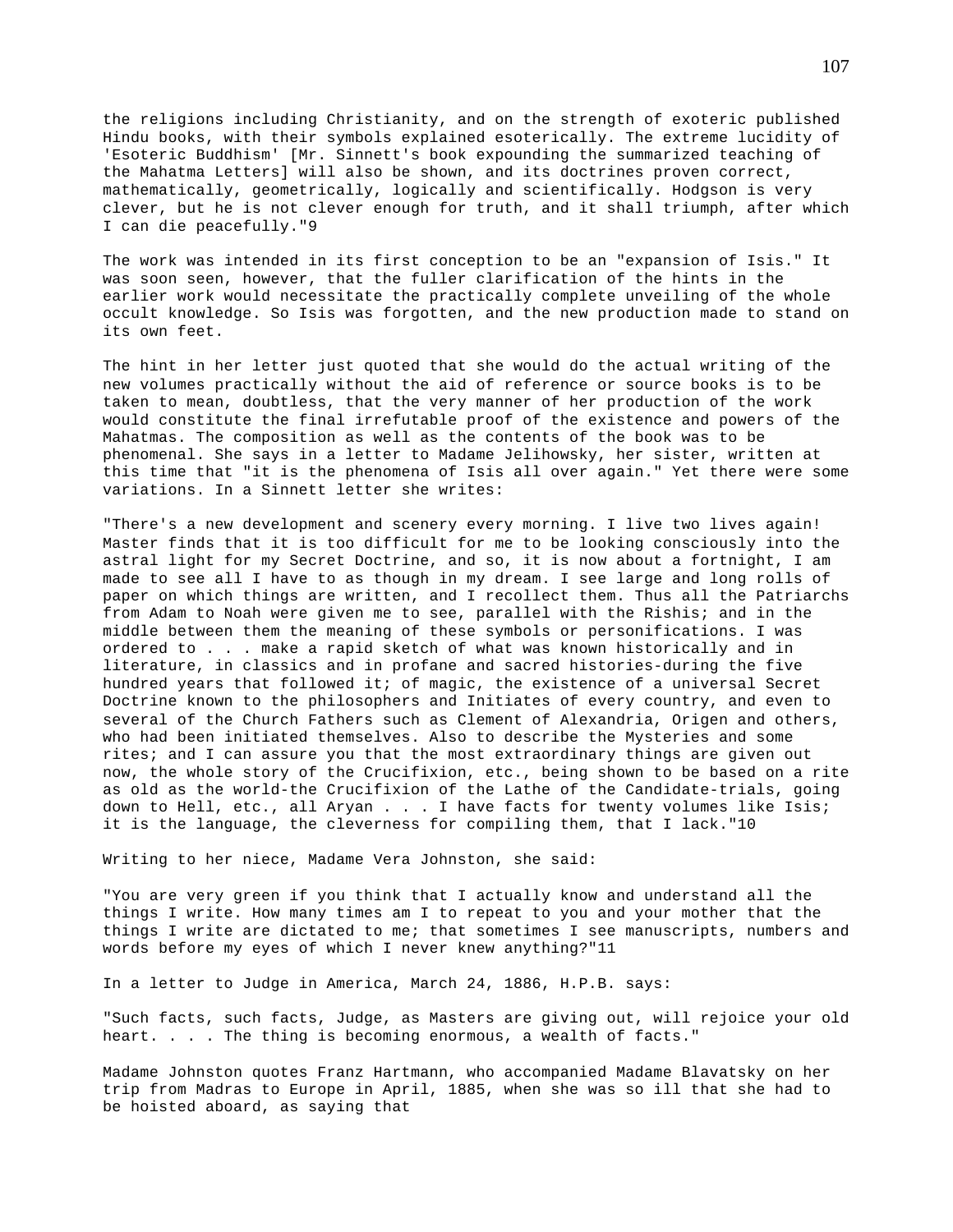"while on board the S.S. 'Tibre' and on the open sea, she very frequently received in some occult manner many pages of manuscript referring to the Secret Doctrine, the material of which she was collecting at the time. Miss Mary Flynn was with us, and knows more about it than I; because I did not take much interest in those matters, as the receiving of 'occult correspondence' had become almost an everyday occurrence with us."12

The person who had most continuous and prolonged opportunity to witness whatever display of extraordinary assistance was afforded the compiler of The Secret Doctrine was the Countess Constance Wachtmeister, already mentioned as being the companion and guardian of Madame Blavatsky during must of the period of the composition at Würzburg, Ostend, and in London. In her Reminiscences of H. P. Blavatsky, and The Secret Doctrine she writes in detail of the many facts coming under her observation which pointed to exterior help in the work. She wrote:

"The Secret Doctrine will be indeed a great and grand work. I have had the privilege of watching its progress, of reading the manuscripts, and witnessing the occult way in which she derived her information."

The Countess states that on two or three occasions she saw on H.P.B.'s desk in the morning numbers of sheets of manuscript in the familiar handwriting of the Masters. She writes that at times a piece of paper was found on the desk in the morning with unfamiliar characters traced in red ink. It was an outline of the author's work for the day,--the "red and blue spook-like messages." Questioned how it was precipitated, H.P.B. stated that elementals were used for the purpose, but that they had nothing to do with the intelligence of the message, only with the mechanics of the feat.

More significant, perhaps, than these details is the question of the origin of the many quotations and references, as in Isis, from old works, or from books not in her possession. The testimony on this score is more voluminous and challenging than in the case of Isis. 13

Madame Blavatsky was practically without reference books and was too ill to leave the house to visit libraries. She worked from morning until night at her desk. Dr. Hübbe-Schleiden, her German convert, says she had scarcely half-adozen books. Her niece writes:

"Later on when we three went to Ostend [in the very midst of the work], it was I who put aunt's things and books in order, so I can testify that the first month or two in Ostend she decidedly had no other books but a few French novels, bought at railway stations and read whilst traveling, and several odd numbers of some Russian newspapers and magazines. So there was absolutely nothing where her numerous quotations could have come from."14

Two young Englishmen, Dr. Bertram Keightley and his nephew Archibald, worked with Madame Blavatsky on the arrangement of her material. It fell to them eventually to edit the work for her. They contribute their testimony as to what took place of a phenomenal sort. Says Bertram:

"Of phenomena in connection with The Secret Doctrine I have very little indeed to say. Quotations, with full references, from books which were never in the house-quotations verified after hours of search, sometimes at the British Museum, for a rare book-of such I saw and verified not a few."15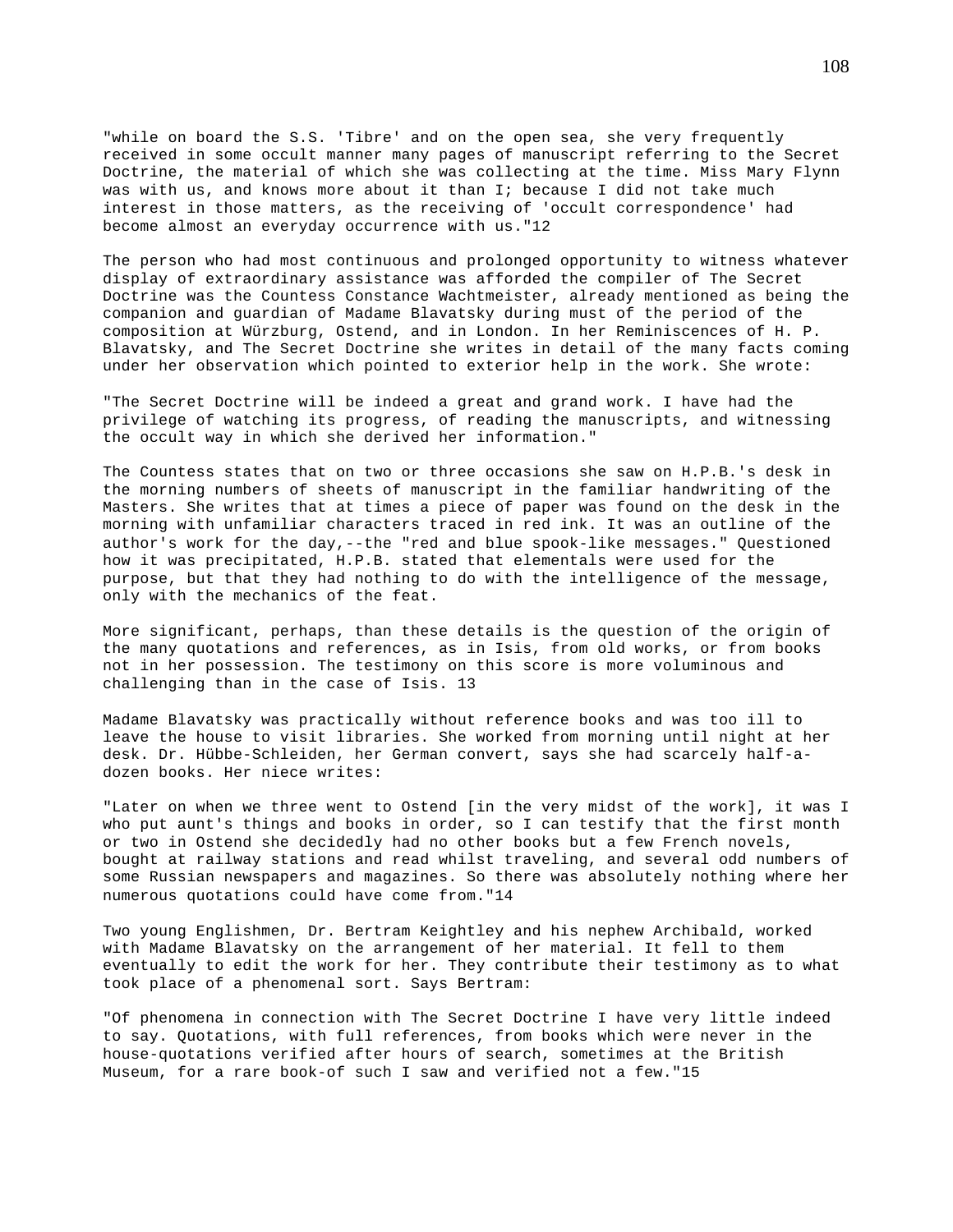The nephew speaks to the same effect. As a matter of fact, during the writing of the latter portions of the book in London, Madame Blavatsky kept two or three young men, students from the University of Dublin, busily engaged in the daily search for quotations, which she said would be found in books of which she gave not only the titles, but the exact location of the passages. These men have repeatedly borne testimony to the facts in this connection. They were Mr. E. Douglass Fawcett, Mr. S. L. McGregor Mathers, Mr. Edgar Saltus, and one or two more.16

There were frequent and notable visitors in the evenings, when the day's writing was put aside. Mr. Archibald Keightley tells that:

"Mr. J. G. Romanes, a Fellow of the Royal Society, comes in to discuss the evolutionary theory set forth in her Secret Doctrine. Mr. W. T. Stead, Editor of the Pall Mall Gazette, who is a great admirer of The Secret Doctrine, finds much in it that seems to invite further elucidation. Lord Crawford, Earl of Crawford and Balcarres, another F.R.S.-who is deeply interested in occultism and cosmography, and who was a pupil of Lord Lytton and studied with him in Egyptcomes to speak of his special subject of concern. Mr. Sidney Whitman, widely known for his scathing criticism upon English cant, has ideas to express and thoughts to interchange upon the ethics of Theosophy; and so they come."17

Untiringly through 1885, 1886 and 1887, in Germany with the Gebhards, then in Belgium and finally in London, she labored to get the voluminous material in form. Unable on account of her dropsical condition to take exercise, she was again and again threatened with complete breakdown by the accumulation of toxins in her system. A young physician of London, Dr. Bennett, who attended her at times, pronounced her condition most grave, on one occasion declaring it impossible for her to survive the night. In our third chapter we have seen Countess Wachtmeister's account of her surprising recovery. The Countess alleges that Madame destroyed many pages of manuscript already written, in obedience to orders from the Master. There was left, however, enough material for some sixteen hundred close-printed pages which now make up the two volumes commonly accepted as her genuine product. To an examination of the contents of this pretentious work we now invite the reader.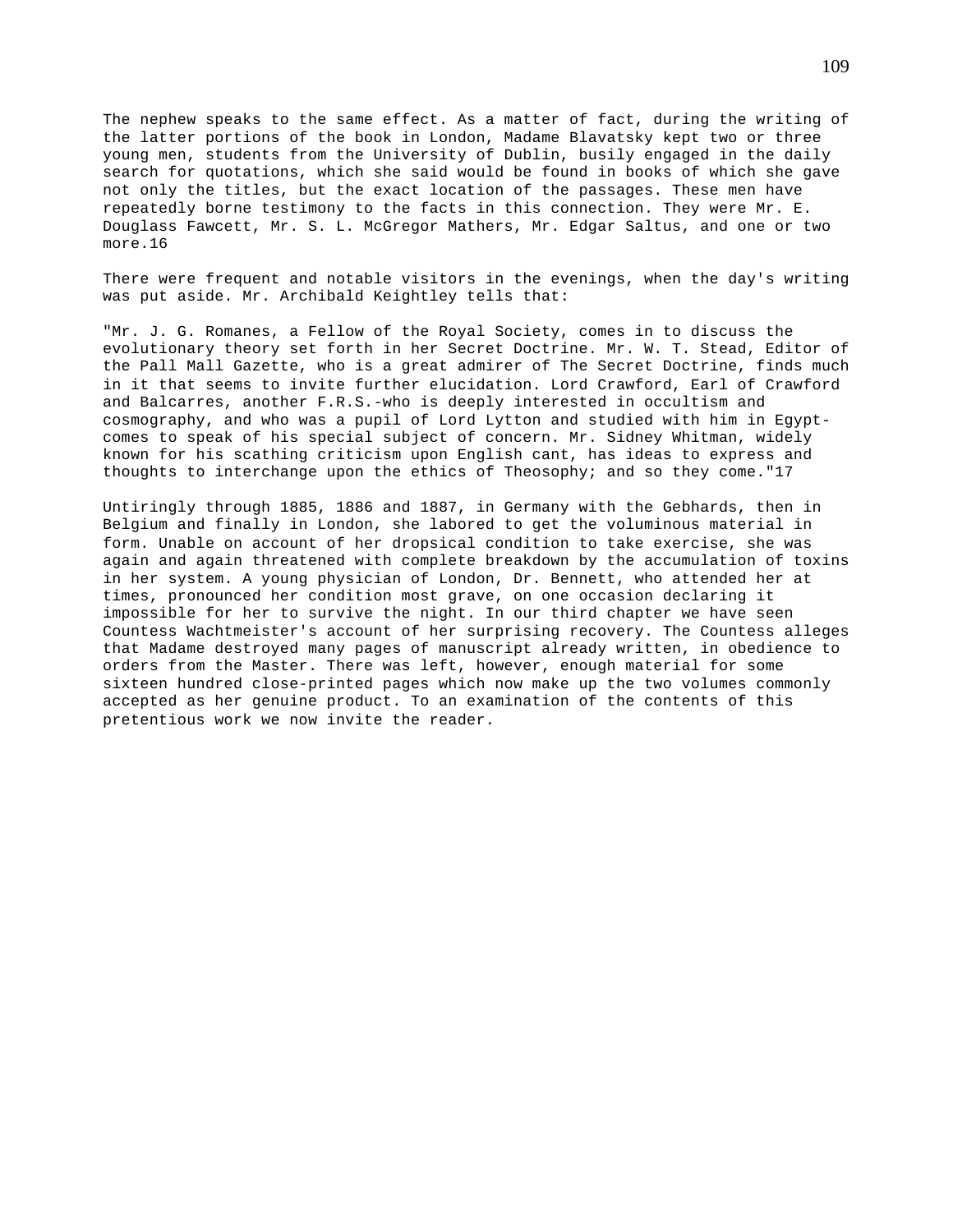### CHAPTER VIII

## THE SECRET DOCTRINE

The Secret Doctrine sets forth what purports to be the root knowledge out of which all religion, philosophy, and science have grown. The sub-title-"The Synthesis of Science, Religion, and Philosophy" reveals the daring aim and scope of the undertaking. It is an effort to present and align certain fundamental principles in such a way as to render possible a synthesis of all knowledge.

The first volume deals with cosmogenesis, the second with anthropogenesis. A third, to deal with the lives of the great occultists down the ages, was in form for the press, as testified to by the Keightleys, who typed the manuscript, and by Alice L. Cleather and others, but never came to the public. A fourth was projected and almost entirely written, but likewise went to oblivion instead of to the printer. A third volume, issued five years after H.P.B.'s death under the editorship of Mrs. Annie Besant, is made up of some other writings of Madame Blavatsky, dealing in part with the Esoteric Section, but is not regarded by close students as having been the original third volume.

The whole book professes to be a commentary on The Stanzas of Dzyan, 1 which H.P.B. alleged to be a fragment of Tibetan sacred writings of two types, one cosmological, the other ethical and devotional. The Secret Doctrine elucidates the former section of the Stanzas, and her later work, The Voice of the Silence, the latter. The Stanzas of Dzyan are of great antiquity, she claimed, drawn from the Mani Koumboum,2 or sacred script of the Dzungarians,3 in the north of Tibet. She is not sure of their origin, but says she was permitted to memorize them during her residence in the Forbidden Land. They show a close parallel with the Prajna Paramita Sutras of Hindu sacred lore.

There are of course charges that she invented the Stanzas herself or plagiarized them from some source. Max Müller is reported to have said that in this matter she was either a remarkable forger or that she has made the most valuable gift to archeological research in the Orient. She says herself in the Preface:

"These truths are in no sense put forward as a revelation; nor does the author claim the position of a revealer of mystic lore, now made public for the first time in the world's history. For what is contained in this work is to be found scattered throughout thousands of volumes embodying the scriptures of the great Asiatic and early European religions, hidden under glyph and symbol, and hitherto left unnoticed because of this veil. What is now attempted is to gather the oldest tenets together and to make of them one harmonious and unbroken whole. The sole advantage which the writer has over her predecessors, is that she need not resort to personal speculation and theories. For this work is a partial statement of what she herself has been taught by more advanced students, supplemented in a few details only, by the results of her own study and observation."4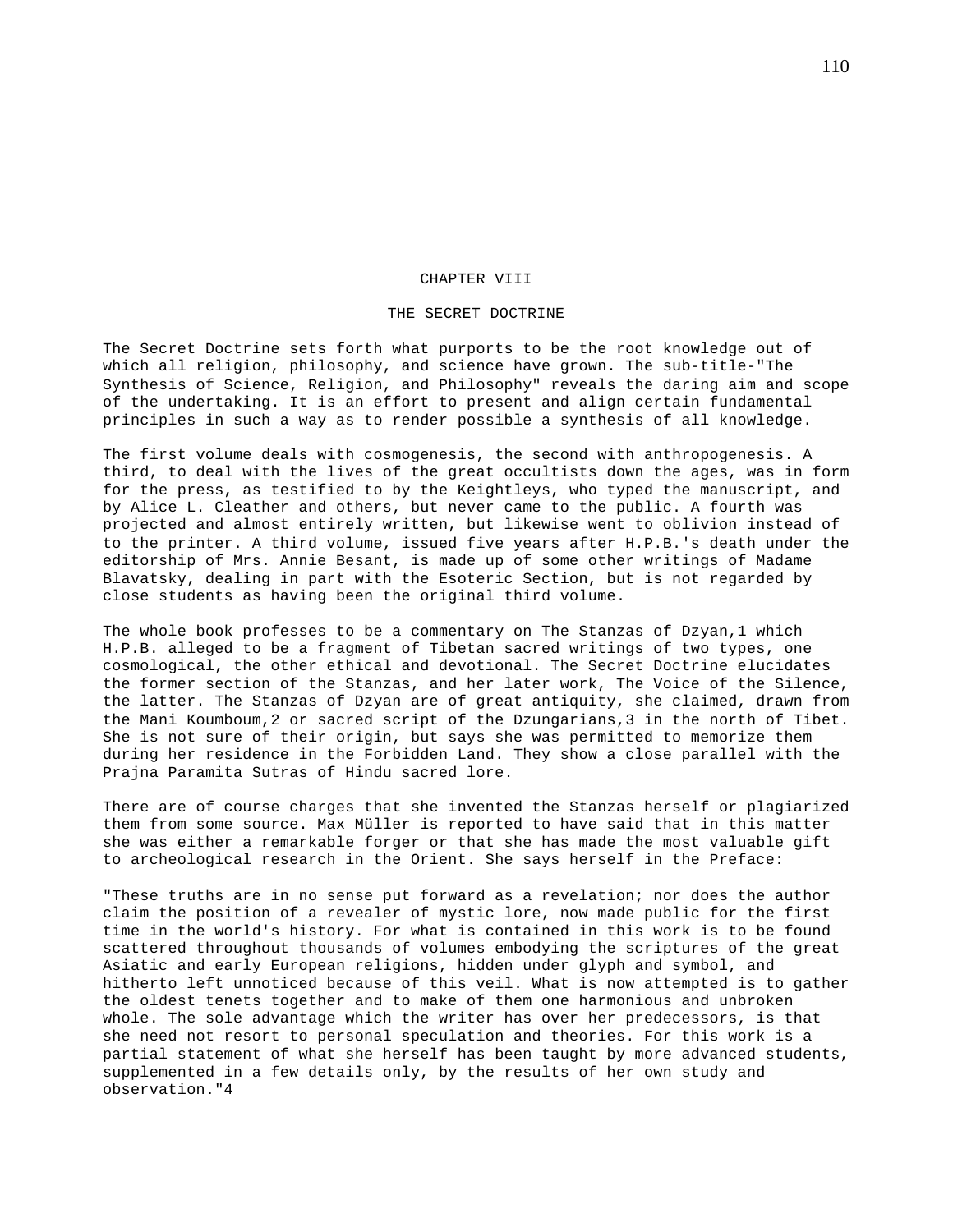Near the end of her Introductory she printed in large type, quoting Montaigne:

"I have here made only a nosegay of culled flowers, and have brought nothing of my own but the string that ties them."

Then she adds:

"Pull the 'string' to pieces, if you will. As for the nosegay of facts-you will never be able to make away with these. You can only ignore them and no more."

In the Introductory she presents once more the thesis of esotericism as the method used throughout former history for the preservation and propagation of the precious deposit of the Ancient Wisdom. She affirms that under the sandswept plains of Tibet, under many a desert of the Orient, cities lie buried in whose secret recesses are stored away the priceless books that the despoiling hands of the bigot would have tossed into the flames. Books which held the key to thousands of others yet extant, she alleges, unaccountably disappeared from view-but are not lost. There was a "primeval revelation," granted to the fathers of the human race, and it still exists. Furthermore, it will reappear. But unless one possesses the key, he will never unlock it, and the profane world will search for it in vain. The Golden Legend traces its symbolic pattern mysteriously through the warp and woof of the oldest literatures, but only the initiated will see it. A strange prophecy is dropped as she passes on.

"The rejection of these teachings may be expected and must be accepted beforehand. No one styling himself a 'scholar,' in whatever department of exact science, will be permitted to regard these teachings seriously. They will be derided and rejected a priori in this century; but only in this one. For in the twentieth century of our era scholars will begin to recognize that the Secret Doctrine has neither been invented nor exaggerated, but on the contrary, simply outlined; and finally that its teachings antedate the Vedas."5

Her book is not the Secret Doctrine in its entirety, but a select number of fragments of its fundamental tenets. But it will be centuries before much more is given out. The keys to the Zodiacal Mysteries "must be turned seven times before the whole system is divulged." One turn of the key was given in Isis. Several turns more are given in The Secret Doctrine.

"The Secret Doctrine is not a treatise, or a series of vague theories, but contains all that can be given out to the world in this century."6

She is to deal with the entire field of life, in all its manifestations, cosmic, universal, planetary, earthly, and human. Omnipresent eternal life is assumed as given, without beginning or end, yet periodical in its regular manifestations. It is always in being for Itself, yet for us it comes into and goes out of existence with periodical rhythm. Its one absolute attribute, which is itself, is eternal causeless motion, called the "Great Breath." Life eternal exhales and inhales, and this action produces the universes and withdraws them. It is in regular and harmonious succession either passive or active. These conditions are the "Days" and "Nights" of Brahm, when, so to say, universal life is either awake or asleep. This characteristic of the One Life stamps everything everywhere with the mark of an analogous process. No work of Life is free from this law. It is the immutable law of the All and of every part of the All. It is the universal law of Karma, and makes reincarnation the method of life expression everywhere. Life swings eternally back and forth between periods of activity and rest. Upon inaugurating an active period after a "Night" of rest, life begins to expand, and continues until it fills all space with cosmical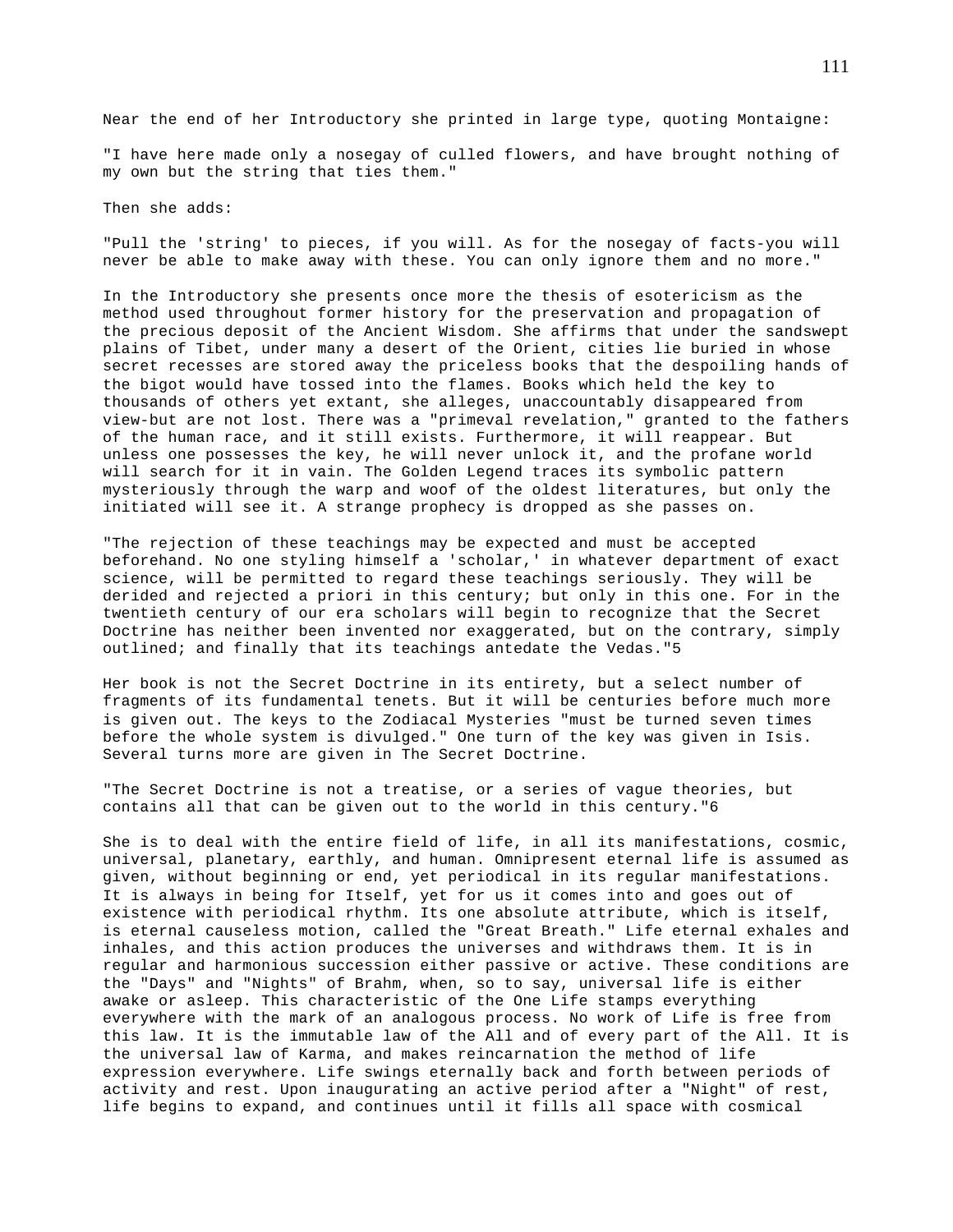creation; in turn, at the end of this activity, it contracts and withdraws all the energy within itself. The Secret Doctrine is an account of the activities of the One Life from the beginning of one of these periods of reawakening to its end, treating the cosmic processes generally, and the earth and human processes specifically. It is the cryptic story of how the universe is created, whence it emanates, what Powers fashion it, whither it goes and what it means.

The period of universal rest is known in esoteric circles as "Pralaya,"7 the active period as a "Manvantara."8 A description of the Totality of Things is nothing but an account of the Life Force alternating, shuttle-like, between these two conditions.

The universe comes out of the Great Being and disappears into it. Life repeats in any form it takes the metaphor of this process. It vacillates forever between the opposite poles of Unity and Infinity, noumenon and phenomenon, absoluteness and relativity, homogeneity and heterogeneity, reality and appearance, the unconditional and the conditioned, the dimensionless and the dimensioned, the eternal and the temporal. What Life is when not manifest to us is as indescribable, as unthinkable as is space. The Absolute-God-is just this Space. Space is neither a "limitless void" nor a "conditioned fulness," but both. It appears void to finite minds, yet is the absolute container of all that is. Where the universe goes when it dissolves-and still remains in being-is where anything else goes when it dissolves,--into solution. Not in a purely mechanical sense, yet that too. It goes from infinite particularity back into the one genus, from form back to formlessness, from differentiation back to homogeneity. Matter goes to bits, finer, finer, till it is held in solution in the infinite sea of pure Non-Being. It goes from actuality to latency.

Occultism is the study of the worlds in their latent state; material science is the study of the same worlds in their actual or manifest condition. Or, to use Aristotelian terms, since no attributes can be predicated of pure potentiality, matter is privation. Matter is sheer possibility, with no capacity but to be acted upon, shaped, formed, impregnated. Nothing can be affirmed of it save that it is, and even then it is not as matter, but the pure essence, germ, or root of matter. It is just the Absolute, i.e., freed from all marks of differentiation. Since nothing can be asserted of it, it is pure negation, non-being. Absolute being, paradoxically, ultimately equals non-being. Being has so far retreated from actuality that it ends in sheer Be-ness. The eternal "dance of life" is a rhythmic movement of the All from Be-ness to Being, through the path of Becoming. This brings us to the famous three fundamentals of the Secret Doctrine, the three basic principles of the Sacred Science. They are:

1. The Omnipresent, Eternal, Boundless and Immutable Principle, on which all speculation is impossible-beyond the range and reach of thought-the One Absolute Reality, Infinite Cause, the Unknowable, the Unmoved Mover and Rootless Root of all-pure Be-ness-Sat. It is symbolized in esotericism under two aspects, Absolute Space and Absolute Motion; the latter representing unconditioned Consciousness. The impersonal reality of the cosmos is the pure noumenon of thought. Parabrahm (Be-ness) is out of all relation to conditioned existence. In Sanskrit, parabrahman means "the Supreme Spirit of Brahma." Whenever the life of Parabrahm deploys into manifestation, it assumes a dual aspect, giving rise to the "pairs of opposites," or the polarities of the conditioned universe. The One Life splits into Spirit-Matter, Subject-Object. The contrast and tension of these two aspects are essential to hold the universes in manifestation. Without cosmic substance cosmic ideation would not manifest as individual selfconsciousness, since only through matter can there be effected a focus of this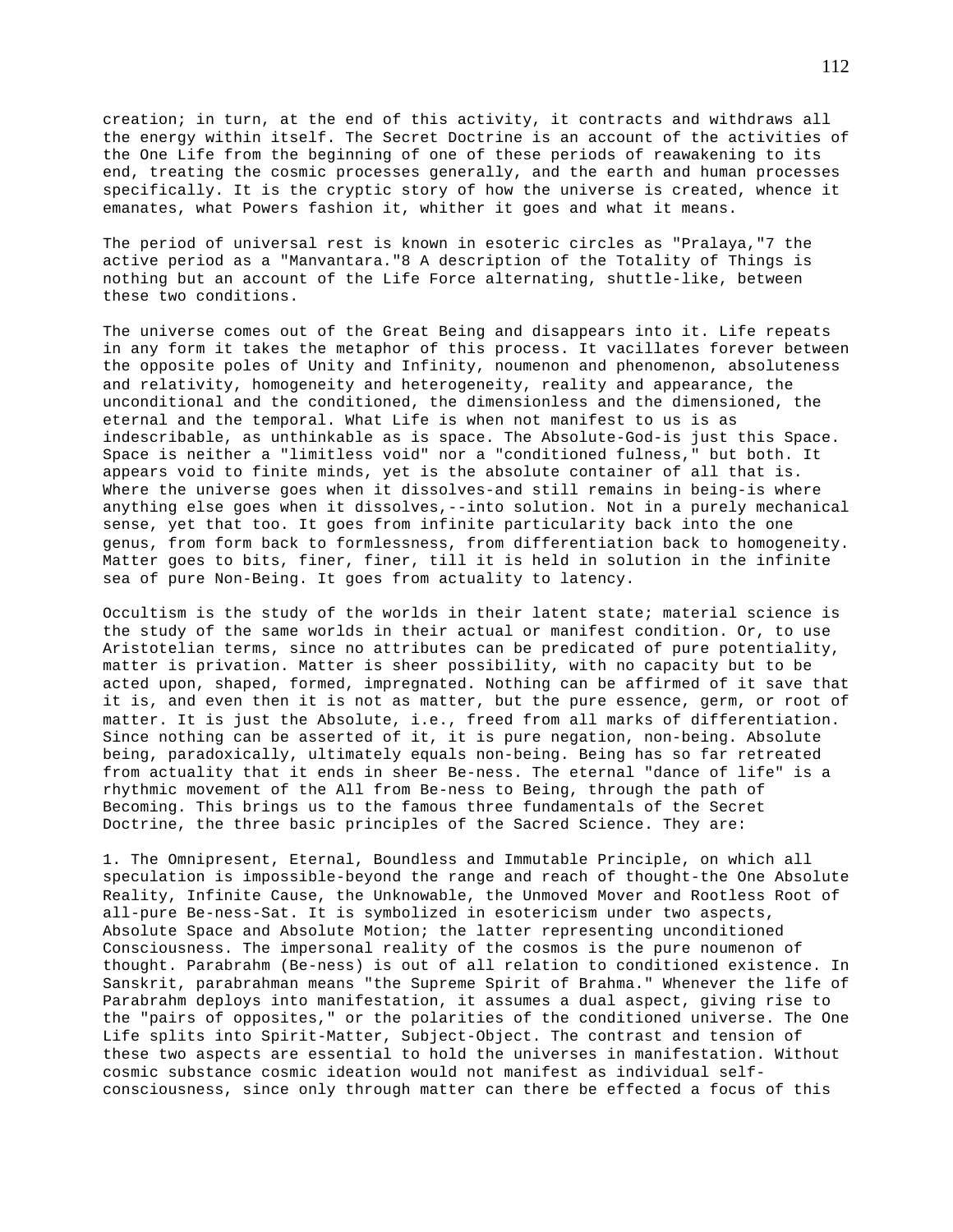undifferentiated intelligence to form a conscious being. Similarly cosmic matter apart from cosmic ideation, would remain an empty abstraction.

Madame Blavatsky here introduces the conception of a force whose function it is to effect the linkage between spirit and matter. This is an energy named Fohat (supposedly a Tibetan term), which becomes at once the solution of all mind-body problems. It is the "bridge" by which the "Ideas" existing in the Divine Intelligence are impressed on cosmic substance as the "Laws of Nature." It is the Force which prescribes form to matter, and gives mode to its activity. It is the agent of the formative intelligences, the various sons of the various trinities, for casting the creations into forms of "logical structure."

2. The periodical activity already noted, which makes Space the "playground of numberless universes incessantly manifesting and disappearing," the rhythmic pulse which causes "the appearance and disappearance of worlds like a regular tidal ebb and flow." This second fundamental affirms that absolute law of periodicity, of flux and reflux, which physical science has noted and recorded in all departments of nature, and which the old science termed the Law of Karma. It has been treated briefly above, and a later chapter will trace its operations in nature more fully.

3. The identity and fundamental unity of all individual Souls with the universal Over-Soul, the microcosm with the macrocosm. The history of the individual or personalized Soul is thus of necessity a miniature or copy of the larger life of the universe, a pilgrimage through the worlds of matter and sense, under the cyclic karmic law,--"cycles of necessity" and incarnation. In fact individual self-consciousness is only acquirable by the Spirit, in its separated though still divine aspect-the Soul-by an independent conscious existence that brings it in contact with every elementary form of the phenomenal world. This demands of it a "descent into matter" to its lowest and most inert forms, and a reascent through every rising grade until immaterial conditions are once more attained. The road downward and upward is marked by seven steps, grades or planes of cosmic formation, on each of which man acquires a nature and faculties consonant with the type of structure of the atom there encountered. On the downward arc (or Involution, a process unknown to modern science which deals only with Evolution), Life undergoes at each step an increased degree of differentiation; and the naming of the various potentialities emerging into potencies, gives us the dualities, the trinities, the tetractys, and the numberless hierarchies of the ancient Greeks and Orientals. The Gods, the Mothers-Fathers-Sons, Spirits, Logoi, Elohim, Demiurges, Jehovahs, Pitris, Aeons, are but names of the Intelligent Forces that are first emanated from the impregnated womb of time. The first emanated principles are sexless, but sex is introduced (in symbolic form) as soon as the dual polarization of Spirit-Matter takes place. The whole story of the Cosmogenesis (Volume I) is a recital of the scheme according to which the primal unity of unmanifest Being breaks up into differentiation and multiformity and so fills space with conscious evolving beings.

Thus the three fundamentals express respectively the Be-ness, the Becoming, and the Being of the everlasting That, which is Life.

The First Stanza describes the state of the Absolute during Pralaya, the "Night of Brahm," when nothing is in existence, but everything only is. Such a description can obviously be only a grouping of symbolisms. The only fit symbol of the Absolute is darkness, "brooding over the face of the deep" (Space). It is the night of Life, and all Nature sleeps. The worlds were not. The only description is privative. Time was not; mind was not; "the seven ways to bliss,"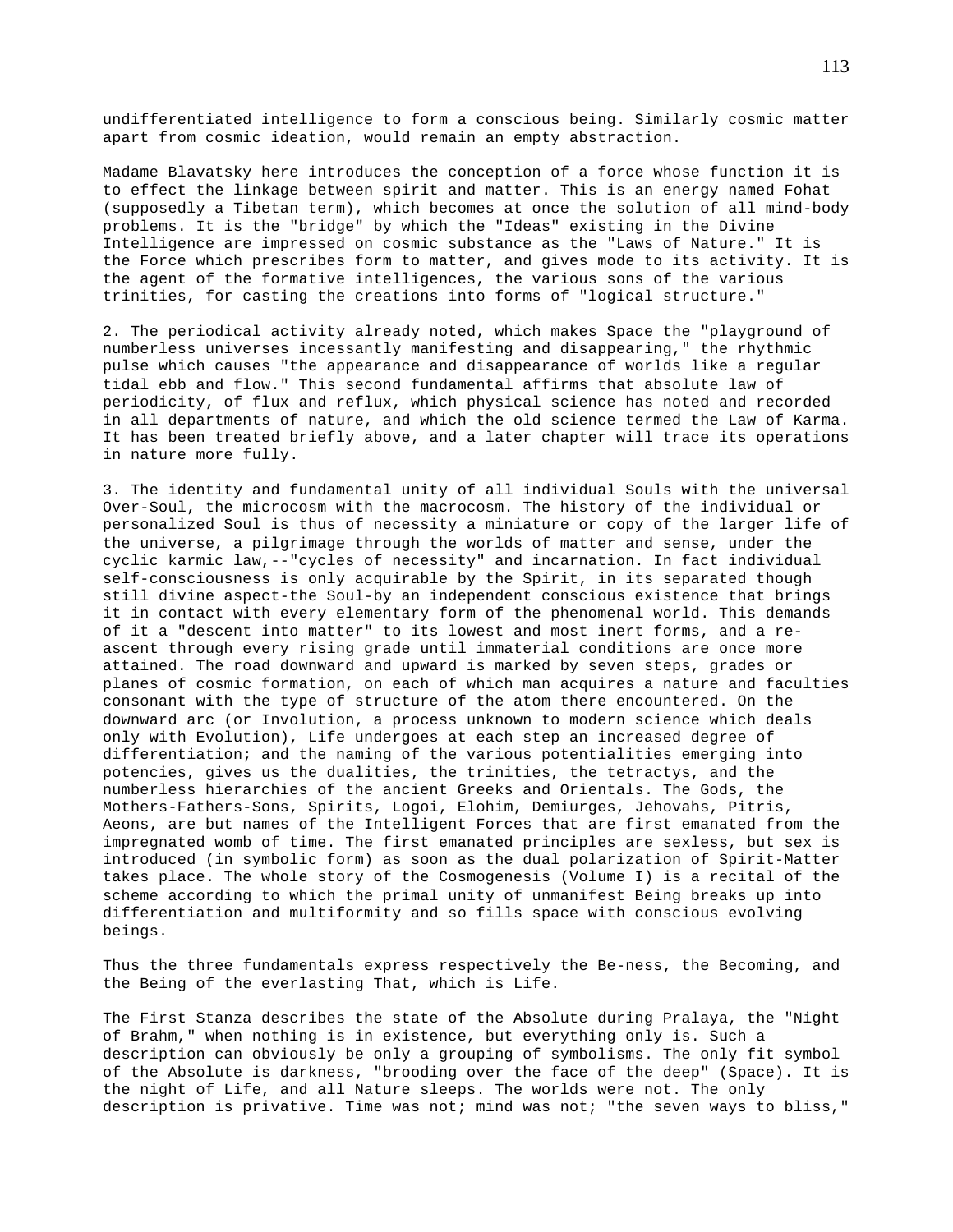or the evolutionary paths, were not; the "causes of misery," of the worlds of illusion, were not; even the hierarchies who would direct the "new wheel," were not. The first differentiation of the That, viz., Spirit, had not been made. ("That" is a reminiscence of the phrase tat tvam asi "that [i.e., the All] thou art," found in the Indian Upanishads.) Matter was not; but only its formless essence.

Nature had thus slept for "seven eternities," however they may have been registered in a timeless consciousness; for time was not, since there was no differentiation, hence no succession. Mind was not, having no organ to function through. All was noumenon. The Great Breath, on whose outgoing energy worlds sprang into existence, had not yet gone forth. The universe was a blank; metaphysics had not begun to generate physics; the universe held in solution had not yet begun to precipitate into crystallization. All life was hidden in the formless embrace of the protyle, or primal substance. Darkness is the "Father of Lights," but the Son had not yet been born. When day dawns, Father (Spirit) and Mother (Substance) unite to beget their Son, who will then cleave the Cimmerian darkness and issue forth to flood all space.

Stanza II continues the description of the sleeping universe, pointing, however, to the signs of reawakening. "The hour had not yet struck; the ray had not yet flashed into the germ; the mother-lotus had not yet swollen." From the darkness soon would issue the streak of dawn, splitting open by its light and warmth the shell of each atom of virgin matter, and letting issue thence the Seven Creators, who will fashion the universe. In the Mundane Egg the germ of life was deposited from the preceding Manvantaras, and the Divine Energy, brooding over it for aeons, caused it to hatch out its brood of new worlds. In immaterial form within the germ dwelt the archetypal ideas, the (Platonic) memories of former experiences, which will determine the form of the new structures as the Divine Architects of the worlds. All things on earth are but patterns of things in the heavens; spiritual ideas crystallized into concretion on the plane of manifestation-"sermons in stones." The lotus is the symbol of esoteric teaching because its seed contains a miniature of the future plant, and because, like man, it lives in three worlds, the mud (material), the water (typifying the emotional), and the air (spiritual).

Creation starts with incubation. The Cosmic Egg must be fertilized ere it can be hatched. A ray, or first emanation, from the Darkness opens the womb of the Mother (Primal Substance), and it then emanates as three, Father-Mother-Son, which, with the energy of Fohat makes the quaternary. Thus occultism explains all the mysteries of the trinity and the Immaculate Conception. The first dogma of Occultism is universal unity under three aspects. The Son was born from virgin (i.e., unproductive, unfertilized) matter (Root Substance, the Mother), when the latter was fecundated by the Father (Spirit).

The archetypal ideas do not imply a Divine Ideator, nor the Divine Thought a Divine Thinker. The Universe is Thought itself, reflected in a manifested material. But the Universe is the product, or "Son," which during the prologue of the drama of the creation lies buried in the Divine Thought. The latter has "not yet penetrated unto the Divine Bosom."

Stanza III rings with the concluding vibrations of the seventh eternity as they thrill through boundless space, sounding the cock-crow of a new Manvantaric daybreak. The Mother (Substance) swells, expanding from within. The vibration sweeps along, impregnating the quiescent germs of life in the whole expanse. Darkness gives out light; light drops into virgin matter, opening every bud. Divine Intelligence impregnates chaos. The germs float together into the World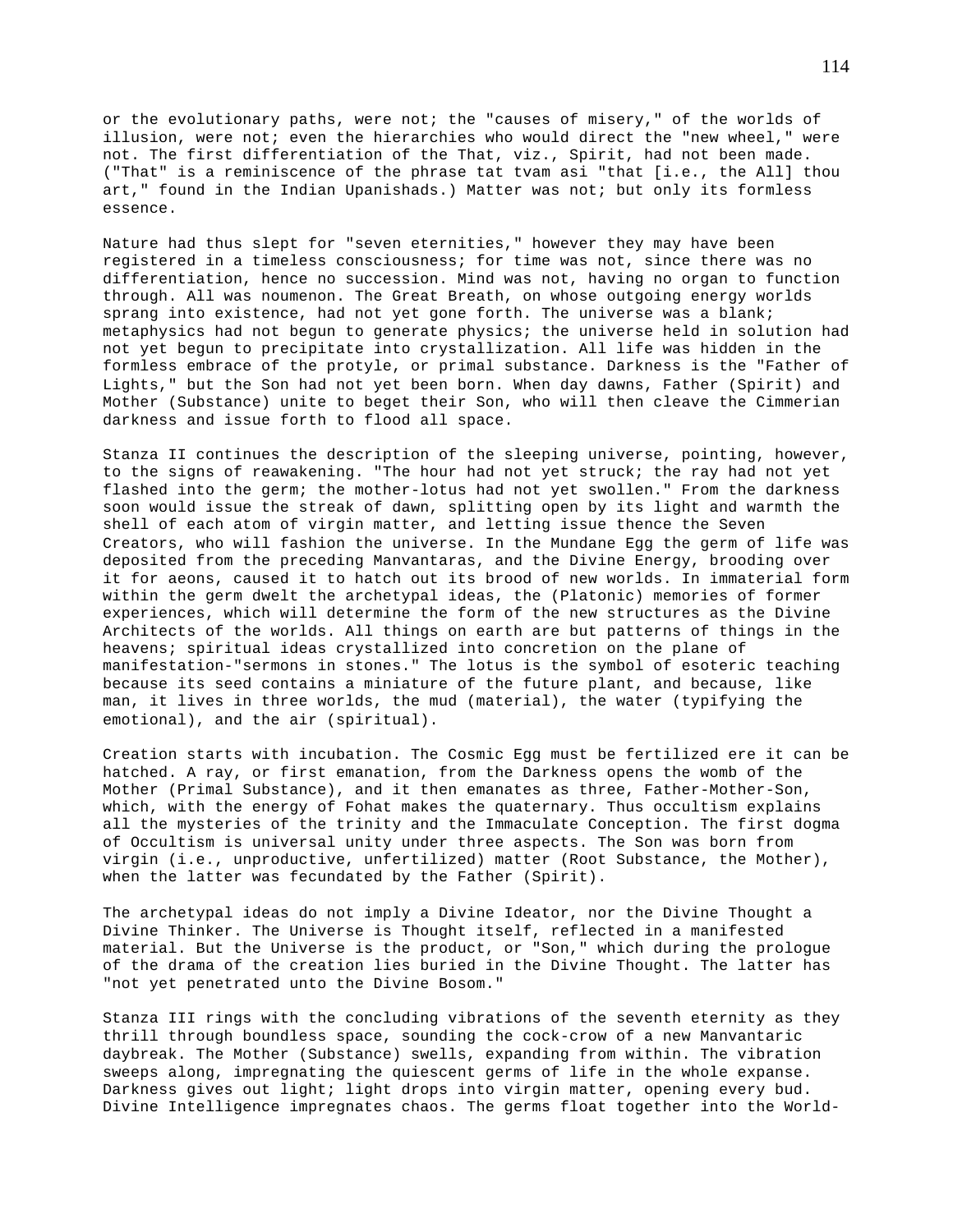Egg, the ancient symbol of Nature fructified. The aggravation of units of matter under the impulse of dynamic spirit is symbolized by the term "curdling." Pure Spirit curdles pure matter into the incipient granules of hyle, or substance.

The serpent symbol is prominent in the early cosmology, typifying at different times the eternity, infinitude, regeneration and rejuvenation of the universe, and also wisdom. The familiar serpent with its tail in its mouth was a symbol not only of eternity and infinitude, but of the globular form of all bodies shaped out of the fire mist. In general the "fiery serpent" represented the movement of Divine Wisdom over the face of the waters, or primary elements.

The text of the whole doctrine of the early stages, in fact, of the entire creative process, is the statement "that there is but One Universal Element, infinite, unborn and undying, and that all the rest-as the world of phenomenaare but so many various differentiated aspects and transformations of that One, from Cosmical down to micro-cosmical effects, from superhuman down to human and sub-human beings, the totality in short of objective existence."9

Naturally but one tiny segment of all that activity is cognizable by man, whose perceptive powers are limited to a small range of vibratory sensitivity. Only that part of nature which comes within hail of his sense equipment, only the expressions of life which take physical form, are known (directly) to him. Were it not, says Theosophy, for the fact that superhuman beings, whose cognitive powers have been vastly extended beyond ordinary human capacity, have imparted to those qualified to receive it information relative to the upper worlds and the inner realities of nature, we would know nothing of cosmology.

"In order to obtain clear perception of it, one has first of all to admit the postulate of a universally diffused, omnipresent, eternal Deity in Nature; secondly, to have fathomed the meaning of electricity in its true essence; and thirdly, to credit man with being a septenary symbol, on the terrestrial plane, of the One Great Unit, (the Logos), which is itself the seven-vowelled sign, the Breath, crystallized into the Word."10

Madame Blavatsky starts with the Absolute, the All-That-Is, not even the One, but the No-Number.

In Stanza IV we see this primordial essence awakening to activity. It emanates or engenders the One, the homogeneous substrate of all. It in turn projects or splits itself into the Two, Father-Mother, and these, interacting, produce the "Sons" or Rays, who by their word of power, the "Army of the Voice" (the laws of nature), build the worlds of the universe. These sons are always seven in number, and their created works are thus given a seven-fold constitution. Christians know them as the Seven Logoi, or the Seven Archangels. These carry the differentiation of the one cosmic substrate to its furthest extent in the production of the ninety-two or more elements of our globe, which their forces weld into an infinity of combinations to compose our structural earth. All the physical forces we know, light, heat, cold, fire, water, gas, earth, ether, are the progeny of the great universal agent, Fohat, which we know under its form of electricity. Electricity is the universal agent employed by the Sons of God to create and uphold our world.

In bold outline this is the whole story. But Madame Blavatsky supplies a wealth of detail and a richness of illustration that go far to clarify the various phases of the process and the diversified agents coöperating in it.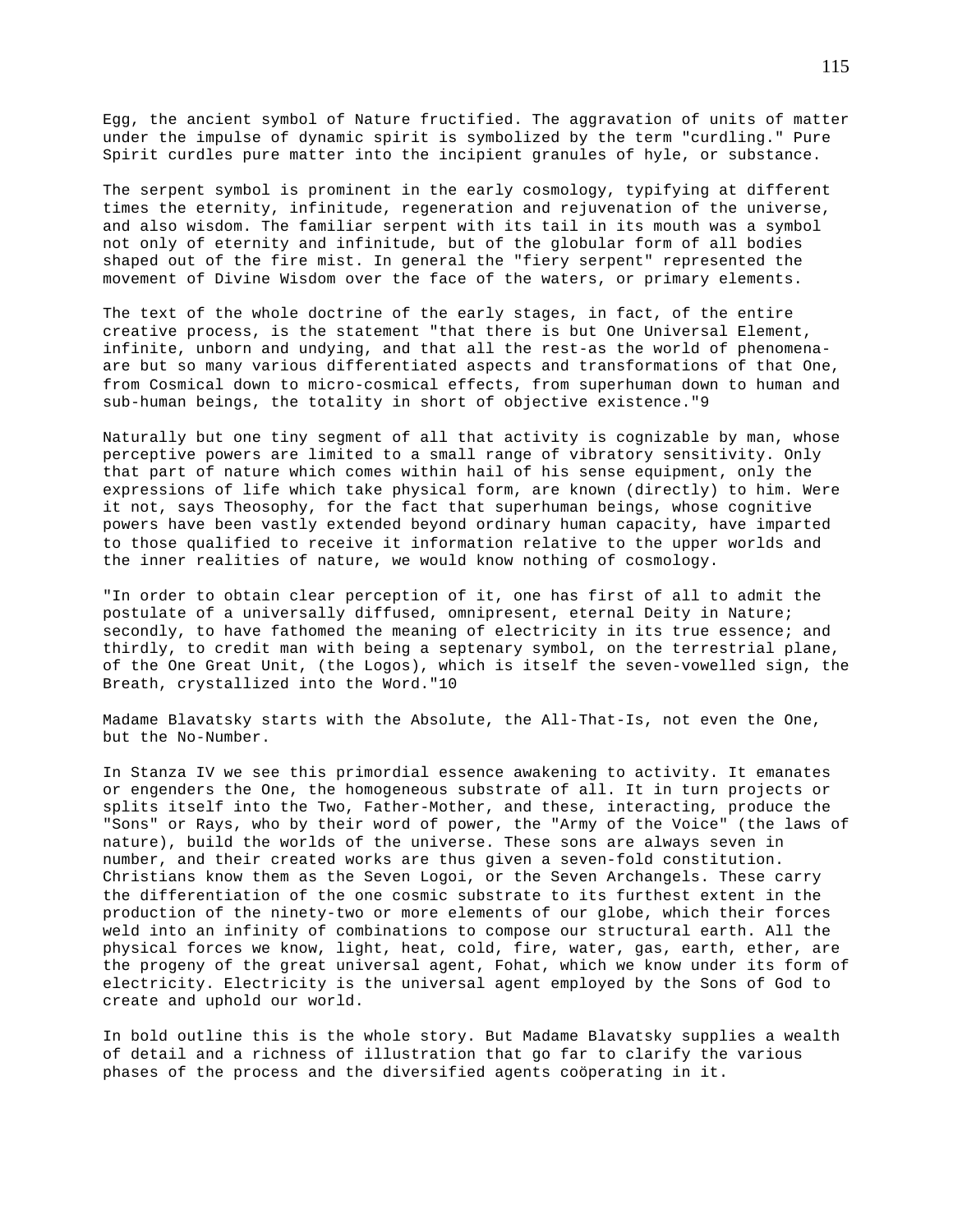When the One has created the Two-Spirit and Matter-the allegory goes on to say, the interaction of these Two "spin a web whose upper end is fastened to Spirit and the lower one to Matter." This web is the universe, ranging in constituent elements from coarse matter up to vibrant Spirit. Yet Spirit and Matter are but two phases of one and the same Prime Element.

Cosmic Fire, Fohat, Divine Electricity, energizes the universe. But to the natural concept of electricity the occult science adds the property of intelligence. Cerebration is attended by electrical phenomena, it is said.

Humanity is a materialized and as yet imperfect expression of the seven hierarchical Devas, or the seven conscious intelligent powers in nature. The planetary deities, or the planets as living beings, are fundamental in the Theosophic view, as to the Aristotelian and ancient Greek view generally. Mankind is but repeating the history of precedent life units, which have risen to celestial heights and magnitudes.

The forms of created life are all determined by the geometrical forms in the minds of the Intelligences. "Nature geometrizes universally in all her manifestations." There is an inherent law by which nature coördinates or correlates all her geometrical forms, and her compound elements; and in it there is no room for chance. The worlds are all subject to Rulers or Regents, and the apparent deviations from precise natural programs are due to voluntary actions on the part of those great Beings who, like ourselves, are in the cycle of experience and evolution. The Solar Logoi can err in their spheres as we in ours. Some of the exceptional oddities in nature are the effects of their efforts to experiment and learn.

The "Lipika" ("scribes") "write" the eternal records of nature on the imperishable scroll of the Akashic ether. They are the "amanuenses of the Eternal Ideation," who copy the archetypal ideas and imprint them on the material substance. They write the Book of Eternal Life and exercise an influence on the science of horoscopy.

Stanza V elaborates in more detail the creative process, controlled by the various "sevens," the "Breaths" (prana, basic category in Indian philosophy) and the "Sons." The Doctrine teaches that to become a fully conscious divine "god," the spiritual primeval Intelligence must pass through the human stage. And "human" in this usage is not limited to the humanity of our globe, but applies also to the numberless other mortal incarnations of varying types on other planets. A human state is one in which Intelligence is embodied in a condition of material organization in which there is established an equilibrium between matter and spirit,--and this state is reached in the middle point of the Fourth Round on each chain of globes, or when spirit is most deeply enmeshed in matter, and is ready to begin its emergence. The hierarchical entities must have won for themselves the right of divinity through self-experience, as we are doing. "The 'Breath' or first emanation becomes a stone, the stone a plant, the plant an animal, the animal a man, the man a spirit and the spirit a god." All the great planetary gods were once men, and we men shall in the future take our places in the skies as Lords of planets, Regents of galaxies and wielders of fire-mist! As our human wills (the divine elements in us) are now masters over small potencies, so our expanded Intelligences will direct vast elemental energies, and worlds will arise under the impulsion of our thought. There is room in space for us all. The "flaming fire" (electricity) shall be our minister, to flash at our bidding. The "fiery wind" is the incandescent cosmic dust which follows the impulsion of the will as iron filings follow a magnet. Yet this cosmic dust is "mind-stuff," has the potentiality of self-consciousness in it, and is, like the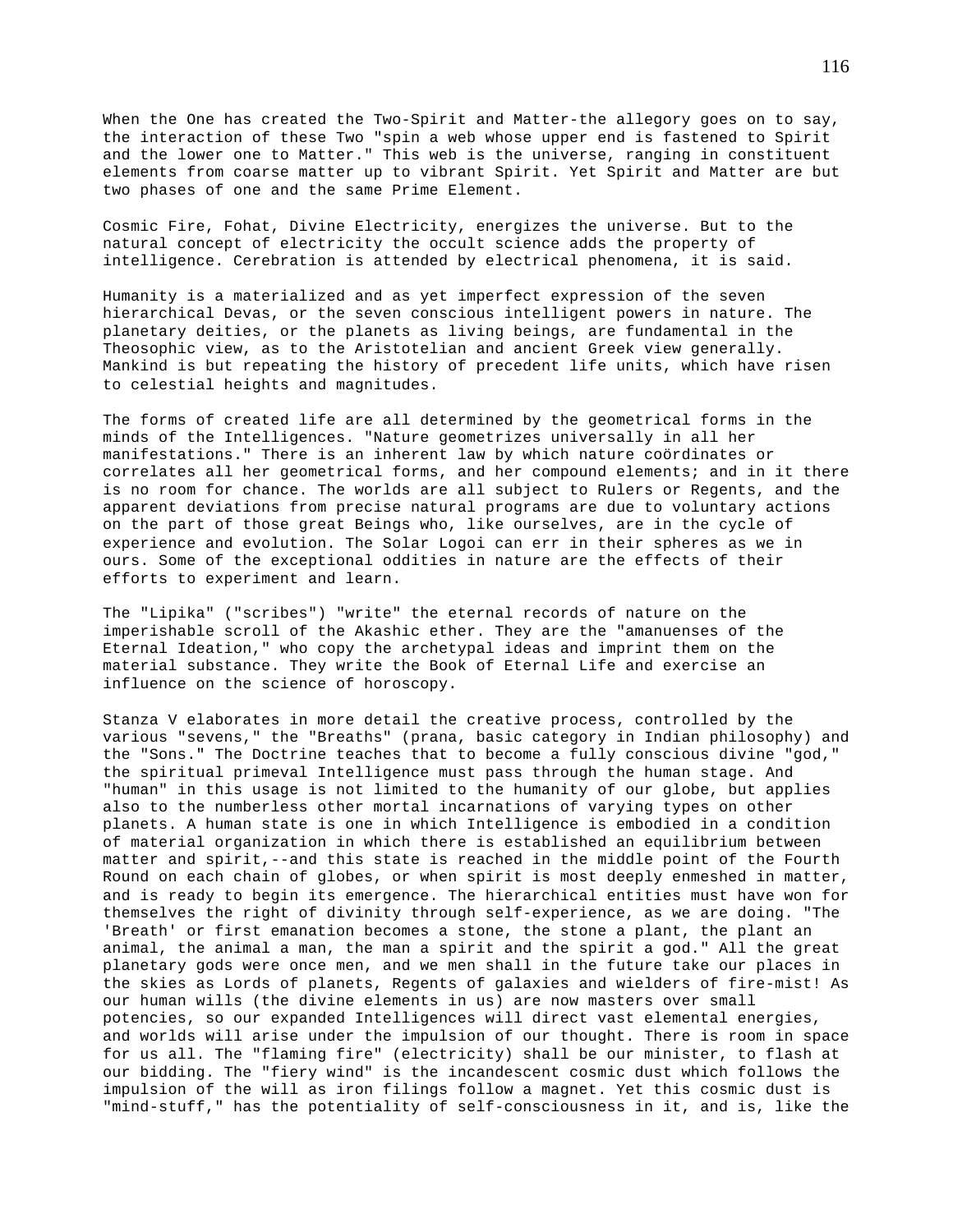Monad of Leibnitz, a universe in itself and for itself. "It is an atom and an angel." Fohat is the universal fiery agent of Divine Will, and the electricity we know is one aspect, not by any means the highest, of it. In a higher state Fohat is the "objectivized thought of the gods," the Word made flesh. In another aspect he is the Universal Life Force, solar energy. He is said to take "three and seven strides through the seven regions above and the seven below," which is taken to mean the successive waves of vital force impregnating the seven levels of nature. "God is a living Fire,"-the Christians are fire-worshippers, too, says Madame Blavatsky. God is the One Flame. It burns within every material thing. The ultimate essence of each constituent part of the compounds of nature is unitary, whether in the spiritual, the intellectual or the physical world.

In order that the One may become the many, there must be a principium individuationis, and this is provided by the qualities of matter. A spark of Divine Fire, so to speak, is wrapped in a vesture of matter, which circumscribes the energies of spirit with a "Ring Pass-Not." Each embodied Monad or Spiritual Ego looks out through its sense windows to perceive another Ego; but perceives only the material garment of that Ego. The process of evolution will make this garment thinner, so that the inner splendor of the Self can be seen luminously through it.

The fiery energy of the great planetary beings, our author says, will never "run down," as it is constantly being fed by intra-cosmic fuel, a theory which Prof. Millikan has made familiar in recent days.

Stanza VI carries out the further stages of differentiation of the life principle in its first or virgin forms. Man's physical body is but one of seven constituents of his being, and a planet likewise presents only its outer garment, its physical vehicle, to our view. The stars, as beings, are septenary, having astral, mental, and spiritual bodies in addition to their physical globes. It is affirmed that this septiform constitution of man, which makes him an analogue of the great cosmic beings and of the cosmos itself, is to be taken as the true significance of the Biblical phrase "man, the image and likeness of God." The more real or more spiritual essences of the being of both man and stars are not visible to sense. The life impulsion animating man contacts the material world only in and through his physical body; the same thing is true of the chain of globes. Both man and the planet have one physical body on the material plane, two on the vital etheric plane, two on the mental plane, and two on the upper plane of spirit. The latter two are beyond the powers of human ken, and to us are material only in the sense that they are not entirely devoid of differentiation. They are still vestures of spirit, not spirit itself. But they are the first garments of "pure" spirit. A life wave, in man or planet, comes forth from spirit, enters one after the other the bodies of increasing material density, until it has descended to a perfect equilibrium between matter and spirit, in the gross physical or fourth body; and then begins its ascent through three other vehicles of increasingly tenuous organization. And it runs seven times round each cycle of bodies and dwells for milliards of years in each of the seven kingdoms of nature, the mineral, vegetable, animal, and human, and three sub-mineral kingdoms of an elementary character, not known to science. The waves of life pass successively from one globe to another, lifting one into active existence as another goes "dead." They traverse the seven globes of a chain like a great spiral serpent, revolving like a barber's pole, every turn of the axis carrying a kingdom of nature one stride higher. For instance, hitting Globe A of the chain the impulsion builds up the mineral kingdom there; as this first wave swings onward to Globe B (where it builds the mineral kingdom for it) the second impulsion hits Globe A and lifts the mineral kingdom erected by the previous wave into the vegetable evolution. As the first wave leaps over from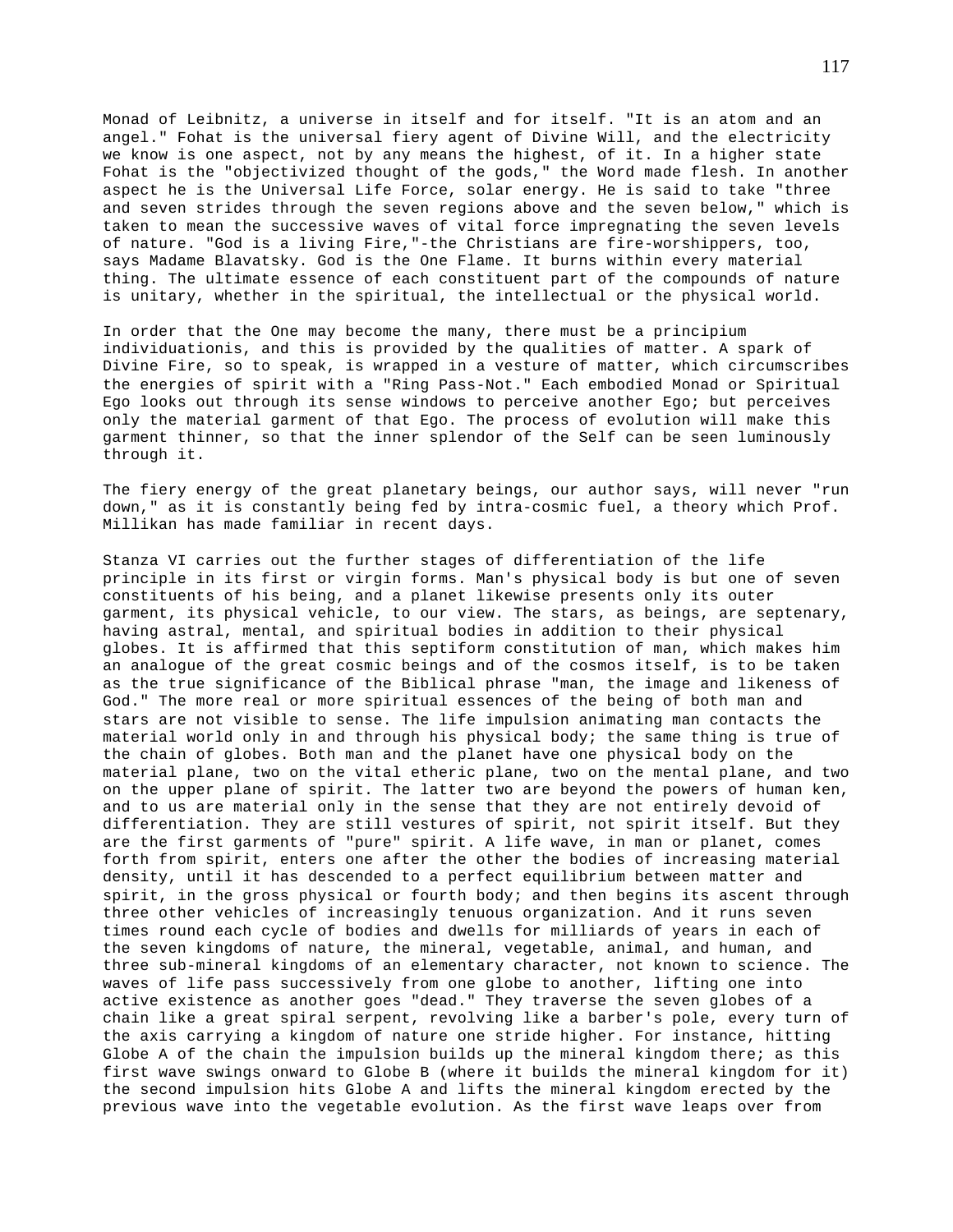Globe B to Globe C, to start mineral life there, the second wave has brought the vegetable kingdom to Globe B, and the animal kingdom on Globe A. The fourth outgoing of force will introduce the mineral world on Globe D, the vegetable on Globe C, the animal on Globe B, and the human on Globe A. After the human come the superhuman or spiritual evolutions. The detailed explanation of the entire cycle of birth, growth, life, and death of solar systems is of such complexity that it is the work of years for the Theosophic student to grasp it with any clearness. It is immensely involved, so that charts and graphs are generally resorted to. The student is referred to standard Theosophic works for the minutiae of this subject. We can but note here the principles of the system and some of their implications.

The earth, as the one visible representative of its six invisible principles, has to live through seven Rounds. The first three take it through the process of materialization; the fourth fully crystallizes it, hardens it; the last three take it gradually out of physical, back to ethereal and finally spiritual form. The Fourth Globe of each chain is thus always the nadir of the process of involution, and the Fourth Round is always the time in which this process is consummated. The earth is now a little past the nethermost point of material existence, as we have passed the middle of the Fourth Round. We have finished the descending arc and have begun our return to Deity, both the globe and the human family on it. Exiles from God, prodigal sons in a far country, we have set out on our homeward journey.

Man came on our globe at the beginning of the Fourth Round in the present series of life cycles and races, following the evolution of the mineral, vegetable, and animal kingdoms thereon. Every life cycle on our earth brings into being seven Root Races. The First Root Race were the progeny of "celestial men," or the Lunar Pitris,11 of which again there are seven hierarchies.

Human Egos continue to come into the stream of our evolution on earth up to the Fourth Round. But at this point the door into the human kingdom closes. Those Monads who have not reached the human kingdom by this time will find themselves so far behind that they will have to wait over, in a state of suspended vitality, until the next wave bears them onward. But for their loss of opportunity on this chain they will be rewarded by becoming men on a higher chain altogether.

The hosts of Monads are divided into three classes: Lunar Pitris, present Men, and the laggards. The first class are advanced Egos who reached "Manhood" in the First Round. The laggards are those who come in last, and are still in an undeveloped state.

The Moon is the parent of our Earth-and this in spite of the fact that it is our satellite. It is older, and its spirit has passed from its now lifeless body into our planet. In brief, the Earth is the new body or reincarnation of the Moon,--or more correctly, of that great Spirit which tenanted the Moon aeons ago. Madame Blavatsky uses the apt illustration of a mother circling around her child's cradle, to vindicate the anomaly of a parent body in a satellitic relation to its offspring.

There exists in nature a triple evolutionary scheme, or three separate schemes of evolution, which proceed contemporaneously in our system and are inextricably interblended at every point. These are the Monadic, the intellectual, and the physical. Here again analogy steps in to clarify thought. As man is a Monad, or spark of the Infinite Essence, which is evolving in connection both with a principle of mind and a physical body, so nature is a combination of three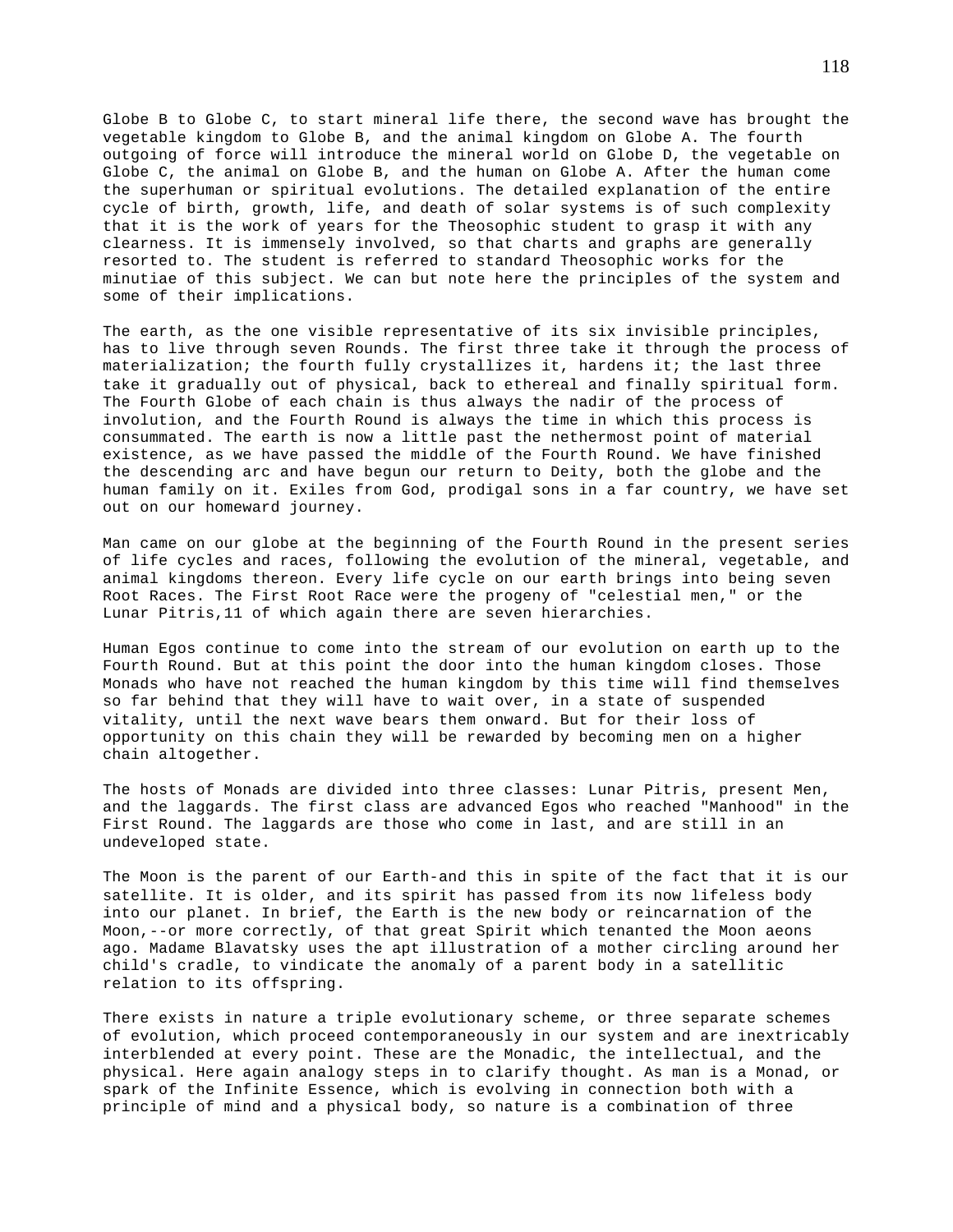streams of development. The higher part must find its way to growth through connection with the lower and the lowest. But each of these three evolutions has its own laws, and the interconnection of them all in man makes him the complex being he is. Every speck of matter strives to reach its model in man; and every man aspires to be a self-conscious Monad.

Out of this assertion of a threefold nature in man grows one of the unique conceptions of Theosophy: that Man, a divine spiritual Monad, is in this evolution dwelling in and controlling (if he has learned how to prevent it controlling him) the body of an animal. And the body is the animal's, not man's, in the strict sense. The body has its own type of consciousness, primal urgings, its own independent soul, but no intellect or spiritual nature. Through its association with us in the same house it is supposed to develop in a way it could never do unaided, first a mind and later the inkling of spirituality. But every organism has its principle, and the soul of the animal is capable of attending to those functions which pertain to the life of the body. Hence, the commonplace functions of our bodies are regulated by a cerebration which is so far from being directly our own that we are at any rate totally unconscious of it. This amounts to saying that our subconscious, or the operations of our sympathetic, as distinguished from our cerebral, nervous system, is the "soul" of our animal mate. The hope of the animal lies in his fairly ready susceptibility to training, so that he is able quickly to take up by an automatism whatever "we" do habitually.

Theosophy affirms that man has to control, not his own lower nature, but a lower order of being whose body he is tenanting.

Theosophists point to the development of a child as corroborative of this theory. Before mind develops, the child is an animal simply. Later comes intellect, and after more time comes spirituality. Man is not simple; he is a congeries of individuals in association. As the individual's unfoldment in his own life is a recapitulation of the growth of humanity as a unit, it follows the same order of evolution. The great Creative Lords did not implant the principle of mind in our order until, in the Fourth Race, appropriate bodies had been built up. We are only now beginning to evolve spiritual faculty.

The so-called Fall "was the fall of Spirit into generation, not the fall of mortal man." Madame Blavatsky undertakes to show that on this point of theology, as on that of the Virgin Birth, Christian doctrine is childishly literal-minded. It has taken a fact of cosmology, which like all others in ancient thought had been symbolized in various forms, and rendered it in a literal historical sense. The "Falls" are but phases of the universal "descent into matter," which appears under several aspects, one being the general outgoing of spirit into the material worlds, another the "fall of the angels" and a third the "fall of man." The taint of sexuality associated with certain conceptions of man's fall is a reference to the fact that when the spiritual Monads who descended to earth to inhabit the bodies of a lower race (the animals spoken of above), they were of necessity forced into sexual procreation, whereas they had propagated by powers of the intellectualized will in their previous high estate.

Then in regard to the Satans, the Serpents, the Dragons, the Devils, the Demons, the Demiurges, the Adversaries, Madame Blavatsky delves deep into ancient lore to prove that, when read properly in their esoteric meaning, all the old legends of the Evil Ones, the Powers of Darkness, refer to no essentially evil beings, great or small, but to the Divine Wisdom of the Sons of Light (all light emanates from darkness) who impregnate the universe with the principle of intelligence. Adam's eating of the fruit of the forbidden tree gave him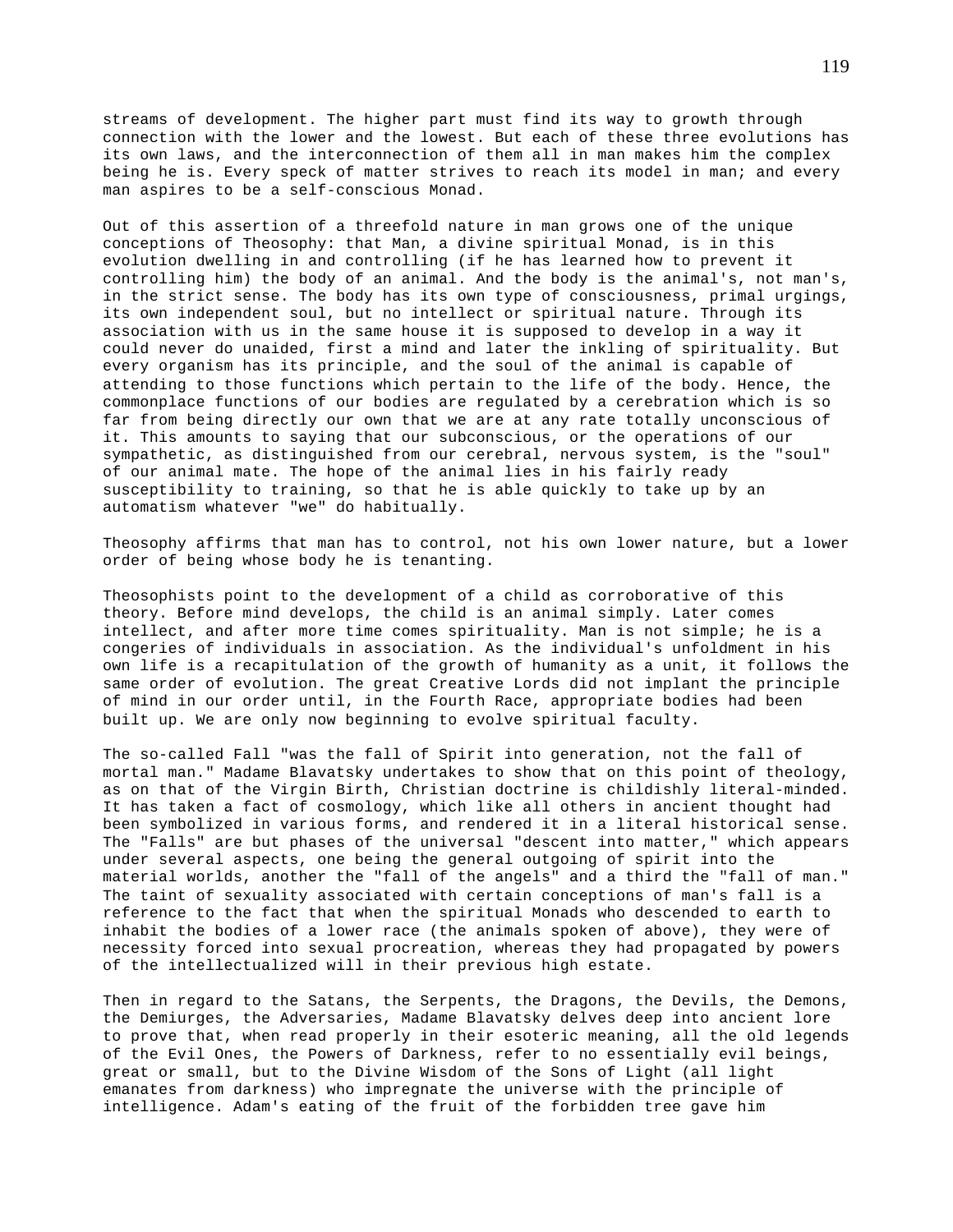knowledge of good and evil. This can mean only that beings of a "pure" spiritual nature represented symbolically by resident life in Eden or Paradise, sought, through incarnation in physical bodies in a material world, the opportunity to bring the latent intelligence in their divine nature to actualization in selfconscious knowledge. Dragons are always found guarding a tree-the tree of knowledge.

"When the Church, therefore, curses Satan, it curses the cosmic reflection of God; it anathematizes God made manifest in matter or in the objective; it maledicts God, or the ever-incomprehensible Wisdom, revealing itself as Light and Shadow, good and evil in nature in the only manner comprehensible to the limited intellect of man."12

"Satan, once he ceases to be viewed in the superstitious dogmatic unphilosophical spirit of the Churches, grows into the grandiose image of one who made of terrestrial a divine Man; who gave him . . . the law of the Spirit and Life and made him free from the sin of ignorance, hence of death."13

All references to Satan stood for an aspect of nature that was evil only as the negative pole of electricity is evil, i.e., as it stands in opposition to the positive, a necessary and benignant phase of activity. "Deus est Demon inversus."

The globes, or their constituent matter, go through seven fundamental transformations in their life history: (1), the homogeneous; (2), the aëriform and radiant (gaseous); (3), curd-like (nebulous); (4), atomic, ethereal (beginning of differentiation); (5), germinal, fiery; (6), vapory (the future Earth); (7), cold, depending on the sun for life.

When the worlds are populated and the Monads have entered the human chain, certain great beings who have risen to knowledge on other chains supervise the instruction of the oncoming races, keeping closely in touch with the spiritual condition of the unenlightened masses. Either they themselves descend into the world or they send forth lesser teachers to keep alive the seed of spiritual wisdom. Kapila, Hermes, Enoch, Orpheus, Krishna were a few of their emissaries. They voluntarily forego their own higher evolution, at least temporarily, "to form the nursery for future human adepts," during the rest of our cycle.

Stanza VII goes into the numerology of the primal and later hierarchies, and gives the inner cosmological significance of the numbers. Two, of course, symbolizes the polarization of original essence into the duality of Spirit-Matter. Three refers to the triune constitution of the Divine Men, or Planetary Beings, who manifest the union of the three highest principles, Atma-Buddhi-Manas,14 in one organism. Man on his plane reflects this trinitarian union. The quaternaries represent the cardinal points which square the circle of infinity and typify manifestation. Four sometimes also stands for the basic states of elementary essence, or the four perceptible planes of material existence, earth, water, air, and ether. Five is the symbol of man in his present stage of evolutionary development, as he stands in the fifth lap of his progression round the spiral, and has consequently developed five of his ultimate seven capacities. This accounts for his having five senses, five fingers and toes. The pentacle or five-pointed star is often his symbol. The six-pointed star refers to the six forces or powers of nature, all synthesized by the seventh or central point in the star. Seven is, of course, the number of life in its final form of organization on the material plane. This is because the Logoi created man in their own septenary image. Man is really, in his totality, a sevenfold being, or a being made up of the union of seven distinct constituent parts. His threefold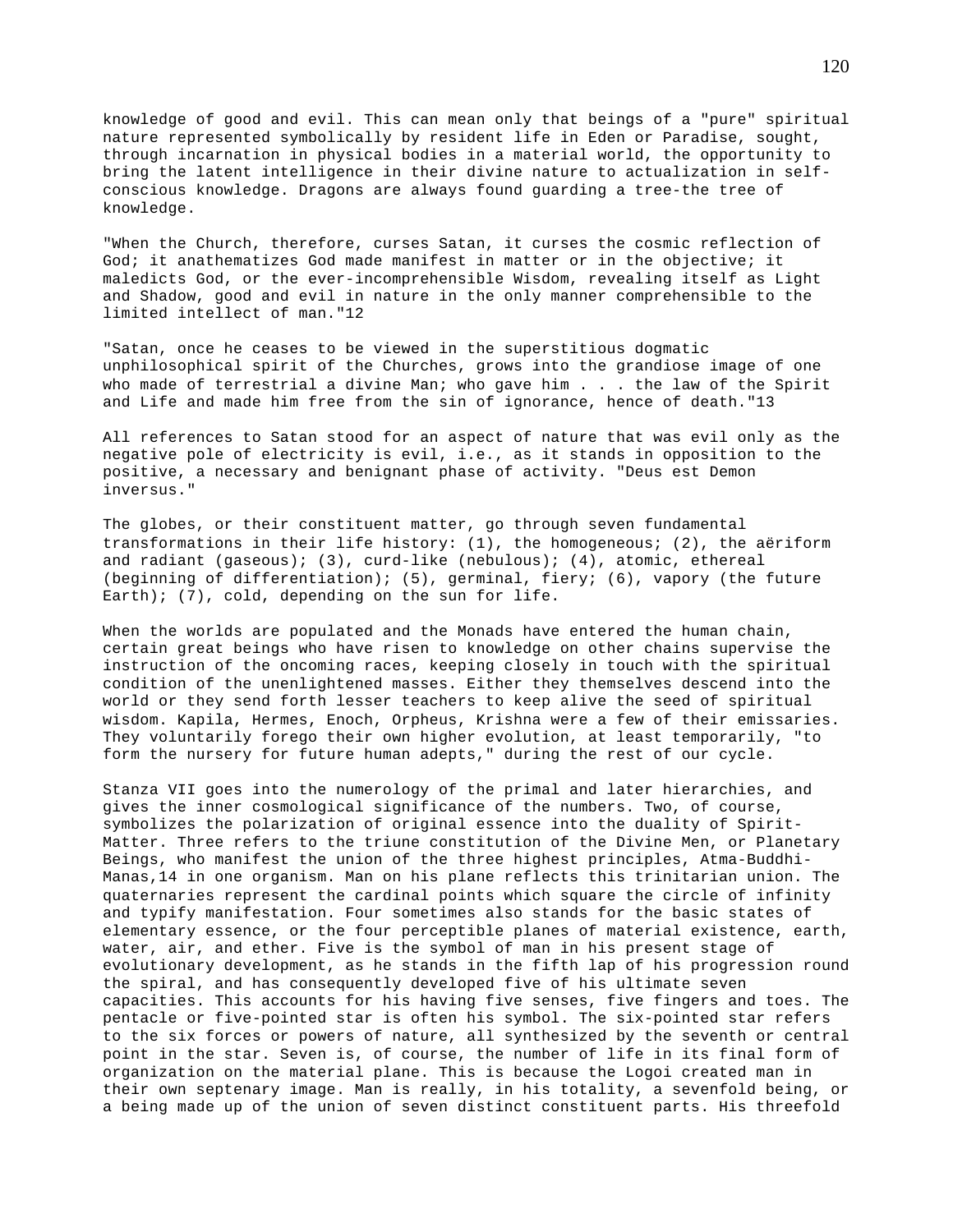nature is a truth for his present status only. He is sevenfold potentially, threefold actually. This means that of his seven principles only the lower three have been brought from latency to activity, as he is engaged in awakening to full function his fourth or Buddhic principle. At the far-off summit of his life in the seventh Round he will have all his seven principles in full flower, and will be the divine man he was before-only now conscious of his divinity. At the end of each Round,

"when the seventh globe is reached the nature of everything that is evolving returns to the condition it was in at its starting point--plus, every time, a new and superior degree in the states of consciousness."15

The theory of an inner permanent unit of life, repeatedly touching the outer material worlds in order to gain experience, is symbolized in Theosophy by the Sutratma ("thread-soul"), or string of pearls. The permanent life principle is the thread running through all, and the successive generations in matter are the beads strung along it.

To understand these postulations, we must envisage man as dwelling only partially in the physical embodiment, and having segments of his constitution in the invisible worlds. In the latter lies the ground-plan of his earth life, shaped by his previous life histories. The present physical life will contribute its quota of influence to modify that ground-plan when it becomes in turn the determinant of his succeeding incarnation.

The Sabbath, according to Madame Blavatsky, has an occult significance undreamed of by our theologians. It means the rest of Nirvana, and refers to the seventh or final Round of each emanation through the planes of nature. But the Sabbath should be as long as the days of activity.

A passage in a footnote says that the introductory chapters of Genesis were never meant to represent even a remote allegory of the creation of our earth. They

"embrace a metaphysical conception of some indefinite period in the eternity, when successive attempts were being made by the law of evolution at the formation of universes. The idea is plainly stated in the Zohar."16

Had its purpose been to give the true genesis, the narrative would have followed the outline laid down in The Secret Doctrine. The creation in which Adam Kadmon ("Primal Man") has a part, did not take place on our earth, but in the depths of primordial matter.

The theory is adduced that each Round of the emanational wave of life engenders one of the four elements, of which the Greeks spoke so much. The First Round developed one element, "one-dimensional space," fiery energy. The Second Round brought forth the second element, air. Matter in the Second Round was twodimensional. The Third Round brought water, and the Fourth produced earth in its hard encrusted state. The Fifth will beget ether, the gross body of the immaterial Akasha.17 The senses of man in that distant day will be refined to the point at which responsiveness to ethereal vibrations will be general. Our range of cognition will be thus vastly enhanced, for whole realms of nature's life now closed to us because of our low pitch of faculty, will then be opened up. Phenomena manifesting the permeability of matter will be to our higher senses then a daily commonplace. We will have X-ray vision, so that we shall be able "to see into the heart of things."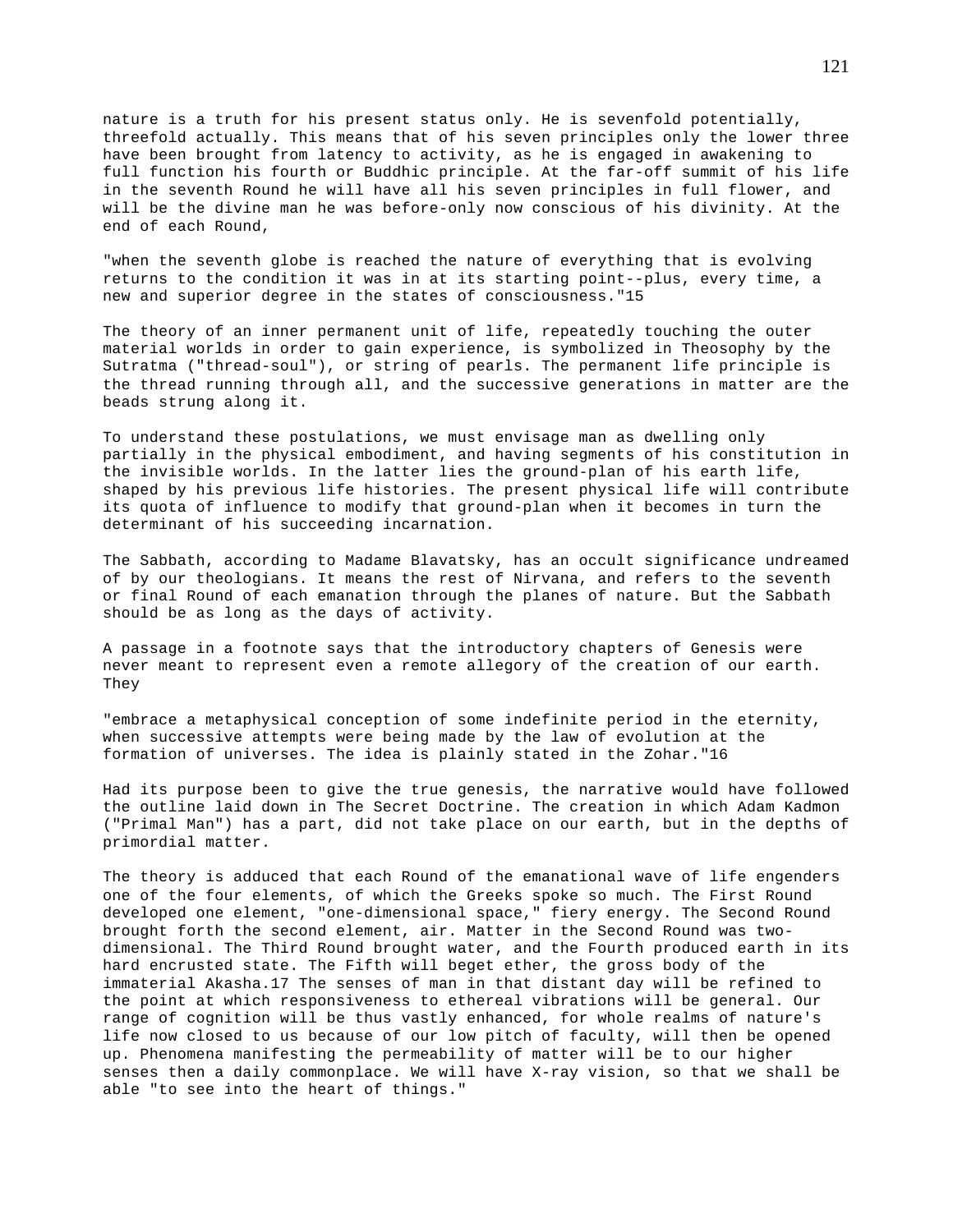If man's nature is sevenfold, so is his evolution. The seven principles in him are enumerated as "the Spiritual or Divine; the psychic or semi-divine; the intellectual; the passional; the instinctual or cognitional; the semi-corporeal; and the purely material or physical. All these evolve and progress cyclically, passing from one into another . . . one in their ultimate essence, seven in their aspects."

An important point is made by the expounder of Occultism as to the way in which we should think of all spirits in the supersensible and the sub-sensible worlds. Those superior to us have all been men, whether in this or former evolutions on other globes or in other Manvantaras; and those below us, the elementaries, nature spirits, will be men in the future. If a spirit has intelligence he must have got it in the human stage, where alone that principle is developed. Spirits are not to be regarded as exotic products of nature, beings of a

17 "The fourth dimension of space" enters the discussion at this point. The phrase should be, says the writer, "the fourth dimension of matter in space," since obviously space has no dimensions. The dimensions, or characteristics of matter are those determinations which the five senses of man give to it. Matter has extension, color, motion (molecular), taste, and smell; and it is the development of the next sense in man-normal clairvoyance-that will give matter its sixth characteristic, which she calls permeability. Extension-which covers all concepts of dimension in our world-is limited to three directions. Only when man's perceptive faculties unfold will there be a real fourth dimension, a foreign universe, creatures of a type unrelated to ourselves. They are either our lower or our higher brothers.

"The whole order of nature evinces a progressive march toward a higher life. There is design in the action of the seemingly blindest forces. The whole process of evolution with its endless adaptations, is a proof of this."18

All nature is animated and controlled by lofty Intelligences, who could not be supposed to act with less of conscious design than ourselves. Design is exhibited everywhere in the universe, in proportion to the degree of intelligence evolved. There is no blind chance in the cosmos, but only varying grades of intelligence. The laws of nature are inviolable, but individual beings of every grade of intelligence move and act amid those laws, learning gradually to bring their actions into harmony with them. The deus implicitus within each of us-in every atom-must become the deus explicitus, and the difficulties and risks of the process are commensurate with its glorious rewards.

Some of these Intelligences are veritable genii who preside over our lives. They are our good or evil demons. Hermes says

"they imprint their likeness on our souls, they are present in our nerves, our marrow, our veins and our very brain substance. At the moment when each of us receives life and being he is taken in charge by the genii (Elementals) who preside over births. . . . The genii have then the control of mundane things and our bodies serve them as instruments."19

Part II of Book One begins with an analysis of the evolution of Symbolism. No traditional folk lore, according to Madame Blavatsky, has ever been pure fiction; it represented a natural form of primitive language. Ideography was a stage of growth in the art of human communication. Symbolism was no mere intellectual device of idealistic algebra, but a natural idiom of thought. Mythology was a primitive pictographic mode of conveying truths. An ideograph could be understood "in any language."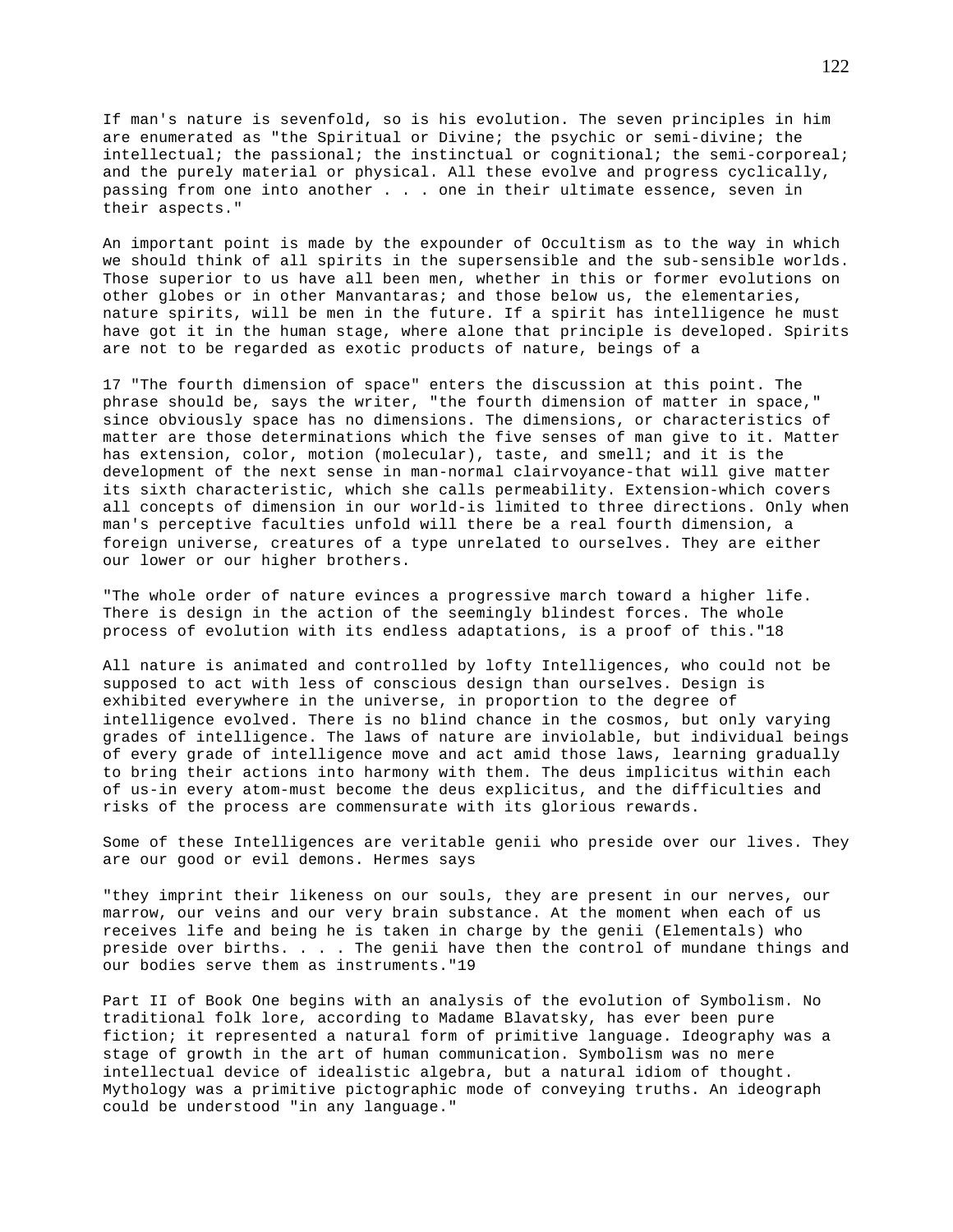A later development of this art brought the mystery language, or particular set of symbols to represent the esoteric truths. The cross, the lamb, the bull, the hawk, the serpent, the dragon, the sword, the circle, the square, the triangle, and many other signs were adopted for special significances. There are seven keys, however, to the mystery tongue, and some of them, as well as the knowledge of how to turn them, have been lost. Only in Tibet, it is maintained, is the code still intact. No religion was ever more than a chapter or two of the entire volume of archaic mysteries. No system except Eastern Occultism was ever in possession of the full secret, with its seven keys.

There is a chapter on the Mundane Egg, which in all theologies is taken to represent the prototype of life hidden in the lotus symbol. Here we find a special sacredness attributed to the letter M, as symbolizing water, i.e., waves, or the great deep, the sea of prime substance. And such sacred names as Maitreya, Makara, Messiah, Metis, Mithras, Monad, Maya, Mother, Minerva, Mary, Miriam and others are said to carry the hidden significance of the letter. The Moon and its place in symbolism is the subject of a chapter. All the lunar goddesses had a dual aspect, the one divine, the other infernal. All were the virgin mothers of an immaculately born Son,--the sun. Here, as nearly everywhere else, Christian dogmas and terms are traced to an origin in pagan ideas. The Satan myth is again taken up in a separate chapter, where it is said that the only diabolical thing about it are its perversions under Christian handling.

The Sevens are given more thorough elucidation in another chapter. There were seven creations, or rather creation had seven stages. The first was that of the Divine Mind, Universal Soul, Infinite Intellect; the second was the first differentiation of indiscrete Substance; the third was the stage of organic evolution. These three steps were sub-mineral, and had yet brought nothing visible to being. The fourth brought the minerals; the fifth brought animals, in germ form; the sixth produced sub-human divinities, and the seventh crowned the work with man. Man is thus the end and apex of the evolutionary effort. Man completes all forms in himself. But esoterically there is a primary creation and a secondary creation, and each is sevenfold. The first created Spirit, the second Matter.

Madame Blavatsky traces the working of the septenates in nature through many forms not commonly thought of. Many normal and abnormal processes have one or more weeks (seven days) as their period, such as the gestation of animals, the duration of fevers, etc. "The eggs of the pigeon are hatched in two weeks; those of the fowl in three; those of the duck in four; those of the goose in five; and those of the ostrich in seven." We are familiar with the incidence of seven in many aspects of physics, in color, in sound, the spectrum; in chemistry, in the law of atomic weights; in physiology; in nature. Madame Blavatsky cites a long list of the occurrence of the mystic number in the ceremonials, cosmologies, architecture, and theologies of all nations.

Scientific authorities are adduced by the author to corroborate her contention that the material universe is ordered on a system which has seven as its constitutional groundplan.

"The birth, growth, maturity, vital functions . . . change, diseases, decay, and death, of insects, reptiles, fishes, birds, mammals and even of man, are more or less controlled by a law of completion in weeks," or seven day periods.20

From the seven colors of the rainbow to the seven-year climacterics in man's life and his allotted seven decades on earth, all the living universe seems to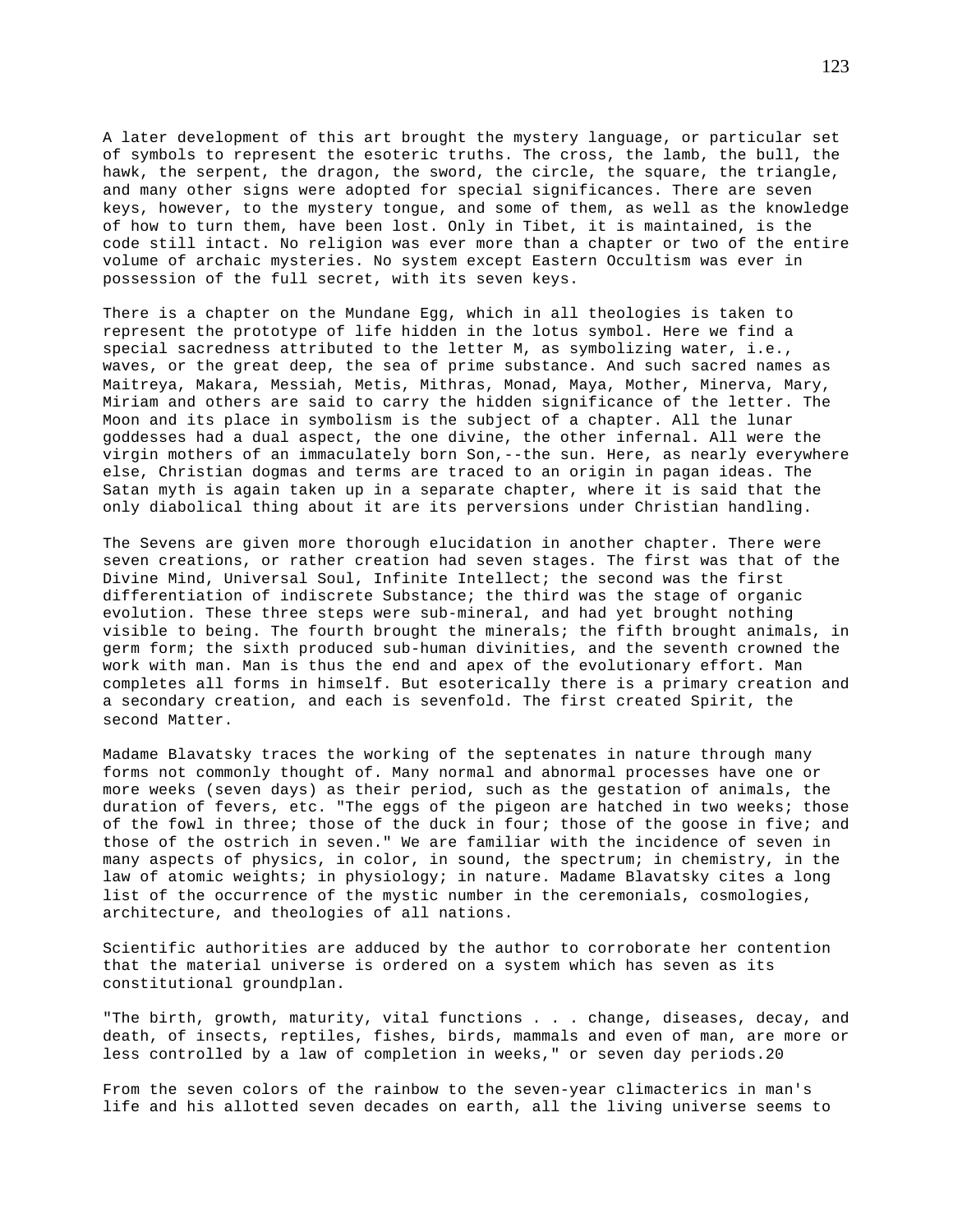run in sevens and reflects the sevenfold nature of the precosmic patterns of things.

Volume II concerns the planetary history of our earth, the inception of human life on it, and the evolution of the latter through the previous races up to now. Humanity is assigned an age on the globe of infinitely greater length than the science of her day was willing to concede, which even outstretches the ampler figures set down by contemporary science.

We must start with the earth's place in the solar cosmos. As will be recalled, our planet is the one physically perceptible (to ordinary human vision) globe of a chain of seven (the six others being of rarefied impalpable materials), this chain being itself but one of seven, each of which has a physical representative revolving about our sun. These physical globes are subject to the cyclic law which brings to them successive waves of vivification and sterility, and this law operates as well with all the productions of life on the globe as with the globe itself.

The story of man then becomes that of a succession of great world races preceding the present one, with the various continents inhabited by each, and the form, the condition and the progress of mankind in each manifestation. Evolution is postulated as the working modus, but it is evolution in cycles, not in a straight line.

The very beginning of life on our planet occurred with the first impact upon it of the initial life wave in the First Round. But this first wave brought life only in the form and to the degree of mineral organizations. When that life impetus passed on to the next globe in the septenary chain to integrate mineral structure there, the second wave struck the earth and carried evolution forward from the mineral to the vegetable stage. The third crest carried life on into the animal kingdom; and the Fourth Round then became the epoch of the entry of man on the scene. The advent of man on the physical or fourth globe of every planetary chain is coincident with the Fourth Round, because the middle of that round is the central point-three and one-half-in a seven series, and man's life represents the perfect balance between spirit and matter. This point would be reached at the exact half-way mark, where the impulsion of life energy would have spent itself in the outward or downward direction (from spirit to matter), and the energies in play would begin to gather force for the rebound or return of spirit, bearing matter with it to "its home on high." The middle of the Fourth Round, therefore, would find a perfect balance established between the spiritual and the physical; and that point would be located in the middle of the fourth sub-race of the fourth root-race of human life on the earth. As we are now in the fifth sub-race (the Anglo-Saxon) of the fifth root-race (the Aryan), we are by some millions of years past the turning point of our cosmical destiny.

On the reascending arc spirit slowly reasserts itself at the expense of the physical. At the close of the seventh Round at the end of the Manvantara, the Monad will find itself again free from matter, as it was in the beginning, but with the rich treasure of experience stowed safely away in indestructible consciousness, to become in turn the germ of growth in the next Manvantara. On the descending arc the pressure is centrifugal for spirit, centripetal for matter; the ascending path will see these conditions reversed. Downward, the spirit was being nailed on the cross of matter and buried; upward, it is the gradual resurrection of spirit and the transfiguration of matter. Our fifth race is struggling to liberate itself from the inhibitions of matter; the sixth will take us far from flesh and material inertia. The cycle of spirituality will begin, when all humans are Adepts.21 Henceforward spirit will emerge victorious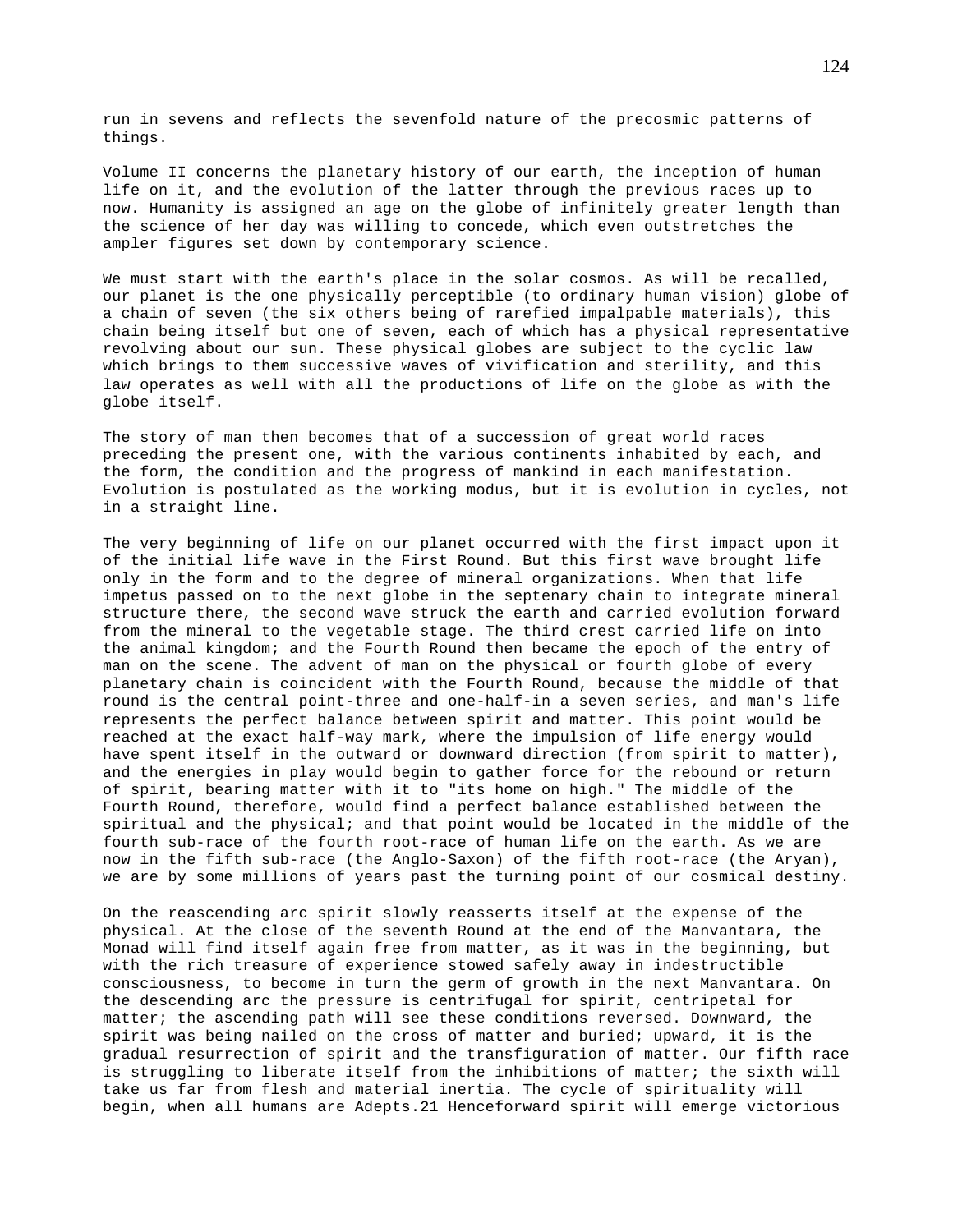as it has the whole weight of cosmic "gravity" on its side. This is the cosmic meaning of Easter.

The account in Genesis of the appearance of man is not far awry, but must be read esoterically, and in several different senses. It is in no sense the record of the Primary Creation, which brought the heavenly hierarchies into purely noumenal existence; it is that of the Secondary Creation, in which the Divine Builders bring cosmical systems into material form. The accounts given in the Puranas and the older literature are of pre-cosmic creation; the one given in Genesis is only of the cosmic or phenomenal creation. The former deal with a spiritual genesis, the latter only with a material genesis.

Man was the first of mammalian creatures to arrive in the Fourth Round. He came in the first race of the Round, several hundred million years ago. But he was not then the kind of being he is now. He was not then compounded of three elements, body, mind, and spirit. His body was being organized by the slow accretion of material around a purely ethereal or astral matrix or shell, provided for the purpose by the Lunar Pitris, in successive sojourns in the mineral, vegetable, and animal realms, during the three preceding Rounds. These Lunar progenitors started his mundane existence by furnishing first the nucleating shell and the earthly house made ready for occupancy finally by the living Monad, the indestructible spark of the Eternal Fire. The latter is the true being, Man himself. But at this early time he was, comparatively speaking, in the condition of formless spiritual essence. He had not yet come to live in a physical body, but was hovering over the scene, awaiting the preparation of that body by the forces guiding material evolution. He was temporarily clothed in ethereal forms, which became more densely material as he descended toward the plane of embodiment. He, a Divine Spirit, descended to meet the material form, which rose to become his fit vehicle. The two can not be conjoined, however,- the gap between crass materiality and sheer spirit being too great-without the intermediating offices of a principle that can stand between them and eventually unify them. This principle is Manas or Mind. As Fohat in the cosmos links spirit with matter, so Manas in the microcosmic man brings a Divine Monad into relation with a physical form. The complete conjunction of all three of these principles in one organism was not effected by nature until the middle of the Third Root-Race. Then only can the life of man properly be said to have begun. That date was eighteen million years ago. Men then first became "gods," responsible for good and evil, divine beings struggling with the conditions of terrestrial life, undergoing further tutelage in the school of experience under the teachers, Nature and Evolution. They were the Kumaras, "princes," "virgin youths"-beings dwelling on the planes of spiritual passivity, who yet yearned for the taste of concrete life, and whose further evolution made necessary their descent into material condition on earth. They were the rebels (against inane quiescence), spirits longing for activity, the angels who "fell" down to earth (not to hell), but only to rise with man to a state higher than their former angelhood. They stepped down into their earthly encasement in the Fourth Round. Their prospective physical bodies were not ready till then.

Humanity had run the course of two races before having developed a physical body comparable to the ones we are familiar with. What and where were these two races? The first is given no specific name, but it inhabited the "Imperishable Sacred Land," about which there is little information. It was a continent that lay in a quarter of the globe where the climate was suited to the forms of life then prevalent. At the end of its long history it was sunk by great cataclysms beneath the ocean. Men in this race were boneless, their bodies plastic; in fact "organisms without organs."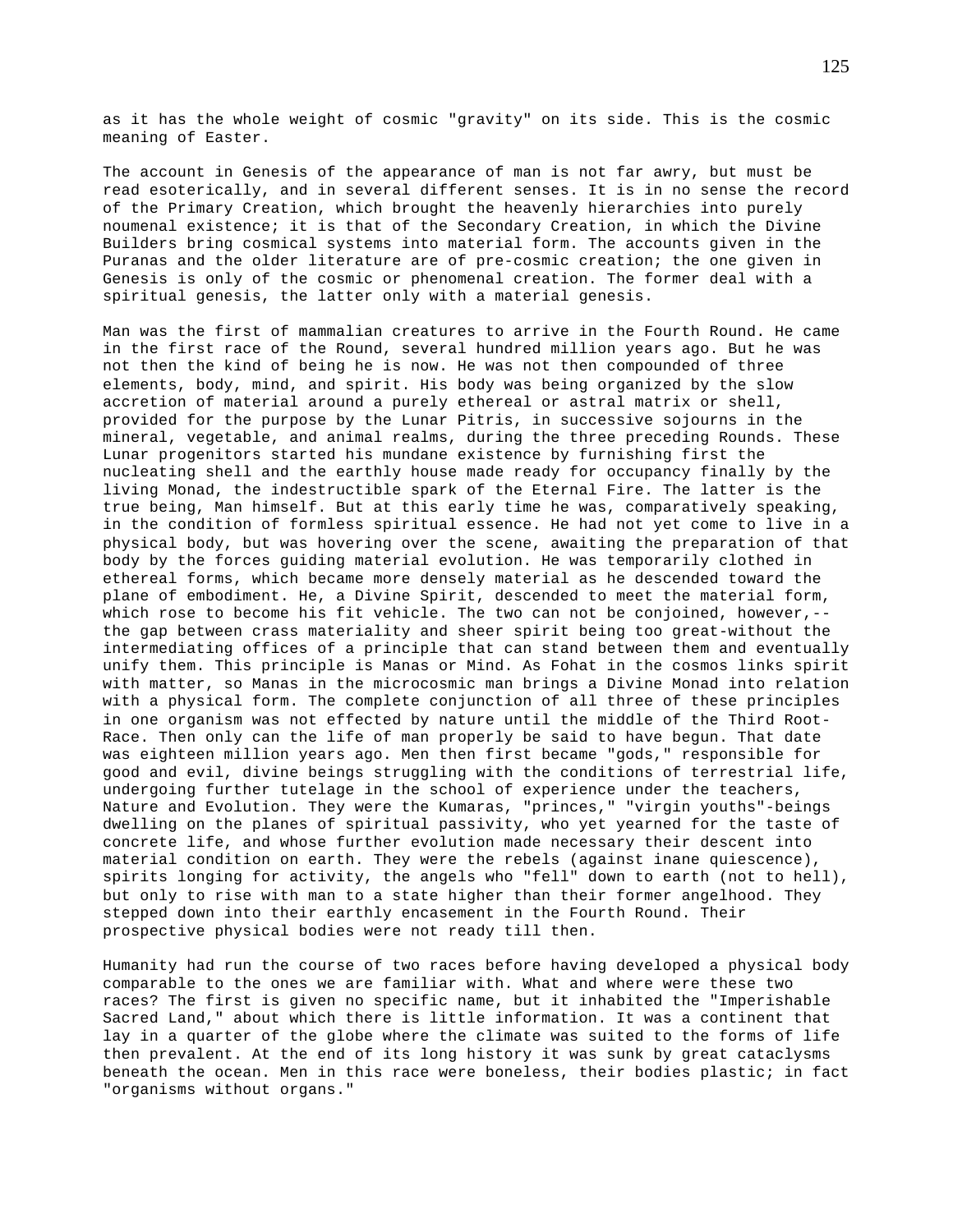In due time the second great continent appeared, to be the home of the Second Race, the Hyperboreans. This, we are told, lay around the present region of the North Pole. But the climate then was equable and even tropical, owing to the position of the earth's axis, which was then at a quite decided angle of divergence from the present inclination. The author claims that the axis had twice shifted radically; that Greenland once had a torrid climate and luxuriant vegetation. Spitzbergen and Nova Zembla are mentioned as remnants of the Hyperborean Land.

The Third Race was the Lemurian, and it occupied a vast continent extending south from the Gobi Desert and filling the area of the Indian Ocean, west to Madagascar and east to New Zealand. Madame Blavatsky gives its boundaries with considerable explicitness. Australia is one of its remnants and the muchdiscussed Easter Island another. Some of the Australian aborigines, some races in China, and some islanders, are lingering descendants of the Lemurians. It was destroyed mainly by fire, and eventually submerged.

As it sank its successor arose in the Atlantic Ocean and became the seat of Fourth Race civilization. This is the fabled Atlantis, to which Plato and the ancient writers have alluded, the existence of which Madame Blavatsky says was a general tradition among the early nations.22 The Azores, Cape Verde, Canary Islands and Teneriffe are the highest peaks of the alleged Atlantean Land. The Fourth Race flourished there some 850,000 years ago, though the last portion, the island of Poseidonis, north of the Sahara region, carried the surviving remnant of the race to a watery doom only eleven thousand years ago. This final cataclysm became the basis of the world-wide deluge myth. The later Lemurians and the Atlanteans were men like the present humanity, fully compounded of mind, body, and spirit or soul. They had reached in some lines (the mechanical and the psycho-spiritual) a development far higher than our own, wielding psychic forces with which we are not generally familiar and having, beside airships, a more ready method of tapping electric and super-electric forces. In the early centuries of the race's history its members were gigantic in stature, and Madame Blavatsky uses this assertion to explain the historical riddle of the erection of the Druidical temples, the pyramids, and other colossal forms of their architecture.23

It must be understood that the races overlapped in temporal history, the former ones being progenitors of their successors. Nature never makes sudden leaps over unbridged gaps. Her progressions are gradual. Many circum-Mediterranean nations were descendants of the Atlanteans, and a few degenerate Lemurian stocks yet linger on. Nor were their several continents annihilated at one stroke. Portions of the old lands remained long after the new ones had risen from the waters. This permitted migrations and the continuity of propagation. The races were in no sense special creations, but attained distinct differentiations through the modifying influences of time and environment. The Atlanteans permitted their ego-centric development to outstrip their spiritual progress, fell into dangerous practices of sorcery and magic, and through the operation of karmic law their civilization had to be blotted out, so that a more normal evolution of the Egos involved could be initiated under new conditions in succeeding races.

The Fifth Race, our present Aryan stock, took its rise in northern Asia, spread south and west, and ran the course that is known to history. The Anglo-Saxon is the fifth sub-race of the seven that will complete the life of this Root-Race. The beginnings of the sixth sub-race are taking form in America, we are told. Mentality is the special characteristic of human development which our fifth sub-race is emphasizing. Each race, so to say, sounds in its life one note in a scale of seven.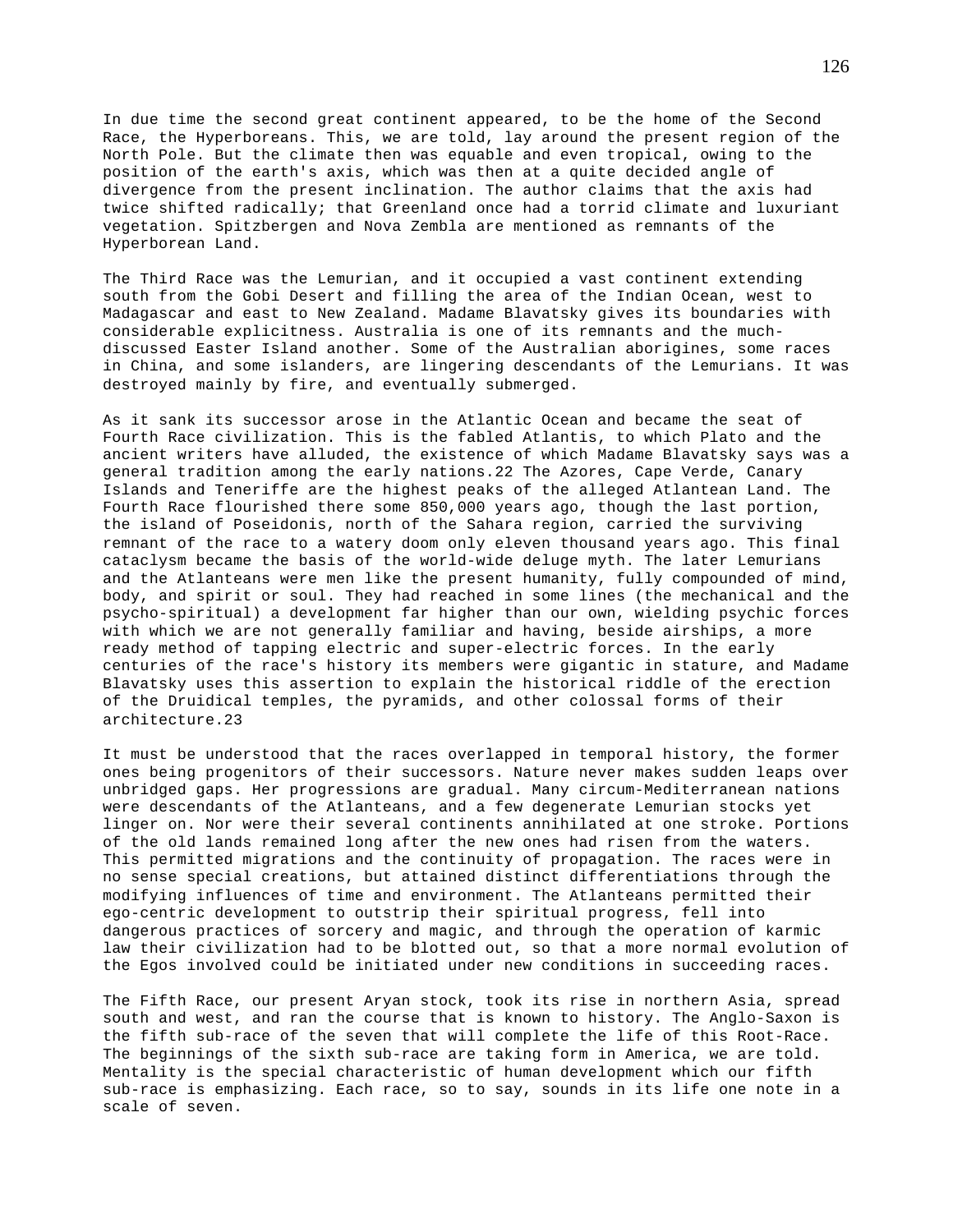This in outline is the story of the five races and their continental homes. Two other great races are yet to appear, before the cosmic life impulses complete their expenditure of energy in this Fourth Round. At the termination of that period the present humanity will have reached the end of its allotted cycle of evolution and the life impulse will withdraw from our globe. The latter will lose its living denizens and its own life and will be left in a condition of deadness or pralaya, to await the return of the wave on its fifth swing round the chain of spheres.

Back in the first race the "propagation of the species" was, strictly speaking, creation, not generation. The phrase, "fall into generation," applicable to the Asuras (demons) or Kumaras who descended into earthly bodies for physical experience, has been wrongly linked with "the fall of the angels." It was the procedure which ensued at that stage of evolution, occurring in the middle of the Third Race period, when spiritual methods of propagation were superseded by sexual ones. Until then the attraction of the sexes was not the incentive, or the condition precedent, to breeding, for there were no sexes. Man was malefemale, hermaphroditic. Before that he was asexual, and earlier still he was sexless. Coition was by no means the only method employed by nature to carry life forward. There were several other methods prior to this, and there will be others succeeding it in the long course of growth. To the men of the First Race sex union was impossible since they did not possess physical bodies. Their bodies were astral shells. They were wraiths, umbrae, only ethereal counterparts of dense bodies. In matter of such tenuity, subject largely to the forces of will, procreation amounted to a renewal of old tissue rather than the upbuilding of a new body exterior to the old. Reproduction was thus a re-creation, a constant or periodical rejuvenation. The Stanzas state that the humanity of that First Race never died. Its members simply renewed their life, revivified their organisms, from age to age. The serpent was used as a sacred symbol for many reasons, and one of them is that it periodically casts off an old exterior garment and emerges a new creature from within. This process is somewhat analogous to what took place with the First Race men. Each individual at stated periods, by the exercise of some potency of the creative will described as abstract meditation, extruded from his form a new version of itself. Such bodies could not be affected by climate or temperature. The First Race men were known as the Mind-Born.

Among the Second Race, the Hyperboreans, reproduction was still spiritual, but of a form designated asexual. The early part of the race were the "fathers of the Sweat-Born," the latter part were the Sweat-Born themselves. These terms, taken from Sanskrit literature, will have no meaning for the materialist. Yet she declares that analogues are not wanting in nature. The process comes closest to what is known in biology as "budding". The astral form clothing the spiritual Monad, at the season of reproduction,

"extrudes a miniature of itself from the surrounding aura. This germ grows and feeds on the aura till it becomes fully developed, when it gradually separates from its parent, carrying with it its own sphere of aura; just as we see living cells reproducing their like by growth and subsequent division into two."24

The process of reproduction had seven stages in each race, and this was one of them. Each covered aeons of time.

The later Second and early Third Race men were oviparous and hermaphroditic. Man in this race became androgyne. But there were two stages of androgynous development. In the first stage, in the late Second and early Third Races,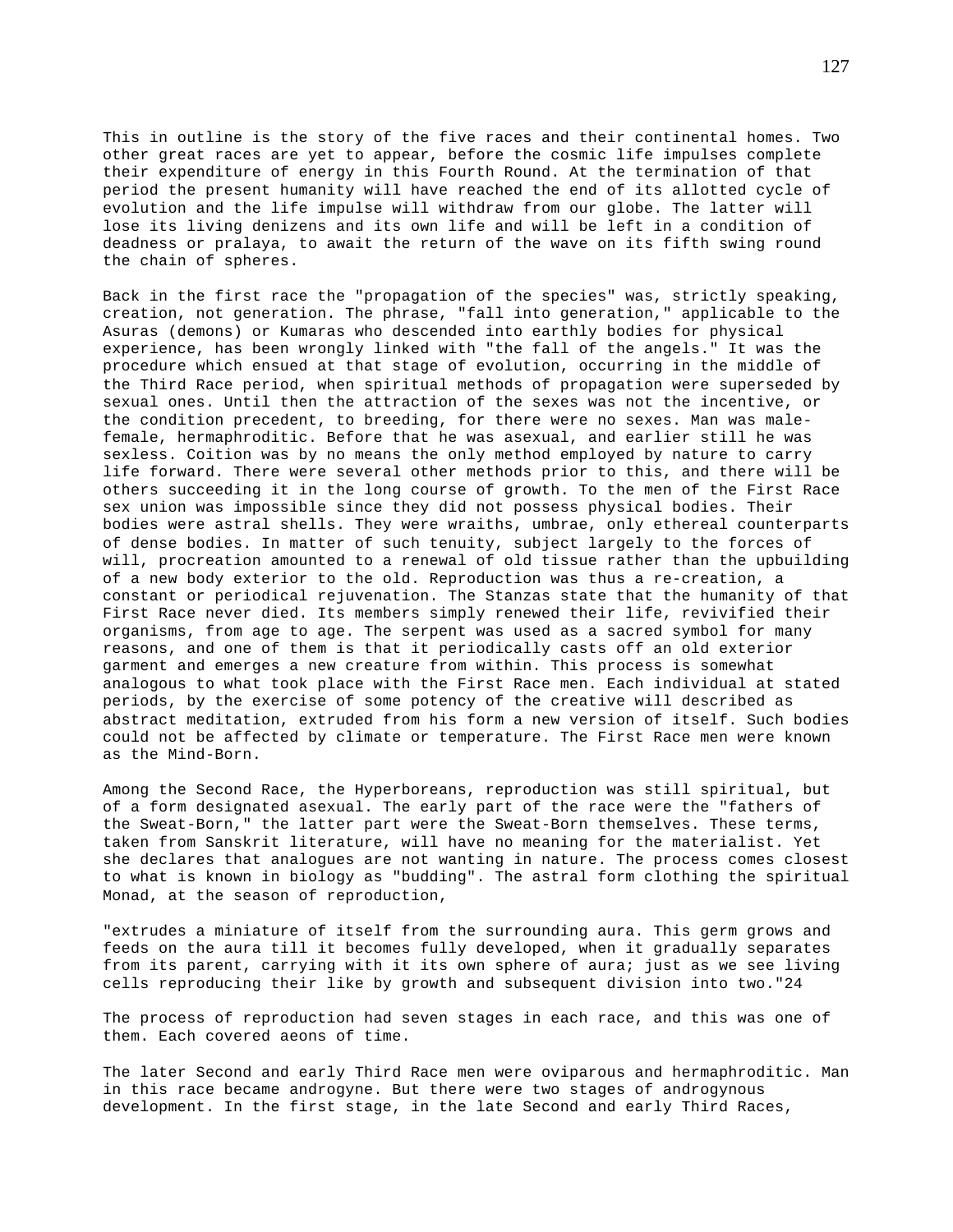reproduction took place by a modification of the budding process. The first exudations of spores had separated from the parent and then grown to the size of the latter, becoming a reproduction of the old. Later the ejected spores developed to such a form that instead of being but miniature copies of the parents, they became an embryo or egg of the latter. This egg was formed within the organism, later extruded, and after a period it burst its shell, releasing the young offspring. But it was not fully androgyne, for the reason that it required no fertilization by a specialized male aspect or organ of the parent. It was a process midway between the Self-Born and the Sex-Born.

Later on this process had become so modified by gradual evolution that the embryonic egg produced by one portion of the parent organism remained inert and unproductive until fructified by the positively polarized elements segregated in another portion of the procreator's body. Thus was developed the method of fertilization of the ovum by the male organs, when both were contained within the same organism.

It seems that the Third Race was marked by three distinct divisions, consisting of three orders of men differently procreated. "The first two were produced by an oviparous method presumably unknown to modern Natural History." The infants of the two earlier forms were entirely sexless, "shapeless even for all one knows, but those of the later races were born androgynous."

"It is in the Third Race that the separation of the sexes occurred. From being previously asexual, Humanity became distinctly hermaphroditic or bisexual; and finally the man-bearing eggs began to give birth, . . . first to beings in which one sex predominated over the other, and finally to distinct men and women. Enos, the son of Seth, represents the first true men-and-women humanity. Adam represents the pure spiritual or androgyne races, who then separating into man and woman, becomes Jah-Heva in one form or race, and Cain and Abel (male and female) in its other form, the double-sexed Jehovah. Seth represents the later Third Race."25

Thus man, at one time more spiritual than physical, started by creating through the inner powers of his mind, and again in the distant future he will be destined to create by spiritual will,--Kriyasakti.26 Creation, we are told, "is but the result of will acting on phenomenal matter." There are yet many mysteries in sex which humanity will bring to light as it unfolds its knowledge of the spiritual control of nature.

Madame Blavatsky weaves into her story the Promethean myth, the war of the Titans against Zeus being interpreted to mean the rebellion of the Asuras and Kumaras against the inertia and passivity of an unfruitful spiritual state, and their consequent drive for physical incarnation. This myth was the Greek version of "the war in heaven" and the succeeding "fall of the angels." The author ridicules the idea that mankind lacked fire in its common form before Prometheus brought it from heaven. The "fire" he brought as a divine gift was "the opening of man's spiritual perceptions." In the Greek allegory Zeus represents the hosts of the primal progenitors, the Pitris, or "Fathers" who created man senseless and without mind, who provided the first element of his nature, the chhaya or astral shell about which as a nucleus his material form was to be aggregated, this combination later to receive the gift of mind and later still that of divine monadic individuality or spirit. These Pitris represented the lower host, who were masters of all the purely blind cosmic and "titanic forces"; Prometheus typified the higher host, or the devas possessing the higher intellectual and spiritual fire. Prometheus, then, added to mindless man his endowment of intellect and spiritual wisdom. But once united with the lower being to render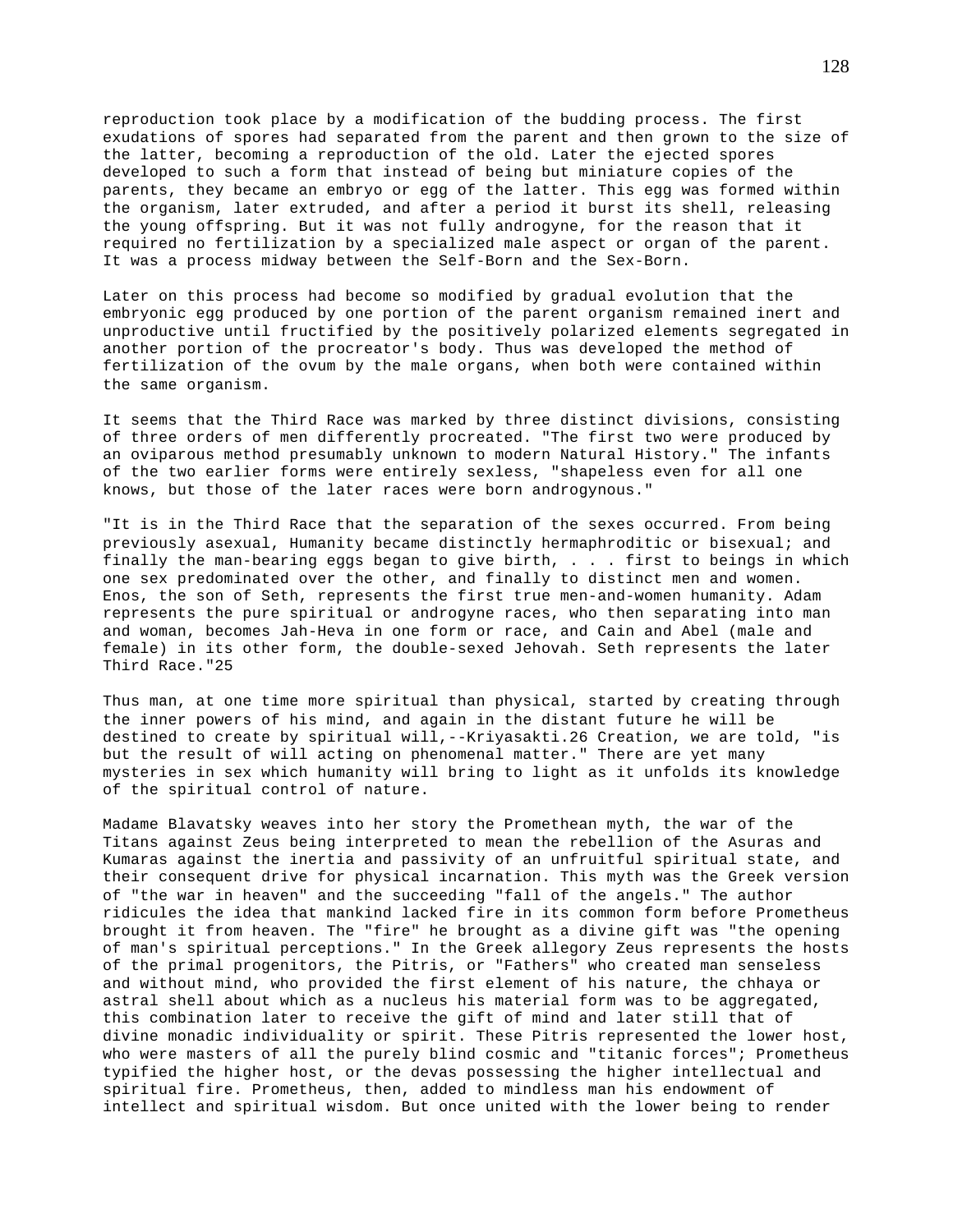it the service of raising it to eventual Godhead, the divine Titan fell under the partial dominance of the fleshly nature, and suffered the humiliation of having to procreate by sexual union. This procreation was not unnatural, not immoral, not a sin and shame intrinsically; but it was a comparative degradation for beings who formerly created by free spiritual will. The vulture torture of the legend is only the constant preying of the carnal nature upon the higher man.

"This drama of the struggle of Prometheus with the Olympian tyrant, sensual Zeus, one sees enacted daily within our actual mankind; the lower passions chain the higher aspirations to the rock of matter, to generate in many cases the vulture of sorrow, pain and repentance.

"The divine Titan is moved by altruism, but the mortal man by selfishness and egoism in every instance."27

The gift of Prometheus thus became "the chief cause, if not the sole origin of evil," since it joined in an unstable equilibrium in one organism the free will and spiritual purity of the angel hosts with the heavy surgings of the bestial nature; linked divine aspiration with sensual appetence. Theosophists view this situation as the ground of man's whole moral struggle.

The Promethean gift, the sacrifice of the devas for the apotheosis of humanity, was received 18,000,000 years ago.

It is significant that it came at the epoch of the separation of the sexes. This fact would appear to indicate that the independent privilege of procreation, involving the free action of two organisms, could not well be vouchsafed to man until he was possessed of the power of discriminative wisdom. This middle period of the Third Race thus marks the definite beginning of human life on the globe, as the principle of manas (Sanskrit man, to think) was essential to constitute the complete thinking entity.

These Titans or Kumaras were themselves of seven grades of development, and as they took birth in different racial and national groups, their varying natures at once gave differentiation to the human divisions. Madame Blavatsky uses this situation to explain the origin of racial differences.

It will be noted that Madame Blavatsky's account of human racial progression explains how the first life came onto the earth. Her postulations enable her to declare that life came hither not from the outside, from another planet, but emerged from the inner or ethereal vestures of its physical embodiment. Life does not come from a place, but from a state or condition. Life and its materials are everywhere; but the two need to pass from a static to an active relation to each other, and wherever certain processes of interaction between the two take place, there living things appear. They emerge from behind the veil of invisibility. Their localization on earth or elsewhere is simply a matter of some fundamental principle of differentiation. A great cosmical process analogous to a change of temperature will bring a cloud before our eyes where none was before. Life, says Madame Blavatsky, comes here in ethereal forms, from ethereal realms, and takes on physical semblance after it is here. All life evolved by concretion out of the fire-mist. The pathway of life is not from the Moon, Mars, Venus, or Mercury to the Earth, but from the metaphysical to the physical.

Esoteric ethnology extends the periodic law to world geography in keeping with the moral evolution of the races.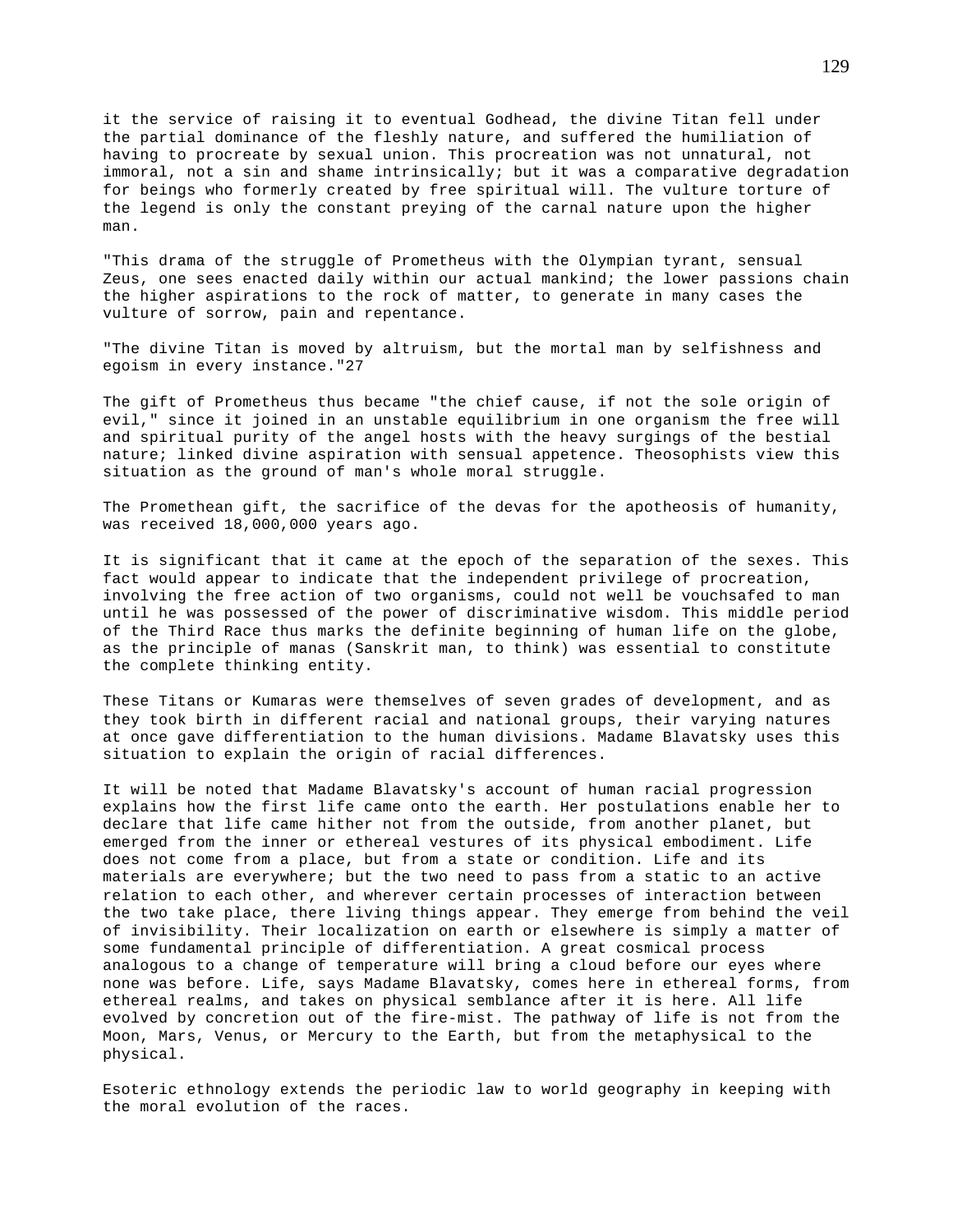"Our globe is subject to seven periodical entire changes which go pari passu with the races. For the Secret Doctrine teaches that during this Round there must be seven terrestrial pralayas, three occasioned by the change in the inclination of the earth's axis. It is a law which acts at its appropriate time and not at all blindly, as science may think, but in strict accordance and harmony with karmic law. In occultism this inexorable law is referred to as "the Great Adjuster."28

There have already been four such axial disturbances; when the old continentssave the first one-were sucked in the oceans. The face of the globe was completely changed each time; the survival of the fittest races and nations was secured through timely help; and the unfit ones-the failures-were disposed of by being swept off the earth.

"If the observer is gifted with the faintest intuition, he will find how the weal and woe of nations is intimately connected with the beginning and close of this sidereal cycle of 25,868 years."29

In each case the continent destroyed met its fate in consequence of racial degeneration or degradation. This was notably the lot of Atlantis, the Fourth Race home. As Lemuria succumbed to fire and Atlantis to water, the Aryan Race may expect that fiery agencies (doubtless subterranean convulsions of the earth's crust) will prove its undoing.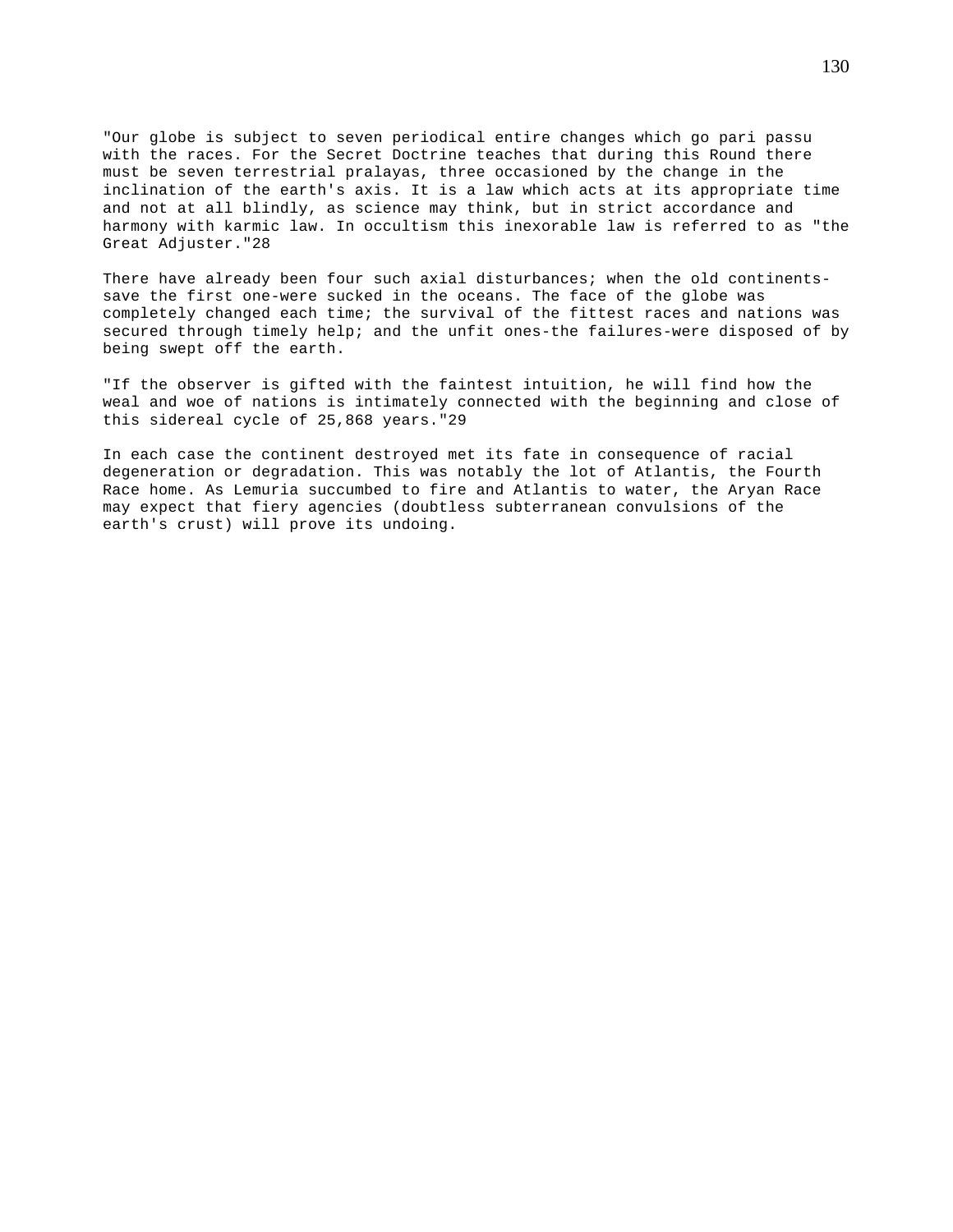### CHAPTER IX.

# EVOLUTION, REBIRTH, AND KARMA

The spiral sweep of Madame Blavatsky's grandiose cosmology carries with it an elaborate rationale of human life. Life is a continuum, says Theosophy, and reincarnation is its evolutionary method, Karma its determinant.

Theosophists feel that in fostering the renaissance in modern Western thought of the idea of rebirth they are presenting a conception of evolution which makes Darwinism but an incident in a larger process. It becomes but a corollary of a more general truth. Darwinism, according to Theosophy, conceives of the evolution of a species or class through the successive advances of a line of individuals, who live and die in the effort to carry some new development forward for their successors. For themselves, they reap no reward-save the precarious satisfaction, while living, of having fought the good fight and kept the line intact.

But reincarnation makes evolution significant for the only thing that does evolve-the individual. The race does not evolve, as it is nothing but a mental figment, and has no permanent organic individuality. It does not exist apart from its individual constituents. The latter are the real and, for Theosophy, permanent existences, and hence, if evolution is to have solid relevance, it must appertain to the continuing life of the conscious units or Monads. It is a conclusion that can be deduced from empirical observation that growth at any stage leads to conditions out of which continued growth springs in the future. In short, the effect of growth, and its significance, is-just more growth.1 The entire program of universal activity is just the procedure of endless growth. with halts and rests at relay stations, but with no termini. The meaning of present growth only comes to light in the products of later growth. But it is a matter of infinite importance whether the growth accruing from the individual's exertions in his life span are effects for him or for another. It is not growthif one struggle only to die. How can race history have significance if the history of the individuals in it has none? Under Madame Blavatsky's thesis the evolutionary reward of effort will go to the rightful party.

Theosophists base their endorsement of the reincarnation theory upon a number of dialectical considerations.

First there is the "argument from justice." Briefly, this holds that the concept of justice as applicable to mundane affairs can not be upheld on the basis of the data furnished by a one-life existence of human beings, and that if justice is to be predicated of the mundane situation, reincarnation is dialectically a necessary postulate to render the concept tenable. Looking at the world we see conditions that force us to admit the presence of inequalities which, on the theory of but one life spent here, must be interpreted as inequities or iniquities. If the single life here is the entirety of mortal existence, then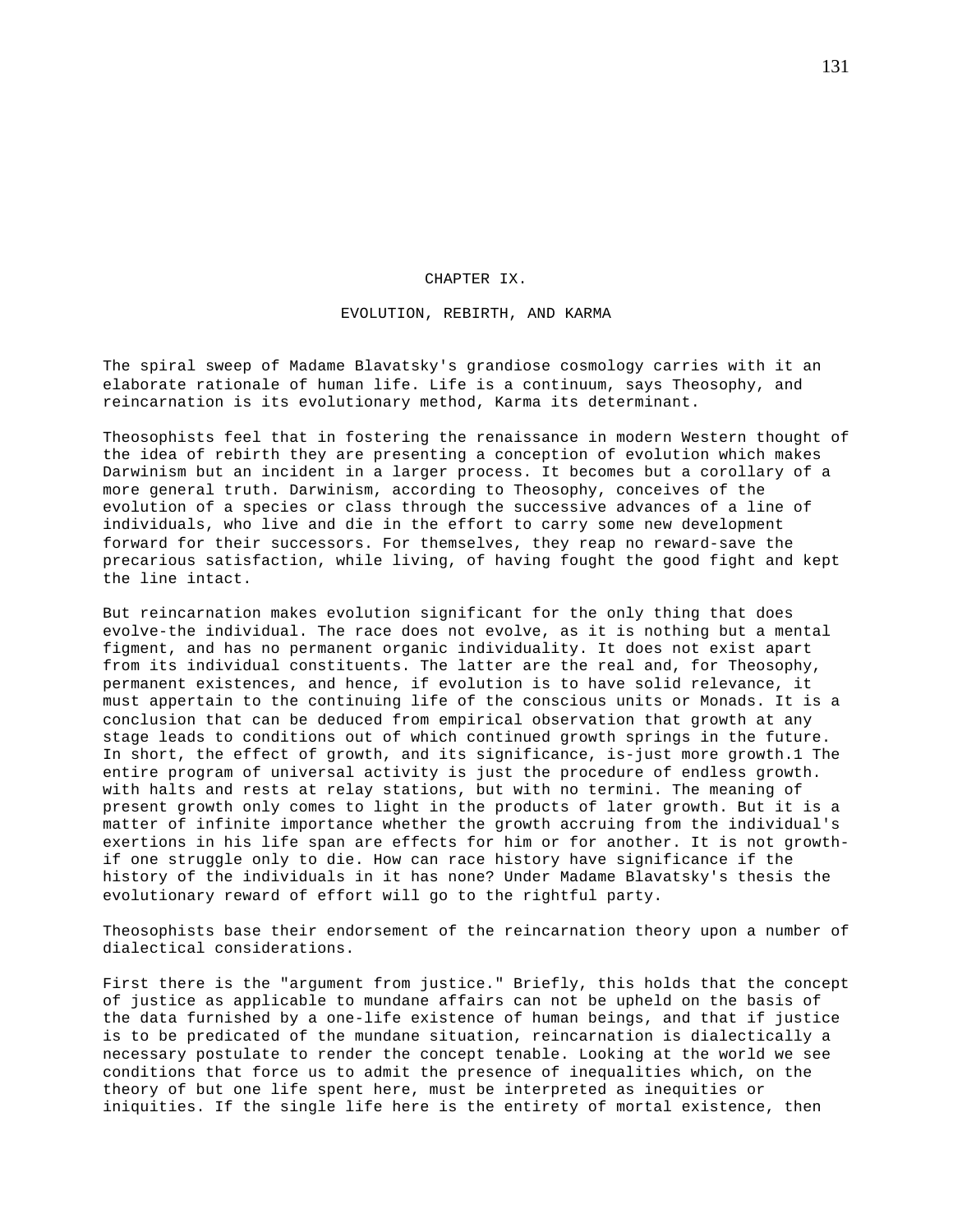the cosmos is socially unjust. The concept of justice must go, if, with but one chance for happiness, two persons are placed by forces beyond their control in conditions so flagrantly at variance. The vaunted Love and Justice that are alleged to rule at the heart of Nature become a travesty of even human fair play. No meanest man could wreak such a havoc of injustice in the world; no tyrant could so pitilessly outrage the fitness of things.

But, one may ask the Theosophists, how is it that obvious inequities can become reconstrued as equities, how can cosmic wrongs be turned to cosmic righteousness, merely by admitting additional existences? A wrong today is not made right simply because more days are to follow. Because, the reincarnationist replies, that event which when seen in its isolated setting in the one day's activities, takes on the appearance of injustice, when viewed in its relation to former days' doings is discerned to be a sequential event, proper in its time and nature, and fulfilling the requirements of justice in an enlarged scope of reactions. By mounting the hill of this evolutionary hypothesis, one becomes able to locate the grounds of justice over a wider area, to discover them, perhaps, entirely outside the bounds of the one-only life that was observable from the lowlands. The causes of all that one life unfolds for us can not in most cases be found in the occurrences of that life. The assumption that events in life come raw and uncolored ethically is only tenable if we are willing to regard many occurrences as unrelated and uncaused. Holding the theorem that every event in the world's history is a link in a chain of cause and effect, and that no occurrence stands alone as an absolute cause or final effect, modern moral theory (postulating but one life) arbitrarily breaks this continuum in illogical fashion in its assumption that the fortunes of a single life are not exactly the resultants of antecedents adequate to account for them. The vague and uncertain "laws of heredity" are dragged in to adjust the uneven balance of accounts. But they are found incompetent. Nothing can be found in Shakespeare's parents, or in Mozart's, or in Lincoln's to explain the flowering of power and genius in their progeny, or again the sterility of their descendants. Did this man sin or his parents, that he was born blind? Did Mozart learn to play the organ or his parents, that he could render a sonata on the pipe organ at four? Biological science stands in perplexity before the problems thus presented, and ethical science stands equally baffled by anomalous situations where right and wrong are apparently unaccountable. Theosophy says the difficulty here is that modern theory is trying to understand Chapter XV of the Book of Life without knowing that fourteen chapters have preceded it. The acts and the predicament of an individual today are inexplicable because he has had a long past, which is not known, but which, were it known, would enable us to say: nature is just after all; he has earned his present lot. What the reincarnation program offers is the identification of causation and justice. Things are justly caused. The modern eye can not see this because it has refused to view things in their true perspective, and instead sees them as partial, isolated, and out of their context; yet justice reaches its fulfilment in the individual

## "Today or after many days."2

One life does not give Nature time to arrange her trial, hear the evidence, and render a verdict. The law of compensation must for the most part await the slow grinding of the mills of God, until its adjustments can be nicely achieved. When we give up the exaggerated mediaeval view of man's importance, and cease to limit to a few thousand years the time allotted the divine plan to work out our salvation, we may be open to the persuasion that to crowd the whole procedure of the law of compensation, with its millions of entangled situations, into the span of a human life, is as egregious an absurdity as that of trying to cram into the Biblical six thousand years the entire evolution of mankind, on a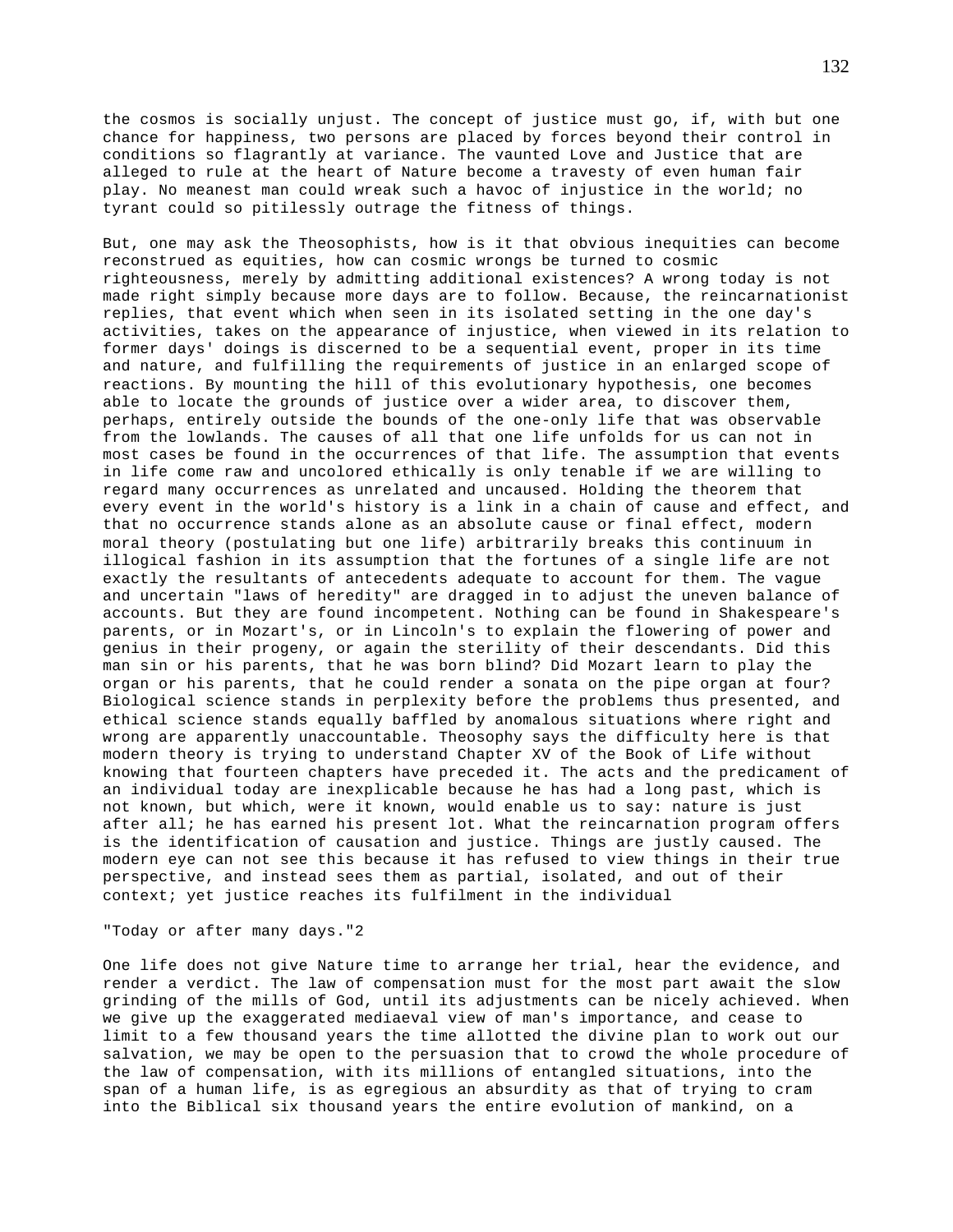planet which has been fitted for habitation for millions of years. Theosophy affirms that man's life will never be properly interpreted until the whole long course of its unfoldment on the globe is envisaged. The individual is the cumulative product of a long experience, the fruits of which have passed into his subjective life and character, whence, though invisible, they will function as the causes of action. His relation to the past is the most substantial part of his constitution. His present can be explained only in the light of his past, and if our gaze is foreshortened to the scant confines of a single incarnation, the materials for understanding will be wanting.

The protagonist of rebirth attacks the one-life theory also with the argument that it defeats the attempt of the mind to read "meaning" into the terms of the life experience. To be sure, he admits, nobody perhaps can tell just what this consists of, or in what particular aspect of experience it is to be found.3 Ultimate "meaning" of world events is doubtless another of those abstract finalities which we reach only by a process of infinite regress to sheer negation, like ultimate being and ultimate reality, or ultimate substance. But it is permissible to employ the term for the purposes of the argument in its commonly accepted sense of the later outcome, result or eventuation of a set of conditions at any time prevalent, in accordance with the design of some directing intelligence. In this general sense the term is more or less equivalent to effect or consequence, now hidden but eventually revealed. The present or past comes to meaning in the future. The reincarnationist, of course, casts his "meanings" in the stream of an assumed teleological evolution-process.

But if "meaning" is thus assumed to be discoverable within the constant flow of things, the difficulty arises that it proves to be an ever-receding entity like a shadow. When we try to stabilize or grasp it, it has moved forward out of reach. The Theosophist's solution is, of course, that the ultimate and stable meaning of things in a temporal sequence is to be found only in that higher level of consciousness in which past, present, and future are gathered up in one eternal Now. The meaning of events in their three-dimensional aspects of time, space, and causality must be located in a four-dimensional world of consciousness, where the extended life history of the series appears as a unit. As all directions merge into one in the center of a circle, or at the pole of the earth, so all relations merge into a fixity of character in the center of consciousness. Down (or out) here, says the Theosophist, we are in a realm of relativity; we can not look for absolute meaning. All significance is relative, to the past, as cause, to the future, as effect. No event can have meaning if lifted out of the continuum and viewed by itself alone. An occurrence is the product of its precedents and the cause of its consequents. A single life, therefore, has meaning, only when scanned as one of a series. It is admittedly but a fragment of the life of the race; Theosophy adds that it is but a fragment of the life of the individual.

By this line of reasoning the occultist arrives at his grand conclusion: it is meaningless, first from man's viewpoint, for him to live but one physical life on Earth or any planet; it would be equally meaningless, from the viewpoint of a Cosmic Mind (if the laws of logic, the connotations of "meaning," are laws of all mind) to have man live but one such life. For a Deity to send us down here but once would be without logic or sense-as senseless as for a parent to send the child to school for one day only, or one term. Thus Theosophic argument sees the one-life theory reduced to absurdity.

The race's one sure verdict about this life is that it wants completeness and self-sufficiency. To what larger experience is it then related? And if related in some way to a hidden history of infinite reach and significance, where is the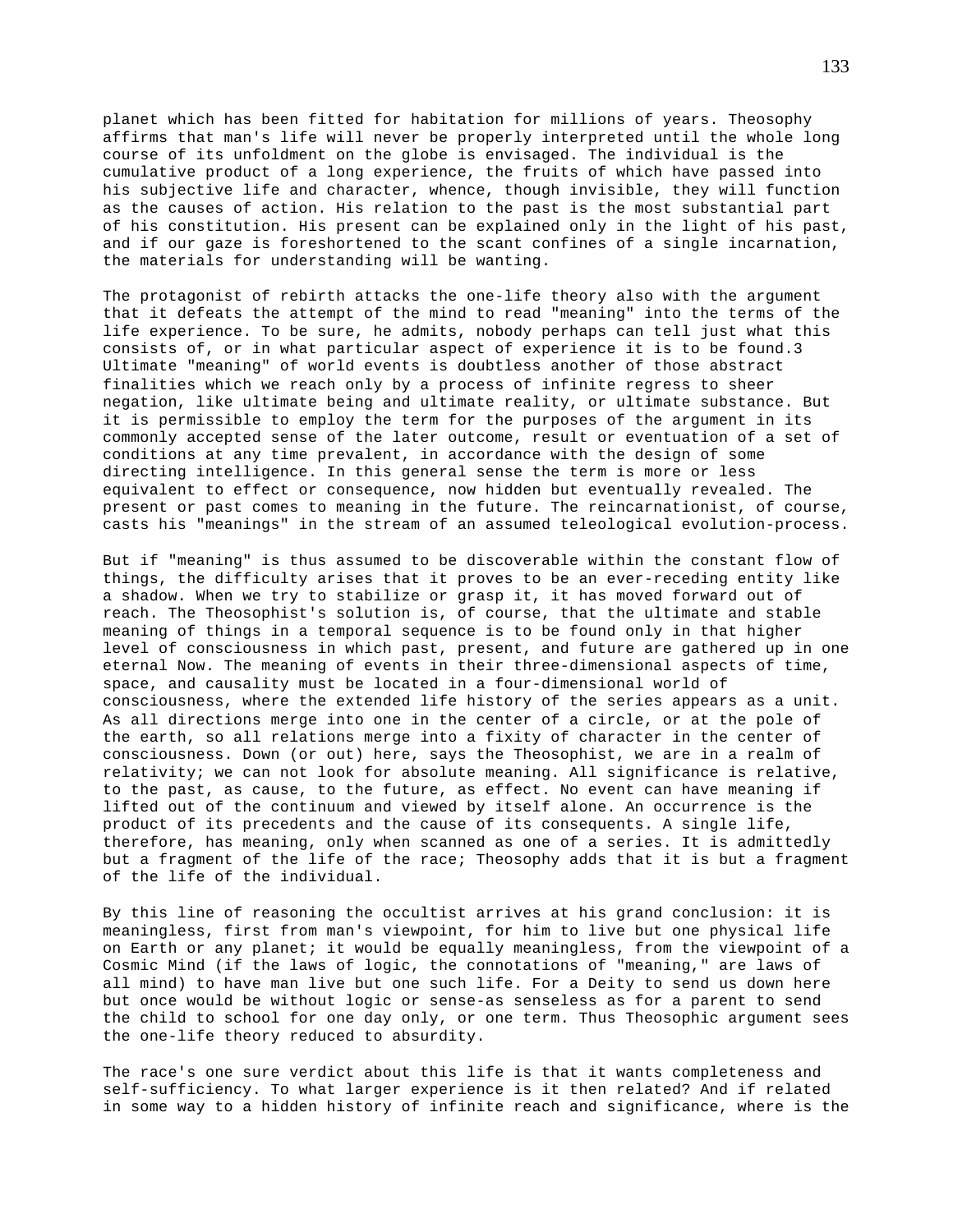logic of the relation which brings us out of that infinite sea of other being for only one brief dip into the life of matter? Certain metaphysical schools of thought would answer that we go on progressing infinitely in the ethereal worlds. That very affirmation, says the occultist, makes the one life here infinitely illogical: on what imaginable basis can one mundane life be necessarily related to an infinite spiritual existence? Even were it whole, successful, and well-rounded, it would stand as but one moment somehow postulated as determining eternity. But suppose that one dies in infancy, or has every effort to live well thwarted?--the necessary inclusion of one physical life in a totality of indefinite being is empirically shown as invalid. To get a logical picture, in the Theosophist's view, you must trace a long series of short life-lines at intervals along your line of infinite being, and only then does the possibility arise of discerning logical structure, interrelation, and the "meanings" hidden in successive stages of growth.

Occultism points to another irrationality in the mundane situation if one life is predicated. It says briefly that we are only beginning to learn wisdom and the art of life, when we are torn away from the arena where those fruits of our experience can best be exploited. What irrationality possesses Nature that she exerts a tremendous effort to evolve in us gifts, faculties, and knowledge only to throw her mechanism away when she is just about to get us in shape for some good? Nature is thus convicted of being a prodigious spendthrift-unless she has a means of conserving the fruits of our present experience and putting them into practice in a later cycle. Unless we live again to profit by what we have learned, Nature is seen to create values only to destroy them. The only logical alternative is to believe that we reincarnate to carry on with the values and the capacities we have developed in our former turns at the earthly chores. Then Nature does not waste her products, but uses them as tools for further operations.

Again, Theosophy declares that philosophy in the West will find no place in which to deposit value unless it accepts the rebirth idea. Philosophy-the attempt to locate reality and permanent value-has been baffled in its effort because the organism in which it has presumed to find the value of evolution localized persists in dying under its eye. It has nowhere to place value except in the race, the components of which are constantly vanishing. Value can not be located in any structure which will continue to hold it. The race is a fiction, at any rate, and if the individual can not hold his gains, Nature can not be said to have achieved any progress that will be permanent. If the individual can not reap what he has sown, there is chaos in the counsels of evolution. If experience is to head up somewhere so as to become capital, Theosophy says it must do so in the individual. The very reason, affirms the esotericist, that the Greeks, that all races, "lost their nerve," lost their zest for earth life and turned away from it to an hypothecated heaven as a compensation for its unbearable hardships, was that in the face of death, at the relentless approach of what appeared to spell the doom of all one's efforts and one's loves, they were not fortified with the saving knowledge that the good done in this life was "made safe for permanency."

The Theosophist's case for reincarnation may be concluded with a quotation from L. Adams Beck,4 popular publicist of Orientalism, as follows:

"Therefore the logic of the Orient has seen as necessary the return of man to the area of experience . . . and if the truth of that law be denied, I have never heard from either priest or prophet any explanation of the mysteries or the apparent injustices of life. Seen by its light they are set at once in luminous clarity. That the earliest Christianity was itself imbued with belief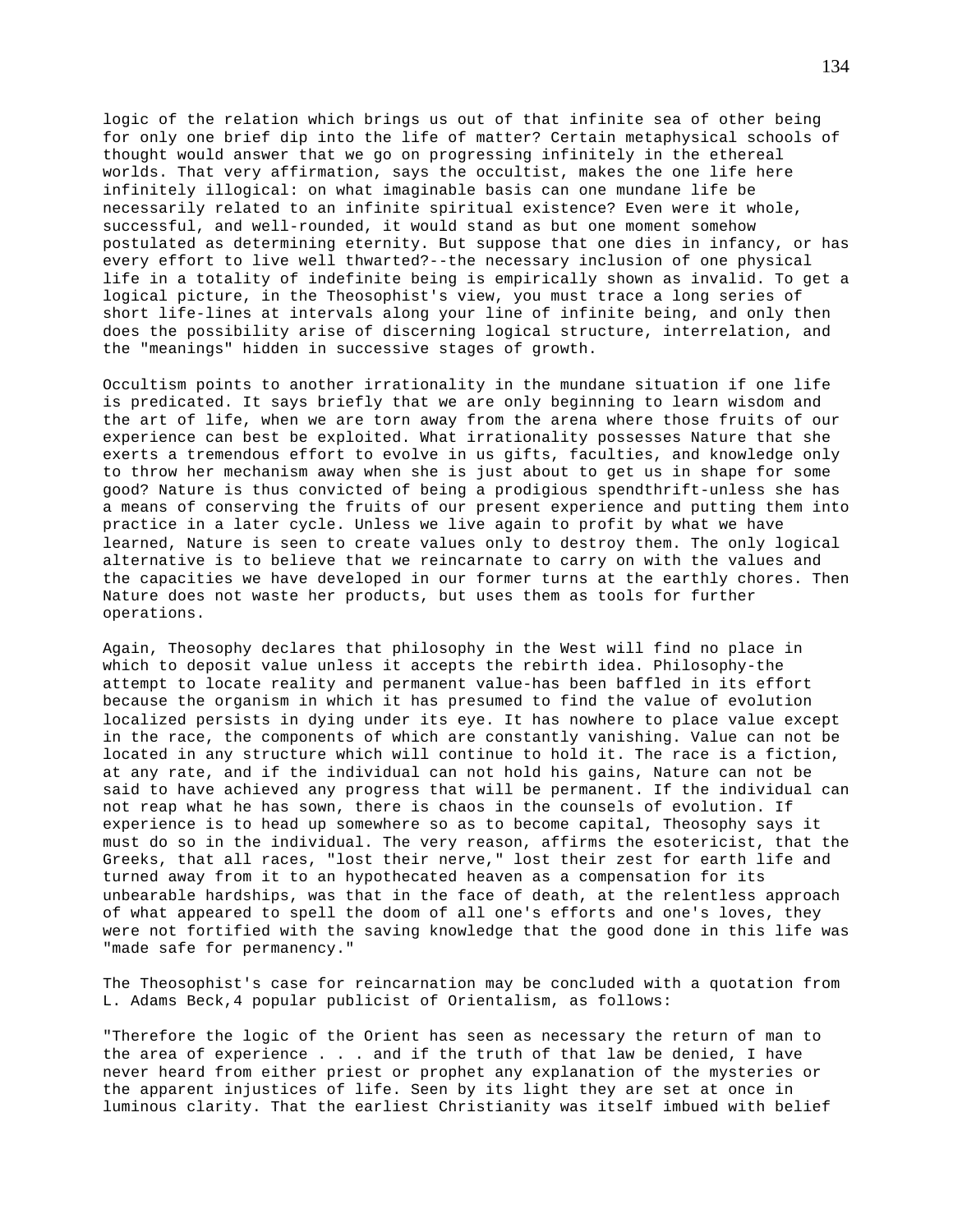in this fundamental law there can be no doubt, though it was soon overlaid with the easier, less individually responsible and more primitive teaching of interference by angry or placated Deity, and of the general supernatural order of things which commends itself to more primitive man and places his interests in the hands of intercessors or priests. It is much simpler as well as more comfortable to believe that intercession can obliterate a life's transgressions affecting millions of men or events, and a moment's penance fix an eternal destiny. So the Western churches set aside the great stream of philosophy and shut their eyes to its implications."

Here, alleges the Theosophist, was the real loss of nerve on the part of the human race. And it was the Christian theology that caused it. The Christian doctrine of the forgiveness of sins is regarded by the Orientals as a cheap and tawdry device of a cowardly spirit. The readoption of the rebirth hypothesis, avers the Theosophist, would yield for humanity the immense boon of a restored faith in the universal law of causality. Because our concept of inviolable law in every realm of life has been shattered, or left to stand unsupported by cosmic fact, we have reaped the natural harvest of a lawless age. The idea of salvation has taught us that law can be shirked, evaded, bought off.

The second great argument for reincarnation is "the argument from cyclic law." This is a deduction from a known process of nature, and not the postulate of a procedure in nature. Nature's activity is said to be but the play of the one Energy, manifesting to our eyes in countless modifications of the same general laws. There are not many laws in nature, but one law, taking on a variety of modes in adaptation to varying conditions and instruments. In a certain deep sense, then, all natural processes are analogous, the occultist tells us. Life knows but the one Law and all its manifestations typify it. On this generalization the Theosophists have justified their employment of the law of analogy, which figures so extensively in the cosmology and methodology of the cult. The principle is stated in Theosophic terminology in the phrase, "As above so below." As in the macrocosm so in the microcosm. As in heaven (ideally), so on earth (physically). As in the universe at large, so in man, its image. Conceiving this principle as substantiated by empirical observation of the universe itself, the Theosophist proceeds to look at nature, and there observes in her mechanics a certain modus. She works by methods which suggest the terms periodic, cyclic, rhythmic. In the fields of natural science such processes are to be noted with considerable frequency. Chemistry, physics, music, biology, astronomy, and physiology yield instances. It was the thought of many an ancient philosophy that life runs in ever-revolving cycles. It has been affirmed that rhythmic pulsation is nature's invariable law. All life processes exhibit some form or other of the wave-motion principle. Inorganic nature shows it no less than organic. The atom itself displays an orbital swing; the stars gyrate in cycles. All force flows out in the form of a rhythmic or periodic beat in the pulse of energy. Vibration appears to be the very essence of such things as light, color, sound, music, electricity, magnetism, heat, pressure, radio wave, X, N, alpha, beta, gamma, and the cosmic rays. Next the process of plant life, with startling clearness, reveal the same orderly periodicity of function. The pulse, the breathing, alternation of work and rest, of expenditure and repair, of intermittent fevers, are some of the more pronounced and observable evidences of this law, in the realm of the bodily mechanism. Life appears to be vibrational.

The Theosophist, too, points to each day as a miniature cycle, representative of the larger cycle of a life. It exemplifies the endless succession of active life and (comparative or partial) death for the human personality, in which respect the latter is seen as reflecting the nature of the Absolute Being, Brahm. Each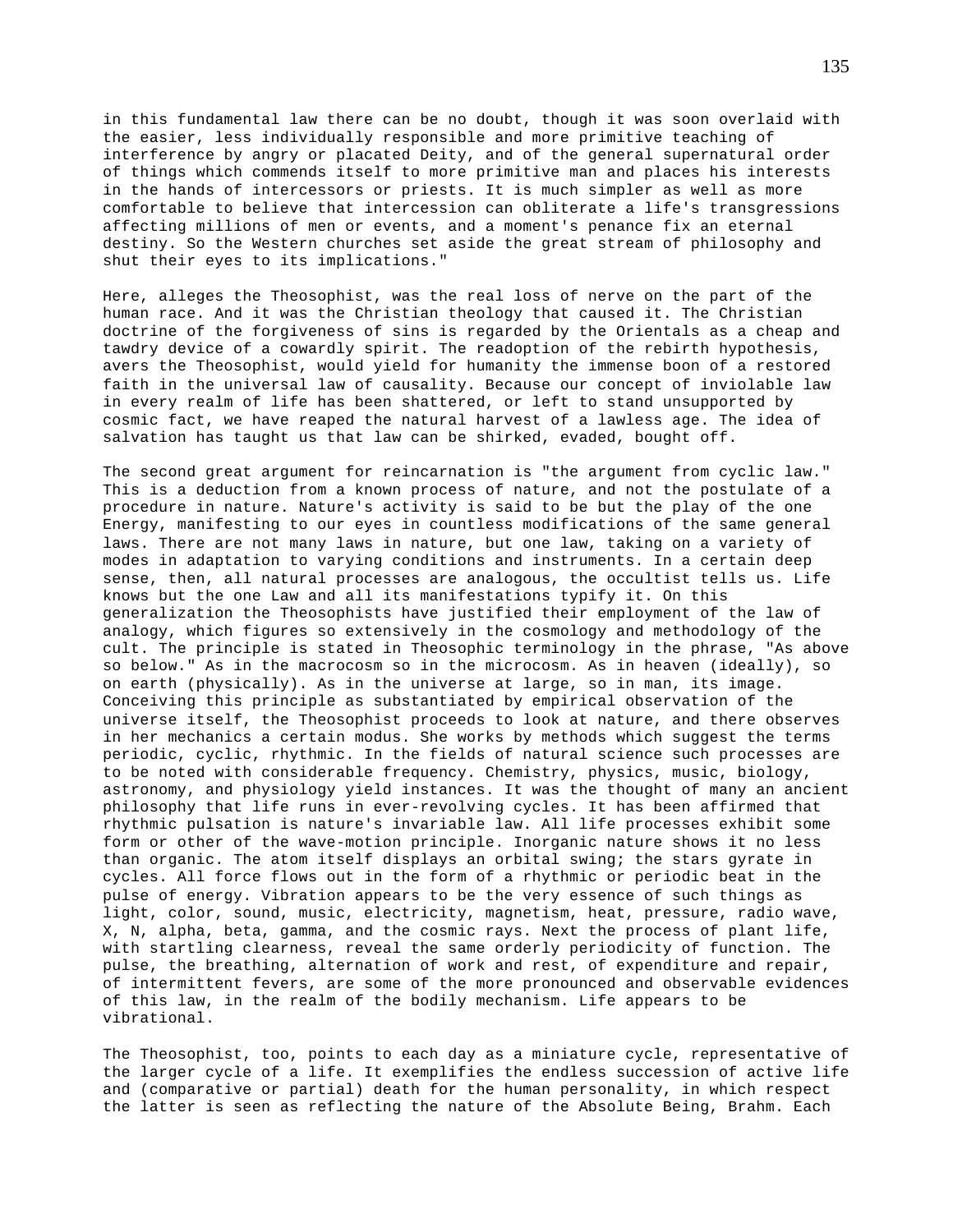day, furthermore, is to a degree an actual reincarnation; for the soul returns not to the same body, but to one vastly changed in cell structure and component elements throughout. The same soul takes up its life in a renewed body each day! Why, then, argues Theosophy, should the idea of reincarnation seem so bizarre and objectionable to the mind, when it is the recognized daily law of our being?

Outside the life of man, in the life of nature, the same procedure is revealed on an even larger scale. The life, the soul, of the vegetable kingdom (and of even large portions of the animal kingdom) reincarnates each springtime. The life energies of the plant world come to being in new forms. When these end their cycle, life withdraws into immaterial status for the winter. But it sleeps only to wake again. There is no commoner fact than reincarnation, the Theosophist reminds us; it is all about us and within us. And so we are asked: Does nature omit human life in its universal law of rhythmic progression? If so, it is the only place in the entire life of the cosmos, where periodical repetition of process is not found.

If it be objected that this is mere reasoning from analogy, the occultist rejoins that it is more: it is the application of a law seen to be applicable everywhere else in the universe to a particular portion of the universe. It is again, as in the argument from justice, the postulation of law for an area of experience to which we-in the West-do not believe or know that the law applies. The Oriental covers all life with his blanket of law; we segregate a portion of life from the rest and make it lawless. He says that history is rhythmic, racial life is rhythmic, planetary life is rhythmic, solar life is rhythmic and that even the life of God, Brahm, the Absolute, is rhythmic. Is the life of man then the only thing not rhythmic? A single life from this point of view seems to be a weird anomaly.

If one asks the Theosophist,--How does the individual survive and carry forward his values?--he advances an elaborate scheme based on knowledge allegedly obtained from the Supermen.

The peregrinations of the individual unit of consciousness through the worlds is but a minor detail in a vastly larger mechanism. Theosophy elaborates Platonic psychology by teaching that we have at least three principles lower than the spiritual one which survives. At any rate the outer part of us is but a temporary construction; the inner or subjective part of us is in truth the real "we." The body and several etheric or semi-material "souls" are but the temples, for a period, of the immortal spirit. If we may use St. Paul's language again, when the "natural body" disintegrates, we still have a "spiritual body" in which our unit of spirit functions and retains its identity. The Theosophist calls this underlying vehicle his "causal body," because in it are gathered up the effects of the causes he has generated in his various earth lives. That more ethereal vesture is the principle or part of the principle, that links the individual Ego to the permanent home of the human entity.

Man in his real inner nature is a unit portion of (originally) undifferentiated cosmic Being. He is a fragment of God, but plunged now in conditions described as material, for the purpose, as often stated, of lifting the blank spiritual consciousness of the Monad to acute spiritual self-consciousness. He must have traversed the whole vast gamut of the systems to make his experience complete. For the purposes of this varied experience he must clothe himself in garments of the matter composing the plane of life on which he finds himself; and as matter subsists in varying grades of density, as solid, liquid, gaseous, etheric, he must be provided with a garment of each type of material. This makes him a multiple being. Each garment of matter becomes his instrument of contact with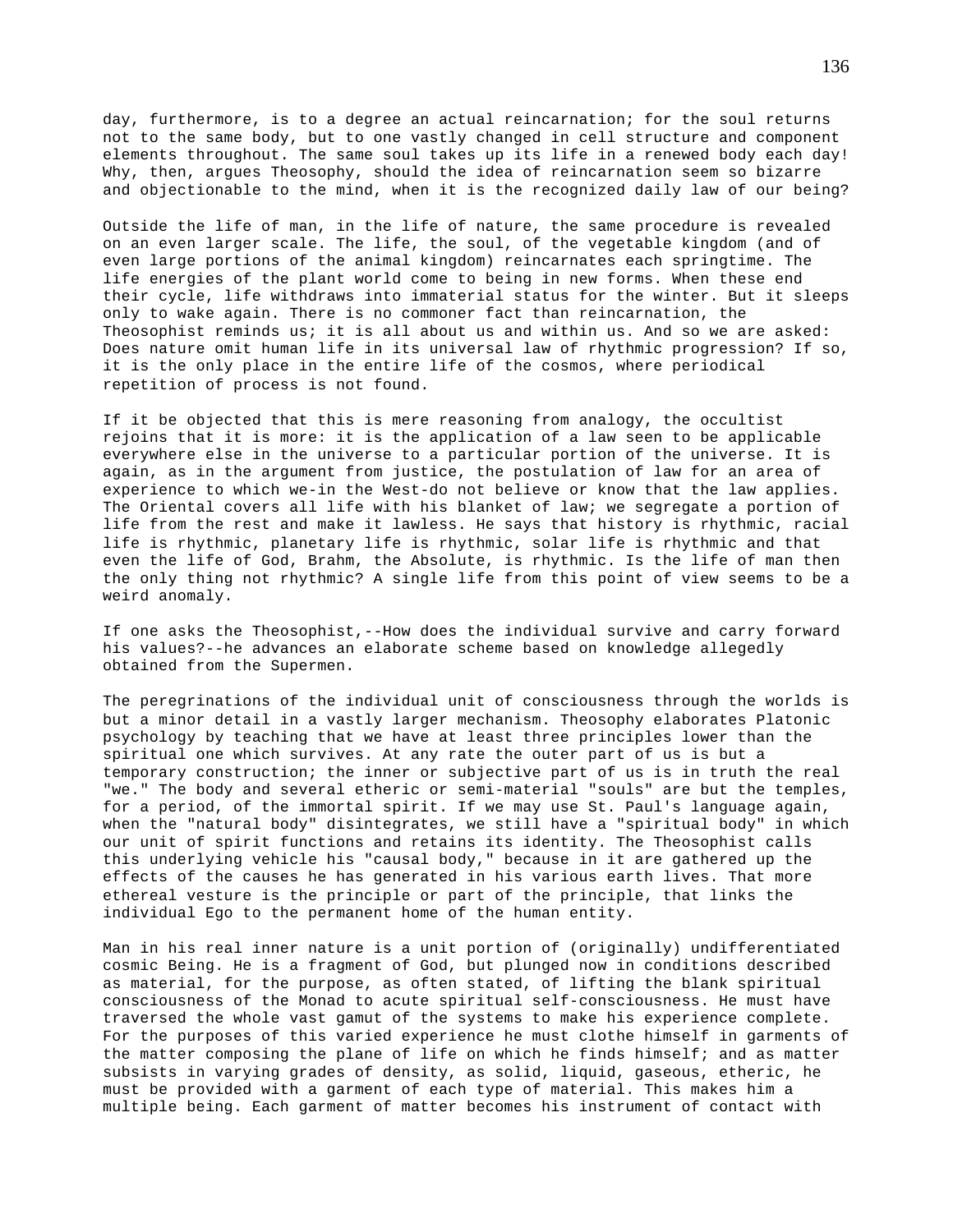the life of that plane. He thus expresses himself in a different capacity on each plane. In the world in which he now is he has his permanent body, the causal, and three temporary vestures through which he reacts to the vibrations of sensation (through his physical body), emotion (through his astral or kamic body), and thought (through his mental body). The Ego, the lord of the body, can project his attention, or his focus of force, into any one of the three. He is the animating principle of all. He himself dwells aloft and surveys the results of his contact with the three worlds below. These contacts constitute his experience. No touch of experience is ever lost or forgotten. It is the postulate of Theosophy that on the substrate ether of nature there is an indelible record of every impression. Each one has inscribed his own history ineradicably on the Astral Light or Akasha. The causal body, like the brain in the nervous system, receives the inner and ultimate impress of each stimulus from the outer world and records it there in perpetuity. So equipped, both for time and for eternity, man makes his début upon the earth level again and again, and takes back into himself each time a harvest of experience. But what becomes of him after physical death? He lives on in his causal body on its own plane-Devachan, the "heaven world"-after having dropped first his physical body, then his astral and finally his lower mental. It is the soul's time for rest, for assimilation, for renewal. The soul is not omniscient in its own right, except potentially. Its experiences in the lower worlds are calculated to unfold its latent powers. Normally the spirit of man, on these sublimated levels of the immaterial world, does not have full cognizance of its every act while in the lower realms. Our sojourn on earth is in a manner an exile from our true home. The difference in vibration rate between the two levels of life makes it impossible either for the fragment of the soul in flesh to remember its former high condition, except in flashes, or for the higher Ego in the supernal regions to know what its lower counterpart is doing. However there are moments when a line of communication is established. During earth life the lower fragment is occasionally elevated to a momentary rapport with its higher Self, and in that instant receives a whole volume of helpful instruction, advice, or inspiration. These are the experiences that change the whole view and alter a life. On the other hand the higher principle at least twice during the sojourn of its lower self in the causal body is put in touch with its earthly life. Just after the conclusion of each earth period, and again just before the commencement of the next, the soul is granted a view of its total history, retrospective in the first case and prospective in the second. The first of these experiences may occur while the soul is still in the body just before death, or, most commonly, in the finer sheaths just after it.5 It is an elevation of normal consciousness to a high pitch and covers a complete survey of the whole past life, with emphasis on the inner moral value of its acts.6 The Ego, in the light of this panoramic retrospect, is put in position to reflect over its past, note its progress, evaluate its record in relation to total evolutionary requirements, and is thus enabled to fix permanently the gain made, the faculty sharpened, the insight deepened, the poise established, and the capacity developed.

In similar fashion, just preceding its outgoing upon another mundane adventure the Ego, aided by higher and more resourceful beings known as the Lords of Karma, is shown in a summary manner the situation in which he stands in relation to cosmic evolution, the stage he has reached, the next succeeding problems to be met, the ground to be covered, and the possibilities of a variety of careers open to him in his next dip into concrete experience. In view of the most important considerations involved in this manifold situation, the Ego himself makes the choice of his next environment and personality! It is the man himself who prearranges the main outlines of his coming life on earth, and the great Lords of Karma aid him to carry his chosen plan into execution. We ourselves preside over our next-life destiny. But we make that choice, not at random, but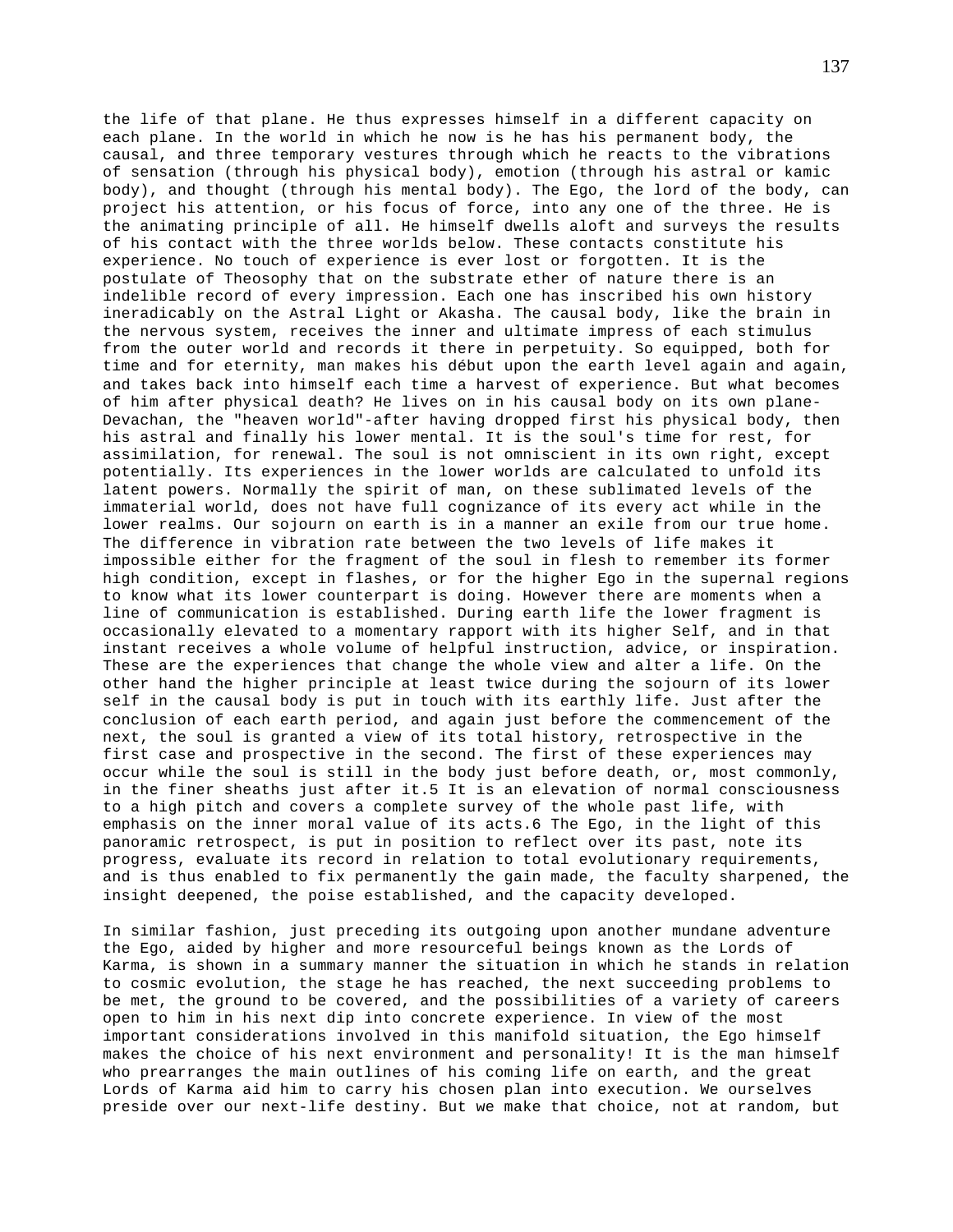in strictly logical relation to the total retrospective view. Being shown in a moment of vivid lucidity what we have next to learn, we make our selection of ways and means to meet the immediate requirements of the situation. Our choice is not entirely free, for we must choose with reference to past obligations and karmic encumbrances, which must be liquidated. The soul with vision opened in the world of causes, sees oftentimes that salvation, progress, lies in no other course. The lower entity would not so choose, to be sure, but the higher Ego sees better what is good for its lower self to undergo. An outwardly untoward condition may provide the requisite setting for the working out of some particular moral advance. So he chooses his own parents, the race, nation or locale of his next life, the type of physical personality he will animate, the specific phases of character he will seek to build up. It is likely that he will aim to concentrate his experience upon the development of some one virtue which he has sadly lacked hitherto, and will choose a situation with a view to its influence in that direction. He must acquire all the virtues one after another.

His choice once made, the veil of Lethe is again drawn over his vision, the two elements of his being are again drawn apart into their separate spheres, and the lower man descends into the world of matter for another trial at life. But he is now oblivious of the fact that it was his own wish to be thrown into the habitat where he finds himself. He may either wonder at the fortunate fate that has befallen him, or rebel against a seeming injustice. He seeks happiness in diverse ways, but is seldom satisfied with what he gets. What he is sure to get, however, in whatever direction he may seek, is experience. And this is the one thing that evolution is concerned about. Growth, not happiness (except incidentally), is the goal of his life. Under the illusion that happiness may be found in this condition or in that, he will plunge into all sorts of experiences, which will prove educative.

There is much detail in connection with the methods used by nature to effect the transition of the soul into and out of the successive bodies. At death the Ego drops first the physical vehicle, which goes back to its mineral components. For a brief time thereafter it has for its outermost and densest sheath the etheric double, pictures of which have been caught in photography, and the material of which is the ectoplasm of the Spiritualists. All the finer bodies, be it understood, interpenetrate the physical and each other in turn, as solid, liquid, gas, and ether might be put into the same earthly vessel. The dropping of the outermost leaves the others intact and capable of freer activity. The occasional appearance of the etheric double, which while it lasts, has an affinity for the physical body, gives us the basis for ghost stories. It is not usually discernible by normal vision, but can be seen by sensitives. After a few weeks at most this body likewise disintegrates, and the astral body is then the peripheral envelope. It keeps the Ego within the realm of emotional vibrations, and in this world the experiences which the Ego shared of this sort must be digested. The consciousness of the Ego must tarry on this plane until the strength of his desire and passional nature wears itself out, and he is purged of gross feeling. After months or a few years the astral in turn disintegrates. This leaves but one of the "onion-peels" to be thrown off before the soul is released finally from the interests and tendencies that held it on earth. This is the lower manas, or lower mental body, whose material responds to the energies of thought. As the physical body is absent, the forces going into concrete thought expend themselves, so to say, in thin air, until this body of "mind-stuff" eventually dissolves, like the others. The soul is then housed only in its spirit body, in which it abides until, after a long rest, it feels again the urge for additional physical experience.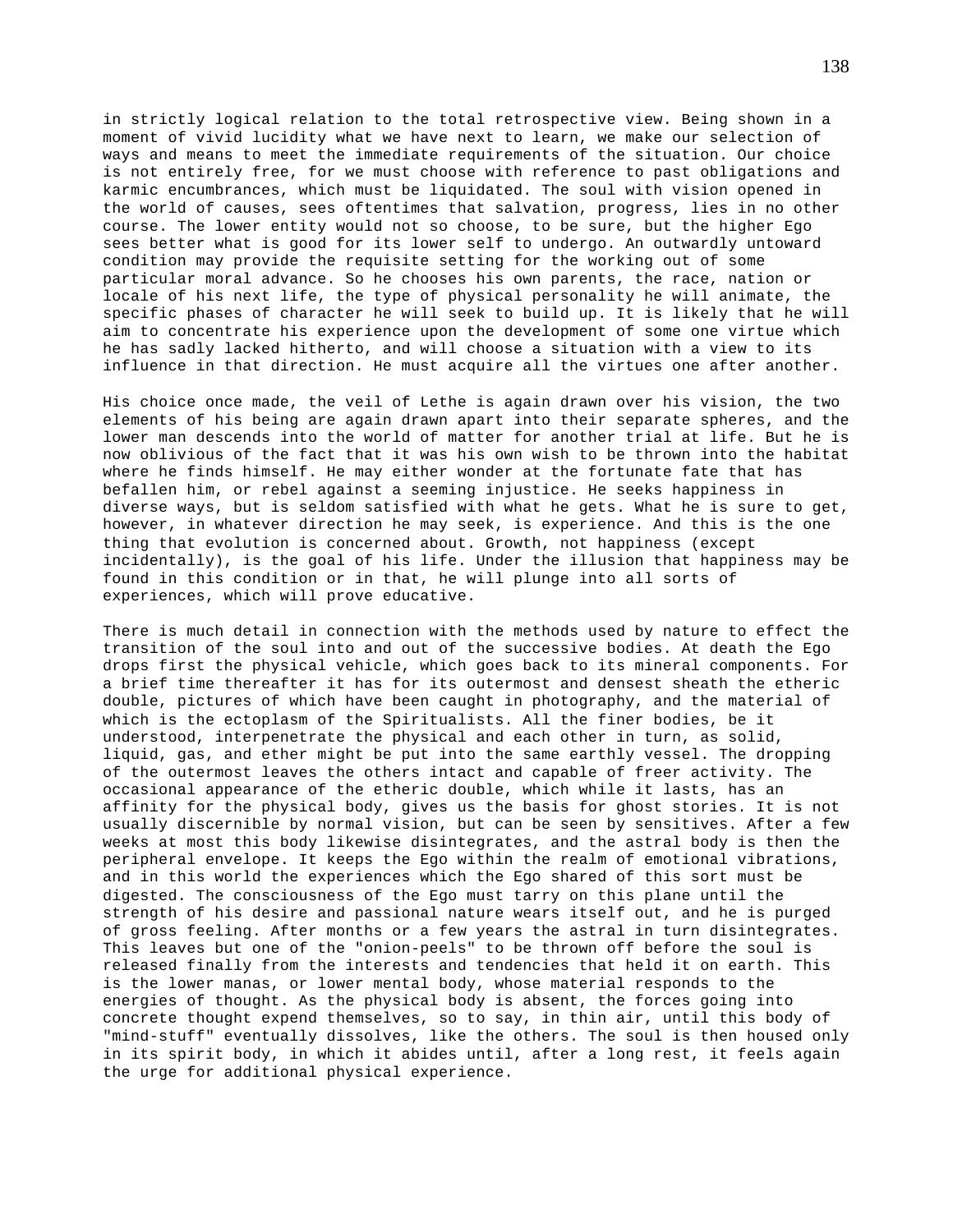The nature of the soul's life in the body of spirit is practically beyond the resources of human description. We can only conceive of it by making the effort to picture the play of immaterial vibrational energies apart from a mechanism. Its manifestations in terms of our cognitions are those of unimaginable bliss, buoyancy, elation, and vividness. It is the heaven world which all mystical religions have striven to depict. The tradition of its glories has served as the basic fact in all religions of post-modern compensation. Theosophy names it Deva-Chan, the home of the Devas. During the soul's residence there it bathes itself in the currents of finer energy, which serve to renew its vitality, somewhat depleted by its last contacts with the coarser vibrations of earth life. (The analogy with the nightly recuperation from the day's fatigues is obvious here.) The Theosophists and the Orientals have fixed the length of this interim roughly at 1,500 years, but analogy with human life would indicate a shorter duration. It is said, however, that the rest periods shorten as evolution proceeds, until finally an advanced Ego requires but a few years between incarnations. The less experienced souls require more rest.

However long or short, the soul's sleep, or life in the ethereal realms, comes to an end and the craving for another day's activities asserts itself. It is given the preliminary vision already spoken of, and then it begins its "descent" from a world of subtle to a world of coarse vibrations. A vibratory energy has the power to organize matter of appropriate constitution. The ideal forces of the Ego, emanating from the higher planes, contact in turn each lower plane, throw the matter of each plane into organization along the lines of magnetic radiation marked out by the subtle energies in play, and thus construct bodies shaped by their own inner nature. In this way the Ego builds up successively a lower mental, an astral, an etheric, and a new physical body. Taking possession of the last is a gradual process, which begins in reality about the age of seven and is not completed, we are told, until the later stages of youth. Before seven the infant body is said to be in control of an elemental entity or animal soul, a being quite distinct from the Ego himself. The Ego hovering over it, must make a gradual adaptation of its new home to its own nature, and the process is sometimes not easy. Sometimes the Ego realizes after a time of observation and trial that the young body is not capable of being properly used for a life period, and re-nounces its attempt to ensoul it. The body then languishes and is carried off by death.

With all its new vehicles gathered around it, the soul begins to function in the earth life once more. Its equipment is now complete for registering every type of contact, physical, emotional, and mental, and this activity constitutes its life. The new bodies are built on the model of the inner character, which as we have seen, has been preserved in germinal form within the depths of the spiritual organization, in a fashion analogous to the vegetable seed. All the bodies are thus the tell-tale indices of the inner nature. Our character comes to expressive form in our garments of flesh, feeling, and thought. The results of former practice, training, discipline, skill come to light as inherent ability, natural brilliancy, precocity, genius. We think these are the gifts of the child's parents. But the parents only furnish a fine body in which a fine soul may fitly incarnate. By the law of affinity a fine soul would not be drawn to a coarse body. Such a combination would also infringe the law of justice.

Naturally the question as to why we do not remember our former lives arises here. Theosophy explains, firstly, that many people have remembered their former lives, and, secondly, that the reason most of us do not is that the Ego, which does remember, can not easily impress its memories upon the new personality. At each rebirth the soul finds itself in a totally new body of flesh, and the old life must express itself through a new nervous mechanism, with a new brain. The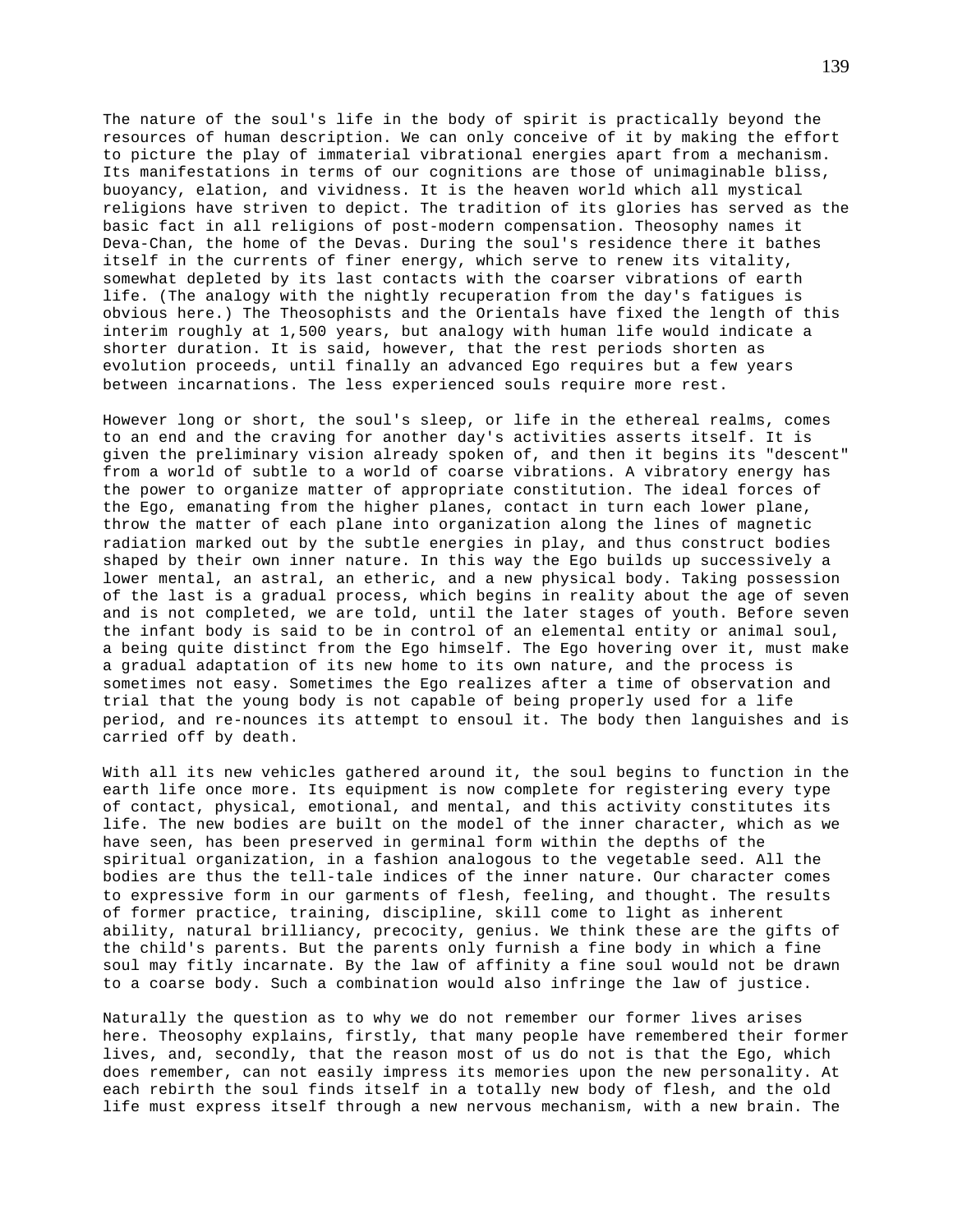lower personality does not have any memory of its former experiences, because they were strictly not its experiences. Those experiences were registered on another brain which is now mouldered away, and only the digest, the moral quintessence of those activities has been preserved, and even they have accrued to the higher Ego, not to the personality. As it is the purpose of our long evolution to effect the union between the lower and the higher personalities, we shall eventually come to the time when the Ego will be able to bring its accumulated memory of all its past through to the brain of the man on earth.

The occult psychologist asserts that by hypnotic methods one can be made to catch glimpses of his past life or lives through the subconscious mind. Likewise Oriental Yoga claims that without hypnotism, resolute mental control will enable the consciousness to penetrate into this past field. Theosophists allege that their practiced clairvoyants can at will direct their vision upon a person's former lives, and many records of these investigations have been published.

Indissolubly connected with the idea of reincarnation is the doctrine of Karma. If reincarnation is the method by which the individual reaps what he has sown, Karma is the principle back of the method. Reincarnation is the technique of justice in the universe, and hence Karma is the ¢rc" or deterministic principle. It is the law of necessity that determines the play of forces in evolution; it is in plain terms the law of cause and effect, of the equivalence of action and reaction. The word in Sanskrit etymology means "action." Acts bind the actor to consequences. Actions produce movements in the currents of evolutionary forces. The law which guides these forces into their inevitable courses and eventuations, is the law of Karma. It is the law of equilibrium and balance, the law of compensation. Nature abhors a moral vacuum (which the Theosophist alleges exists in want of the rebirth hypothesis) as she does a physical one, and Karma is the pressure which she brings to bear about and upon a moral deficiency to remove it.

A widespread idea has grown up among non-Theosophists that Karma means retributive punishment. This is essentially a misconception, though a certain measure of the law's operation may take a form roughly resembling that which punishment might take. But nature does not say to the culprit, "You have done wrong; now take that!" She says to him, "You have done wrong; now see what it has brought you." She does not hit back, even to redeem; she attaches consequences to acts.

There is much misunderstanding upon this point, even among Theosophists. It is a common expression among them, when some one is mentioned as having met with mishap, that it is the working out of his evil Karma. This may be crudely correct, yet it is more likely to be a misinterpretation of the doctrine. The educative value of experience may at times point to the future, and not always to the past. We live to learn, and we learn in order to move on to more expanded life. We can not be eternally paying off old scores. A strenuous ordeal may be the beginning of a new education, not the graduation from an old one. The Ego must be confronted with new problems and come into its heritage of evolved capacity through the solution of new difficulties. Much misconstrued "bad Karma" is simply our embroilment in new problems for our advanced lessons in the ars maius vivendi. It is thus difficult to dogmatize about the significance of karmic disabilities or predicaments. Strictly, in a sense, both past and future references are indicated in any experience. Karma links us all to the chain of cause and effect through the entire time process.

Not only are the causes set up by the individual persons bound to work out to fruition, but there is also what is called collective Karma. Wherever bodies or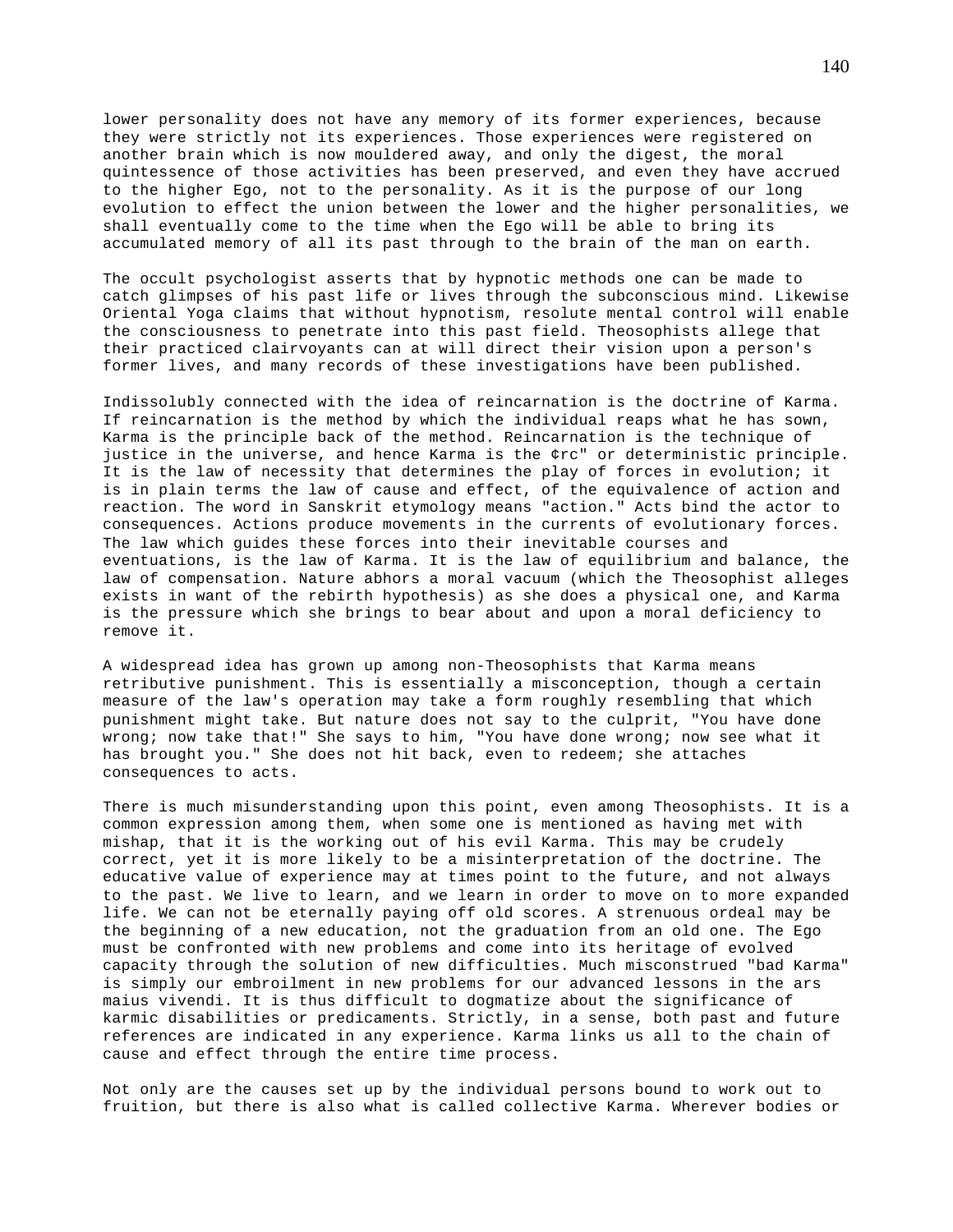groups of people act together, as in a senate, a tribe, or a mob, their collective action must bear its fruit like any other action. Karma engendered aggregately must, of course, be carried aggregately. A nation or a race may be guilty of wrong on a colossal scale; reincarnation must reassemble these groups in order that the totality of responsible persons may pay the debt. A senate declares war: millions are killed; that senate, acting well or ill, must be brought within the sweep of the reaction later on. So there is community Karma, tribal Karma, national, racial, and other types of collective Karma. An organization such as the Church, the Government, even conventional social mentality, has its Karma, and not only the individual members of these groups, but more especially the single heads of them, must bear in themselves the brunt of nature's subsequent reactions.7

We are now ready to ask what the goal of all this long evolutionary training of the individual or groups may be. What is the purpose and in what will it eventuate? Or will the law of spiral growth carry us round and round eternally? That the question is one of primary importance is indicated by the fact that the answers commonly advanced for it have given determinate shape to most of the Oriental religions. The point at issue has been the central theme of the great religious faiths, and a dominant consideration in their ethical systems.

The answer accepted by Theosophy is-Nirvana. In much Oriental thought mortal life is endured only because it leads to Nirvana. The Buddhist philosophies of escape contemplate the bliss of Nirvana as the eventual house of refuge from these existences in the conditions of time, relativity, and imperfection.

But the Oriental does not seek annihilation. The West has discovered, or is discovering, that the interpretations forced upon the term Nirvana by its early scholars and Orientalists have missed the point quite decidedly. Opinion has wavered for a long time but inclines now to believe that the concept behind the term does not connote total extinction of conscious being. Oldenburg contended that it meant "a state beyond the conception or reason," and that satisfies most Orientals. Theosophy has, with practical unanimity, taken the position that it implies in no sense an annihilation of being, but that it does quite definitely involve the extinction of the personality of man. The personality, Theosophy claims, is only a temporary shadow of the man anyway, and its eventual dispersion and annihilation is highly desirable as liberating the true Self from hampering obstruction in the exercise of his full capacities for life. This lower counterpart or representative of the inner Self is what the Buddhists and Theosophists declare is destined for annihilation, partly at the end of each life, completely at the end of the cycle. But the eradication of his personality permits him a grander, freer life than ever before. Many schools of Hindu thought regard Nirvana as a life of bliss. This is a postulate of Theosophy likewise. Nirvana, then, instead of being the extinction of consciousness, is the elevation of consciousness to a state of ineffable splendor and ecstasy. Feeling, thought, sensation are lost in the beatific vision.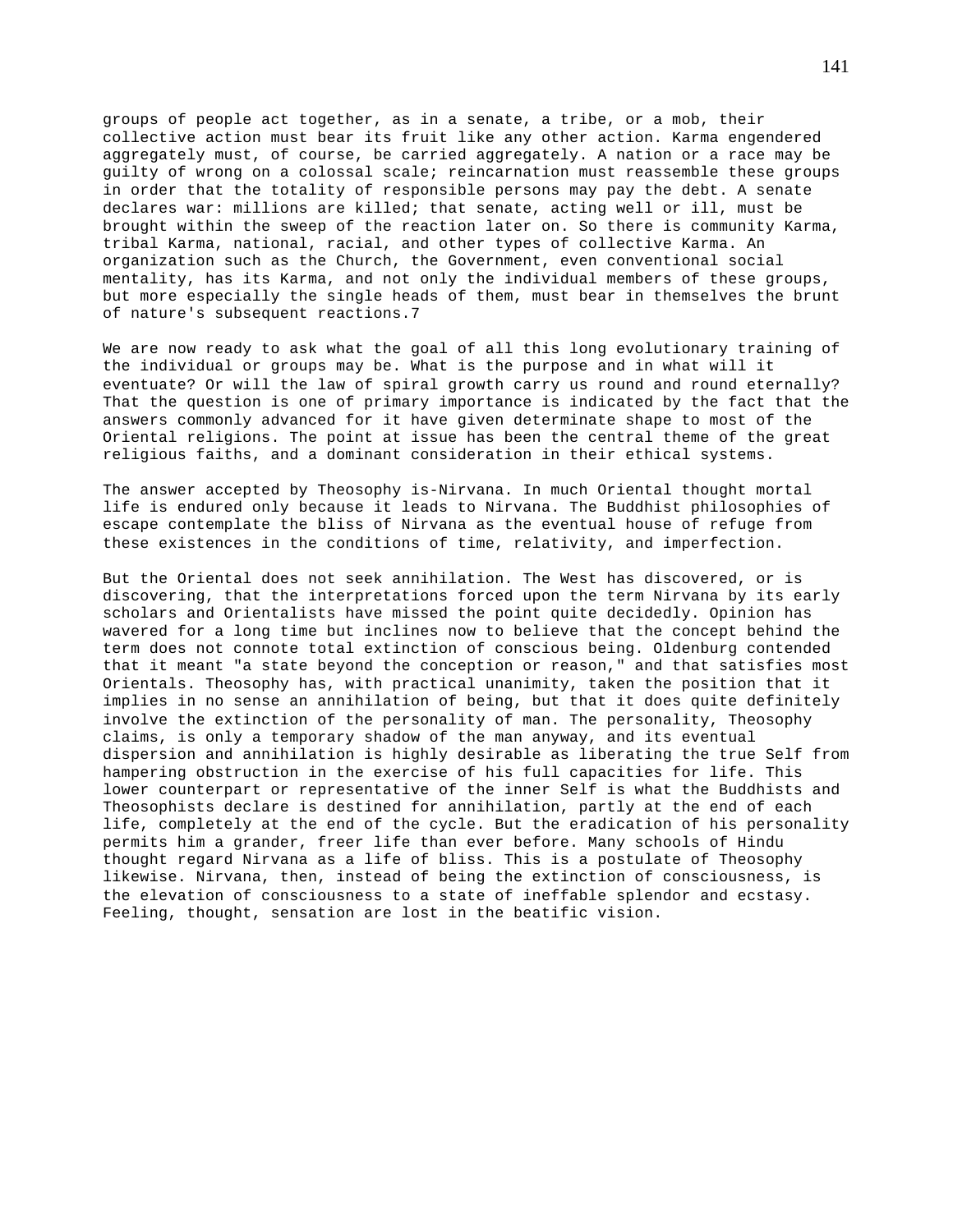## CHAPTER X

### ESOTERIC WISDOM AND PHYSICAL SCIENCE

It is interesting to scan Theosophic doctrine with an eye to noting its relation to the discoveries of modern science. We might begin by comparing it with the Darwinian conception of evolution. Madame Blavatsky puts the Theosophic view of the evolution of man in four propositions in The Secret Doctrine:

1. Man is a product of animal evolution on our planet only with reference to his physical body. The Deva evolution in other worlds was the source of his independent spirit and his intellect, his will and his divine nature.

2. Man preceded the mammalian animals on earth, instead of being evolved from them.

3. Man is not at all a descendant from any ape-like ancestor in an advancing line of evolution; on the contrary, the monkey is the descendent of (early) man.

4. Man has never been other than man, though not always as now.

Darwinian evolution and materialistic science envisage the development of matter into organic form, and out of that the unfolding of subjective ideation or psychic life-consciousness, reason, intuition-as products of the two elements, matter and motion or energy. Occultism views this process as predicable only of the building of the physical forms. Instead of regarding the body as having evolved the faculties of reason and intelligence, the secret teaching speaks of a spiritual evolution as going on concomitantly, and in attachment with, a physical one. The conscious intelligence in man is not the evolved expression of the psychic life of his organism. There is such a cell psychism in the body, and its totality is the subconscious mind, but it is in no sense the thinking, willing soul of the man. There are many "missing links" between organic instinct and conscious rationality. Evolution in its higher aspects can not be accounted for if we limit the agencies at work to the blind forces of matter and motion acting under the mechanical influences of environment. "Nature unaided fails." The purely mechanical or semi-intelligent energies are able to carry the growing organisms of any kingdom from the lower to the higher forms of life in that kingdom, but without the aid of the superior intelligences of the kingdom just above them they are never able to leap over the gap-the difference in the atomic structure-which separates them from the next realm of higher vibratory existence. Plants bring minerals over the gap to cell organization; animals introduce plant cells to some degree of sensation experience; man tutors the higher animals right up to the door of rudimentary intelligence. In similar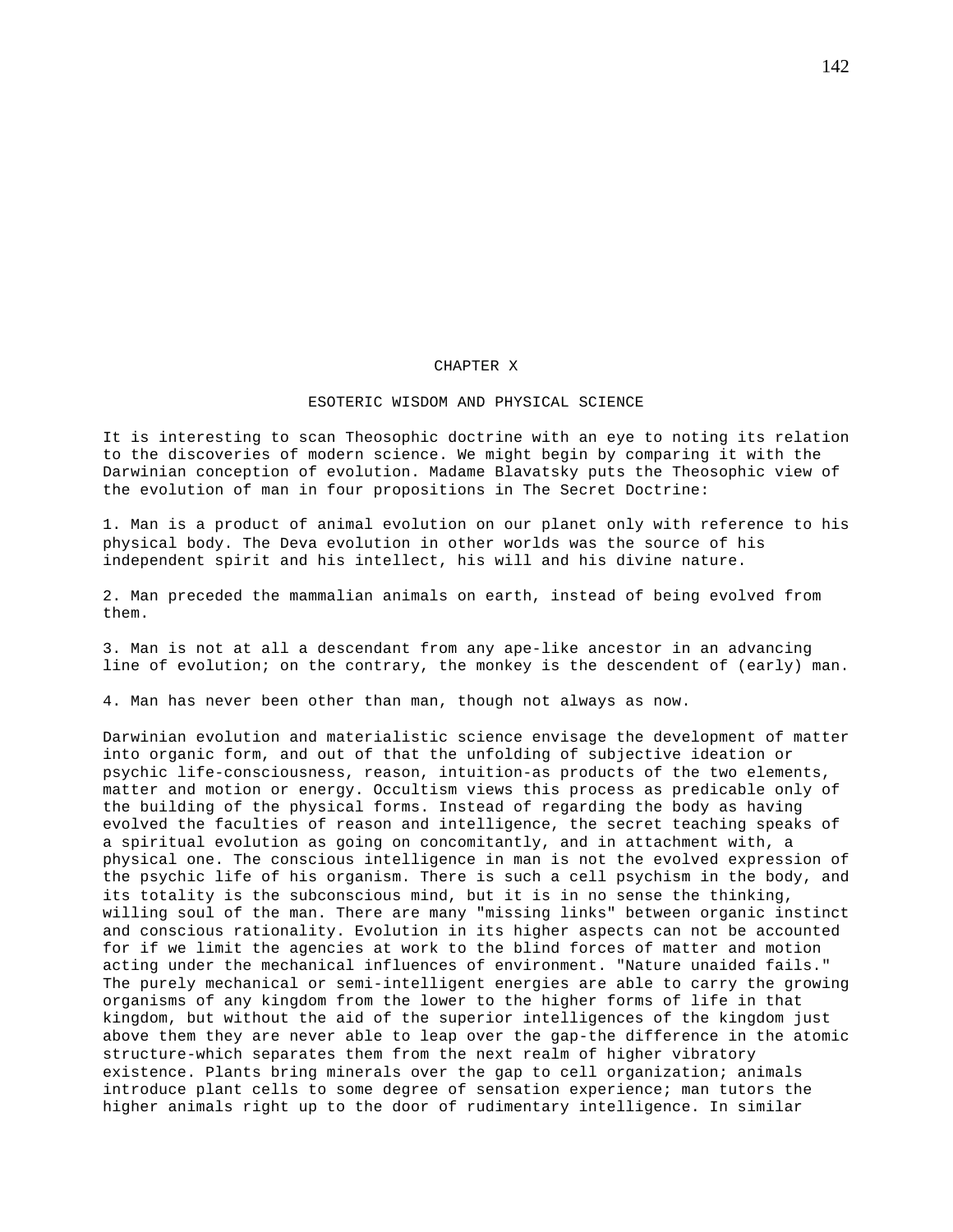relationship the Deva evolution, completed in the Venus chain, is linked with animal man to bridge the gap for him into the kingdom of spiritual intelligence.

In line with this thesis Madame Blavatsky asserts that the principles of wisdom and spiritual aspiration never were evolved out of the material constitution of man's bodily life. They were superadded to his organism from the celestial worlds. They could not have come up to him from earth; they descended upon him from the skies. Each succeeding wave of outpouring life from the Logos carries evolution a step higher, and the law of the interrelation of all life is that each higher grade reaches back to help its lower neighbor ahead, the while it reaches out to grasp the hand of its superiors. This must be taken as accounting for the fact that all the religious Saviors have been depicted as Mediators coming down from a heavenly or celestial realm. Man's divine nature is the beautified angelic product of a former cycle of growth, and his true Self is itself the Deva that had consummated its salvation elsewhere. The fragment of divinity that constitutes our innermost Selfhood had itself been refined and purged in the fiery furnace of earlier experiences. Between man's purely physical development and the evolution of his spiritual nature "there exists an abyss which will not easily be crossed by any man in the full possession of his intellectual faculties. Physical evolution, as modern Science teaches it, is a subject for open controversy; spiritual and moral development on the same lines is the insane dream of a crass materialism."1

To trace the origin of human morals back to the social instincts of the ant and the bee, and to affirm that our divine consciousness, our soul, intellect, and aspirations have worked their way up from the lower capacities of the simple cell-soul of the "gelatinous Bathybius," hopelessly condemns modern thought to imbecility and renders its efforts to understand our growth futile. Instead of blind forces Madame Blavatsky posits not only a germinal design, but Designers.

"They are neither omnipotent nor omniscient in the absolute sense of the term. They are simply Builders, or Masons, working under the impulse given them by the . . . Master-Mason, the One Life and Law."2

Nature works not blindly, but through her own highly perfected agents, the Logoi, the Creators.

The second proposition-that man preceded the mammalian orders-runs counter to Darwinian hypothesis. The Secret Doctrine affirms that the mammalia were the products of early man. Man had gone first over the evolutionary ground of the stone, the plant, and the animal realms. But these stones, plants, animals were the astral prototypes, the filmy presentments, of those of the Fourth Round, and even those at the beginning of the Fourth Round were the spectral shadows of the present forms. No forms of life had as yet become physical. Around these ethereal shells, then, in the succeeding Round, which brought them closer to the physical scene, were aggregated the bodily forms which brought them into objective existence. The cast-off shells of man's former embodiments became the moulds of lower species. Before astral man descended into physical begetting, he had, it will be remembered, the power of Kriyasakti, by which he could procreate his replica by "the will, by sight, by touch, and by Yoga." So before the separation into sexes, "all this vital energy, scattered far and wide from him, was used by Nature for the production of the first mammalian-animal forms."3

All lower types, struggling toward man as their "divine" goal, are helped by receiving the effluvia from man's own life as animating principles and constructive models.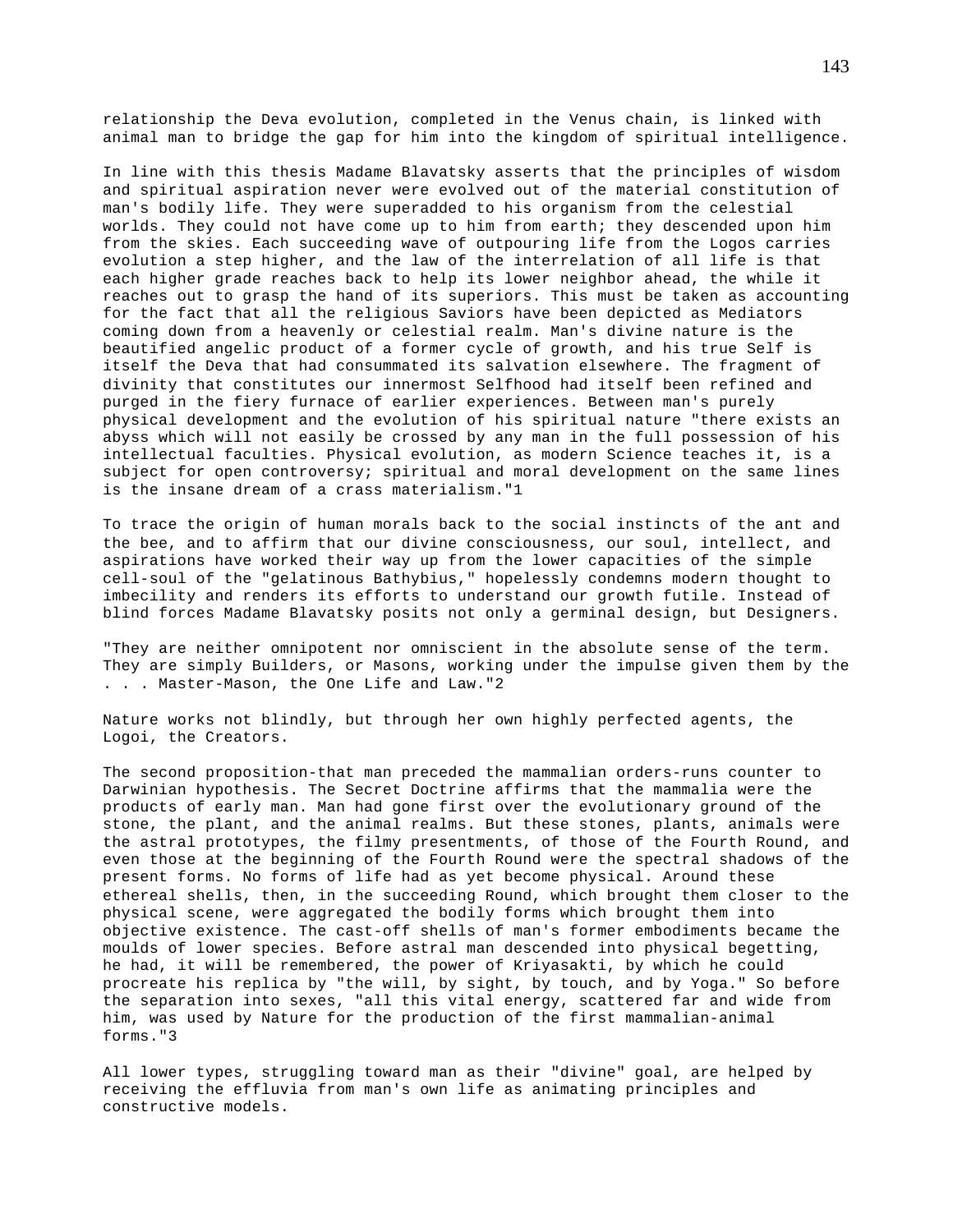The third proposition follows: that man is not the descendant of any line of animal evolution, hence certainly not of the apes. The truth is, the monkey is the descendant of man. The case is stated as follows:

"Behold, then, in the modern denizens of the great forests of Sumatra, the degraded and dwarfed examples-'blurred copies,' as Mr. Huxley has it-of ourselves, as we (the majority of mankind) were in the earliest sub-races of the Fourth Root-Race. . . . The ape we know is not the product of natural evolution, but an accident, a cross-breed between an animal being, or form, and man."4

The apes are millions of years later than the speaking human being. They are entities compelled by their Karma to incarnate in the animal forms which resulted from the bestiality of the latest Third and earliest Fourth Race men. The numberless traditions about Satyrs are not fables, but represent an extinct race of animal-men. The animal Eves were their foremothers and the early human Adams their forefathers. All this means, as we are told, that the late Lemurian or Third Race men cohabited with huge female animals. This occurred when these early forebears of ours had not yet been endowed with the Manasic principle, or Mind. Their animal appetencies being fully active, with no check of mind or discernment of good and evil upon their acts, they thus committed the "Sin of the Mindless" in begetting hybrid monsters, half man, half animal. This is the occult explanation of the blending of both animal and human characteristics in the one creature. Later on in the Fourth or Atlantean Race, the men of that epoch, who were now endowed with Mind and should have known better, committed the same crime with the descendants of the Lemuro-animal conjunctions, and thus established the breeds of monkeys of the present era. But these semi-intelligent creatures will reach the human stage in the next cycle.

Madame Blavatsky endeavors to show that in animal evolution we see anything but an unbroken steady drift toward perfection of form. Evidence of one continuous line of unfoldment is totally wanting. There are many diverse lines, and furthermore, some of them apparently are retrograding.

Then the argument based on the study of the human embryo is pressed vigorously. Occultism accepts the evidence that the human foetus recapitulates quickly all the previous stages of racial evolution. Based on that fact there should be found a stage of foetal growth in which ape characteristics predominate. But there is no monkey stage of the foetus in evidence.

The fourth proposition-that man has never been less than man, though to be sure he has been different-is the outcome of the basic statement that he is, in his inner nature, a being who had already perfected his evolution. Theosophy claims that a thousand oddities and disparities manifest in our present life are elucidated by the assumption that we are high beings functioning at a level far beneath our proper dignity-for the sake of lifting up a host of animal souls to their next station. We have never been less than divine; it is our animal lower self that presents the aspects of fallibility and depravity.

But in relation to all these theories as to man's constitution, the question always arises: What is the authority for all this secret knowledge? Theosophy stands firmly on the affirmation that the only basis of authority in the revelation of any religion is long training in actual experience with life. Knowledge can be engendered only by living experience. There is no road to knowledge other than that of learning. Theosophic knowledge comes from our Elders in the school of life. They alone have been through enough of earthly experience to have acquired a master knowledge of its laws. Hence it is the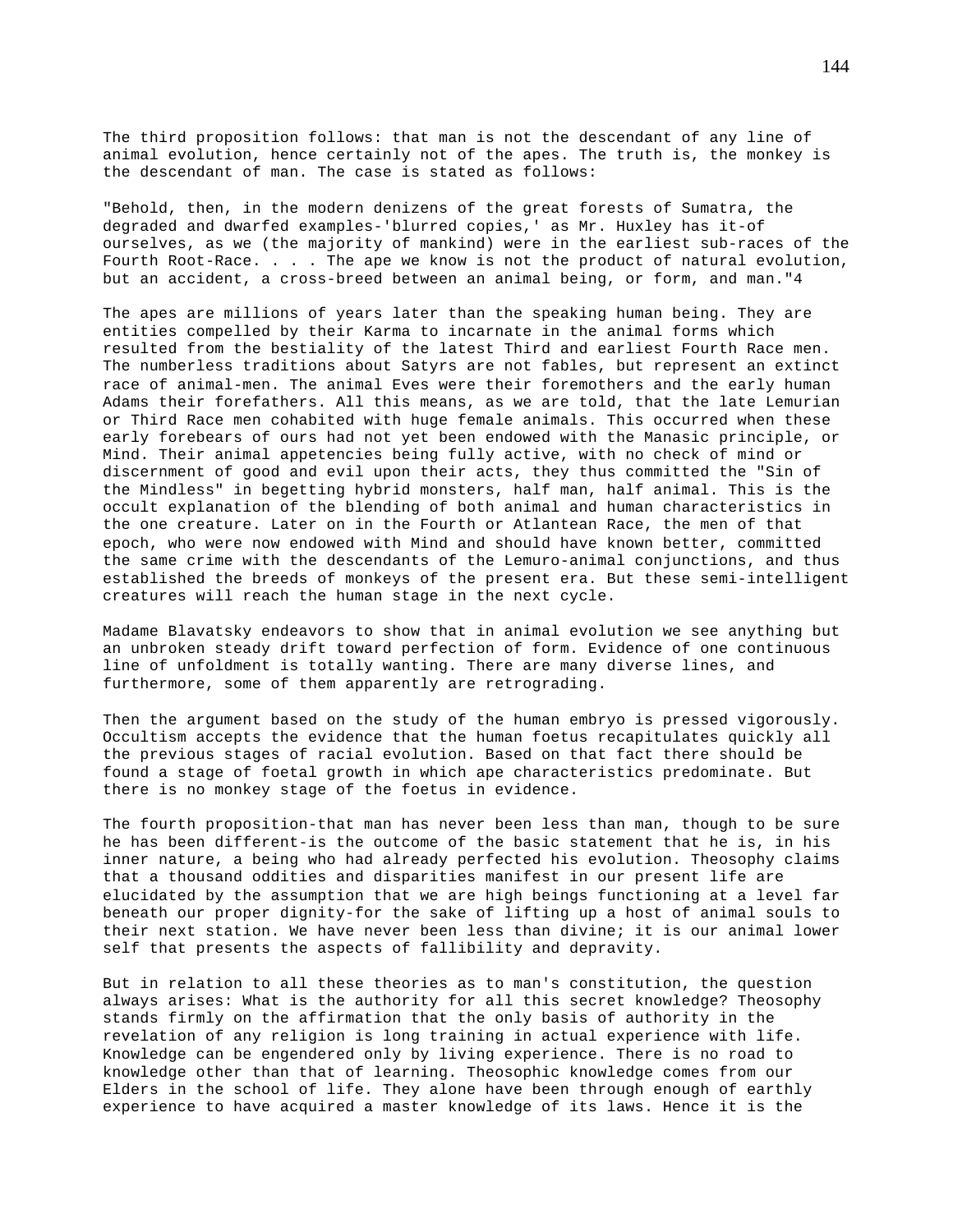position of Theosophy that no religion can claim more empirical authority than the esoteric ancient wisdom.

Madame Blavatsky declared that occultism had no quarrel with so-called exact science "where the conclusions of the latter are grounded on a substratum of unassailable fact." It is only when its exponents attempt to "wrench the formation of Cosmos and its living Forces from Spirit, and attribute all to blind matter, that the Occultists claim the right to dispute their theories." She declares that Science is limited to the investigation of one single aspect of human life, that which falls within the range of sense objectivity and rational inference. There are other aspects of that life and of nature,--the metaphysical, the supersensual, for the cognition of which science has no instrumentalities. Science is devoting its energies to a study of the forces of life as they come to expression in the phenomenal or sense domain. Hence it is constantly viewing nothing but the residuary effects of the activity of such forces. These are but the shadow of reality, says Madame Blavatsky. Science is thus dealing only with appearances, hints, adumbrations, and effects of life, and this is all it ever can deal with so long as it shuts its eyes to the postulates of occultism. Science clings to the plane of effects; occultism rises to the plane of causes. Science studies the expressions of life; esotericism looks at life itself, the real force behind the phenomenon. To bring the elements of real causality within his cognition,

"the scientist must develop faculties which are absolutely dormant-save in a few rare and exceptional cases-in the constitution of the offshoots of our present Fifth Root-Race in Europe and America. He can in no other conceivable manner collect the facts on which to bear his operations. Is this not apparent on the principles of Inductive Logic and Metaphysics alike?"5

Science, however, asserts that we can predicate nothing of the nature of the metaphysical realm, unless and until our instruments bring its data within our sensuous purview. Occultists answer: earlier beings evolved on this or other planets have already developed the powers through which these metaphysical realities are brought under observation. Occultism adds that these claims are not based on imagination, but on the experience of those who have taken the trouble by right methods of discipline to prove for themselves the existence and reach of the powers in dispute. They are simply latent capacities of the human soul, as all our other capacities were once latent, and time and training will convince any one of their presence in the organism as an integral part of the endowment of man. The occultist rests his case at last, not on fantasy, but on a fancy empiricism. He ends by flaunting in the face of science its own presentday admissions that the door to further scientific knowledge of the world is barred by the limitations of its instruments and methods, not by the limitations of human experience.

Madame Blavatsky, fifty-odd years ago, prophesied the arrival of the present scientific predicament, and were she alive today she would doubtless register the "I-told-you-so" expression. She would tell the modern world that it is at the end of its survey of the mechanical activities of matter and that the search has left it uninstructed and unenlightened; it has but driven the mystery from the realm of the actual into that of the occult.

The development of Madame Blavatsky's treatise on the relation of the Old Science to the upstart modern pretender proceeds with the presentation of many angles, sides, or facets of the theories above propounded and the introduction of much evidence in support of the position. She begins by showing that science admits knowing nothing in reality of Matter, the Atom, Ether, Force. The atom is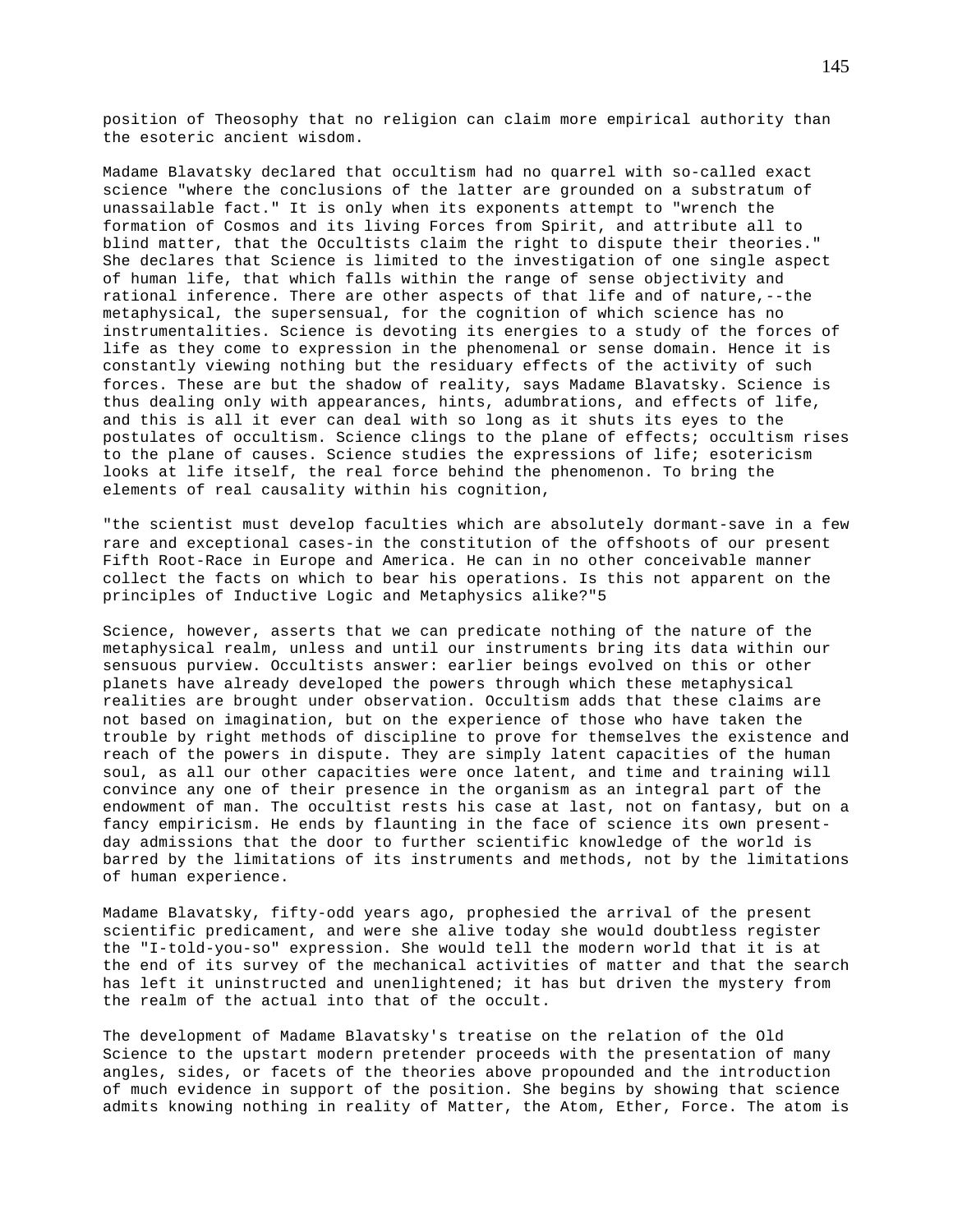a fanciful construction, and variously constituted to suit the needs of each separate department of science, be it physics or chemistry. It is not known what Light is, whether corpuscular or not. First it was an undulation of matter, waves in the ether; then it was the passage of particles. Now it is discovered or believed to be both waves and particles, or wavicles.6 "The atom is the most metaphysical object in creation," she says. "It is an entified abstraction."

Matter, in its true inner essence, can not be fathomed by physical science, for the actual components of it lie several degrees (of rarefaction) further back on the inner planes. It is ether, and the soul of that, in its turn, is the elemental primordial substance, the Akasha. "It is matter on quite another plane of perception and being," and only the occult science can apprehend it. Newton is quoted7 as saying that "there is some subtle spirit by the force and action of which all movements of matter are determined." He adds that it is inconceivable that inanimate brute matter should act upon other matter in the billiard-ball fashion, without the mediation of something else which is not material. Occultism sees the universe run by the Noumenon, "which is a distinct and intelligent individuality on the other side of the manifested mechanical universe." Matter is not the agent; it is rather the condition, the necessary vehicle, or sine qua non, for the exhibition of these subtler forces on the material plane.

We have noted Madame Blavatsky's references in Isis to the idea that gravitation was the wrong concept for the attractive power exerted by all bodies, and that magnetism was the better description. The same idea is emphasized in The Secret Doctrine repeatedly. She says that Kepler came to this "curious hypothesis" nearly three hundred years ago. It was what Empedocles meant by his Love and Hate, symbols of the intelligent forces of nature.

"That such magnetism exists in Nature is as certain as that gravitation does not; not at any rate in the way in which it is taught by science."8

Matter, to the occultist, has many more forms of existence than the one that science knows, and these more refined ones are the most important. Theosophy is largely built up on the supposed gradations of matter from the gross to the ultimately fine. It is the existence of the rarer ethereal grades which supply to thought the data essential for the construction of a metaphysical science. The true or essential nature of the higher potencies can never be inferred from their remote existential manifestations; and this is why science can never hope to come upon more fundamental knowledge while misled by the merely phenomenal phalanx of outward effects. Matter in its outer veil of solid substantiality is illusive, for it is the dead appearance of a living thing.

"It is on the doctrine of the illusive nature of matter and the infinite divisibility of the atom that the whole science of Occultism is built."9

This, she says, opens limitless horizons to states of substance of unimaginable tenuity, but all informed by the Divine Breath. Nature is as unlimited in her possibilities of fineness as she is in those of gross size, in the interior direction as in outward spatial extent.

Occult philosophy describes the Sun as a living glowing magnet. The photosphere is the reservoir of solar vital energy, "the vital electricity that feeds the whole system." The real living Sun, its Spirit, is continually "self-generating its vital fluid, and ever receiving as much as it gives out."10 There is thus a regular circulation-analogous to that in the human body-of vital fluid throughout our solar system during its Manvantaric or life period. The sun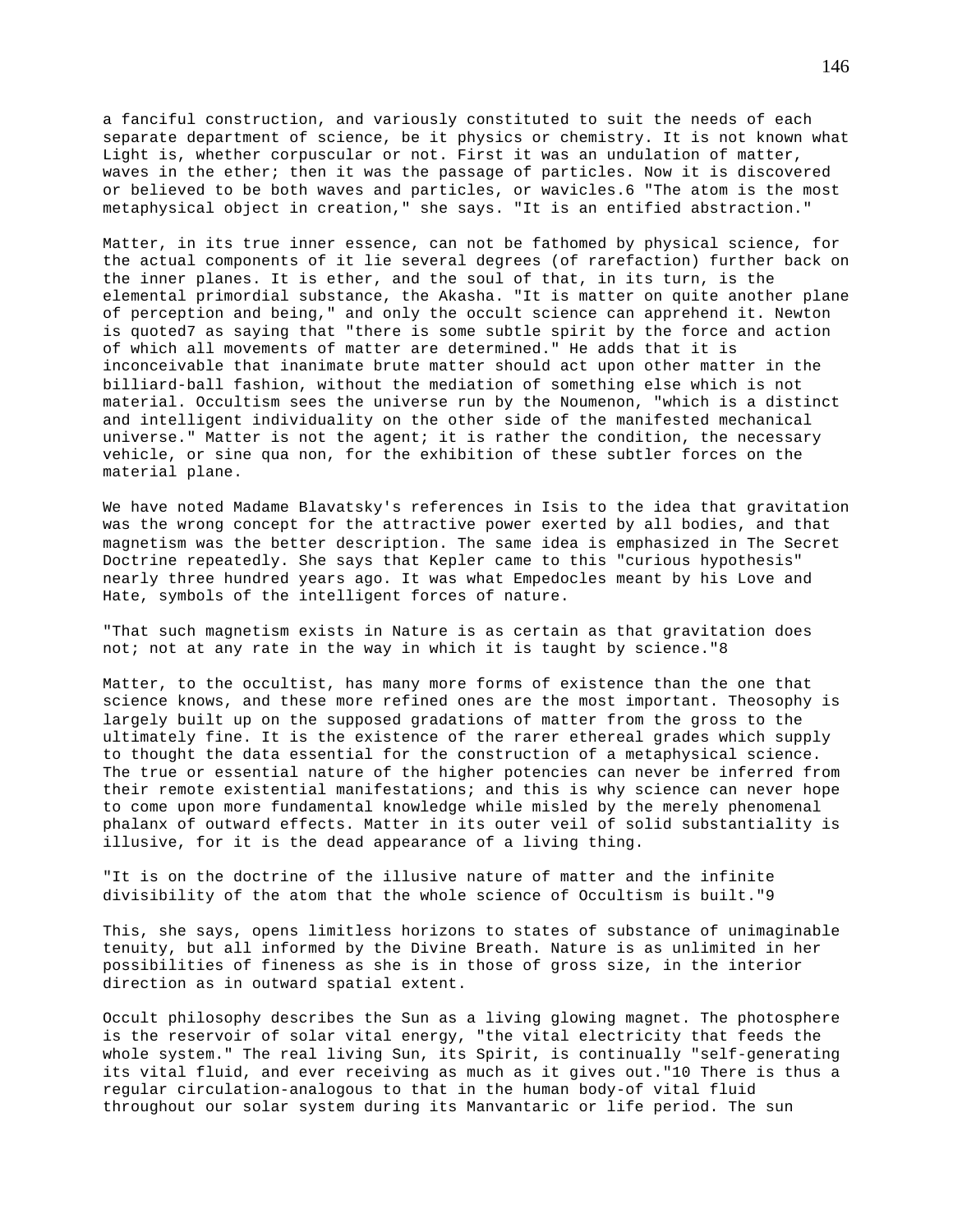contracts rhythmically at every return of it, as does the heart. Only it takes the "solar blood" eleven years to pass through its auricles and ventricles before it washes the lungs and passes thence to the great veins and arteries of the system.

Madame Blavatsky notes modern science's statements about the eleven-year periodicity in the increase and diminution of sunspot activity as corroboration of her circulatory theory. The universe breathes as men do, and as our globe breathes every twenty-four hours, she asserts.

Madame Blavatsky has to reconcile the two seemingly contradictory statements of occultism "that matter is eternal" and that "the atom is periodical and not eternal." The trick is done by resorting to the distinction that matter, while eternal in its undifferentiated basic form, assumes periodically the atomic structure during each stage of manifestation. Sir William Crookes' "metaelements" are referred to and his statement that atoms of certain elements showed "sensitive character" in effecting certain combinations. Sir William's assertion that the atoms share with all other creatures the attributes of decay and death is also noted. There will be a dissolution of the universe at the end of the Manvantara; but not a destruction, in the terms of physical science. That is, the energy will not be lost.

Sound is said to be--

"a stupendous force, of which the electricity generated by a million of Niagaras could never counteract the smallest potentiality, when directed with occult knowledge."11

In the chapter on the "Elements and Atoms" chemistry is affirmed to be the science that will lead to the discovery of occult truth. Crookes, she says, is near to the lair of the "protyle." Scientists have often sought for an element of sub-zero atomic weight, hydrogen equalling 1. "A substance of negative weight is not inconceivable," says Helmholtz. Such a substance would approach the nature of the occult protyle, or sub-atomic spirit-matter. In other spheres and in interstellar regions there are infinite variations of material composition, of life formations, of semi- and super-intelligent beings.

Yet the life forces of these higher and lower existences are interblended with our own objective world; they are around us, and, what is more, in us; and they vitally affect our life. All forms of life are linked together in one immense chain. Some of these existent worlds may be as formless as Breathe, like the tail of a comet, which would sweep over our globe unknown to us, yet not without influence upon us.

Chemistry, she announces, once the unit protyle is hypothetically accepted, as ether was, will perish, to be reincarnated as the New Alchemy, or Metachemistry. "The discoverer of radiant matter will have vindicated in time the archaic Aryan works on Occultism and even the Vedas and Puranas."12

Madame Blavatsky formulates a law of occult dynamics that a given amount of energy expended on the spiritual or astral plane is productive of far greater results than the same amount expended on the physical objective plane of existence. This law becomes fundamental in the Theosophic system of ethics.

On page 612 of Book I, Madame Blavatsky makes a prophecy which was remarkably fulfilled, that "between this time (1886) and 1897 there will be a large rent made in the veil of nature and materialistic science will receive a death-blow."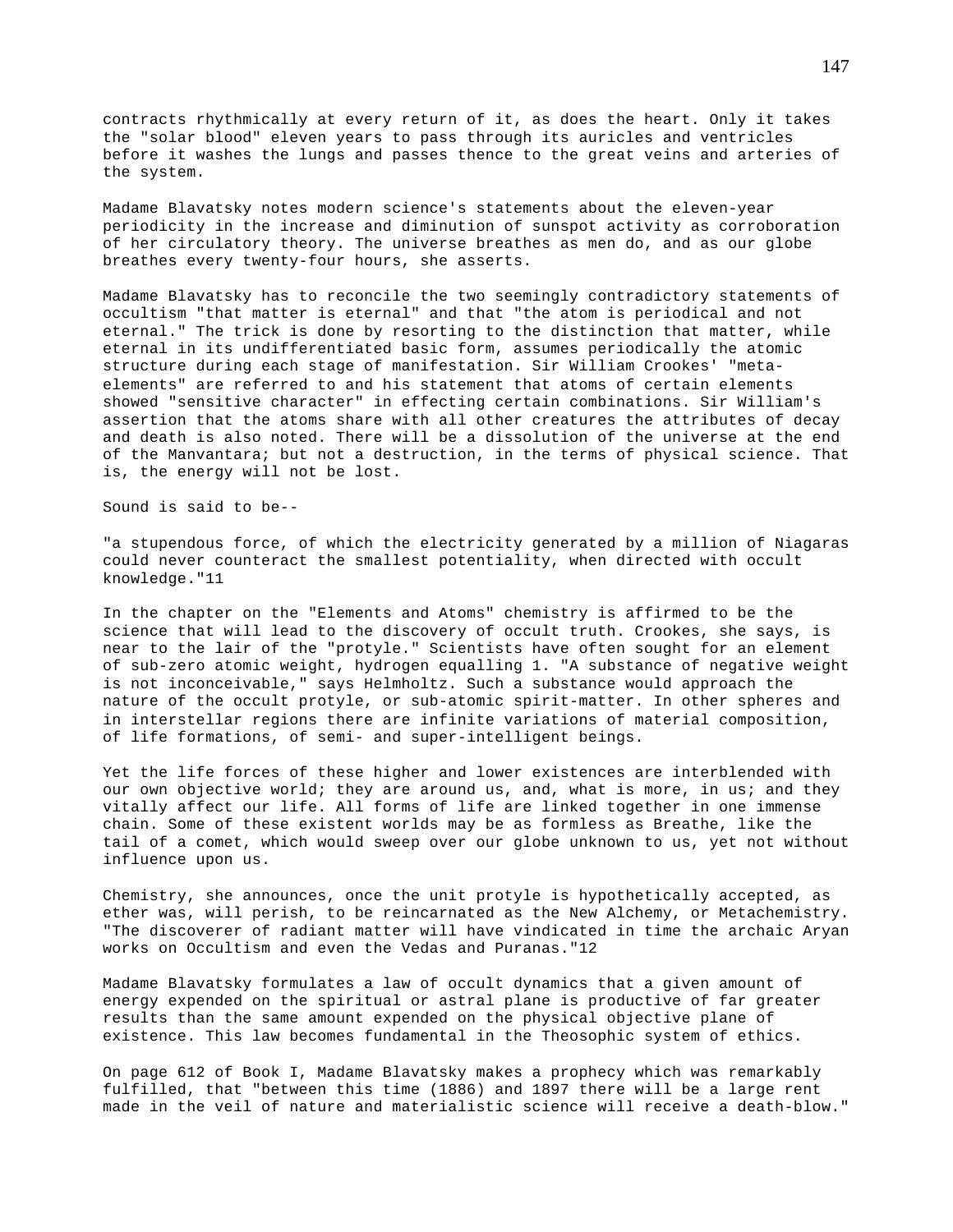All science is familiar with the rapid incidence of new discoveries and revelations that fell within that period, crowned with the enunciation of the electrical nature of matter and the facts of radiant energy.

Madame Blavatsky's position with regard to modern scientific discovery and theory has been provocative of much discussion since her day. The same general situation obtains in her case as with Paracelsus, Boehme, Swedenborg, and other mystical prophets of science, who spoke with a show of authority of the hypotheses which science has in recent years taken up. They have repeatedly anticipated the propositions of our most advanced learning. Madame Blavatsky's achievement in this line is notable; and it is the common assertion of Theosophists that science in the past five decades has done little but verify their Founder's scientific pronouncements. Dr. A. Marques' book, Scientific Corroborations of Theosophy and William Kingsland's The Physics of the Secret Doctrine have set forth the many basic confirmations of H.P.B.'s work by our evolving physical science.13 It must be remembered in this connection that the scientific theories put forth by Madame Blavatsky can not be credited to her as spiritual intuitions or guesses, a certain proportion of which chanced to be well grounded. She did not arrive at these constructions in her own mentality; she gave them out as elaborations of an ancient science, of which she was merely the reinterpreter. Furthermore the various theories are put forward, not as isolated items of knowledge, but as integral parts of a comprehensive system which in its reach and inclusiveness has hardly elsewhere been matched. While science is obviously not proving the correctness of that large portion of her ideas which pass beyond its domain, in those matters touching its special province, into which she so boldly ventured now and again, it has frequently substantiated her "re-discoveries," though not all of them.

It is significant that Madame Blavatsky's occult philosophy aims to restore to scientific method the deductive procedure. It is her insistent claim that materialistic science, with its inductive method-an attempt to work from the rind back into the kernel, from effects back to causes-could never learn anything deep or true of the real universe. The world can only be explained in the light of great archaic principles; and these the modern world foolishly contemns, not knowing they were taught to disciplined students of old. They postulated that all things had their origin in spirit and thence they reasoned outward and downward; until they saw facts as items in a vast deductive plan. If man persists in rejecting such deduction, he will naturally never find the key to the great mystery; for by mulling around amongst the shadows of earthly existence, he merely learns to know the interplay of shadows. To understand the shadows he must start with the light.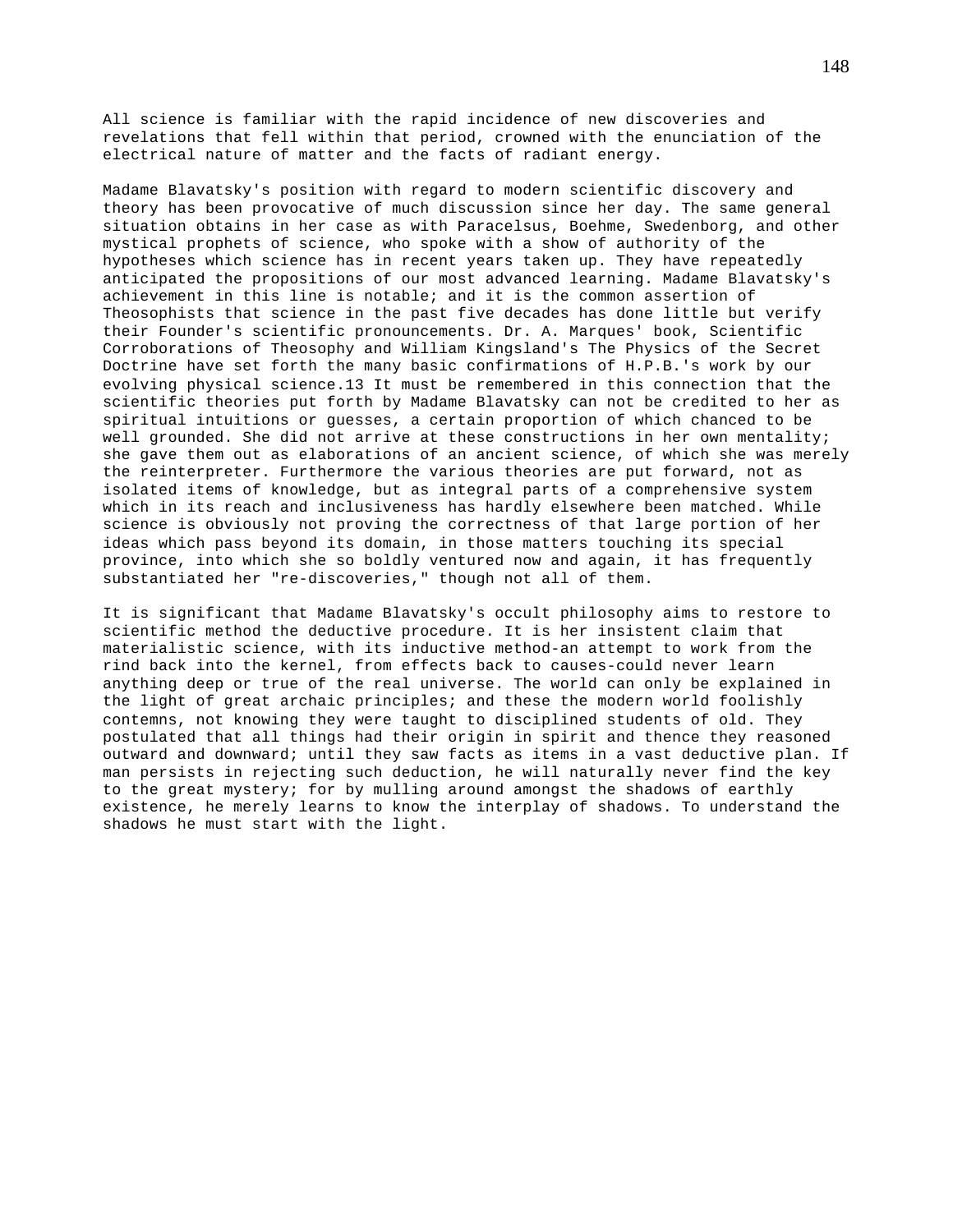# CHAPTER XI

### THEOSOPHY IN ETHICAL PRACTICE

The Secret Doctrine set forth the basic conceptions of Theosophy; there remained for Madame Blavatsky one more task of large proportions-to make an application of the principles she had expounded to the problem of practical living. This was done to a large extent in a work which occupied her during a portion of the three or four years of life left her after the completion of her major effort. The Key to Theosophy was put out by her in response to much questioning as to how the vast body of knowledge outlined in her works could be related more closely to common understanding. It is done in the form of a dialogue between a questioner and a Theosophist, Madame Blavatsky herself. The work shows as much of the author's dynamic mind as do her other publications, but there is no attempt to make a further display of scholarship. It was an endeavor to bring out the intent and meaning of the doctrines, to ease difficulties, and to clarify and reënforce some earlier presentations. It was intended to serve as a manual, but it is far from elementary in parts. In it are two now notable items; her warning against Spiritualism in the early section, and near the end her seemingly prophetic statement that there would later develop an irresistible trend among her successors, in spite of her clarion warnings, to make a church out of her Society.

Reflection, her own experience, and her observations of the behavior of many Theosophists, who were figuratively staggering about under the intoxicating spell of so strong a stimulant, deeply impressed her with the necessity of placing a far greater emphasis upon the relation of occult philosophy and ethics and spirituality. Her own performances of extraordinary psychic feats, she saw, had helped to create the peril that lay in an overemphasis on the desirability of unfolding the latent powers of the soul. Madame Blavatsky was thus made keenly aware of her responsibility in giving out freely what supposedly had been wisely guarded.

Her solicitude was particularly aroused by the rush of many new devotees into the cultivation of the psychic senses, a feature implicit in the esoteric teachings. The persistent presupposition that psychic abilities were the infallible badge of lofty spirituality, soon showed its presence. Then, too, the subtle temptation to regard one's predisposition to Theosophy and one's connection with it as evidence that one has been singled out by the great Masters as uniquely worthy, or that one is far on in the line of evolution, was certain to come to the surface. Madame Blavatsky could be charitable to ordinary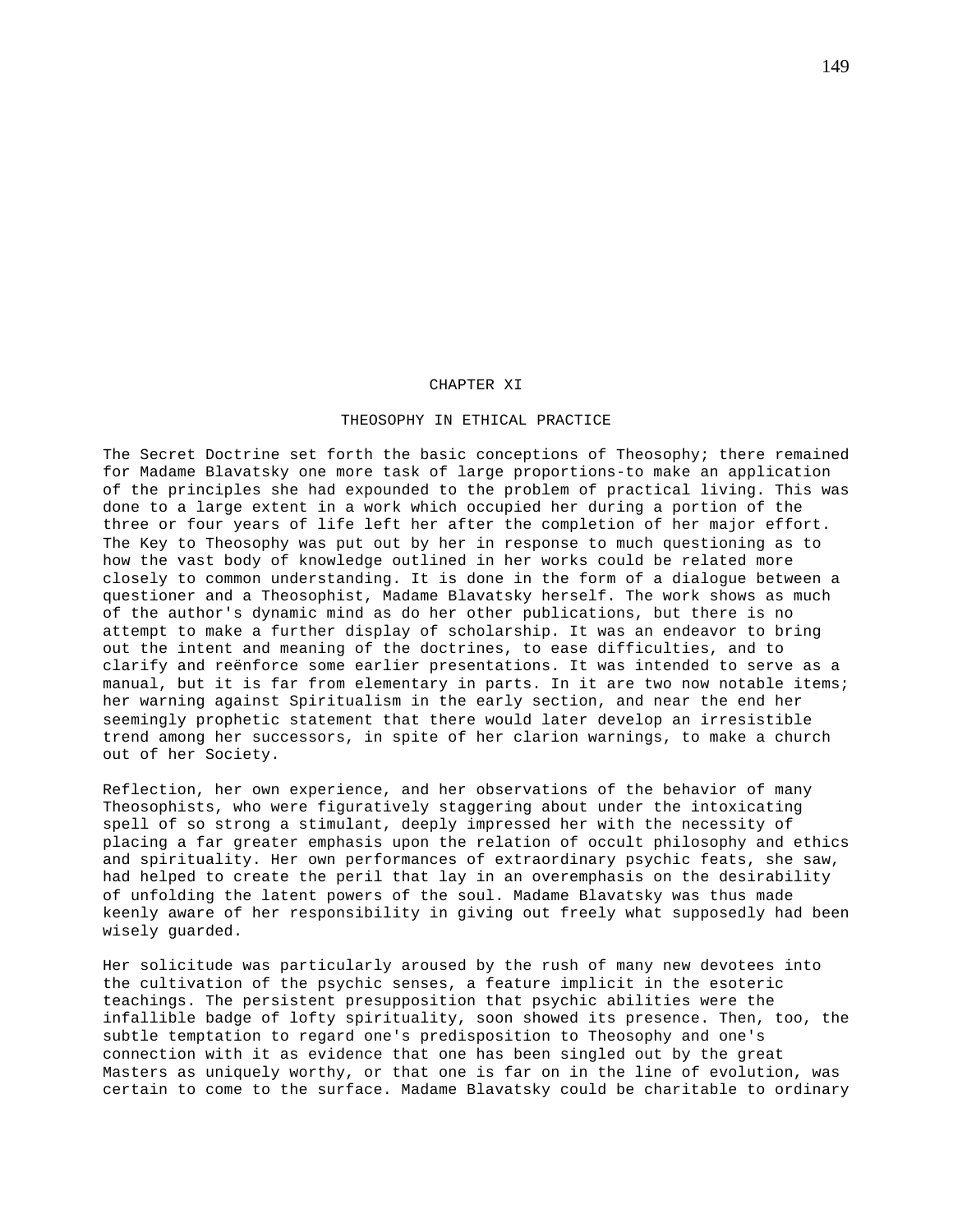human frailties in these directions, but shallow spiritual pretension bought forth her lash.

We are prepared, then, to understand the vehemence with which she uttered her first official statement on this subject through the editorial pages of her new magazine, Lucifer, May 15, 1888. The article had the suggestive title: "Occultism versus the Occult Arts." It is prefaced with a triad from Milton:

"I have oft heard, but ne'er believed till now, There are who can by potent magic spells Bend to their crooked purpose Nature's laws."

She minces no words.

"Will these candidates to wisdom and power feel very indignant if told the plain truth? It is not only useful, but it has now become necessary to disabuse most of them and before it is too late. The truth may be said in a few words: There are not in the West half a dozen among the fervent hundreds who call themselves 'Occultists' who have even an approximately correct idea of the nature of the science they seek to master. With a few exceptions they are all on the highway to Sorcery. Let them restore some order in the chaos that reigns in their minds, before they protest against this statement. Let them first learn the true relation in which the occult sciences stand to occultism, and the difference between the two, and then feel wrathful if they still think themselves right. Meanwhile let them learn that Occultism differs from magic and other secret sciences as the glorious sun does from the rushlight, . . . as the immortal Spirit of Man . . . differs from the mortal clay . . . the human body."

She then enumerates four kinds of Esoteric Knowledge or Sciences:

1. Yajna-Vidya:1 Occult powers awakened by ceremonies and rites.

2. Mahavidya:2 The Great Knowledge, the magic of the Kabalists and the Tantrika worship, often sorcery of the worst description.

3. Guhya-Vidya:3 Knowledge of the mystic powers residing in sound; mantras and hymns, rhythm and melody; also knowledge of the forces of nature and their correlation.

4. Atma-Vidya:4 Knowledge of the Soul, called true wisdom by the Orientalists, but means much more.

It is the last of these that constitutes the only real Occultism that a genuine Theosophist ought to seek after. "All the rest are based on things pertaining to the realm of material Nature, however invisible that essence may be, and however much it has hitherto eluded the grasp of science."

The article continues:

"Let him aspire to no higher than he feels able to accomplish. Let him not take a burden on himself too heavy for him to carry.

Without ever becoming a Mahatma, a Buddha, or a Great Saint, let him study the philosophy and the science of the Soul, and he can become one of the modest benefactors of humanity, without any superhuman 'powers.' Siddhis (or the Arhat powers) are only for those who are able to 'lead the life,' to comply with the terrible sacrifices required for such a training, and . . . to the very letter.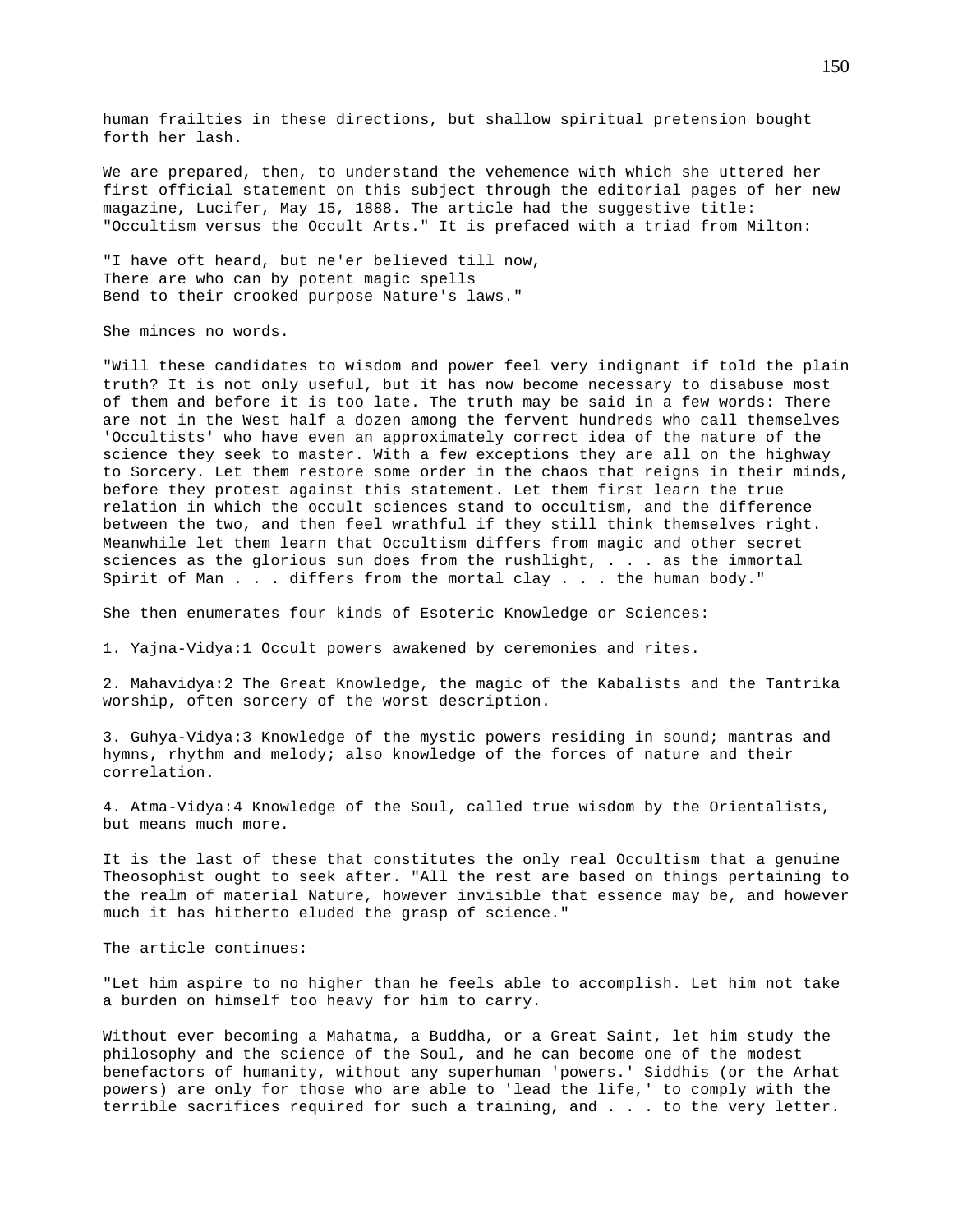Let them know at once and remember always that true Occultism, or Theosophy, is the 'Great Renunciation of Self,' unconditionally and absolutely, in thought as in action. It is Altruism, and it throws him who practices it out of calculation of the ranks of the living altogether. 'Not for himself but for the world he lives,' as soon as he has pledged himself to the work. Much is forgiven during the first years of probation. But no sooner is he accepted than his personality must disappear, and he has to become a mere beneficent force in Nature. There are two poles for him after that, two paths, and no midward place of rest. He has either to ascend laboriously step by step, often through numerous incarnations and no Devachanic break, the golden ladder leading to Mahatmaship, or-he will let himself slide down the ladder at the first false step and roll down into Dugaship."

In another Lucifer article near the same time entitled "Practical Occultism," she defines a Theosophist as follows:

"Any person of average intellectual capacities and a leaning towards the metaphysical; of pure unselfish life, who finds more joy in helping his neighbor than in receiving help himself; one who is ever ready to sacrifice his own pleasures for the sake of other people; and who loves Truth, Goodness and Wisdom for their own sake, not for the benefit they may confer-is a Theosophist.

"It is impossible to employ spiritual forces if there is the slightest tinge of selfishness remaining in the operator. For unless the intuition is entirely unalloyed, the spiritual will transform itself into the psychic, act on the astral plane, and dire results may be produced by it. The powers and forces of animal nature can equally be used by the selfish and revengeful, as by the unselfish and the all-forgiving; the powers and forces of spirit lend themselves only to the perfectly pure in heart-and this is Divine Magic."

The article proceeds to set forth a list of conditions requisite for the practice of the soul science. The necessary conditions are eleven, taken from a list of seventy-three which she says are prescribed for Eastern neophytes. They are: suitable magnetic conditions of the spot selected (for meditation); membership in a company of harmonized students; a mind at peace and purified; a sense of unity with all that lives; renunciation of all vanities; obliteration of a sense of separateness or superiority; avoidance of impurely magnetized contacts; the blunting of the mind to terrestrial distractions; abstention from all animal foods, spirits, opium; expression of good will in thought, speech, and act; and oblivion of self. These precepts form much of the basis of Theosophic cult practice.

The result of such decisive utterances from the leader was to give pause to the fast-growing Society membership in its haste to enter upon the Occult Path. Enthusiasm was chilled. As the nature of the Master Science was revealed and its hardships and scant earthly rewards envisioned, the high qualities demanded and the perils depicted frightened many from the deliberate attempt to enroll as spiritual candidates. Yet there were aspirants both sincere and resolute. The needs of these had to be met, at the same time that the folly of the rash had to be rebuked.

To serve both purposes Madame Blavatsky issued many articles through the pages of Lucifer in London, from 1888 onward. And along with them came a booklet of one hundred and ten small pages which has since taken its place as one of the most beautiful expressions of Oriental spirituality now extant. This was The Voice of the Silence. The Preface states that it is a translation of a portion of the slokas or verses from The Book of the Golden Precepts, one of the works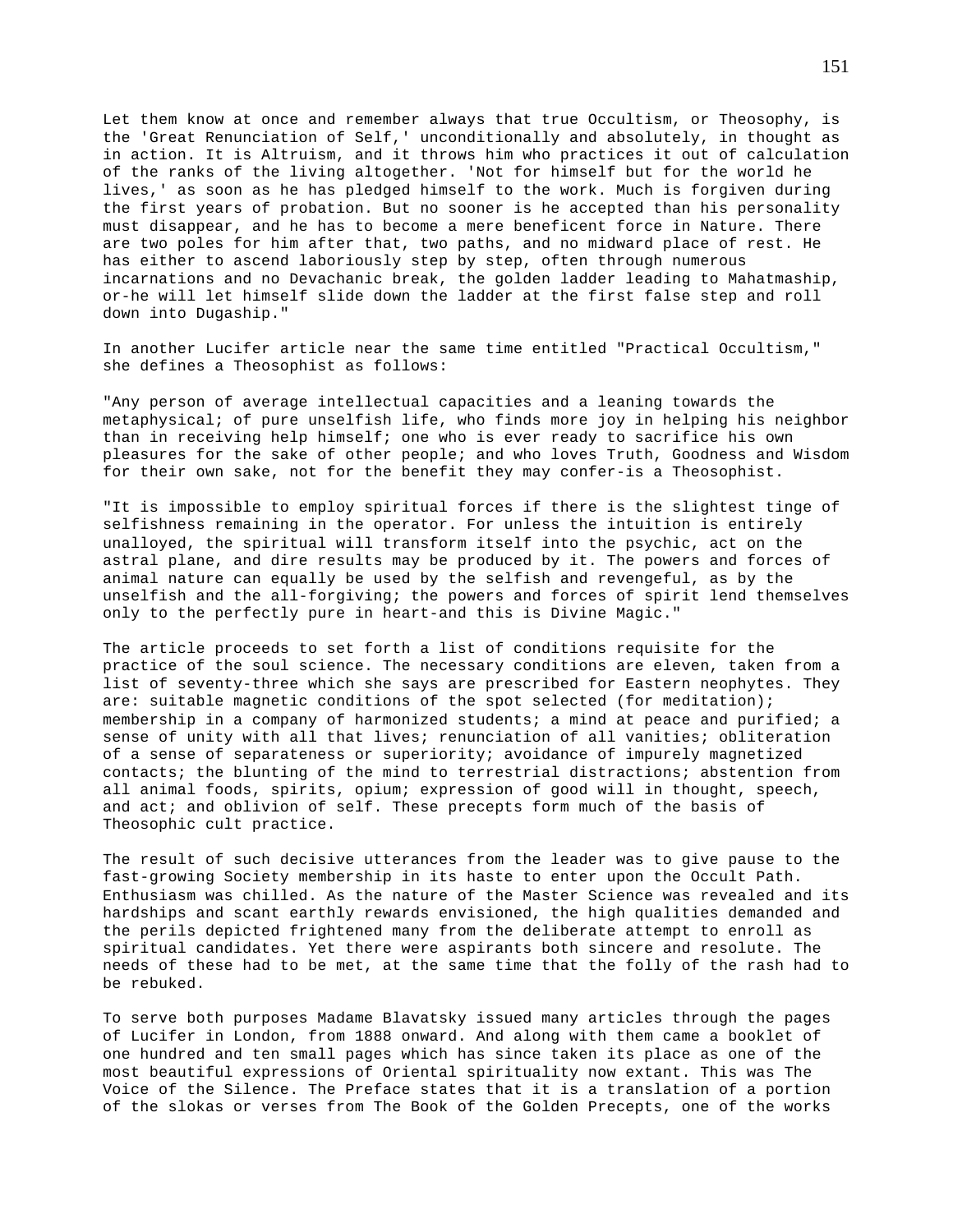put into the hands of students in the East.5 She had learned many of these Precepts by heart, a fact which made translation a relatively easy task for her. The Book of the Golden Precepts formed part of the same series as that from which the "Stanzas of Dzyan" were taken, on which The Secret Doctrine is based. The Voice of the Silence may be said to be the ethical corollary of the cosmic and anthropological teachings of The Secret Doctrine. Its maxims form part of the basic system of the Yogacharya school of Mahayana Buddhism. Of the ninety distinct little treatises which The Book of the Golden Precepts contains, Madame Blavatsky states that she had learned thirty-nine by heart years before. The remainder is omitted.

"To translate the rest," says the Preface, "I should have to resort to notes scattered among a too large number of papers and memoranda collected for the last twenty years and never put in order, to make it by any means an easy task. Nor could they be all translated and given to a world too selfish and too much attached to objects of sense to be in any way prepared to receive such exalted ethics in the right spirit. . . . Therefore it has been thought better to make a judicious selection only from those treatises which will best suit the few real mystics in this country and which are sure to answer their needs."

### The opening sentence says:

"These instructions are for those ignorant of the dangers of the lower Iddhi," or psychic faculties.

The second page holds two short sentences which have ever since rung in the ears of occult students:

"The Mind is the great slayer of the Real. Let the disciple slay the Slayer."

We must still the restless outgoing mind before we can hope to see into the depths of the reality within. We must strive with our unclean thoughts and overpower them, or they will dominate us. Our deepest sympathies must be linked with all that lives and breathes, we must lend our ears to every cry of mortal pain, or we can not hope to merge our consciousness into the Universal Soul. It is better to trust the heart than the head, for "even ignorance is better than head-learning with no Soul-wisdom to illuminate and guide it." Asceticism is a Via Dolorosa; it is not by self-torture that the lower self can be lifted to union with the higher. Homiletic morality breathes in the following: "Sow kindly acts and thou shalt reap their fruition." But stinging rebuke to negative righteousness echoes in the next sentence, one that has assumed large proportions in Theosophic ethics: "Inaction in a deed of mercy becomes an action in a deadly sin." The basis of much Theosophic morality, as of equanimity and serenity, is found in this text as well as in its corollary, which assures us that no efforts-not the smallest-whether in right or wrong direction, can vanish from the world of causes. "If sun thou canst not be, then be the humble planet" is our admonition to stay modestly within the sphere of our capabilities, and not strain after things unmeet for us. We should humble ourselves before those greater than ourselves in wisdom, seek earnestly their counsel and strive to tread the high path they have traversed. At the same time we must not withhold the blessing of what knowledge we have acquired from the circle of lesser evolved souls who may come within our influence. We must be humble if we would learn; we will be humbler still when knowledge has begun to dawn. Reward for patient striving is held out to all devotees. The holy germs that took root in the disciple's soul will expand and send out shoots under the influence of steady spiritual zeal; the stalks will wax stronger at each new trial, they may bend like reeds, but will never break; and when the time of harvest comes, they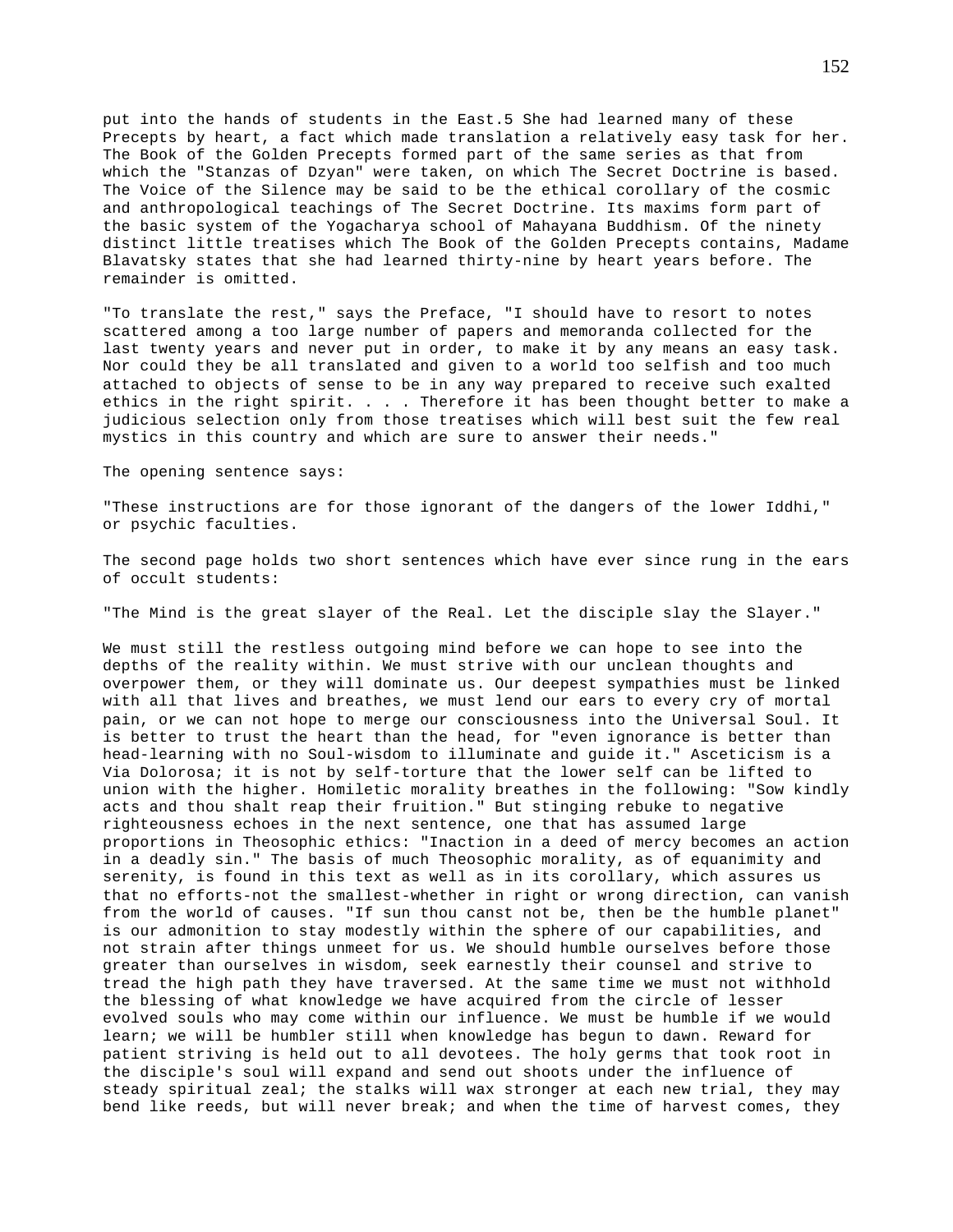blossom forth. When the persevering soul has crossed the seventh path "all nature thrills with joyous awe." But does the victorious pilgrim then enter selfishly into the enjoyment of his hard-won guerdon of bliss, forgetful of his fellows who have toiled less successfully than he? Is selfishness justified in nature? The verses ask, "Can there be bliss when all that lives must suffer? Shalt though be saved and hear the whole world cry?" The answer is the key to all Theosophic ethic: the Nirmanakaya (literally, the "possessor of a transformation-body"), even he, facing his natural right to enter upon a higher state of being in the upper cycle where he will be free from limitation, turns back to aid the "great orphan humanity." He takes his place in that high Brotherhood whose members form a "Guardian Wall" about mankind. He joins the Society of the Masters of Compassion who by spiritual masonry build the wall "raised by their tortures, by their blood cemented, protecting him (man) from further and far greater misery and sorrow." This is the Great Renunciation of Self, the mighty sacrifice, itself typical of the cosmic sacrifice of Deity in its self-limitation under the cross of matter, and again typified by every symbolic sacrificial rite of the religions. But the universal life can not restrain a thrill of gladness as the prodigal's long exile in the worlds of matter is ended, and he returns to the Father's house. For "Hark . . . from the deep unfathomable vortex of that golden light in which the Victor bathes, all Nature's wordless voice in thousand tones ariseth to proclaim: A New Arhan is Born."

Such is The Voice of the Silence. Its verses ripple on in a rhythmic cadence aptly suited to assist the feeling of mystical devotion. Like other of the Oriental books it consists of ethico-spiritual maxims, which hardly so much attempt to give a systematic exposition of moral principles, as to reduce the spiritual essence of these principles to a mantric form capable of exerting a magical potency when used ritually. But it is not difficult to discover in the book the mainspring of much of that distrust of the purely psychic which marks Theosophy so distinctively among the modern cults. To carry a heart "heavy with a whole world's woe" is accounted a far more substantial merit than to bend some of the etheric and electric forces of nature to one's will.

What The Voice of the Silence aims to do is to strike the spiritual keynote of the ancient science of mystic union or Yoga as essentially a spiritual technique and not a system of magical practices. It is not at all a text-book of the great Yoga philosophy and its art, although it may be said that it in no way clashes with the general Oriental teachings on the subject of Yoga. Madame Blavatsky did not find it needful to formulate a distinctive technique of her own for the cultivation of the great science.

The Theosophical science of Yoga will be found delineated in three or four books which, along with The Voice of the Silence, are: the Bhagavad Gita, Light on the Path (a small collection of precepts alleged to have been dictated mystically by a Master to Mabel Collins in London about 1885), and the several commentaries on the Yoga Aphorisms (or Sutras) of Patanjali, written, according to Vyasa, perhaps 10,000 B.C., according to scholars, a few centuries B.C. Portions of the New Testament, when given esoteric interpretation, are accepted as descriptive of Yoga development. Light on the Path is highly mystico-spiritual in tone, a companion work to The Voice of the Silence. It is couched in allegorical and figurative language, depicting forms of nature as symbolical of spiritual truth. The Bhagavad Gita, or Lord's Lay, is a portion of the Mahabharata, and is by now so widely disseminated among Western students as to need no description or comment in this connection. It enjoys perhaps the place of foremost popularity among all the Oriental religious dissertations. But the Yoga Sutras of Patanjali come perhaps nearest to being a definite text-book of Theosophic devotional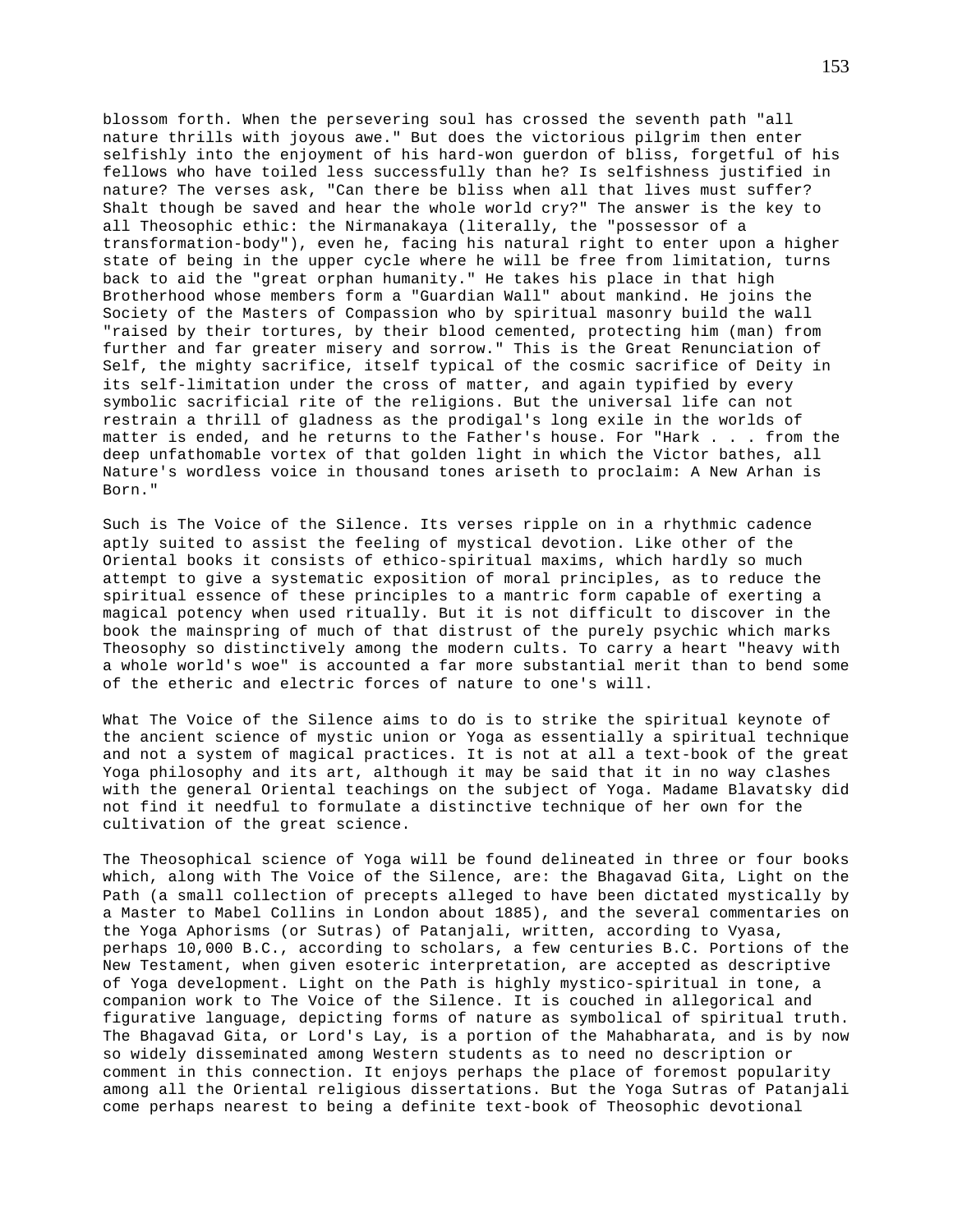discipline. It is therefore important to look carefully at the features of the physical, moral, intellectual, and spiritual regimen prescribed in this ancient text for the cultivation of the highest Theosophic virtue.

It is a handbook for the practice of the Science of Yoga. Yoga, in brief, means union,6 having specific reference to the eventual merging of the individual Soul or Monad into the Universal or World Soul, and in a larger view the absorption of all finite souls into the Absolute. Its rules and injunctions are the natural outgrowth of a philosophy which holds that man is an ensemble of several separate entities or principles, whose harmonious evolution postulates a cultus demanding the unification under one central control of the different individualities which, till that harmonization is effected, live together at odds and cross purposes within the same organism. To mollify that discordance it is requisite first of all that man should rise above the delusion that he is essentially his body, or his feelings, or even his mind. He must first learn through an inner realization that he, in his true Self, is none of these, but that he, the real inner man, uses these as his servants. He must recognize himself as the divine imperishable Ego, the Jivatma,7 and in so doing he will cease to commit the error of identifying himself with those temporary and transient aspects of himself which he so long mistook for his real being. This orientation of himself from his lower manifestations into his true plane of Selfhood will release him from all the pain and distress that attends his illusion that he is the impermanent lower self.

This in brief is the general aim of Eastern occult practices; but its complete rationale involves an understanding of the details of a labyrinthine science of soul unfoldment that in its intricacy staggers the psychological neophyte in the West. It is necessary in some degree to go into this psychological technology for a better comprehension of the theme.

Its adept devotees in the East tell us that Yoga is no mere cult, but an exact and complex science, with precise rules, very definite stages, and a quite scientific methodology.

There are several types or forms of Yoga practice, which must first be differentiated. The most definite forms are: (1), Karma Yoga; (2), Bhakti Yoga; and (3), Raja Yoga. Karma Yoga is the path of active exertion (Karma meaning "action"), by which the man at an early stage of evolution learns to acquire control of his physical organism and his sense apparatus for the purposes of an energetic bodily career in the world. It has been subdivided into two types, called Hatha Yoga and Laya Yoga. The first, or "forceful," gives control over the physical mechanism of the body; the second, or "inactive," governs the emotional or etheric component of man. In this process there are gradually brought into active operation the four force centers, wheels or chakras, which lie below the diaphragm. Karma Yoga is supposed to have been employed by the Lemurian or Third Race people, to enable them to perform their appropriate functions in the line of earthly racial evolution. It is not to be practiced by us.

Bhakti ("Love") Yoga, the second type, awakens the heart and throat centers in the etheric body, which latter is achieved by the exercise of devotion and affectional qualities. Love, affection, loyalty, attachment to personality, are the powerful stimuli that rouse the centers above the diaphragm to active functioning. It is the path of feeling and emotion, using the astral body. Its use was credited to the Atlanteans, or Fourth Race folk, as their most appropriate type of evolutionary expression, and is no longer our task.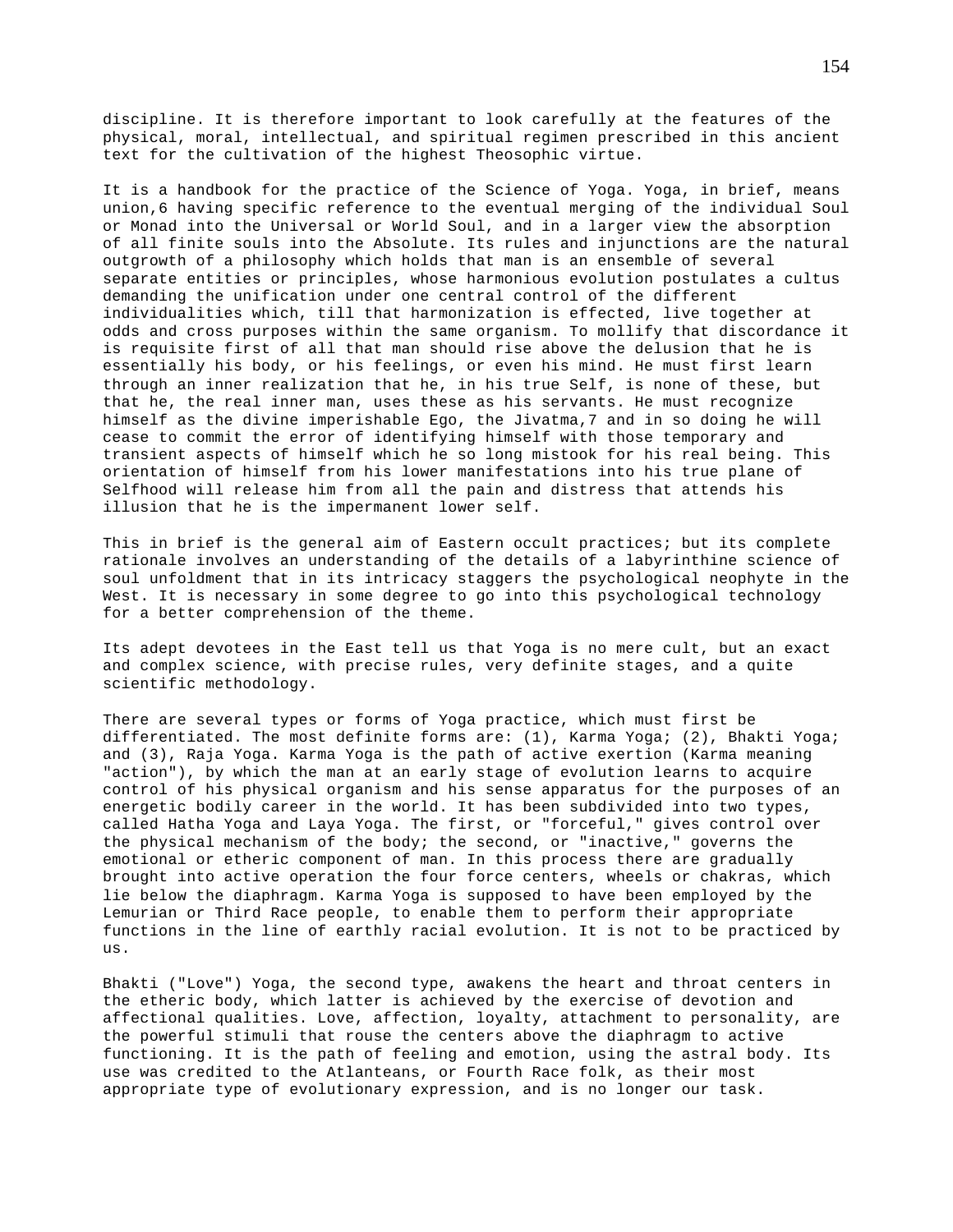Raja ("King") Yoga, type three, is the specific discipline for our Fifth Race, the Aryan. It is designed to awaken the centers in the head (the pineal gland and the pituitary body) crowning the work of the two earlier Yogas in the development of the functions of the etheric body. It is consequently the path of mentality, which is the Fifth principle in man; and hence it becomes the appointed task of the Fifth or Aryan Race to unfold it. As the work of Yoga is to unify the various principles in man into harmonious accord, it will be seen that, as Karma Yoga arouses the four lower centers, and Bhakti Yoga unites them with the two middle centers (the heart and throat), so it is the purpose of Raja Yoga to link the ascending forces with the centers in the head (the brain and the two glands mentioned above), and to use this uppermost station as the controlling and distributing center for all the energies of the unified personality.8 There are many stages in the long process of Yoga development. First the physical must be brought under control. Then the etheric centers must be quickened and linked with the head centers. Then the mind must be linked with the true soul, and eventually the latter with the common Soul of all things. According to Mrs. Bailey, Raja Yoga is a system giving the rules and means whereby,

1. Conscious contact can be made with the soul, the second aspect of the Christ within.

2. Knowledge of the Self can be achieved and its control over the Not-Self maintained.

3. The power of the Ego or Soul can be felt in daily life, and the soul powers manifested.

4. The lower psychic nature can be subdued and the higher psychic faculties developed.

5. The brain can be brought en rapport with the soul and the messages from the latter received.

6. The "light in the head" can be increased so that a man becomes a living Flame.

7. The Path can be found, and man himself becomes that Path.

The initial work of Raja Yoga is the recognition of the true nature of the Self as distinct from the illusory character of man's life in the three lower worldsthe difference between the Man himself and his lower vestures. This is achieved by a long course of meditation, with thought turned inward, until one empirically learns that he is not either his body, or his feelings, or his sensations, or even his thoughts; that all these belong to the world of evanescent things, and that he himself is the entity, the point of conscious being, which abides in unaffected permanence at the center of this changing world of experience. This is his first task-to learn to distinguish that which comes into being and goes out from that which abides. And the work involves more than a merely mental grasp of the fact; it requires that one should act, feel, and think, and at the same time learn to stand aside from the act, the feeling, the thought, and remain unaffected by them. For ages during his preceding evolution, before the scales of illusion were torn from his eyes, the man was under the delusion that he was the lower objective self, as reported by his senses. This identification of himself with what is in reality but his outer clothing, is the cause of all the pain that besets his path. For this thinking himself to be the vestures which he wears subjects him to the vicissitudes which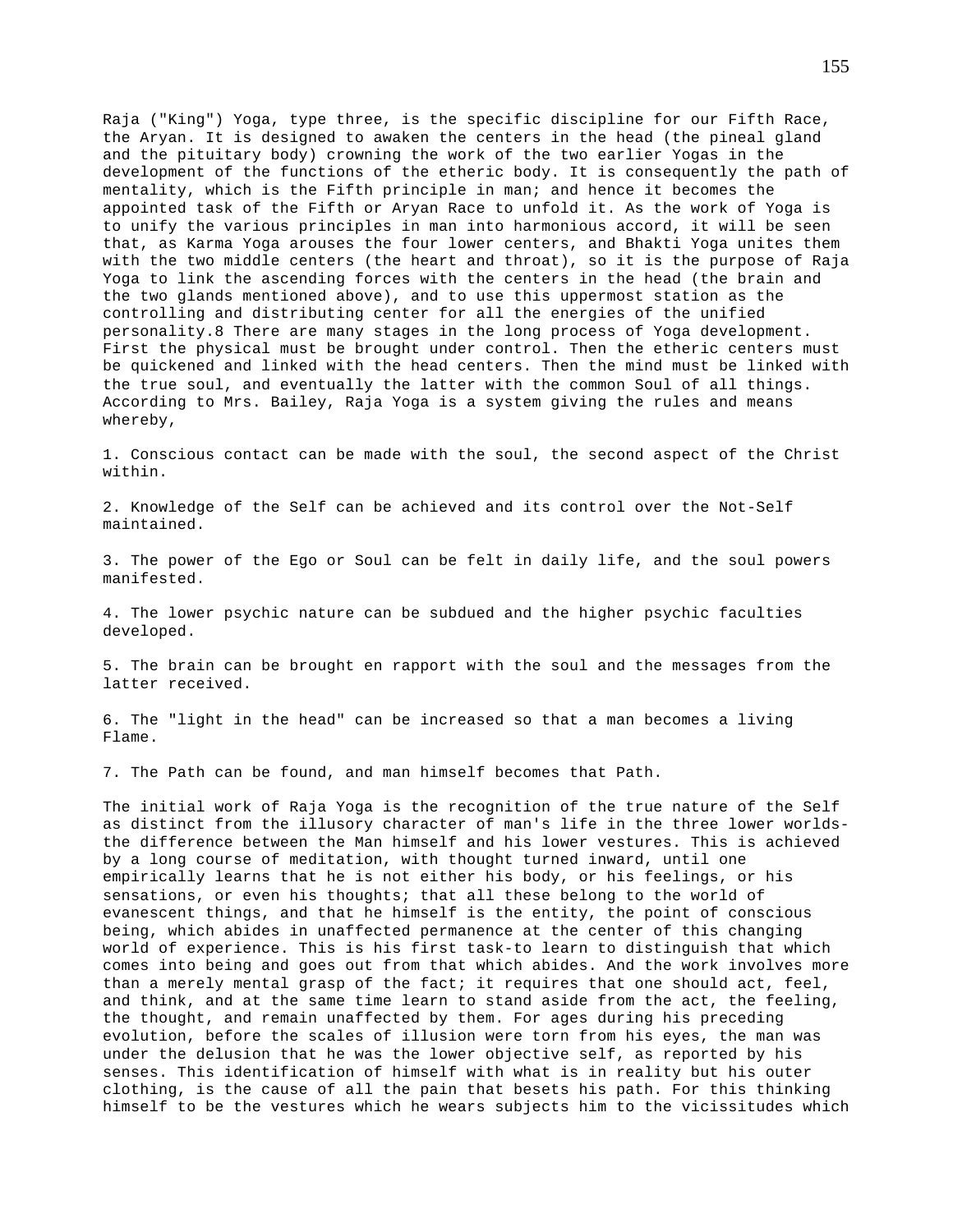they themselves must undergo. He thus prescribes physical and sensuous limits to his destiny. He puts himself at the mercy of the fate which befalls his outward life. Before serenity can be achieved he must learn to detach himself from his vehicles, so that he can sit unaffected in the midst of changing fortunes. Ere long he must realize himself as part of the whole of being, yet as detached from it, free from the dominance of the world of form and the impressions of the senses. He must learn to use them, and no longer let them use him. His dominance over matter is achieved by a mastery of the subtle forces resident in the atom. This is done by developing a conscious control over what are called the Gunas, the three qualities of matter, which are Sattva, Rajas, and Tamas; or rhythm, action or mobility, and inertia. In Indian philosophy, however, these three terms mean, rather, "goodness, passion, and darkness," or "virtue, foulness, and ignorance." Therefore it is necessary to understand the theosophic interpretation of Gunas. Eventually the disciple must be able to command the wind and the waves by instituting the proper balance between the rhythmic and the inert qualities of matter. Thus he learns to know of a surety that he is not those forms but a dynamic entity immeasurably greater than them. The acquirement of this knowledge is a part of the process necessary to the realization of his true character as a living spirit, and to the gradual withdrawing of himself from his entanglement in the world of matter. The five elements, earth, water, fire, air, and ether, and the five senses, as well as the distinctive forms of mental action, are the specific results of the interplay of the three Gunas in the world of material forces. But back of these external manifestations there are the "unspecific" or subjective forms of ethereal force; and eventually the disciple has to touch these unseen elements and control them.

To help detach himself from the influence of visible forms, the seeker must aim to actualize the unseen force which operates behind every form, and thus look through and beyond the form, which is but the effect of some cause, to that cause itself. The crucial operation in every Yoga practice is to work back from effects, which are material and secondary, to causes, which are spiritual and primary; from the material periphery of life in to its spiritual core. This he believes possible by virtue of the theory that "the whole world of forms is the result of the thought activity of some life; the whole universe of matter is the field for the experience of some existence."9

All objective forms are frozen thoughts of some mind, which gives its own coloring to both the objective and the subjective worlds presented to it. Hence, one of the first things the Ego has to do in seeking Yoga is to take the mind in charge and render it a perfect instrument for the Soul's higher vision. The central aim of the great discipline of meditation is summed up in the phrase "to still the modifications of the thinking principle." The mind's proper function, in the Yoga system, is to serve as a sublimated sixth sense, transcending yet supplementing all the others. Through persistent practice it is to be rendered into a finely poised spiritual sense, to become the organ of the Soul's acquisition of the higher knowledge. This is the use for which it is destined in the unfolding economy of nature; but it has hitherto failed to reveal this purpose because it has not been subjected-in the West-to the necessary discipline. In preceding aeons of evolution it subserved nature's intent by growing facile and mobile. It displayed the Rajas Guna, or mobility, to an advanced degree. But when spirit begins the long process of retirement from the thraldom of the form, this quality of the mind becomes more and more a hindrance. Its incessant activity must be poised. It must be brought under the sway of the Sattva Guna,--rhythm.

Hitherto the mind has been the slave of every lower sense. This was its proper service at the Lemurian or Karma Yoga stage. It is so no longer. It must be made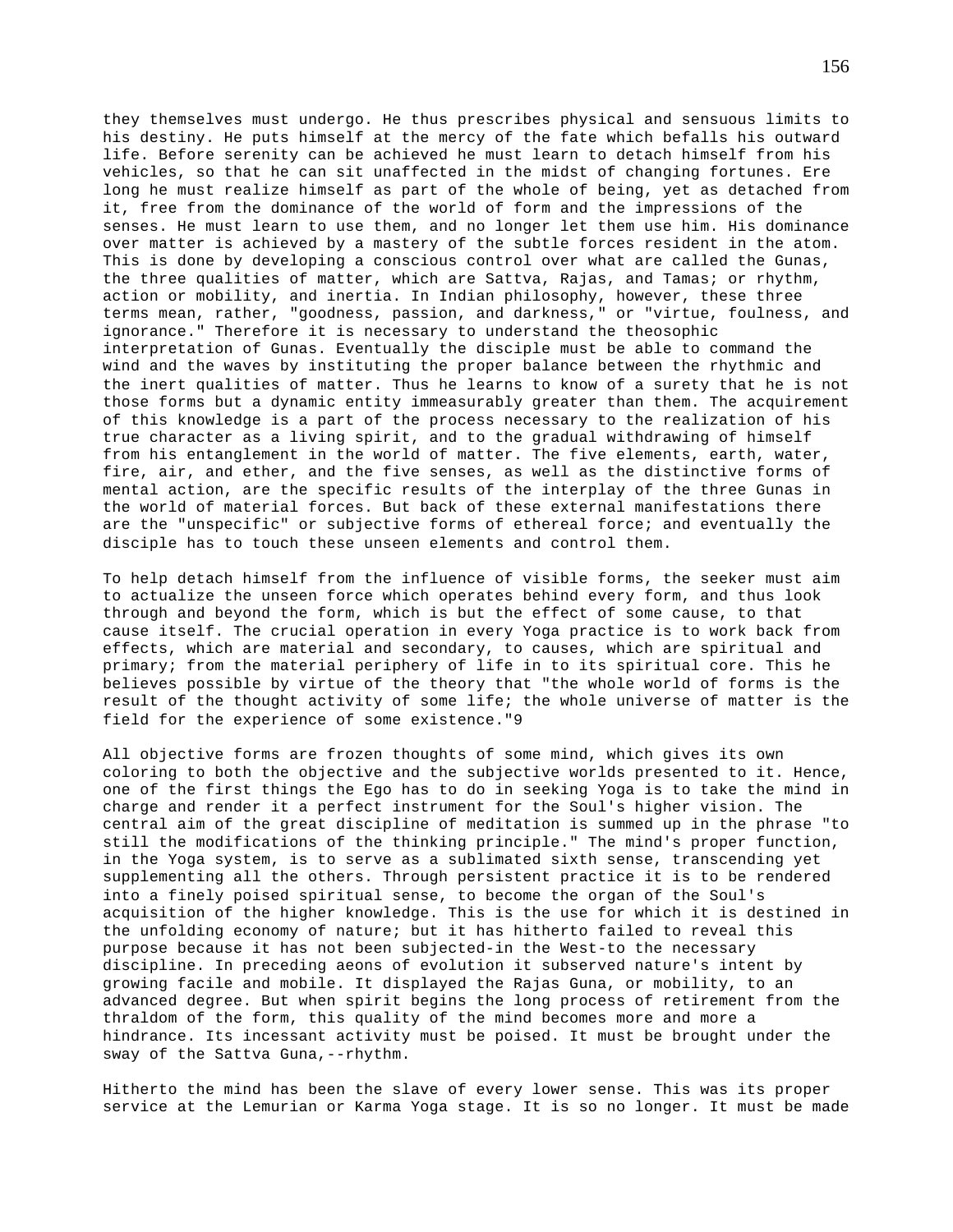blind and deaf to the insistent cry of the outer world, so that it may become prepared to picture forth, like a clear lens, the realities of an inner world, whose impressions it was never focused to reflect heretofore.

As it turns away from the clamorous din of sense contacts, it finds itself in a realm, first, where only emotions are left to be dwelt upon. The material world shut out, there is nothing but astral or feeling impulses to absorb its attention. Next all passional content must be rejected, leaving only intellectual material to deal with. At last even abstract thought must be stilled, until the mind is utterly emptied of content. It dwells in pure abstraction, in a state void of anything concrete. Or it may take an object, concrete and substantial, and by a supreme effort, successful after long trial, lose sight of its materiality and finally see it as a thing of pure spiritual construction. The actual substance of things disappears and only the noumenal concept of it is seen. The mind approaches nearer and nearer to sheer vacuity. Is Yoga thus to end in a blank of empty abstraction, with all concreteness gone from experience?

For a time it may seem so. But suddenly when the persevering devotee has at last succeeded in holding the mind calm and still as the placid surface of a lake, there ensues an experience of the light that never was on land or sea. With the increasing glow of the light there pours down into consciousness knowledge, mystic vision, and clear illumination, as the vibratory energies of the Augoeides, or Spiritual Soul, flood down into the brain. The mind now serves as the luminous pathway between the inner realm of spiritual light and the physical brain, and over that bridge the individual human soul may advance into a direct knowledge of the interior heart of nature.

"When a man can detach his eyes from all that concerns the physical, emotional and mental, and will raise his eye and direct them away from himself, he will become aware of 'the overshadowing cloud of spiritual knowledge,' or the 'raincloud of knowable things.'"

The human soul empties itself of earthly content, in order that it may be filled with heavenly light and wisdom.

The perfecting of the mind as a sublimated sense instrument thus enables the Seer to do three important things:

1. To see the world of spiritual causation, as the eye sees the physical world.

2. To interpret that causal world in terms of the intellect.

3. To transmit this high knowledge to the physical brain.

The advance to this superior consciousness is made through the gateway of a number of Initiations, or specific stages in the expansion of conscious capacity. The training requisite to unify the soul with its organism constitutes the first stage called the Probationary Path. Stage two brings one to the Third Initiation, when the union of the mind with the Ego on his own plane is completed. The third stage accomplishes the union of the whole lower personality with the Monad, and covers the final steps on the Path of Initiation.

These stages of the Path are further symbolized in the literature of occultism by three halls through which man passes as he ascends: the Hall of Ignorance; the Hall of Learning; and the Hall of Wisdom. While he is in the realm of purely human life and identified with the phenomenal world, he is said to be in the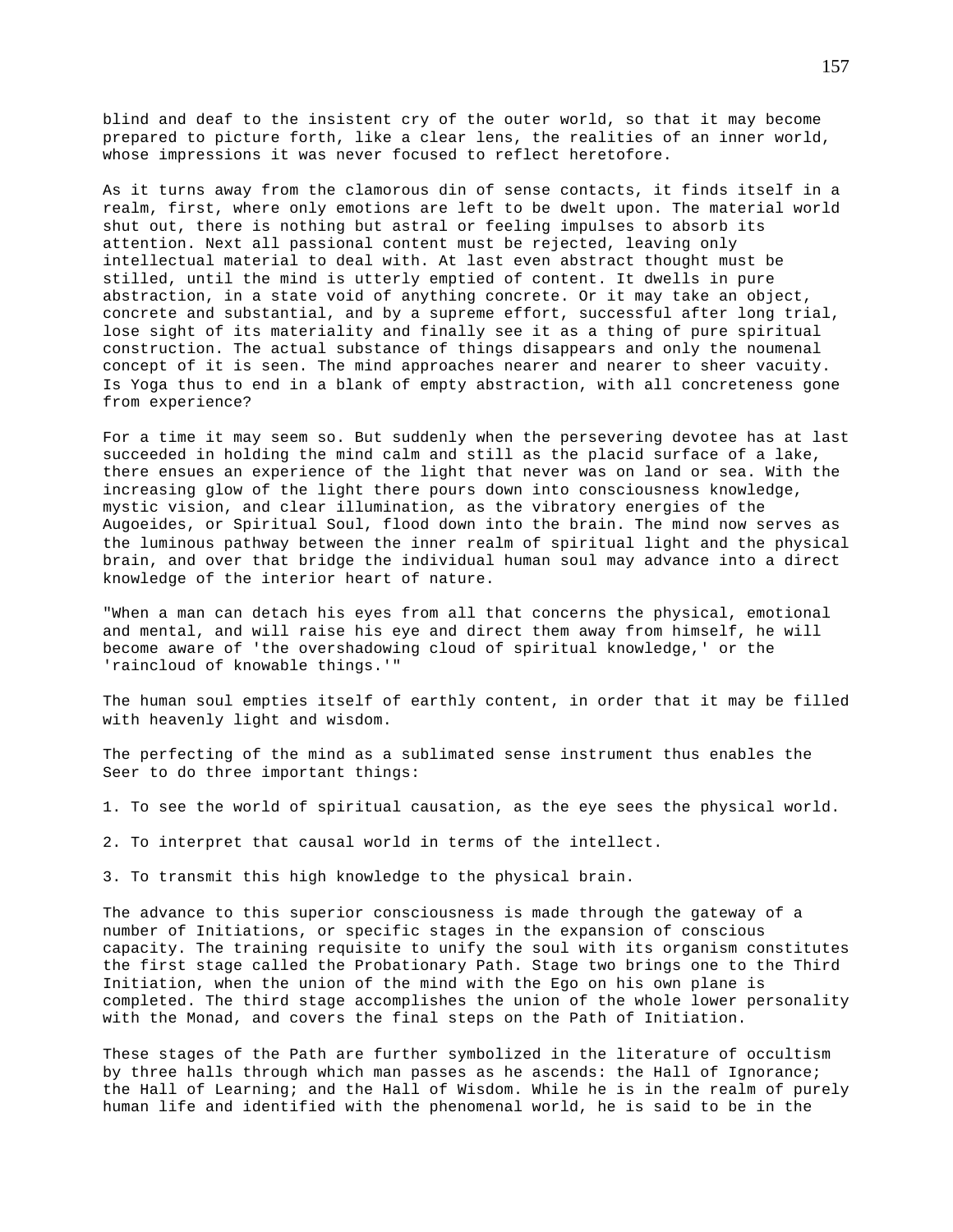Hall of Ignorance. The termination of his residence there brings him to the entrance to the Probationary Path. He then enters the Hall of Learning, wherein he follows the path of discipleship and instruction. This is the Mystic Life. At its end he passes by another initiation into the Occult Life and dwells within the Hall of Wisdom. Here he attains realization, undergoes heightened expansion of his consciousness, and identifies himself with the spiritual essence of his being.

The central features of occult discipline from the standpoint of the novitiate is the oft-mentioned "stilling of the senses and the mind." In the Bhagavad Gita Arjuna, the disciple, remonstrates with Krishna, the Lord, that he can not accept the Yoga teaching as to the steadfastness of the controlled mind. It is hard to tame he says, as the prancing horse or the fitful wind. Krishna answers:

"Well sayest thou, O Prince, that the mind is restless and as difficult to restrain as the winds. Yet by constant practice, discipline and care may it be mastered. . . . The Soul, when it has recognized the master-touch of the real Self, may attain unto true Yoga by care and patience, coupled with firm resolution and determination."

# A little later he adds:

"Close tightly those gates of the body which men call the avenues of the senses. Concentrate thy mind upon thine inner self. Let thine 'I' dwell in full strength within its abode, not seeking to move outward. . . . He who thinketh constantly and fixedly on Me, O Prince, letting not his mind ever stray toward another object, will be able to find Me without overmuch trouble,--yea, he will find Me, will that devoted one."

There is a law of esotericism which governs the operation of all these psychic forces in mind and body. It is likewise the guarantee of the Soul's ultimate hegemony among the principles making up man's life. It is the occult law that "energy follows thought." It was this law which brought the universe into existence out of the Unmanifest; it is this law by which man has himself fashioned the instruments for his objective expression on the outer planes in the lower worlds. He, like the macrocosmic Logos before him, sent forth thoughtwaves, which, vibrating and impacting upon cosmic matter, moulded it to forms commensurate with the type of their activity. Thus he has built his own universe, which, however, binds him while it gives him expression. Now the same law must, in reverse motion, so to say, be utilized to release him from the trammels of flesh and sense, of feeling and mind-wandering. With energy flowing in the grooves marked by thought, he must cease to send thought outward to the periphery of life, the material world. Essentially a psychic being, he must concern himself not with things but with psychic states. He must withdraw his attention from sense contacts, whether pleasurable or painful, and end his subjection to the pairs of opposites, joy and sorrow, delight and anguish. He must cease to set his affections on things of desire; he must restrain wayward streams of thought. Refusing to direct further energies outward to these spheres, he invokes the law to terminate his further creations of form that will bind him to the world of the Not-Self.

The mind-stuff is susceptible to vibrations both from the lower bodies and from the Soul above. Man's destiny is in his own hands; it is daily decreed by the direction in which he turns his mind. As a man changes the nature and direction of his desires he changes himself.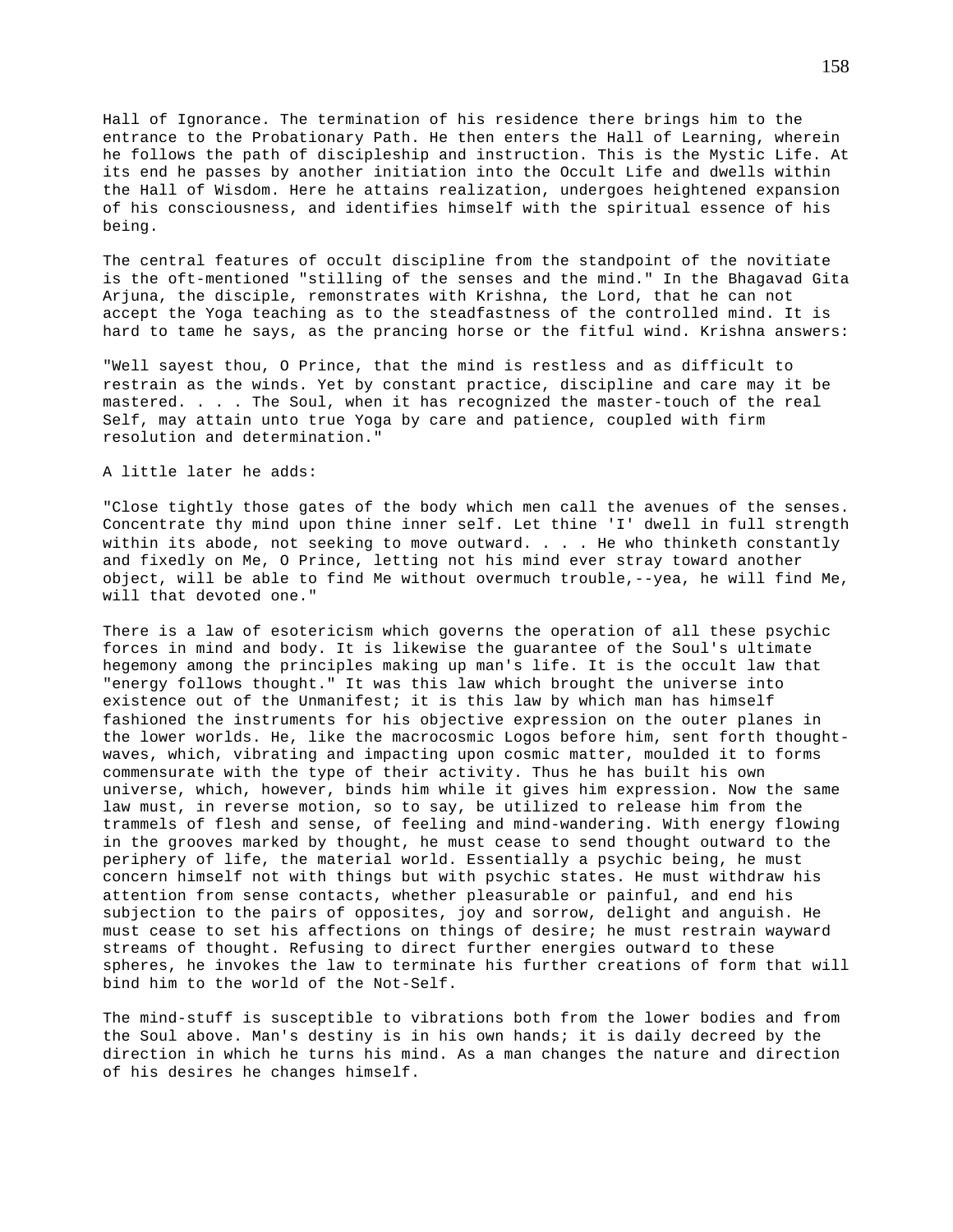Mind-control is acquired through two lines of endeavor: tireless effort and nonattachment. The first requirement explains why the Yoga student must be virtually a religious devotee. From no other source than religious devotion to the Way of Attainment can the necessary persistence spring to carry the candidate through to eventual success. The second prerequisite, non-attachment, is often spoken of as "renunciation of the fruits of action." It signifies that attitude toward things and toward the life of the personality which enables the Soul or Ego to regard the events that touch these with a sense of equanimity or nonchalance. It is the sublimation of Stoic ataraxia, and is called vairagya in Sanskrit. Our term indifference does not convey the correct significance of the concept. It connotes a combination of positive and negative attitudes practically unknown to the West. Krishna explains to Arjuna the seeming paradox in his injunction to service through action, which is coupled with a similar abjuration to ignore the fruits of action. The devotee is enjoined to perform right action for the sake of dharma, or duty, as the West has it, but at the same time to renounce the fruits of the action. In our vernacular this would mean to act with the zeal born of an interesting objective, but to leave the results with God. If one binds himself to the fruits of his actions, he creates ever new Karma for future expiation. He must act, and act resolutely; yet without thought of reward. Says the Bhagavad Gita:

"The wise man, setting himself free, mentally, from actions and their results, dwelleth in the Temple of the Spirit, even that which men call the body, resting calmly therein, at peace, and neither desiring to act nor causing to act, and yet always willing to play well his part in action, when Duty calleth him."10

Krishna clarifies the contradictory demands of duty and renunciation in the following:

". . . he who performeth honorably and to the best of his ability, such Action as may appear to him to be plain and righteous Duty, remembering always that he has nought to do with the reward or fruits of the Action, is both a Renouncer of Action, and also a Performer of the Service of Right Action. More truly is he an Ascetic and Renouncer than he who merely refuses to perform Actions; for the one hath the spirit of the doctrine, while the other hath grasped merely the empty shell of form and letter. Know thou such Intelligent Right Action as Renunciation; and also that the best of Right Action without Intelligent understanding of the renunciation of results is not Right Action at all."11

On the road to Seership, the aspirant advances by two stages. First there is the long Path of Probation; later the Path of Discipleship. He passes over many steps, commencing with the aspiration, entering upon Discipline, leading to Purification, followed by Initiation, Realization, and final union with the Over-soul. There are said to be seven major modifications of the thinking principle, or seven states of consciousness, as follows: desire for knowledge; desire for freedom; desire for happiness; desire to perform duty; sorrow; fear; and doubt. These seven basic yearnings severally reach their fulfillment as illumination ensues upon strenuous effort. These are called the seven stages of bliss, or the seven stations on the Way of the Cross.

The practice of Yoga involves the employment of what are known as the Eight Means. These are:

1. Yama: self-control, restraint; it relates to the disciple's contacts with others and with the outside world.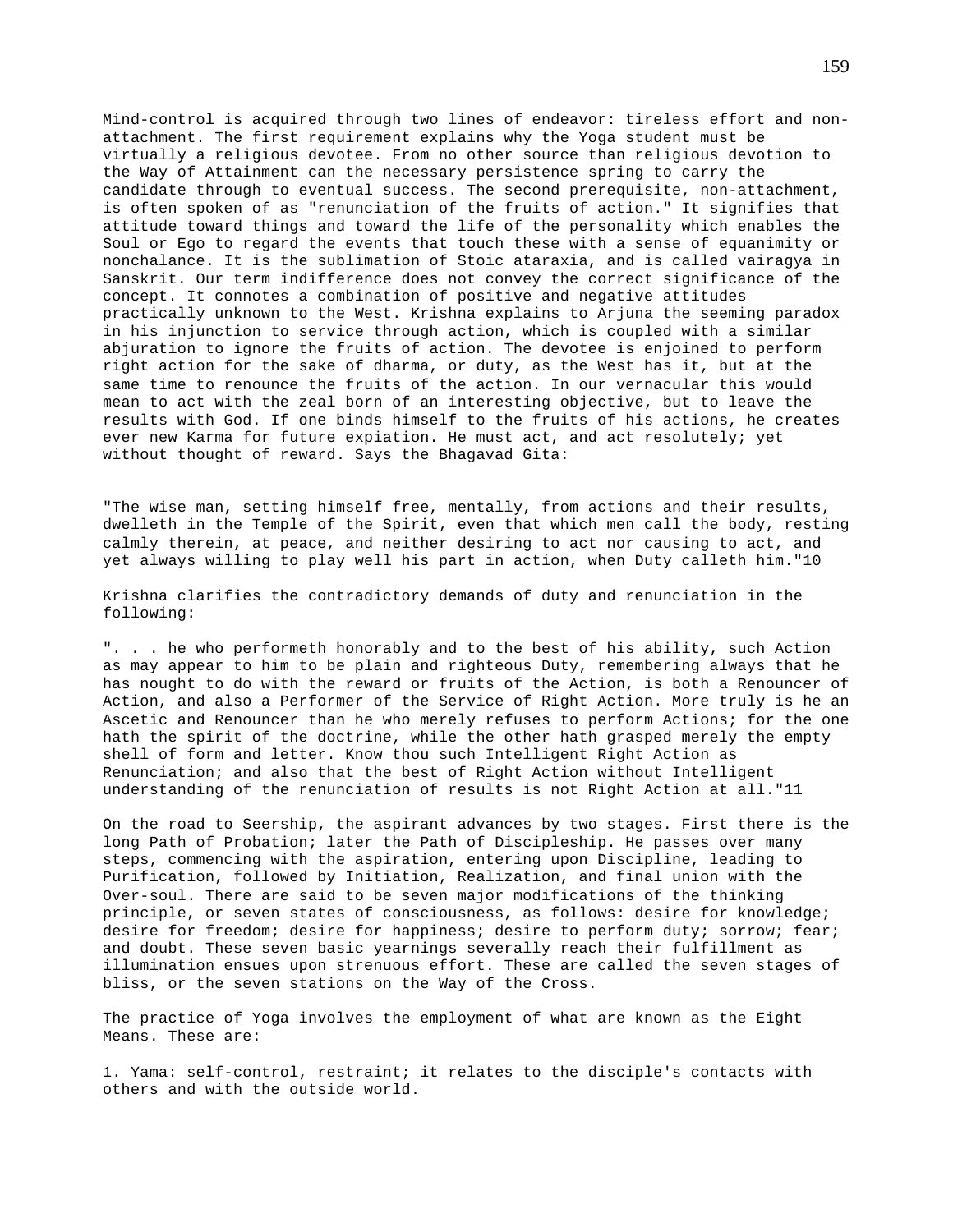2. Nyana: right observances; the keeping of the Five Commandments and the Five Rules.

The Five Commandments are:

(a) Harmlessness: the aspirant must use the physical forces in the spirit of beneficence to all that lives. He hurts no thing.

(b) Truth: precise and straightforward speech, expressing inward truth. The voice must have lost the power to injure.

(c) Abstention from theft: rendering each his due; not using more than one's share; making one's maintenance cost no more than is right; not taking what others need.

(d) Abstention from incontinence: control of the relation between the sexes; unloosing of the Soul from too strong attachment to any physical or sense expression.

(e) Abstention from avarice: covetousness is theft on the mental plane.

The Five Rules enjoin:

(a) Magnetic purity: internal and external purity of the three bodies; unhindered flow of Prana through the system.

(b) Contentment: mind at rest; not a state of inertia, but one of poise and balance of energies.

(c) Fiery aspiration: a sine qua non before a disciple is accepted. Zeal to win through is a primary qualification.

(d) Spiritual reading: power to discern things in their spiritual, not physical, aspects; inner vision.

(e) Devotion to Ishvara: consecration of the lower man to the service of the higher. Devotion to God, or the Divine Spark within us.

3. Asana: right poise; correct physical, emotional and mental attitudes. It coördinates the three principles of the lower man into a perfect instrument.

4. Pranayama: breath control; control of the subtle energies of the inner sheaths; leads to organization of the etheric or vital body.

5. Pratyahara: abstraction; withdrawal of the Soul from the interests of the outer life.

6. Dharana: concentration; fixation of the mind; leads to coordination of the mind as the sixth sense of the Soul.

7. Dhyana: meditation; development of the capability of the Soul to transmit to the brain its higher ideas.

8. Samadhi: contemplation; dwelling consciously upon the "things of God"; leads to full illumination. It is the final stage of mystic vision, when the individual Ego looks upon the full splendor of the spiritual universe.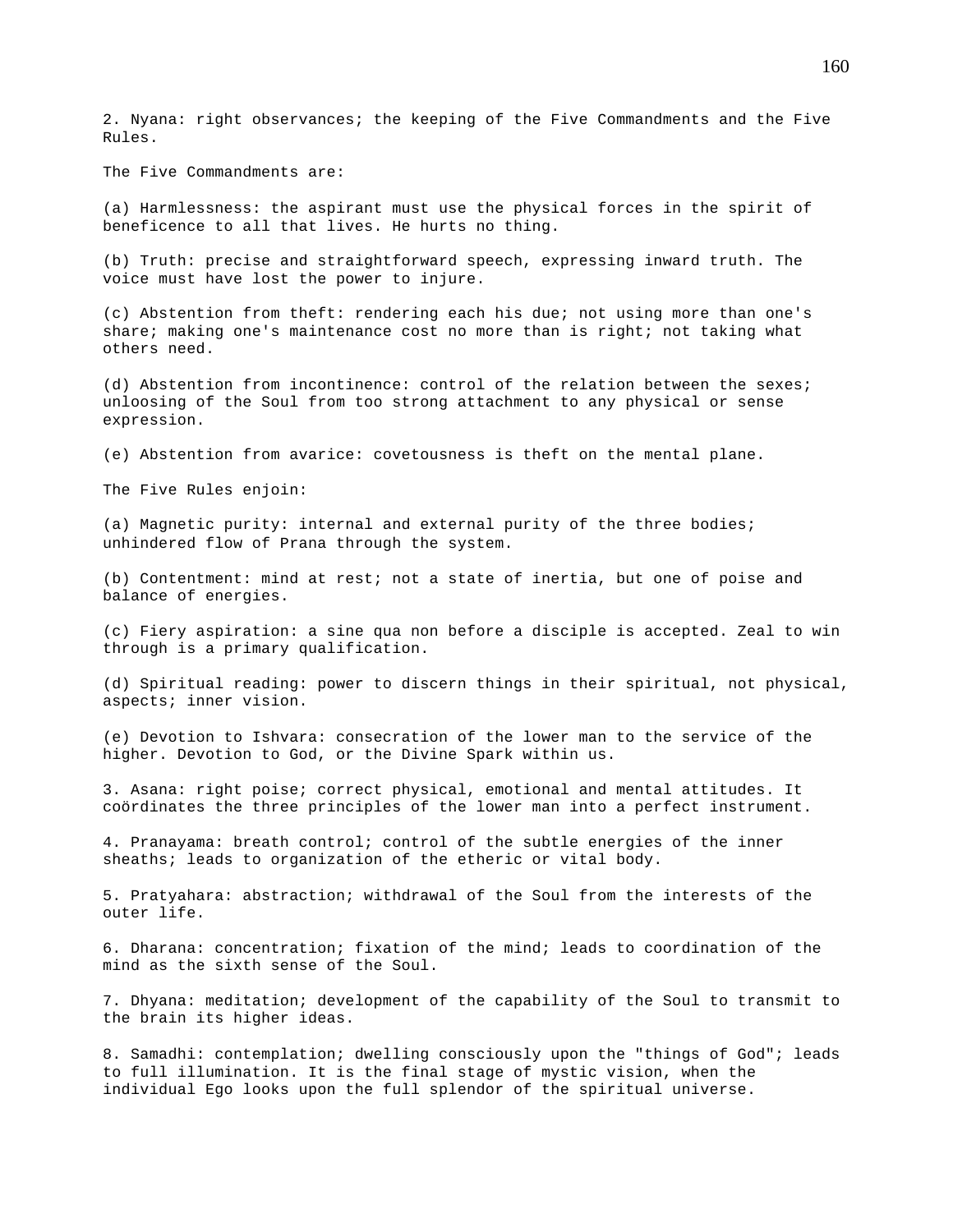As the purification of the three lower vehicles proceeds, certain physical changes are said to occur within the head, following the awakening of the "lotus centers" below. "The vital airs" are organized to flow in regular currents up and down the two channels in the spinal cord; they rise to the head, circulate around the temples and pass inward to touch and arouse to active functioning the pineal gland and the pituitary body, located close to each other near the center of the cranium. This is the Kundalini or Serpent Fire, typified in may symbolisms of the ancients. Its play of force fills the whole body with light. It is so high-powered a current of etheric energy that its stirring to activity is attended with much danger, and, Theosophists say, should only be undertaken with the help of a Master.

No bizarre style of ascetic living is demanded of a Yogi. "Celibacy is not enjoined. Self-control is." If we may use Mrs. Bailey's words once more,

"The right use of the sex principle, along with entire conformity to the law of the land, is characteristic of every true aspirant."12

The basic principle of personal conduct is subsumed under the one rule: "Let every man attend to his own Dharma." The meddler, the reformer, the uplifter is looked upon askance in the Orient. The individual's kingdom to conquer is within. When he becomes master there he will be given larger worlds to subdue to law and harmony.

An interesting development at a later stage is the Yogi's increasing power to create on the mental plane by the use of the word or of sounds. He becomes a magician-a white one if his motive is pure and selfless. This power is achieved through continence, pure living, and clean thinking, and not through any perversions of the occult, such as sex magic, as emphasized by some so-called schools of occultism. The latter are on the black path, which does not lead to the portals of initiation.

There are four types of purity to be achieved, one for each vehicle: external (for the physical body); magnetic (of the etheric body); psychic (of the astral body); and mental (of the mental body). All kinds require refinement of the matter of which each body is composed. The law of synchronous and asynchronous vibrations attends to this, pure thoughts sifting out coarser particles from the bodies and building in finer ones. This is what is meant by burning out the dross.

Mrs. Bailey tells us that

"in this cycle the interest of the hierarchy is being largely centered on the question of psychic purity, and this is the reason for the trend of the occult teaching at present developing. It is away from what is commonly understood as psychic development, lays no emphasis on the lower psychic powers and seeks to train the aspirant in the laws of the spiritual life."13

"The pure heart shall see God,"-who is the higher inner principle which suddenly manifests itself to the open-visioned seeker.

It is most necessary-Mrs. Bailey agrees with Madame Blavatsky-that students should follow the means of Yoga in the order laid down by Patanjali, and should thence see to it that the purificatory process, the discipline of the inner and the outer life, and one-pointedness of mind, should be undertaken prior to attempting the regulation of the etheric principle through breathing. The premature awakening of the centers is attended with positive danger, as before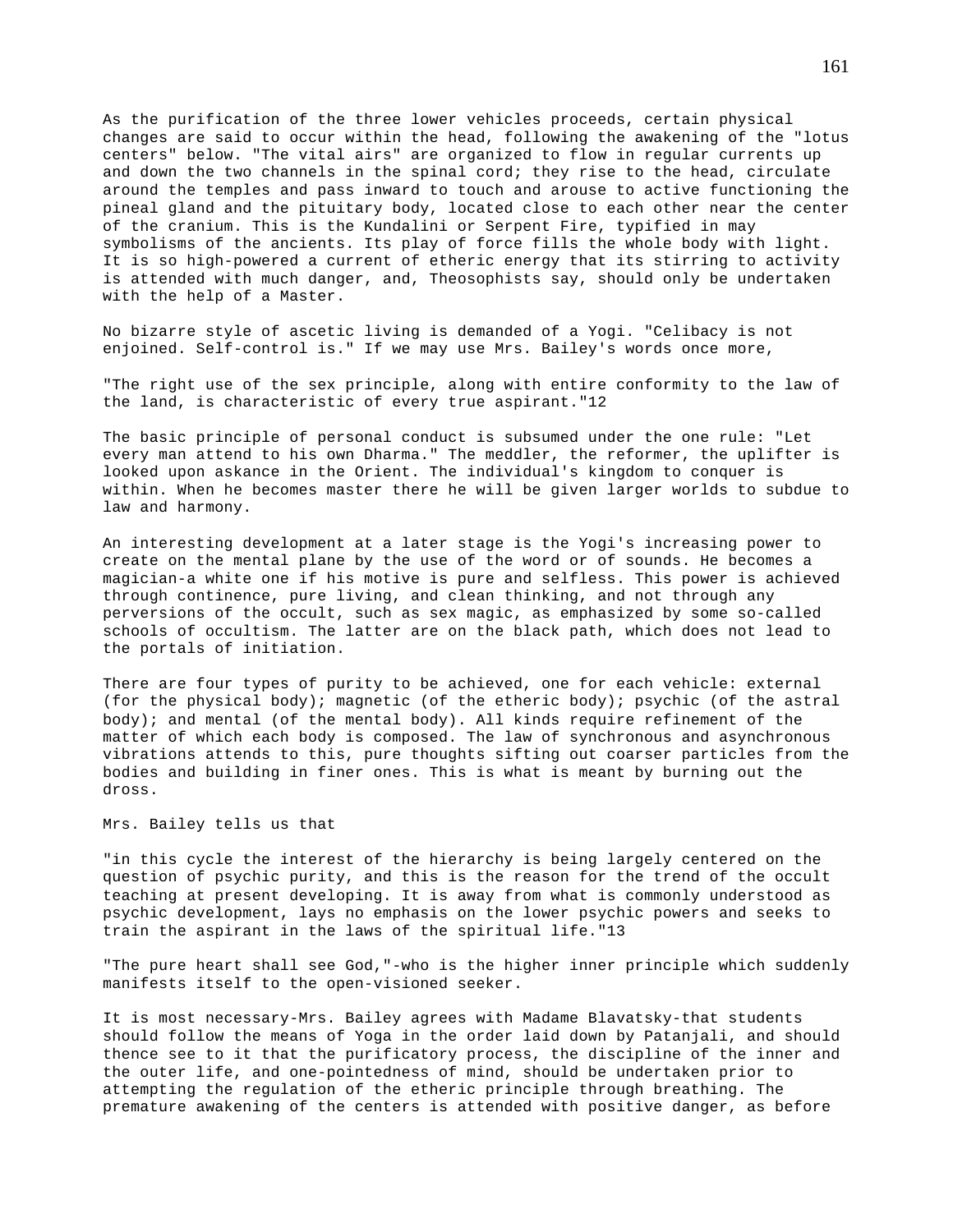noted. The natural barriers between this world and the astral may be broken down before the pupil is ready to deal with the forces thus released. The untimely development of the lower psychism is regarded as the cause of insanity in many cases.

One must be a mystic before he becomes an occultist. The mystic rises to God through the path of feeling; the occultist through the path of knowledge. Each person must become both, but more fittingly the mystic first.

The eight final siddhis or powers are given as:

- 1. Minuteness: the ability to enter the infinitely small, the atom.
- 2. Magnitude: ability to expand the vision to embrace the cosmos.
- 3. Gravity: the ability to use the law of gravity.
- 4. Lightness: power to counteract gravity, and cause levitation.

5. Attainment of one's objective: the ability to gain one's purpose.

6. Irresistible will: sovereignty over the forces of nature.

- 7. Creative power: art of combining and recombining the elements.
- 8. Power to command: power of the word to organize matter into form.

At this stage we are at last dowered with some of the powers of gods. For "God meditated, visualized, spoke, and the worlds were made," and when our Christ principle is awakened to full functioning we become joint heirs of his power. At the final stage knowledge becomes possible even without the use of the senses, though these have themselves been refined to ethereal sensitivity and continue to serve the Ego in various capacities.

In the end spirit is victor over matter, because the long struggle eventuates in three attainments, described as:

1. The inability of matter and form to hold the Yogi confined.

2. The powerlessness of substance to prevent the Yogi cognizing any aspect of life he desires.

3. The helplessness of matter to withstand the will of the Yogi.

Freedom from the limitations of matter forms the basis of all white magic. Through his transcendent powers the Yogi now transforms the very vehicles into instruments of more expanded efficiency. The Soul and its vehicles now form a unit, and the Son of God can function unrestrictedly on earth, on any plane. The human Ego has become what he was all along, but had not demonstrated till now,- a God. His life is now hid with the Christos in the bosom of God, and for him humanity is transcended, and he needs no further rebirth as a mortal. The Spirit has then transcended space and time. Matter can no longer imprison him. He dwells consciously in the timeless Now.

A beautiful passage in the Bhagavad Gita may fittingly summarize this entire regimen of Yoga, which is the ideal of the Theosophist:14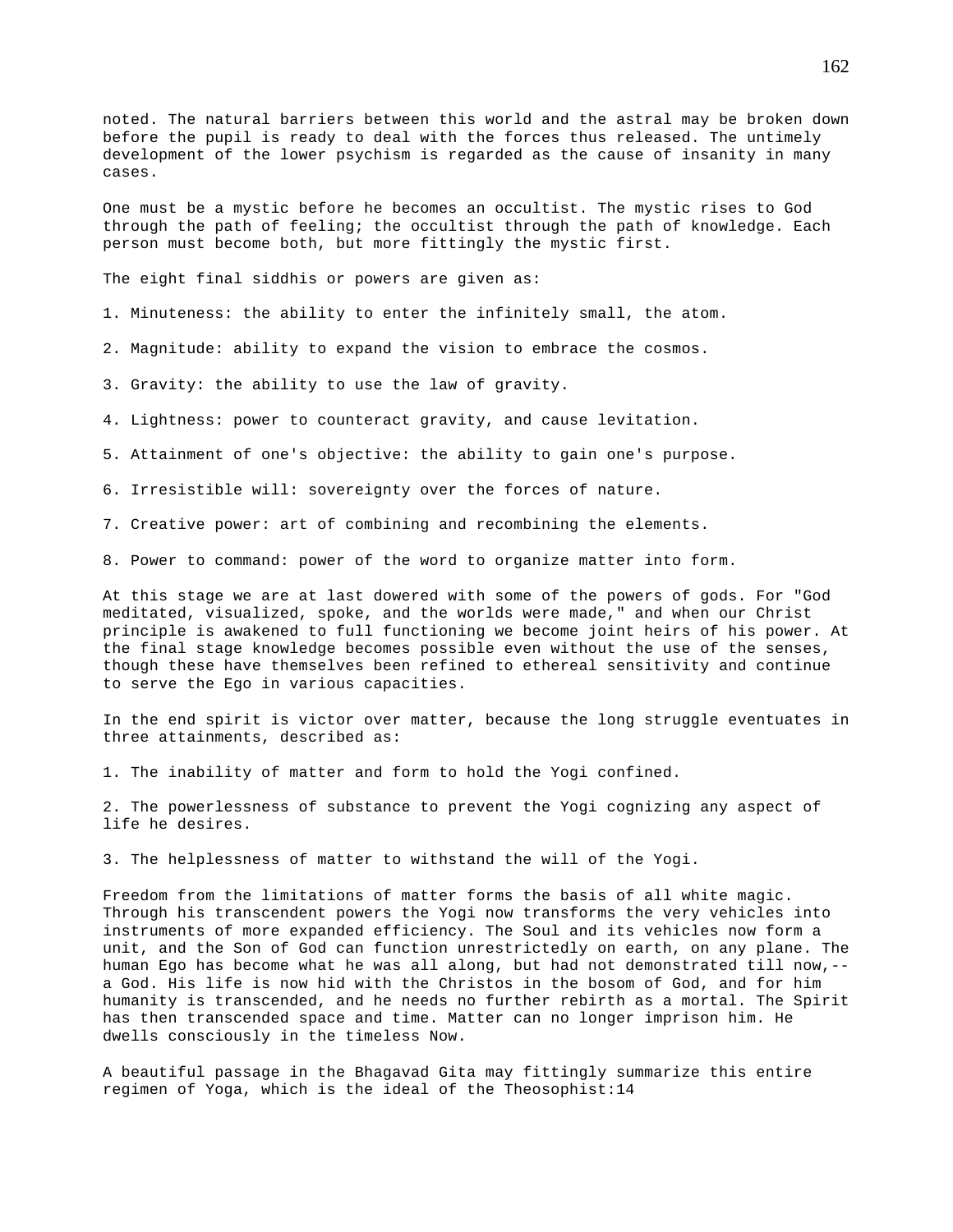"Having purified his mind and cleared his understanding; having mastered his personal self by firm resolution and having forsaken the objects of sense; having delivered himself from desire, dislike and passion; worshipping with intelligent discretion and understanding; eating with moderation and temperance; with controlled speech, body and mind; being well practiced in meditation and concentration; being dispassionate; having freed himself from ostentation, egotism, tyranny, vain-glory, lust, anger, avarice, covetousness and selfishness-possessing calmness and peace amidst the feverish unrest of the world around him-such a man is fitted to enter into the consciousness of the Universal Life."

How naturally unfitted Occidentals are to undertake the rigid discipline is evidenced by Madame Blavatsky's statement that hardly half a dozen of her followers faced any fair prospects of success in mastering the difficulties of the thorny path. Her own warming words disillusioned those whose hopeful and enthusiastic efforts had not already reaped for them a harvest of barren result. Leading the occult life was seen not to be at all the sensational and spectacular road to a magical victory. On the contrary it presented rather a drab and dreary prospect.

Thus while the life of a Yogi is the ultimate Theosophic ideal, the accepted code of morality and devotion, like many another body of ideal teaching, it is seldom actualized in performance. It is too intense for the average sincere person in the West. And perhaps, too, its practice and exemplification would mark the practitioner as eccentric.

The outcome of this disparity between goal and achievement is that the cult practice of Theosophy has become a sort of compromise; and the "life Theosophic" may be said to have been reduced for the rank and file of the membership to one or other, or all, of the following lines of endeavor: (1), the performance of one's dharma; (2), living the life of brotherhood; (3), practicing meditation; (4) dietary regulation; (5), a general effort to progress by reading, study, and service, to grow by enlarging the knowledge of life.

This menu is interesting as affording concrete demonstration of just how far the cult of Oriental subjectivism can be carried out in real life by a large segment of sincere and intelligent persons in our Western milieu.

Many Theosophic students at one time or another have seriously contemplated attacking the whole problem of spiritual attainment with all its obligations. But for the greater part they have elected the winding, if longer, road up the mountain, rather than challenge the rigors and the perils of the straight steep path. The latter course entails the "challenging of one's entire block of past evil Karma"; one undertakes to climb to the Mount of Transfiguration carrying the whole bundle of one's former wrongdoing. It is the testimony of hundreds of Theosophic idealists that their first virginal enthusiasm for a trial of the higher life of renunciation has in reality operated upon them in this way, so that they have been disposed by the severity of their experience to relinquish the harder method and be content with more gradual progress.

Yet in truth the compromise is regarded more as the consequence of want of resolute purpose than as a necessity occasioned by untoward circumstances. The claim is made that quiet and leisure are by no means indispensable conditions of success; that one can as well cultivate the fruits of the spirit amid the noise of modern life as in sequestered solitudes. The voice of the silence can be detected and heeded above the roar of traffic. The asceticisms which the Buddha decried are in no wise essential to the conquest of the inner nature. It is not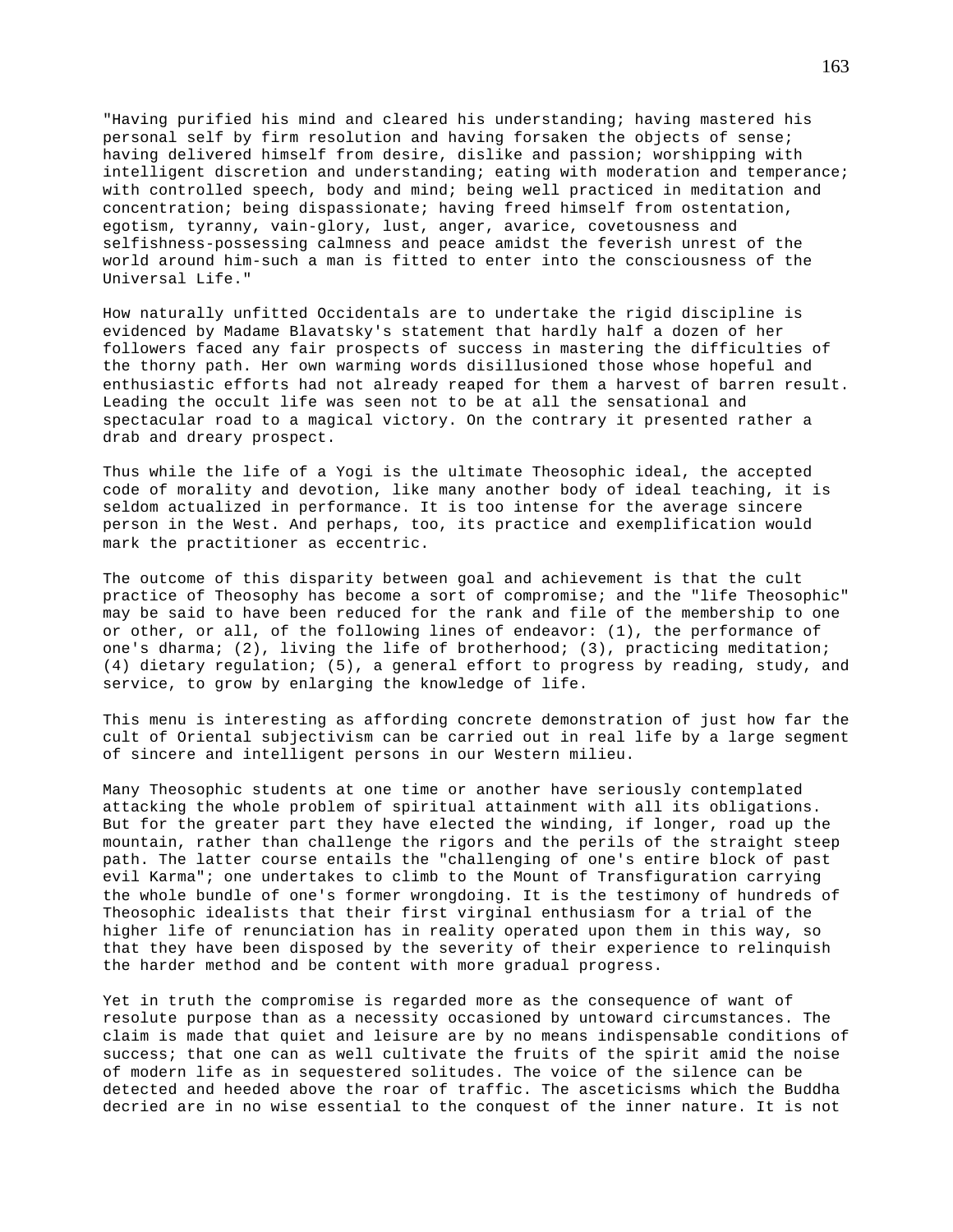outward circumstance but inner resolution that determines achievement or failure.

The five specified forms of leading the life of Theosophic culture may now be touched upon. The first one is the performance of one's dharma, one of the several translations of which is our "duty." For many Theosophists this covers their entire practice of occultism. Dharma is not quite the same thing as Karma, but it is taken to mean the obligations and duties incumbent upon one by virtue of one's karmic situation. It is equivalent to the Right Action spoken of by Krishna in the Bhagavad Gita. It is the performance of our duty in that particular place, time, and circumstance in which our lot is cast.

It has often been objected against Theosophic belief in reincarnation that its influence would be to narcotize earthly ambition and effort. On the presupposition that many more lives are to come, endeavor will be less strenuous, it is argued. But no Theosophist would concede the validity of this reasoning. He will contend that the effect of his philosophy is to energize his activities. A definite amount of work has to be done, and the sooner the better. Further, evolution couples its own peculiar penalties to wasted opportunity. Therefore the Theosophist will strive to be diligent in business and fervent in spirit, he will not be thrown off his balance by the urge to feverish haste which the one-life theory may engender. From his vastly extended perspective he may derive that calmness which comes from living in the spirit of eternity instead of in that of the temporal flux. An event which perturbs the mind of another as being absolute good or ill, is accepted by him in an equable mood, as it is seen to be but temporary and relative.

Contributing to his attitude of mental poise also is the doctrine that each fling of adverse fortune is the final rendering of some particular account, the last payment on some old claim, which, if borne with some patience, will soon be scratched off his slate. Physical ills are regarded as the eventual outcropping of spiritual faults on the material plane; they are therefore on their way out. Each stroke of ill is thought of as one more debt paid off. The debtor rejoices that he is thus one step nearer freedom.

To keep striving in the line of regular duty under every stress and strain is therefore a primary virtue. It makes Theosophists good, loyal, and dependable citizens of the state. Their native membership in any particular society is looked upon as entailing certain obligations laid upon them by the hand of Karma.

Along with racial, national, and professional dharma there is that other, especially sacred to the Theosophist, the family dharma. The relation of helpfulness in the family weighs with considerable impressiveness upon Theosophists. This function may be assumed from necessity, from the bare force of the idea of dharma, or from the belief that it may pay exceptional rewards for meritorious service to humanity.

The tenets of Theosophy likewise dispose their practitioners to the happy procedure of minding their own business, in the main. The Bhagavad Gita is insistent that one's dharma, insignificant as it may seem, is energy productively expended, while the effort to perform that dharma of another is a fruitless waste. Theosophy believes that charity begins at home, and "know thyself" is the main call to duty. To render oneself whole and lovely is the finest-ultimately the only-service one can do for the world. The world can ask no more from you than this, and to it you should devote yourself chiefly, using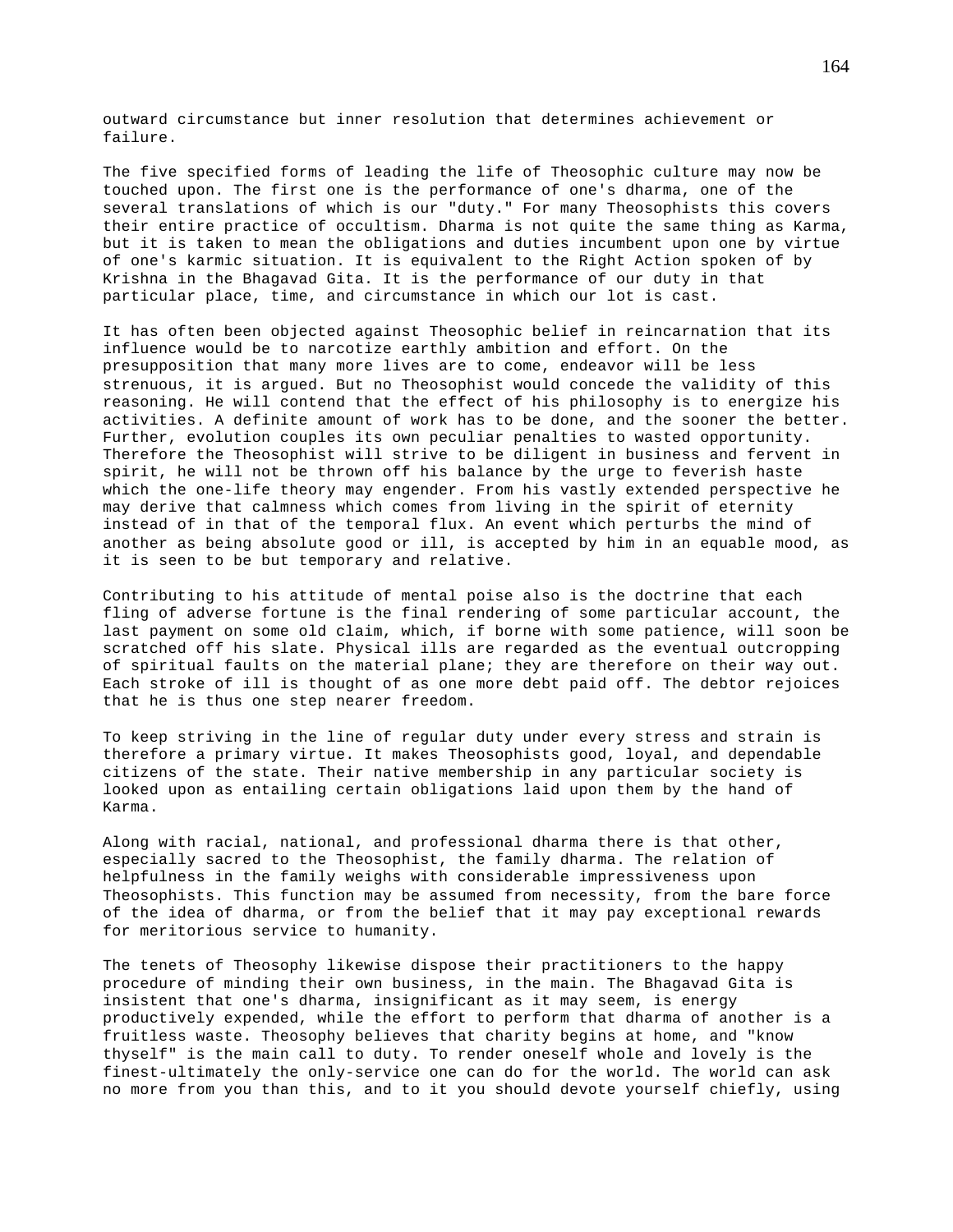social contacts as in part the means of growth. "One's own dharma is good; the dharma of another is bad"-for you.

But humanity forms a brotherhood and the relation entails upon the Theosophistwho proclaims it as his central theme and only creedal requirement-a distinctive course of behavior toward his fellowmen. As Theosophy is an effort at scientific altruism, the conduct of members must involve no element that either positively harms, or, negatively, withholds good from a fellow mortal. "Do not hurt to any creature,"-this to insure peace and safety and good will as the basic condition of fraternity among mankind. Harmlessness is one of the Five Commandments, as we have seen. Abstinence from theft is another; and this is a further-reaching prohibition than it may seem at first sight. It means that one should not take from the common store more than one needs, lest another suffer privation. This places a ban on all ostentation, luxury, extravagance, which is living at the expense of others' labor.15

And herein is seen a most important aspect of Theosophic morality, one that sets a sharp contrast between the cult and others that have fed on its fundamental occult principles. There is in Theosophy an absence of that preachment concerning the "demonstration of prosperity," success, material well-being, which has been the bait held out by so many cults especially in America. Theosophists are taught that service to one's fellows, and not demonstrations of superiority over them, or ability to tax their labors, is the truest demonstration of godly power and the most direct way to put one's shoulder to evolution's wheel. To demonstrate prosperity is but to demonstrate selfishness, unless prosperity is rigidly made utilitarian to brotherhood. The cults in question regard Theosophy as partaking too strongly of Oriental nonaggressiveness in these respects, and they have attempted to supply to Eastern occultism the desirable quality of Yankee thrift, which the originators of the science were so thoughtless as to leave out. But Theosophy, with Ruskin, affirms that true spirituality demands neither your prosperity nor your poverty, is not signalized by either, but may utilize either or both for its ends. On the whole the possession of spirituality has been marked throughout history by demonstrations of poverty rather than by a parade of material wealth. Though there is no necessary relation of cause and effect between the two, poverty has probably engendered more spirituality than has success. Prosperity is no criterion of success, and may be the road to spiritual ruin. A man may gain the world and lose his soul. So Theosophy is no party to the "how to get what you want" ballyhoo, and is so loyal to the true spiritual ideal of service that it does not hesitate to characterize New Thought, Christian Science, Unity, Applied Psychology, and the others as forms of sorcery, and gray, if not quite black, magic.

Much the same considerations restrain occultists from rushing into the healing cults, which have added therapy to the lure of "prosperity." Theosophy has paused long enough to reflect that there may be ethical factors in the matter of healing. It is inclined to feel that there is a breach of both natural and moral law in the use of spiritual energies to heal bodily diseases. If one is ill as the result of intemperance in living, eating, or as a consequence of wrong thinking, the disturbance is to be remedied by a rectification of ill-advised habits, not by resort to spiritual affirmation. Human welfare is to be achieved and promoted by obedience to the laws of life on all planes, not by jugglery of so-called spiritual forces. To use spiritual power as a means of escaping the penalties of violated physical laws is a perversion of high energies to base ends. Furthermore, it is a deduction from the technology of life on the several planes that a physical ill is the working out on the physical level of causes engendered on the inner planes, and that if ceremonial, or theurgical, or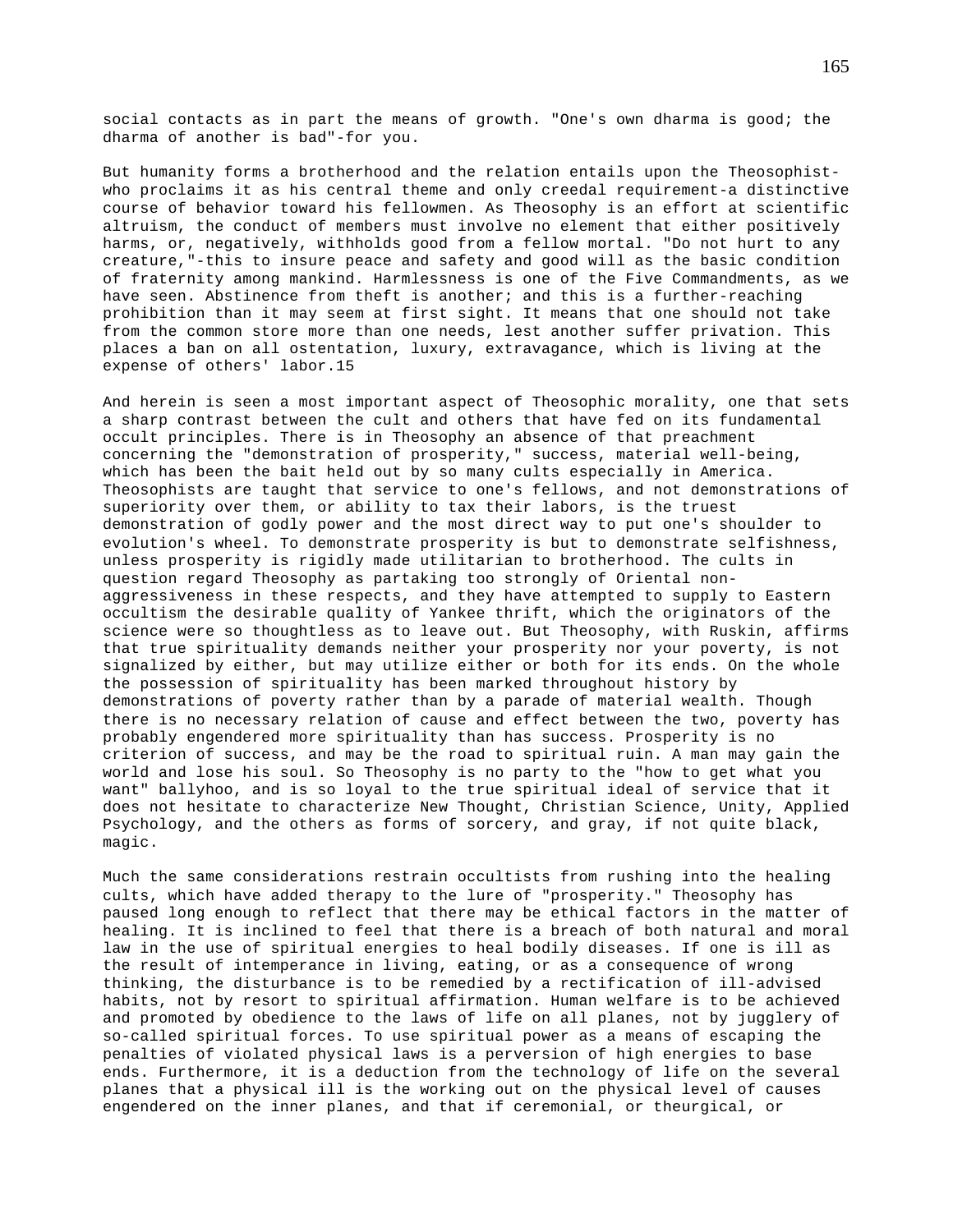psychological powers are invoked to prevent its full deploying into the realm of the body on its way out to a final dispersion of its energies, it will be driven back into the inner bodies, only to emerge at some favorable time in the future with more pain than now. Mental healing but drowns the symptoms, which are the effects, and does not cause or prevent its discovery. Theosophists tell us that there are infinitely deeper laws governing the processes of healing than either materia medica or cult therapy dreams of, and it is foolish for uninstructed zealots to rush into this field. The program of Theosophy in the face of the blatant cry for healing directed at every sect and cult, is to learn the basic laws of life, on all planes. Obedience to them will obviate the necessity for the special intervention of exceptional forces. Moreover, disease is needed by nature as a means to apprise us of our errors, and hence to enlighten our ignorance. Were it not for pain we could not grow in knowledge. It is more important that the laws of life be mastered than that some pains be removed.

Likewise not even happiness is made the criterion of Theosophical ethical idealism. Mankind has the right to happiness, to be sure, since Ananda (bliss) is the ultimate nature of the All. In the end, the abundant life, with happiness as its concomitant, will be the fruit of effort, and one of the marks of attainment. But in the present status of evolution, happiness is for the most part only tentative, or epiphenomenal, as transient as pain. Then, too, pain if often likely to be a more certain guide to progress than is joy. The primary task is to master the laws of life; and the processes of learning may not be the happiest experience. Dharma overshadows mere happiness.

Those Theosophists, then, who lay stress upon the dharmic aspect of ethical teaching may be said to live their faith through the practice of a sort of Karma Yoga. They follow neither the path of mysticism nor those of occultism and devotion in their purely psychological phases. They seek to build character through right action and to reach the inner kingdom through "meritorious deeds." They live Theosophy in conduct rather than in thinking.

A second type of occult practice is that which grows out of the emphasis laid upon the principle of Brotherhood.

One of the first and most striking forms in which this spirit emerges into practical conduct is the control of speech in the avoidance of gossip. New students of Theosophy have often been surprised at the emphasis laid in the ethical literature of the cult on the primary importance of this item of behavior. It is therein regarded as one of the most direct forms of sin against the law of love, the law of brotherhood, since the victim is not present to defend himself. It is the subterfuge of weakness and baseness. It foments discord and strife.

It is but the simplest sort of homiletic wisdom to realize that the exercise of brotherhood demands the obliteration of such harsh and gross emotions as anger, hatred, envy, jealousy, greed, avarice, brutality. They all spring from "the heresy of separateness" and feed on the sense of self as isolated from the common weal.

But perhaps the highest virtue in the way of human solidarity in the occultist's catalogue is that of tolerance. Theosophists are asked to exemplify tolerance because it is a prima facie fundamentum of any scheme of social friendliness whatever.

Esoterically the Theosophical Society was organized to form a nucleus of Universal Brotherhood, to bring under a common stimulus a group of men and women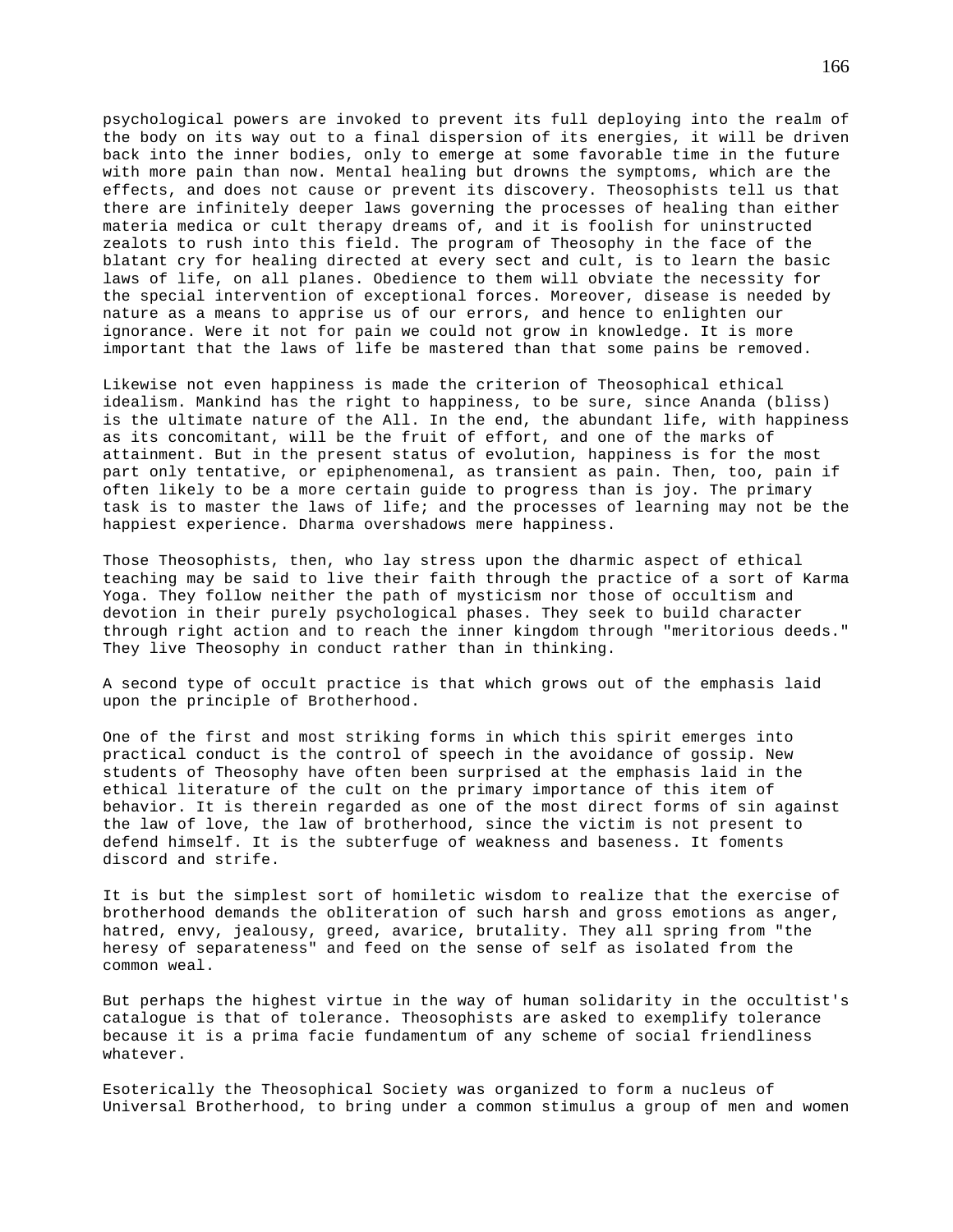who should endeavor to manifest perfect unity on the basis of that one principle, who should constitute a node of spiritual force giving vitality to the evolution of the unified racial consciousness. Tolerance was the indispensable element in this enterprise.

The third road to Yoga followed by many in the movement is that of meditation. The degree of its actual employment by members of the Society is a variable quantity. Meditation was a requirement of the discipline in the Esoteric Section to the minimum extent of fifteen minutes a day. But outside that section few students held themselves to any set schedule. Its practice is intermittent and irregular, when undertaken at all. Avid beginners often bind themselves to a course of daily meditation, with fair results. But the task seems in most cases to prove irksome or to be attended with unsatisfactory consequences of one kind or another. It many cases it is eventually given up. The influences militating against its fruitful continuance are not entirely clear. Whether the pressure of the actual in our Western life is too heavy for steady progress in the art, or whether our nervous systems are not sufficiently receptive of the forces which would take us deeper into the core of consciousness, we are unable to determine.

This systematic character of spiritual exercise under a technique that has the sanction of hoary antiquity is one of the features of Theosophy that commends it to earnest folk in contrast with the loose indefinite procedure of most Christian practice. The occult system provides a regimen of definite discipline, with the promise of growth in the conscious spiritualization of life. It does not leave one in the atmosphere of a vague idealism, but furnishes the formula of an exact science. Certain definite results are promised, in the event of sustained effort.

Most Theosophic meditation consists in concentrating upon a certain virtue of a lofty nature that the student desires to embody in his character. Working upon the theory that "a man becomes that upon which he thinks," he labors to implant new elements into his personality by the steady contemplation of desirable qualities. The keynote of the whole process is concentration. To focus consciousness in a steady stream upon one item of knowledge or one phase of virtue is tremendously to enhance the mental product. The effort of mind and will is supplemented here by the law of automatism, brought into operation by repetition. It is a variant of the old law of habit formation, and is regarded by the occultists as the only direct method of soul-culture that can be consciously applied, with safety, by the individual.

The objects of contemplation may vary from those which are concrete to those which are personal, or intellectual, or abstract. One may think of virtue as impersonal or as personally embodied. It is an aid in the earlier stages to visualize virtue, beauty, nobility, wisdom, truth as exemplified in some strong character. But eventually the aim is to absorb the spirit of those qualities in their pure or impersonal form. As Adeptship is reached and some of the loftier ranges of spirituality are attained, meditation tends to empty the mind of all content, whether intellectual or rhapsodic, and to bring into consciousness the cognition of sheer pure Being itself.

The fourth avenue of occult progress leads through a régime of bodily purification by means of diet. It grows out of the recognition of the relation between body and spirit, between the indwelling life and its various sheaths. Hence progress in the occult life is held to be materially conditioned by the dietary régime one follows.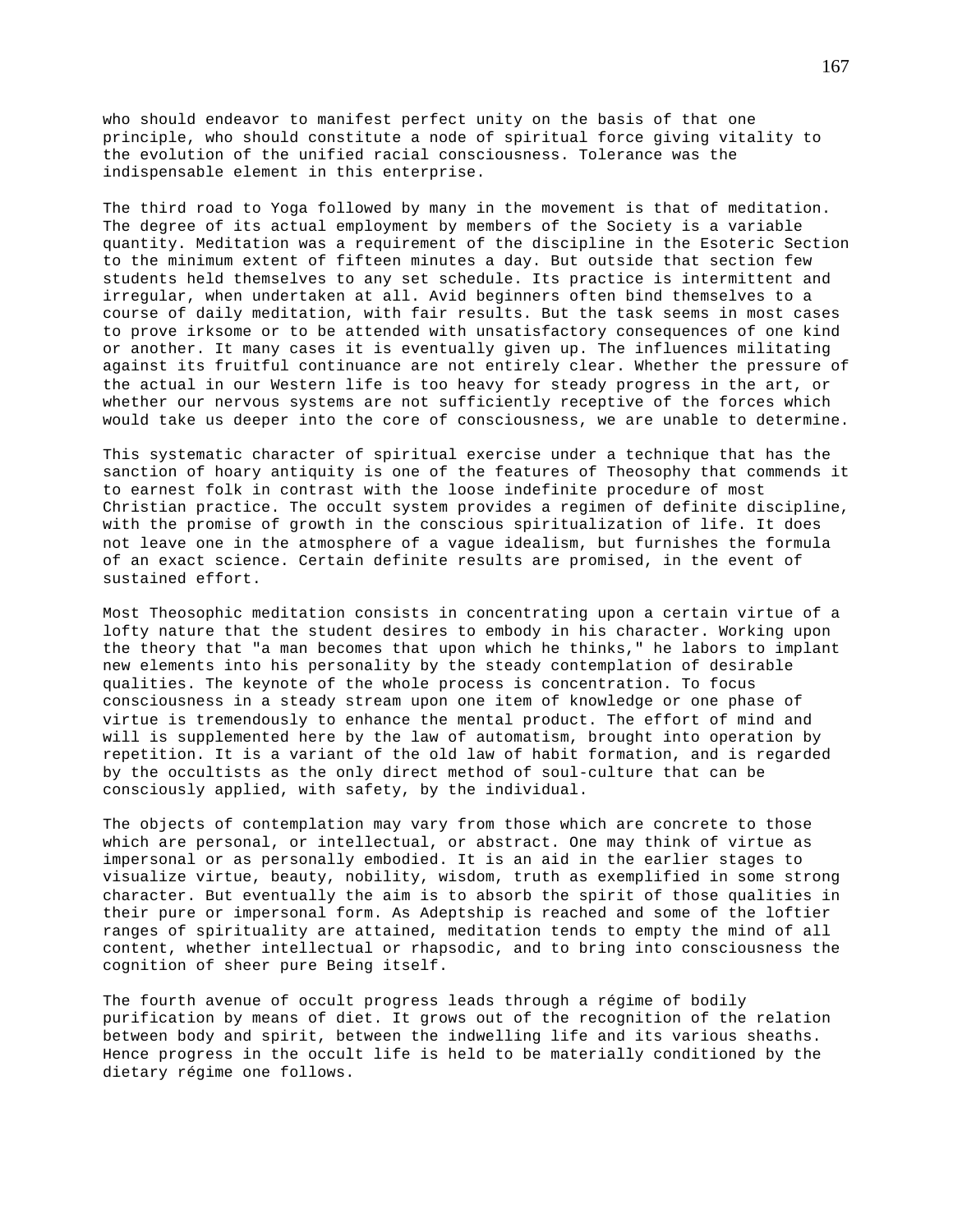The occultist is concerned with his food, then, with reference to its purity and its magnetic qualities, in addition to its general agency in sustaining life. It is a question of kind and quality first, and secondly of quantity. Theosophists long ago talked of the magnetic properties of foods. Certain ones tended to make one sluggish, as they contained heavier earthy elements. Others built coarse and sensuous fibre into the tissue and blood. Others heightened nervous instability. Some coarsened, others refined, the body. As the bodies of animals were attached to undeveloped intelligences, and were in the first place organized by the far slower vibrations of the soul of the beast, their edible flesh was indubitably permeated with the elemental constituents of sensuality and bestiality. To partake of it would be to introduce an inherent disposition to animal coarseness into the human vehicle, which would thus give freer course to the sensual impulses. The elemental qualities of the animal cells would stimulate the lower energies of the astral body. Meat would be a force retarding evolution, holding the man closer to the animal characteristics, which it is his task now to transcend. Hence it became catalogued as a definite enemy of the higher life, and was taboo.

Very many Theosophists have discarded it utterly from their diet for periods ranging from months to a score of years. Many have abandoned its use in their homes, but indulge when eating with others who use it. Thousands partake of it only in the most sparing degree. There are few who have not cut into their consumption of it drastically. Its total abandonment was once an obligatory requirement in certain degrees of the Esoteric Section. But members are under no compulsion in the matter. If the student eats no meat it is his own voluntary action, though it may have been determined by the suggestion of some one regarded as a leader. Some of these utterances have gone so far as to declare that spiritual progress beyond a certain point was impossible if one ate meat. Mr. C. W. Leadbeater listed eggs as hardly less detrimental.

Vegetable foods, fruits, nuts, plants, are regarded as best adapted for human use, as being most Sattvic in quality. But it is a mistake to classify Theosophists generally as vegetarians. Few in fact are. Most of them have eliminated meat in all forms, but such animal product foods as milk, cheese,

eggs, butter, lard, still figure in the diet. With large numbers of Theosophists strict adherence to a non-meat régime is tempered by the countervailing influence of that other precept of good occult behavior, which says that any conduct becomes discordant with the brotherhood platform if it makes of one a spectacle of eccentricity. To render oneself "queer" in the eyes of others is largely to defeat one's usefulness in the rôle of a promoter of human solidarity. So it is often regarded as better to eat meat than to bring occultism into disrepute as an oddity.

It is quite well to reiterate, before dismissing this topic, that there is no prescribed regimen of life for Theosophists, and that many of the peculiarities of dietary habit observed here and there-and hardly more patently among Theosophists than among members of other sects-are to be assigned largely to individual whims.

There remains the last of our subdivisions of cult activity,--the constant effort to progress in the line of occult knowledge and wisdom. It is perhaps too broad an aim to be thus particularized, but it embraces the main currents in the drift of the average Theosophic life. Chiefly it consists in the steady endeavor to learn more of the occult version of life by continuous reading and study. It is primarily an intellectual enterprise. Its instrumentalities are study classes, addresses, magazines, and books, with the recent addition of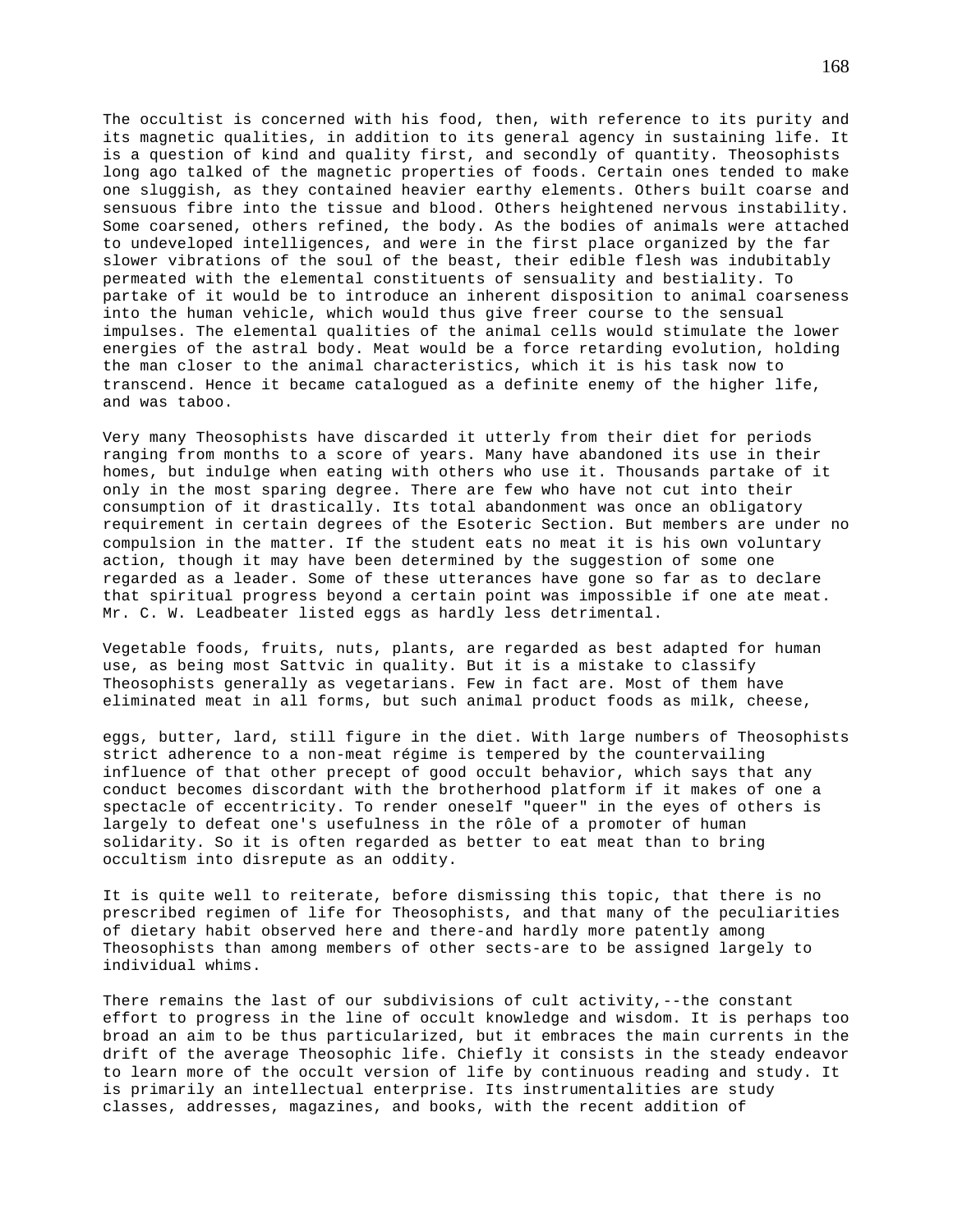correspondence courses. Originally captivated by the large cosmic graph which the system outlines, the disciple sets himself sedulously to the great task of mastering the complexities of the vast science. A few years will not complete it. It is the intellectual attempt to square oneself with the universe and with life by means of the rationale which the elaborate scheme of Theosophic ideology unfolds. This entails for the earnest student ever more reading, more study, more reflection. Then as the outlines are grasped and the basic doctrines assimilated into the thinking, there follows the serious problem of making a readjustment of both theoretical and practical attitudes toward a world that is now differently rationalized. The first practical outcome of the study of so large a cosmic picture is a certain relaxation of life strain, with the acquisition of poise, steadiness, patience, and eventually tolerance, all framed against a background of non-attachment. The long vista of an infinite evolution to higher states, replaced the hurry and flurry of a one-life conception, tends to ground the life firmly in complacency. There is a decided approach to philosophic calm. From the assurance of the general beneficence of the evolutionary plan there arises a broader charity, a pervading kindliness and deep psychic sympathy, all of which dispose to equanimity.

There is a brief statement of the general aim and spirit of Theosophy that has been used for years by Lodges of the Society printed on leaflets for the benefit of inquirers. It might well have served as the text for this analysis.

"The Theosophical Society is composed of students, belonging to any religion in the world or to none, who are united in their approval of the three objects (brotherhood, psychism and eclecticism) by their wish to remove religious antagonisms and to draw together men of good will whatsoever their religious opinions, and by their desire to study religious truths and to share the results of their studies with others. Their bond of union is not the profession of a common belief, but a common search and aspiration for truth. They hold that any truth should be sought by study, by reflection, by purity of life, by devotion to high ideals, and they regard truth as a prize to be striven for, not as a dogma to be imposed by authority. They consider that belief should be the result of individual study or intuition, and not its antecedent, and should rest on knowledge, not on assertion. They extend tolerance to all, even to the intolerant, not as a privilege they bestow, but as a duty they perform, and they seek to remove ignorance, not to punish it. They see every religion as an expression of the Divine Wisdom, and prefer its study to its condemnation, and its practice to its proselytism. Peace is their watchword as truth is their aim."

Perhaps no one has translated the ethics of this philosophy into its practical expressions better than has Madame Blavatsky herself. Her digest of Theosophic morality, highly treasured by her followers, is given in the little work of hers entitled Practical Occultism:

"A clean life, an open mind, a pure heart, an eager intellect, an unveiled spiritual perception, a brotherliness for all, a readiness to give and receive advice and instruction, a courageous endurance of personal injustice, a brave declaration of principles, a valiant defence of those who are unjustly attacked, a constant eye to the ideal of human progression and perfection which the sacred science depicts-these are the golden stairs up the steps of which the learner must climb to the Temple of Divine Wisdom."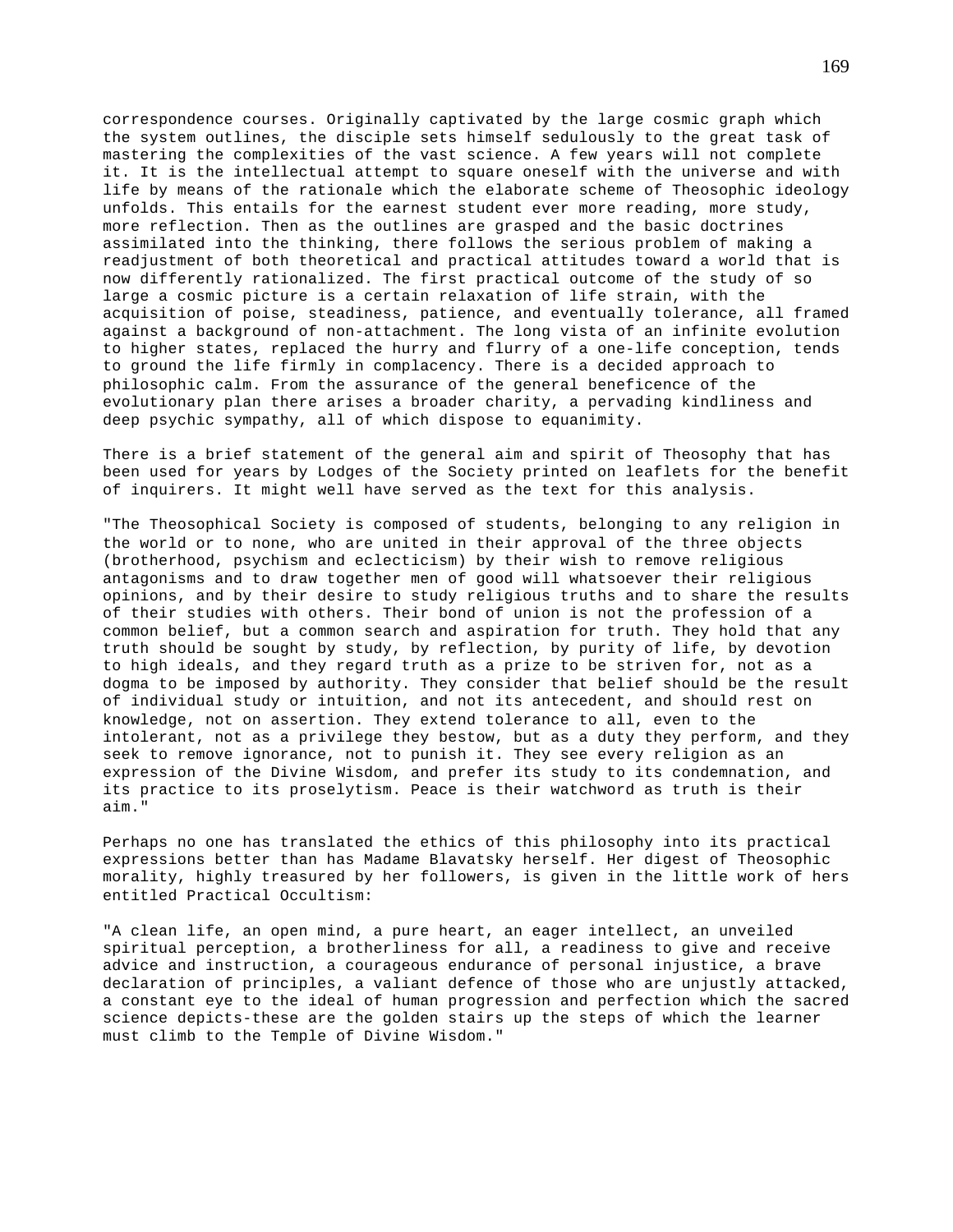#### CHAPTER XII

### LATER THEOSOPHICAL HISTORY

While Madame Blavatsky in Europe was explaining the cosmos and acquainting mankind with its own origin, nature, and destiny, Theosophic affairs in America were moving forward under the steady guidance of Mr. Judge; but there was also a series of disturbances which culminated in the "Sun Libel Suit" in 1890.1 This latter event had its remote beginnings in a situation arising out of the question of the inspired authorship of Light on the Path, The Idyll of the White Lotus, The Blossom and the Fruit, and Through the Gates of Gold, four small volumes given out by Miss Mabel Collins in England after 1884. Miss Collins had herself declared them dictated to her by a mysterious Master, though later she said that she had merely "written them down" from their astral inscription on a wall in the mystical "Hall of Learning" described in one of the four books. Aspiring eagerly for leadership in the Theosophical Society in America at the time was Prof. Elliott F. Coues, a man of talent and ability, somewhat versed in the field of science and anthropology, who had been led through his interest in psychic phenomena to affiliate with the Theosophical Society. He seems to have resented Mr. Judge's preferment over him in the esoteric counsels and leadership and urged himself upon Madame Blavatsky as the logical choice for the supreme office in the United States. Rebuffed by H.P.B., he became embittered. In the Religio-Philosophical Journal, of Chicago, he published his correspondence with Miss Collins relative to the mooted authorship of the brochures. This magazine, an organ of spiritistic-psychic interests, had given an airing to Mr. W. Emmette Coleman's attacks upon the authenticity of Madame Blavatsky's classical scholarship in Isis. Prof. Coues now used its columns to discredit Madame Blavatsky's theories of Mahatmaship by presenting some of Miss Collins' statements which virtually cast the charge of intellectual dishonesty at H.P.B.'s door. Miss Collins had stated to Prof. Coues in the first of her letters to him that she had made her declaration as to the Mahatma-inspired authorship of her Idyll of the White Lotus only because Madame Blavatsky had "implored and begged her to do so." This was as much as to say that she had lied about the inspirational nature of the writings because Madame Blavatsky urged her to do so.2 When H.P.B. came to London in 1887 she associated Miss Collins with herself as a sub-editor of her magazine Lucifer. This relation subsisted for two years, when Miss Collins' name was dropped from the editorial staff and her connection with the publication ended. No reason for the breach was given out publicly, but a letter of Madame Blavatsky's later charged that her protégé had proved unreliable and untrustworthy in her occult pledges.

Prof. Coues became more openly hostile to the Blavatsky-Judge hegemony in America and finally, upon preferment of formal charges of untheosophical conduct lodged against him by Mr. Arthur B. Griggs, of Boston, he was expelled from the Theosophical Society in June, 1889. Now fighting in the open, Prof. Coues, early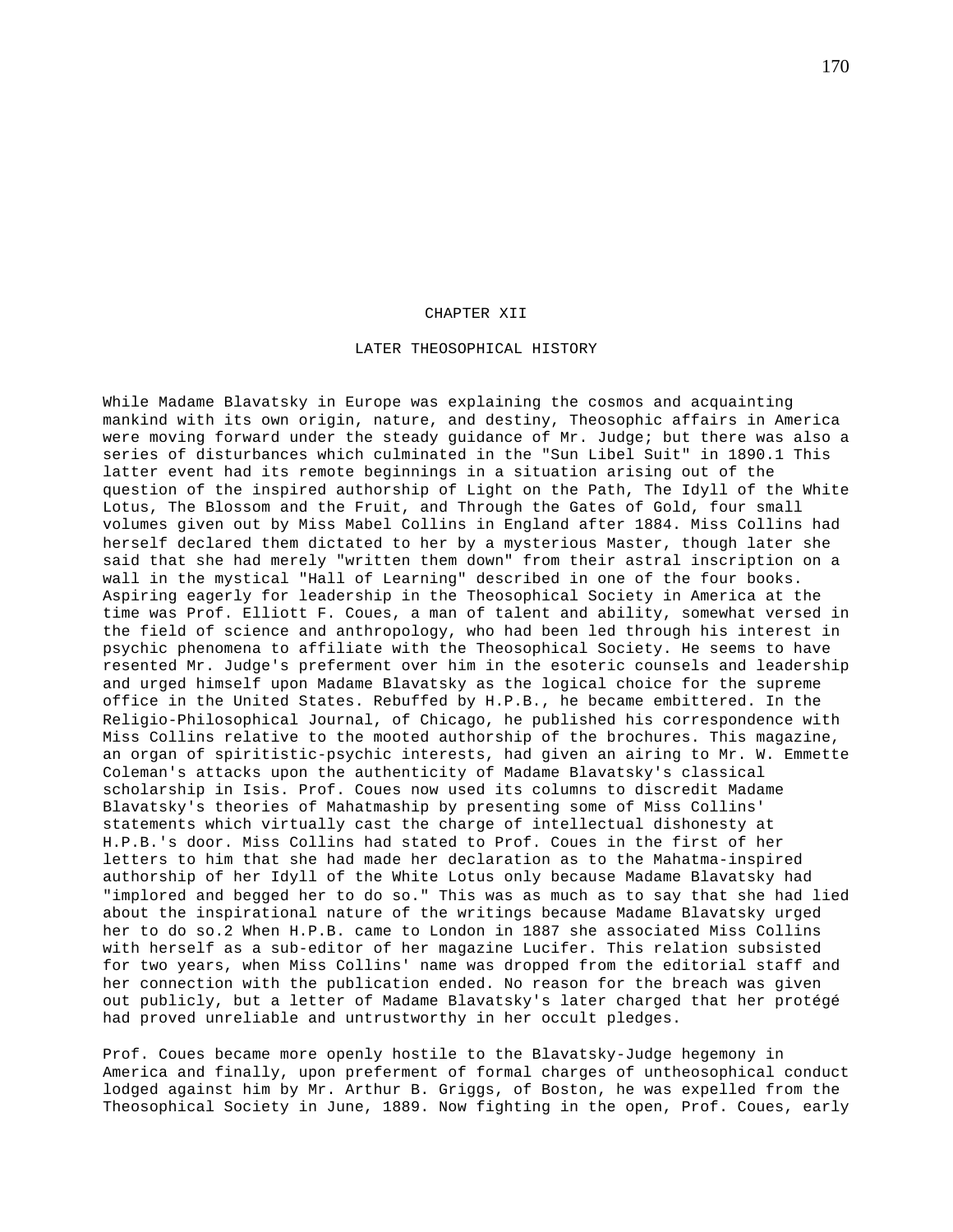in the next year, 1890, gave interviews to a correspondent of the New York Sun in Washington D.C., and painted his former cult-associates with the black hue of out-and-out imposture. In its Sunday issue, June 1, 1890, the Sun gave a halfcolumn to a general statement of Theosophic and Blavatskian charlatanry. Tasting blood, Prof. Coues gave to the Sun representative an extended article detailing the whole alleged career of Madame Blavatsky and her dupes. It made a sevencolumn finely printed article in the Sun of Sunday, July 20. It included open declarations that Madame Blavatsky had in several instances been a member of the demi-monde in Paris and the mistress of two Russians mentioned by name, by one of whom she had given birth to a deformed child that died at Kieff in 1868. Every untoward incident in the life of his subject was revamped and given a plausible rôle in a vast scheme of deceptive posing, with the Russian spy motive once more doing service. This was considered going too far, and Mr. Judge at once filed suit in New York against the Sun for libel. The case was delayed by congestion in the courts, and before it ever came to trial Madame Blavatsky passed from the stormy scene. Her death left the newspaper free from further legal responsibility. But its efforts to procure material evidence to defend its position revealed that Prof. Coues had overreached himself and that the allegations were for the greater part, if not entirely, unjust to the deceased leader. Finally, in its issue of Sept. 26, 1892, the Sun voluntarily retracted its offensive articles of 1891, repudiated the Coues interview, and gave Mr. Judge space to write a devoted tribute to his late co-worker.

"We were misled," the Sun observes, "into admitting into the Sun's columns an article by Dr. E. F. Coues, of Washington, in which allegations were made against Madame Blavatsky's character, and also against her followers, which appear to have been without solid foundation . . . we desire to say that his allegations respecting the Theosophical Society and Mr. Judge personally are not sustained by evidence, and should not have been printed."

The failure of so well-equipped an agency as the New York Sun to secure incriminating evidence on any of the many charges lodged by Prof. Coues against Madame Blavatsky is pointed to by Theosophists as a complete vindication of her name.

Charges too much the same general effect were launched in a renewed attack on the good faith of H.P.B. by V. S. Solovyoff in his volume, A Modern Priestess of Isis, after her death. Solovyoff, a Russian of good family, had met Madame Blavatsky in Paris in 1884, had been fascinated by her personality and her intriguing philosophy and occult powers and had joined her Society. He manifested every desire to be admitted to the inner mysteries of occultism, and it is the opinion of impartial students of the data of this controversy that Madame Blavatsky's knowledge of his spiritual unpreparedness for acceptance as a chela under her Master and her refusal to have him admitted to this exalted relationship turned his worship of her into feelings of another kind.3 His own letters during the years of his acquaintance with Madame Blavatsky and her sister Madame Jelihowsky discloses his enthusiastic interest in the esoteric program, and his own description of a number of psychic experiences which occurred to him in person through the agency of his compatriot and her Adept aides is noteworthy. He recounts the personal appearance to him one night of the Master Morya himself, and gives the gist of the conversation he had with the exalted personage who stood before him in his astral (materialized) form. M. Solovyoff's testimony was considerably weakened later when he repudiated the reality of this phenomenon and endeavored to explain it away with the statement that he was at the time suffering from overwrought nerves. The current of his entire narrative in the Modern Priestess thinly disguises a general inconsistency between the attitude his letters show at the time of his close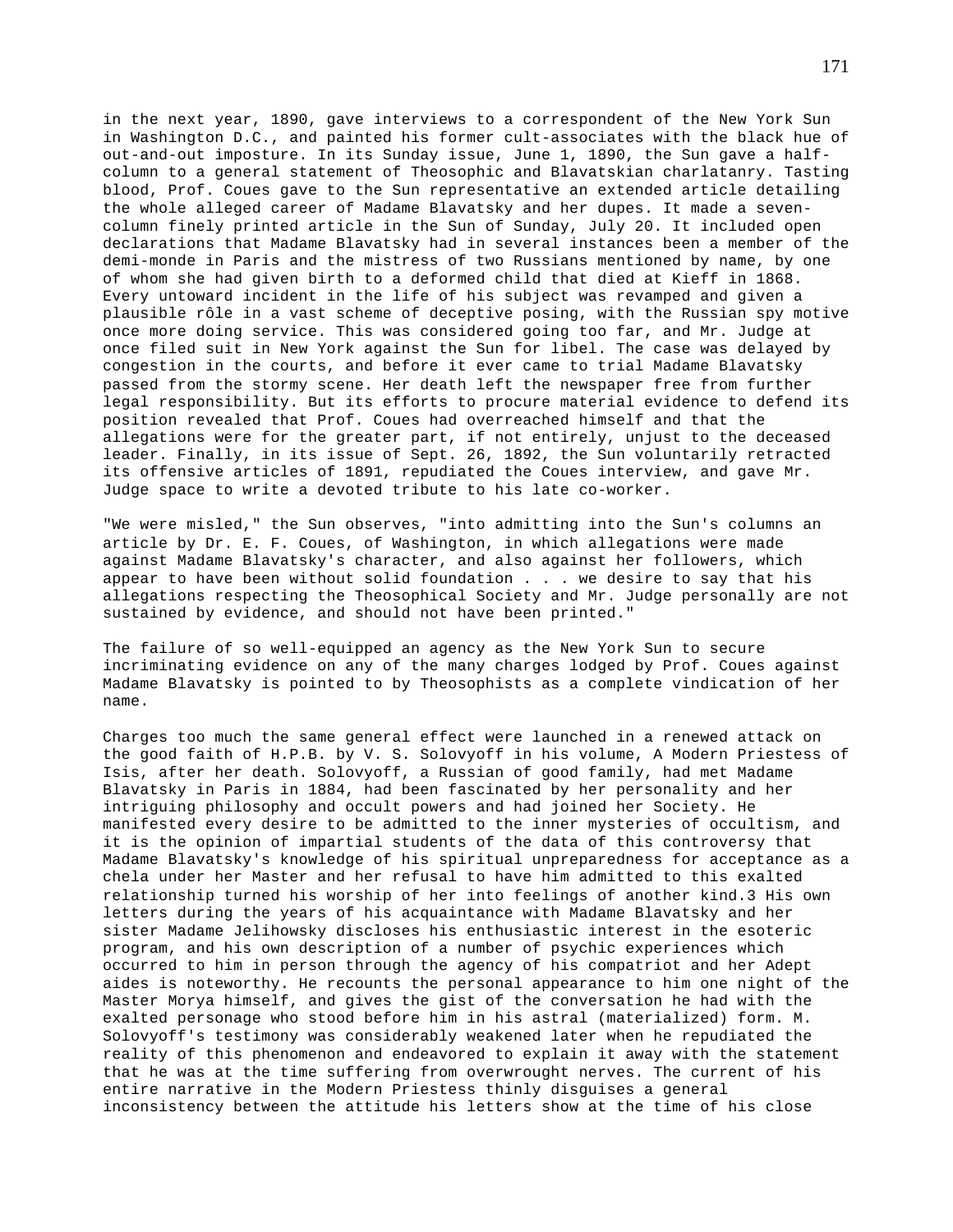association with H.P.B. (and her sister) and that which he assumed when he came to write his books after her death. Madame Jelihowsky's letters to him and her rebuttal of many of his specific charges, which are appended to his book as a supplement, indicate that the foundation of his accusations is erected on very shifty sands. M. Solovyoff shows the capabilities of a good novelist, and Theosophists are persuaded, after painstaking analysis of the entire situation, that he drew largely for the material of his book upon the romantic inventiveness of his literary genius. In any case, his book is added testimony to H.P.B.'s powerful personality, whatever inferences one draws from it regarding her methods.

In 1888 the General Convention in India adopted the policy of reorganizing the Theosophical Society on the plan of autonomous sections. The Society was thus changed from a quasi-autocracy to a constitutional federation, each part independent as to its internal and local affairs, but responsible to every other part for its loyal support of the movement, and to the headship which bound the sections together.

As Col. Olcott and his partner were driving each in his own direction-the one for an exoteric goal and the other toward an esoteric one-the history of the Society in the years antedating Madame Blavatsky's death reflects a struggle between the aims and interests of the two. Col. Olcott was cool to the establishment of the Esoteric Section. He frequently resented H.P.B.'s arbitrary overriding of his authority. It was in miniature the clash between church and state, the spiritual and the temporal power, all over again. While the priestess lived she left no doubts as to which had supremacy. And hardly less than in her day, the later developments of Theosophic history can be understood only in the light of the reverence given the Masters. A word dropped from their lips is the highest law in the Theosophic kingdom. Material interest or temporal expediency must bend before its authority.

Curiously also the attitudes taken toward their common enterprise by the two Founders reflect the views of two opposing schools of thought. Col. Olcott looked upon the growth of the movement as a development, not a teleological unfoldment. It had no determinate purpose in the beginning, no definite lines of direction, but was largely the product of unintended and unexpected events. Even its declared objects were a "development." His views on these matters were reflected in an article, "The Theosophical Society," signed by "F.T.S." (thought to have been Mr. Richard Harte, one of the Colonel's lieutenants at Adyar), published in Theosophist for Jan, 1889. But at least one gesture of assent to the contrary view is made in the article when it says:

"This variation in the declared objects of the Society must not be taken as indicating any real change in the intentions of the Founders. There is abundant evidence in their writings and speeches that from the first their purposes were to stimulate the spiritual development of the individual and to awaken in the race the sentiment of Brotherhood."

Nevertheless, the Theosophist, during 1889, and thereafter, kept printing articles from Mr. Harte's pen, emphasizing the need of the Society's standing before the world divested of secret and mystical connection with, or at any rate vital dependence upon, the mysterious wire-pullers behind the scenes, the Mahatmas. Olcott's party, including Mr. Sinnett, Mr. Hume, and other prominent members, desired to avoid the inevitable storm of worldly contumely which adherence to the legend of the Masters provoked. They claimed that the organization rested on high scientific, philosophical, and ethical principles that stood on their own merits without adventitious supernatural aid. They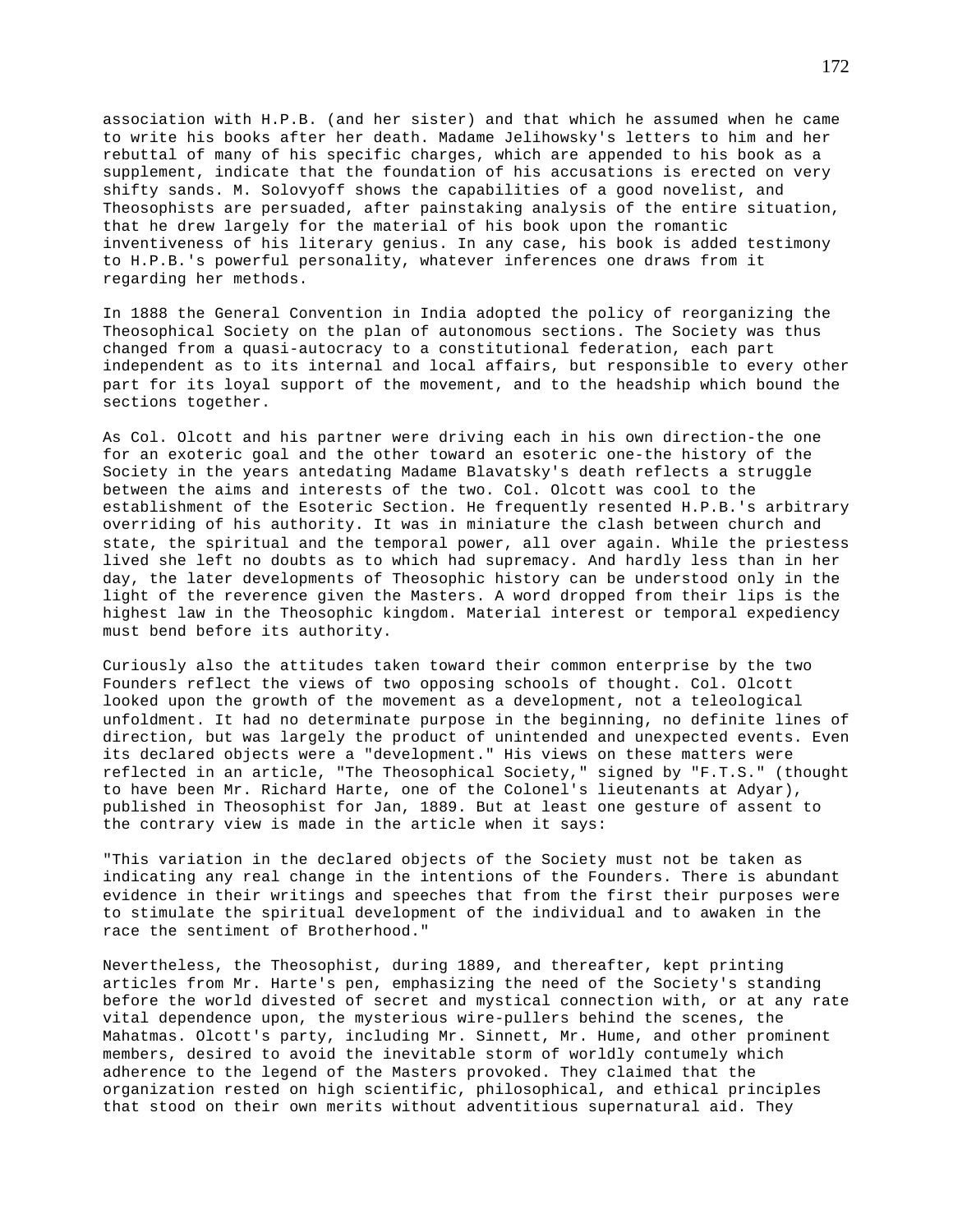wished it thus to take on the colors of anthroposophism and humanism. They desired first of all that the Theosophical Society should appear eminently respectable in the sight of intelligent people and not expose the questionable Masters to public view. To the Masters, on the other hand, H.P.B. and Mr. Judge were irretrievably committed. From the standpoint of these two the danger to be guarded against was that the exoteric leaders might make of the Society a worldly success, at the risk of occult failure. They feared that Theosophy might gain the whole world but lose its own soul. This division of aims explains most of the internal troubles which have arisen on board the ship of Theosophy.

In one of the Harte articles mention was made of Madame Blavatsky's "loyalty to Adyar," i.e., to Col. Olcott's outer headship and authority. She replied by saying that:

"H.P.B. is loyal to death to the Theosophic Cause, and those great Teachers whose philosophy alone can bind the whole of humanity into one Brotherhood."

She would be loyal to Olcott and the Theosophic officialdom only so long as they held true to the Masters and their Cause. Her loyalty to the Colonel was based on his tireless labors for that Cause. If he deserted it her nexus of loyalty to him was broken.

Events moved on from year to year, with "crises" and storms every few years, yet with rapid increase in membership. In 1886 there were 8 Lodges in the United States; in 1887, 12; in 1888, 19; in 1889, 26; in 1890, 45; in 1891, 57; and in 1892, 69. The American Section worked for the ethical ideals of Theosophy. In Europe and India the interests of Fellows were largely centered upon the second and third objects, comparative religion and psychism.

In 1889 the Esoteric Section was changed to the "Eastern School of Theosophy," and about the same time the European branches and unattached Fellows were incorporated in a separate autonomous organization known as the Theosophical Society in Europe, of which Madame Blavatsky was constituted President.

In 1888 a most notable event in the life of Theosophy occurred in England, soon to be followed by momentous consequences for the movement everywhere. This was the accession to the ranks of Mrs. Annie Besant, the noted and eloquent radical leader in England. Her life is now so well known4 that it is needless here to recount the events of her long and notable public career in her native country. A child of deep religious feeling and almost Catholic devotion, she passed through the stages of doubt and unbelief to atheism; threw herself ardently into such movements as the Fabian Society, Socialism, and the Secular Society; worked for birth control and slum amelioration and education; and finally found her destiny and her spiritual refuge when in 1888 she was asked by Mr. W. T. Stead to write for his magazine a review of the new publication-The Secret Doctrine. She testifies that here, in the great scheme of cosmogony and wedded science and faith, she saw the light that she had so earnestly been seeking. She instantly adopted the new teaching, met H.P.B., and threw her great abilities for service at her feet. She was accepted, and soon became the very right hand of the aging messenger. One of the most eloquent orators of her sex in history, she brought the message of Theosophy to crowded halls in most convincing terms. Her advocacy gave to Theosophy a vigorous stimulus. She had attended the American General Convention in 1890, and her second visit to this country was made in 1891. Her name and standing made her lecture tour in that year a great success.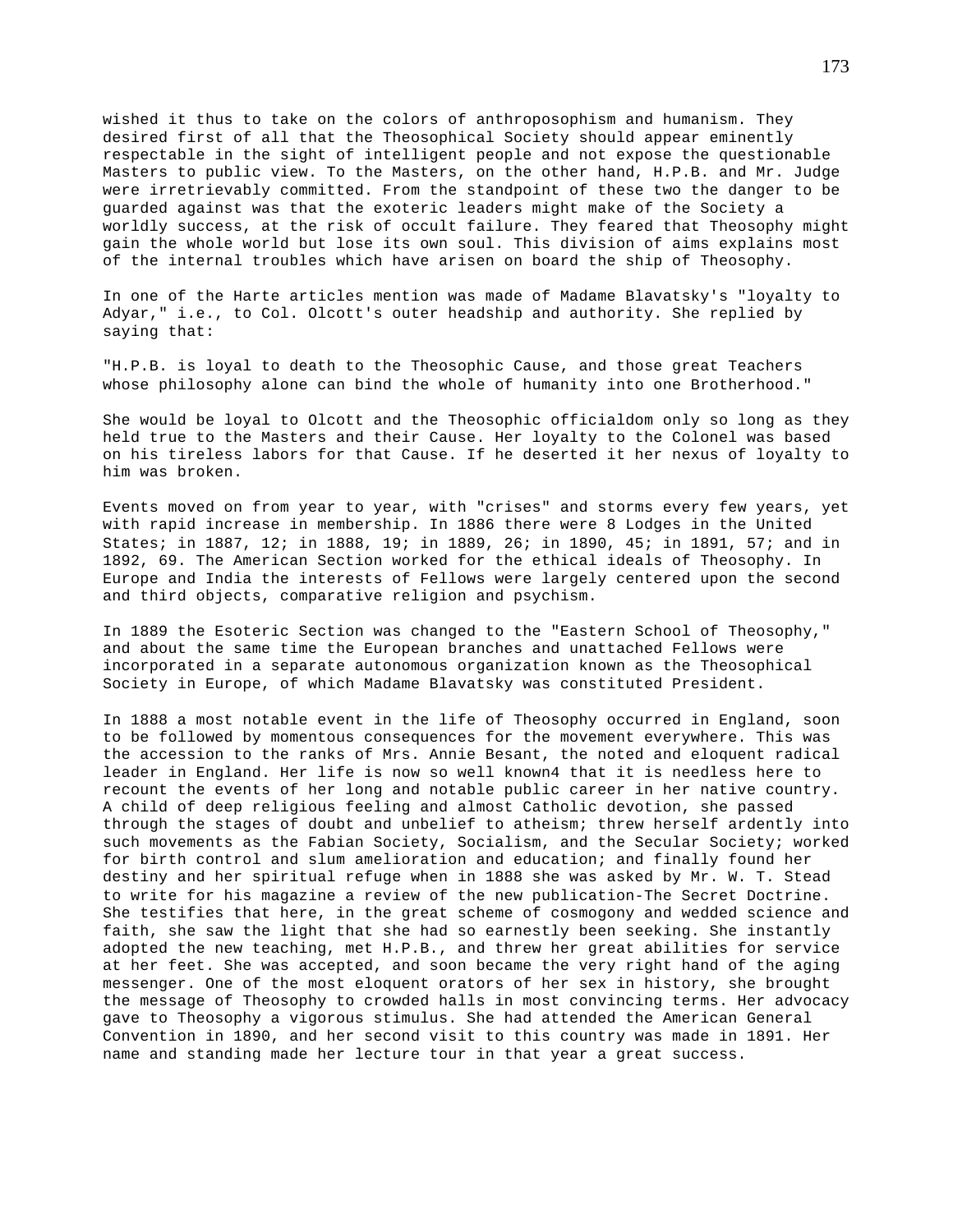Mrs. Besant again visited America in 1892, her speaking tour of leading cities lasting from her arrival in November of that year until February of 1893. The largest halls were packed, and a new wave of public interest surged forward.

She and Mr. Judge had been made the two heads of the Esoteric Section, to carry on the functions of that body after Madame Blavatsky should have passed from earth. H.P.B. had in writing (1888) constituted Mr. Judge as her "only representative for said Section in America"; and she had appointed Mrs. Besant as "Chief Secretary of the Inner Group and Recorder of the Teachings" given in the organization. After Judge's death (Saturday, March 21, 1896) she was left as the sole guardian of the inner society, and through it she wielded for the years to come a potent sway over the destinies of the whole Theosophic body.

On May 8, 1891, not quite sixty years of age, Madame Blavatsky ceased her earthy labors for Theosophy. There was for a brief time a feeling of disorganization and helpless bewilderment when her leadership and strong guardian hand were withdrawn; but her death at the same time served to unite Theosophists everywhere, at least temporarily, in a glow of fraternal good will and renewed loyalty to her message. The leader gone, the message became the thing of paramount importance. She had held no office save that of Recording Secretary, which was declared unique and abolished with her death. So she could properly have no successor. But innumerable mystics, mediums, and psychics the world over sprang forth with assertions that they had had commissions from her spirit to step into her earthly place. Probably most prominent among these was Mr. Henry B. Foulke, of Philadelphia, who declared that H.P.B.'s spirit had appeared to him, reproduced her portrait to identify herself, and given him her mantle of leadership. His claims were officially repudiated by Mr. Judge.

In 1892 Col. Olcott presented his resignation as President of the whole Society, alleging ill-health as the reason. He was requested by the American Section to withdraw his action and later in the year did so, after a vacation in the Nilgiri Hills. The American Section had gone so far, however, as to vote for the election of Mr. Judge as his successor in office, and this choice was endorsed by similar action on the part of the European Section a little later. Mr. Judge was Vice-President of the Theosophical Society as well as head of the General Council in America.

In March, 1892, Col. Olcott began the serial publication of Old Diary Leaves, with the sub-title, "The True History of the Theosophical Society," in his magazine The Theosophist. He represented Madame Blavatsky as a very human person, with great weaknesses and foibles. He apparently wished to combat a natural disposition on the part of members to erect a "worship" of H.P.B., and to accept her writings as Theosophic "dogma." The Diary ran on for many years, and its effect was to weaken her prestige to an extent hardly less than the open attack of the Society for Psychical Research had done in 1885. There is reason to believe that the Colonel's representation of her in this narrative is an uncritical account. His estimate of her does not accord with several other statements he had at times made as to her greatness. Even to those who had associated most closely with her she remained an enigma, an insoluble mystery. One of Koot Hoomi's letters had intimated that she was a great soul (Mahatma) in her own right, a far greater Adept in the spiritual hierarchy than her outward personality seemed to indicate. This, at any rate, is the Blavatsky legend in some quarters of the movement. But the Colonel reduced the emphasis on this note in his reminiscences. He had always felt that the Theosophical Society could succeed, even without her and her invisible Sages.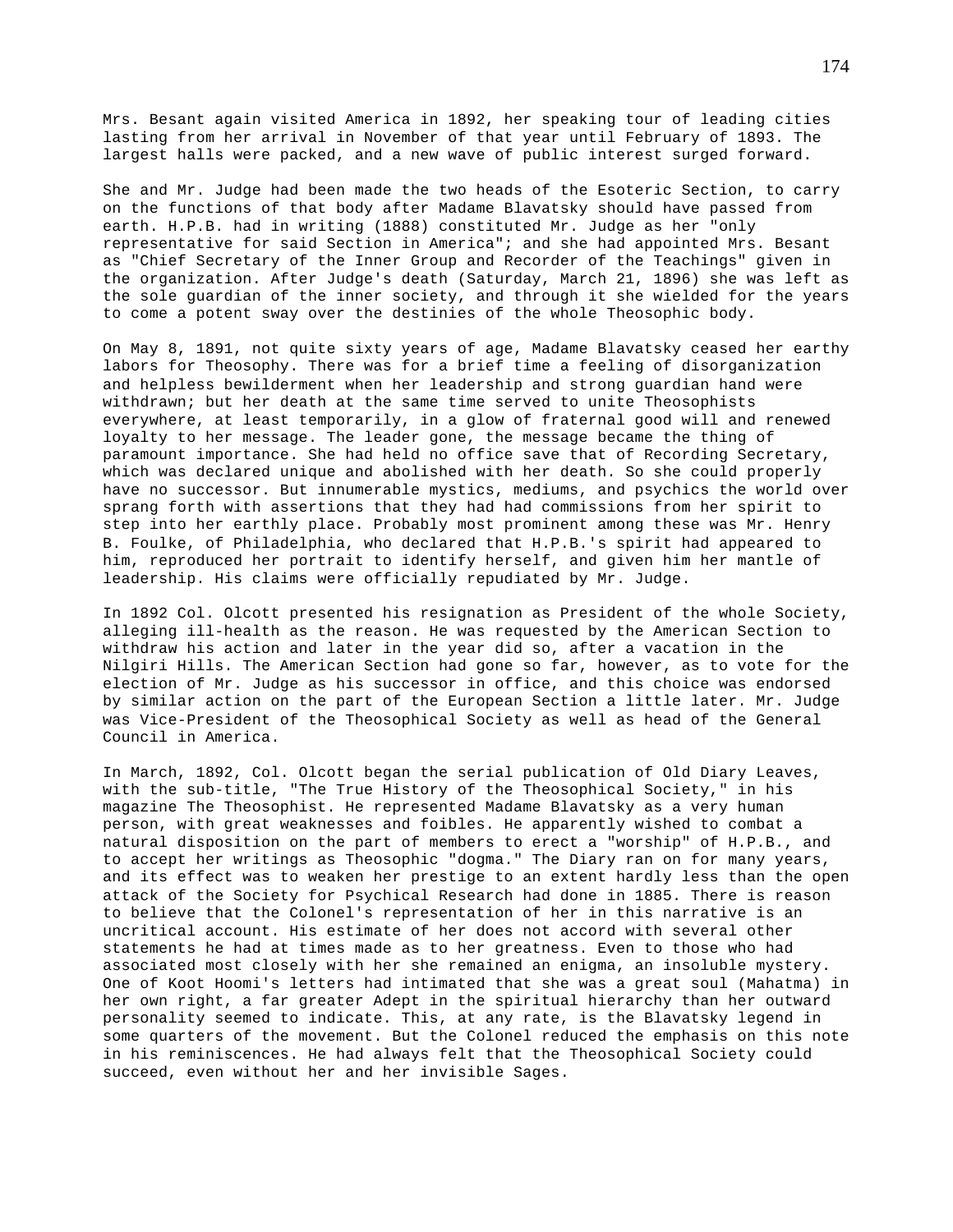In 1895 occurred the next momentous episode in American Theosophical history-the "Judge Case." It is a long story. It arose out of the elements of the situation already noted, viz., the emphasis of Col. Olcott and his party on the exoteric work of the Society, and the opposing attitude of Mr. Judge, consistently supported at first by Mrs. Besant, who emphasized Madame Blavatsky's esoteric teachings. The actual bone of contention was found in the articles put forth by Mr. T. Subba Row (Rao), eminent Hindu Theosophist and high chela, as far back at 1886, questioning Mr. Sinnett's transcriptions of the Master's teachings regarding the sevenfold constitution of man in Esoteric Buddhism, and the debate involving the status of Mars and Mercury in the solar chain. Madame Blavatsky's The Secret Doctrine had reversed the earlier cosmological teaching of K.H. as given out through Sinnett. The situation, of course, threw doubt on the trustworthy character of Mahatmic instruction and, by inference, on Madame Blavatsky's rôle as the agent of higher Sages. From this point discussion was carried further into the domain of Mahatmic messages in general, and the spurious or genuine nature of their reception by individuals. This question was thrown into more violent agitation about 1892 when Mr. Judge, together with his editorial assistant on The Path, Julia Campbell-Ver Planck (the "Jasper Niemand" of editorial prominence), and Mrs. Annie Besant, the latter most startlingly in her farewell address to her former Secularist associates, all publicly declared that they had had bona fide messages from the living Mahatmas. The significance of these declarations-H.P.B., the accused agent of all Mahatmic communication while she lived, being now not on the scene-was hardly to be exaggerated. But in the eyes of the Olcott-Sinnett faction they tended to lengthen the shadow of H.P.B., where its shortening was to be desired in furtherance of their partisan interests. They fell in opposition, too, to the hosts of psychic and mediumistic messages received by numerous members of the Society at séances and circles. Mr. Judge stood out for the authenticity of these messages, some of which he stated came to him, though he refused to submit, in corroboration of their genuineness, the "seal," handwriting or the other usual outward marks of the Master's letters. His opponents began more and more to allege forgery or invention on his part. The leading articles in the Theosophist, Lucifer, and The Path at this epoch dealt with phases of this debate. The insistent charges emanating from the exoteric party were that Judge and Mrs. Besant were trying to erect, in the matter of Mahatmic messages, a Theosophic dogmatism or orthodoxy. They reasserted the right of every Theosophist to accept or reject messages, and reiterated the cardinal principle of Theosophic free-thought. In fine, it was Judge's firm adherence to the fundamental thesis of Blavatskian hierarchical deputyship that made him more and more a thorn in the flesh of the other group. As long as Mrs. Besant stood with him it was difficult to weaken his position. The "anti-Blavatsky conspirators" then sought to wean her away from his support, and this was accomplished in 1893 through a series of circumstances.

In the fall of that year the notable Congress of Religions was held at Chicago in connection with the Columbian Exposition, and Mrs. Besant was the representative of Theosophy. Through Theosophical influence and financial assistance, the delegate chosen to represent Brahmanism in the Congress was one Prof. Gyanendra Nath Chakravarti, instructor in India and a member of the Theosophical Society. He and Mrs. Besant became almost the leading sensations of the convention, she through her eloquence and power, he through his dignity, suavity, and show of erudition. Interesting as they proved to be to outsiders, they shortly became far more so to each other. It was the delight of Chakravarti to keep watch and ward over the brilliant Western champion of his country's traditions, and on Mrs. Besant's part his reputed possession of great psychic abilities was a lure which, with her mental and spiritual leanings, became well nigh irresistible. It is said that Chakravarti slept outside her room door at the hotel to guard her from intrusion.5 A close association began between the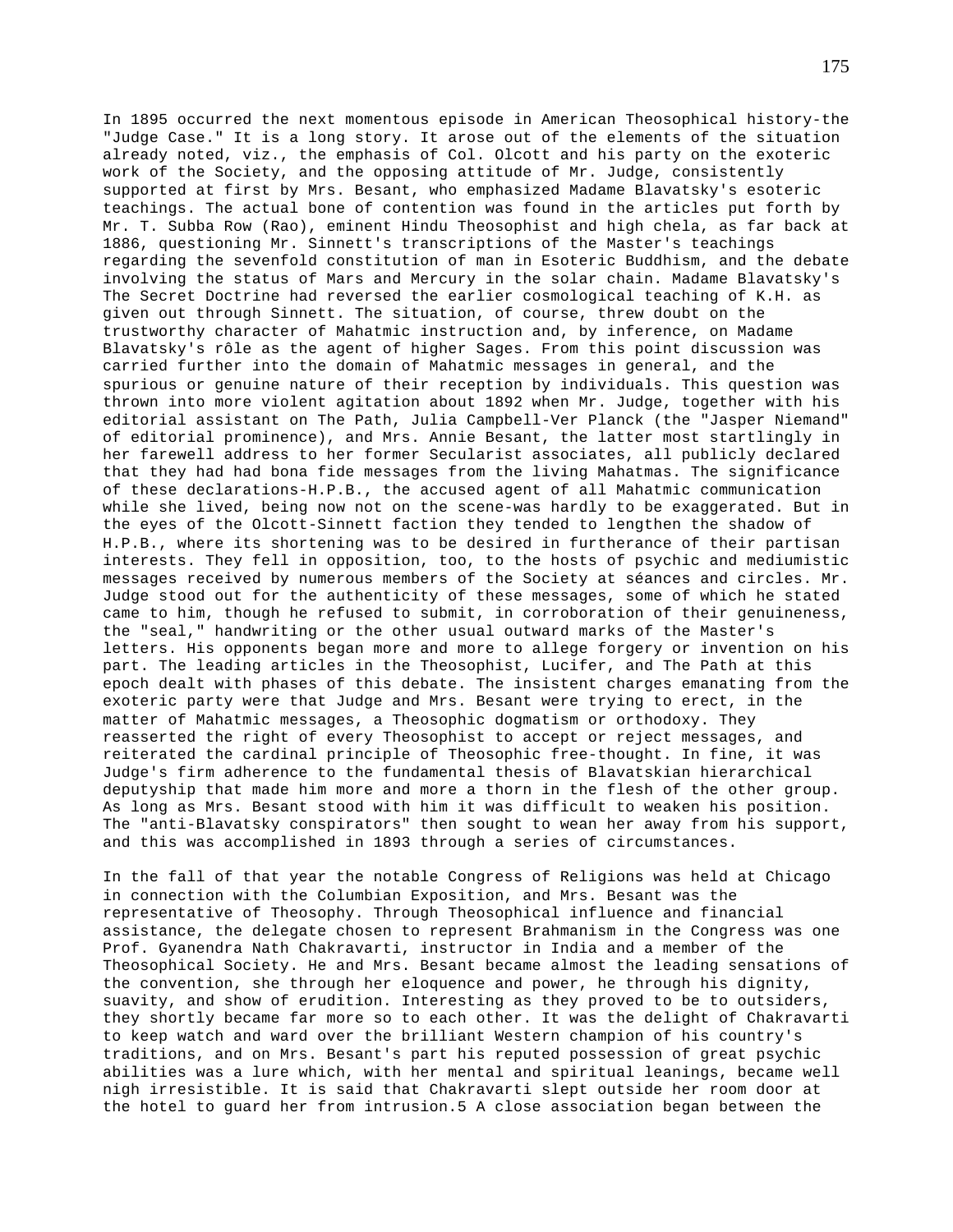two which lasted for some ten or twelve years, when Chakravarti's place of foremost psychic interest in her regard was usurped by Mr. C. W. Leadbeater. It appears beyond question that the Brahmin's influence upon the mind of Mrs. Besant was profound, and in directions which the future course of Theosophical history readily reveals.

In the late fall of 1893 Mrs. Besant went for the first time to India, her tours there veritably "trailing clouds of glory" for herself and the cause of Theosophy. At the annual General Convention, always held near Christmas, Col. Olcott announced in his presidential address that a complete accord had been reached between his office and the renowned leader, and that the latter would shortly measure up to the spiritual status of H.P.B. herself. This accord indicated, among other things, that Mrs. Besant had admitted into her mind some of the animus against the purely esoteric view of Theosophy, as upheld by H.P.B. and Judge. She had begun to look upon the latter with suspicion. Chakravarti's influence in her "conversion" brought into view the conflicting ethics of Brahmanism and Buddhism. Madame Blavatsky's Theosophy adhered to the Tibetan Buddhistic, or Mahayana, theory of the sacrifice by the Nirmanakayas of their Nirvanic bliss for a service in behalf of humanity. The Brahmanical philosophy, on the other hand, held before its followers the acceptance, rather than the renunciation, of the higher blessedness. The latter taught individual salvation, the former the "Great Renunciation." Madame Blavatsky's principle of Brotherhood rather than mystical isolation and exaltation, would be undermined by the Brahmanical hypothesis. Hence Chakravarti's influence tended to reduce the high status of H.P.B. in the eyes of Mrs. Besant, and to increase her animus toward Judge.

The specific charges brought by Mrs. Besant (founded on "complaints" of members, so it was stated) against Judge were "alleged misuse of the Mahatmas' names and handwriting." Mrs. Besant became the mouthpiece of the "demand for an investigation." Mr. Judge denied the charges as absolutely false, and demurred to the trial as illegal under the Constitution of the Theosophical Society because it would involve a decision by the President of the Society as to the existence or non-existence of the Mahatmas, which would of itself establish at least one dogma of Theosophy, a thing forbidden. The Society must remain neutral on this as on all other questions of belief, save Brotherhood.

"Letters from Mahatmas," he says in his answer, "prove nothing at all except to the recipient, and then only when in his inner nature is the standard of proof and the power of judgment. Precipitation does not prove Mahatmas. . . . By one's soul alone can this matter be judged. . . . By following the course prescribed in all ages the inner faculties may be awakened so as to furnish the true confirmatory evidence."6

He reasserted that he had received letters from Masters, both during and since the life of Madame Blavatsky.

Before the charges had even been formulated or his accuser named to him, Mr. Judge received an ultimatum from Col. Olcott, giving him the choice of resigning or of being investigated. Judge, instead of accepting either alternative, denied his guilt. At the ensuing Convention of the Theosophical Society in America, the Section unanimously upheld Judge, and urged that if he could be tried for allegations of having received Mahatmic letters, so, in fairness, could Mr. Sinnett, Col. Olcott, Mrs. Besant, and the others who had stated publicly that they had been favored with such letters.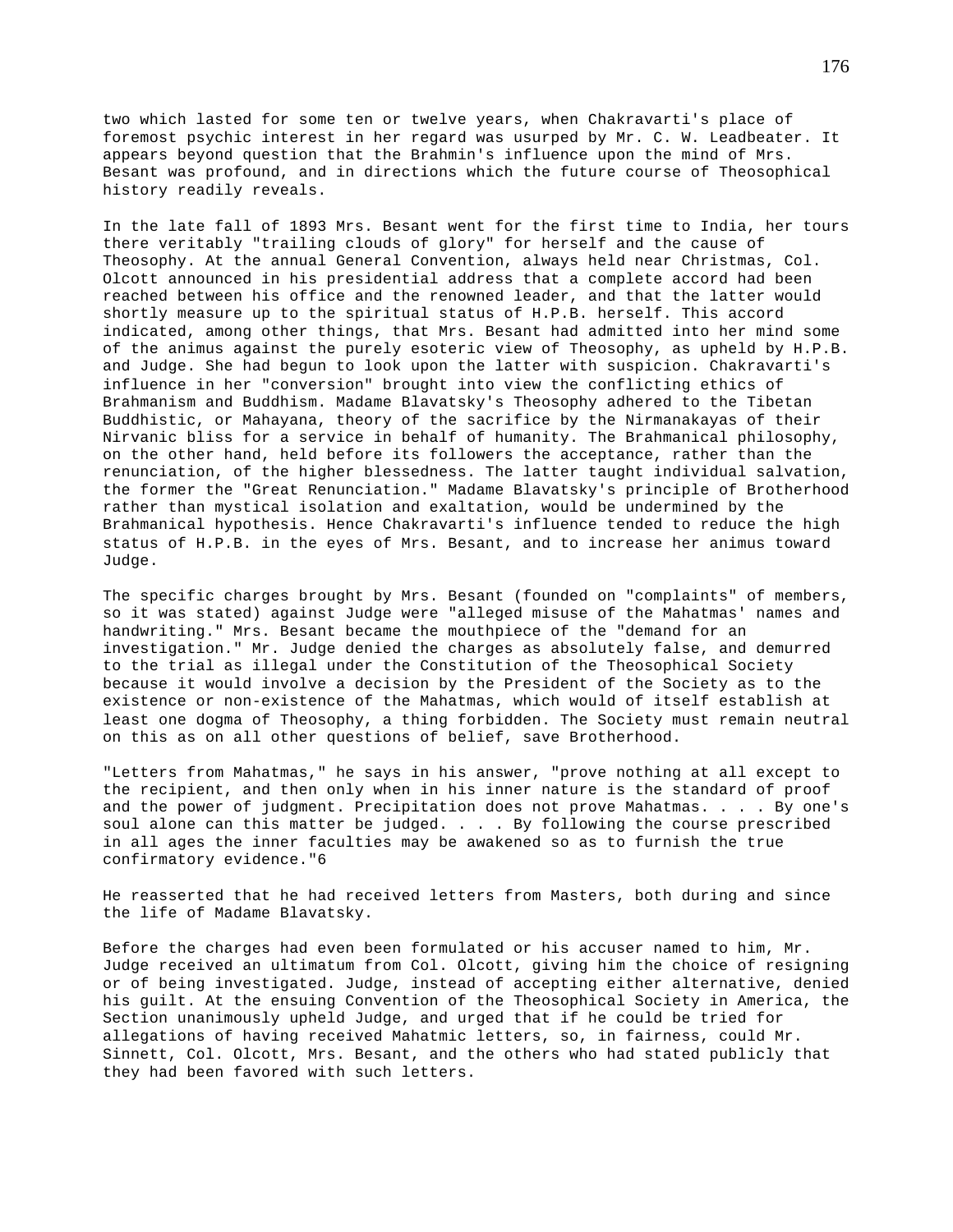The Secretaries of both the European and the Indian Sections issued letters to the membership condemning the President's unconstitutional methods of attacking Mr. Judge. Col. Olcott, thus thrown unexpectedly on the defensive, was aided by a new National Section, the Australian, which Mrs. Besant founded at that time and which voted on his side; and on the advice of Chakravarti and other lawyers at Adyar he appointed a Judicial Committee, to meet in London on June 27, 1894, to try the charges against the accused. He himself, contrary to his earlier intentions, found it imperative to attend the "trial" in person. The General Council did not meet in London until July 7. Its first act was to pass the motion that Mr. Judge could not be tried as an official of the Society, his guilt, if any, being that of an individual and hence not litigable.

The Special Judicial Committee met on July 10. Col. Olcott's party was in control. Mr. Judge was represented by his friends, Mr. Oliver Firth and Mr. E. T. Hargrove. Some of the eleven members of the Committee were convinced of the guilt of Judge beforehand; three or four were impartial, rather feeling he could not be tried; four others were convinced of his innocence. Probably half of them felt that the whole proceeding was a stupid business. Under the circumstances it was not surprising that the accusers saw the shabby nature of their accusation, and, with what grace they could muster, practically backed out of the transaction. Mr. Judge's dignity, frankness, and discretion turned the tables against his accusers. He denied the truth of the charges, protested that he could not be officially tried for his acts as an individual, but averred his readiness to produce actual proofs of his intercourse with Mahatmas. The opposition was forced to admit the legality of his position, and was naturally inclined to refrain from letting him produce his evidence on the last point. The Judicial Committee of July 10 adjourned after arriving at the decision that it had no jurisdiction to inquire into the charges. Col. Olcott reinstated Mr. Judge in his office of Vice-President of the Society.

Two days thereafter Mrs. Besant, stung by the failure of the procedure against Judge, read a full statement of her side of the case before the British-European Sections' Convention (the "trial" having been set to antedate the annual meeting by a few days). She said in one place, after telling how messages may be received in a variety of ways from invisible Intelligences,

"Any good medium may be used for precipitating messages by any of the varied entities in the occult world; and the outcome of these proceedings will be, I hope, to put an end to the craze for receiving letters and messages, which are more likely to be sublunary or human in their origin than superhuman, and to throw people back on the evolution of their own spiritual nature, by which alone they can be safely guided through the mazes of the superphysical world."

Nowhere, perhaps, is she truer to the cause of Blavatskian Spiritualism, or the true occult and sacred science of the Ancient Wisdom, than in this utterance; and nowhere are the contrasting aims of Theosophy and Spiritism so clearly delineated. She ended by asking Judge's pardon for any pain she may have given him in trying to do her duty.

A plan had been agreed upon that both accuser and accused should issue statements elucidating their positions. Mr. Judge gave his review of the case. He repeated his denial of having forged the names or writing of the Masters; he readmitted having received what he regarded as genuine letters from them; he declared himself to be an agent of the said Masters, but repudiated the claim that he was their only channel-that communication with them was "open to any human being who, by endeavoring to serve mankind, affords the necessary conditions." He agreed that there were diverse methods of receiving messages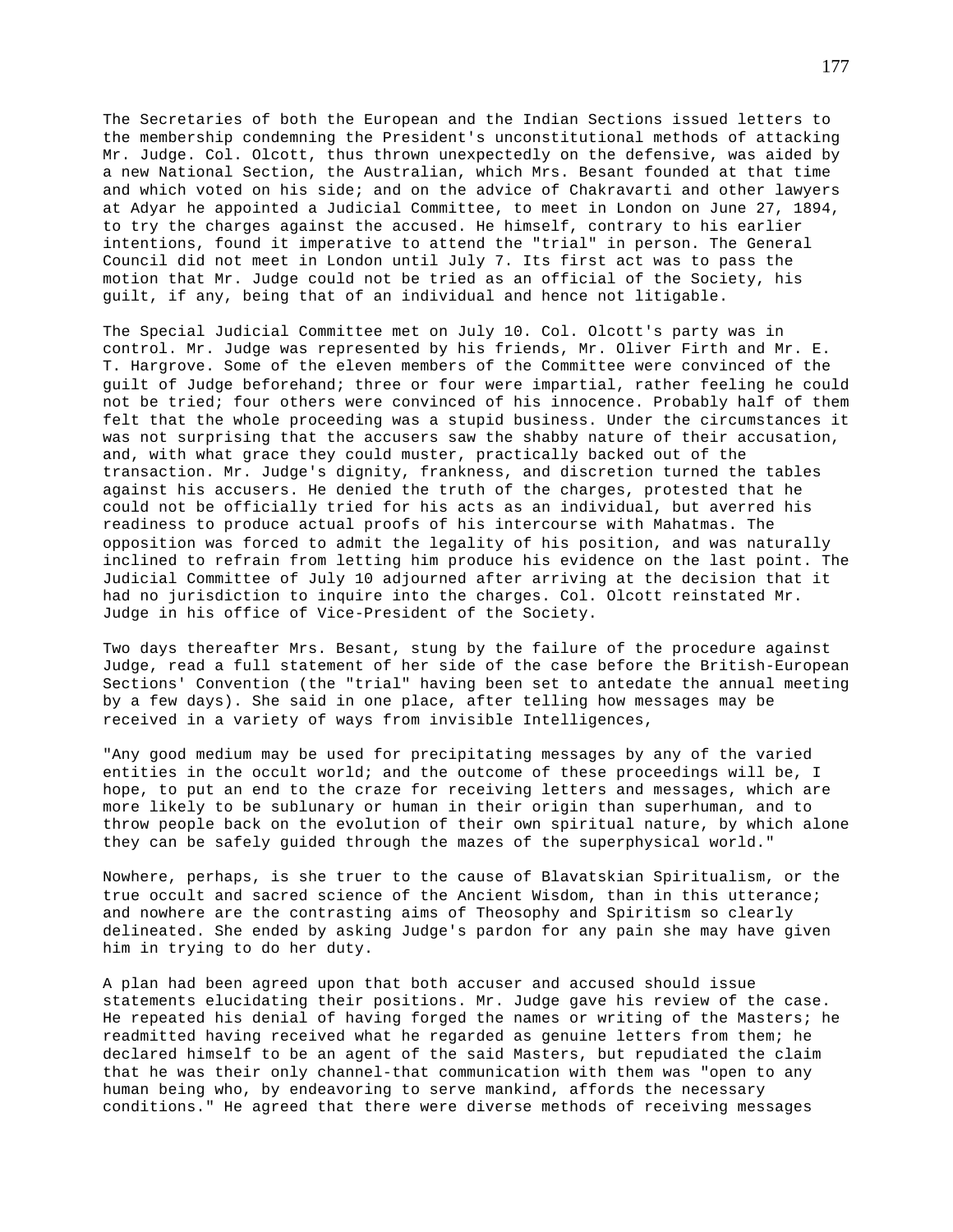from higher intelligences, but that the genuineness of such communications must be tested by the inner subjective evidences in each case. He ended by admitting his human fallibility and forgiving "anyone who may be thought to have injured or tried to injure me."

The questions raised in the "Judge Case" are of great significance, for they are the key to most of the controversial history of the Theosophical movement. The question of alleged messages from the High Ones has been the opening wedge of most of the schisms of the cult. This should be kept in mind during the remaining sections of the history.

It is of interest to note that in her editorial in Lucifer following the dismissal of the case, Mrs. Besant ends with the statement that the disturbance caused by her bringing the charges against Mr. Judge will have been of value to the Society in having aired and settled the point at issue, that the precipitation of a letter gives it no authoritative character; and she adds that the Society would now be freer from "credulity and superstition, two of the deadliest foes of a true spiritual movement." Her critics have reminded her since that those were precisely the things that H.P.B. and Judge had tried to impress on Theosophic students from time to time. The episode did not clear the air of one persistent obsession for which Madame Blavatsky might, on Theosophic reasoning, be held karmically responsible to some extent. It was now understood, in theory at least, that "occult" phenomena, genuine or false, mediumistic or adept, formed no part of the legitimate pursuit of the Theosophical Society. Madame Blavatsky had insisted upon this fact, yet the very weight of interest aroused by her own performances in that line exerted its natural gravitational force.

Another outgrowth of the case was the realization "that occult phenomena cannot in the present state of human evolution be proved . . . in the same sense and to the same extent that physical phenomena can be proved."7

They must continue to rest on subjective evidence. The trial threw the whole case for the Mahatmas, their superior teachings, their hierarchical position, back into the locale of faith and inner sanction. Here such ideas had always been kept in antiquity. The West, true to mechanistic instinct, tried to "prove" them empirically.

At any rate, Madame Blavatsky had, in the Preliminary Memorandum sent out at the time of the formation of the Esoteric Section, expressly declared that in the higher section "the student will not be taught how to produce physical phenomena, nor will any magical powers be allowed to develop in him,"-that a mastery of self, ethically and psychologically, was the antecedent condition. If Judge or any other already had phenomenal abilities, their use must be subordinated to the needs of morality and unselfishness. One of the ethical prescriptions of the Esoteric Section itself was that no member should attack another. One was forbidden to bring charges against a fellow member or to hold suspicious or malevolent feelings towards him. Mrs. Besant in opposing Judge was charged with violating these rules though her opposition was not, strictly speaking, personal.

But the storm, temporarily lulled, was to rage again. Some wounded feelings and sullen resentments were not fully allayed. In October, 1894, the London Westminster Gazette commenced a series of articles by Edmund Garrett entitled "Isis Very Much Unveiled: The Story of the Great Mahatmic Hoax." It was an attempt to expose Madame Blavatsky's and Mr. Judge's alleged invention of the whole Mahatmic structure. His material had been furnished him by Mr. W. R. Old,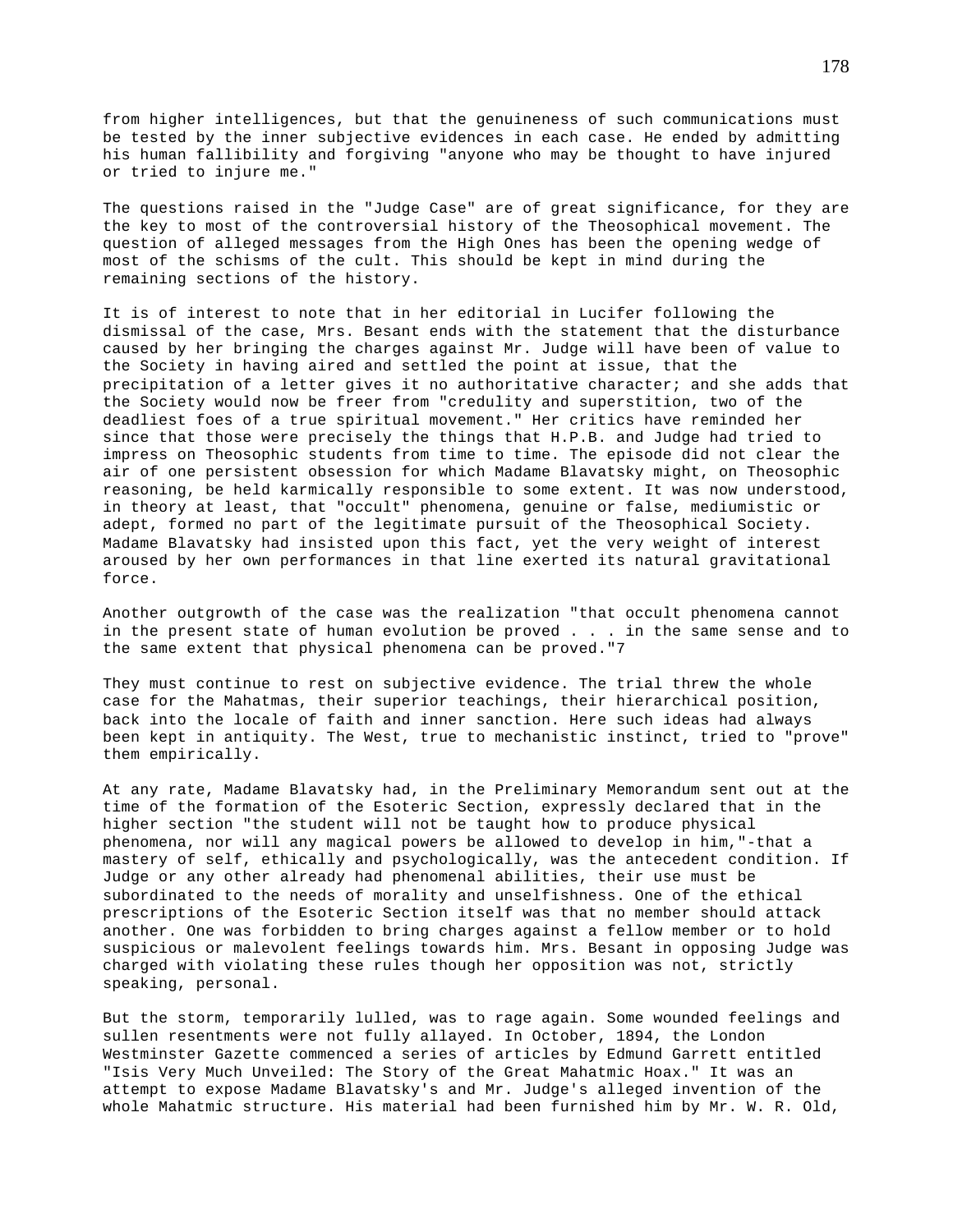one of Col. Olcott's sub-editors on the Theosophist, who was nursing a grudge for having been suspended from the Esoteric Section by Mrs. Besant for violation of his pledge of secrecy. With a mass of authentic data in his hand, Mr. Garrett made a vicious assault upon Theosophy and its Society. The attack stimulated the anti-Judge faction into renewed hostility, and they rushed again to the fray. On his part Judge, believing Mrs. Besant had violated her pledges to the Esoteric Section, by virtue of his authority as H.P.B.'s American representative in that organization, summarily deposed Mrs. Besant from her joint-headship with him. In his written notice to that effect, he stated that Mrs. Besant had fallen under the influence of minds hostile to the "tradition clustering around the work of H.P.B.," and named Chakravarti as the chief culprit. Judge in this connection reminded all concerned of the "Prayag Letter" (one sent to Mr. Sinnett in 1881 by Master K.H.) in which the Master himself had warned the Allahabad Lodge (the branch in which Sinnett, Hume, and Chakravarti were leading members), of the false occultism in the Brahmanical teachings. Judge set forth the conflict of two views in the Theosophical Society regarding the movement itself. The first one, implanted by H.P.B. herself, was that Theosophy is a body of eternal knowledge, unchanging, known of old, held in custody by Adept Guardians, of whom H.P.B. was the responsible and accredited agent in the world for her century. The other was that the whole teaching was itself a growth, a development, and as such had taken gradual shape as changing circumstances had led Madame Blavatsky onward to new vistas. He, Judge, was the official upholder of the first view, and would use his proxy from Madame Blavatsky to maintain her tradition. If his mentor could be proven false in one matter, doubt would be thrown upon all her work. Either Theosophy and its promulgator were what she said they were, or the Society might as well close its doors.

Mrs. Besant saw the order dismissing her from the Esoteric Section office, but refused to heed it. Instead of resigning she called upon loyal members to follow her. Her action thus split the Esoteric Section organization. She sent out a circular stating that not only had Madame Blavatsky made her the Chief Secretary of the Inner Group and Recorder of the Teachings, but had named her as her "Successor." She thus stood out against Judge's authority and proceeded to lay plans to drive him out of the Society. She made a journey to Australia and thence to India in the fall of 1894, and at the annual holiday Convention in India she and Olcott managed to swing the whole body of delegates against Judge, on the old charge of sending out forged Mahatma messages. He was vilified openly by a dozen orators, and a resolution was carried upon Col. Olcott to demand his resignation from the Vice-Presidency or his expulsion from the Society. Judge's first response was a statement that he could not reply to the charges because they had never been given to him. He refused to resign from the Vice-Presidency.

In April of 1895 the Convention of the American Section was held at Boston. With practical unanimity it upheld Mr. Judge. It went further. A resolution presented by Mr. C. A. Griscom, Jr., urged that the American Section declare its autonomy and take a new name, The Theosophical Society in America. The resolution was carried by a vote of nine to one and a new organization effected. A fraternal greeting, with a pledge of solidarity in the movement, was drawn up and sent to the Convention of the European Section then meeting. Judge was elected President. This act placed the Movement as paramount in importance to the Society. (A minority faction remained true to the old organization, and this became later the nucleus of the restored American Section of the Theosophical Society, now the largest numerical body.)

In London the overtures of the new American autonomous body were coldly received by the European Convention, dominated by Mrs. Besant. Olcott declared the greeting out of order, but it was read and "laid on the table." It amounted to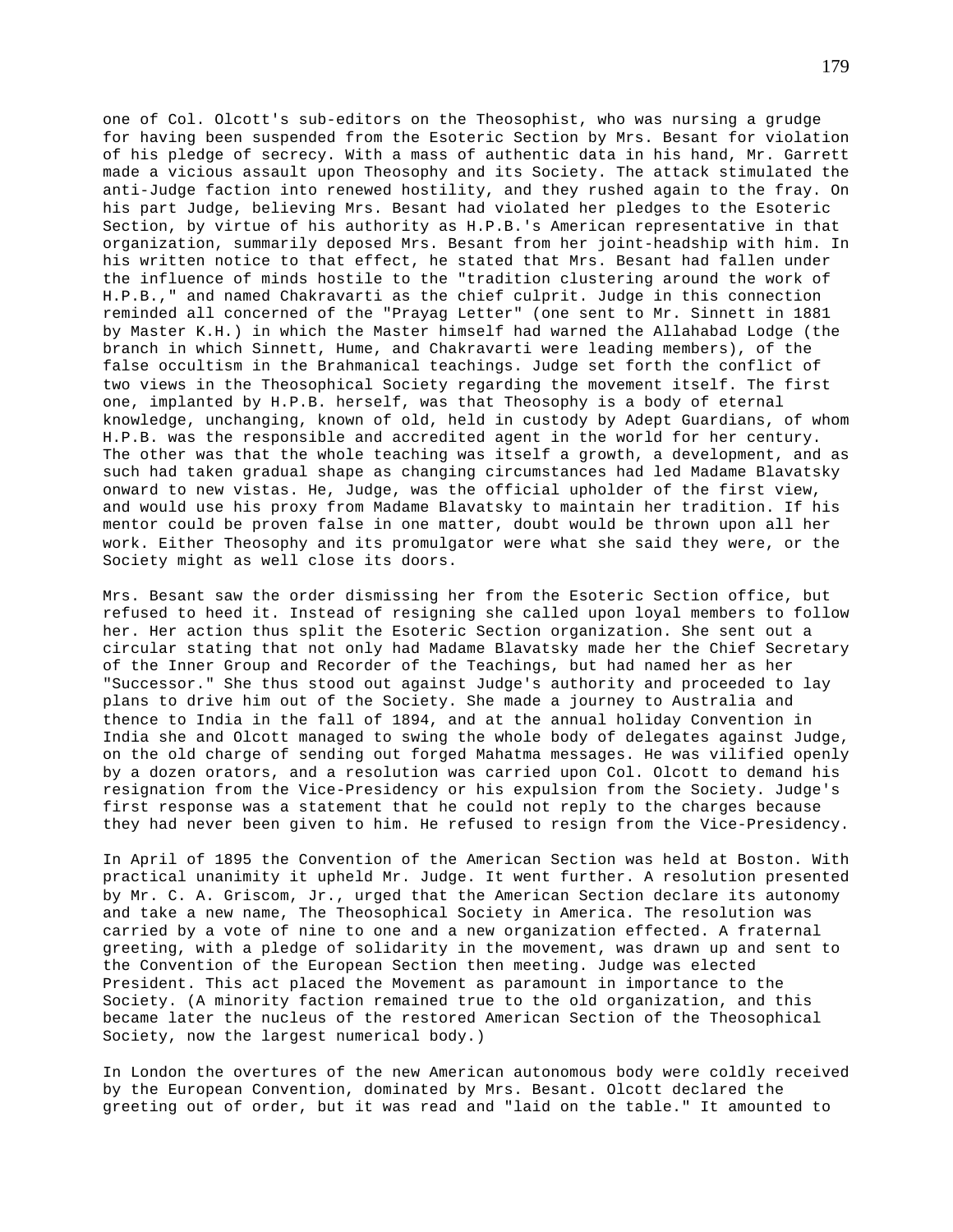an actual rejection of the overtures. The step taken by the American Section was spoken of as "secession."

The new organization in the United States got quietly to work, but Mr. Judge had been broken in health by the long struggle and his death came on March 21, 1896. He had conducted himself, all the while he was the target of the heavy attacks against his integrity, with a dignity, a lack of rancor, and a poise which in the light of later developments stand out in marked contrast to the fury and venom exhibited by his assailants. Whatever the merit or demerit of his position in the Theosophic movement, the fact is that he adhered with firm loyalty to his avowed principles of belief and conduct. He was at least free from that inconstancy to program or to theory which has since been so conspicuous a characteristic of Theosophic leadership. It is of record that Mr. Sinnett later "forgave" him, and that Mrs. Besant and Col. Olcott repented of having persecuted him on personal charges to the detriment of Theosophical practice.

His death plunged Theosophy in America into its darkest days. It precipitated a period marked not so much by attacks from outside as by increasing dissensions and divergences within the ranks. Although Mrs. Katherine Tingley came forward almost immediately as Outer Head and successor to Judge, she did not long command the support and esteem of American Theosophists which he had enjoyed. One after another, small groups refused to follow her and established themselves as independent organizations, until the ranks were decimated by separate societies, each claiming to be the embodiment of true Theosophy, and each tracing its lineage to Madame Blavatsky. From this condition Theosophy in America has not yet recovered; consequently, it remains for us to describe the origins and aims of these various groups, leaving it to the reason of the reader and to the logic of history to decide the issues involved. The records of the time are none too clear, and the literature highly controversial. Since many of the documents of the Esoteric Section are necessarily secret, and since many of the issues are centered in personalities, it is impossible to get a clear picture of the events without an intimate acquaintance with the temperaments, the incidental circumstances, and the petty details which gave color and direction to the theoretical issues debated on paper and platform.

Immediately upon Judge's death a group of leading Theosophists in New York City, with Mr. E. T. Hargrove as an active spirit, called meetings as early as March 29 to consider a course of action. Mr. Hargrove read a statement to the effect that Mr. Judge had not left his followers without guidance; that among his private papers directions had been found as to successorship and future leadership; and that the form of assistance which Judge had enjoyed from the Hierarchy would be continued to them. This announcement was signed by E. T. Hargrove, James M. Pryse, Joseph H. Fussell, H. T. Patterson, Claude Falls Wright, Genevieve L. Griscom, C. A. Griscom, Jr., and E. Aug. Neresheimer, all people of character and prominence. Circulars and announcements were repeatedly issued to the membership from this group in New York, intimating that Mr. Judge's wishes concerning his successor were known and would be carried out.8 It was also announced that the Masters had imposed a condition, namely, that the name of the new head must be withheld for a year. Presumably this was to be a trial period during which the new leader was to test his abilities and readiness to assume the heavy responsibilities borne by Judge. Veiled references were made to him under the name of "Promise." It was stated that "a new light had gone out from the Lodge," and that this "Promise" was a person of psychic gifts and the recipient of messages from the Masters. From a speech made by Mrs. Tingley at this time we quote: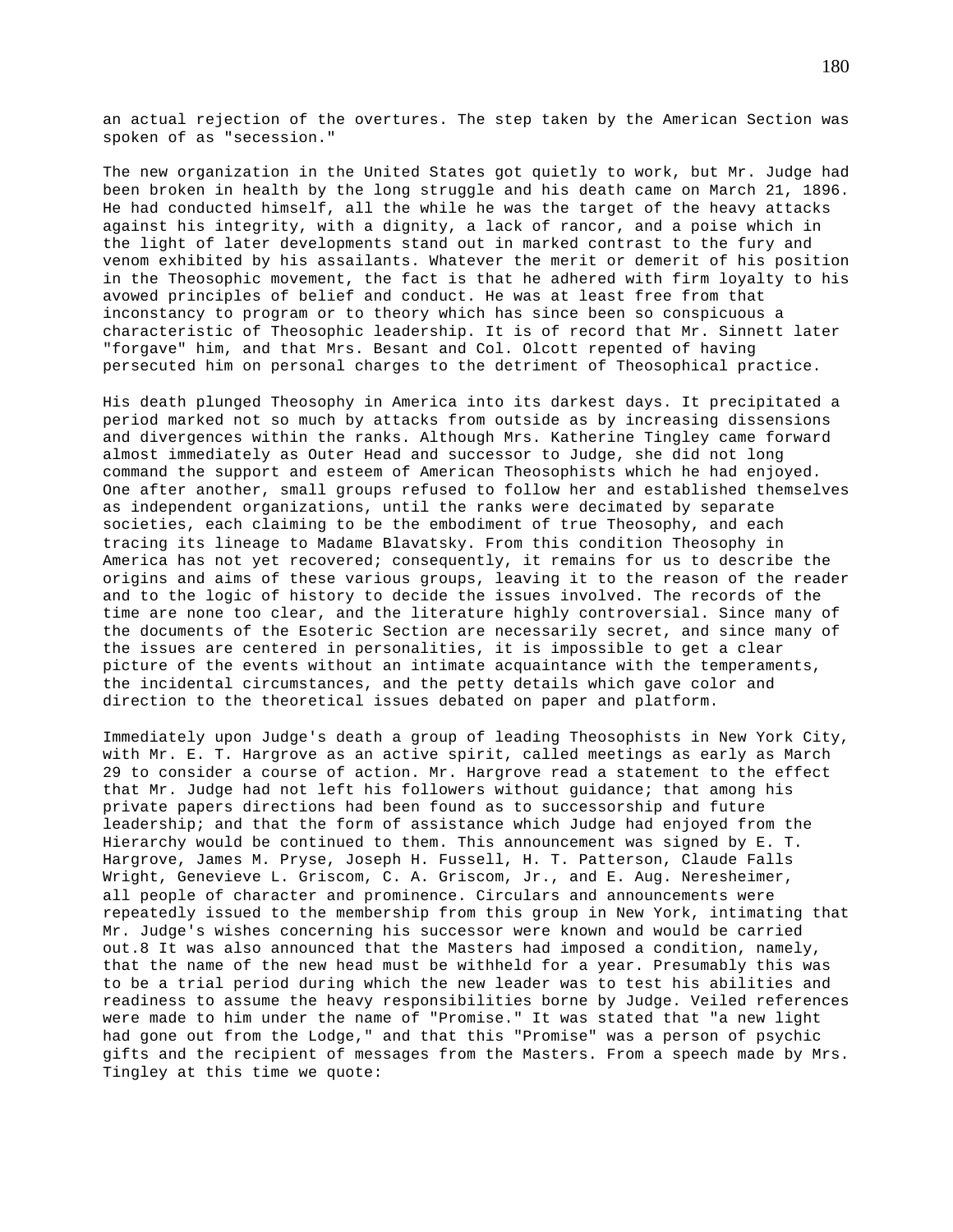"Today the needs of humanity are embodied in one great call: 'Oh God, my God, is there no help for us?' All people should heed the call of the Master and help to belt the world within the compass of the 'cable-tow' of the crusaders, for in their force is the quality of the 'golden promise'-the Light of the Lodge. It will radiate throughout the world, and with the aid of the widow's mite will make perfect the Master's plan."

At the end of April, 1896, the Annual Convention of the Theosophical Society in America met in New York City. Mr. Hargrove was elected President of the organization. The Path was changed to Theosophy. Mrs. Tingley was present and spoke. She announced plans for founding a "School for the Revival of the Lost Mysteries of Antiquity." Money was contributed liberally, and the leaders went ahead with their plans for the expansion of the movement.

Suddenly, on May 17, Mrs. Tingley announced to her associates that she had been informed that the New York press had discovered that she was the person referred to as the new Outer Head, and that they would publish the news the next day. To avoid such a "leak," Mr. Hargrove, as President of the Society, that morning anticipated the newspapers and made a public announcement to the effect that Mrs. Tingley had been designated as Judge's successor. On the following morning, May 18, 1896, a long article appeared in the New York Tribune on the subject. Thus the safeguard of anonymity, originally prescribed as a condition of Mrs. Tingley's appointment, was abrogated.

Meanwhile the leaders had announced their plans for a "Crusade" to carry the message of Theosophy around the world and more especially to vindicate the strength and authenticity of Judge's American Society before the eyes of Theosophists in Europe and India. Accordingly in June Mrs. Tingley, Mr. Hargrove, Mr. and Mrs. Claude F. Wright, Mr. Pierce, and two or three others, set sail for a trip around the world. They made numerous addresses at various points en route defending their cause. They also completed plans for the establishment of the School for the Revival of the Lost Mysteries of Antiquity at Point Loma, California, and on the return voyage Mrs. Tingley laid the corner-stone of the school. Returning to New York early in 1897, they began the task of consolidating and organizing "The Universal Brotherhood."

But dissension arose almost immediately after their return from the "Crusade." A group of the leaders became increasingly suspicious that Mrs. Tingley's policies and practices were not in line with those established by Judge. The forces of ambition and jealousy also entered into the scene. Whatever the deeper issues were, the external friction came to a head in the dispute between Mrs. Keightley and Mr. Neresheimer over the control of the publishing business and the editorial policy of the magazine, Theosophy. Mr. Neresheimer was supported by Mrs. Tingley, whereas Mrs. Keightley, Mr. Hargrove, and their friends, took a firm stand against him. As a result of this disagreement, Mr. Hargrove resigned the presidency of the Theosophical Society in America, and Dr. Keightley resigned the presidency of the affiliated Theosophical Society in England. In January, 1898, Mrs. Tingley called representatives of the Theosophical Society from different parts of the United States to her home, and they drew up and adopted the Constitution of The Universal Brotherhood Organization. Meanwhile some of the friends of Mr. Hargrove proposed a rival plan calling for the election of Mr. Hargrove as President and Mrs. Tingley as "Corresponding Secretary" (H.P.B.'s former title). But Mrs. Tingley repudiated this scheme and in return Mr. Hargrove and his friends rejected Mrs. Tingley's leadership.

At the Annual Convention in Chicago, February, 1898, the whole issue was decided. Mrs. Tingley proceeded aggressively with her plans for The Universal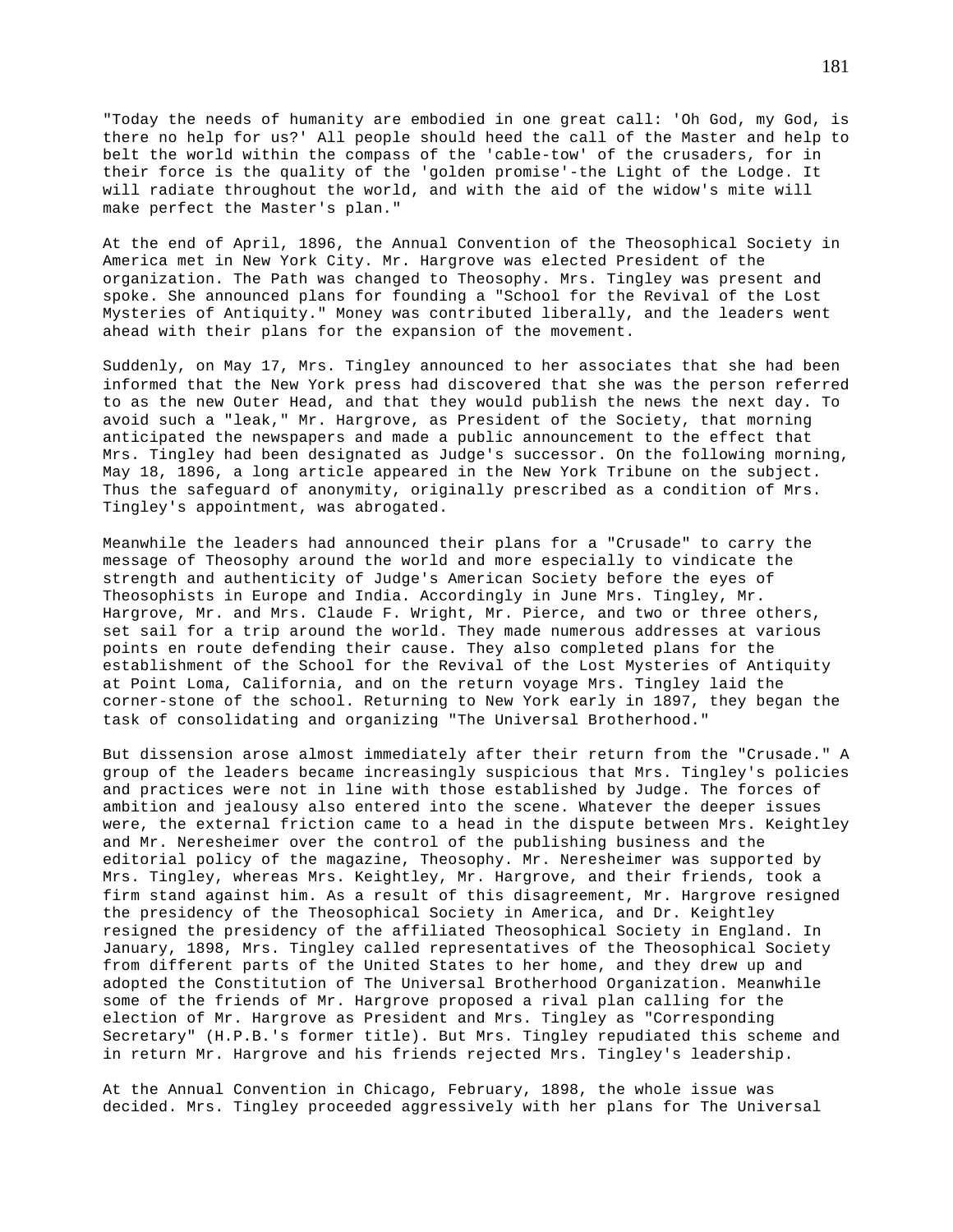Brotherhood, which she wished to absorb the Theosophic Society in America. Mr. Hargrove and his friends, on the other hand, refused to recognize the legitimacy of the new organization. When the issue was put to a vote, over ninety per cent of the delegates followed Mrs. Tingley.

Thereupon Mr. Hargrove and his associates withdrew with a few dozen delegates to another hall, declared the action of the majority to be illegal, and agreed to maintain the Theosophical Society as a distinct body. A month later they formally announced Mrs. Tingley's removal as Outer Head on the grounds that by slandering fellow members she had violated her vows and conducted her organization on policies unworthy of Theosophy.9 Several E.S.T. pamphlets were issued explaining the causes of their repudiation of Mrs. Tingley and incidentally throwing additional light on the circumstances of Mrs. Tingley's coming into power. This body then published The Theosophical Forum, in which it further defined its stand and claimed to be the legitimate continuation of Judge's work and organization. Legal proceedings were begun to recover the membership lists and archives of the Society from The Universal Brotherhood, but this move was unsuccessful. During the next few months several hundred Theosophists expressed their adherence to this Society. This group, now known simply as The Theosophical Society, with headquarters in the New York Branch, continues to carry on its work through local branches. It publishes The Theosophic Quarterly, to which Mrs. Charles Johnston has contributed extensively. It naturally has its own Esoteric Section and has made many scholarly contributions to Theosophic research and literature. True to the spirit of Judge, it has emphasized Western rather than Oriental esoteric traditions, emphasizing the mystic elements in Christianity. It venerates the wisdom of the Master, Jesus, and some of the Christian Saints, but it has no ecclesiastical tendencies. It refuses to commit its members to any Theosophic creed, to any official pronouncements on the subject of "phenomena," or in general to any matters which concern personalities and personal beliefs. Its meetings are devoted largely to study, discussion, and meditation upon the writings of H.P.B. and other Theosophic classics. It remains a small but distinguished group.

After the Chicago Convention of 1898, the vast majority of American Theosophists followed Mrs. Tingley in The Universal Brotherhood and Theosophical Society, with headquarters at Point Loma. Its official organ, The Searchlight, conducted a vigorous campaign and under the leadership of Mrs. Tingley, the organization flourished for several years. Through Mr. A. G. Spalding, of baseball fame, Ex-Secretary of the Treasury Lyman J. Gage, and others, sufficient funds were secured to establish permanent headquarters at Point Loma, a beautiful site overlooking the Pacific. The place became a colony, where new ventures in the education of children according to Theosophic ideas were embarked on, with results said to be exceptional. In 1900 the Râja-Yoga School was founded which was later expanded into the Theosophical University. An Aryan Memorial Temple was erected, now known as the Temple of Peace; and a Greek theatre was built, the first in the country, where Greek and Shakespearean dramas have been performed. The Headquarters are now conducted under the direction of Dr. Gottfried de Purucker and Mr. J. H. Fussell, both of whom were associated with Mrs. Tingley from 1898.

Mrs. Tingley lived until July 11, 1929, when her death was announced from Visingso, Sweden, where she had gone to a Theosophic community to recover from an automobile accident suffered in Germany.10 She had done much work of a humanitarian nature. Besides the School of Antiquity at Point Loma she had founded an International Brotherhood League, a summer home for children at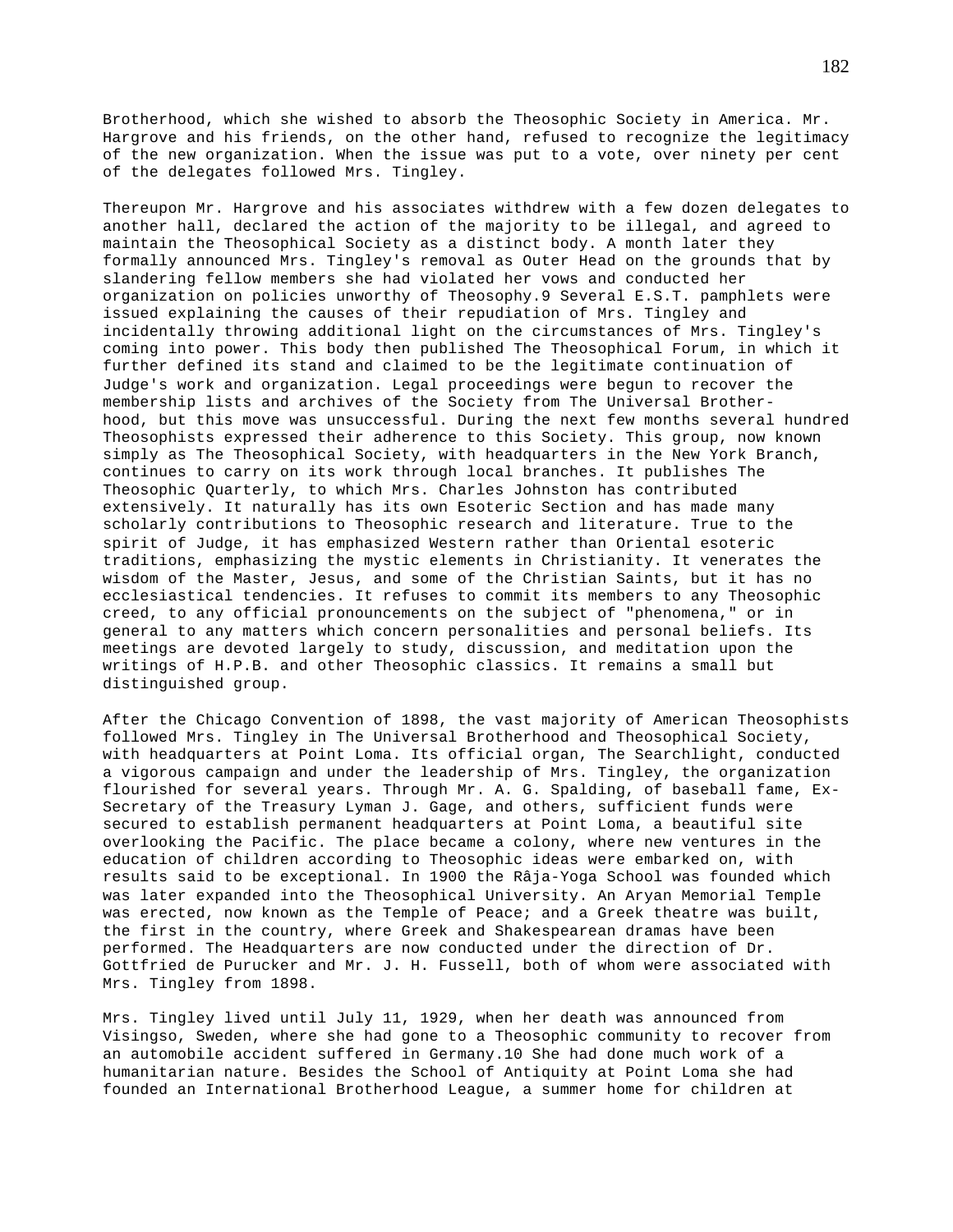Spring Valley, New York, and a home for orphan children at Buffalo. She had opened three schools in Cuba.

Another group of Theosophists in 1899 drifted into "The Temple of the People," sponsored by Dr. W. H. Dower and Frances J. Meyers, of Syracuse, New York. Messages coming through a Mrs. Francia A. La Due, known mediumistically as "Blue Star," were its inspiration until her death in 1923. A remnant of this group is established in a colony at Halcyon, California.

In 1899 another offshoot came to growth in "The Theosophical Society of New York," which is to be distinguished from "The New York Branch of the Theosophical Society" mentioned above. Dr. H. H. Salisbury, long a friend of Mr. Judge, Mr. Donald Nicholson, editor of the New York Tribune, also a friend of Judge and H.P.B., and Mr. Harold W. Percival, headed a group which numbered Dr. Alexander Wilder and Mrs. Laura Langford among its adherents. Mr. Percival for years edited a successful magazine, The Word.

Dr. J. D. Buck, of Cincinnati, an early member of the American Section and devoted supporter of Judge, later threw his strong influence on the side of the claims of a Mr. Richardson-known as "T.K."-and Mrs. Florence Huntley, to represent the Masters. Some of his friends went with him in this allegiance, but the exposure of "T.K." undermined his movement and he died shortly afterward.

Mrs. Alice L. Cleather, one of the inner group of students around Madame Blavatsky during the years preceding her death, formed a "Blavatsky Association," organized to combat the successorship of Mrs. Besant in particular. It was declared that Mr. Judge had fallen under the deception of Mrs. Tingley. Mrs. Cleather wrote three or four books upholding the esoteric character of Madame Blavatsky's mission.

In England Mr. G. R. S. Mead, long co-editor with Mrs. Besant of Lucifer, parted from her after 1907 and founded "The Quest Society," which until recently published The Quest. His Society has a highly respectable membership and devotes its energies to comparative religion and psychical research. Mr. Mead is most active in the scholarly activities of the Society.

In California, home of many cults, Mr. Max Heindel, originally a Theosophist, launched later a Rosicrucian Society, and published a valuable work, Rosicrucian Cosmo-Conception. His association maintains headquarters at Oceanside, California, and following his death his wife has continued the direction of its activities.

Likewise in California Mr. Robert Crosbie established the parent United Lodge of Theosophists at Los Angeles in 1909. Mr. Crosbie adhered to the conviction that Mr. Judge alone worked in the true direction of H.P.B.'s movement, and he gave to his organization the task of perpetuating the original teaching of Blavatskian Theosophy, as promulgated by Judge. He founded the periodical Theosophy, a revival of The Path. He labored to restore the unique status of H.P.B. and Judge as esoteric teachers, and his society thus became a "drift back to source." As H.P.B. herself had looked after the spiritual side of the movement, regarding that as more important than its outward organization, so the United Lodge of Theosophists has discounted the value of organization and of personalities in it. The names of the speakers are usually not attached to lecture announcements, nor those of authors to books and articles. The interests of the association are primarily in Theosophy and the movement, not in any Society; in Theosophic truth, not in any individual expression of it. A spirit of accord binds together various Lodges, isolated groups and scattered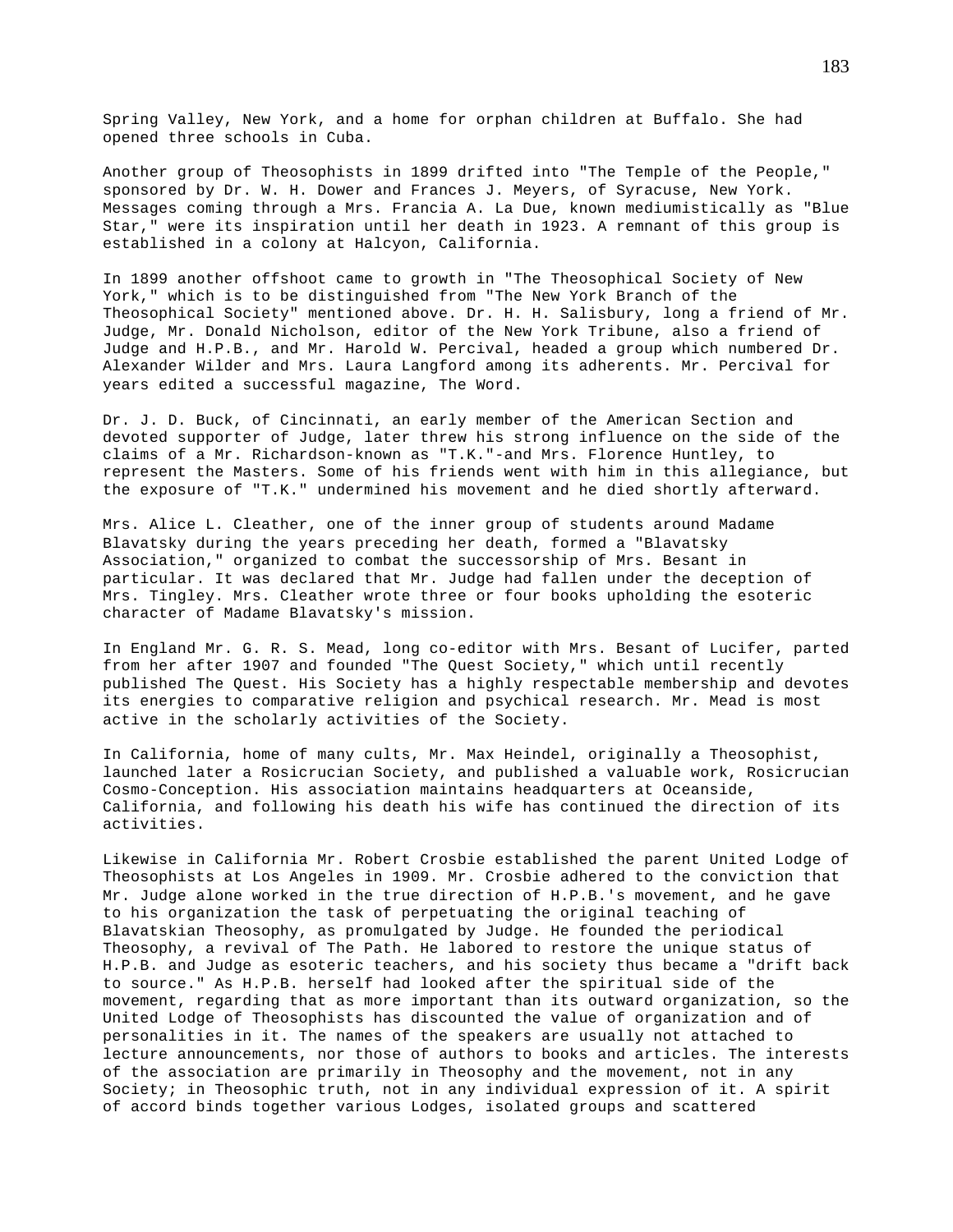associates throughout the United States, and in recent years there has been marked growth, as the disturbances in the larger "Besant" section drove many of its old adherents into the U.L.T. The defection of Mr. P. B. Wadia, eloquent Hindu Theosophist, from the Besant fold and his affiliation with the United Lodge in 1922, furnished no small impetus to the latter's increased power. Mr. John Garrigues, of Los Angeles, has devoted indefatigable energy to the work of this body, and few persons have a wider acquaintance with the facts of Theosophic history than he. Residing in New York until 1930, he exerted a pronounced influence in the councils of the U.L.T. throughout the country.

In Washington, D.C., there has been published for many years by Mr. H. N. Stokes, a leaflet called The Oriental Esoteric Library Critic. Mr. Stokes conducts a circulating library of occult and Theosophic books, but finds time in addition to edit his diminutive sheet, which has been a veritable thorn in the flesh of the Besant leadership for many years. He seizes upon every inconsistency in the statements or policies of the Besant-Leadbeater-Wedgewood hegemony and subjects it to critical analysis. Many Theosophists tolerate his belligerent spirit and strong language for the sake of the facts he adduces, which have usually great pertinence to Theosophic affairs. He is particularly hostile to the developments of Neo-Theosophy under the Besant and Leadbeater régime, and above all to the institution of the Liberal Catholic Church as a Theosophic appanage.

As a result of the great impetus given by the Theosophical movement, scores of organizations with aims mystic, occult, divine, spiritual, Oriental, astrological, fraternal, and inspirational, have sprung up on all sides, to emphasize one or another aspect of the teaching, real or fancied. A reference to Hartmann's Who's Who in Occult, Psychic, and Spiritual Realms will astonish one with the number and diversified character of these bodies. Their existence marks one of the surprising phenomena of our contemporary religious life.

It remains to sketch with the greatest brevity the history since 1896 of the large international body of the Theosophical Society over which Mrs. Annie Besant has presided since 1907.

It will be recalled that when in Boston in 1895 the American Section, out of loyalty to its leader, Judge, "seceded" from the parent organization and became autonomous, a minority dissented from the action of the Convention and remained in adherence to Col. Olcott's Society. Prominent in this party were Dr. Mary Weeks Burnett, Mr. Alexander Fullerton, Dr. La Pierre, and others. This faction became the nucleus around which, as the larger Judge group disintegrated, gradual accretions of strength materialized. This was in part due to the prestige which officialdom and regularity carries with it, and in part to the position and prominence of Col. Olcott and the great influence wielded by Mrs. Besant. In a few years it became numerically far the strongest group, and today includes some ninety per cent of American Theosophical membership.

After Judge passed from the scene, Col. Olcott and Mrs. Besant could devote their undivided energies to Theosophic propaganda, both in the Society at large and in the Esoteric Section, so that the movement expanded rapidly in all parts of the world. Charters were given to National Sections in most of the countries on the map. The Society flourished outwardly and organically. The question as to whether it held true to its original spirit and purpose is of course a debatable one. It was at this time that the beginnings of the drift toward those later presentations of Theosophical teaching which have come to be known as Neo-Theosophy were becoming manifest. Mrs. Besant and Mr. Leadbeater stood out unrivalled as the literary exponents and formulators of Theosophy. Their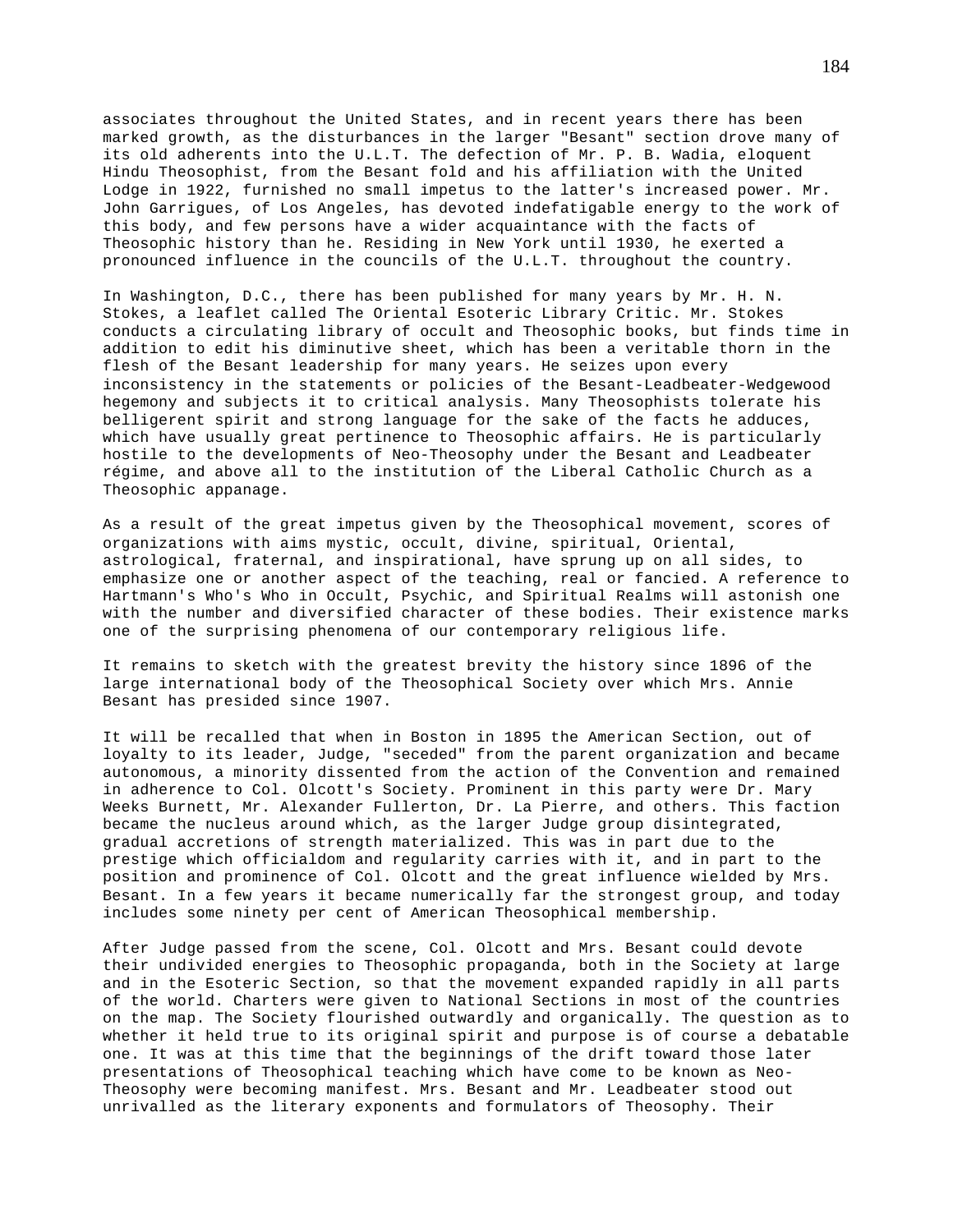statements were hailed with as much respect and authority as those of Madame Blavatsky in the earlier days. Both of them wrote assiduously and lectured with great frequency, and their publications rapidly began to supplant all other works on the Theosophic shelves. With The Ancient Wisdom, A Study in Consciousness, and Esoteric Christianity Mrs. Besant began a literary output which has been rarely matched in volume. Some eighty or more works now stand in her name. Mr. Leadbeater's total may reach twenty, but they are mostly of a more pretentious character than Mrs. Besant's, being accounts of his clairvoyant investigations into the nature and history of the world and man. His works had to do mostly with subjects connected with the Third Object of the Society, the psychic powers latent in man. Mrs. Besant touched alike on all three of the objects, not neglecting the ethical aspects of Theosophy, which she emphasized in such works as The Path of Discipleship and In The Outer Court. Predominantly under the influence of these two leaders the power of Theosophy spread widely in the world.

Mr. Leadbeater was one of the participants with Mr. Sinnett and others in occult investigations carried on in the London Lodge, an autonomous group not fully in sympathy with some phases of Madame Blavatsky's work. He developed, as was reported, great psychic abilities, as the result of which, notwithstanding his frequent disclaiming of occult authority, he exercised great influence over the thought of a large number of members of the Society. His studies and his books reflected the attitude of "scientific common sense." He claims to have brought the phenomena of the superphysical realms of life, of the astral and the mental plane, of the future disembodied life, and of the past and future of this and other spheres, under his direct clairvoyant gaze. He wrote elaborate descriptions of these things in a style of simplicity and clearness. He asserted that such powers enabled one to review any event in the past history of the race, inasmuch as all that ever happened is imprinted indelibly on the substance of the Astral Light or the Akasha, and the psychic faculties of trained occultists permit them to bring these pictures under observation. With the same faculties he asserted his ability to investigate the facts of nature in both her realms of the infinite and the infinitesimal. Hence he explored the nature of the atom, its electrons and its whorls, and in collaboration with Mrs. Besant, who was alleged also to possess high psychic powers, published a work entitled Occult Chemistry. For years he stood as perhaps the world's greatest "seer," and in books dealing with Clairvoyance, Dreams, The Astral Plane, Some Glimpses of Occultism, The Inner Life, The Hidden Side of Things, Man: Whence, How and Whither, he labored to particularize and complement Madame Blavatsky's sweeping outline of cosmic evolution and human character, as given in The Secret Doctrine. Certain schools of his critics assert flatly that he has only succeeded in vitiating her original presentation. Two years ago The Canadian Theosophist, a magazine published under the editorship of Mr. Albert Smythe at Toronto, published a series of articles in which parallel passages from the writings of Madame Blavatsky and the Mahatma Letters on one side, and from the books of Mrs. Besant, Mr. Leadbeater, Mr. C. Jinarajadasa, on the other, give specific evidence bearing on the claims of perversion of the original theories by those whom they call Neo-Theosophists. The articles indicate wide deviations, in some cases complete reversal, made by the later interpreters from the fundamental statements of the Russian Messenger and her Overlords. The differences concern such matters as the personality of God, the historicity of Jesus, his identity as an individual or a principle, the desirability of churches, priestcraft and religious ceremonial, the genuineness of an apostolic succession, and a vicarious atonement, the authority of Sacraments, the nature and nomenclature of the seven planes of man's constitution, the planetary chains, the monad, the course of evolution, and many other important phases of Theosophic doctrine. This exhaustive research has made it apparent that the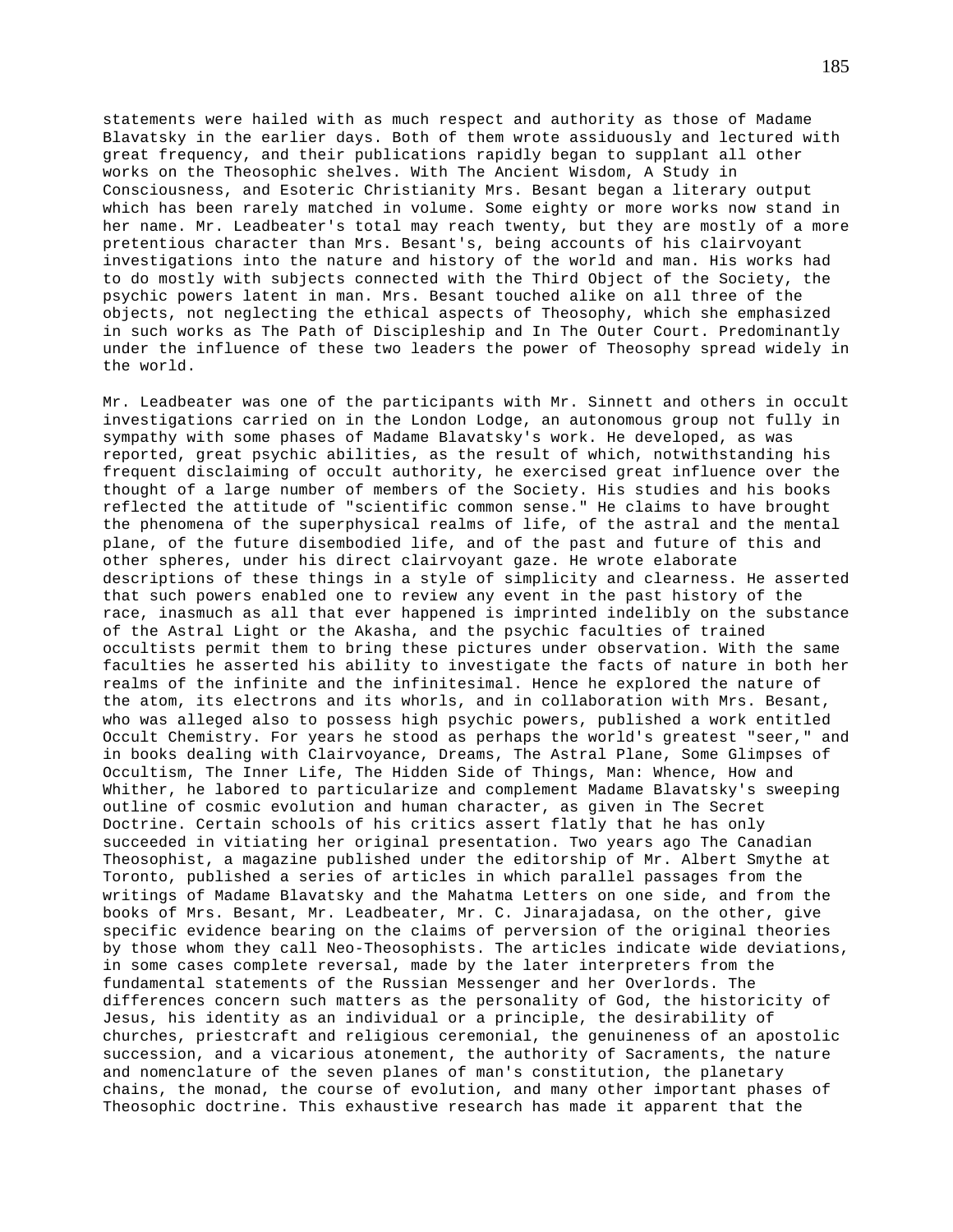later exponents have allowed themselves to depart in many important points from the teachings of H.P.B.11

Whatever may be the causes operating to influence their intellectual developments, they have succeeded in giving Theosophy a somewhat different direction which, on the whole, has emphasized the religious temper and content of its doctrines. It should be added that these criticisms are not representative of the great majority of followers of the movement, who regard the later elaborations from fundamentals as both logical and desirable.

For years Mr. Leadbeater was looked upon as the genuine link between the Society and its Mahatmic Wardens, and his utterances were received as law and authority by members of the organization from the President downward. But at the height of his influence in 1906 came charges of privately teaching to boys under his care sexual practices similar to some of those practiced in certain Hindu temple rites. They cleft through the ranks of the Society like a bolt of lightning. Mrs. Besant, horrified, asked for his resignation. Mr. Leadbeater admitted the charges, explained his occult and hygienic reasons for his instruction, and resigned. But not many months had passed before Mrs. Besant reversed her position and began a campaign to restore Mr. Leadbeater to fellowship and good repute, she having received from him a promise to discontinue such teaching.

Col. Olcott had conducted an inquiry at London, and the disclosure probably hastened the aging President's death, though the main contributing cause was an accident on board ship. He died early in 1907, and the event caused a conflict over the matter of succession. It was noised about Adyar, Madras, where his death occurred, that there had been a visitation of a number of the Masters at the bedside of the dying President-Founder and that the succession had there been indicated. The extraordinary occurrence was said to have been witnessed by those present in the death chamber, who were Mrs. Besant, Mrs. Marie Russak Hotchener, and two or three others. As the matter is one of considerable moment in the history of the Theosophical Society, I take the liberty to quote several sentences from a personal letter which Mrs. Hotchener wrote me from Los Angeles under date of August 3, 1915, relative to the event:

"I was present when the Masters came to Col. Olcott. There was no possibility of hallucination, for too many things occurred physically which could be proven. I did some writing even, and did two or three things I was told to do, and besides the whole visit of the Masters to Colonel Olcott was to help him and to better the future of the Society. I also saw the Master lift Colonel from the floor where he had prostrated himself as HIS feet, and put him on the bed as though the Colonel were a baby. Master M. (Morya) did it, who is seven feet tall. When the Doctor came a few minutes later (when the Masters had gone) he scolded the nurse and myself for the fact that Colonel had been out of bed-his heart and condition of the body showed it and the terrible excitement. We were told of things which were afterwards proven and which none of us knew at the time; whole sentences were quoted from the Master's letters to H.P.B. which none of us had seen, and objects mentioned the existence of which none of us knew, and many other things. Then, too, the Colonel had seen the Masters with H.P.B. and there was no possibility of his being deceived. Their coming saved the Society from going into an era of the 'letter of the law' dominating completely the spirit, and both Mr. Leadbeater and Mrs. Besant have confirmed their coming and in their physical bodies. There is sufficient proof, but I could not write it all now."

The witnesses affirmed that the Masters had designated Mrs. Besant as the successor of Col. Olcott, as she was already that of H.P.B. This demonstration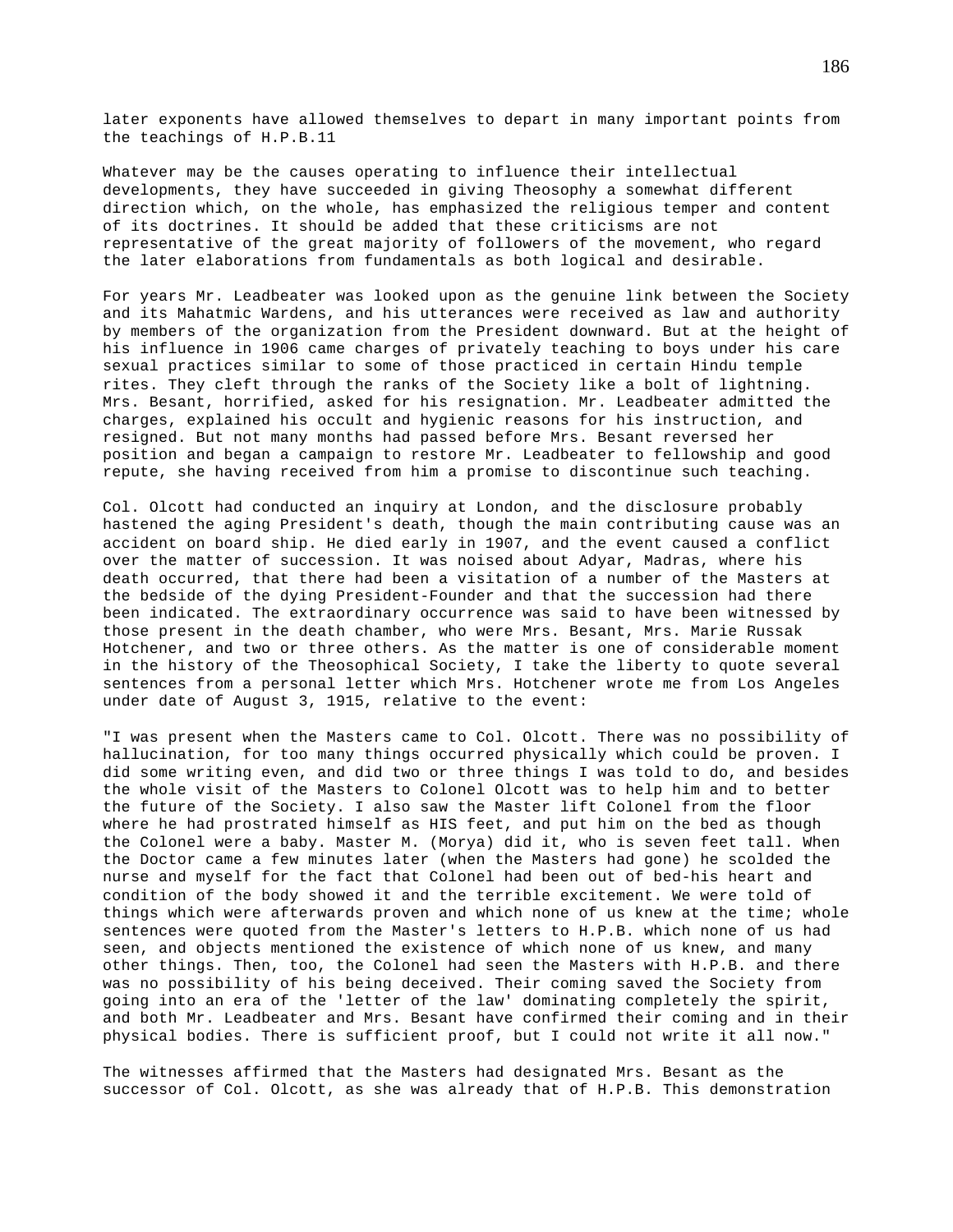of the living interest of the Masters in the affairs of the Society12 vitally enhanced Mrs. Besant's prestige, and as she was already in control of the "throbbing heart of the Theosophical Society," viz., the Esoteric Section, the ensuing world-wide election of a new President, held in 1907, could have but one result. She had practically no opposition, and has been re-elected at intervals since that time. Mr. Leadbeater was restored soon after these events, and the exposition of the major phases of the Neo-Theosophy began in earnest. Many old and loyal members were forced out by the advent of one disagreeable situation or utterance after another, as they saw the old teachings warped or strangely reinterpreted; but the new interest brought in others in larger numbers. Perhaps the most spectacular of all Mrs. Besant's enterprises was inaugurated in 1909- the formation of The Order of the Star in the East, for spreading the idea, which she and Mr. Leadbeater had promulgated, of the approaching manifestation of the Lord Maitreya as the World Teacher. The basis of her grandiose scheme was Mr. Leadbeater's psychic discovery that the very body which the Lord was to occupy during the years of His coming earthly sojourn was already among them in the person of one Jiddu Krishnamurti, a fine young Brahmin, then in his early 'teens. Mrs. Besant forthwith legally adopted the youth, aided with his education, part of which was gained in England, and successfully resisted a lawsuit of the boy's father to regain control of him. She then exploited him before the world as the "vehicle" of the coming World Teacher. An abundance of effective publicity was gained, if nothing more substantial. Several times the lad's body seemed to have been obsessed by an overshadowing presence, and his lips at such times spoke unwonted words of wisdom. The young man was elevated to the headship of the Order of the Star in the East; a neat magazine, The Herald of the Star, was established for propaganda purposes, and the thousands of Theosophists and some outsiders who followed Mrs. Besant in this new field were worked up to a high pitch of hushed expectancy of the dénouement. Krishnamurti's sponsors had originally stated that the spirit of the Great Lord could be expected to use the body of the young Hindu fully in some fifteen or twenty-five years, but on the occasion of the visit of Mrs. Besant and the youth to America in August of 1926, the announcement was made that the consummation of the divine event was certain to be delayed no longer than Christmas of that year. The affable young man bravely carried the mantle of near-divinity during all the intervening years; but finally in the course of the year 1929, speaking at a meeting of the followers of his cult at their European headquarters at Ommen, in Holland, he rather suddenly executed what he had intimated to some of his friends, who had noted his utterances against organizations for spiritual purposes, by dissolving the Order of the Star, by refusing to be regarded as an authority, and retaining for himself only the humble rôle of spiritual teacher. In spite of the exalted position gratuitously foisted upon him, he had evidently grown restive under Mrs. Besant's dominance. His action has been generally interpreted as a courageous assertion of his independence of mind and spirit. By it he has apparently gained rather than lost prestige. His public appearances continue to draw large audiences which express sympathy with his aims and react kindly to the appeal of his personality and spiritual cast of mind. Mrs. Besant was left to find devices of her own to explain the twenty-year-long fiasco. She has explained that Mr. Krishnamurti is a teacher in his own right.

In the early days of the Krishnamurti agitation, probably about 1912, Mr. Leadbeater published in serial form the results of a pretentious clairvoyant investigation, being no less than an account in much detail of the last forty reincarnations of the Indian lad in various nations including the Atlantean countries, with the concurrent lives of some score or more of individuals, nearly all prominent then in the Theosophical Society, who had been keeping in the same group life after life down through the ages. His work was styled The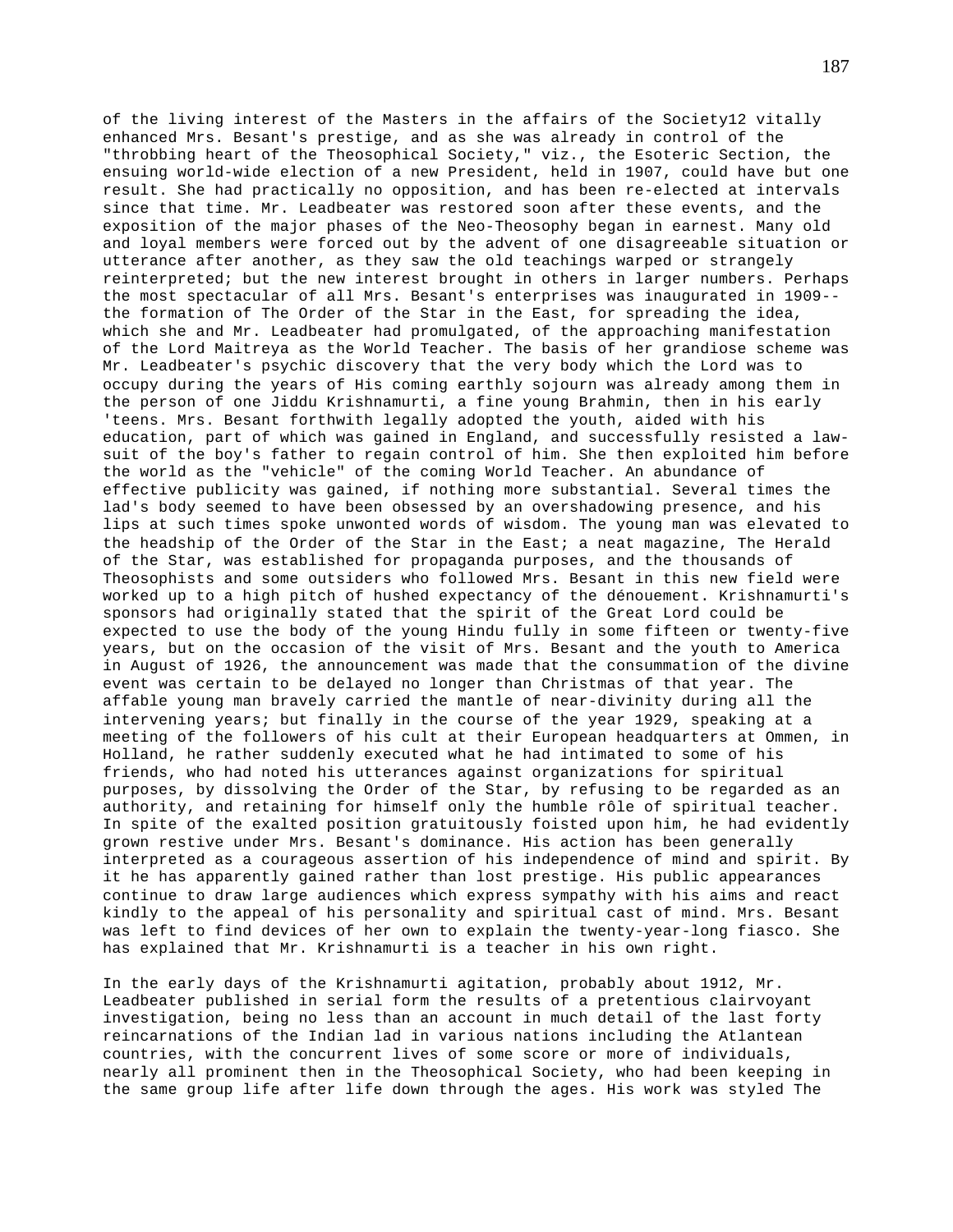Lives of Alcyone, the latter appellation having been given to Krishnamurti as his true or cosmic name.13

About 1914 Mrs. Marie Russak was commissioned to introduce a ritualistic order within the Theosophic Society and in the course of the next two or three years she installed some twenty or more chapters of an organization given the name of "The Temple of the Rosy Cross." An elaborate regalia was required and a ceremonial was devised which a member of the Masonic body told the author equalled in beauty and dignity anything he was conversant with in the higher degrees of Masonry. The initiates took a solemn pledge to do nothing contrary to the interests of their Higher Selves and the ceremonies were said to have been attended with elevated types of spiritual experience. Great emphasis was laid on the "magnetic purity" of everything handled by the officiants. Powerful sublimations of spiritual forces were thought to be operative through the instrumentality of the ritual. Mrs. Russak had proved to be an efficient organizer and the "Temple" had apparently done much to spiritualize the appeal of Theosophy. But suddenly after an existence of about three years the organization was declared at an end, for reasons never given out frankly to the membership.

Coincident with the "Alcyone" campaign a movement within the Theosophical Society was launched, again actuated by Mr. Leadbeater's mystic observations, that went in direct contradiction to Madame Blavatsky's warnings and prognostications on the subject of religious sectarianism. This was the establishment of "The Old Catholic Church" (later changed to "The Liberal Catholic Church") as carrying the true apostolic succession from the original non-Roman Catholic Church, the primitive Christian Church. The link of succession brought down from the early Middle Ages was picked up in Holland in the remnants of the Old Catholic Church still lingering there, and the first Bishop consecrated from the old line was Mr. James I. Wedgewood, English Theosophist. He in turn anointed Mr. Leadbeater, who thus received the title of Bishop, by which he is now known. It was declared that the true unction of the original consecration was thus transmitted down to the present and reawakened to new virility in Theosophic hands. Mr. Leadbeater wrote The Science of the Sacraments to give a new and living potency to ritual through occult science, and the new Church was declared to be the felicitous channel of expression for such Theosophists as needed the uplifting virtue of a dynamic ceremonial. The teachings of Theosophy might be intellectually satisfying; the Liberal Catholic Church would round out the Theosophic life by providing for the nourishment of the aesthetic and emotional nature, through means of white-magical potency. Mr. Leadbeater was more Catholic than any Roman in his claims of marvelous efficacy in the performance of the rituals. His pictures of the congregational thoughtforms, the aggregate vibrational energies set in motion by devotion, which he says take definite shapes and hover over the edifice during a service, are daring and original.14

Agitation over Mr. Leadbeater's sex ideas cropped out at intervals, and in 1922 there was a renewed stir over this subject when a Mr. Martyn, of Sydney, Australia, a Theosophist of high standing, gave out a letter in which he recounted certain incidents which he alleged took place while Mr. Leadbeater was a guest in his home some time before.

There were charges and denials; and it should in fairness be said that Mr. Leadbeater had confided to personal friends that through his clairvoyant vision he was enabled to discern that much suffering could be saved the boys later on in their lives if some of the pent-up sexual energies could be given vent in the way he prescribed. He asserted that the "bad Karma" of such sex expression would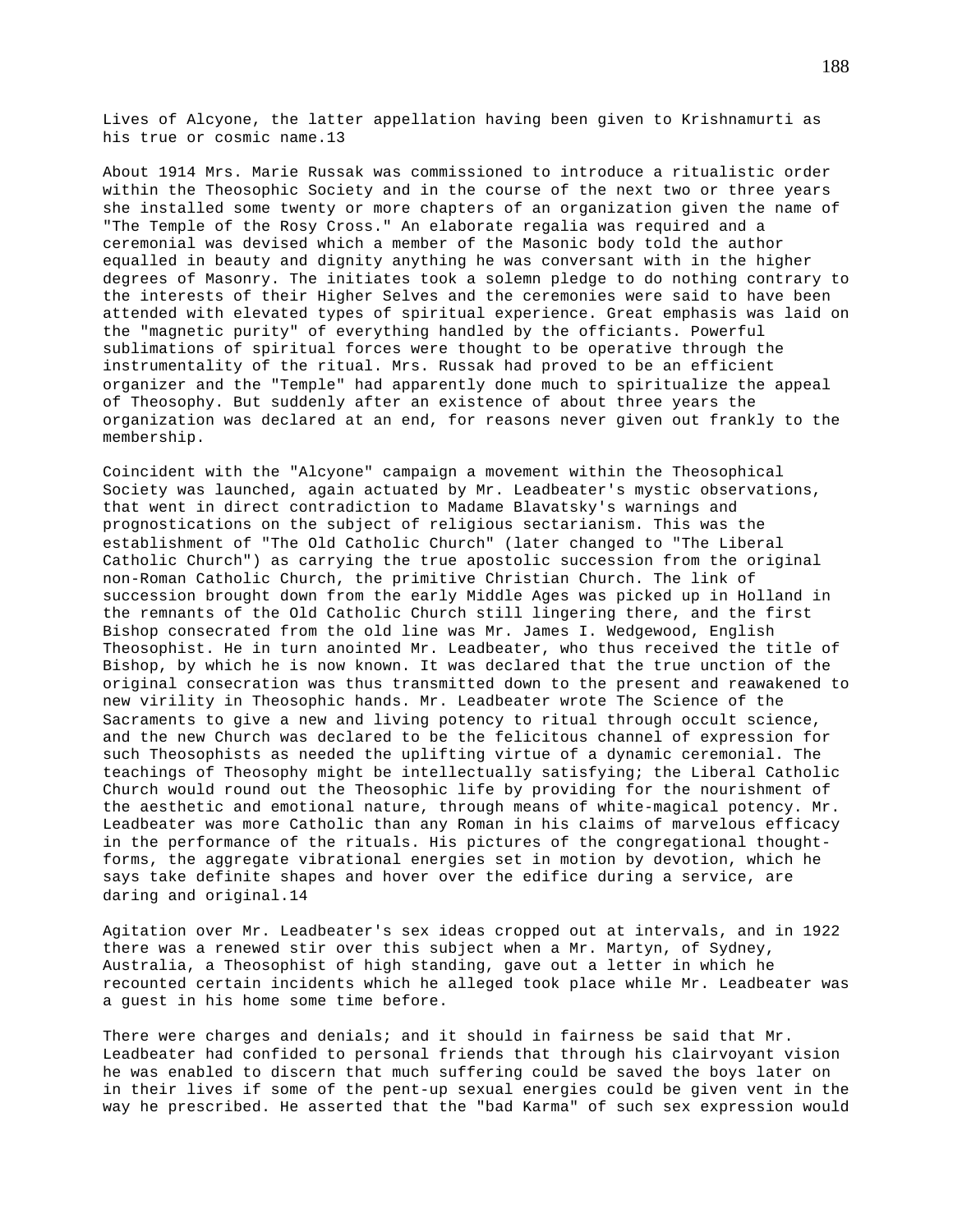be confined to the boys themselves and easily lived down, whereas otherwise they would be led to actions which would involve them in the sex Karma of others. Some Theosophists, including one or two medical men and women, have gone on record as declaring that the principles underlying Mr. Leadbeater's sexual philosophy in this particular might well save the world some of the misery and evil that arises from improper understanding of the issues involved. Mrs. Besant herself may have seen some such saving grace in the situation, which would account for her sudden and definite swing to Mr. Leadbeater's support following her first outraged sensibilities. The issue is not at present a live one. Certainly Mr. Leadbeater's ideas on sex, though tolerated by some, are to be regarded as generally repudiated by the vast majority of Theosophists.

Later Theosophical leadership in America passed successively through the hands of Dr. Weller Van Hook, of Chicago, Mr. A. P. Warrington, an attorney from Virginia and Mr. L. W. Rogers, a capable business executive, who is now the President of the large American Section. It was in Mr. Warrington's régime that the Theosophical settlement, under the name of Krotona, was located in Hollywood, Los Angeles, California. This settlement was the outcome of a plan conceived by Mr. Warrington quite apart from any Theosophical connection, and it was not until after the leaders of the movement learned of the plan that it was determined to carry it out in the interest of Theosophists. After an exhaustive search of the South and the West for a suitable site, covering a period of five years or more,15 it was finally decided to locate in California; acreage was secured in the Hollywood hills, some beautiful buildings erected, and the Theosophical Headquarters was transferred from Chicago. The Headquarters has since been transferred to Wheaton, Illinois, a suburb of Chicago, for the advantage of a centralized location; and the Krotona settlement has been removed to a beautiful site in Ojai Valley where it now flourishes and is known as Krotona, as before. Here institute courses in Theosophy and related subjects are given and headquarters are maintained for the E.S. in the Western Hemisphere.16

When Mrs. Besant's "Karma" (as Theosophists phrase it) took her to India, she saw India moving towards the fulfilment of her vision and (as has been recently publicly asserted) the wish of the Himalayan Adepts, in the constituting of India as a Dominion of the British Commonwealth. The Theosophical headquarters at Adyar, in Madras, has long been recognized as a center of educational reform in India, and of propaganda for the modern revival of Hindu painting in the oriental manner.

Dr. Besant, still a prominent figure, is advancing into the eighties, and Mr. Leadbeater, too, is aging. What direction the course of future Theosophic activity will take when these two dominant figures have been withdrawn, is matter for current speculation. Their policies have alienated some of the staunchest early adherents of Madame Blavatsky and Judge. Already certain trends are discernible which indicate the setting in of a back-to-Blavatsky movement within the ranks of the Theosophical Society. There is already in full swing in the West a tendency to turn to a study of oriental spiritual science, and the contributions of Madame Blavatsky to this field are hardly likely to diminish in importance during the coming decades. She herself prophesied that her

Captain Kidd could be discovered-by clairvoyant means-and utilized to finance the undertaking. A rusty key was actually found in the hands of a skeleton discovered where the clairvoyant described it as lying buried, but evidently the treasure chests were not unearthed. This item was given to the author by one of the group meeting with the clairvoyant at the time.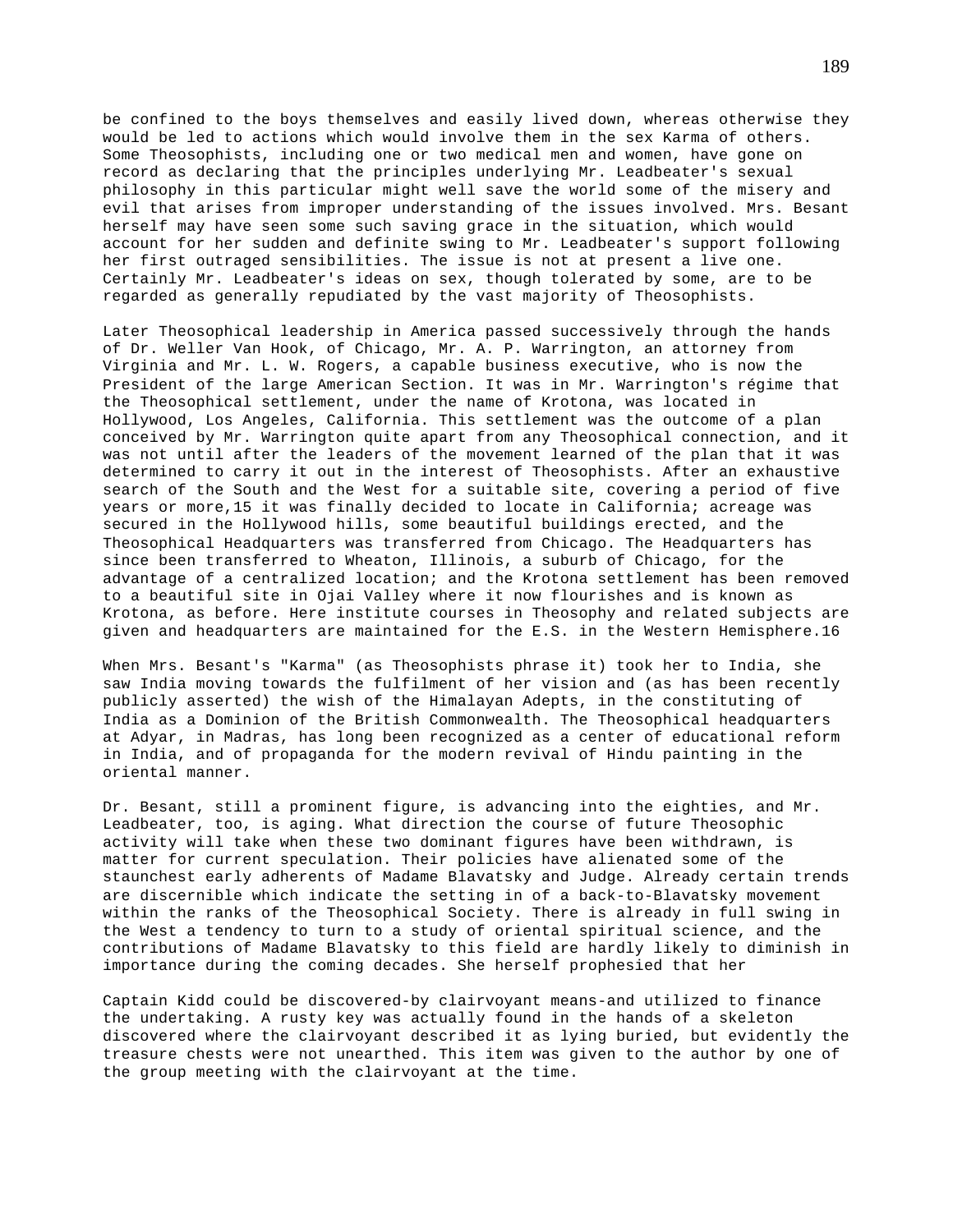The Secret Doctrine would be accepted as a text-book on modern science in the twentieth century. Whether that prophecy be fulfilled or not, it is of note that the list of students who are dragging it down from dusty shelves is rapidly increasing at the present writing. Through the efforts mainly of the United Lodge of Theosophists reprints of the original plates of the two (First and Second) volumes have been made, and the book made more readily available to the public. Announcement has also been made from Adyar that H. P. Blavatsky's first draft of volume one of The Secret Doctrine will be published in 1931.17

Some statistics as to book circulation are indicative of the spread of this stream of philosophic thought. Officials at the United Lodge of Theosophists, New York City, supplied data on this score. As the U.L.T. is one of the lesser bodies propagating Theosophy, the figures here given would cover but a minor fraction of the actual circulation of Theosophic literature. In recent years the United Lodge organization has sold:

| Ocean of Theosophy, W. Q. Judge 50,000                               |  |
|----------------------------------------------------------------------|--|
| Translation of the Bhagavad Gita, W. Q. Judge 40,000                 |  |
| The Voice of the Silence, H. P. Blavatsky 30,000                     |  |
| Patanjali's Yoga Sutras, W. Q. Judge. 25,000                         |  |
| Key to Theosophy, H. P. Blavatsky (Original Text). $\ldots$ . 10,000 |  |
| Conversations on Theosophy: Pamphlet. 150,000                        |  |

In addition, there are constantly increasing calls for the two ponderous Blavatskian works, Isis and The Secret Doctrine. These figures may be indicative of the strength of the back-to-Blavatsky movement in Theosophic ranks.

Theosophy is now organized in more than forty countries of the world, with an active enrolled membership of more than fifty thousand. There are said to be some ten thousand members in America with over two hundred forty branches or lodges. Many more thousands have come in and gone out of the Society. Various reasons account for these desertions, but in few cases does relinquishment of formal membership indicate a rejection of Theosophical fundamentals of doctrine. "Once a Theosophist always a Theosophist," is approximately true, pointing to the profound influence which the sweeping cosmology and anthropology of the system exercises over a mind that has once absorbed it. It may then be said that there are several millions of people who have assimilated organically the teachings of Theosophy, and who yield a degree of assent to those formulations.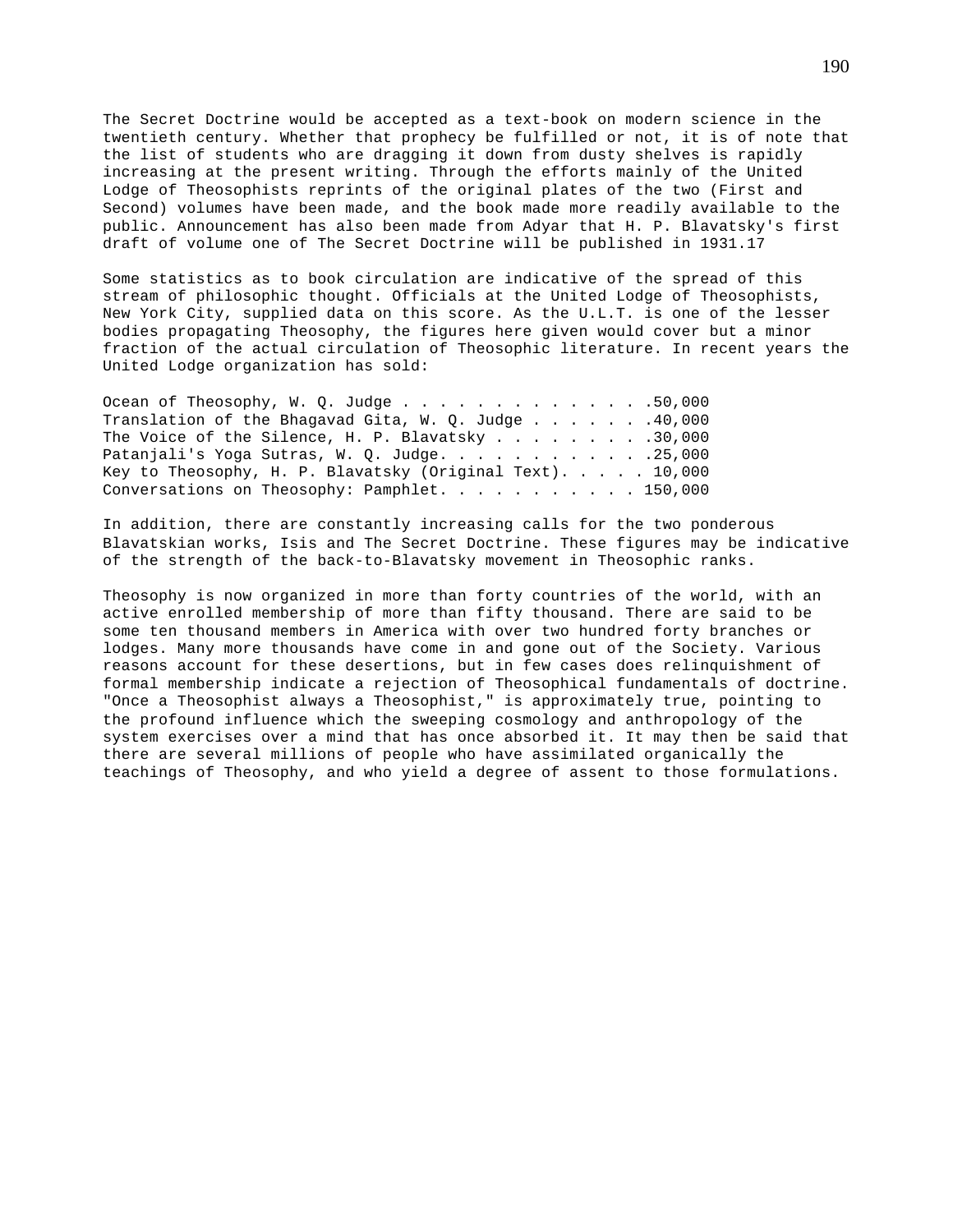## CHAPTER XIII

## SOME FACTS AND FIGURES

The Theosophical Society is therefore not composed of a band of believers in certain creedal items, but a body of students and seekers. They are travelers on a quest, not the settled dwellers in a creed. They seek to keep fluidic the impulses, intuitions, and propensities of the life of spiritual aspiration, in opposition to the tendency to harden them into dogma.

It is quite impossible for any one to trace with precision the influence of the Theosophic ideology, first, upon the psychology and then upon the conduct of devotees. It can be done only within the limits of general outlines. The one consideration that determines for the Theosophist the value of any thought or act is whether it tends to promote that unification of human mass consciousness along the spiritual ideals pictured in the Ancient Wisdom. This demands of the individual Theosophist that he make of himself, through the gradual expansion of his own consciousness, a channel for the increased flow of high cosmic forces that will work like leaven through the corporate body of humanity and dissipate human misery by the power of light and virtue.

Nevertheless it seems possible to attempt to ascertain the type of people who have been attracted to Theosophy and to examine the special traits and environments, if any such were manifest, which have afforded the most fruitful ground for the seed of the Theosophic faith. Likewise it seems desirable to estimate the influence of Theosophy upon the lives of its votaries. Through the cordial coöperation of the Theosophical Headquarters at Wheaton, Illinois, a questionnaire was sent out.1 Answers were received from nearly seventy per cent of the two hundred addresses-an unusually high return-and they have been carefully tabulated. The names submitted for the mailing of the questionnaire were selected by the President of the American Section of the Theosophical Society, and they must therefore presumably be considered to represent, not all Theosophists, but those of the "Besant Society" exclusively.2

The professions and occupations represented an average cross-section of American life. A few admitted membership in no profession. There were included editor, bishop, railroad executive, corporation president, manufacturer, doctor, lawyer, dentist, teacher, musician, artist, writer, nurse, college tutor, house painter, army officer, insurance agent, draughtsman, carpenter, stenographer, merchant, realtor, business manager, engineer, college secretary, hotel consultant, photographer, advertising writer, Post Office inspector, restaurant proprietor, public accountant, social service worker, veterinary, beauty culturist, oil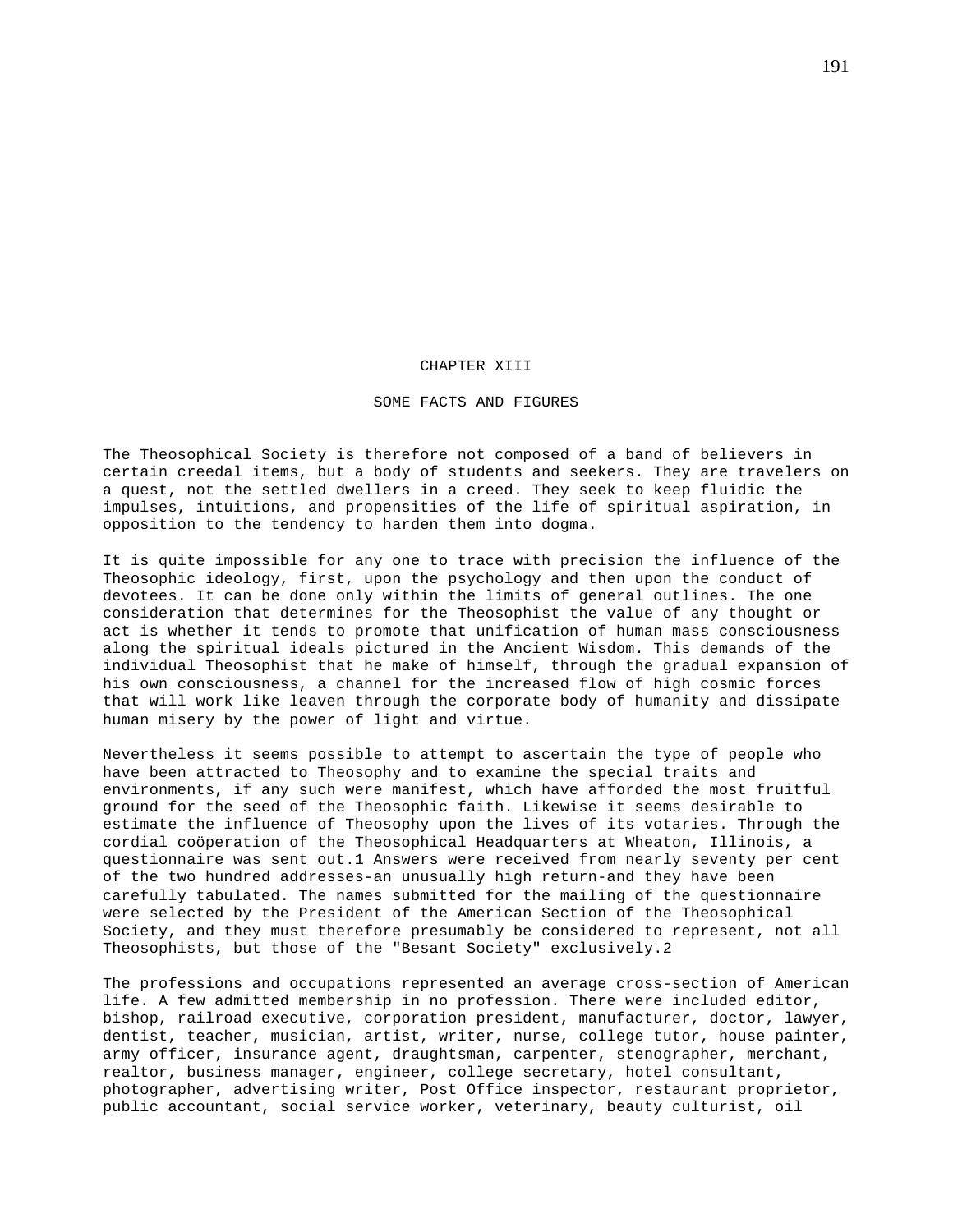operator, jeweler, optometrist, Braille worker, and a college teacher of biology. In the list also were a motor car company president, a newspaper publisher, a life insurance superintendent, an educator, a motion picture producer, a city sanitary engineer, a sheet metal contractor, a factory head, and a railroad comptroller. It may be said that these Theosophists are a picked group and hardly to be regarded as truly typical of the rank and file of the personnel. Whether this be true or no, it appears that Theosophists are representative American people, gaining their livelihood in conventional and respectable ways. The mark of their Theosophy would have to be looked for in their avocations, not in how they earn their living. They seem to be of the typical urban middle class, with few farmers or workers.

The ages of those answering the letters ranged from 21 to 86, with an average at about 45. The average length of time the respondents had been actively affiliated with Theosophy was about 15 years. The replies chanced to come from an exactly equal number of men and women. This proportion is hardly to be explained as a result of artificial selection in the mailing list and is significant in view of the fact that in practically all Christian denominations women considerably outnumber men. Indirect evidence of this fact was revealed by the preponderance of women over men among those who came to Theosophy from the various Christian churches; which was offset by the preponderance of men over women among those who had previously been members of no religious organizations.

Geographically the distribution revealed that the strength of the movement lies in the Middle West. Illinois, California, and New York are the headquarters of the Society, and the replies indicated that the most active Theosophists were concentrated in these areas. New England and the South (with the exception of Florida) show only a very slight membership.

| As to the matter of the former religious connections, the figures brought out<br>several interesting facts. The complete table follows: |
|-----------------------------------------------------------------------------------------------------------------------------------------|
|                                                                                                                                         |
| Methodists 32                                                                                                                           |
| Greek Catholics                                                                                                                         |
| Episcopalians $\ldots$ 26                                                                                                               |
| Christian (unspecified)                                                                                                                 |
| Presbyterians 11                                                                                                                        |
| Spiritualists 2                                                                                                                         |
| Congregationalists<br>10                                                                                                                |
| Atheists 2                                                                                                                              |
| Lutherans 9                                                                                                                             |
| Reformed                                                                                                                                |
| Roman Catholics<br>8                                                                                                                    |
| Masonic 1                                                                                                                               |
| Baptists 6                                                                                                                              |
| Freethinkers 1                                                                                                                          |
| Unitarians<br>-6                                                                                                                        |
| Agnostic<br>1                                                                                                                           |
| Jewish                                                                                                                                  |
| 27                                                                                                                                      |
| Aligning these into significant groups we get:                                                                                          |
| Evangelicals $\ldots$ 69                                                                                                                |
| Episcopalians 26                                                                                                                        |
|                                                                                                                                         |
| Catholics 10                                                                                                                            |
| Non-Church 31                                                                                                                           |
| Scattering 14                                                                                                                           |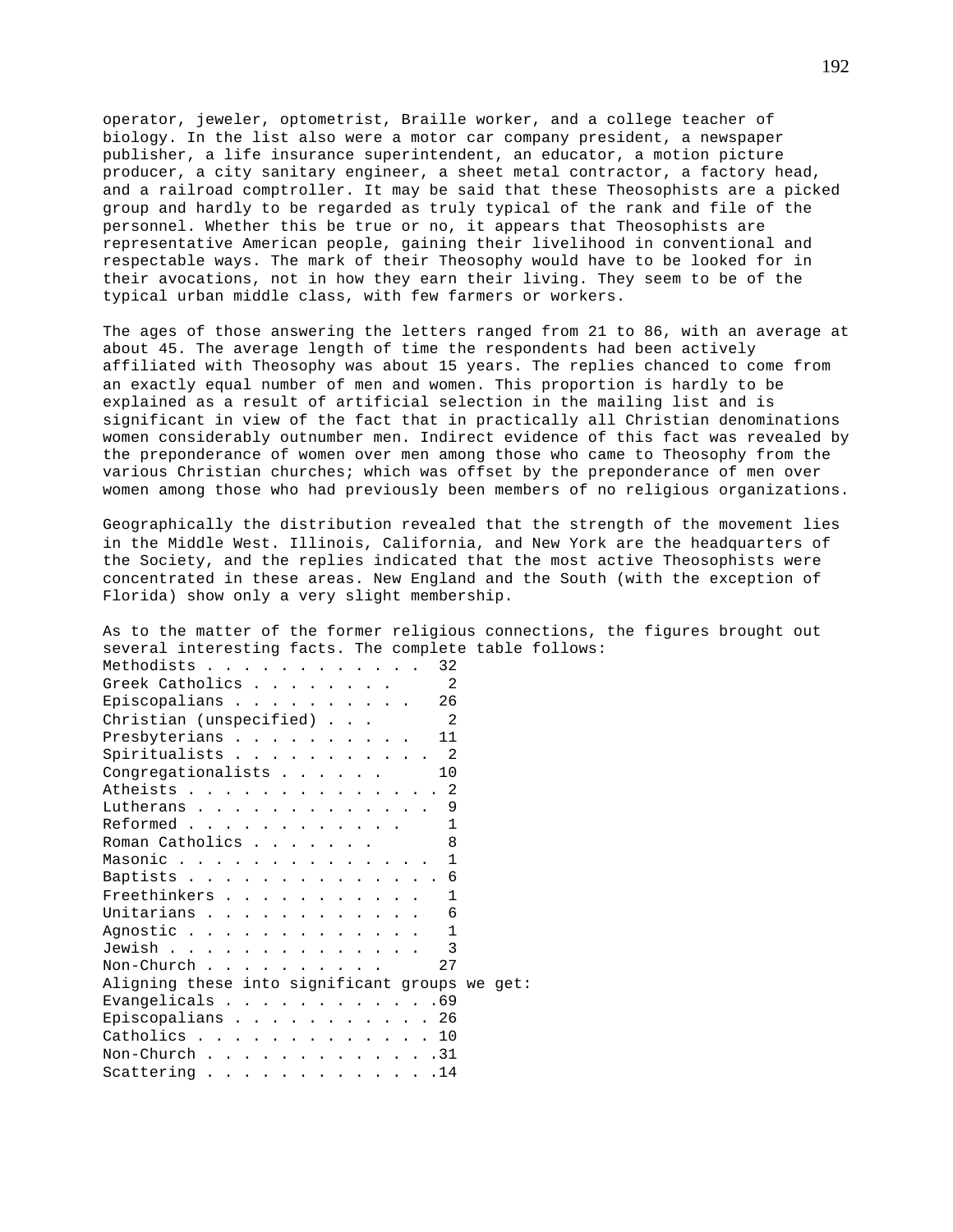As might be expected, those who had been Episcopalians were most numerous in the East and South. The Evangelical denominations were, of course, most strongly represented in the Middle West, and they prove to be the most fertile soil for the inroads of Theosophy. The reasons for this fact are suggested below. About eighteen per cent of the respondents explicitly spoke of themselves as still Christians. About ten per cent came to Theosophy through an interest in psychic phenomena, healing or magic, of whom about fifty per cent came from Evangelical churches and none from the Catholic churches. The number of those who came to Theosophy from non-church environments is seen to be a fairly large proportion of the total. As to this element Illinois showed the heaviest rating, with California next, though the group was on the whole fairly evenly distributed over the country. Those from the non-church group supplied a disproportionately large percentage of the most active workers and leaders. The Liberal Catholic members seemed to come almost exclusively from the Episcopalian and the Evangelical groups, and those who had been Catholics were practically negligible. The reasons given for the abandonment of their former faiths to embrace Theosophy are of interest. Theosophy came in the main to people who had already experienced a pronounced distaste for the creeds of the churches. However suddenly the transfer of loyalty and faith may have come, the way thereto had apparently been long in preparation. There is in the letters either a tacit inference or a direct statement that the espousal of Theosophy was largely attributable to the failure of the churches in meeting their intellectual needs. The increasing inadequacy of the church doctrines made Theosophy seem richer, or, to put the same fact positively, the largeness of the Theosophical system made Christian theology seem impoverished. The percentage of those explicitly noting their dissatisfaction with the churches was 47, while almost all the remainder emphasized the positive intellectual stimulation given them by Theosophy. However, such vague personal testimony must be received with a measure of caution until we estimate what particular elements were most effective.

While the specific motives for shifting from religious regularity, or from no institutional or creedal anchorage over to a new and exotic cult, have been quite variously set forth by the respondents, almost all of them used the general formula: Theosophy rendered life more intelligible than any other system. All the more detailed statements as to the reason for faith in Theosophy are but amplifications of this one theme. It is the only cult, we are told, that furnishes to the seeker after light and understanding an adequate rational support for the assumption of Law, Order, Love, Wisdom, Purpose, and Intelligence in the Course of Things. A closer examination into the meaning of these phrases soon reveals that certain specific issues were uppermost. Theosophy appeared to reconcile science (especially evolutionary science) with religion; it enlarged the moral drama to the vast proportions of cosmic epochs demanded by evolution. It gave a teleological explanation of evolution which was nevertheless not narrowly anthropocentric, and an explanation of the origin of evil which was not arbitrary or cruel. Then, too, as many replies definitely stated, the doctrine of reincarnation was regarded as an improvement over the orthodox doctrine of resurrection, day of judgment, heaven and hell, as well as over the vague liberal doctrine of immortality. And the law of Karma was felt to be more rational than salvation by forgiveness, vicarious atonement, or "faith" or "grace." Some of the writers found a higher form of theism in Theosophy, but the majority said little about God, and were quite content to substitute meditation and study for praying to a personal God. Here are a few typical statements:

"Theosophy answered the great problems. It made life intelligible on the basis of Love, Law, Intelligence."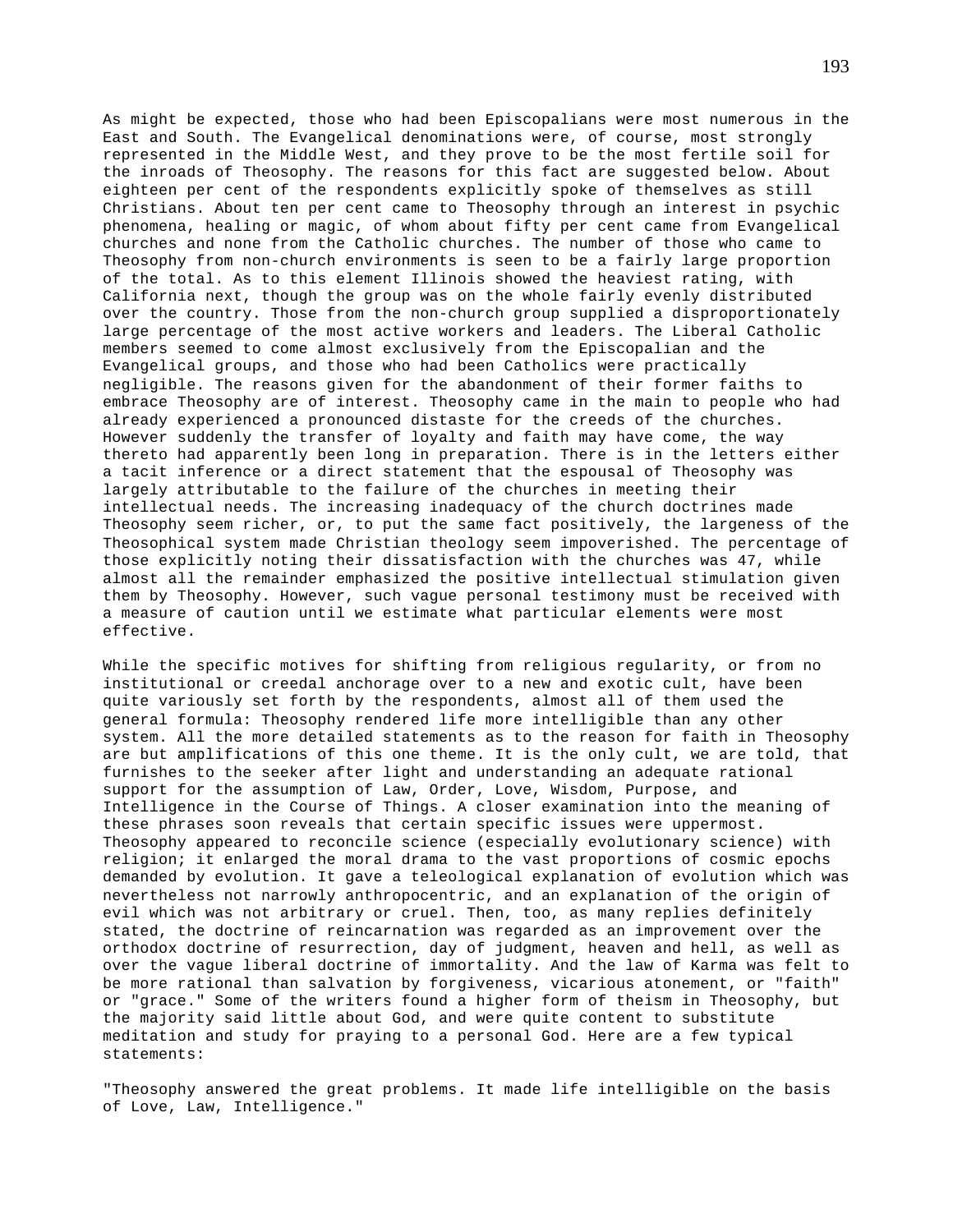"Orthodoxy nowhere furnished a satisfactory solution to the riddles of life."

"Theosophy presented a logical and reasonable theory of life,which in turn served as an inspiration to self-discipline and right living. It provides the only sure 'ground for morals.'"

"The general narrowness and inconsistency of religions and particularly their inability to explain wrong and suffering turned me away from the churches. Theosophy brought satisfaction, peace and happiness."

"Theosophy reconciled science and religion with each other, and both with philosophy, and me with all of them in one great synthesis."

"Theosophy gave me a satisfying philosophy of life and religion and restored me to Christianity after the church had lost me."

"I never knew there existed so rational and complete a theory of life until I met with Theosophy."

"Theosophy alone answered the questions that must be raised by any reflective mind."

"Theosophy appealed to me by its vast comprehensibility. It leaves no fact of life unexplained in a system into which the single facts fit with amazing aptness."

"Theosophy came to me through the death of my husband, when I stood face to face with a disenchanted universe and sought to break through to a rational understanding of the meaning of things."

"I felt the need for some way out such as that provided by reincarnation. I found Theosophy a complete philosophy answering my mental demands to the full."

"Christianity could not stand the test of thinking; Theosophy gave me the larger truths which could bear the brunt of logical questioning."

"Theosophy presented the only rational scheme of life that I had ever heard of."

"The laws of reincarnation and Karma for the first time enabled me to see life as under the reign of Order and Love."

"Theosophy was the first system I ever met with that reconciled me with the universe. I was a rebel before."

"I was happy to find in Theosophy an acceptable explanation of the soul-harrying problems connected with the apparent cruelty of life."

"Not only did Theosophy solve for me the riddles of the universe but it opened up new vistas of meaning in the service, rituals and traditions of the church itself."

"Theosophy quieted my feeling of uneasiness over the fact that so many religions must be wrong, by revealing the synthesis of truth back of all religions alike."

"My special studies in the lines of Social and Criminal Psychology made reincarnation a necessity for my thinking, and no longer a speculative luxury."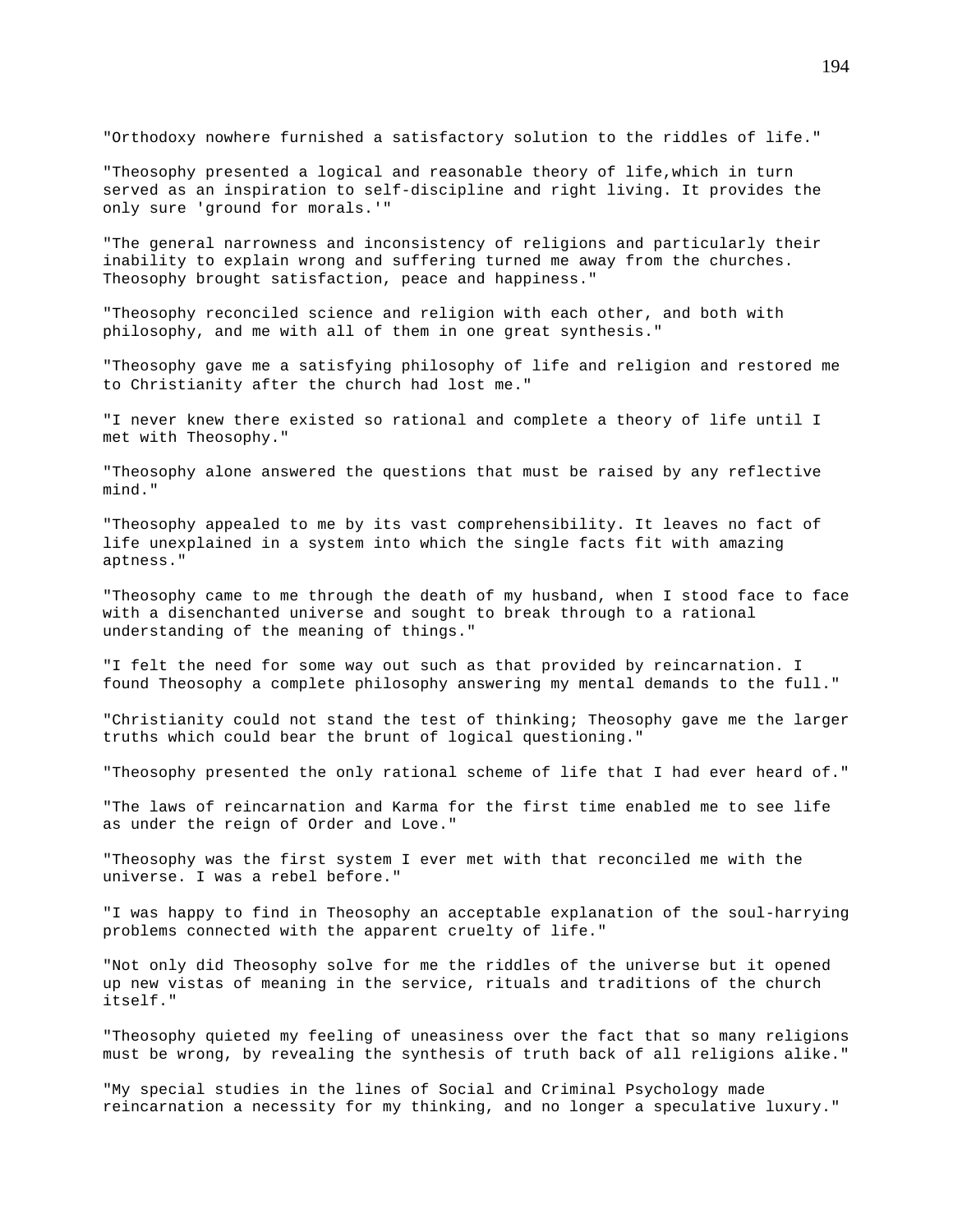"While the church evades the main issues, Theosophy courageously attacks the vital problems at their root and succeeds in solving their meaning by revealing the hidden side of truth."

"I revolted at the fear which the churches, through some of their repellent doctrines, instil into the minds of children. Theosophy dispelled all this dark shadow and let in the light."

"I felt the hypocrisies of the religious leaders. I went from Applied Psychology to Christian Science, to Spiritualism and found rest only in Theosophy at last."

"The shallowness of church teaching drove me to agnosticism, from which happily Theosophy rescued me."

"From Christian Science I went to occultism, and I was once more happy to be shown that life could be understood after all."

"I found in Theosophy an unshakable foundation on which to base my logic."

"Theosophy came to me in the crisis of a nervous breakdown, and by giving me a flashing clear understanding of life and its problems, brought me safely through the ordeal. It revealed that I was part of the plan and gave me a new zest for living."

"Perhaps nothing within the scope of mind can solve the Mystery of Life, but Theosophy rendered it no longer a mystification."

"There were the sneers of skeptics and unbelievers on one side and horrified piety of believers on the other. Neither had any rational scheme of life to offer. Theosophy was a joyous refuge from this dilemma."

"There was something clearly wanting and illogical in the doctrine of salvation through the vicarious sacrifice and atonement; now all is clear."

"I found here a body of ideas systematized and unified, which, furthermore, rang true when tested out against the hard facts of life itself."

"I was a freethinker by nature, but after all one must think systematically, not loosely, and Theosophy presented to me a marvelous compact and well-knit structure."

"Work in the slums brought a sense of the breakdown of orthodox faith in the face of social disaster. I saw religion as a drug and curse to the lowly. I wanted Truth rather than religion. I found it in Theosophy."

"Theosophy gave me light after I had long been immersed in the grossness of materialism."

"Exactly where the church fell down Theosophy held its ground."

"A Sunday School teacher, what I taught choked me. Theosophy was like a cup of water to one dying of thirst."3

Some sixty-five per cent of the replies indicated that the philosophical and scientific aspects of Theosophy were the primary interests, leaving about thirty-five per cent attracted chiefly to the religious or devotional phases.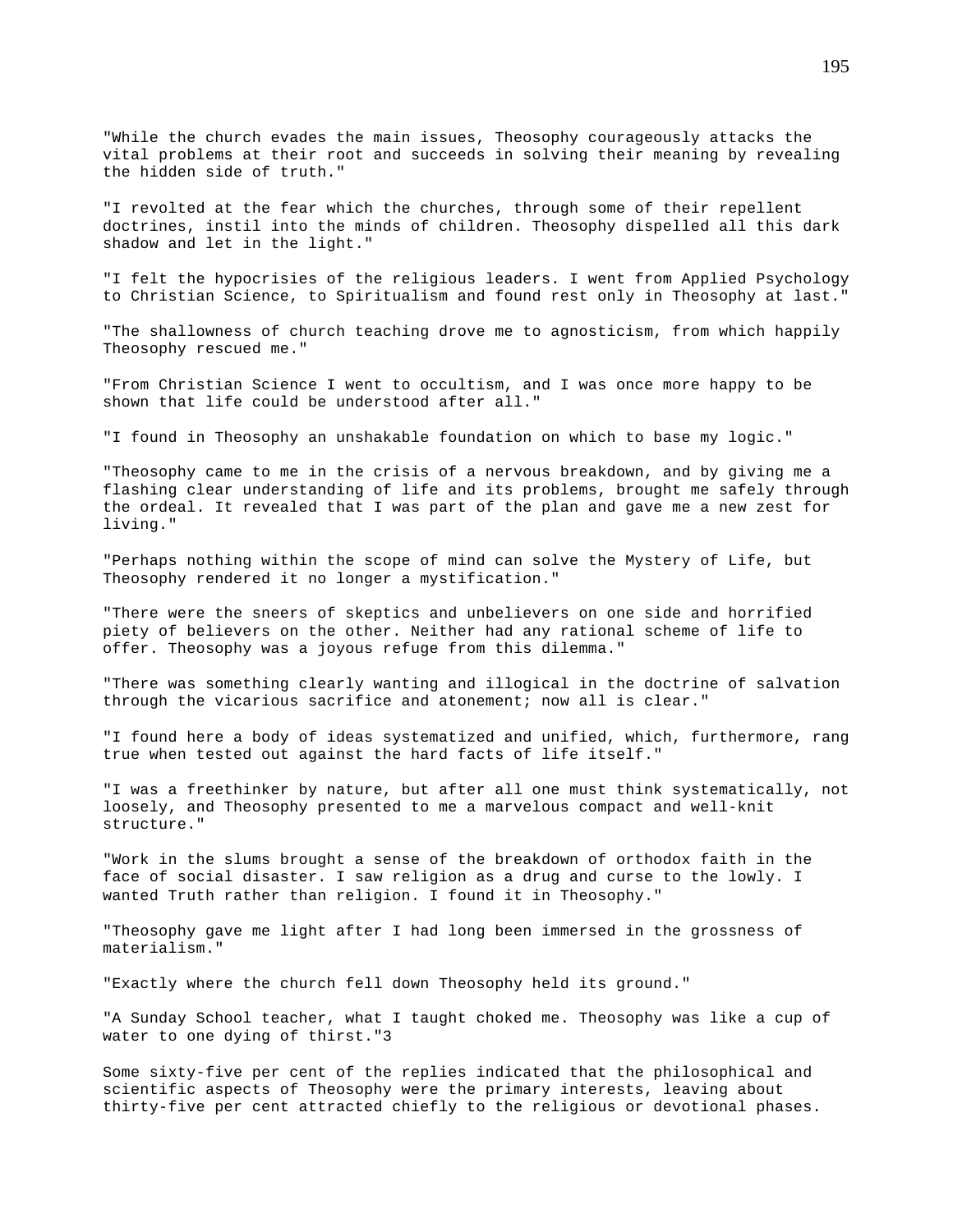Forty-two per cent gave definite time to daily meditation. Thirty- six per cent explicitly avowed a non-meat diet, though the proportion of abstainers from animal food is undoubtedly must larger. A few ladies testified to having forsworn the wearing of furs on humanitarian grounds. Alcohol and tobacco were taboo along with flesh foods in the case of several.

Whereas almost all the respondents spontaneously emphasized the intellectual aspects of Theosophy, comparatively few were explicit on the element which is supposed to be central in their faith, viz., the practice of universal brotherhood. Only about twenty per cent emphasized such interests (brotherhood, social service, etc.) as in Theosophic terminology would belong to the practice of Karma Yoga; and of these an unusually large percentage were women. They came mostly from Evangelical churches or no-church; few were Episcopalians. This group, emphasizing Karma Yoga, proved to be fairly distinct from the group which emphasized meditation, though both groups were recruited largely from former Evangelical Protestants. The practice of meditation seemed to have little measurable effect one way or the other on the amount of time and energy devoted to work for the Theosophical Society. About fifty per cent said they gave a definite amount of time to specific Theosophic activities, and of these about thirteen per cent gave at least one-half of their time to the cause. Many gave from a half-hour to three, four, five hours per day; some "three evenings a week, with home study"; others "one-fourth to one-half of all time." Many devoted "all spare time" to it. But a significant element that crept into quite a large percentage of the answers was the statement that the pursuit of Theosophy "permeates all my activity"; "enters into my whole life as an undercurrent"; "colors all my behavior, modifies my attitude toward all I do"; is "a subconscious influence directing my entire life"; is "the background of my life, polarizing all I do to the one central principle of brotherhood"; forms "the pervasive spirit of all I do;" is "the motivating agent in all my efforts to work and to serve"; and the like expressions. In other words there is the persuasion with these people that one is a Theosophist all the time, whatever be one's momentary mode of activity. "The specific time I give to it is impossible to estimate," says one; and "it absorbs my thought and is the determining motive in every act of my life," avers another. The percentage so declaring themselves ran as high as seventy-four.

The query desiring to ascertain which leaders and which Theosophic organizations commanded higher allegiance brought answers which were a foregone conclusion from the fact that all the respondents were attached to the "Besant" organization. The favored leaders were naturally Mr. C. Jinarajadasa, Mr. A. P. Sinnett, Mr. G. S. Arundale, Mr. L. W. Rogers, Mr. Max Wardall, Bishop Irving Cooper, and others. Although the name of the Society's great Founder, Madame Blavatsky, was brought in apparantly in most cases incidentally or as an afterthought, she or her writings were mentioned by one out of every three. Only two failed to name Mrs. Besant or Mr. Leadbeater at all. As to favored writings, those of Mrs. Besant and her colleague again led the list, with J. Krishnamurti's books a good third. As to choice of organization the International Theosophical Society, of which Mrs. Besant is the presiding genius, found a unanimous approval in this selected group. Only two declared they were impartial or indifferent to all organization.

As a secondary interest (all Theosophists are urged to devote some energy to at least one outside humanitarian movement) many expressed allegiance to the Order of the Star in the East, Mrs. Besant's vehicle to prepare the way for the reception of the announced Avatar (since renounced by Krishnamurti himself and disbanded by him), the Order of Service, the League of Brotherhood, the Karma and Reincarnation Legion, the Liberal Catholic Church, the Co-Masonic Order,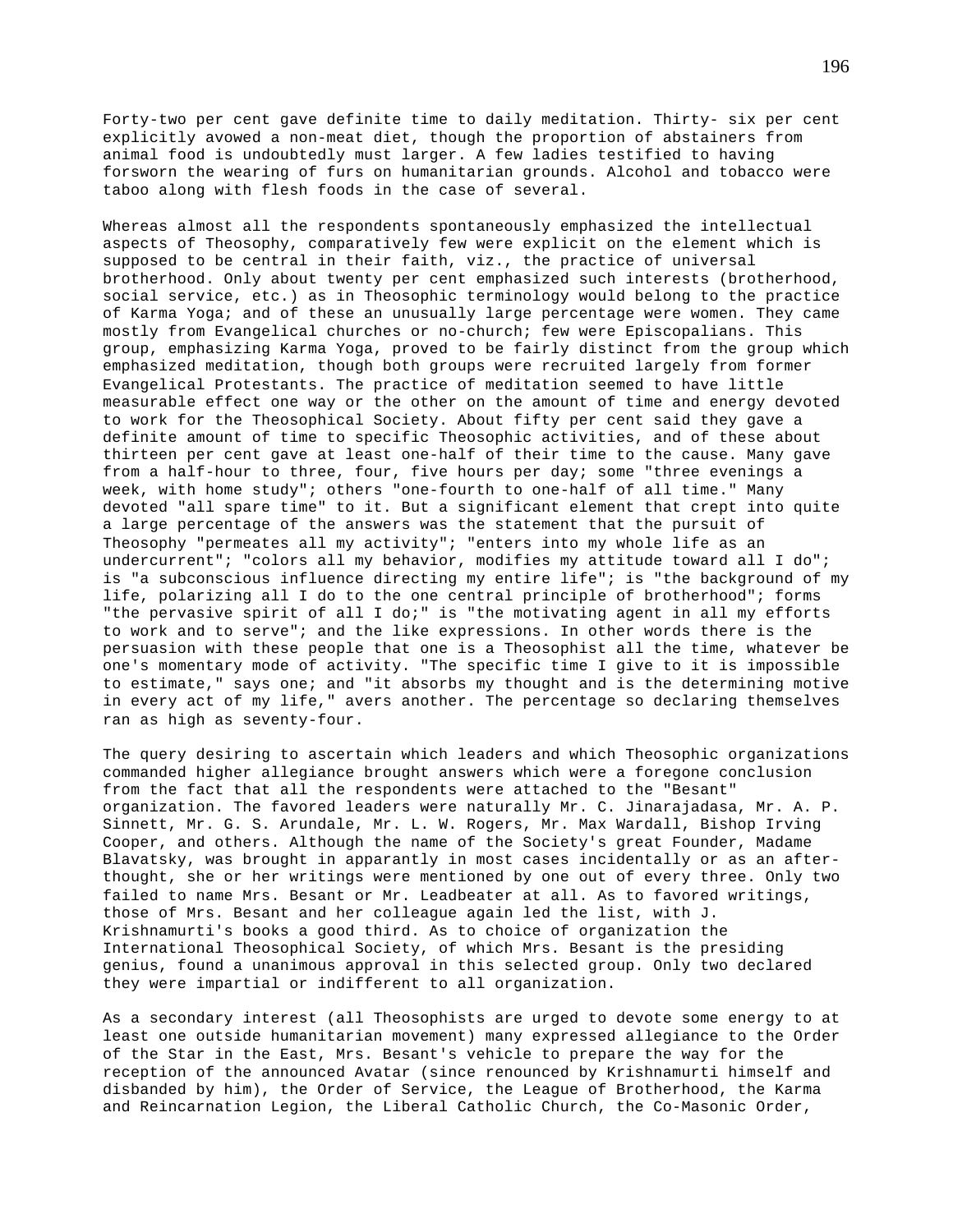Anti-Vivisection Societies, the League for Prison Work, the Order of the Round Table (for children), and other subsidiary forms of extra-Theosophic activity.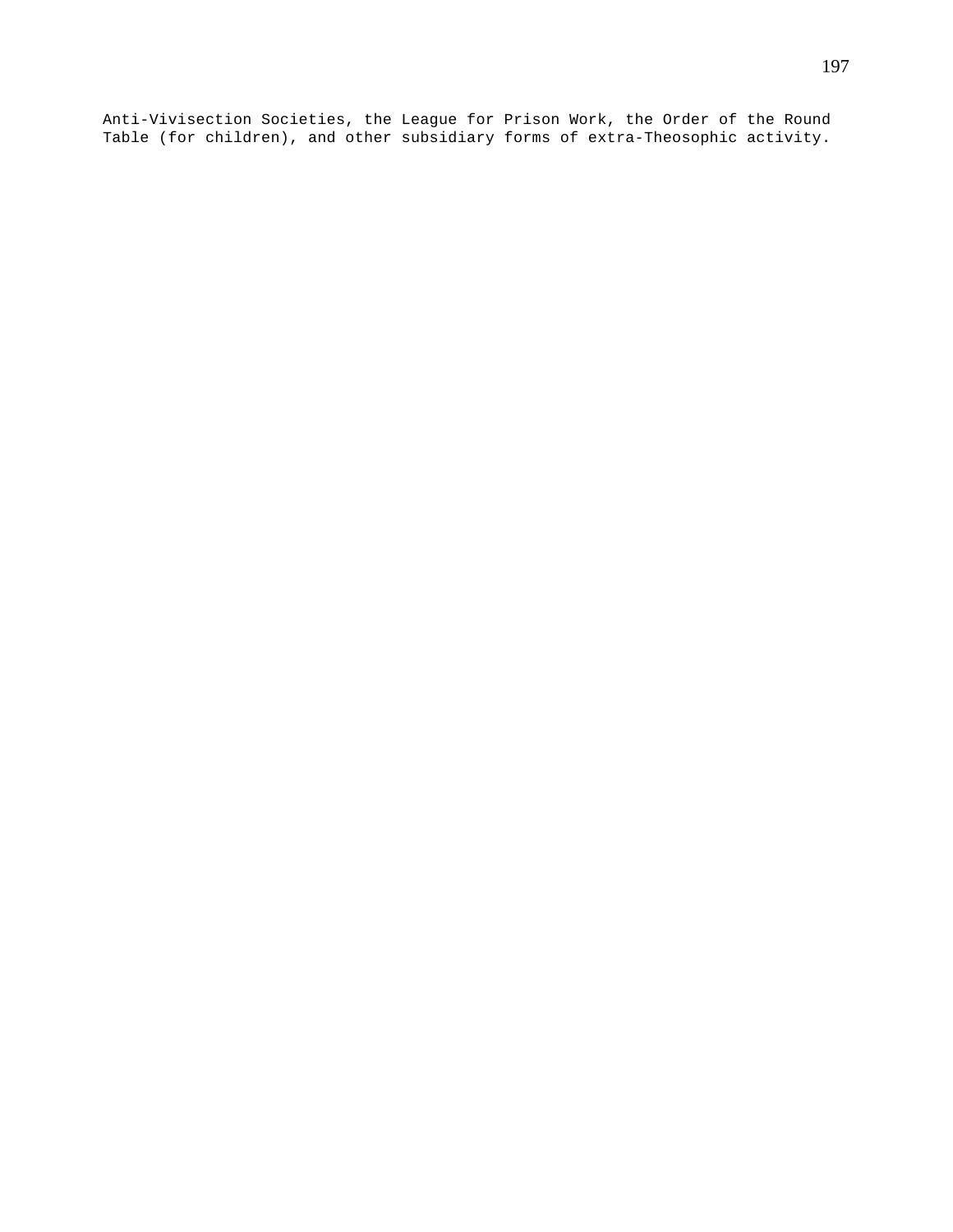## FOOTNOTES

## CHAPTER I THEOSOPHY

<sup>1</sup> The same idea is voiced by William James (Pragmatism, p. 299): "I thoroughly disbelieve, myself, that our human experience is the highest form of experience extant in the universe. I believe rather that we stand in much the same relation to the whole of the universe as our canine and feline pets do to the whole of human life. They inhabit our drawing rooms and libraries. They take part in scenes of whose significance they have no inkling. They are merely tangent to curves of history, the beginnings and ends and forms of which pass wholly beyond their ken. So we are tangent to the wider life of things."

2 See in particular such works as From Religion to Philosophy, by F. M. Cornford (London, 1912), and From Orpheus to Paul, by Prof. Vittorio D. Macchioro (New York, Henry Holt & Co., 1930).

3 "The work of philosophy thus appears as an elucidation and clarifying of religious material. It does not create its new conceptual tools; it rather discovers them by ever subtler analysis and closer definition of the elements confused in the original datum."-From Religion to Philosophy, by F. M. Cornford, p. 126.

4 Ibid., pp. 94 ff.

5 "Physis was not an object, but a metaphysical substance. It differs from modern ether in being thought actual. It is important to notice that Greek speculation was not based on observation of external nature. It is more easily understood as an echo from the Orphic teachings."-Ibid., pp. 136 ff.

6 "The fate of man was sympathetically related to the circling lights of heaven."-Ibid., p. 171.

7 Ibid., pp. 176 ff

8 The universal soul substance.

9 Quoted by F. M. Cornford, From Religion to Philosophy, p. 185.

10 For the Orphic origin of Heraclitus' philosophy consult From Orpheus to Paul, by Prof. Vittorio D. Macchioro, pp. 169 ff.

11 "The most primitive of these (cardinal doctrines of mysticism) is Reincarnation (palingenesis). This life, which is perpetually renewed, is reborn out of that opposite state called 'death,' into which, at the other end of its arc, it passes again. In this idea of Reincarnation . . . we have the first conception of a cycle of existence, a Wheel of Life, divided into two hemicycles of light and darkness, through which the one life, or soul, continuously revolves."-From Religion to Philosophy, p. 160.

12 "Caught in the wheel of birth, the soul passes through the forms of man and beast and plant."-From Religion to Philosophy, p. 178.

13 From Religion to Philosophy, p. 197. Also From Orpheus to Paul, Chapter VIII.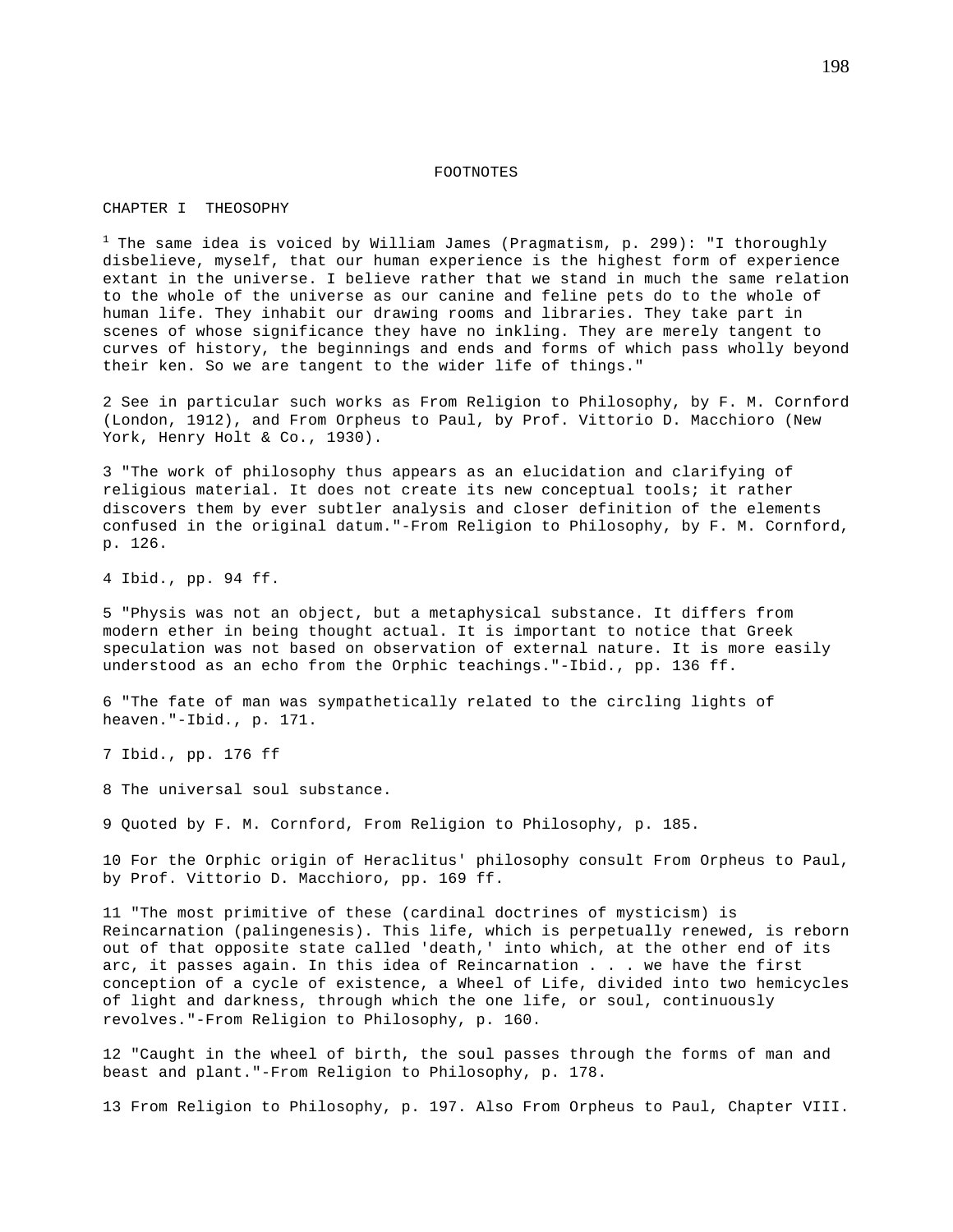14 John Burnet, Early Greek Philosophy (London, 1920), p. 138.

15 Ibid., p. 156.

16 "That the doctrine (exile of the soul from God) . . . was not invented by Empedocles is certain from the fact that the essential features of it are found in Pindar's second Olympian, written for Theron of Acragas, where Empedocles was born, at a date when Empedocles was a boy. Throughout the course of that majestic Ode revolves the Wheel of Time, Destiny and Judgment. The doctrine can be classed unhesitatingly as 'Orphic.' The soul is conceived as falling from the region of light down into the 'roofed-in cave,' the 'dark meadow of Ate.' (Frag. 119, 120, 121.) This fall is a penalty for sin, flesh-eating or oath-breaking. Caught in the Wheel of Time, the soul, preserving its individual identity, passes through all shapes of life. This implies that man's soul is not 'human'; human life is only one of the shapes it passes through. Its substance is divine and immutable, and it is the same substance as all other soul in the world. In this sense the unity of all life is maintained; but, on the other hand, each soul is an atomic individual, which persists throughout its ten thousand years' cycle of reincarnations. The soul travels the round of the four elements: 'For I have been ere now, a body, and a girl, a bush (earth), a bird (air) and a dumb fish in the sea.' (Frag. 117.) These four elements compose the bodies which it successively inhabits.

"The soul is further called 'an exile from God' and a wanderer, and its offence, which entailed this exile, is described as 'following Strife,' 'putting trust in Strife.' At the end of the cycle of births, men may hope to 'appear among mortals as prophets, song-writers, physicians and princes; and thence they rise up, as gods exalted in honor, sharing the hearth of the other immortals and the same table, free from human woes, delivered from destiny and harm.' (Frags. 146, 147.) Thus the course of the soul begins with separation from God, and ends in reunion with him, after passing through all the moirai of the elements."-From Religion to Philosophy, p. 228.

17 By comparison with the passage expounding Empedocles' theory of rebirth (supra), the following assumes significance: "From these (Golden Verses of Pythagoras) we learn that it had some striking resemblance to the beliefs prevalent in India about the same time, though it is really impossible to assume any Indian influence on Greece at this date. In any case the main purpose of the Orphic observances and rites was to release the soul from the 'wheel of birth,' that is, from reincarnation in animal or vegetable forms. The soul so released became once more a god enjoying everlasting bliss."-John Burnet, Early Greek Philosophy, p. 82.

18 From Religion to Philosophy, p. 247.

19 R. D. Hicks: Introduction to Aristotle's De Anima, (Cambridge, 1907).

20 Ibid. "It is now generally agreed that we may distinguish a group of early dialogues commonly called 'Socratic' from a larger group in which the doctrines characteristic of Orphism and Pythagoreanism for the first time make their appearance"-From Religion to Philosophy, p. 242.

"Thus, the Megarian and Eleatic doctrines, though they had not satisfied him, had impelled Plato to look for a point of union of the One and the Many; but he was enabled to find it only by a more thorough acquaintance with the Pythagoreans. It is only after his return from Italy that his doctrine appears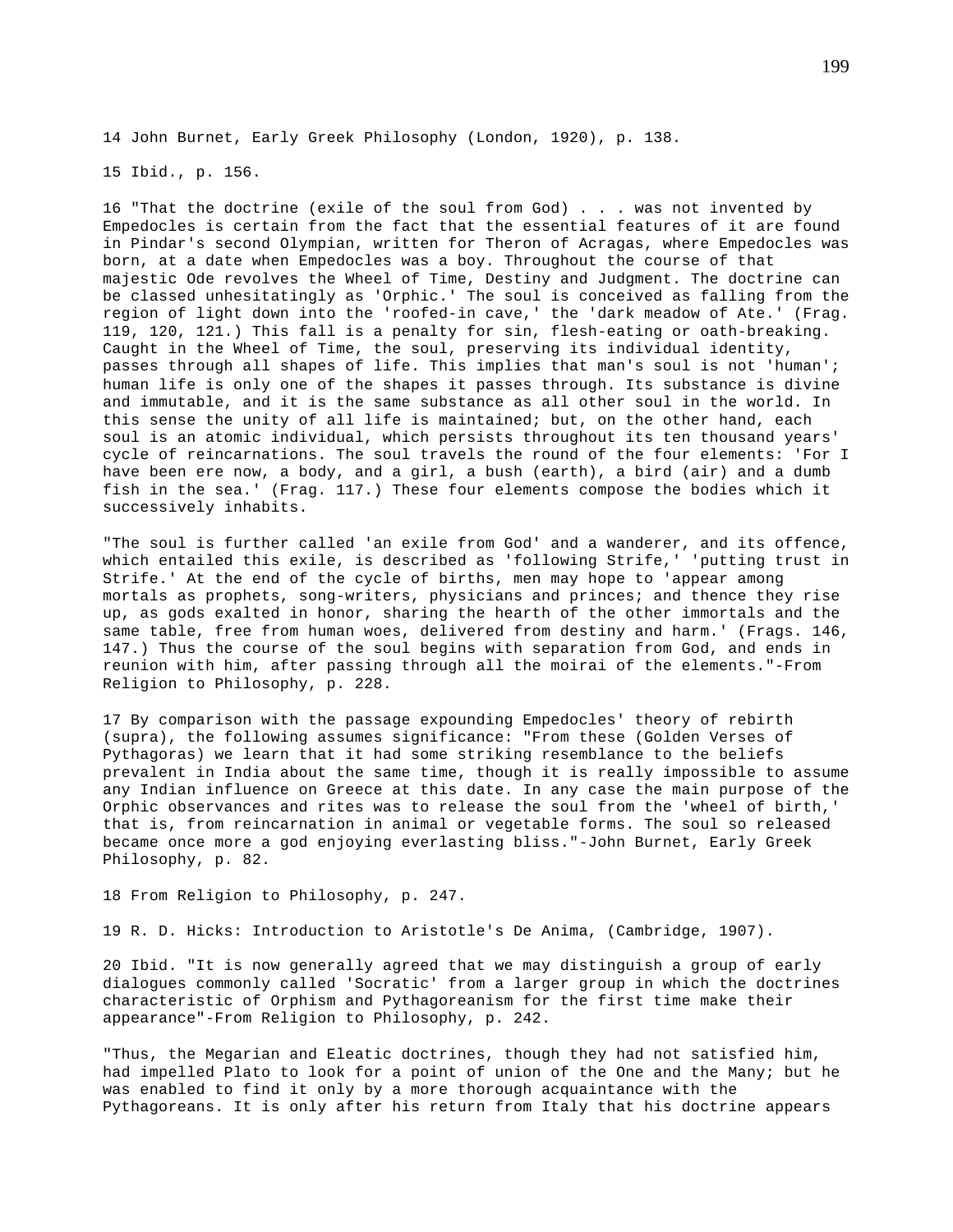fully established and rounded off into a complete system."-Johann Edward Erdmann: History of Philosophy (London, 1891), Vol. I, p. 231.

21 "Constantly perfecting himself in perfect Mysteries, a man in them alone becomes truly perfect, says he in the Phaedrus."-Isaac Preston Cory: Ancient Fragments: Plato; Phaedrus, I, p. 328.

22 This passage, from Cory's Ancient Fragments, is in a translation somewhat different from that of Jowett and other editors, though Jowett (Plato's Works, Vol. I, Phaedrus, p. 450) gives the following: ". . . and he who has part in this gift, and is truly possessed and duly out of his mind, is by the use of purifications and mysteries made whole and exempt from evil. . . ." The term "pure light" appears to be a reference to the Astral Light, or Akasha, of the Theosophists. For this term, Astral Light, Madame Blavatsky gives in the Theosophical Glossary the following definition: "A subtle essence visible only to the clairvoyant eye, and the lowest but one (viz., the earth) of the Seven Akashic or Kosmic principles." She further says that it corresponds to the astral body in man.

28 See argument in Dr. Annie Besant's Esoteric Christianity (London, 1895).

29 See Samuel Angus: The Mystery Religions and Christianity; and H. A. A. Kennedy: St. Paul and the Mystery Religions (London, New York, Bombay, Madras, Calcutta; Hodder and Stoughton, 1913).

30 As in 2 Corinthians, XII, 1-5.

31 "Plotinus, read in a Latin translation, was the schoolmaster who brought Augustine to Christ. There is therefore nothing startling in the considered opinion of Rudolph Eucken that Plotinus has influenced Christian theology more than any other thinker."-Dean R. W. Inge: The Philosophy of Plotinus (New York, London, 1918), Vol. I.

23 I. P. Cory: Ancient Fragments, Plato, Ep. II, p. 312.

24 Porphyry: Life of Plotinus, in the Introduction to Vol. I, of the Works of Plotinus, edited by Dr. Kenneth S. Guthrie.

25 "Proclus maintained that the philosophical doctrines (chiefly Platonism) are of the same content as the mystic revelations, that philosophy in fact borrowed from the Mysteries, from Orphism, through Pythagoras, from whom Plato borrowed."-Samuel Angus: The Mystery Religions and Christianity (London, J. Murray, 1925), p. 267.

26 Quoted by Madame Blavatsky in Isis Unveiled (New York, J. W. Bouton, 1877), Vol. I, p. 432. Proclus' familiarity with the Mysteries is revealed in the following, also quoted by Madame Blavatsky in Isis Unveiled, Vol. II, p. 113: "In all the Initiations and Mysteries the gods exhibit many forms of themselves, and appear in a variety of shapes, and sometimes indeed a formless light of themselves is held forth to view; sometimes this light is according to a human form and sometimes it proceeds into a different shape."

27 "For over a thousand years the ancient Mediterranean world was familiar with a type of religion known as Mystery-Religions, which changed the religious outlook of the Western world and which are operative in European philosophy and in the Christian Church to this day. Dean Inge, in his Christian Mysticism, p. 354, says that Catholicism owes to the Mysteries . . . the notions of secrecy,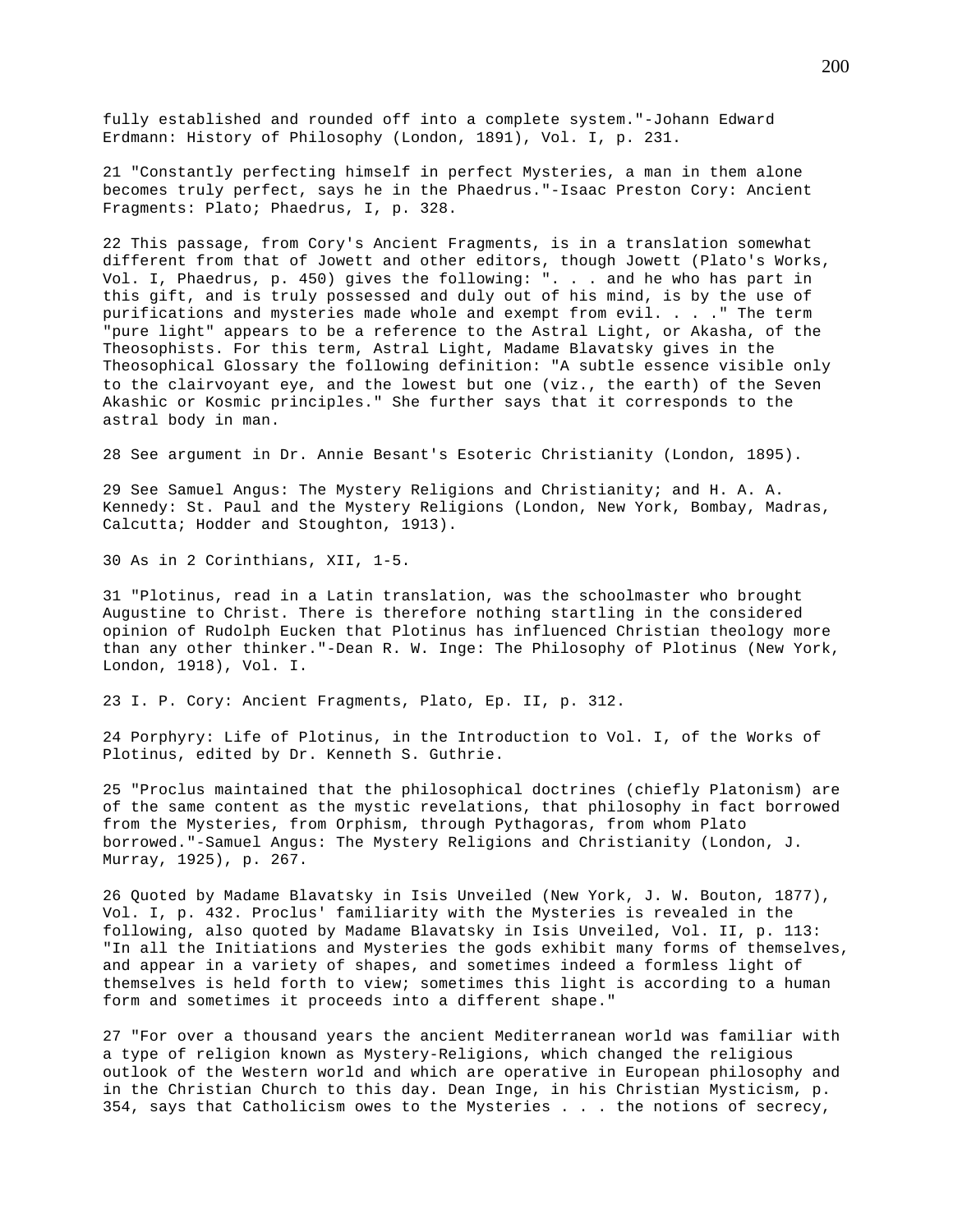of symbolism, of mystical brotherhood, of sacramental grace, and above all, of the three stages of the spiritual life; ascetic purification, illumination and epopteia as the crown."-Samuel Angus: The Mystery Religions and Christianity: Foreword.

32 C. W. Leadbeater: The Christian Creed (London, 1897); Dr. Annie Besant: Esoteric Christianity.

CHAPTER II THE AMERICAN BACKGROUND

1 Paul Morphy, a chess "wizard" of startling capabilities, excited wonder at the time, like the eight-year-old Polish lad of more recent times.

2 Encyclopedia Britannica: Article, "Swedenborgianism."

3 William Howitt: History of the Supernatural (J. B. Lippincott & Co., Philadelphia, 1863), Vol. II, p. 213.

4 Ibid. 5 Ibid., p. 214.

6 Ibid.

7 As early as 1824 Unitarians in America took a lively interest in the Hindu leader Rammohun Roy, who had "adopted Unitarianism," and also in the work of the Rev. William Adam, a Baptist missionary, who had become converted to Unitarianism in India. A British-Indian Unitarian Association was formed, and the Rev. Chas. H. A. Dall was sent to Calcutta, where he effected the alliance with the Brahmo-Somaj.

8 Article: Emerson's Debt to the Orient, by Arthur E. Christy, in The Monist, January, 1928.

9 Ibid.

10 The Journal shows that as early as 1822 he had looked into Zoroaster. In 1823 he refers to two articles in Hindu mathematics and mythology in Vol. 29 of the Edinburgh Review. By 1832 he had dipped into Pythagoras. In 1836 he quotes Confucius, Empedocles, and Xenophanes. By 1838 he had read the Institutes of Menu, and again quoted Zoroaster, Buddha, and Confucius. The first reference to the Vedas is made in 1839. In 1841 he had seen the Vishnu Sarna (a corrupt spelling of Vishnu Sharman), together with Hermes Trismegistus and the Neo-Platonists, Iamblichus, and Proclus. The She-King and the Chinese Classics are noted in 1843, and the first reference to the Bhagavad Gita in 1845. In 1847 comes the Vishnu Purana, and in 1849 the Desatir, a supposedly Persian work, and in 1855 the Rig Veda Sanhita.

11 This passage is found in Letters of Emerson to a Friend, edited by Charles Eliot Norton.

12 Emerson's Journal for 1845, p. 130.

13 Emerson's Journals, Vol. V, p. 334.

14 Emerson's Journals, Vol. VII, p. 241.

15 Biblioteca Indica, Vol. XV, translated by E. Roer, Calcutta, 1853.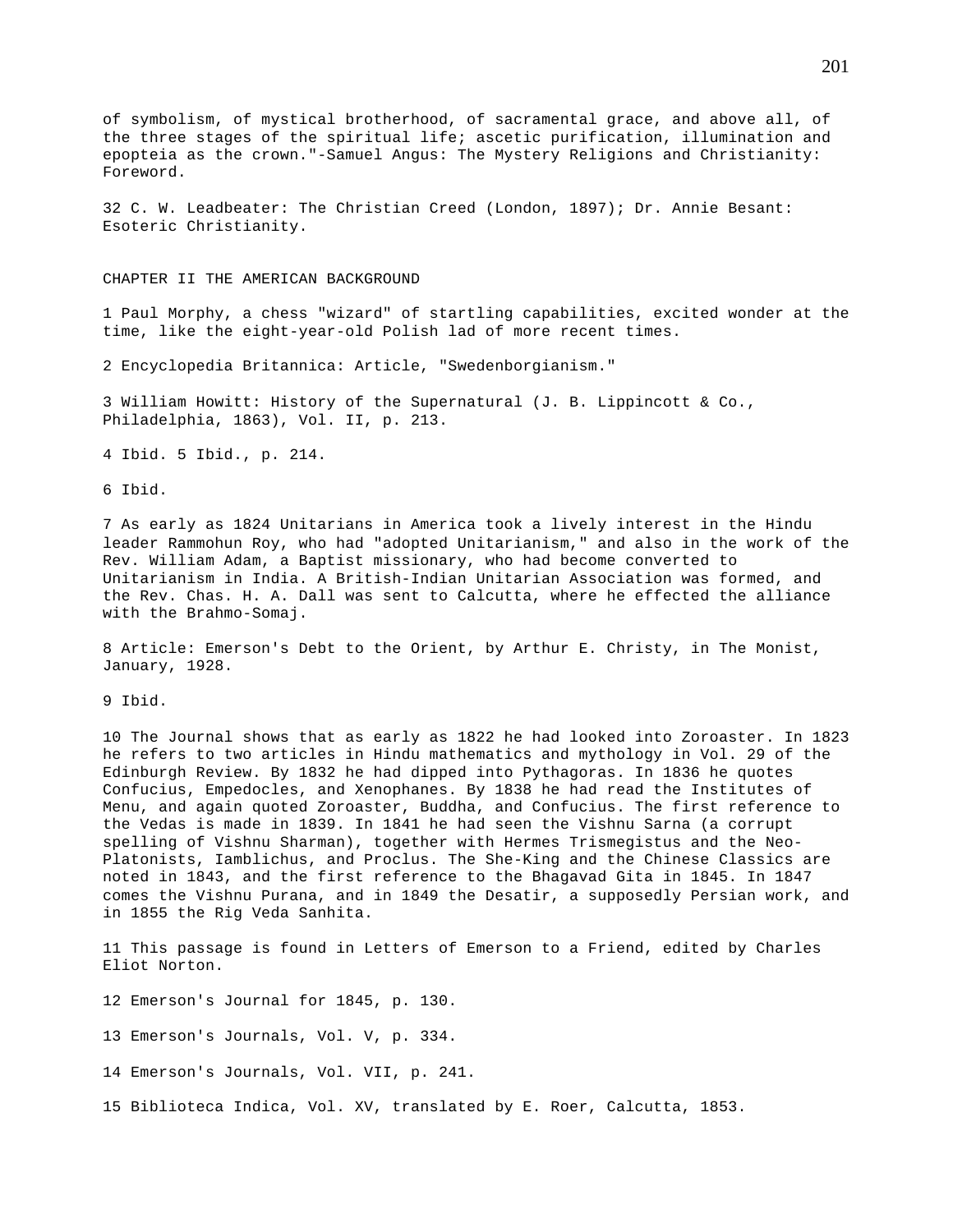16 Emerson's Works (Centenary Edition), Vol. II, p. 270.

17 Emerson's Journals, Vol. X, p. 162.

18 Article: "Emerson's Debt to the Orient," Arthur E. Christy, The Monist, January, 1928.

19 In 1854 a most significant fact was recorded in New England history. A young Englishman, Thomas Cholmondeley, friend of Arthur Hugh Clough, and nephew of Bishop Heber, came to Concord with letters of introduction to Emerson. The latter sent him to board at Mrs. John Thoreau's. A short time after Cholmondeley's return to England, Henry Thoreau received forty-four volumes of Hindu literature as a gift from the young nobleman. Of these, twenty-three were bequeathed to Emerson at Thoreau's death. The list contained the names of such eminent translators as H. H. Milman, H. H. Wilson, M. E. Burnouff and Sir William Jones. The books were the texts from the Vedas, the Vishnu Purana, the Mahabarhata, with the Bhagavad Gita. Tradition has it that Emerson died with a copy of the Bhagavad Gita (said to have been one of three copies in the country at the time) in his faltering grasp. It is known that he read, besides, numerous volumes of Persian poetry, translations of Confucius and other Chinese philosophers, by James Ligge, Marshman and David Collier, and books on Hindu mathematics and mythology. The poem "Brahma" first appeared in the Journal of July, 1856, and in the Atlantic Monthly, for November, 1867. He did not receive Thoreau's bequest until 1852, but it requires no stretch of imagination to presume that the two friends had access to each other's libraries in the interval between 1854 and 1862.

20 This difference between the two cults may perhaps be best depicted by quoting the words used in the author's presence by a woman of intelligence who had founded two Christian Science churches and had been notably successful as a healing practitioner, but who later united with the Theosophical Society. She said: "Christian Science had rather well satisfied my spiritual needs, but had totally starved my intellect." Her experience is doubtless typical of that of many others, in whom, after the first burst of sensational interest in healing has receded, the yearning for a satisfactory philosophy of life and the cosmos surged uppermost again.

21 It has been conservatively estimated that in 1852 there were three hundred mediumistic circles in Philadelphia. The number of mediums in the United States in 1853 was thirty thousand. In 1855 there were two and a half million Spiritualists in the land, with an increase of three hundred each year. The rate of increase far outran those of the Lutheran and Methodist denominations. An interesting feature of this rapid spread of the movement was its political significance and results. Not inherently concerned with politics, its devotees mostly adopted strong anti-slavery tenets. Judge Edmonds, an eminent jurist, converted to Spiritualism by his (at first skeptical) investigations of it, asserted that the Spiritualist vote came near to carrying the election of 1856, and actually did carry that of 1860 for the North against the Democratic party. Another most interesting side-light is the fact that the sweep of Spiritualistic excitement redeemed thousands of atheists to an acceptance of religious verities. (For these and other interesting data see Howitt's History of the Supernatural, Vol. II.)

22 Spiritualists say that Lincoln was eventually moved to emancipate the slaves by his reception of a spirit message through Hattie Colburn, a medium who came to see him about a furlough for her son. Horace Greeley was favorably impressed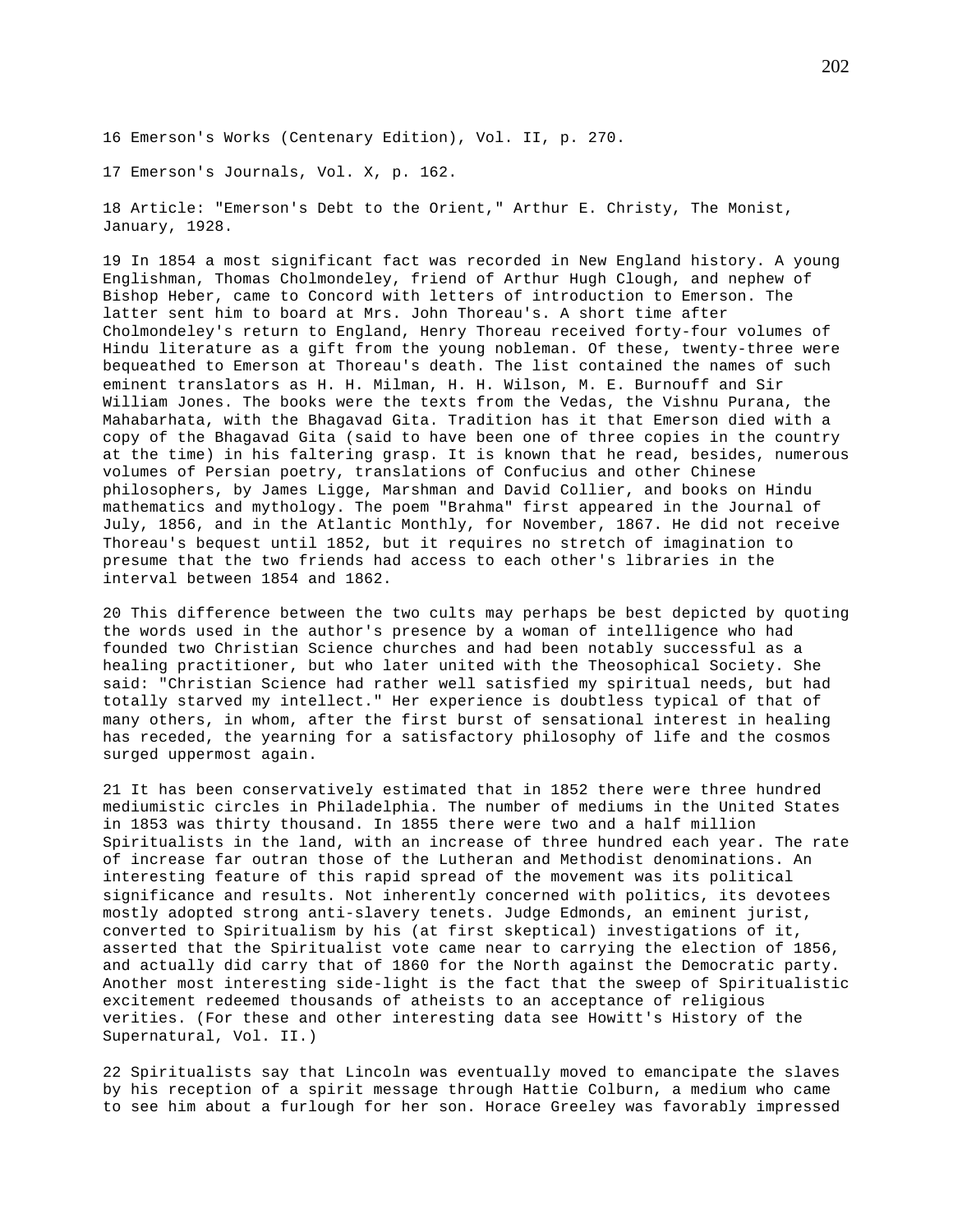by the evidence presented. And a later President, McKinley, maintained a deep concern in the phenomena, along with his powerful political manager, Senator Mark Hanna, who seldom undertook a move of any consequence without first consulting a medium, Mrs. Gutekunst, to whom, for purposes of ready availability, he had given a residence in his home. Senators and Cabinet members were by no means immune.

23 Others prominent in the movement at the time were Governor N. P. Tallmadge, of Wisconsin, Rev. Adin Ballou, J. P. Davis and Benjamin Coleman; and Profs. Bush, Mapes, Gray, and Channing from leading universities. Mr. Epes Sargeant, of Boston, added prestige to the cult. A Dr. Gardner, of Boston, and the Unitarian Theodore Parker gave testimony as to the beneficent influence exerted by the Spiritualistic faith.

24 By strange and fortuitous circumstances he became the guest of the Emperor of the French, of the King of Holland, of the Czar of Russia, and of many lesser princes. His demonstrations before these grandees were extensions of the phenomena occurring in his youth. See Howitt's History of the Supernatural, Vol. II, pp. 222 ff.

25 Howitt's History of the Supernatural, Vol. II, p. 225.

26 He published his The Great Harmonia (Boston 1850); The Philosophy of Spiritual Intercourse (New York, 1851); The Penetralia (Boston, 1856); The Present Age and Inner Life (New York, 1853); and The Magic Staff (Boston, 1858). He edited a periodical, The Herald of Progress.

27 Howitt's The History of the Supernatural, Vol. II, p. 228.

28 That there was much very real theosophy among the early German Pietists who settled north and west of Philadelphia in the Pennsylvania colony is indicated by the following extract from The German Sectarians of Pennsylvania, by Julius Friedrich Sachse (Vol. I, pp. 457 ff.). He says: "Thus far but little attention has been given by writers on Pennsylvania history to the influences exercised by the various mystical, theosophical and cabbalistic societies and fraternities of Europe in the evangelization of this Province and in reclaiming the German settlers from the rationalism with which they were threatened by their contact with the English Quakers.

"Labadie's teachings; Boehme's visions; the true Rosicrucianism of the original Kelpius party; the Philadelphian Society, whose chief apostle was Jane Leade; the fraternity which taught the restitution of all things; the mystical fraternity led by Dr. Julian Wilhelm Petersen and his wife Eleanor von Merlauboth members of the Frankfort community-all found a foothold upon the soil of Penn's colony and exercised a much larger share in the development of this country than is accorded to them. It has even been claimed by some superficial writers and historians of the day that there was no strain of mysticism whatever in the Ephrata Community, or, in fact, connected with any of the early German movements in Pennsylvania. Such a view is refuted by the writings of Kelpius, Beissel, Miller, and many others who then lived, sought the Celestial Bridegroom and awaited the millennium which they earnestly believed to be near.

"With the advent of the Moravian Brethren in Pennsylvania the number of these mystical orders was increased by the introduction of two others, viz., The Order of the Passion of Jesus (Der Orden des Leidens Jesu), of which Count Zinzendorf was Grand Commander, and the Order of the Mustard Seed (Der Senfkorn Orden)."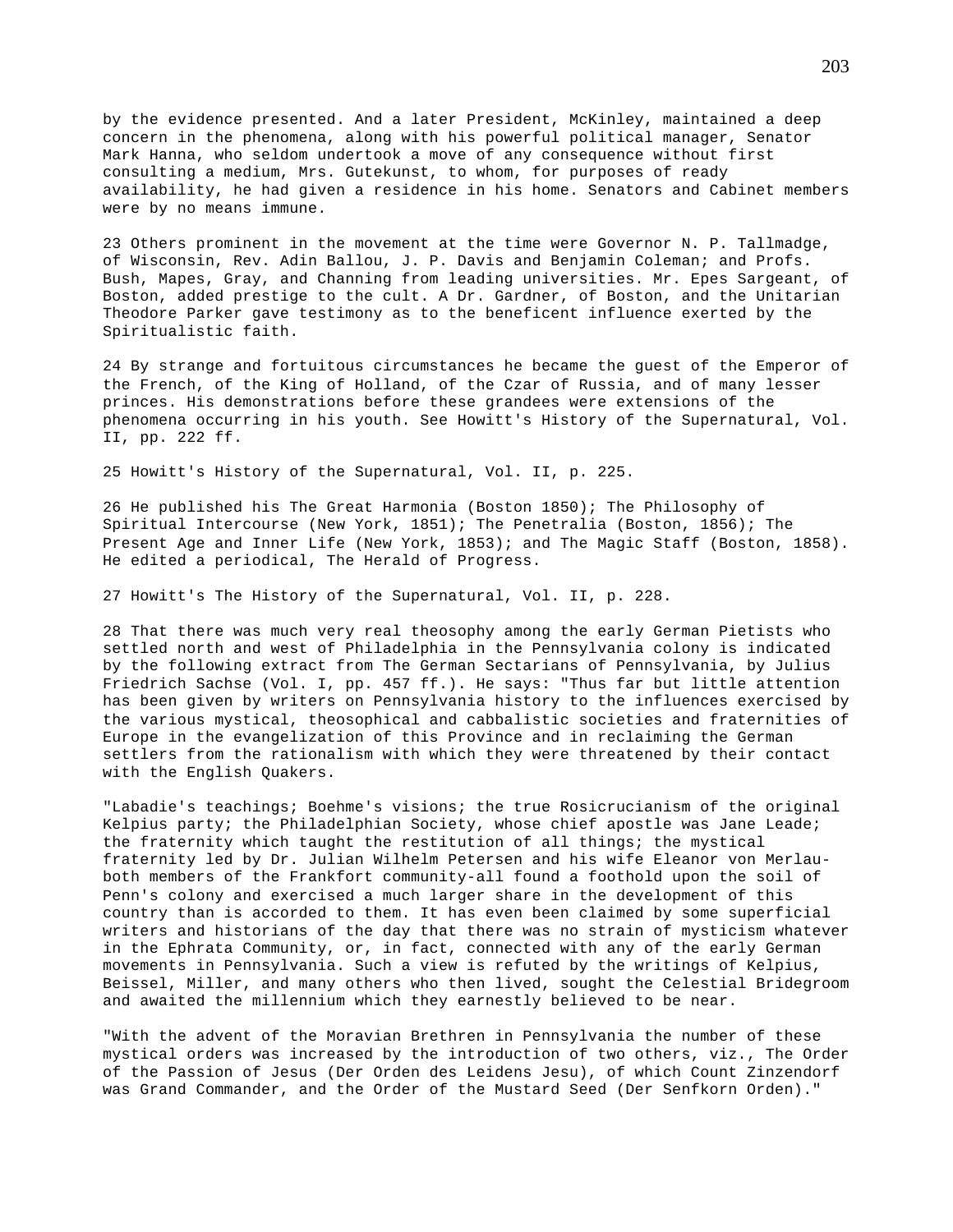CHAPTER III HELENA P. BLAVATSKY: HER LIFE AND PSYCHIC CAREER

1 Incidents in the Life of Madame Blavatsky, by A. P. Sinnett (Theosophical Publishing Society, London, 1913), p. 35. See also footnote at bottom of page 155, in Letters of H. P. Blavatsky to A. P. Sinnett (New York, Frederick A. Stokes Co., 2 Incidents in the Life of Madame Blavatsky, by A. P. Sinnett, pp. 39-40.

3 Vol. II, p. 599.

4 Her recital of marvels seen in Tibet corresponds in the main with similar narratives related by the Abbé Huc in the first edition of his Recollections of Travel in Tartary, Tibet and China. Mr. Sinnett makes the statement, without giving his evidence, that the "miracles" related by the Abbé in his first edition were expurgated by Catholic authority in the later editions of the work.

5 Madame Blavatsky later verified the long distance phenomenon by receiving in writing, in response to an inquiry by mail, a letter from the Rumanian friend stating that at the identical time of the Shaman's concentration she had swooned, but dreamed she saw Madame Blavatsky in a tent in a wild country among menacing tribes, and that she had communicated with her. Madame Blavatsky states that the friend's astral form was visible in the tent.

6 In 1873 while at the Eddy farmhouse with her new friend Col. Olcott, she revealed to him this chapter in her life, proving it by showing him where her left arm had been broken in two places by a saber stroke, and having him feel a musket ball in her right shoulder and another in her leg, revealing also a scar just below the heart where she had been stabbed by a stiletto.

7 It must have been about this time that Madame did some traveling in an altogether different capacity than occult research. She is known by her family to have made tours in Italy and Russia under a pseudonym, giving piano concerts. She had been a pupil of Moscheles, and when with her father in London as a young girl she had played at a charity concert with Madame Clara Schumann and Madame Arabella Goddard in a piece for three pianos.

8 Incidents in the Life of Madame Blavatsky, by A. P. Sinnett, p. 125. 9 An incident highly characteristic of her nature marked her coming to this country, and her followers would hardly pardon our omitting it. Having purchased her steamer ticket, she was about to board the vessel when her attention was attracted to a peasant woman weeping bitterly on the wharf. Her quick sympathies touched, Madame Blavatsky approached her and inquired the trouble. She soon gathered that a "sharp" had sold the woman a worthless ticket, and that she was stranded without funds. Madame Blavatsky's finances had barely sufficed to procure her own passage, she having sent a dispatch to Russia instructing her father to forward her additional money in New York. In the emergency she did not hesitate. Going to the office of the Company, she arranged to exchange her cabin ticket for two steerage ones, and packed the grateful emigrant on board along with her.-See Old Diary Leaves, by Col. H. S. Olcott (New York and London, G. P. Putnam's Sons, 1895), pp. 28-29.

10 Old Diary Leaves, by Col. H. S. Olcott, Vol. I, p. 440.

11 Col. Olcott (Old Diary Leaves, Vol. I, p. 440) states that during this period of her own need she held in custody the sum of about 23,000 francs, which she later told him her "guardians" had charged her to deliver a person in the United States whose definite location would be given her after her arrival here. The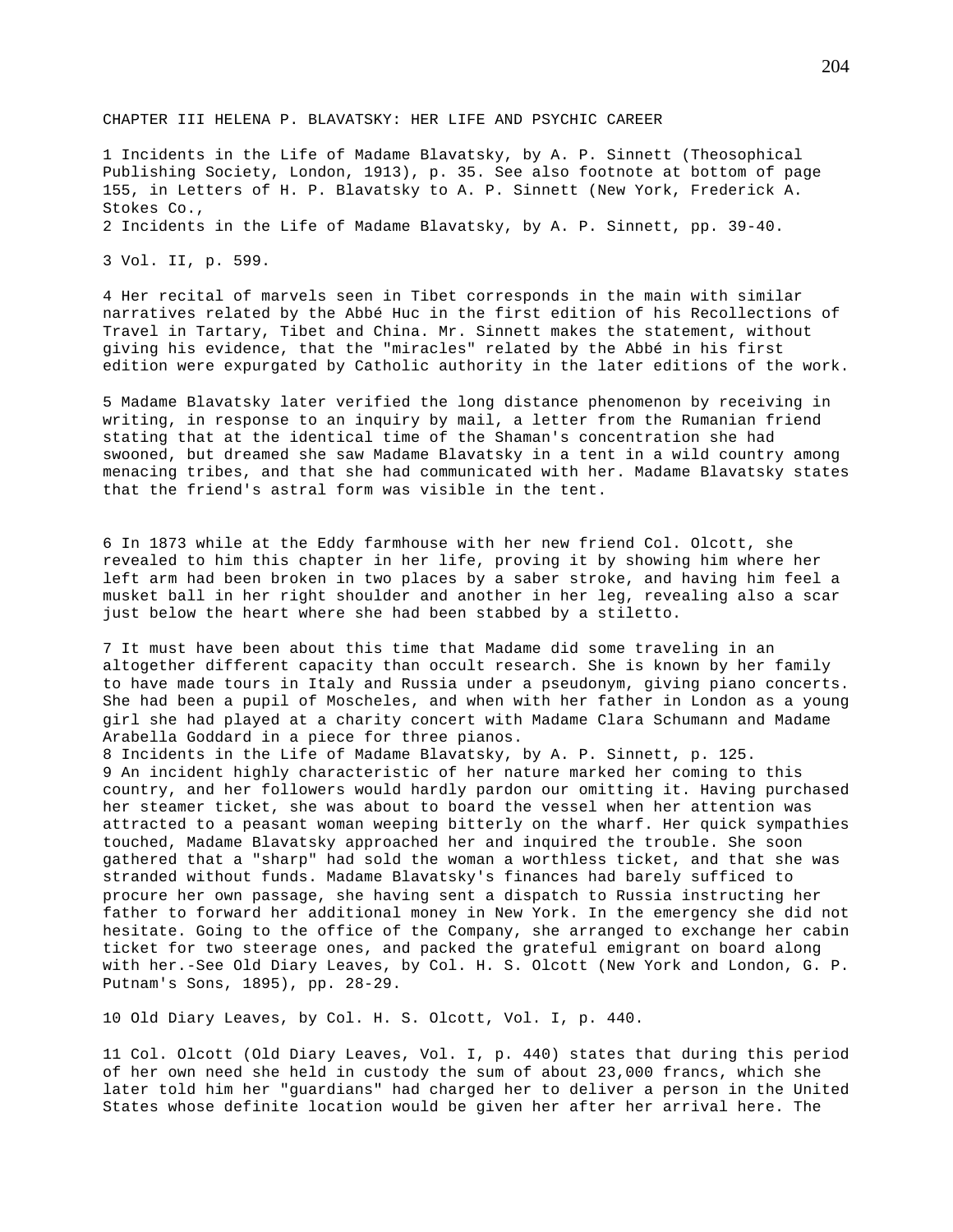order came after a time, and she went to Buffalo, was given a name and street number, where she delivered the money without question to a man who was on the point of committing suicide. It was understood that she had been made the agent of rectifying a great wrong done him. 12 Mr. O'Sullivan rallied her about her possession of so easy a road to wealth. "No, indeed," she answered, "'tis but a psychological trick. We who have the power of doing this, dare not use it for our own or any other's interests, any more than you would dare commit the forgery by methods of the counterfeiters. It would be stealing from the government in either case."-Old Diary Leaves, Vol. I, p. 435. 13 Old Diary Leaves, Vol. I., p. 106. 14 Mr. W. Q. Judge as her counsel and the decree was granted on May 25, 1878. Col. Olcott had retained the original papers in the case. 15 Old Diary Letters, Vol. I, p. 417. 16 Ibid., p. 4. 17 Published by The Constables, London, 1910. 18 The Arena, April, 1895. 19 Quoted in Old Diary Leaves, Vol. I, p. 4 (footnote), from a letter written by her entitled "The Knout" to the R. P. Journal of March 16, 1878. 20 Mr. Sinnett (Incidents in the Life of Madame Blavatsky, Chapter VI) emphasizes the fact that she was about this time in a transition state from passive mediumship to active control over her phenomena. He doubtless wishes to make this matter clear in view of its important bearing upon the divergence between Spiritualism and Theosophy which was accentuated when the latter put forth claims somewhat at variance with the usual theses presented by the former. 21 Incidents in the Life of Madame Blavatsky, p. 61. 22 Ibid., p. 72. 23 In Russian, "little hare." 24 Incidents in the Life of Madame Blavatsky, p. 116. 25 Ibid., p. 120 26 Ibid., p. 120 27 Ibid., p. 128 28 Ibid., p. 127 29 Old Diary Leaves, Vol. I, p. 36. In this work Col. Olcott undertakes to classify the various types of phenomena produced by Madame Blavatsky. 30 Ibid., Vol. I, Chapter III, pp. 40 ff.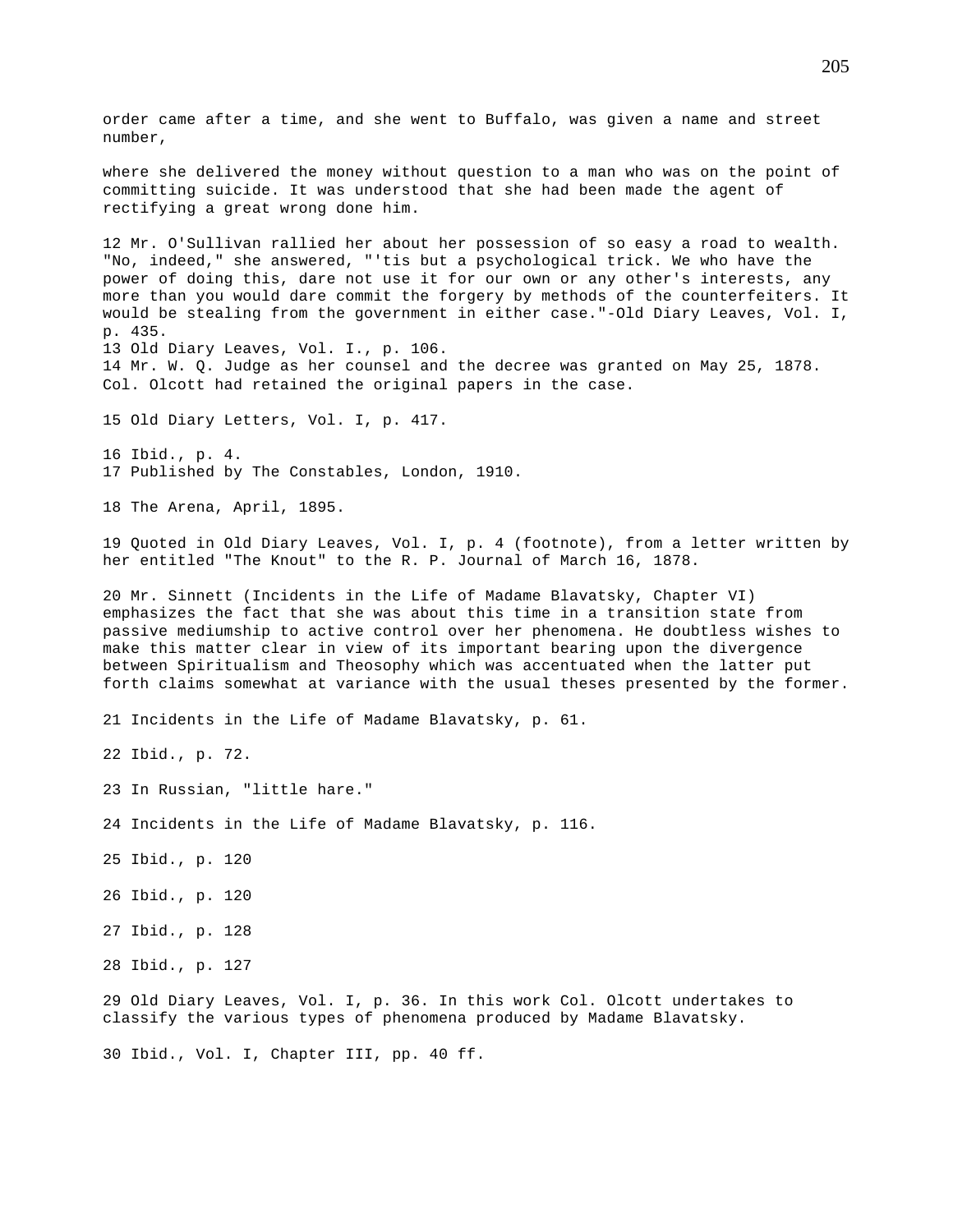31 Theosophists are so much in the habit of referring to their leader by her three initials that we may be pardoned for falling into the same convenient usage at times.

32 Old Diary Leaves, Vol. I, p. 380.

33 Mr. Sinnett devotes some pages of his little volume, The Occult World, to a critical examination of every conceivable possibility of this incident's being other than it ostensibly was, and he is unable to find a loophole for the admission of any theory of deception. All the witnesses to the event made affidavit to the effect of its evident genuineness. The reader is referred to his analysis of the case, to be found on pages 64-71 in the work just mentioned. For close scrutiny of the other events of the same period the same volume should be consulted.

34 Vlesevold Solovyoff, who afterwards sought to discredit Madame Blavatsky's genuine status, himself witnessed this scene. In fact he wrote out his own statement of the occurrence and sent it for publication to the St. Petersburg Rebus, which printed it on July 1, 1884, over his signature. He closes that account with the following paragraph: "The circumstances under which the phenomenon occurred in its smallest details, carefully checked by myself, do not leave in me the smallest doubt as to its genuineness and reality. Deception or fraud in this particular case are really out of the question."

CHAPTER IV FROM SPIRITUALISM TO THEOSOPHY

1 It seems that she had been in Peru and Brazil in 1857, according to her later statement to A. P. Sinnett as found on page 154 of the Letters of H. P. Blavatsky to A. P. Sinnett. A sentence in Vol. I, of Isis Unveiled makes mention of her personal knowledge of great underground labyrinths in Peru. 2 Not assuredly of the séance-room type. She is obviously using the term here in the wider sense that it came to have in her larger Theosophic system, as expounded in this chapter.

3 Old Diary Leaves, Vol. I, p. 12.

4 Ibid., p. 13.

5 Ibid., p. 68.

6 Mrs. Emma Hardinge Britten, herself a medium and among the foremost Spiritualists of her day-also a charter member of the Theosophical Society-made

a statement to the same effect to Col. Olcott in 1875. See Old Diary Leaves, Vol. I, p. 83.

7 Quoted in William Kingsland's The Real H. P. Blavatsky (J. M. Watkins, London, 1928), p. 123.

8 Mahatma Letters to A. P. Sinnett (New York, Frederick A. Stokes Co., 1924), p. 289.

9 The Theosophist, Vol. I, 1879.

10 Isis Unveiled, Vol. I, p. 13.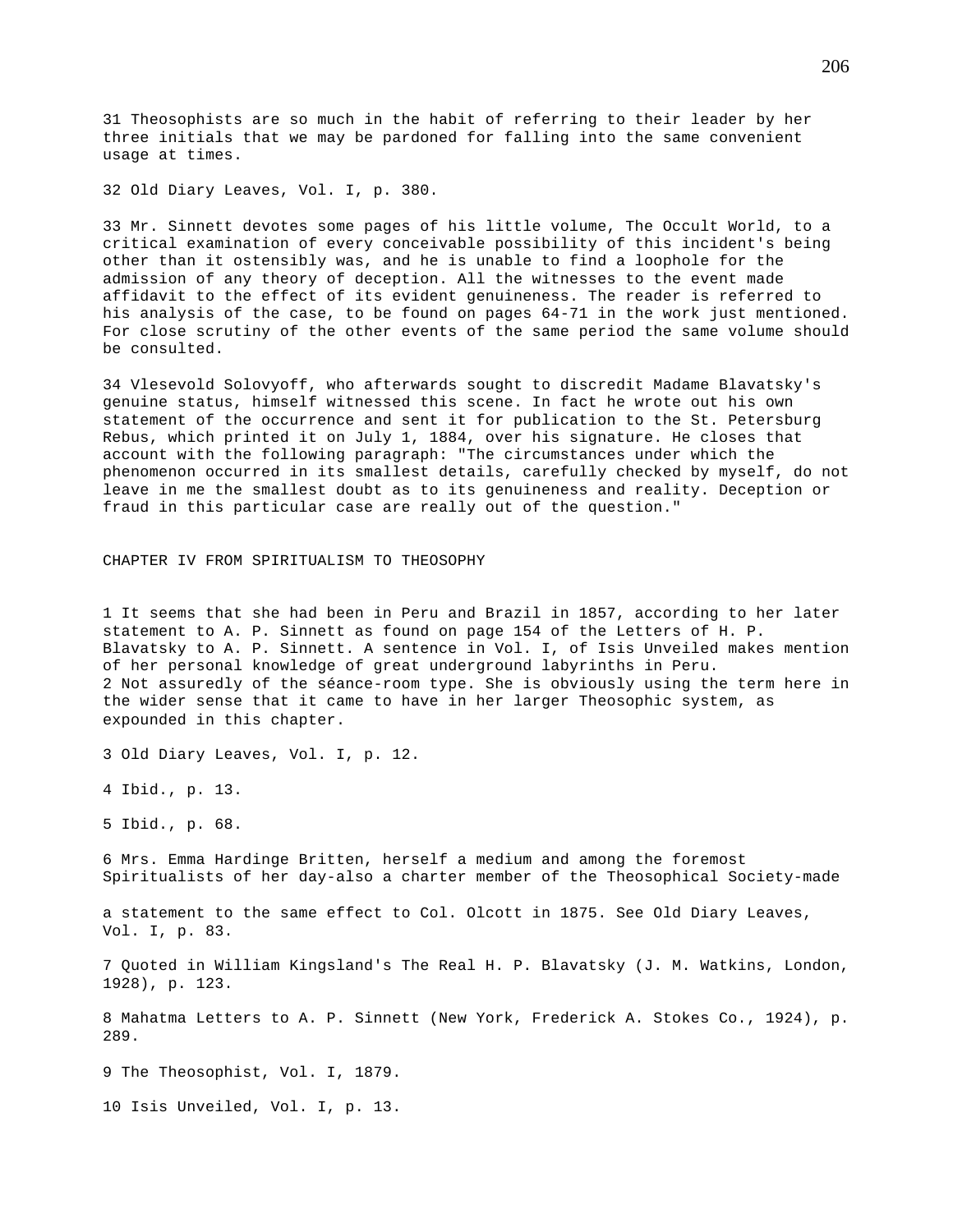11 Ibid., p. 53.

12 Ibid., p. 489.

13 Ibid., Vol. II, p. 586.

14 Old Diary Leaves, Vol. I, p. 110.

15 Page 27.

16 That H. P. B. was by no means alone in predicating the existence of other than human spirits denizening the astral world is shown by Col. Olcott, who (Old Diary Leaves, Vol. I, p. 438), cites Mrs. Britten's statement printed in an article in The Banner of Light, as follows: "I know of the existence of other than human spirits and have seen apparitions of spiritual or elementary existences evoked by cabalistic words and practices."

17 Isis Unveiled, Vol. II, p. 636. 18 Ibid., Vol. I, p. 67

19 Collected Fruits of Occult Teaching (London, T. F. Unwin, Ltd., 1919). 20 Mahatma Letters to A. P. Sinnett, p. 101.

21 Old Diary Leaves, Vol. I, p. 119. From notes taken at the meeting by Mrs. Emma Hardinge Britten, and published a day or two later in a New York daily.

22 Ibid., Vol. I, p. 119.

23 He was in active command of the Army of the Potomac at the Battle of Gettysburg, following the death of General Reynolds on the 1st of July until the arrival of General Meade.

24 He devised the modern game of baseball.

25 Old Diary Leaves, Vol. I, p. 399.

26 Ibid., Vol. I., p. 400.

CHAPTER V ISIS UNVEILED

1 Old Diary Leaves, Vol. I, p. 203.

2 Ibid., Vol. I, p. 33.

3 The term Chaldean in these titles is thought by modern scholars to veil an actual Greek origin of the texts in question. The existence of Chaldea and Chaldeans appears to be regarded as highly uncertain. Of the Chaldeans Madame Blavatsky says in The Theosophical Glossary: "Chaldeans, or Kasdim. At first a tribe, then a caste of learned Kabbalists. They were the savants, the magians of Babylonia, astrologers and diviners." Of the Chaldean Book of Numbers she says: "A work which contains all that is found in the Zohar of Simeon Ben-Jochai and much more. . . . It contains all the fundamental principles taught in the Jewish Kabbalistic works, but none of their blinds. It is very rare indeed, there being perhaps only two or three copies extant and these in private hands."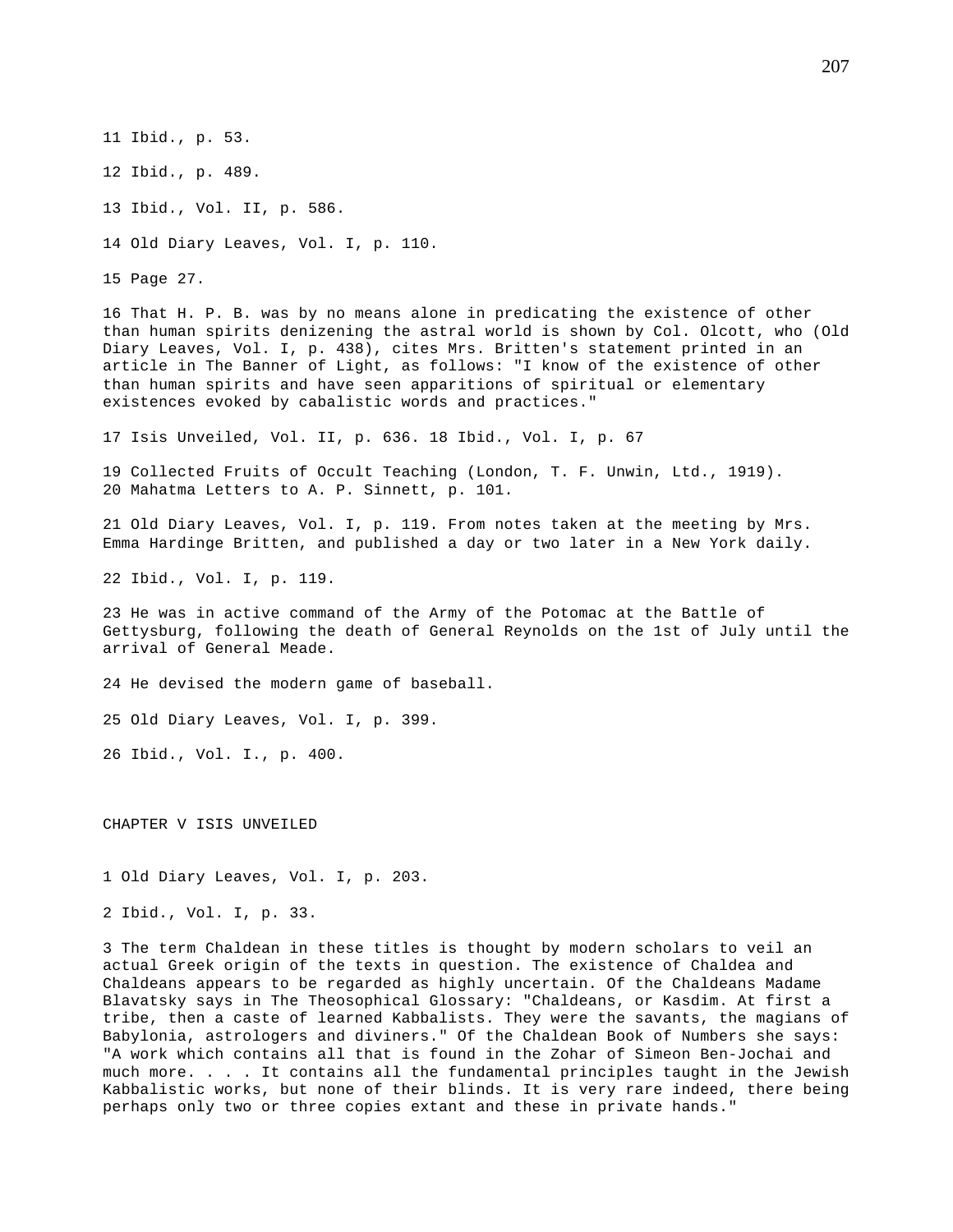4 Scholars have thrown doubt on the Persian authorship of this book. Madame Blavatsky in the Glossary describes it as "a very ancient Persian work called the Book of Shet. It speaks of the thirteen Zoroasters and is very mystical."

5 It is clear that Madame Blavatsky was not a literary person before the epoch of the writing of Isis. She herself, in the last article for Lucifer that she wrote before her death in 1891, entitled My Books, wrote:

1. When I came to America in 1873 I had not spoken English-which I had learned in my childhood colloquially-for over thirty years. I could understand when I read it, but could hardly speak the language.

2 I had never been at any college, and what I knew I had taught myself; I had never pretended to any scholarship in the sense of modern research; I had then hardly read any scientific European works, knew little of Western philosophy and sciences. The little which I had studied and learned of these disgusted me with its materialism, its limitations, narrow cut-and-dried spirit of dogmatism and air of superiority over the philosophies and sciences of antiquity.

3. Until 1874 I had never written one word in English, nor had I published any work in any language. Therefore:--

4. I had not the least idea of literary rules. The art of writing books, of preparing them for print and publication, reading and correcting proofs, were so many closed secrets to me.

5. When I started to write that which later developed into Isis Unveiled, I had no more idea than the man in the moon what would come of it. I had no plan; . . . I knew that I had to write it, that was all.-Old Diary Leaves, Vol. I, p. 223.

6 Old Diary Leaves, Vol. I, p. 208.

7 Ibid., p. 208.

8 Ibid., p. 211. The Countess Wachtmeister testified to similar productions of pages of manuscript in connection with the writing of The Secret Doctrine ten years later.

9 Old Diary Leaves, Vol. I. p. 239.

10 Ibid., p. 240.

11. Ibid., p. 210.

12 Published in The Path, Vol. IX, p. 300.

13 The Path, Vol. IX, p. 266

14 Letter quoted in Mr. Sinnett's Incidents in the Life of Madame Blavatsky, p. 205.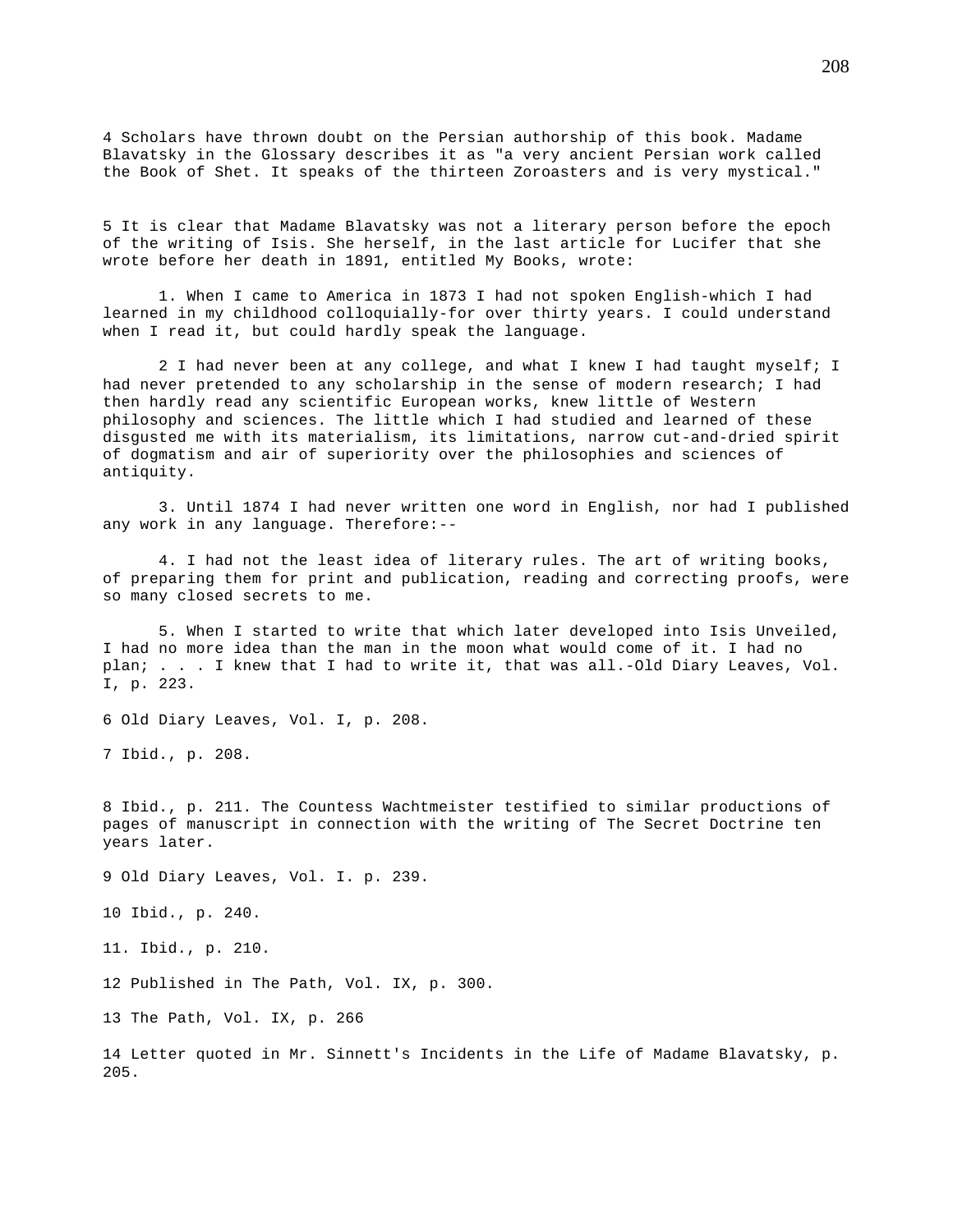15 It is of some interest to see how it was received in 1877. The Boston Transcript says: "It must be acknowledged that she is a remarkable woman, who has read more, seen more and thought more than most wise men. Her work abounds in quotations from a dozen different languages, not for the purpose of vain display of erudition, but to substantiate her peculiar views. Her pages are garnished with footnotes, establishing as her authorities some of the profoundest writers of the past. To a large class of readers this remarkable work will prove of absorbing interest . . . it demands the earnest attention of thinkers and merits an analytic reading."

From the New York Independent came the following: "The appearance of erudition is stupendous. References to and quotations from the most unknown and obscure writers in all languages abound; interspersed with allusions to writers of the highest repute, which have evidently been more than skimmed through."

This from the New York World: "An extremely readable and exhaustive essay upon the paramount importance of reëstablishing the Hermetic philosophy in a world which blindly believes that it has outgrown it."

Olcott's own paper, The New York Daily Graphic, said: "A marvelous book, both in matter and manner of treatment. Some idea may be formed of the rarity and extent of its contents when the index alone comprises 50 pages, and we venture nothing in saying that such an index of subjects was never before compiled by any human being."

The New York Tribune confined itself to saying: "The present work is the fruit of her remarkable course of education and amply confirms her claims to the character of an adept in secret science, and even to the rank of an hierophant in the exposition of its mystic lore."

And the New York Herald: "It is easy to forecast the reception of this book. With its striking peculiarities, its audacity, its versatility and the prodigious variety of subjects which it notices and handles, it is one of the remarkable productions of the century."

16 Appendix to V. S. Solovyoff's A Modern Priestess of Isis (London, 1895), p. 354.

17 Isis Unveiled, Vol. I, p. 165.

18 Ibid., Vol. I, p. xiv.

19 Ibid., Vol. I, p. xlii.

20 Ibid., Vol. I, p. xiv.

21 Ibid., Vol. I, Preface, p. 1.

22 Perhaps the following excerpt states the intent of Isis more specifically:

"What we desire to prove is that underlying every ancient popular religion was the same ancient wisdom-doctrine, one and identical, professed and practiced by the initiates of every country, who alone were aware of its existence and importance. To ascertain its origin and precise age in which it was matured, is now beyond human possibility. A single glance, however, is enough to assure one that it could not have attained the marvelous perfection in which we find it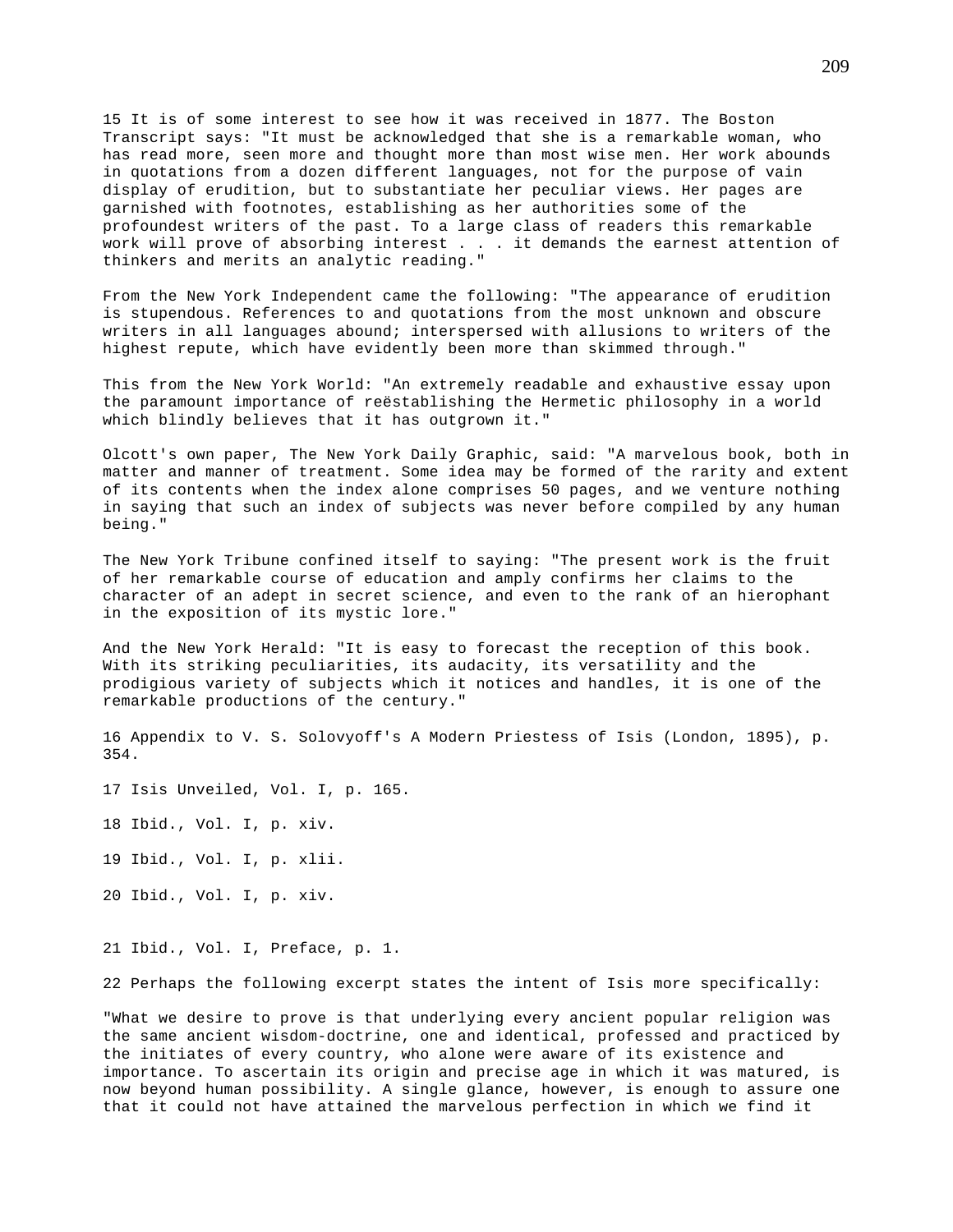pictured to us in the relics of the various esoteric systems, except after a succession of ages. A philosophy so profound, a moral code so ennobling, and practical results so conclusive and so uniformly demonstrable, is not the growth of a generation. . . . Myriads of the brightest human intellects must have reflected upon the laws of nature before this ancient doctrine had taken concrete shape. The proofs of this identity of fundamental doctrine in the old religions are found in the prevalence of a system of initiation; in the secret sacerdotal castes, who had the guardianship of mystical words of power, and a public display of a phenomenal control over natural forces, indicating association with preter-human beings. Every approach to the Mysteries of all these nations was guarded with the same jealous care, and in all, the penalty of death was inflicted upon initiates of any degree who divulged secrets entrusted to them."

23 Isis Unveiled, Vol. I, p. 281.

24 Ibid., Vol. I, p. 36.

25 Ibid., Vol. I, p. 14.

26 Ibid., Vol. I, p. 243.

27 Ibid., Vol. I, p. 62.

28 Ibid., Vol. I, p. 184. Theosophists appear to be in the habit of using the terms Akasha and Astral Light more or less synonymously. In the Glossary Madame Blavatsky defines Akasha (Akasa, Akaz) as "the subtle supersensuous spiritual essence which pervades all spaces; the primordial substance erroneously identified with Ether. But it is to Ether what Spirit is to Matter, or Atma to Kamarupa. It is in fact the Universal Space in which lies inherent the eternal Ideation of the Universe in its ever-changing aspects on the plane of matter and objectivity. This power is the . . . same anima mundi on the higher plane as the astral light is on the lower."

29 Isis Unveiled, Vol. I, p . 271 ff.

30 Ibid., Vol. I, p. 210.

31 Ibid., Vol. I, p. 218.

32 Ibid., Vol. I, p. 216.

33 Ibid., Vol. I, p. 218.

34 Ibid., Vol. II, p. 493.

35 Ibid., Vol. II, p. 406.

36 Ibid., Vol. II, p. 431.

37 Ibid., Vol. II, p. 337.

38 Quoted in Old Diary Leaves, Vol. I, p. 106.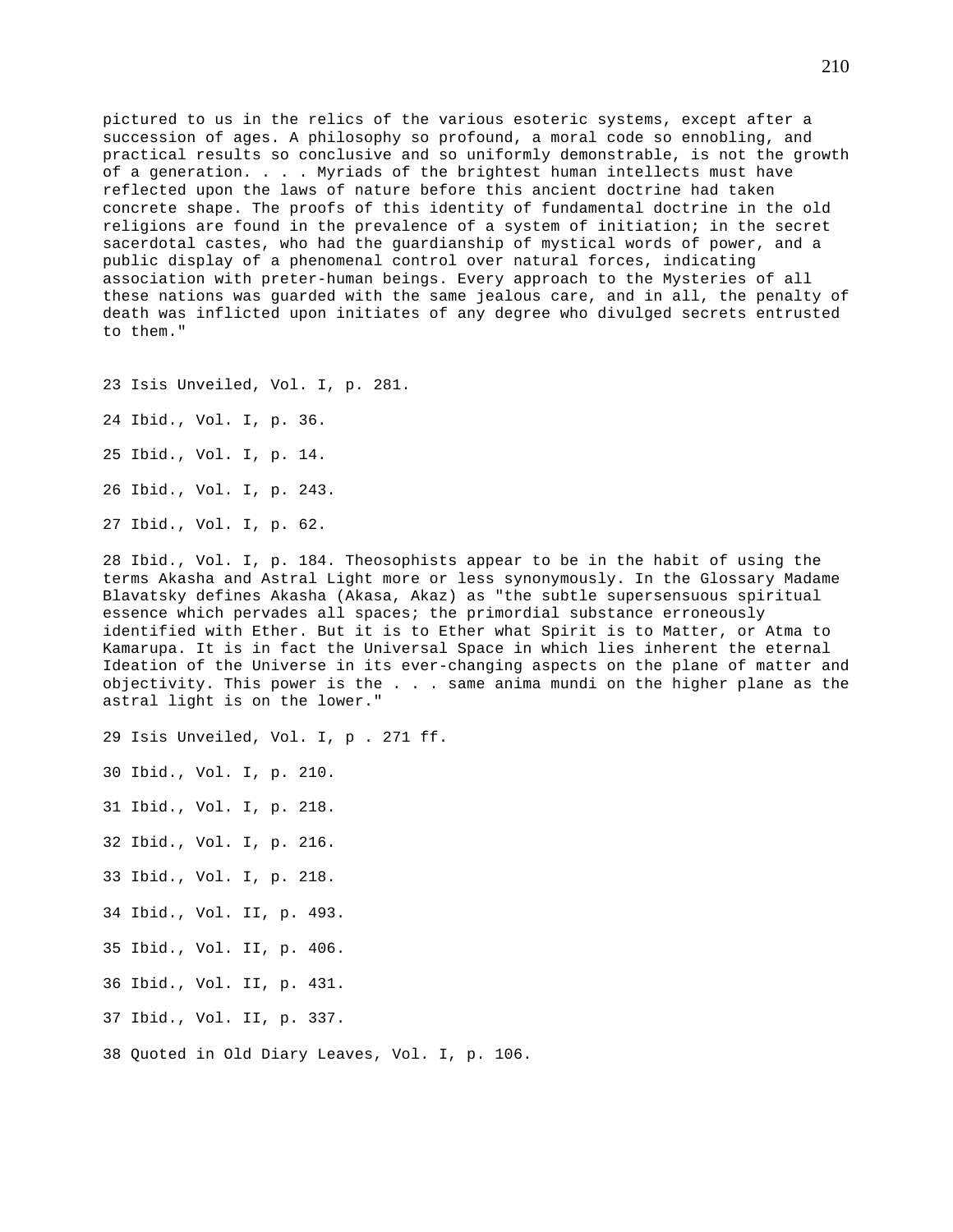39 Isis Unveiled, Vol. II, p. 98.

40 Ibid., Vol. II, p. 32.

41 Ibid., Vol. II, p. 34.

42 Ibid., Vol. II, p. 121

43 Ibid., Vol. II, p. 139.

44 A wealth of curious citations is drawn up behind these positions. The whole Passion Week story is stated to be the reproduction of the drama of initiation into the Mysteries, and not to have taken place in historical fact. And practically every other chapter of Christ's life story is paralleled in the lives of the twenty or more "World Saviors," including Thoth, Orpheus, Vyasa, Buddha, Krishna, Dionysus, Osiris, Zoroaster, Zagreus, Apollonius, and others.

45 Isis Unveiled, Vol. II, p. 406.

46 Ibid., Vol. II, p. 38.

47 Ibid., Vol. II, p. 227.

48 Ibid., Vol. II, p. 639.

49 Dr. Annie Besant: Esoteric Christianity, p. 8.

50 E.g., cf. C. W. Leadbeater: The Christian Creed.

51 Isis Unveiled, Vol. II, p. 535.

CHAPTER VI THE MAHATMAS AND THEIR LETTERS

1 Old Diary Leaves, Vol. I, of June, 1893.

2 A. P. Sinnett: The Occult World, p. 1.

3 Ibid., p. 14. More detailed requirements in the way of preparation for Adeptship will be set forth when we undertake the general critique of the occult life, in Chapter XI.

4 In 1883 he published the general outlines of the cosmology involved in their communications in a work called Esoteric Buddhism.

5 Mahatma Letters to A. P. Sinnett, p. 24.

6 Ibid., p. 57.

7 Ibid., p. 52.

8 Ibid., p. 56.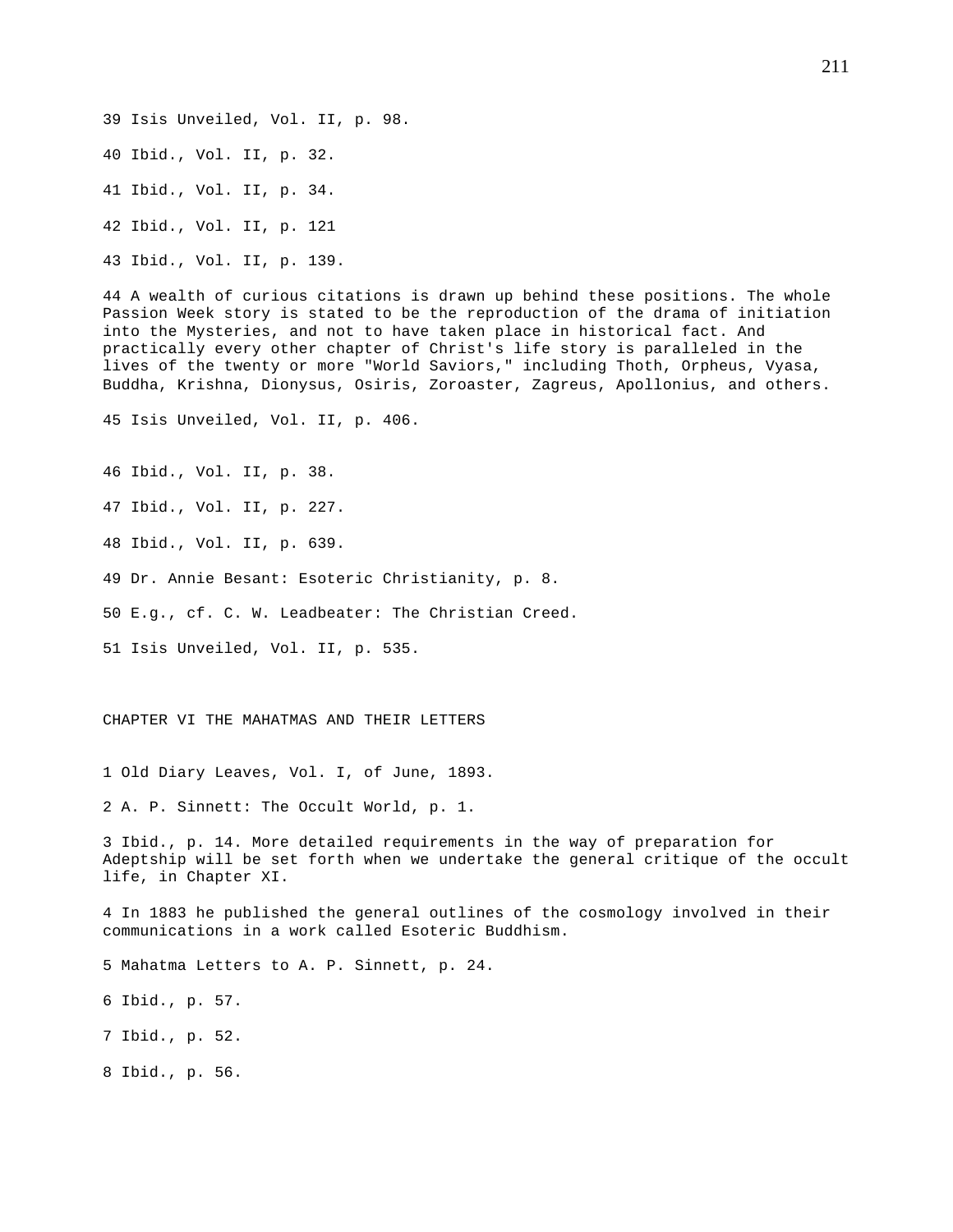9 Ibid., p. 141.

10 Ibid., p. 142.

11 Ibid.

12 Ibid.

13 Ibid., p. 71.

14 Ibid., p. 137.

15 Ibid., p. 167. "En passant to show you that not only were not the 'Races' invented by us, but that they are a cardinal dogma with the Lama Buddhists, and with all who study our esoteric doctrines, I send you an explanation on a page or two of Rhys Davids' Buddhism,--otherwise incomprehensible, meaningless and absurd. It is written with the special permission of the Chohan (my Master) andfor your benefit. No Orientalist has ever suspected the truths contained in it, and-you are the first Western man (outside Tibet) to whom it is now explained."- The Mahatma Letters, p. 158.

16 Mahatma Letters to A. P. Sinnett, p. 158.

17 Ibid., p. 52.

18 Devachanna would be equivalent to the Sanskrit devachhanna, hidden (abode) of the gods. On page 373 of the Mahatma Letters the Master K.H. writes: "The meaning of the terms 'Devachan' and 'Deva-Loka,' is identical; 'chan' and 'loka'

equally signifying place or abode. Deva is a word too indiscriminately used in Eastern writings, and is at times merely a blind." Deva may be roughly translated as "the shining one" or god. Devachan written alternatively Deva-Chan) is thus used to signify "the abode of the gods." Theosophists interchange it with our term "heaven-world."

19 Mahatma Letters to A. P. Sinnett, p. 179.

20 Ibid., p. 197.

- 21 Ibid., p. 187.
- 22 Ibid., p. 187.
- 23 Ibid., p. 183.
- 24 Ibid., p. 194.
- 25 Ibid., p. 241
- 26 Ibid., p. 255.

27 Maya, a word frequent in several schools of Indian Philosophy, commonly used to denote the illusory or merely phenomenal character of man's experience which he gains through his sense equipment. It is often identified with avidya or ajnana and contrasted with Brahmavidya or knowledge of truth and reality, in their unconditioned form.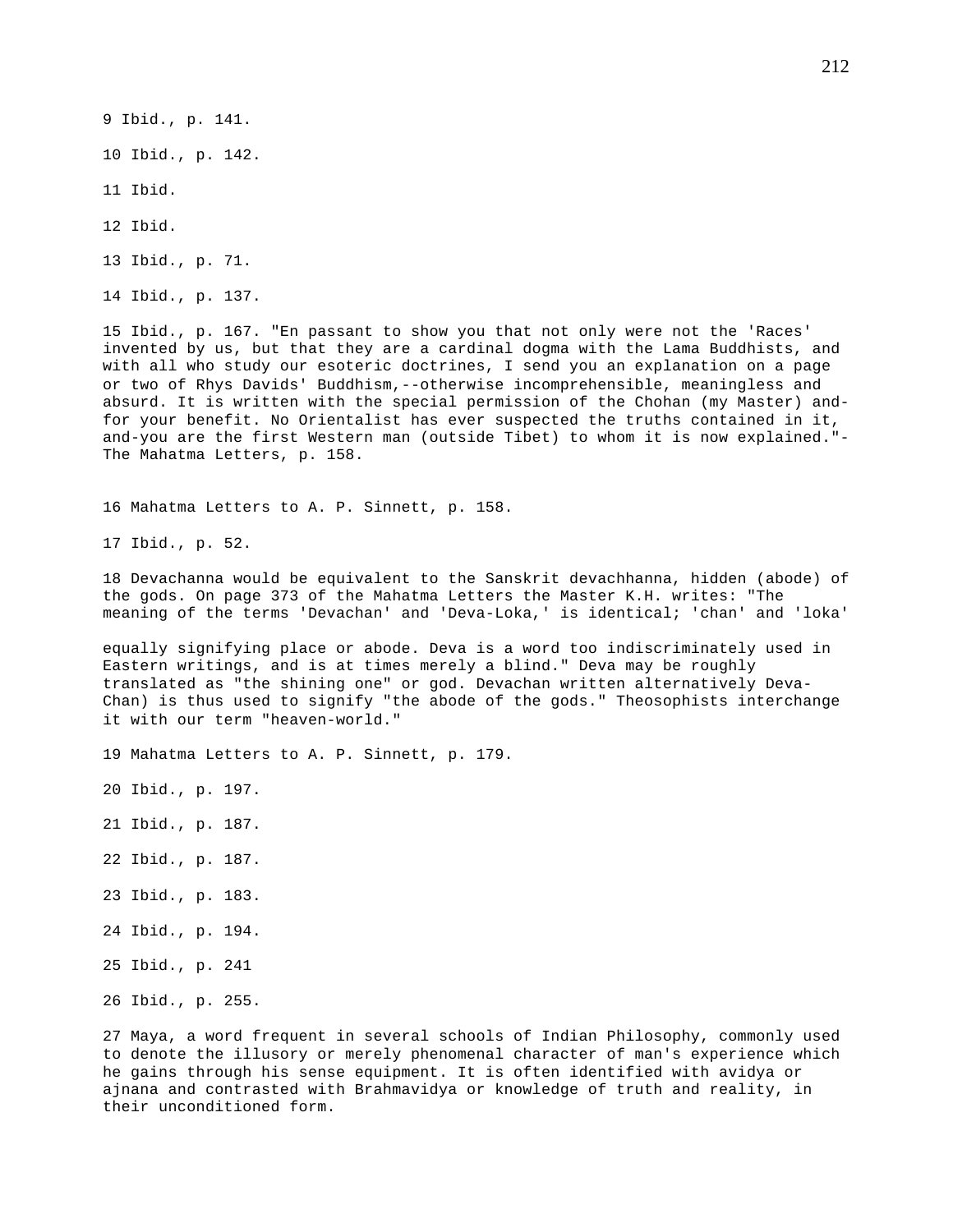28 Mahatma Letters to A. P. Sinnett, p. 274.

29 Ibid., p. 276.

30 Ibid., p. 281.

31 Ibid., p. 305.

32 Ibid., p. 322.

33 Ibid., p. 337

34 The terms Purusha and Prakriti are employed in the Sankhya school of Indian philosophy to designate spirit and matter as the two opposing phases of the one life when in active manifestation.

35 Mahatma Letters to A. P. Sinnett, p. 348.

36 Of the Dhyan Chohans Madame Blavatsky speaks in the Glossary as follows: "The Lords of Light," the highest gods, answering to the Roman Catholic Archangels, the divine intelligences charged with the supervision of Kosmos. Dhyan is a Sanskrit term signifying "wisdom" or "illumination," but the name Chohans seems to be more obscure in origin, and is probably Tibetan, used in the general sense of "Lords" of "Masters."

CHAPTER VII STORM, WRECK, AND REBUILDING

1 The official reports of the S.P.R. are to be found in Vol. III, pages 201 to 400 of the Proceedings of the S.P.R. A very adequate review of the entire affair is made by William Kingsland in the text and appendix of his recent work, The Real H. P. Blavatsky (M. Watkins, London, 1928). Partial accounts are found in many other works, as for instance, The Theosophical Movement.

2 It was from some three hundred native students of this same Christian College that Madame Blavatsky received a welcoming ovation on her return from Paris to India, and was given a testimonial of their assured faith in her lofty motives.

3 In The Proceedings of the S.P.R., Vol. III, pp. 201 to 400.

4 Further distrust of the Coulomb's charges against H.P.B. is justifiable in view of the statement given on June 5, 1879 by Madame Coulomb to the Ceylon Times, of which she sent the subject of her remarks a copy. She wrote: "I have known this lady for the last eight years and I must say the truth that there is nothing against her character. We lived in the same town, and on the contrary she was considered one of the cleverest ladies of the age. Madame Blavatsky is a musician, a painter, a linguist, an author, and I may say that very few ladies and indeed few gentlemen, have a knowledge of things as general as Madame Blavatsky."

5 It is in this article that Madame Blavatsky gives out that important declaration of hers, that as soon as the sincere aspirant steps upon the Path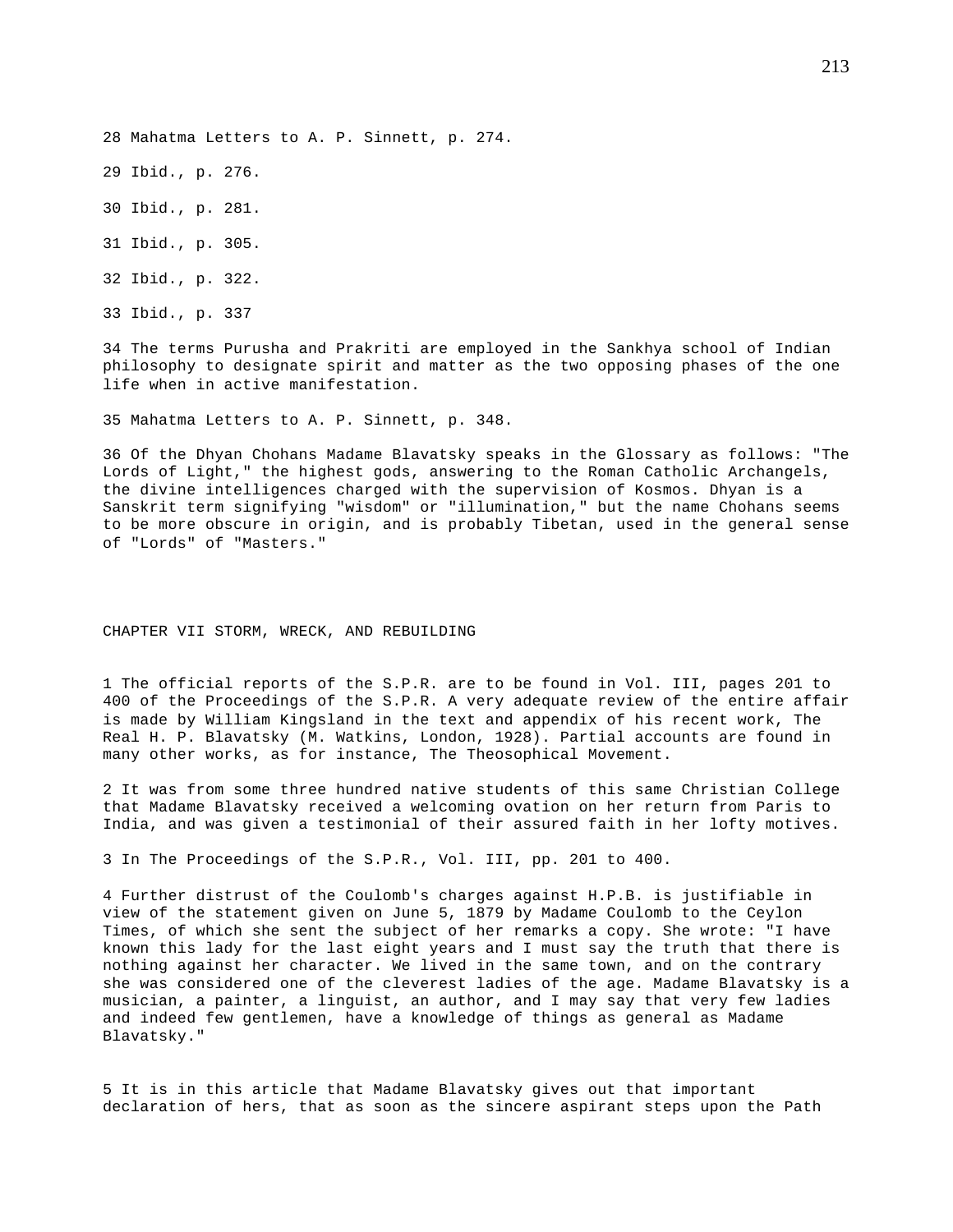leading to the higher initiations, his accumulated Karma is thrown upon him, in condensed form. The determination to pursue the occult life is therefore often spoken of as involving the "challenging of one's Karma."

6 He was the instigator of the "Sun Libel Case," which will be outlined in Chapter XII.

7 The Theosophical Movement, p. 132.

8 Old Diary Leaves, Vol. IV.

9 Found in the Appendix to The Mahatma Letters to A. P. Sinnett, pp. 480-481.

10 Letters of H. P. Blavatsky to A. P. Sinnett (New York: Frederick A. Stokes Co.), p. 194.

11 The Path, Vol. IX, p. 300.

12 Ibid., p. 266.

13 The Countess Wachtmeister herself went to the pains of verifying a quotation already written out by Madame Blavatsky, which the latter said would be found in a volume in the Bodleian Library. She found the excerpt to be correct as to wording, page, chapter, and title of the book quoted. She adds that Miss Emily Kislingbury, a devoted member of the Society, verified a quotation from Cardinal Weisman's Lectures on Science and Religion.

14 Reminiscences of H. P. Blavatsky and The Secret Doctrine, Appendix, p. 105 ff.

15 Ibid., Appendix, p. 89 ff.

16 The experience of Mr. C. Carter Blake, a scientist is pertinent on this point. He asserts that her learning was extraordinary, in consideration of her lack of early education and her want of books. He testifies that she knew more than he did on his own lines of anthropology, specifying her abstruse knowledge on the subject of the Naulette jaw. He says: "Page 744 in the Second Volume of the Secret Doctrine refers to facts which she could not easily have gathered from any published book." She had declared that the raised beaches of Tarija were pliocene, when Blake argued that they were pleistocene. She was afterwards proved correct. On page 755 of Vol. II, she mentions the fossil footprints at Carson, Indiana. Says Blake: "When Madame Blavatsky spoke to me of the footprints I did not know of their existence, and Mr. G. W. Bloxam, Assistant Secretary of the Anthropological Institute, afterwards told me that a pamphlet on the subject in the library had never been out. Madame Blavatsky certainly had sources of information (I don't say what) transcending the knowledge of experts on their own lines."-Reminiscences of H. P. Blavatsky and The Secret Doctrine, Appendix, pp. 117 ff.

17 Reminiscences of H. P. Blavatsky and The Secret Doctrine, Appendix, pp. 96 ff.

CHAPTER VIII THE SECRET DOCTRINE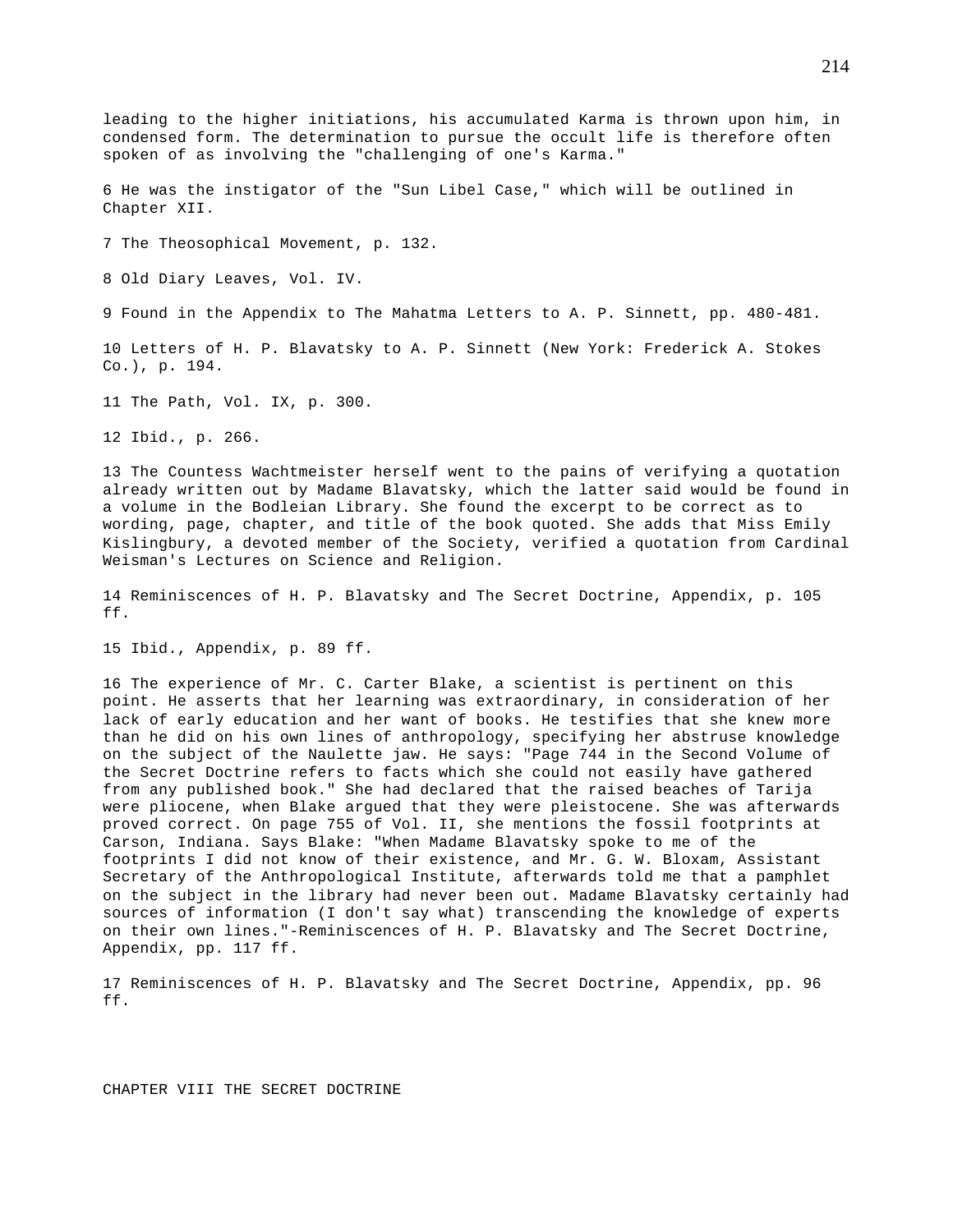1 The word Dzyan presents some etymological difficulties. Madame Blavatsky in the Glossary states that Dzyan (also written Dzyn and Dzen) is a corruption of the Sanskrit Dhyana, meaning meditation. In Tibetan, learning is called Dzin.

2 This document (spelled variously Koumboum, Kumbum, Kounboum, etc.) was a Buddhist text connected with the Koumboum monastery, in Tibet. On the monastery grounds grew the sacred Tree of Tibet, the 'tree of the ten thousand images,' as Huc describes it. . . . "Tradition has it that it grew out of the hair of Tsonka-pa, who was buried on that spot. . . . In the words of the Abbé Huc, who lived several months with another missionary, named Gabet, near this phenomenal tree: 'Each of its leaves in opening, bears either a letter or a religious sentence, written in sacred characters, and these letters are, of their kind, of such a perfection that the type-foundries of Didot contain nothing to excel them. Open the leaves, which vegetation is about to unroll, and you will there discover, on the point of appearing, the letters or the distinct words which are the marvel of this unique tree. Turn your attention from the plant to the bark of its branches, and new characters will meet your eyes! Do not allow your interest to flag; raise the layers of this bark and still other characters will show themselves below those whose beauty has surprised you. For, do not fancy that these superposed layers repeat the same printing. No, quite the contrary; for each lamina you lift presents to view its distinct type. How, then, can we suspect jugglery? I have done my best in that direction to discover the slightest trace of human trick, and my baffled mind could not retain the slightest suspicion.' Yet promptly the kind French Abbé suspects-the Devil."- Quoted from Madame Blavatsky, article Kounboum in The Theosophical Glossary.

3 The Dzungarians were a section of the Mongolian Empire at its height, whose name now remains only as the name of a mountain range. They have disappeared geographically.

4 Page vii.

5 The Secret Doctrine, Introductory, p. xxxvii.

6 Ibid., p. xxxviii.

7 Pralaya, as given in Sanskrit dictionaries, means "dissolution, reabsorption, destruction, annihilation, death"; especially the destruction of the whole world at the end of a Kalpa; also "fainting, loss of sense of consciousness; sleep." It apparently is derived from the Sanskrit stem li, one of whose meanings is to disappear or vanish. Madame Blavatsky describes Pralaya in the Glossary as "a period of obscuration or repose-planetary, cosmic or universal-the opposite of Manvantara."

8 Manvantara (Manu plus antara, between) is described as the period or age of a Manu. It comprised a period of 4,320,000 human years, supposedly the period intervening between two Manus.

9 The Secret Doctrine, Vol. I, p. 75.

10 Ibid., Vol. I, p. 83.

11 The word Pitris commonly means "fathers, ancestors, progenitors." Madame Blavatsky, however, on the authority of her Mahatmic instructors, employs the term in a wider sense. She uses it in a racial sense. In the Glossary she speaks of the Pitris as "the ancestors or creators of mankind. They are of the seven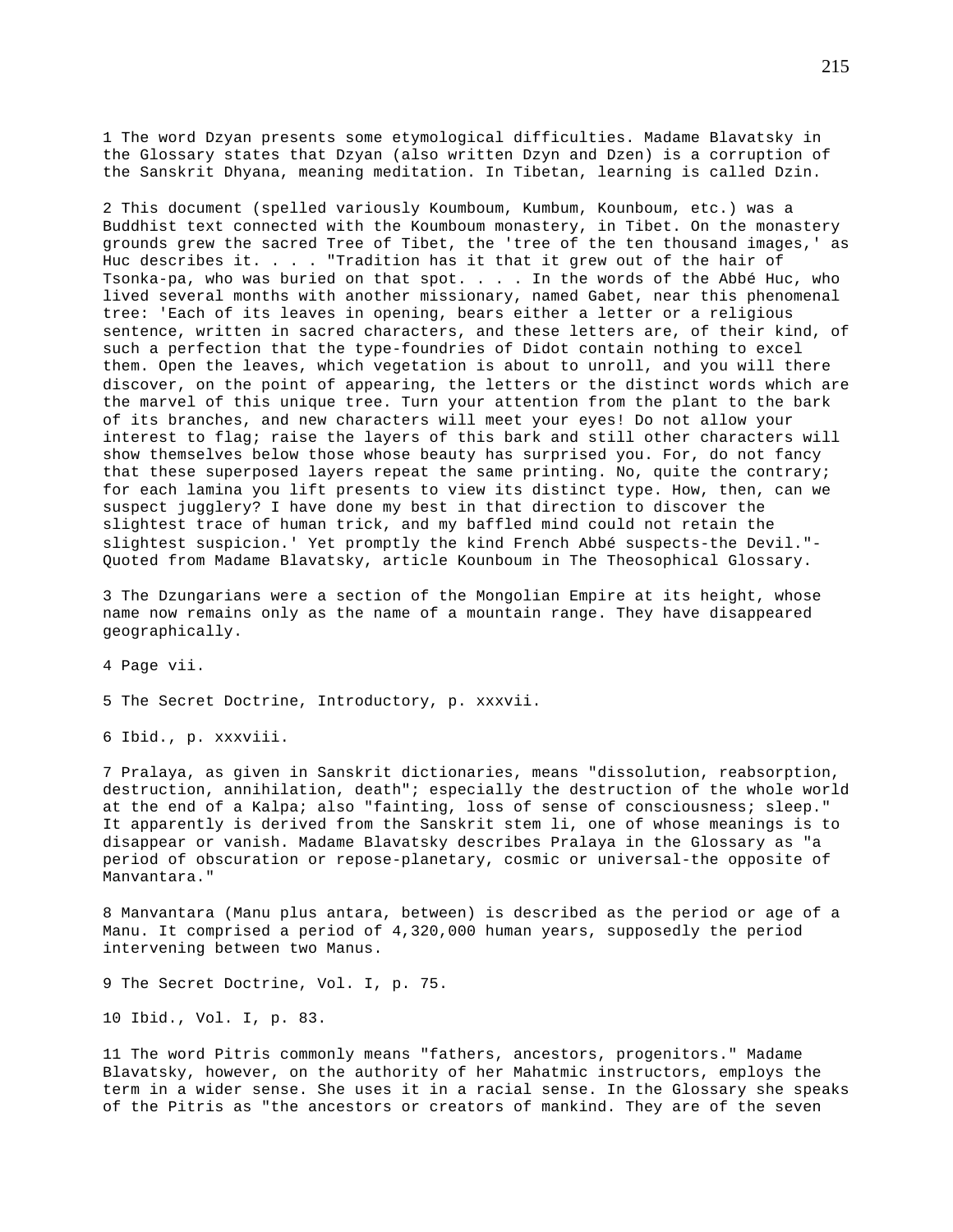classes, three of which are incorporeal. In popular theology they are said to be created from Brahma's side. . . . The Pitris are not the ancestors of the present living men, but those of the human kind or Adamic races; the spirits of the human races, which on the great scale of descending evolution preceded our races of men, and they were physically, as well as spiritually, far superior to our modern pigmies. In Manava Dharma Shastra they are called the Lunar Ancestors."

12 The Secret Doctrine, Vol. II, p. 235.

13 Ibid., Vol. I, p. 198.

14 The term Atma-Buddhi-Manas is the Theosophical manner of designating the "higher triplicity" in man, the union of the three higher principles which constitutes him an individual Ego. If one were to say, man is composed of mind, soul and spirit in his higher nature, it would roughly approximate the Theosophic description. Sanskrit dictionaries give Atma as meaning, "breath, life, soul"; Buddhi as meaning "intelligence, reason, intellect, mind, discernment, judgment, the power of forming and retaining conceptions and general notions; perception, apprehension, understanding"; and Manas as "the principle of mind or spirit."

15 The Secret Doctrine, Vol. I, p. 103.

16 Ibid., p. 246.

Brazil toward Ireland.

17 "The fourth dimension of space" enters the discussion at this point. The phrase should be, says the writer, "the fourth dimension of matter in space," since obviously space has no dimensions. The dimensions, or characteristics of matter are those determinations which the five senses of man give to it. Matter has extension, color, motion (molecular), taste, and smell; and it is the development of the next sense in man-normal clairvoyance-that will give matter its sixth characteristic, which she calls permeability. Extension-which covers all concepts of dimension in our world-is limited to three directions. Only when man's perceptive faculties unfold will there be a real fourth dimension.

18 The Secret Doctrine, Vol. I, p. 277.

19 Quoted in The Secret Doctrine, Vol. I, p. 295.

20 Ibid., Vol. I, p. 311. Quoted from H. Grattan Guinness, F. R. G. S.: The Approaching End of the Age.

21 The races of "intelligent" animals and semi-human apes will then be advanced to our present station. 22 Ignatius Donnelley endeavored to substantiate the claims for its existence in an elaborate work, Atlantis: The Antediluvian World, some sixty or seventy years ago. By tracing numberless similarities in the languages, customs, and ideas of Old World civilizations with those of Central America he adduced a formidable body of evidence pointing to the former existence of a linking area. Madame Blavatsky counts more heavily than science has done upon this authority. Soundings have revealed the presence of a great raised plateau on the ocean floor at about one-third the depth of the general main, extending from Northern

23 She assigns a tentative date of 78,000 years ago for the erection of the great pyramid of Cheops, reaching this conclusion from reasoning and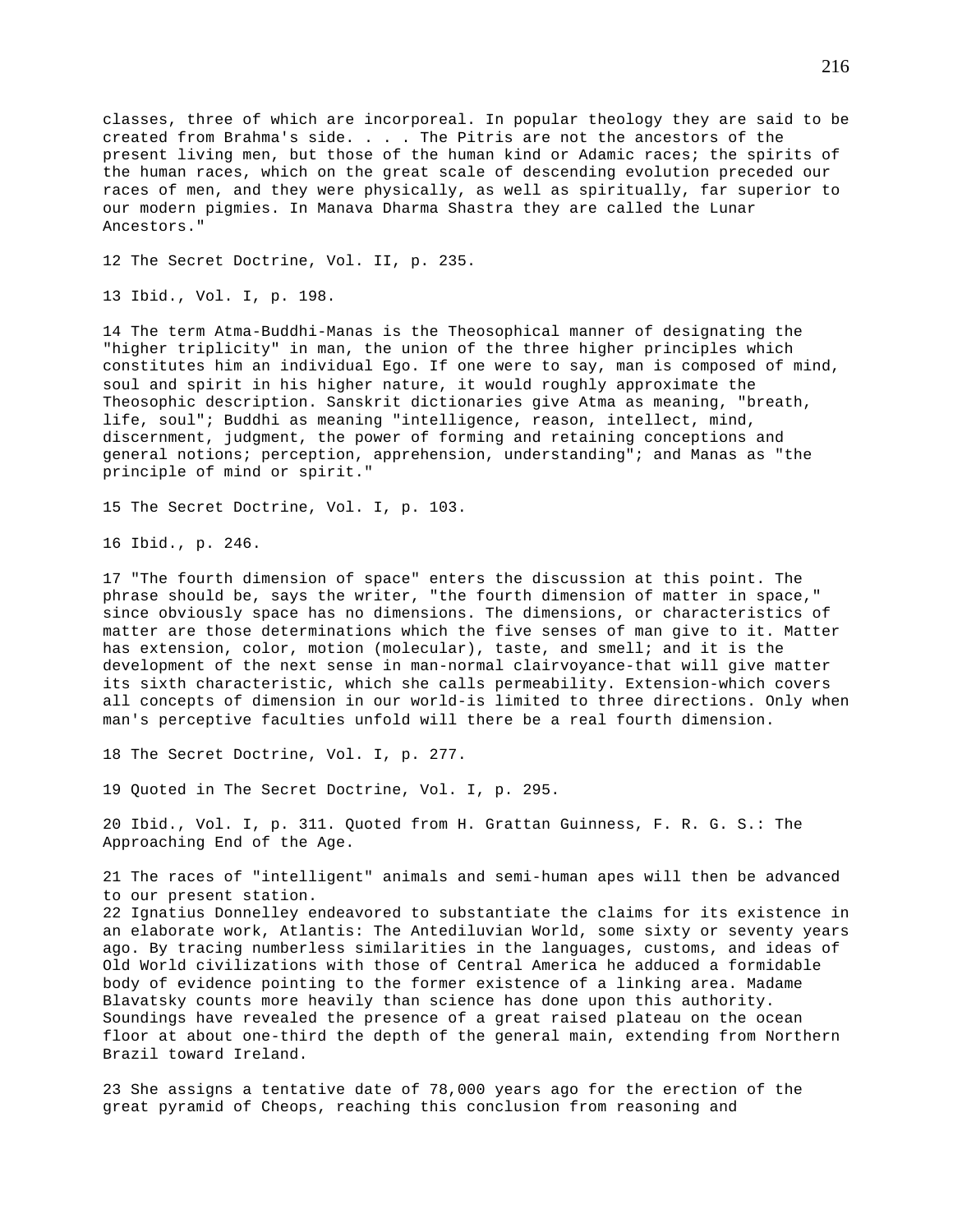calculations based on the Dendera Zodiac, which indicates that three sidereal years (25,686 years each) had passed since the pole star was in a position suggested by the various features of the great pile's construction.

25 The sexless (First) race was Adam solus. Then came the Second Race; Adam-Eve, or Jah-Heva, inactive androgynes; and finally the Third, or the "separating hermaphrodite," Cain and Abel, who produced the Fourth, Seth-Enos, etc.-The Secret Doctrine, Vol. II, p. 134.

26 Kriyasakti means "capacity to act, a sakti or supernatural power as appearing in actions." By Madame Blavatsky the term is taken as meaning creative power or capability of doing work.

27 The Secret Doctrine, Vol. II, p. 517.

28 Ibid., Vol. II, p. 328.

29 Ibid., p. 330.

CHAPTER IX EVOLUTION, REBIRTH AND KARMA

1 "Growth is regarded as having an end instead of being and end. . . . In reality there is nothing to which growth is relative save more growth."-John Dewey: Democracy and Education.

2 Sir Edwin Arnold, The Light of Asia.

3 See Ogden and Richards, The Meaning of Meaning.

4 Article in The Atlantic Monthly, May, 1926.

5 The instantaneous (from our point of view) retrospect of our whole past life in elaborate detail recounted by thousands of persons who had drowned or suffocated or fallen or been struck a blow, and lived to tell the tale, are, say Theosophists, instances of the vision falling this side of death. Nor is the phenomenon wanting with persons who pass out peacefully on their beds. The rapturous prevision of heaven usually includes elements of a life review.

6 Persons who have slept but ten seconds of clock time have told of the richness and vividness of this type of consciousness, in which the events of a lifetime are reviewed, weighed, and morally judged in a moment.

7 On page 646 of Vol. I, our seeress makes what looks like a prophecy of the World War of 1914: "Europe in general is threatened with, or rather is on the eve of, a cataclysm which her own cycle of racial Karma has led her to."

CHAPTER X ESOTERIC WISOM AND PHYSICAL SCIENCE

1 The Secret Doctrine, Vol. II, p. 650.

2 Ibid., Vol. II, p. 654.

3 Ibid., Vol. II, p. 170.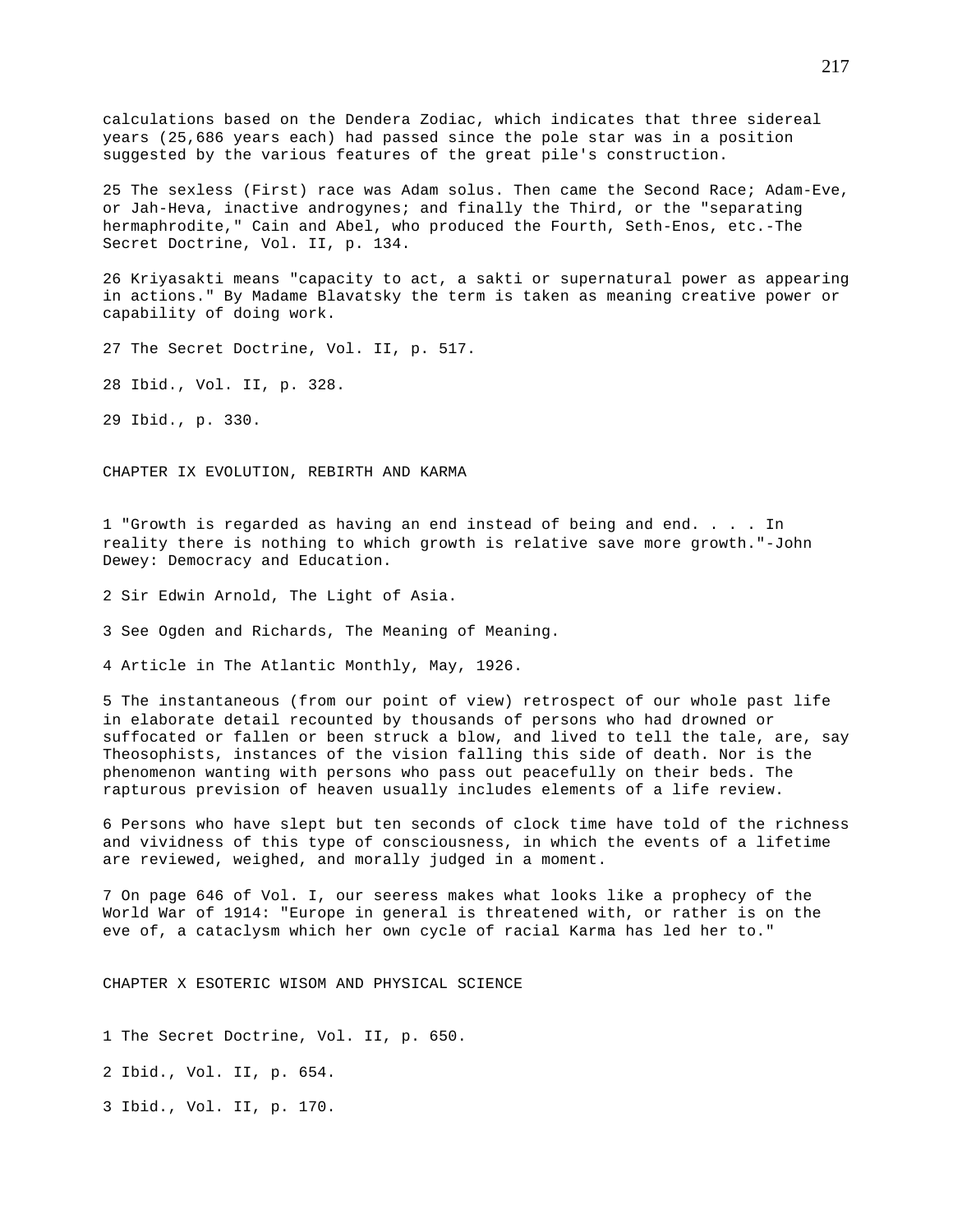4 Ibid., Vol. II, p. 262.

5 Ibid., Vol. I, p. 478.

6 A. S. Eddington: The Nature of the Physical World (Cambridge, 1928). Madame Blavatsky had long ago hypothecated this dual nature of light. See The Secret Doctrine, passim.

7 Section XI of the Introduction to the Principia.

8 The Secret Doctrine, Vol. I, p. 517.

9 Ibid., Vol. I, p. 520.

10 Ibid., Vol. I, p. 541. Prof. Millikan's recent conclusions as to the constant refueling of the spheres by the influx of atomic structures "fixated" out of the ether of space may perhaps be regarded as in some sense corroborative of Madame Blavatsky's statement on this subject.

11 The Secret Doctrine, Vol. I, p. 547.

12 Ibid., Vol. I, p. 631.13 The magazine Theosophy, published monthly by The United Lodge of Theosophists, runs a "Lookout Section" in which for fifteen or more years comment has been made upon the argument of current scientific discovery with Madame Blavatsky's systemology.

CHAPTER XI THEOSOPHY IN ETHICAL PRACTICE

1 Yajnavidya in Sanskrit means "knowledge of (or through) sacrifice;" but in the Vedanta and the Upanishads it ranks low in the scheme of wisdom. Madame Blavatsky in the Glossary gives Yajna as meaning "sacrifice" and describes it as "one of the forms of Akasa within which the mystic Word (or its underlying 'sound') calls it into existence. Pronounced by the Priest-Initiate or Yogi this word receives creative powers and is communicated as an impulse on the terrestrial plane through a trained Will-Power."

2 In Sanskrit mahavidya means "great or exalted knowledge;" it ranks high in the scheme of wisdom. Madame Blavatsky calls it the great esoteric science and says that the highest Initiates alone are in possession of it. It embraces almost universal knowledge.

3 In Sanskrit this term means "knowledge to be hidden, esoteric knowledge," especially of the use of incantations and spells. Madame Blavatsky so describes it in the Glossary.

4 Atma (Sanskrit "breath, soul") and Vidya. The term connotes knowledge of the Soul or Supreme Spirit in man. This is in agreement with Madame Blavatsky's use of the term.

5 "The knowledge of them is obligatory in that School the teachings of which are accepted by many Theosophists."-From the Preface.

6 The term Yoga is commonly taken to mean union and its root is the same as that of our word yoke. However, Sanskrit dictionaries give other meanings of the word, several of which have relevance to its use to denote a system of spiritual practice. So far as the use of the word in Indian philosophy goes, it is a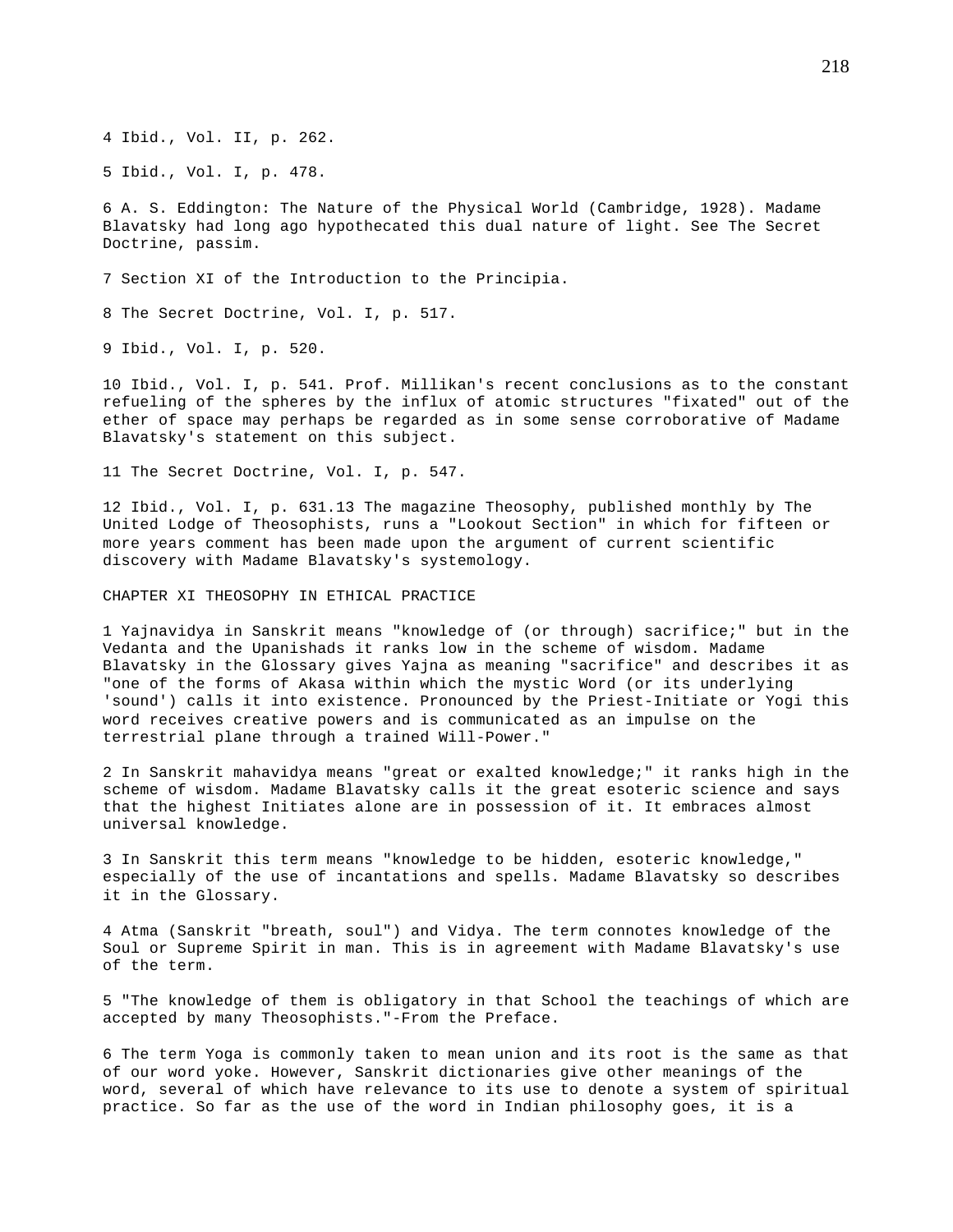matter of dispute whether yoga is union of the individual soul with Brahma or the subjection of the human senses and emotions. Madame Blavatsky characterizes it as the practice of meditation as leading to spiritual liberation.

7 In Sanskrit jivatman means "the living or personal or individual soul" as distinguished from paramatma, the universal soul. By Theosophists, too, it is applied only to the individual.

8 Raja Yoga is thus characterized in The Light of the Soul, a commentary on the Yoga Sutras of Pantanjali, by Alice A. Bailey: "Raja Yoga stands by itself and is the king science of them all; it is the summation of all the others, it is the climax of the work of development in the human kingdom. It is the science of the mind and the purposeful will, and brings the higher of man's sheaths under the subjection of the inner Ruler. This science coördinates the entire lower threefold man, forcing him into a position where he is nothing but the vehicle for the soul, or the God within. It includes the other Yogas and profits by their achievements. It synthesizes the work of evolution and crowns man as king."

9 Alice A. Bailey, The Light of the Soul, p. 164.

10 Page 65.

11 Ibid., p. 60.

12 The Light of the Soul, p. 234.

13 Ibid., p. 241.

14 Bhagavad Gita, p. 177.

15 John Ruskin, English art critic and economist, labored to impress this theory on modern attention.

CHAPTER XII LATER THEOSOPHICAL HISTORY

1 The material of this chapter has been drawn largely from the anonymous work, The Theosophical Movement, the statements in which are fortified throughout with an abundance of documentary data, and from the Theosophic periodical literature of the years covered by the narrative, as well as in a number of instances from the author's first-hand acquaintance with the events narrated.

2 Evidence arrived at by comparison of dates and known facts as to Madame Blavatsky's slight acquaintance with Miss Collins before 1887, and the testimony of prefatory remarks in each of the four books in question, leads to the definite conclusion that Miss Collins did herself ascribe the source of her books to Mahatmic or other high dictation, and that she had taken this position without any influence whatever from H.P.B. The whole matter is set forth in elaborate detail in The Theosophical Movement, pp. 195-210.

3 See statement of A. Trevor Barker, in his Introduction to Letters of H.P. Blavatsky to A. P. Sinnett, p. vii, as follows: "Much fresh light is thrown on . . . her relation with the notorious Solovyoff, who in his rage and resentment at being refused the privilege of chelaship, did so much to injure her reputation."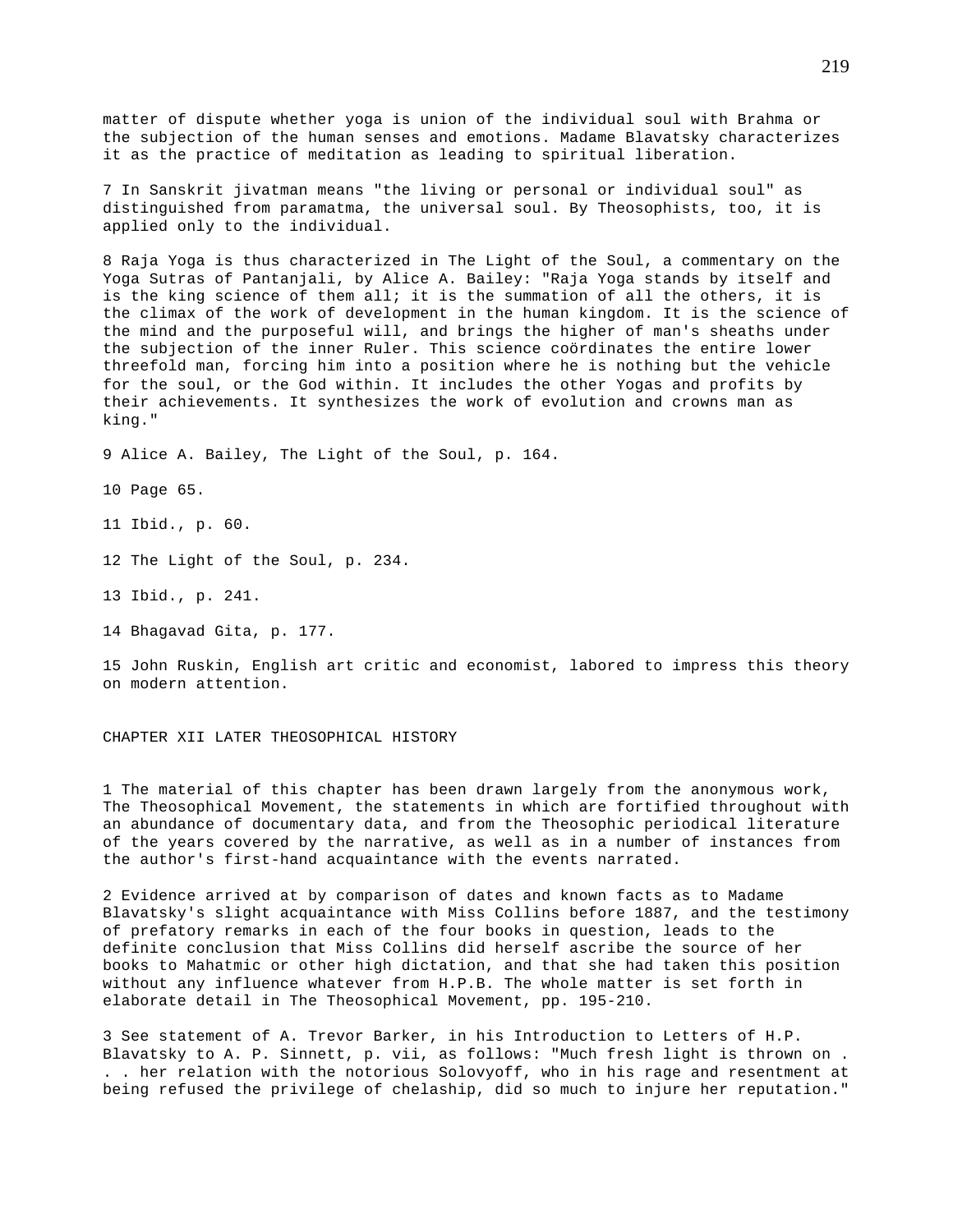4 See her Autobiography, and a recent work by Jeoffrey West, The Life of Annie Besant (Gerald Howe, Limited, London, 1929).

5 See statement made in The Theosophical Movement, p. 453. The author has been informed by several veteran Theosophists that this is not likely, that perhaps Chakravarti deputed others to guard her in this way. She regarded him at this time as actually her Master, and he could not with dignity have assumed a rôle of such condescension.

6 The Theosophical Movement, p. 479.7 Ibid., p. 559.

8 Mr. Judge's papers concerning Theosophy were turned over to the Theosophical Society in the presence of Mrs. Judge and are now in the possession of the International Headquarters at Point Loma, California. As most of them pertained to the Esoteric Section, their contents have naturally been kept secret. Consequently the evidence on which the claims that Mr. Judge had made his wishes known are based is still unavailable.

9 See signed statement by E. T. Hargrove in the New York Sun of March 13, 1898.

10 The career of the Theosophic leader was beset with at least three law-suits instituted against her by relatives of wealthy followers contesting the disposition of funds allotted to her under the terms of wills. Both the Thurston and the Spalding suits were settled with compromise agreements. In still another sensational case Mrs. Tingley was sued by Irene M. Mohn for damages in the amount of \$200,000 for alienation of the affections of her husband, George F. Mohn, a follower of Theosophy. Mrs. Mohn was awarded \$100,000 by a California jury, but Mrs. Tingley won a reversal of the judgment before the California Supreme Court.

11 The work of an independent Theosophist, Mr. Roy Mitchell, lecturing in New York and Toronto, has also emphasized the extent of these variations. He lays particular emphasis on the Blavatskian doctrine of the descent of angelic hosts into the Adamic races of humanity to perform the work of redeeming them from a fallen estate, by means of the gift of Promethean fire or wisdom.

12 The occurrence came to be known among the Theosophists as "the Adyar Manifestations."

13 Persons who have lived at the Theosophical headquarters at Adyar at the period of the publication of The Lives of Alcyone, have intimated to the author that certain residents of the colony who were not "put in" the early "Lives" went to Mr. Leadbeater and requested that he look into their past and if possible bring them into the story, with the result that he did as requested in certain instances. About 1925 also there was published in England, by Mr. W. Loftus Hare, in The Occult Review, an exposé of the whole "Alcyone" proceeding, the alleged sources of Mr. Leadbeater's material being divulged in the shape of some articles in old encyclopedias.

14 Brief mention should here be made of an incident arising out of the general situation occasioned by the founding of this Church, in view of the principles involved. Dr. William L. Robins, of Washington, D.C., long an honored member of the Theosophical Society, looked with disfavor upon the establishment of an ecclesiastical order in connection with Theosophy, and went so far as to adduce considerable evidence to show that the Liberal Catholic Church was not free from subserviency to the Roman Catholic Church. He resented the movement as an attempt to saddle religionism upon Theosophy, and endeavored to show the hand of Roman machination in the whole business. His statements and letters, coming to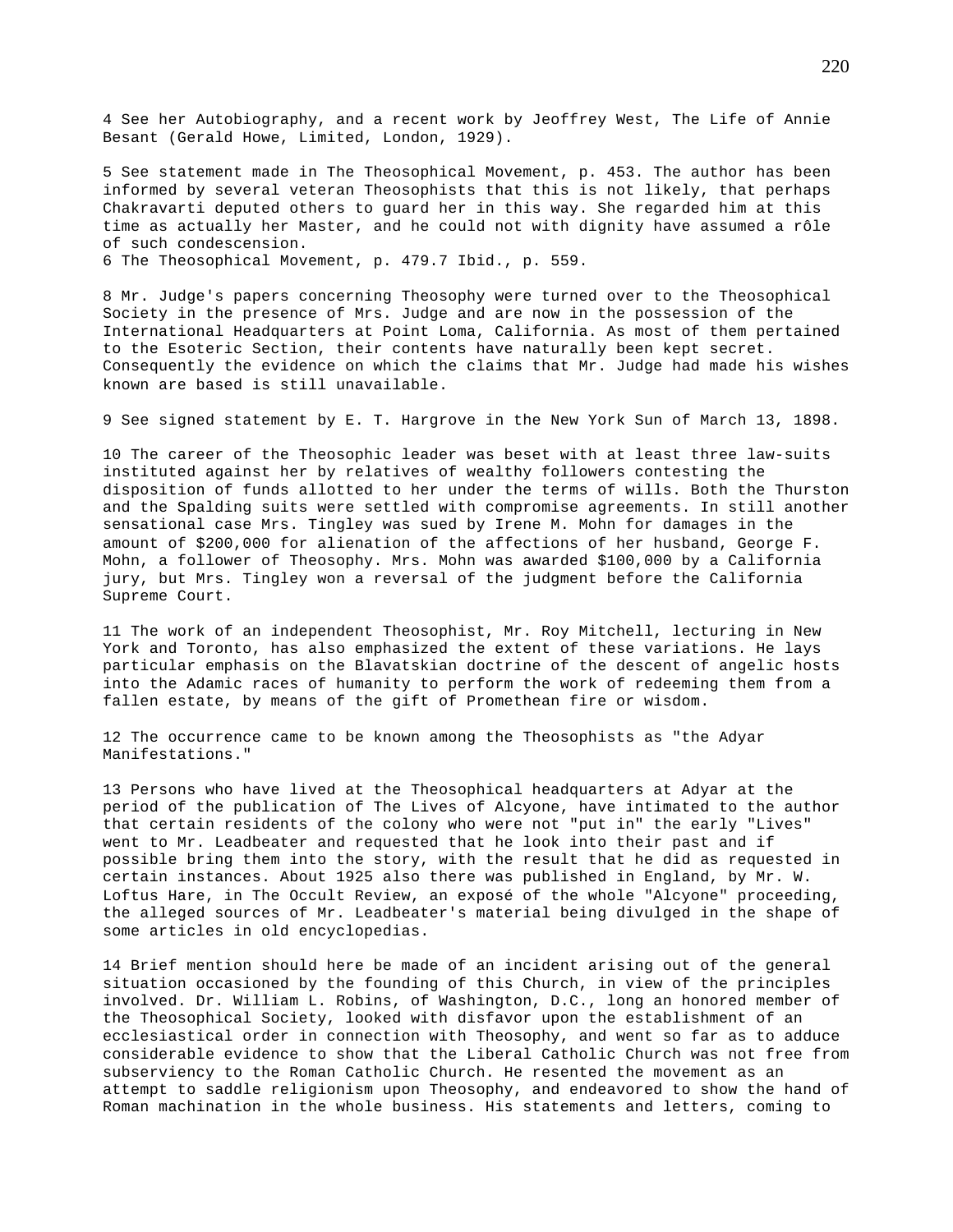the notice of Mrs. Besant, were taken as an open attack upon the religion of members of the Theosophical Society, and as such constituted a breach of Theosophic conduct. Mrs. Besant straightway asked Dr. Robins to resign from the Esoteric Section, with a statement to the effect that no member ought to attack the religious affiliations of any member of the Theosophical Society.

15 It was his intention first to locate the colony somewhere in the James River region in Virginia, and it was thought for a time that some of the pirate gold of

16 In 1929 an order was issued from Adyar by Dr. Besant suspending the Esoteric Section. A later order revived it in 1930.

17 Although Dr. Besant and her friends deny any substantial significance in the claims made, yet the two Keightleys, who typed the manuscript of H.P.B.'s The Secret Doctrine for the press, stated that Madame Blavatsky had completed not only a third volume which dealt with the lives of outstanding occultists down the ages, but practically a fourth volume, also; and Mrs. Alice L. Cleather has been quoted as saying that she herself saw literally hundreds of changes made in Madame Blavatsky's manuscripts in the handwriting of Mrs. Besant and Mr. Mead. As to these changes, Mr. C. Jinarajadasa, when Vice-President of the Theosophical Society, made a statement which will be found on page 110 of The Golden Book of The Theosophical Society:

"The facts are that H.P.B. always recognized that her English was often defective. . . . When The Secret Doctrine was published, she realized that there were many emendations necessary in a subsequent edition.  $\ldots$  . This very heavy task of checking and revising was largely the work of G. R. S. Mead, who devoted a great deal of his time to carrying out H.P.B.'s wishes in the matter. . . .

"After H.P.B.'s death, all her remaining manuscript material was published as a third volume of The Secret Doctrine. She was under the impression that the material she had slowly collected during many years would make five volumes in all of The Secret Doctrine. But steadily as she wrote the first two volumes of The Secret Doctrine more and more of her material was incorporated into the first two volumes, and the remaining manuscript material made only one more volume."

The Keightleys insisted, however, that they had carefully revised the language of the first edition, working with H.P.B. through the various stages of proof, and that the extensive revisions in the second edition were uncalled for. They also stated that they had seen the manuscript of the third volume "ready to be given to the printers," and Alice Cleather pointed out that H.P.B. had made several direct references to it in the first edition which were deleted in the second. Because so little of the data has been made public, the issue is still too much beclouded for judgment.

## CHAPTER XIII SOME FACTS AND FIGURES

1 An official of the United Lodge of Theosophists declined to aid in sending letters to persons in that branch, stating that a questionnaire was irrelevant to the interests of true Theosophy.

2 The questions asked covered the points of age, sex, profession, and length of time connected with Theosophy; previous church affiliations, if any, and reason for abandoning them for Theosophy; the phase of Theosophy appealing most strongly to the individual, whether its philosophical, its religious and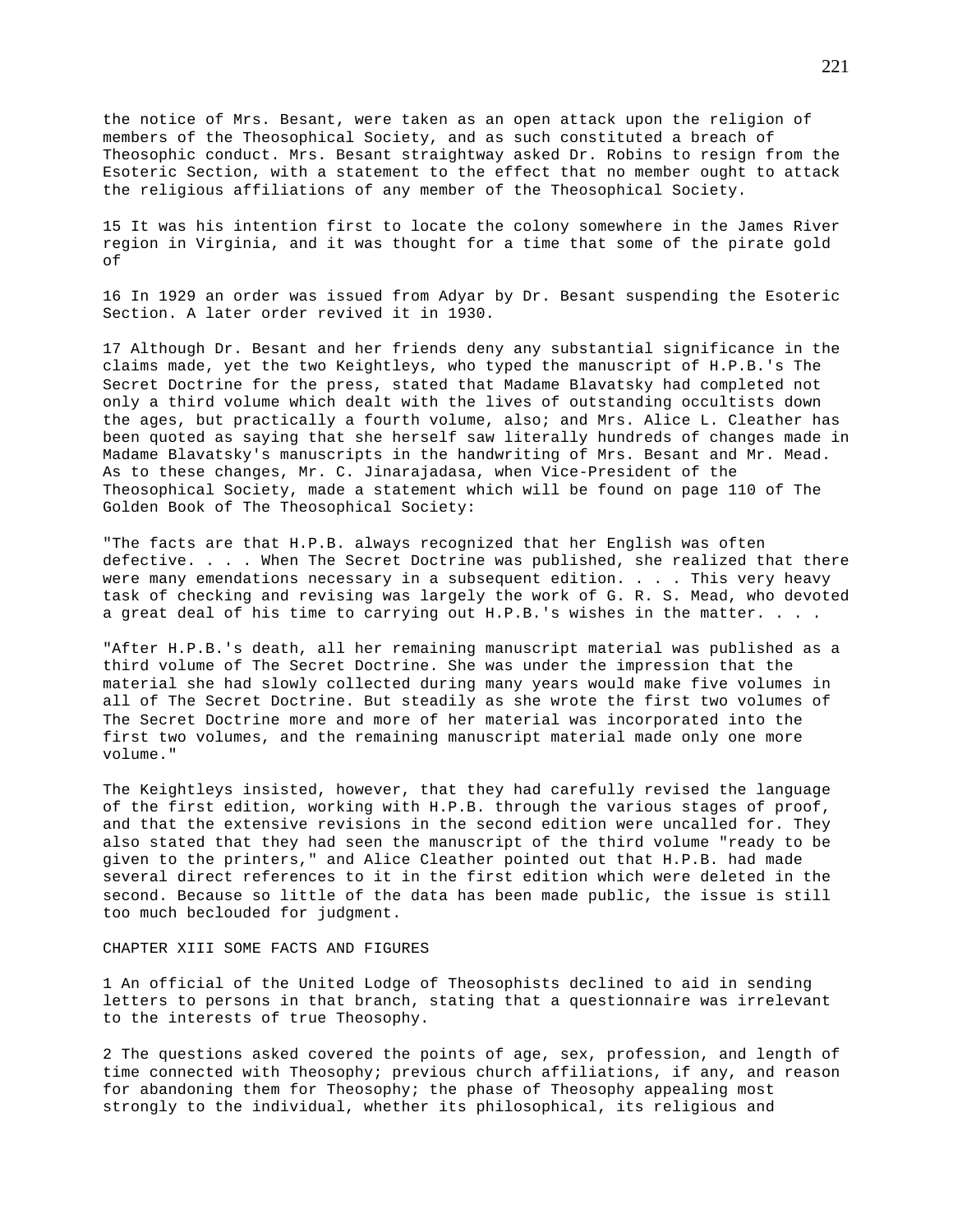devotional side, or its scientific aspect; meditational practice and adherence to non-meat diet; favorite Theosophic authors and literature; and lastly the amount of time devoted to the Theosophic cause in one form or another. 3 But one person adds: "I heard a Theosophic lecturer who had something in his face no other man had ever had save Bishop Brent."

## BIBLIOGRAPHY

BIOGRAPHICAL SKETCHES OF MADAME HELENA P. BLAVATSKY

A Trevor Barker: Letters of H. P. Blavatsky to A. P. Sinnett,Edited by A. Trevor Barker. London; Theosophical Publishing House, 1924. 381 pp.

G. Baseden Butt: Life of Madame Blavatsky. Philadelphia; David McKay Co., 1927. 268 pp.

Alice L. Cleather: H. P. Blavatsky; Her Life and Work for Humanity. Calcutta; Thatcher, Spink & Co., 1922. 124 pp.

-------- H. P. Blavatsky, As I Knew Her; with an addendum by Basil Crump. Calcutta; Thatcher, Spink & Co., 1923.76 pp. -------- H. P. Blavatsky: A Great Betrayal. Calcutta; Thatcher, Spink & Co., 1922. 96 pp.

Mme. E. Coulomb: Some Accounts of My Intercourse with Madame Blavatsky from 1872 to 1884. London, 1885.

John N. Farquhar: Modern Religious Movements in India. Chapter, "Theosophy." London, 1915.

Franz Hartmann: Observations during a Nine Months' Stay at the Headquarters of the Theosophical Society. Madras, 1884.

Richard Hodgson: Report on the Theosophic psychic phenomena,published in the Proceedings of the British Society for Psychic Research, Vol. III, 1885.

William Kingsland: The Real H. P. Blavatsky. London; John M.Watkins, 1928. 278 pp.

Arthur Lillie: Madame Blavatsky and Her Theosophy. London, 1895.Col. H. S. Olcott: Old Diary Leaves. Madras; Theosophical Publishing Society, 1910, Four Vols. 1927 pp.

A. P. Sinnett: Early Days of Theosophy in Europe. London; Theosophical Publishing House, 1922. 118 pp.

-------- Incidents in the Life of Madame Blavatsky; based largely on a narrative in Russian by her sister, Madame Vera Jelihowsky. London; Theosophical Publishing Society, 1913. 256 pp.

Vsevolod S. Solovyoff: A Modern Priestess of Isis; Abridged and translated on behalf of the Society for Psychic Research from the Russian of V. S. Solovyoff by Walter Leaf, Litt.D., with appendices. London and New York; Longmans, Green and Co., 1895. xix and 366 pp.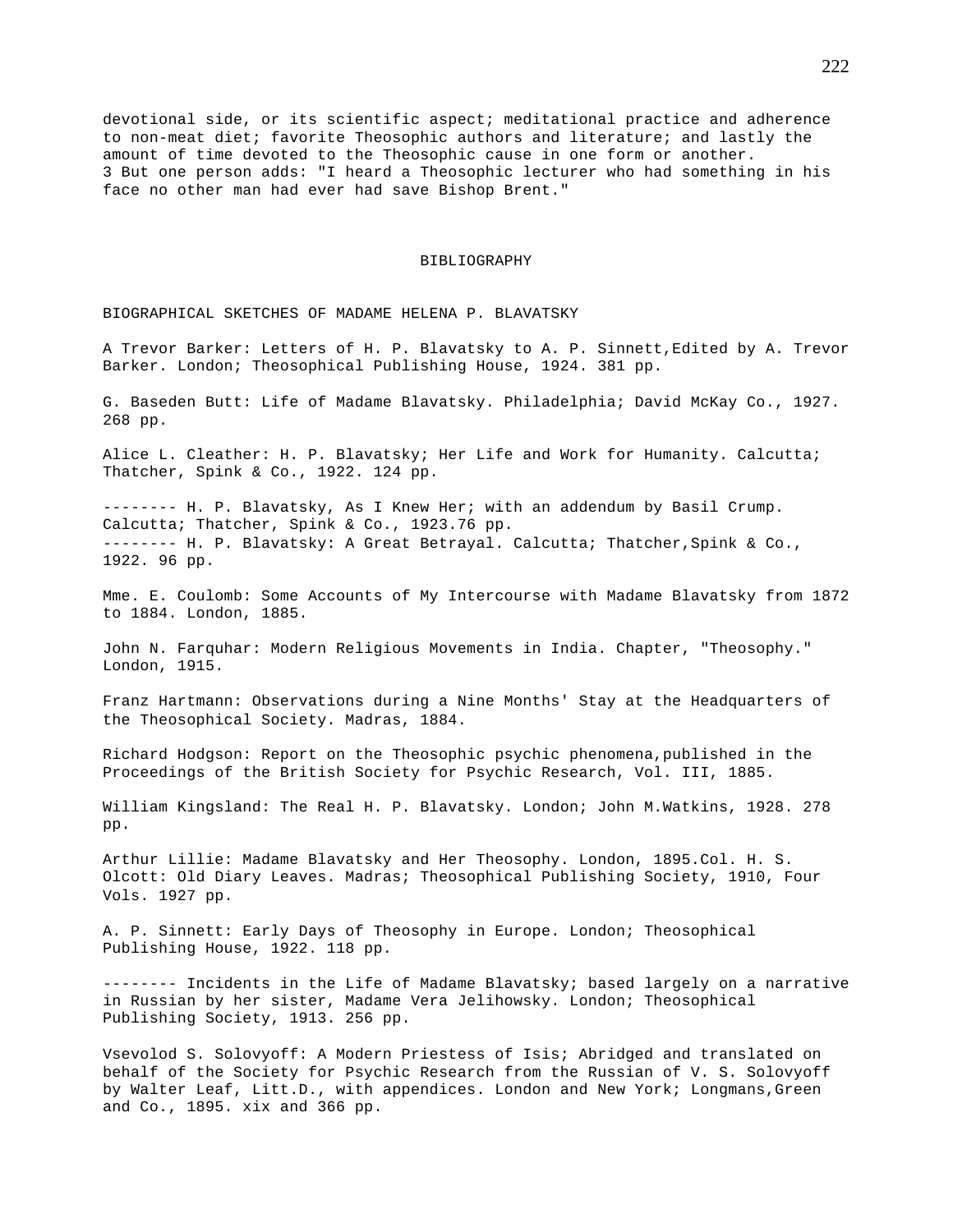Zinaida Vengerova: Sketch in Russian in the Kritico-biograficheskii slovar russkikh pisatelsi i uchenikh. St. Petersburg,1889-1904, Vol. III. (On this are mostly based the sketches in other Russian Encyclopedias.)Princess Helene von Racowitza: Autobiography; Translated from the German by Cecil Marr and published by the Constables, London, 1910.

Countess Constance Wachtmeister: Reminiscences of H. P. Blavatsky and the Secret Doctrine. London; Theosophical Publishing Society, 1893. 138 pp. Herbert Whyte: H. P. Blavatsky; An Outline of Her Life. London; The Lotus Journal, 1909. 60 pp.

LITERATURE ON THE GENERAL SUBJECT OF THEOSOPHY

NOTE: Literature bearing more or less directly upon the general theme of Theosophy is so enormous that several thousand titles would not exhaust the body of works touching upon the subject. Books written by modern students of Theosophy alone run into the hundreds. Mr. Roy Mitchell, Theosophic lecturer, of New York City, has estimated some two hundred to three hundred early Theosophic books that are now out of print. It is difficult to determine a specifically Theosophic book from those that deal with phases of mysticism, esotericism and occultism in general. Books of the sort are all more or less amenable to classification as Theosophic. The list of several hundred here given is highly representative of the books to be found in a good library of a Theosophical Society. There are hundreds of ancient and mediæval theosophic works that have never been translated into modern tongues. The Moorish literature of Spain is particularly a rich mine of theosophic treatises.

A. Square (Edwin Abbott): Flatland: A Romance of Many Dimensions; with Introduction by William Garnett, M. A., D.C.L. Boston; Little, Brown & Co., 1928. 151 pp.

Swami Abhedananda: Reincarnation; (three lectures). Published by the Vedanta Society, New York. 57 pp. -------- Spiritual Unfoldment; (three lectures). New York; The Vedanta Society, 1901. Sri Ananda Acharya: Brahmadarsanam; being an introduction to the study of Hindu Philosophy. New York; The Macmillan Co., 1917. 210 pp.

W. R. C. Coode Adams: A Primer of Occult Physics. London; The Theosophical Publishing House, Ltd., 1927. 65 pp. W. Marsham Adams: The Book of The Master; or, The Egyptian Doctrine of Light Born of the Virgin Mother. London; John Murray; New York; G. P. Putnam's Sons, 1898.204 pp. -------- The House of the Hidden Places; A Clue to the Creed of Early Egypt; from Egyptian Sources. London; John Murray, 1893. 249 pp.

Helen R. Albee: The Gleam. New York, Henry Holt & Co., 1911. 312 pp.

Jerome A. Anderson; M. D., F.T.S.: Septenary Man; or, The Microcosm. A Study of the Human Soul. San Francisco; The Lotus Publishing Co., 1895. 122 pp. Anonymous: Christ in You. New York; Dodd, Mead & Co., 1918. 184 pp. -------- The Theosophical Movement: 1875-1925. A History and a Survey. New York; E. P. Dutton & Co., 1925. 705 pp.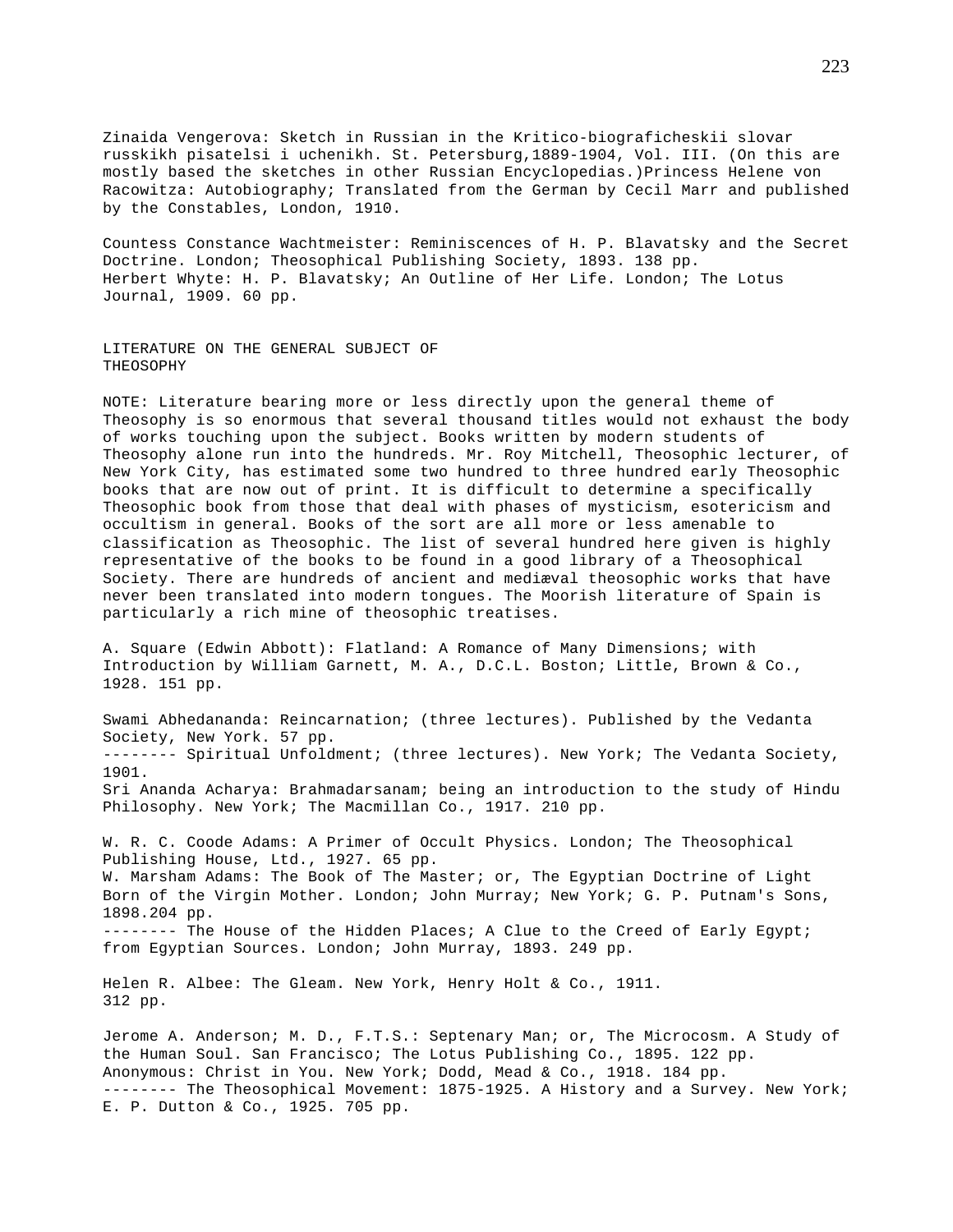-------- Man: Fragments of Forgotten History. (By two chelas of the Theosophical Society.) London, 1874. Sir Edwin Arnold: The Light of Asia; The life and teachings of Gautama Buddha, in verse. Philadelphia, Henry Altemus. 239 pp. -------- The Light of the World; or, The Great Consummation. New York, Funk and Wagnalls, 1891. 286 pp. G. S. Arundale: Thoughts on 'At the Feet of the Master.' Madras,Theosophical Publishing House, 1919. 315 pp. -------- Thoughts of the Great. Madras, Theosophical Publishing House, 1925. 222 pp. -------- Nirvana. Chicago; The Theosophical Press, 1926. 192 pp. Adolph D'Assier: Posthumous Humanity; A Study of Phantoms; Translated and annotated by Henry S. Olcott. London; George Redway, 1887. 360 pp. "Brother Atisha": Exposition of the Doctrine of Karma. London; Theosophical Publishing Society, 1920. 120 pp. May Anne Atwood: A Suggestive Inquiry Into the Hermetic Mystery, with a dissertation on the more celebrated of the Alchemical Philosophers. Being an attempt toward the recovery of the ancient Experiment of Nature. Belfast; William Tait; London; J. M. Watkins, 1920. 64, xxv,597 pp. E. D. Babbitt, M. D., LL.D.: The Principles of Light and Color.The Harmonic Laws of the Universe; the Etherio-Atomic Philosophy of Force, Chromo-Chemistry, Chromo-Therapeutics, and the General Philosophy of the Finer Forces, etc.) Pub. by the author, at the College of Finer Forces,E. Orange, N. J., 1896. 560 pp. -------- Religion: As Revealed by the Material and Spiritual Universe. New York; Babbitt & Co., 1881. 358 pp. Benjamin Wisner Bacon: The Fourth Gospel in Research and Debate; A series of lessons on problems concerning the origin and value of the anonymous writings attributed to the Apostle John. New York; Moffat Yard & Co., 1910. 544 pp. Alice A. Bailey: The Consciousness of the Atom. New York; Lucifer Publishing Co., 1922. 104 pp. -------- Initiation: Human and Solar. New York; Lucifer Publishing Co., 1922. 255 pp. -------- Letters on Occult Meditation. New York; Lucifer Publishing Co., 1922. 357 pp. James L. M. Bain: Corpus meum. London; Percy Lund, Humphries & Co., Ltd., 1911. 104 pp. -------- The Christ of the Holy Grail; or, The Great Christ of the Cosmos and the Little Christ of the Soul. London; Theosophical Publishing Society, 1909. 116 pp. The Right Honorable J. W. Balfour: The Ear of Dionysius. New York; Henry Holt & Co., 1920. 127 pp. Mrs. L. Dow Balliett: The Philosophy of Numbers. Published by the author, Atlantic City, N. J., 1908. 161 pp. -------- Nature's Symphony; or, Lessons in Number Vibration. Published by the author, Atlantic City, N. J., 1911. 132 pp.

A. Trevor Barker: Mahatma Letters To A. P. Sinnett from the Mahatmas M. and K. H. Transcribed, compiled and with an Introduction by A. Trevor Barker. New York; Frederick A. Stokes Co., 1924. 492 pp.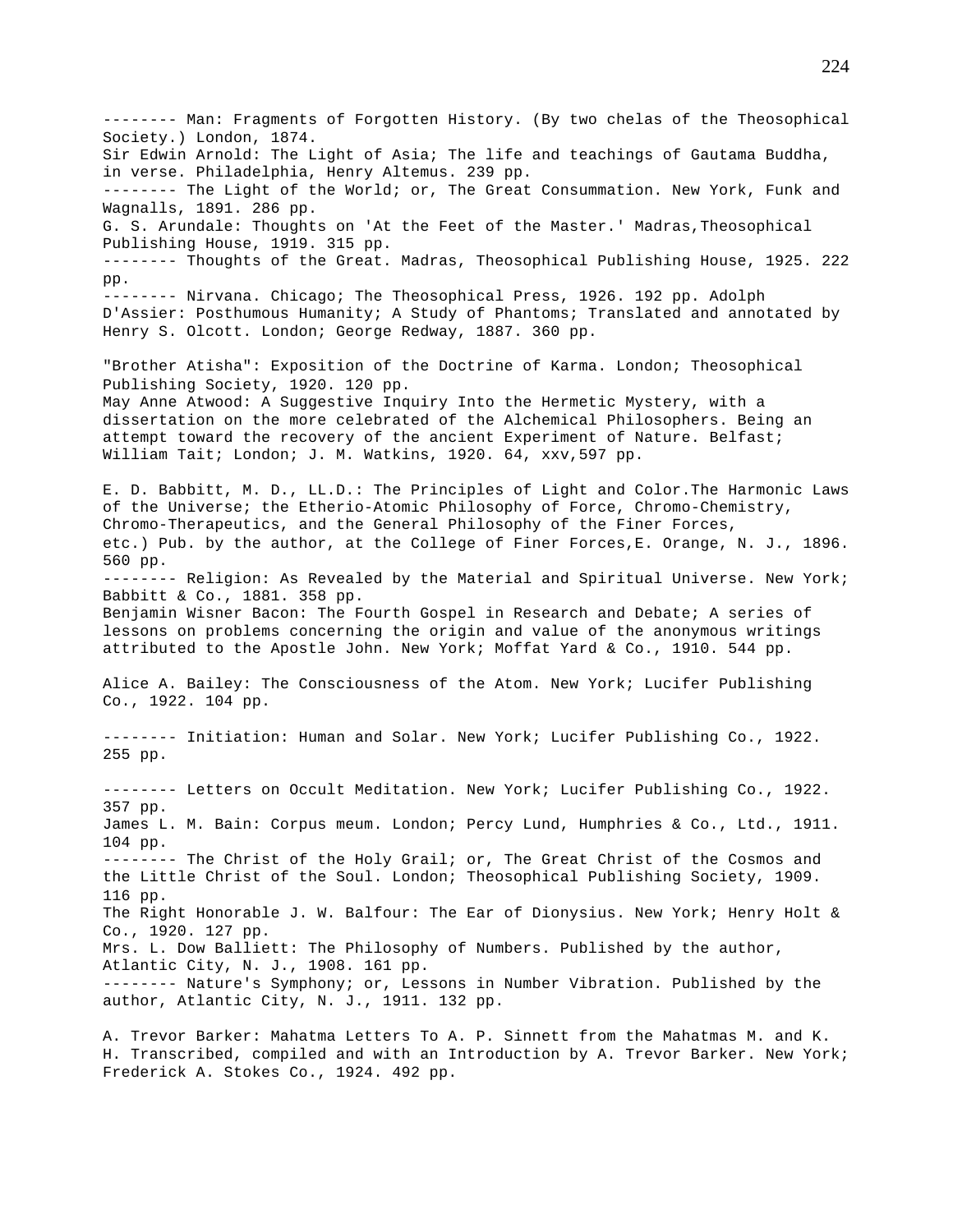Harriet Tuttle Bartlett: An Esoteric Reading of Biblical Symbolism. Krotona, Hollywood, Los Angeles, Cal.; Theosophical Publishing Co., 1920. 218 pp. L. Adams Beck (E. Barrington): The Story of Oriental Philosophy. New York; Cosmopolitan Book Corporation, 1928. 429 pp. Dr. Annie Besant: Ancient Ideals in Modern Life. Four lectures delivered at Benares, December 1900. London and Benares; Theosophical Publishing Society, 1901. 145 pp. -------- The Ancient Wisdom; An Outline of Theosophical Teachings. Adyar, Madras, India; Theosophical Publishing House, 1897. 328 pp. -------- Annie Besant; An Autobiography. London; T. Fisher Unwin, 1908. 368 pp. -------- Australian Lectures; delivered in 1908. Sydney; George Robertson & Co., Ltd., 1908. 163 pp. -------- Avatars; Four lectures delivered at Adyar, Madras, India, 1900. Theosophical Publishing Society, London, 1900. 124 pp. -------- H. P. Blavatsky and the Masters of the Wisdom. Krotona,Hollywood, California; Theosophical Publishing House, 1918. 109 pp. -------- Britain's Place in the Great Plan: Four lectures delivered in London, 1921. London; Theosophical Publishing House, 1921. 104 pp. -------- Buddhist Popular Lectures; Delivered in Ceylon, 1907.Madras, India; The Theosophist Office, 1908. 129 pp. -------- The Building of the Cosmos, and other lectures. Delivered at Adyar, Madras, India, 1893. London: Theosophical Publishing House, 1894. 157 pp. -------- The Changing World, and Lectures to Theosophical Students. Lectures delivered in London, 1909. Chicago; Theosophical Book Concern, 1910. 333 pp. -------- Civilization's Deadlock, and the Keys. Five lectures delivered in London, 1924. London; Theosophical Publishing House, Ltd., 1924. 142 pp. -------- Death-And After? London; Theosophical Publishing Society, 1894. 94 pp. -------- Karma; Three lectures delivered at Benares, 1898. Benares; Theosophical Publishing Society, 1899. 70 pp. -------- Sanatana Dharma; an elementary textbook on Hindu religion and morals. Benares; the Board of Trustees, Central Hindu College, 1902. 229 pp. -------- Esoteric Christianity; or, The Lesser Mysteries. New York; John Lane; The Bodley Head, 1904. 384 pp. -------- The Evolution of Life and Form. London; Theosophical Publishing Society, 1900. 161 pp. -------- Evolution and Man's Destiny. London; Theosophical Publishing Society in England, 1924. 226 pp. -------- Evolution and Occultism. London; Theosophical Publishing Society, 1913. 295 pp. -------- For India's Uplift. A collection of speeches and writings on Indian Questions. Madras; G. A. Natesan & Co. 283 pp. -------- Four Great Religions; Four lectures delivered at Adyar. London, Theosophical Publishing Society, 1897. 183 pp. -------- The Great Plan. Four lectures delivered at Adyar, 1920. Madras; Theosophical Publishing House, 1921. 109 pp. -------- How a World Teacher Comes; as seen by ancient and modern psychology. Four lectures delivered in London, 1926. London, Theosophical Publishing House, Ltd., 1926. 90 pp. -------- The Ideals of Theosophy. Four lectures delivered at Benares, 1911. Adyar, Madras; The Theosophist Office, 1912.130 pp. -------- The Immediate Future. Lectures delivered in London, 1912. The Rajput Press, 1911. 176 pp.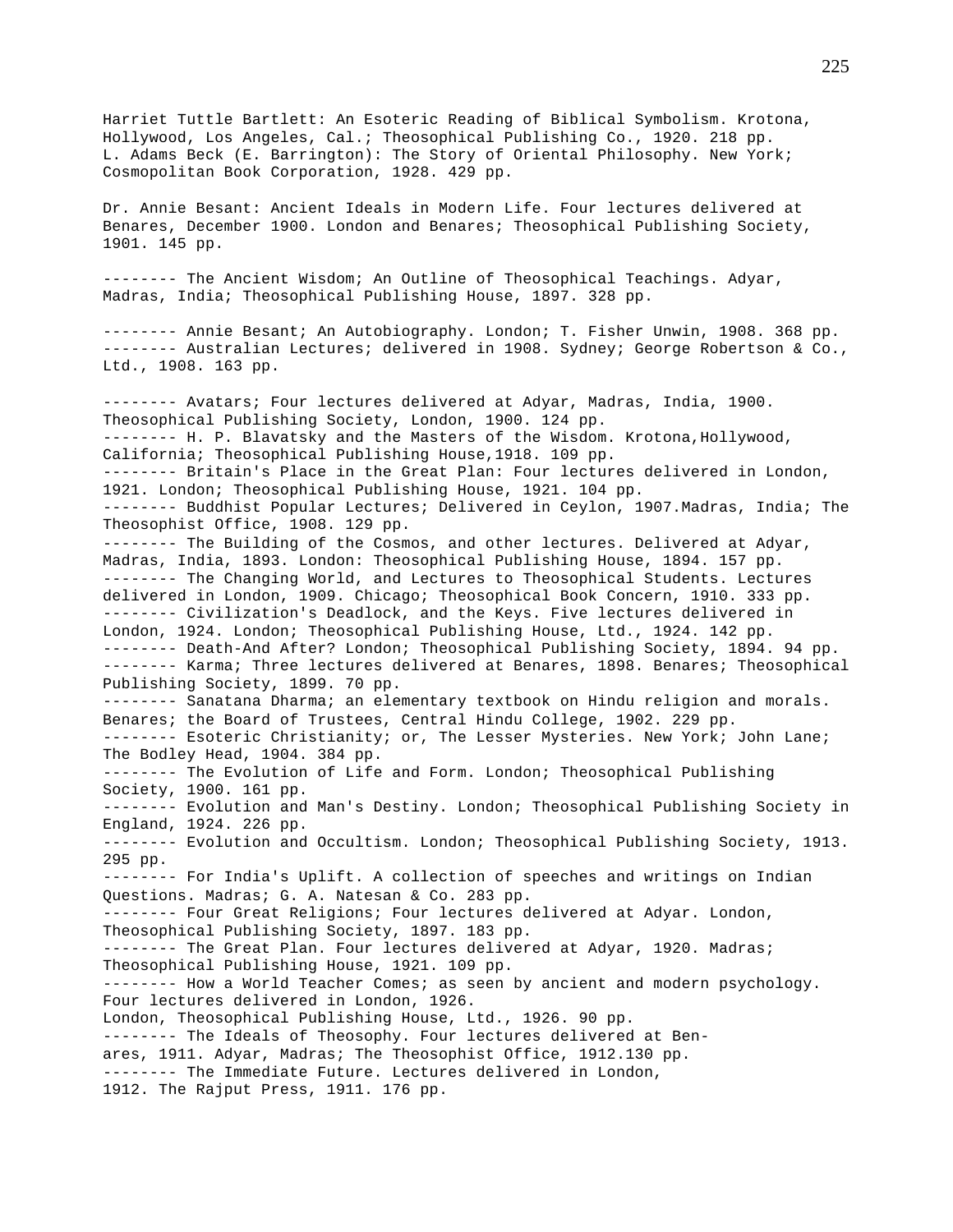-------- In Defense of Hinduism. Benares and London; Theosophical Publishing Society. 72 pp. -------- Initiation: The Perfecting of Man. Chicago; The Theosophical Press, 1923. 149 pp. -------- In The Outer Court. Adyar; Theosophical Publishing House, 1914. 176 pp. -------- An Introduction to the Science of Peace. Adyar; The Theosophist Office, 1912. 86 pp. -------- An Introduction to Yoga. Four lectures delivered at Benares, 1907. Adyar; Theosophical Publishing House, 1913. 159 pp. -------- Karma. London; Theosophical Publishing Society, 1895.83 pp. -------- A Study in Karma. Krotona, Hollywood, Los Angeles, Calif.; Theosophical Publishing House, 1918. 114 pp. -------- London Lectures of 1907. London and Benares; Theosophical Publishing Society, 1907. 198 pp. -------- Man and His Bodies. Krotona, Hollywood, Los Angeles, Calif.; Theosophical Publishing House, 1918. 111 pp. -------- Man's Life In This and Other Worlds. Adyar, Madras, India; Theosophical Publishing House, 1913. 101 pp. -------- The Masters. Adyar, Madras; The Theosophist Office, 1912. 66 pp. -------- Mysticism. London; Theosophical Publishing Society, 1914, 143 pp. -------- The Path of Discipleship. Four lectures delivered at Adyar. 1895. London; Theosophical Publishing Society; Reprint,1917. 150 pp. -------- The Pedigree of Man. Four lectures delivered at Adyar, 1903. Benares and London; Theosophical Publishing Society, 1908. 151 pp. -------- Reincarnation. Krotona, Hollywood, Los Angeles, Calif.;Theosophical Publishing House, 1919. 73 pp. -------- Psychology. Krotona, California; Theosophical Publishing House, 1919. 311 pp. -------- The Riddle of Life; And How Theosophy Explains It. London; Theosophical Publishing Society, 1911. 58 pp. -------- The Self and Its Sheaths. Four lectures delivered at Adyar, 1894. London; Theosophical Publishing Society, 1903. 120 pp. -------- The Seven Principles of Man. London; Theosophical Publishing Society. 90 pp. -------- Shri Rama Chandra; The Ideal King. Some Lessons from the Ramayana, for the use of Hindu students in the schools of India. Benares and London; Theosophical Publishing Society, 1905. 188 pp. -------- Some Problems of Life. London; Theosophical Publishing Society, 1920. 139 pp. -------- The Spiritual Life. London; Theosophical Publishing Society, 1912. 296 pp. -------- The Story of the Great War. Some Lessons from the Mahabharata. For the use of Hindu students in the schools of India. Benares and London; Theosophical Publishing Society, 1899. 271 pp. -------- A Study in Consciousness; A Contribution to the Science of Psychology. Krotona, California; Theosophical Publishing House, 1918. 273 pp. -------- Superhuman Men, in History and in Religion. London; Theosophical Publishing Society, 1913. 133 pp. -------- Theosophy and Human Life. Four lectures delivered at Benares 1904. London and Benares; Theosophical Publishing Society, 1905. 123 pp. -------- Theosophy and the New Psychology. Krotona, California; Theosophical Publishing House, 1918. 124 pp. -------- The Theosophical Society and the Occult Hierarchy. London; Theosophical Publishing House, Ltd., 1925. 62 pp.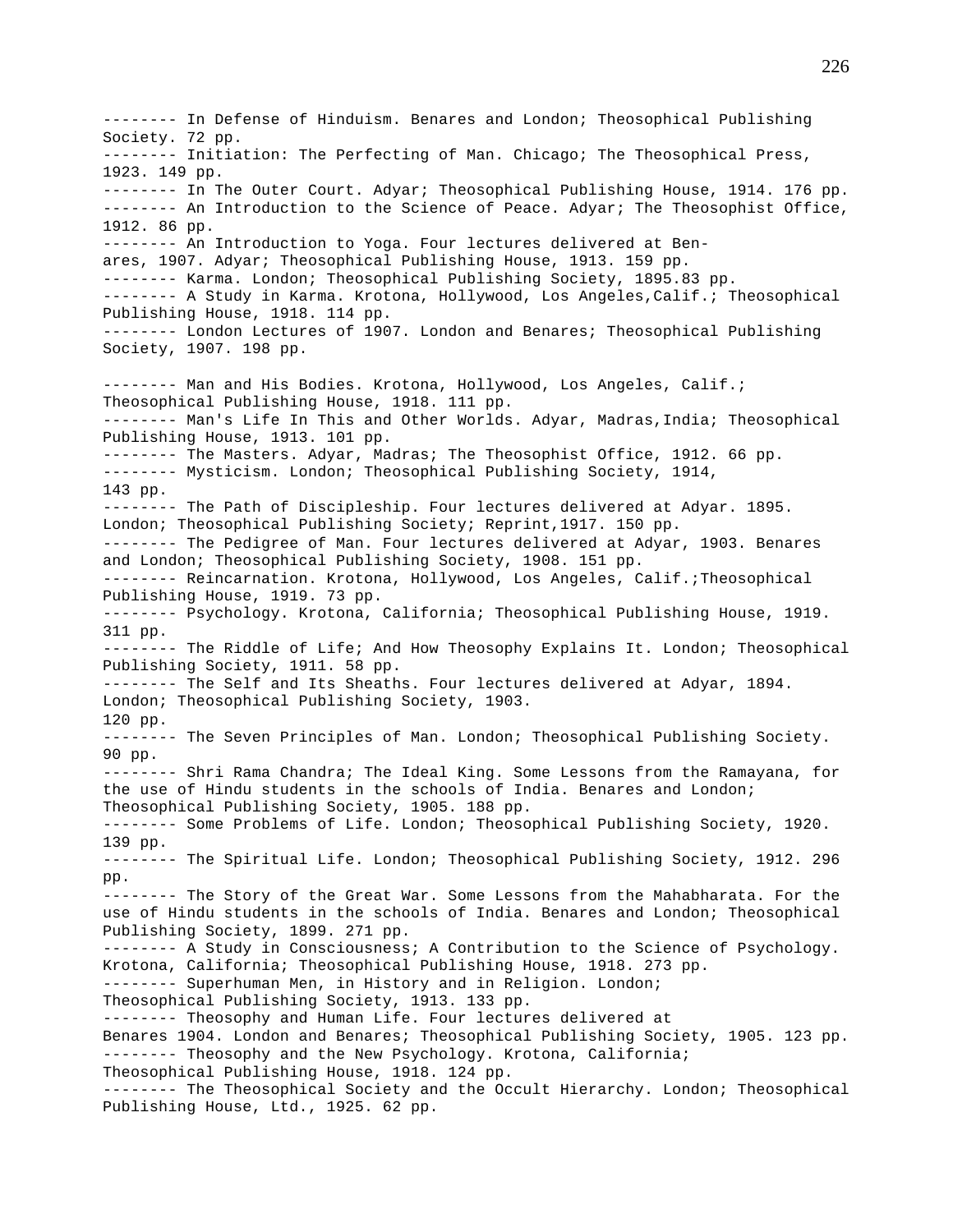-------- Theosophy and the Theosophical Society. Four lectures delivered at Adyar, 1912. Adyar; Theosophical Publishing House, 1913. 112 pp. -------- Theosophy and World Problems. Four letters delivered at Benares, 1921, by Annie Besant, C. Jinarajadasa, J. Krishnamurti, and G. S. Arundale. Adyar; Theosophical Publishing House, 1922. 104 pp. -------- Thought Power: Its Culture and Control. Krotona: Theosophical Publishing House, 1918. 133 pp. -------- The Three Paths and Dharma. London; Theosophical Publishing Society, 1922. 157 pp. -------- The Universal Text Book of Religion and Morals. Edited by Annie Besant. Adyar; Theosophical Publishing House.157 pp. -------- The War and Its Lessons. Four lectures delivered at London, 1919. London; Theosophical Publishing House, 1920. 87 pp. -------- The Wisdom of the Upanishads. Four lectures delivered at Adyar, 1906. Benares and London; Theosophical Publishing Society, 1907. 103 pp. -------- World Problems of Today. London; Theosophical Publishing House, Ltd., 1925. 144 pp. C. H. A. Bjerregaard: The Great Mother; A Gospel of the Eternal Feminine. Occult and scientific studies and experiences in the sacred and secret life. New York; The Inner Life Publishing Co., 1913. 325 pp. Algernon Blackwood: Karma-A Reincarnation Play. By Algernon Blackwood and Violet Pearn. New York; E. P. Dutton & Co., 1918. 207 pp. Helena P. Blavatsky: Alchemy and the Secret Doctrine; Compiled and Edited by Alexander Horne. Wheaton, Ill.; The Theosophical Press, 1927. 205 pp. -------- First Steps in Occultism; Reprint from Lucifer. San Francisco; Mercury Publishing Co., 1898. 135 pp. -------- From the Caves and Jungles of Hindustan. Translated from the Russian of H. P. Blavatsky. London; Theosophical Publishing Society, 1892. 318 pp. -------- The Key to Theosophy; being a clear exposition in the form of question and answer, of the Ethics, Science and Philosophy for the study of which the Theosophical Society has been founded. Los Angeles; The United Lodge of Theosophists, 1920. 243 pp. -------- A Modern Panarion; A Collection of Fugitive Fragments. London; Theosophical Publishing Society, 1895. 504 pp. -------- Isis Unveiled; A Master Key to the Mysteries of Ancient and Modern Science and Theology. Two Vols. New York; J. W. Bouton, 1877. 705 and 691 pp. -------- Nightmare Tales. London; Theosophical Publishing House. 133 pp. -------- The Secret Doctrine; The Synthesis of Science, Religion, and Philosophy. London; Theosophical Publishing House, 1893. Several reprints, 3 Vols. -------- The Voice of the Silence, and other chosen fragments from the Book of the Golden Precepts, for the daily use of Lanoos. New York; Theosophical Publishing House of New York, 1919. 107 pp. -------- The Theosophical Glossary. Krotona; Theosophical Publishing House, 1918. 360 pp. Jacob Boehme: The Way to Christ. London; J. M. Watkins, 1911. 301 pp. -------- The Signature of All Things. London and Toronto; J. M. Dent; New York; E. P. Dutton & Co., 1912. 295 pp. -------- Six Theosophic Points, and other writings; Newly translated into English by John Rolleston Earle, M. A. London; Constable & Co., Ltd., 1919. 208 pp. -------- The Threefold Life of Man; According to the three principles. London; J. M. Watkins, 1909. 547 pp. Columbus Bradford, A. M.: Birth: A New Chance. Chicago; A. C. McClurg & Co., 1901. 362 pp. Claude Bragdon: The Beautiful Necessity; Seven Essays on Theosophy and Architecture. New York; Alfred A. Knopf, 1922. 171 pp.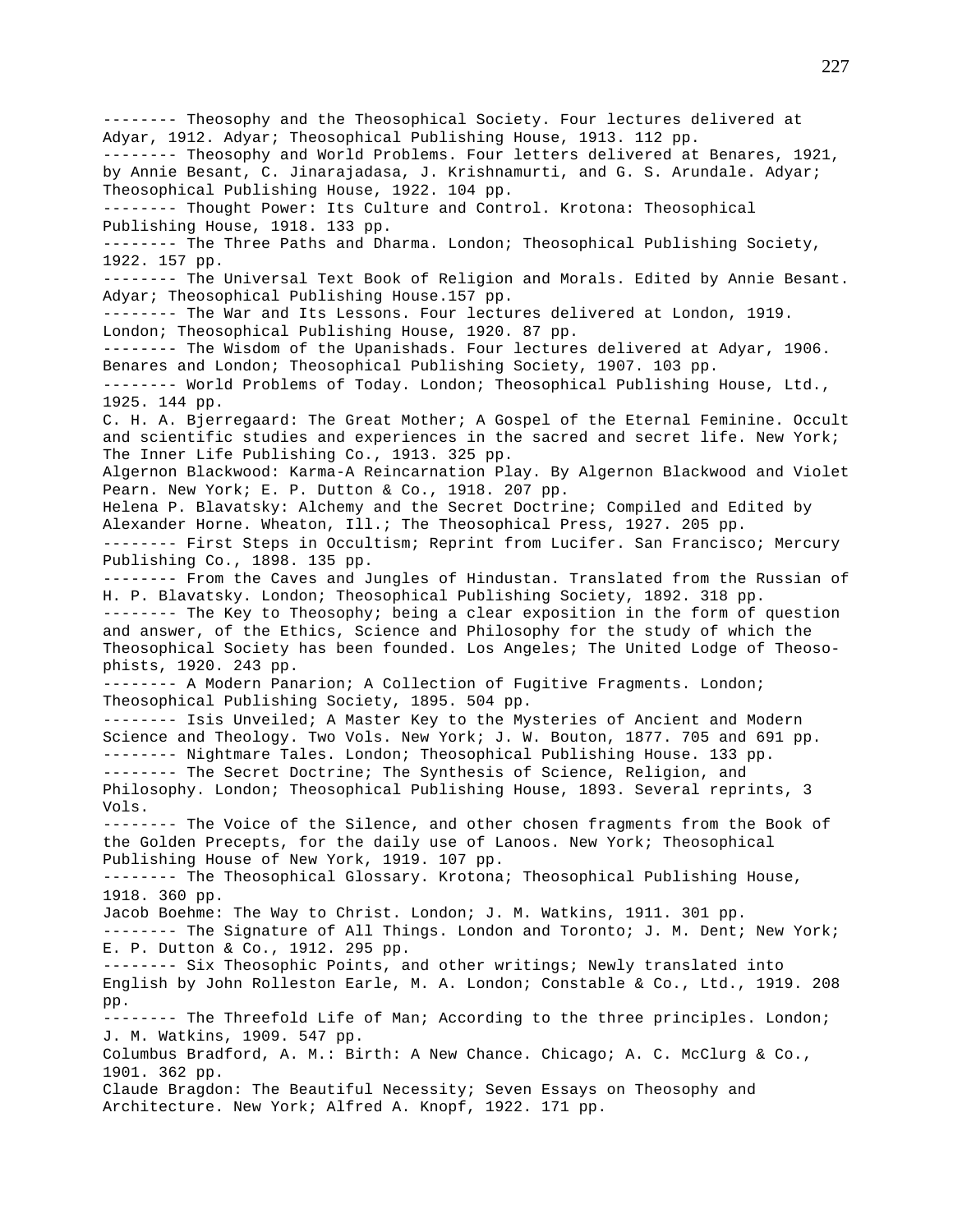-------- Four-Dimensional Vistas. New York; Alfred A. Knopf, 1916. 134 pp. -------- Old Lamps for New; The Ancient Wisdom in the Modern World. New York; Alfred A. Knopf, 1925. 206 pp. -------- A Primer of Higher Space. New York; Alfred A. Knopf,1923. 81 pp. Robert T. Browne: The Mystery of Space; A Study of the Hyperspace Movement in the Light of the Evolution of New Psychic Faculties; and, An Inquiry into the Genesis and Essential Nature of Space. New York; E. P. Dutton & Co., 1919. 358 pp. Joseph Rodes Buchanan: Psychometry: The Dawn of a New Civilization. Boston; Published by the Author, 1883.288 pp. J. D. Buck, M. D.: A Study of Man. Cincinnati: Robert Clarke & Co., 1889. 302 pp. Dr. Rickard Maurice Bucke: Cosmic Consciousness. Philadelphia; Jones & Jones, 1905. 318 pp. Marie, Countess of Caithness, Duchess of Pomar: The Mystery of the Ages, Contained in the Secret Doctrine of All Religions. London; C. L. H. Wallace, 1887. 541 pp. Edward Carpenter: The Art of Creation; Essays on the Self and its Powers. London; George Allen and Unwin, Ltd., 1904. 234 pp. and Appendix. -------- Pagan and Christian Creeds; Their Origin and Meaning. New York; Harcourt, Brace & Co., 1920. 308 pp. Paul Carus: The Gospel of Buddha. Chicago; The Open Court Publishing Co., 1909. 260 pp. Clara M. Codd: Theosophy as the Masters See It. Adyar; Theosophical Publishing House, 1926. 369 pp. -------- Masters and Disciples. London; Theosophical Publishing Co., Ltd., 1928. 94 pp. Mabel Collins (Mrs. K. Cook): A Cry From Afar. London; Theosophical Publishing Society, 1905. 54 pp. -------- As the Flower Grows: Some Visions and an Interpretation. London; Theosophical Publishing Society, 1915. 112 pp. -------- The Awakening. London; Theosophical Publishing Society, 1906. 102 pp. -------- The Blossom and the Fruit: A True Story of a Black Magician. New York; Theosophical Publishing Society. 332 pp. -------- The Transparent Jewel: London; Wm. Rider and Son, Ltd., 1912. 142 pp. -------- The Idyll of the White Lotus. Adyar; Theosophical Publishing House, 1919. 168 pp. -------- Fragments of Thought and Life. London; Theosophical Publishing Society, 1908. 121 pp. -------- The Crucible. London; Theosophical Publishing Society, 1914. 125 pp. -------- The Builders. London; Theosophical Publishing Society,1920. 70 pp. -------- Illusions. London; Theosophical Publishing Society, 1905. 71 pp. -------- Light on the Path. Boston; Occult Publishing Co. 89 pp. -------- Our Glorious Future. Edinburgh; Theosophical Book Shop, 1917. 113 pp. -------- Through the Gates of Gold. London; J. M. Watkins, 1901. 138 pp. -------- When the Sun Moves Northward. London; Theosophical Publishing House, Ltd., 1923. 183 pp. Irving S. Cooper: Methods of Psychic Development. Chicago; The Theosophical Press, 1926. 113 pp. -------- Reincarnation: The Hope of the World. Chicago; The Theosophical Press, 1927. 121 pp. James H. Cousins: The Basis of Theosophy. Adyar; Theosophical Publishing House, 1913, 64 pp. Bhagavan Das: The Science of the Emotions. Adyar; Theosophical Publishing House, 1924. 524 pp.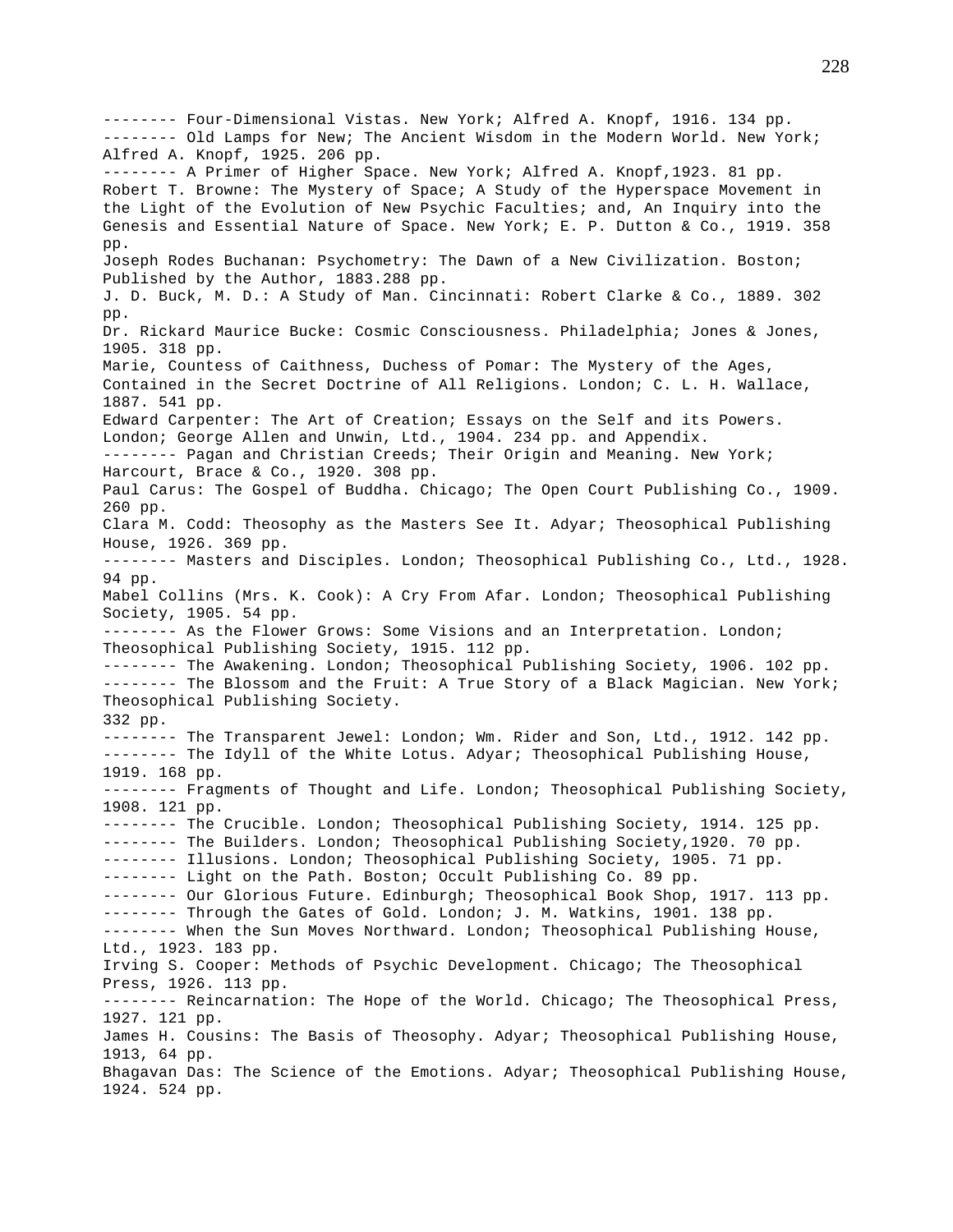-------- The Science of Peace. London; Theosophical Publishing Society, 1904. 332 pp. -------- The Science of Social Organization; or, The Laws of Manu in the Light of Theosophy. London and Benares; Theosophical Publishing Society, 1910. 358 pp. -------- The Science of the Sacred Word: Being a summarized translation of The Pranava-Vada of Gargyayana, by Bhagavan Das. Adyar; The Theosophist Office, 1910. 374 pp. Surendranath Dasgupta: Yoga: As Philosophy and Religion. London; Kegan Paul, Trench, Trubner & Co., Ltd., 1924. 187 pp. Rev. John Bathurst Deane, M. A.: The Worship of the Serpent; Attesting the Temptation and Fall of Man. London; J. G. and F. Rivington, 1883. 475 pp. Leon Denis (Leon Denizarth Hippolyte Rivail): Here and Hereafter. London; Wm. Rider and Son, Ltd., 1910. 352 pp. -------- Jeanne D'Arc, Medium; ses voix, ses visions, ses prémonitions, ses vues actuelles exprimées en ses propres messages. Paris; Libraire des Sciences Psychiques, 1910. 450 pp. -------- Life and Destiny; Translated into English by Ella Wheeler Wilcox. London; Gay and Hancock, Ltd., 1919. 313 pp. -------- The Mystery of Joan of Arc. Translated by Arthur Conan Doyle. London: J. Murray, 1924. 233 pp. Ignatius Donnelly: Atlantis; The Antediluvian World. New York and London; Harper and Brother, 1882. 480 pp. J. W. Dunne: An Experiment with Time. New York; The Macmillan Co., 1927. 208 pp. A. E. (George Russell): The Candle of Vision. London; The Macmillan Co., Ltd., 1920. 175 pp. Lillian Edger, M. A.: The Elements of Theosophy. London; Theosophical Publishing House, 1903. 202 pp. W. Scott-Elliot: The Lost Lemuria. London; Theosophical Publishing Society, 1904. 44 pp. -------- Man's Place in the Universe. London and Benares; Theosophical Publishing Society, 1902. 132 pp. -------- The Story of Atlantis. London; Theosophical Publishing Society, 1914. 87 pp. Edward C. Farnsworth: Special Teachings From the Arcane Science. Portland: Smith & Sale, Printers. 1918. 189 pp. Benedictus Figulus: A Golden and Blessed Casket of Nature's Marvels, concerning the blessed mystery of the Philosopher's Stone, containing the Revelation of the most illuminated Egyptian King and Philosopher, Hermes Trismegistus. Published by Benedictus Figulus of Utenhofen. 357 pp. Adolph Francke: The Kabbalah; or, The Religious Philosophy of the Hebrews. New York; The Kabbalah Publishing Co.,1926. 311 pp. Will L. Garver: Brother of the Third Degree. Chicago; Purdy Publishing Co., 1894. 377 pp. Elias Gewurz: The Hidden Treasures of the Ancient Qabalah. Vol. I. (The Transmutation of Passion Into Power.) Krotona; The Theosophical Publishing House, 1915. 133 pp. L. Hayden Guest: Theosophy and Social Reconstruction. London; Theosophical Publishing Society, 1912. 138 pp. H. Fielding Hall: The Soul of a People. London; The Macmillan Co., Ltd., 1905. 314 pp. Franz Hartmann, M. D.: Among the Gnomes. An Occult Tale of Adventure in the Untersburg. London; T. Fisher Unwin,1895. 272 pp. -------- The Life and Doctrines of Jacob Boehme, the God-Taught Philosopher. New York; Macoy Publishing Co., 1929. 336 pp.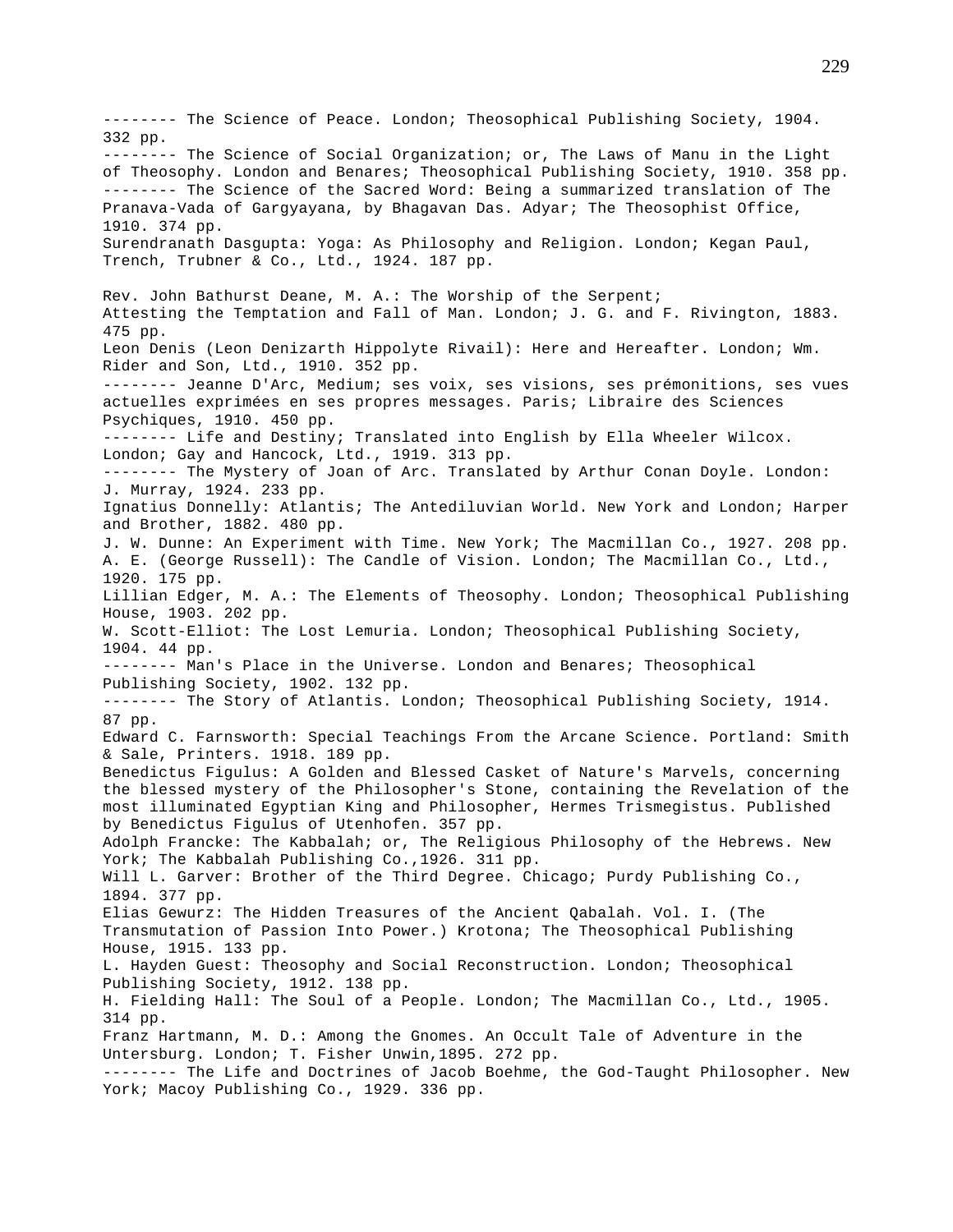-------- The Life of Jehoshua, The Prophet of Nazareth. An Occult Study and the Key to the Bible. Boston; Occult Publishing Co., 1889. 208 pp. -------- The Life of Philippus Theophrastus Bombast of Hohenheim-known by the name of Paracelsus, and the substance of his teachings. London; Kegan Paul, Trench, Trubner & Co., Ltd., 1896. 304 pp. -------- Occult Science in Medicine. New York; Theosophical Publishing Society. 1890, 100 pp. -------- The Talking Image of Urur. New York; John W. Lovell Co., 1890. 306 pp. -------- In the Pronaos of the Temple; Concerning the History of the True and the False Rosicrucians. London; Theosophical Publishing Society, 1890. 134 pp. -------- Magic, White and Black; or, The Science of Finite and Infinite Life. London; George Redway, 1886. 228 pp. -------- With the Adepts; An Adventure Among the Rosicrucians. New York; Theosophical Publishing Co., 1910. 180 pp. William C. Hartmann, Ph. D.: Who's Who in Occult, Psychic, and Spiritual Realms. Jamaica, New York; The Occult Press, 1925. 196 pp. Max Heindel: The Rosicrucian Cosmo-Conception. Seattle, Wash.; Rosicrucian Fellowship, 1910. 542 pp. C. H. Hinton, M. A.: The Fourth Dimension. London; Swan, Sonnenschein & Co., Ltd., 1914. 247 pp. -------- A New Era of Thought. London; Swan, Sonnenschein & Co., Ltd., 1900. 210 pp. -------- Scientific Romances. London; Geo. Allen & Unwin, Ltd., 1882. 229 pp. Geoffrey Hodson: The Kingdom of Faerie. London; Theosophical Publishing House, Ltd., 1927. 112 pp. -------- The Fairies at Work and at Play. London; Theosophical Publishing House, Ltd., 1925. 126 pp. -------- An Occult View of Health and Disease. London; Theosophical Publishing House, Ltd., 1925. 52 pp. -------- The Science of Seership. London; Wm. Rider & Co., 1925, 220 pp. Alexander Horne: Theosophy and the Fourth Dimension. London; Theosophical Publishing House, Ltd., 1928. 108 pp. Powis Hoult: A Dictionary of Theosophical Terms. London; Theosophical Publishing Society, 1910. 161 pp. Olive Stevenson Howell: Heredity and Reincarnation. London; Theosophical Publishing House, Ltd., 1926. 68 pp. Thomas Inman: Ancient Pagan and Modern Christian Symbolism. New York; J. W. Bouton, 1876. 175 pp. ------- Ancient Faiths and Modern. New York; J. W. Bouton, 1876. 498 pp. Hargrave Jennings: The Rosicrucians; Their Rites and Mysteries. London; George Routledge & Sons, Ltd. 464 pp. C. Jinarajadasa: The Law of Christ. Adyar; Theosophical Publishing House, 1924. 292 pp. -------- The Early Teachings of the Masters. Chicago; The Theosophical Press, 1923. 245 pp. -------- The Golden Book of the Theosophical Society, edited by C. Jinarajadasa. A Brief History of the Society's Growth from 1875 to 1925. Adyar; Theosophical Publishing House, 1925. 421 pp. -------- How We Remember Our Past Lives. Chicago; Theosophical Press, 1923. 110 pp. -------- Letters From the Masters of the Wisdom. Chicago; The Theosophical Press, 1926. 220 pp. -------- The Message of the Future. Glasgow; Star Publishing Trust. 157 pp. -------- Theosophy and Modern Thought. Adyar; Theosophical Publishing House, 1915. 171 pp. Charles Johnston: Karma: Works and Wisdom. New York; The Metaphysical Publishing Co., 1900. 56 pp.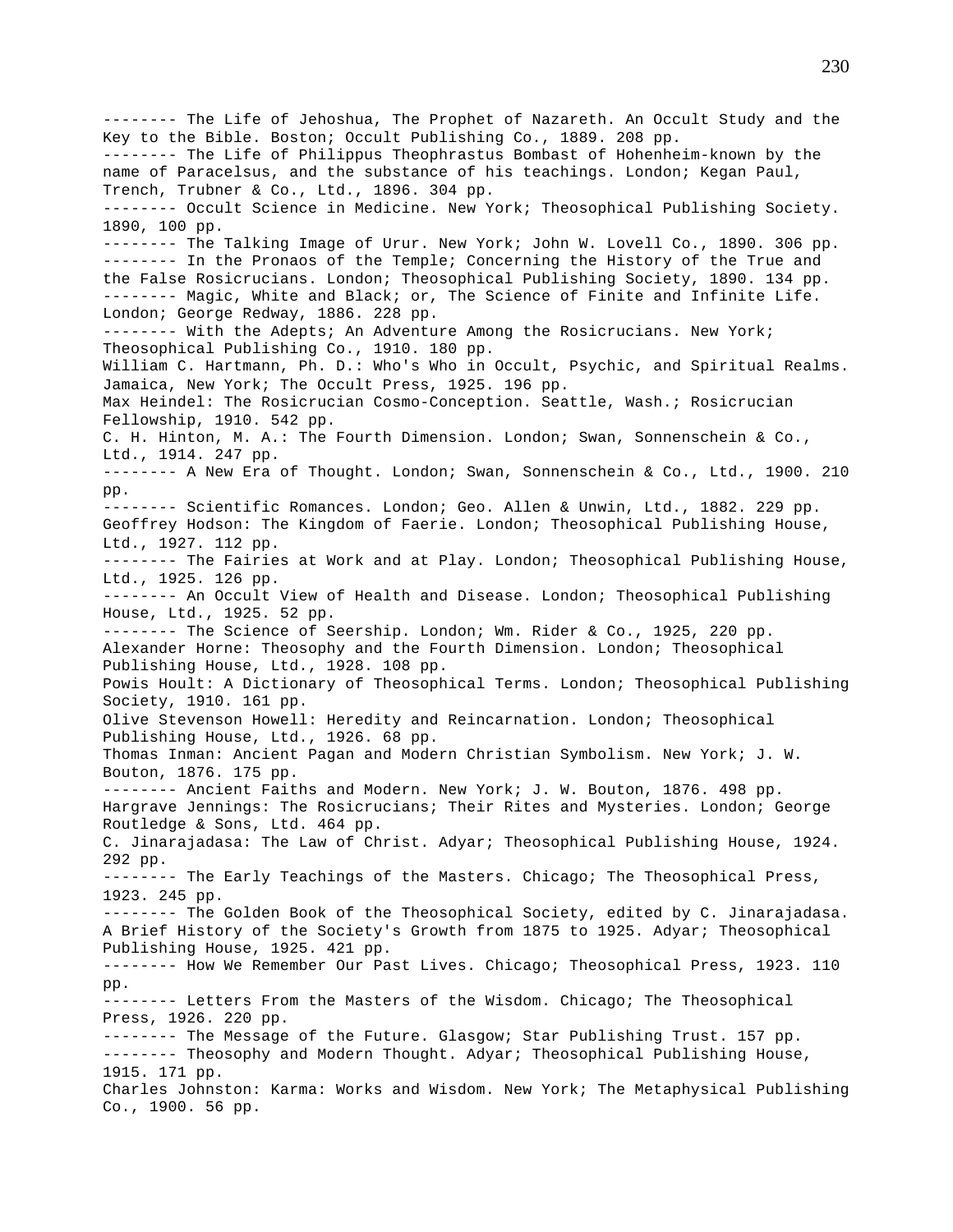-------- The Yoga Sutras of Patanjali. New York; Charles Johnston, 1912. 119 pp. -------- The Memory of Past Births. New York; The Metaphysical Publishing Co., 1909. 55 pp. William Q. Judge: Echoes From the Orient. New York; The Path, 1890. 68 pp. -------- Letters That Have Helped Me. Compiled by W. Q. Judge. New York; The Path. 90 pp. -------- The Ocean of Theosophy. Los Angeles; The United Lodge of Theosophists, 1915. 154 pp. -------- The Yoga Aphorisms of Patanjali; An Interpretation. New York; The Path, 1889. 64 pp. Anna B. Kingsford: Clothed with the Sun. Birmingham; The Ruskin Press, 1906. 340 pp. -------- The Perfect Way; or, The Finding of Christ. London; J. M. Watkins, 1909. 357 pp. -------- The Virgin of the World; or, Hermes Mercurius Trismegistus. Madras; Spiritualistic Book Depot, 1895. William Kingsland: The Esoteric Basis of Christianity. London; Theosophical Publishing Society, 1895. 195 pp. -------- The Mystic Quest; A Tale of Two Incarnations. London; George Allen & Unwin, 1891. 215 pp. -------- Our Infinite Life. New York; Moffat, Yard & Co., 1923.200 pp. -------- The Physics of the Secret Doctrine. London; Theosophical Publishing Society. 1910. 152 pp. J. Krishnamurti: At the Feet of the Master. Adyar; Theosophical Publishing House, 1913. 71 pp. -------- Education as Service. Chicago; The Rajput Press, 1912. 160 pp. -------- The Kingdom of Happiness. New York; Boni & Liveright, 1927. 112 pp. -------- Life in Freedom. New York; Horace Liveright, 1928. 96 pp. -------- The Pool of Wisdom, and Poems. Eerde, Ommen, Holland; The Star Publishing Trust, 1928. 99 pp. -------- Self-Preparation. Eerde, Ommen, Holland; Star Publishing Trust, 1926. 94 pp. -------- Towards Discipleship. Chicago; The Theosophical Press, 1926. 106 pp. Charles W. Leadbeater: The Astral Plane; Its Scenery, Inhabitants and Phenomena. Krotona, California; Theosophical Publishing House, 1918. 127 pp. -------- The Devachanic Plane; or, The Heaven World. Krotona; Theosophical Publishing House, 1919. 120 pp. -------- Dreams-What They Are and How They Are Caused. London; Theosophical Publishing Society, 1903. 69 pp. -------- Clairvoyance. Krotona; Theosophical Publishing House, 1918. 161 pp. -------- The Christian Creed: Its Origin and Signification. London; Theosophical Publishing House, 1904. 172 pp. -------- Glimpses of Masonic History. Adyar; Theosophical Publishing House, 1926. 380 pp. -------- The Hidden Life in Freemasonry. Adyar; Theosophical Publishing House, 1926. 352 pp. -------- The Hidden Side of Things. Adyar; Theosophical Publishing House, 1918. 482 pp. -------- The Hidden Side of Christian Festivals. London and Sydney; The St. Alban Press, 1920. 499 pp. -------- The Inner Life. Adyar; Theosophical Publishing House,1911. 2 Vols. 324 and 318 pp. -------- Man, Visible and Invisible. London; Theosophical Publishing House, 1920. (Reprint.) 149 pp. -------- Invisible Helpers. Chicago; Theosophical Book Concern, 1915. 133 pp. -------- The Life After Death-And How Theosophy Unveils It.London; Theosophical Publishing Society, 1912. 58 pp.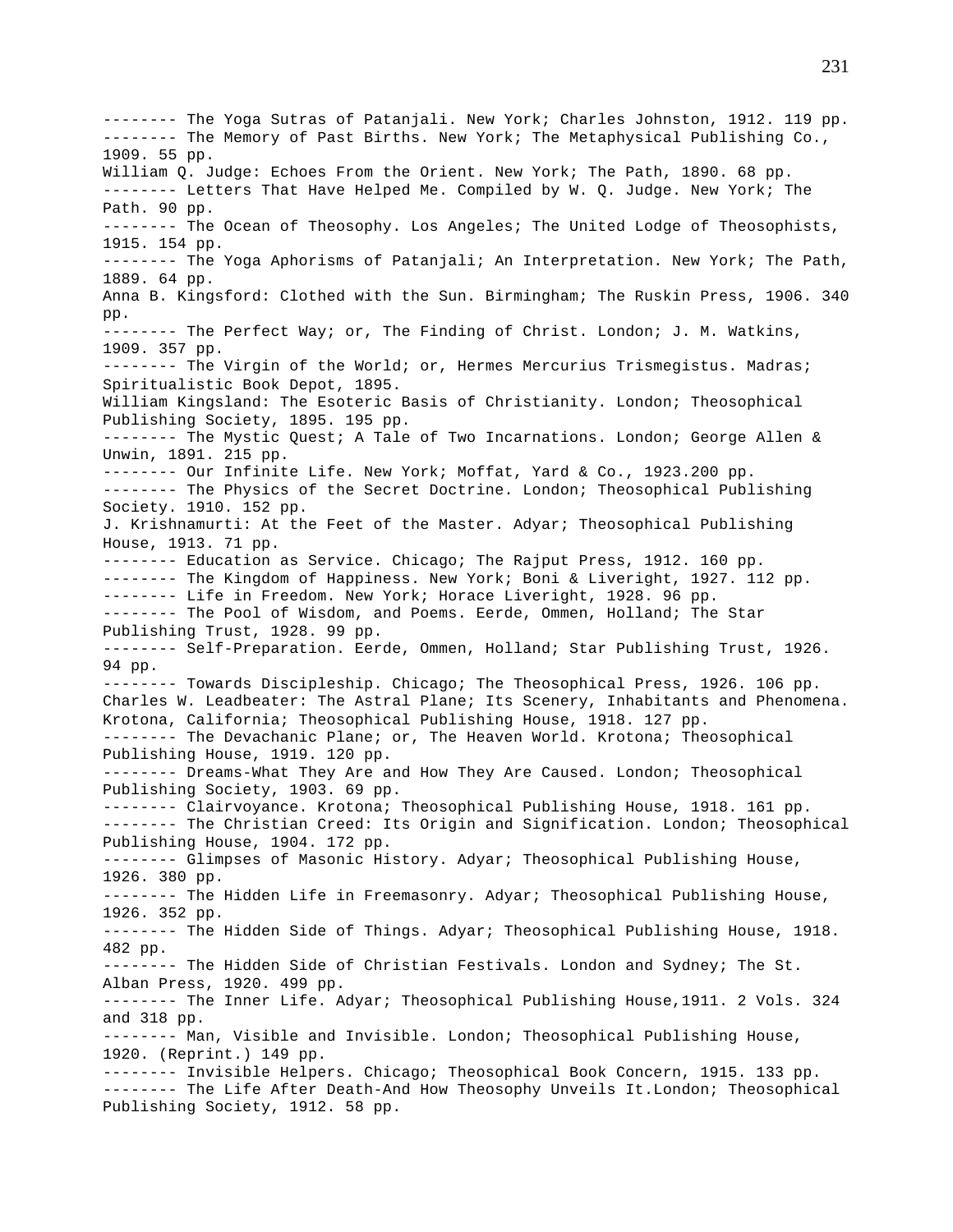-------- The Lives of Alcyone. Adyar; Theosophical Publishing House, 1924. 351 and 383 pp. (2 Vols.) -------- The Masters and the Path. Chicago; The Theosophical Press, 1925. 328 pp. -------- The Monad; And Other Essays Upon the Higher Consciousness. Adyar; Theosophical Publishing House, 1920. 133 pp. -------- The Other Side of Death; Scientifically Examined and Carefully Described. Adyar; Theosophical Publishing House, 1928. 826 pp. -------- An Outline of Theosophy. Chicago; Theosophical Book Concern, 1916. 99 pp. -------- The Perfume of Egypt, and Other Weird Stories. Adyar; The Theosophist Office, 1912. 306 pp. -------- The Science of the Sacraments. London and Sydney; St. Alban Press, 920. 550 pp. -------- Some Glimpses of Occultism, Ancient and Modern. Chicago; Theosophical Book Concern, 1903. 391 pp. -------- Talks on 'At the Feet of the Master.' Chicago; The Theosophical Press, 923. 514 pp. -------- A Textbook of Theosophy. Krotona; Theosophical Publishing House, 1918. 148 pp. Annie Besant and C. W. Leadbeater (in collaboration): Thought Forms. (With 58 illustrations.) London and Benares; Theosophical Publishing Society, 1905. 84 pp. -------- Talks on the Path of Occultism. Adyar; Theosophical Publishing House, 1926. 925 pp. -------- Man: Whence, How, and Whither? A Record of Clairvoyant Investigation. Chicago; The Theosophical Press,1922. 483 pp. -------- Occult Chemistry. Clairvoyant Observations on the Chemical Elements. London; Theosophical Publishing House, 1919. 108 pp. Eliphas Levi (Baron Alphonse Louis Constant): The Aquarian Gospel of Jesus the Christ. London; C. F. Cazenove, 1909. 260 pp. -------- The History of Magic; Including a Clear and Precise Exposition of Its Procedure, Its Rites, and Its Mysteries.(Translated by A. E. Waite.) London; Wm. Rider & Son, 1913. 525 pp. Sir Oliver Lodge: Science and Immortality. New York; Moffat, Yard & Co., 1909. 294 pp. -------- The Survival of Man; A Study in Unrecognized Human Faculty. New York; Moffat, Yard & Co., 1916. 357 pp. Sir Edward Bulwer-Lytton: The Coming Race. London; George Routledge & Son, 1874. 248 pp. -------- A Strange Story. London; George Routledge & Sons, 1876. 531 pp. ------- Zanoni. Boston; Little, Brown & Co., 1927. 540 pp. Dr. A. Marques: Scientific Corporations of Theosophy. London;Theosophical Publishing Society, 1908. 152 pp. Gerald Massey: A Book of Beginnings; Containing an attempt to recover and reconstitute the lost origins of the myths and mysteries, types and symbols, religion and language,with Egypt for the mouthpiece and Africa as the birthplace. London; Williams and Norgate, 1881. 503 pp. S. L. MacGregor Mathers: The Kabbalah Unveiled. London; Theosophical Publishing Society, 1905. 341 pp. George R. S. Mead: Echoes from the Gnosis: The Gnosis of the Mind. London and Benares; Theosophical Publishing Society, 1906. 69 pp. -------- The Hymns of Hermes. London and Benares; Theosophical Publishing Society, 1907. 84 pp. -------- The Hymn of Jesus. London and Benares; Theosophical Publishing Society, 1907. 83 pp.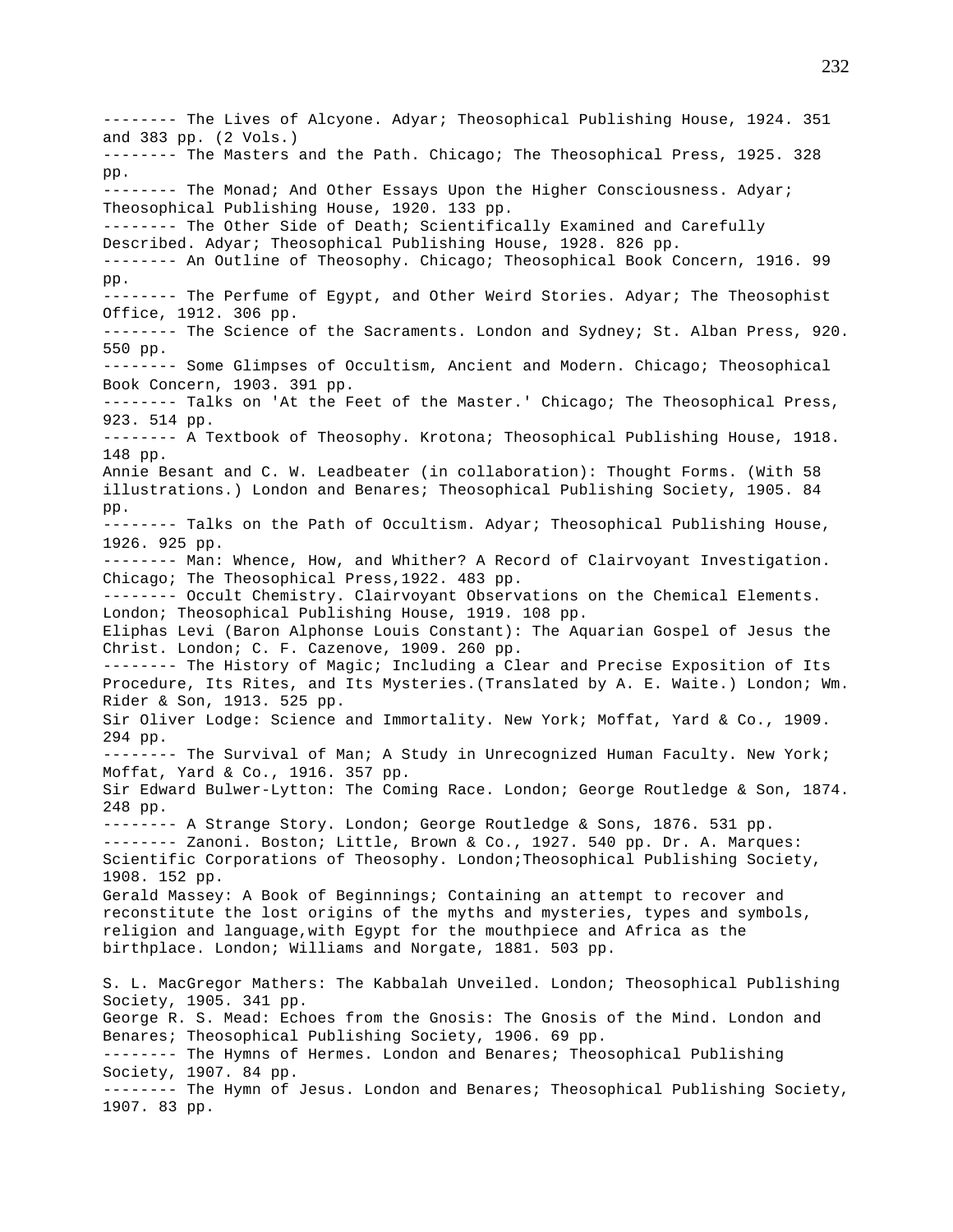-------- The Mysteries of Mithra. London and Benares; Theosophical Publishing Society, 1907. 90 pp. -------- The Vision of Aridæus. London and Benares; Theosophical Publishing Society, 1907. 74 pp. -------- Did Jesus Live 100 B. C.? An inquiry into the Talmud Jesus stories, the Toldoth Jeschu, and other curious statements of Epiphanius, being a contribution to the study of Christian origins. London and Benares; Theosophical Publishing Society, 1903. 436 pp. -------- Fragments of a Faith Forgotten. Some short sketches among the Gnostics, mainly of the First and Second centuries, based on the most recently recovered material. London and Benares; Theosophical Publishing Society, 1900.607 pp. -------- Simon Magus: An Essay. London and Benares; Theosophical Publishing Society, 1902. 92 pp. -------- The World Mystery. London and Benares; Theosophical Publishing Society, 1907. 185 pp. -------- The Theosophy of the Vedas. London and Benares; Theosophical Publishing Society, 1905. 2 Vols. -------- The Pistis Sophia; A Gnostic Gospel. London and Benares; Theosophical Publishing Society, 1898. 394 pp. -------- The Gnostic John the Baptizer. Selections from the Mandæan John-Book. Together with studies on John and Christian origins; the Slavonic Josephus' account of John and Jesus, and John and the Fourth Gospel Proem. London; J. M. Watkins, 1924. 137 pp. -------- The Gospels and the Gospel. A study in the most recent results of the lower and the higher criticism. London and Benares; Theosophical Publishing Society, 1902. 214 pp. -------- Orpheus: The Theosophy of the Greeks. London and Benares; Theosophical Publishing Society, 1896. 320 pp. -------- Plotinus. London; Theosophical Publishing Society, 1895. 48 pp. -------- Quests Old and New. London; G. Bell and Sons, Ltd., 1913.328 pp. -------- Some Mystical Adventures. London; J. M. Watkins, 1910.303 pp. -------- Thrice Greatest Hermes. Studies in Hellenistic Theosophy and Gnosis. London and Benares; Theosophical Publishing Society, 1906. 3 Vols. 481, 403, and 330 pp. Roy F. Mitchell: The Creative Theater. New York, John Day Co.,1930. 256 pp. Frederic W. H. Myers: Human Personality and Its Survival of Bodily Death. New York; Longmans, Green & Co., 1904.2 Vols. 700 and 627 pp. Robert W. Norwood: The Heresy of Antioch. Garden City, New York; Doubleday, Doran & Co., 1928. 303 pp. Isabel Cooper-Oakley: The Comte De St. Germain, The Secret Emissary of Kings. London; Theosophical Publishing House, Ltd., 1912. 247 pp. -------- Mystical Traditions. Milan, Italy; Libreria Editrice del Dr. G. Sulli-Rao, 1909. 296 pp. -------- Traces of a Hidden Tradition in Masonry and Mediæval Mysticism. London; Theosophical Publishing Society, 1900. 192 pp. Col. Henry S. Olcott: People of the Other World. Hartford, Conn.;American Publishing Co., 1875. 492 pp. -------- Old Diary Leaves. Madras; Theosophical Publishing Society, 1910. Four Vols. 491, 476, 446, and 514 pp. -------- Theosophy, Religion, and Occult Science. London; John Redway, 1885. 385 pp. Walter Gorn Old: The Shu King. London and Benares; Theosophical Publishing Society, 1904. 306 pp. -------- What is Theosophy? London; Hay, Nisbet & Co., 1892. 128 pp. P. D. Ouspensky: Tertium Organum: The Third Canon of Thought; A Key to the Enigmas of the World. New York; Alfred A. Knopf, 1929. 336 pp.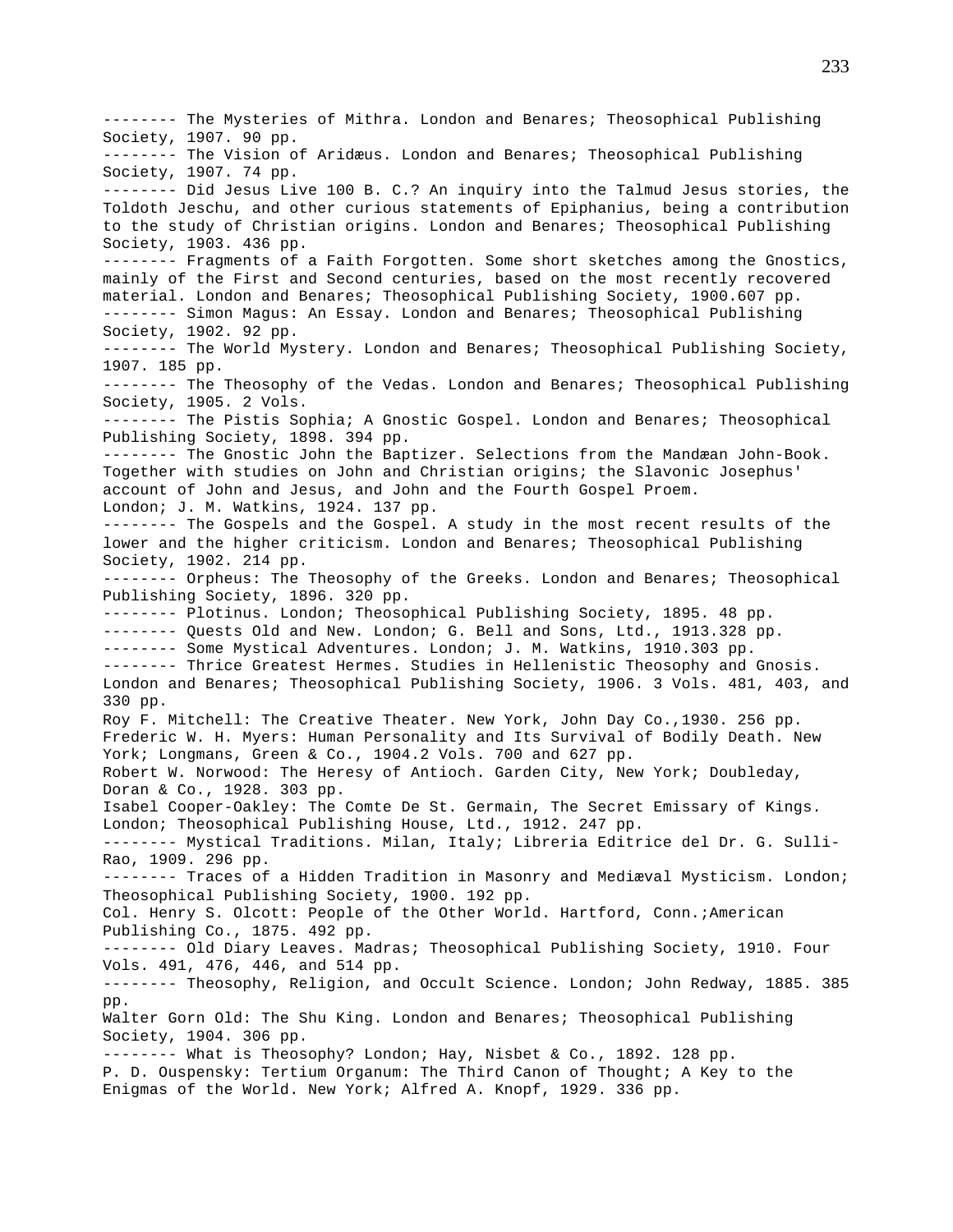Dr. Th. Pascal: Reincarnation: A Study in Human Evolution. London; Theosophical Publishing Society, 1910. 303 pp. P. Pavri: Theosophy Explained in Questions and Answers. Adyar; Theosophical Publishing House, 1921. 276 pp. A. J. Penny: Studies in Jacob Boehme. London; J. M. Watkins,1912. 473 pp. James Morgan Pryse: Reincarnation in the New Testament. New York; Elliott B. Page & Co., 1900. 92 pp. -------- The Apocalypse Unsealed; being an esoteric interpretation of the initiation of Ioannes. New York; J. M. Pryse, 1910. 222 pp. -------- The Magical Message According to Ioannes. New York; Theosophical Publishing Co. of New York, 1909. 230 pp. -------- The Restored New Testament. The Jewish Fragments, freed from the Pseudo-Jewish Interpolations. New York; J. M. Pryse; London; John M. Watkins, 1914. 817 pp. W. Winwood Reade: The Veil of Isis: or, Mysteries of the Druids. New York; Peter Eckler Publishing Co., 1917. 250 pp. H. Stanley Redgrove: Alchemy Ancient and Modern. London; William Rider & Son, Ltd., 1911. 141 pp. L. W. Rogers: Dreams and Premonitions. Los Angeles; Theosophic Book Concern, 916. 121 pp. -------- Elementary Theosophy. Chicago; Theosophical Book Concern, 1923. 260 pp. -------- Gods in the Making; and other lectures. Chicago; Theosophical Book Concern, 1925. 133 pp. -------- The Ghosts in Shakespeare. Chicago; Thesophical Book Concern, 1925. 185 pp. -------- The Hidden Side of Evolution. Chicago; Theosophical Book Concern, 1926. 195 pp. -------- The Purpose of Life, and other lectures. Chicago; Theosophical Book Concern, 1925. 140 pp. -------- Reincarnation, and other lectures. Chicago; TheosophicalBook Concern, 1925. 138 pp. G. Krishna Sastri: The Tattvasarayana, The Occult Philosophy Taught by the Great Sage Sri Vasishtha. (Translated by Sri Rama Gita.) Madras; Published by the translator,1902. 135 pp. Edouard Schure: The Great Initiates. Sketch of the Secret History of Religions. Philadelphia; David McKay Co. 3 Vols. 362, 394, and 394 pp. -------- Hermes and Plato. London; William Rider & Son, Ltd. 117 pp. -------- Jesus, the Last Great Initiate. Chicago; Yogi Publishing Society, 125 pp. -------- Krishna and Orpheus; The Great Initiates of the East and West. Chicago; Yogi Publishing Society, 1908.121 pp. -------- The Priestess of Isis. London; William Rider & Son, Ltd.,1910. 318 pp. -------- Rama and Moses. New York; Theosophical Publishing Co., 1910. 147 pp. Sir Walter Scott: Letters on Demonology and Witchcraft. With an Introduction by Henry Morley. London; George Routledge and Sons, 1887. 320 pp. William Simpson: The Buddhist Praying Wheel. London; The Macmillan & Co., Ltd., 1896. 294 pp. A. P. Sinnett: Esoteric Buddhism. Boston and New York; Houghton, Mifflin & Co., 1884. 330 pp. -------- The Early Days of Theosophy in Europe. London; Theosophical Publishing House, Ltd., 1922. 118 pp. -------- Collected Fruits of Occult Teaching. Philadelphia; J. B.Lippincott Co., 1920. 307 pp. -------- The Growth of the Soul. London and Benares; Theosophical Publishing Society, 1905. 483 pp.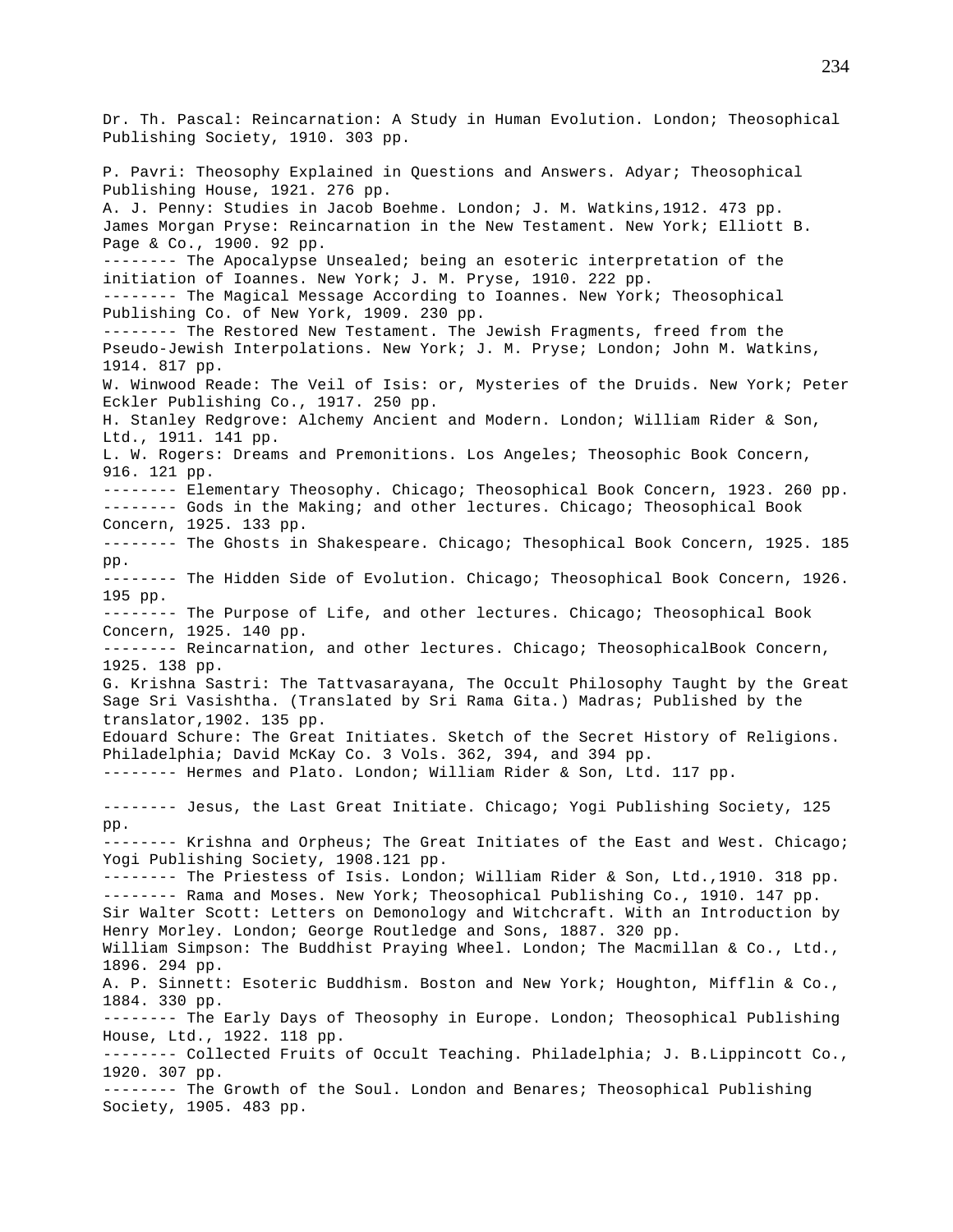-------- In the Next World. Actual Narratives of Personal Experiences by Some Who have Passed On. London; Theosophical Publishing Society, 1914. 102 pp. -------- Karma. A novel. Chicago; Rand, McNally & Co., 1887. 285 pp. -------- Nature's Mysteries. London and Benares; Theosophical Publishing Society, 1901. 184 pp. -------- Occult Essays. London; Theosophical Publishing Society, 1905. 226 pp. -------- The Occult World. London; Theosophical Publishing Society, 1884. 194 pp. -------- The Rationale of Mesmerism. Boston and New York; Houghton, Mifflin & Co., 1892. 228 pp. -------- Tennyson an Occultist; As His Writings Prove. London; Theosophical Publishing House, 1920. 89 pp. Lewis Spence: Atlantis in America. New York; Brentano's, 1925. 232 pp. -------- The Problem of Atlantis. New York; Brentano's, 1928. 205 pp. Rudolf Steiner: Atlantis and Lemuria. Their History and Civilization. Chicago; The Rajput Press, 1911. 231 pp. -------- Initiation and Its Results. New York; Macoy Publishing and Masonic Supply Co., 1909. 134 pp. -------- Mystics of the Renaissance. New York and London; G. P. Putnam's Sons, 1911. 278 pp. -------- The Philosophy of Freedom. New York and London; G. P. Putnam's Sons, 1916. 301 pp. -------- A Road to Self-Knowledge. London and New York; G. P. Putnam's Sons, 1918. 124 pp. -------- Theosophy. Chicago and New York; Rand, McNally & Co.,1910. 230 pp. -------- Three Essays on Haeckel and Karma. London; Theosophical Publishing Society, 1914. 223 pp. -------- The Way of Initiation. Chicago; The Occult Publishing Co., 1908. 210 pp. J. C. Street: The Hidden Way Across the Threshold. Boston; Lee and Shepard, 1887. 587 pp. Arthur Edward Waite: Lives of the Alchemistical Philosophers.London; George Redway, 1888. 275 pp. -------- The Turba Philosophorum; or, Assembly of the Sages. London; George Redway, 1896. 207 pp. -------- The Way of Divine Union. London; William Rider & Son, 1915. 327 pp. E. D. Walker: Reincarnation: A study of Forgotten Truth. New York; Theosophical Publishing Co., 1916. 325 pp. W. Wynn Westcott: Numbers, Their Occult Power and Mystical Virtues. London and Benares; Theosophical Publishing Society, 1902. 116 pp. Charles J. Whitby: The Wisdom of Plotinus. A Metaphysical Study. London; William Rider & Son, 1909. 130 pp. F. Milton Willis: Recurring Earth Lives; How and Why? New York; E. P. Dutton & Co., 1921. 92 pp. -------- The Return of the World Teacher; Purifying Christianity.The Common Voice of Religion. New York; E. P. Dutton & Co., 1924. 121 pp. -------- The Spiritual Life; How to Attain It and Prepare Children for It. New York; E. P. Dutton & Co., 1922. 99 pp. -------- The Truth About Christ and the Atonement. New York; E. P. Dutton & Co., 1922. 96 pp. Ernest Wood: Character Building. Chicago; The Theosophical Press, 1924. 129 pp. -------- Concentration; A Practical Course. Chicago; The Theosophical Press, 1923. 172 pp. -------- Memory Training. Chicago; The Theosophical Press, 1925. 158 pp. -------- The Seven Rays. Chicago; The Theosophical Press, 1925. 185 pp.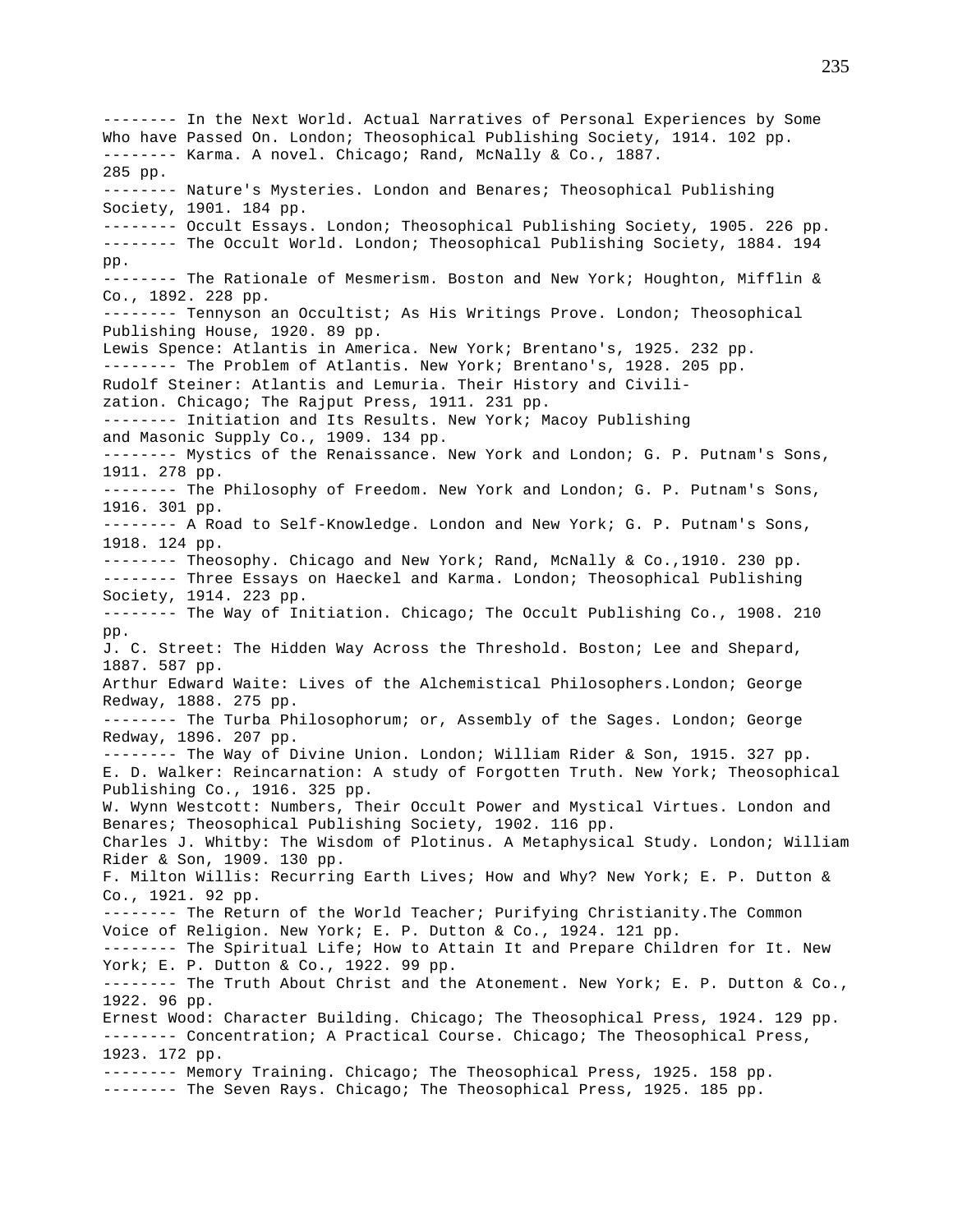Transactions of the London Lodge of the Theosophical Society. 20 Vols. Transactions of the First Annual Congress of the Federation of European Sections of the Theosophical Society held in Amsterdam, June, 1904. Edited by Johan Van Manen,Amsterdam, 1906. 398 pp. Transactions of the Second and Third Annual Congresses in London and Paris, 1907. 444 and 366 pp. PERIODICALS In Bound Volumes The Theosophic Review (formerly Lucifer). The Theosophist. The Path. The Word. The Herald of the Star. Extracts from the Vahan. The Theosophical Messenger. The Canadian Theosophist. Theosophy. The Theosophical Quarterly. The American Theosophist. The Quest. The Occult Review.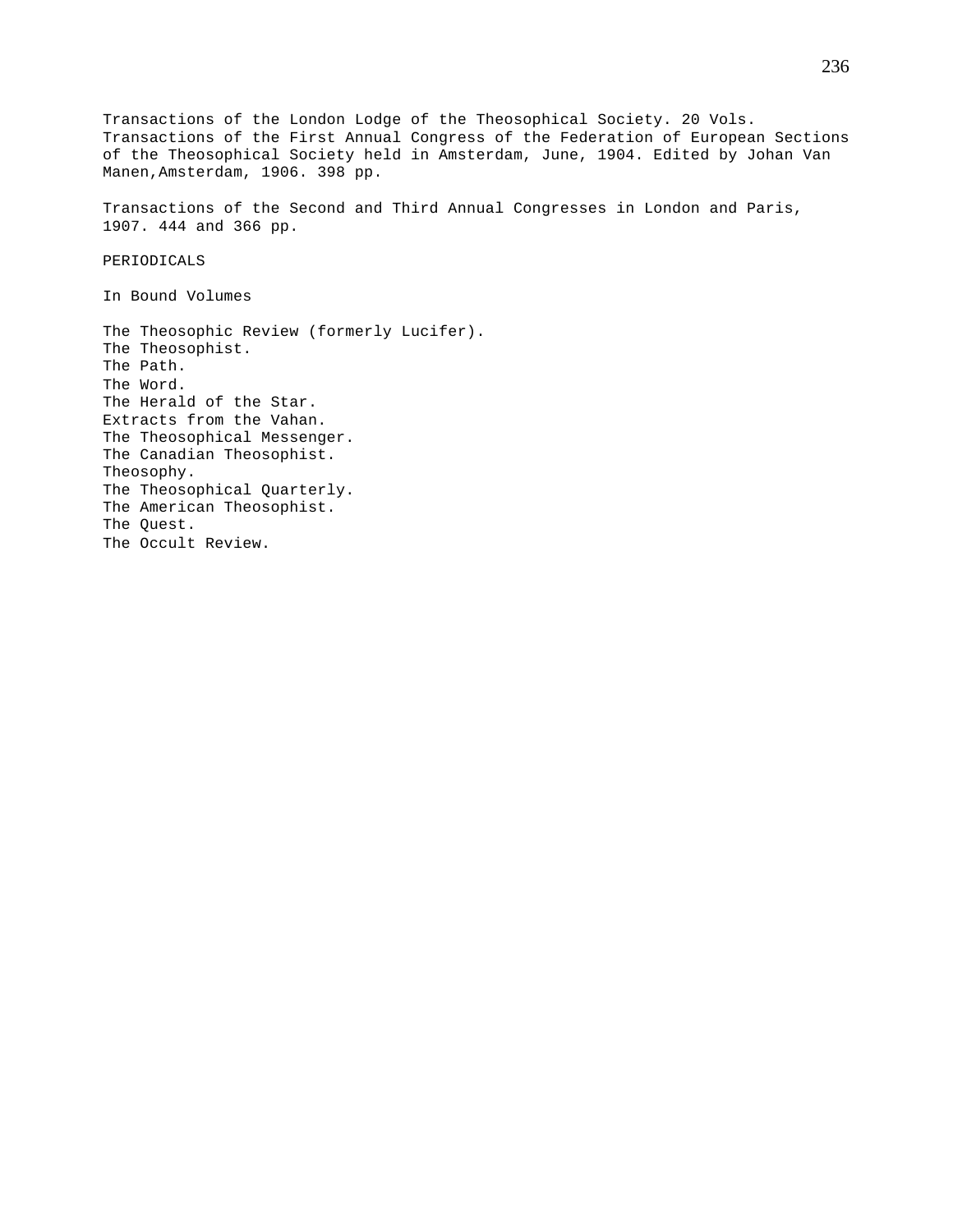INDEX Abel, 228. Bacon, Roger, 15, 16, 39, 119 Absolute, The, 198, 199, 201, 240, 273. Balzac, Honoré, 19. Adam, 189, 212, 228, 256. Beck, L. Adams, 238, 239 Adam Kadmon, 215 Besant, Dr. Annie, 76, 145, 194, 307 ff., Adepts, The, 2, 5, 31, 112, 120, 129, 136, 310 ff., 349. 138, 152 ff., 171, 174, 182, 221, 296, Bhagavad Gita, The, 25, 28, 29, 273, 280. 304. Bible, The, 23, 25. Akasha, 134, 153, 206, 216, 243, 260, Blake, C. Carter, 192. 329. Blake, William, 19. Albigenses, The, 15. Blavatsky, Helena P., biography: Alchemists, The, 15. birth, 43; childhood, 45; disposition, Alchemy, 130, 132. 46; invisible playmates, 47; marriages, Aldus Academy, The, 15. 49, 50, 58; wanderings, 50 ff.; founds Altruism, 291. Société Spirite in Cairo, 57, 91; funds Analogy, Law of, 239. supplied, 57; illnesses, 54, 58, 68, 70, Androgynes, 226 ff. 84, 87; personal appearance, 59, 60, Angels, 225, 228. 61; tribute to, by J. Ransom Bridges, Anglo -Saxons, 225. 61; description of, by Countess Anthropogenesis, 194. Racowitza, 60; irascibility, 62; psy - Apollonius of Tyana, 41, 119. chic phenomena, 62-88; in Spiritu-Archangels, 205. alism, 90 -94; divergence from Spiritu - Arhat, 272. alism, 95, 96; writing of Isis Un - Aristotle, 9, 10, 12, 119, 199, 205. veiled, 114 -127; relation to Mahatma Arjuna, 280, 282. Morya, 149 ff.; production of The Aryans, The, 225, 231, 275. Mahatma Letters, 154 ff.; accused by Arya -Somaj, The, 24, 110, 111. Madame Coulomb, 178 ff.; repre-Asana, 284. sented First Section T.S., 183; exposi -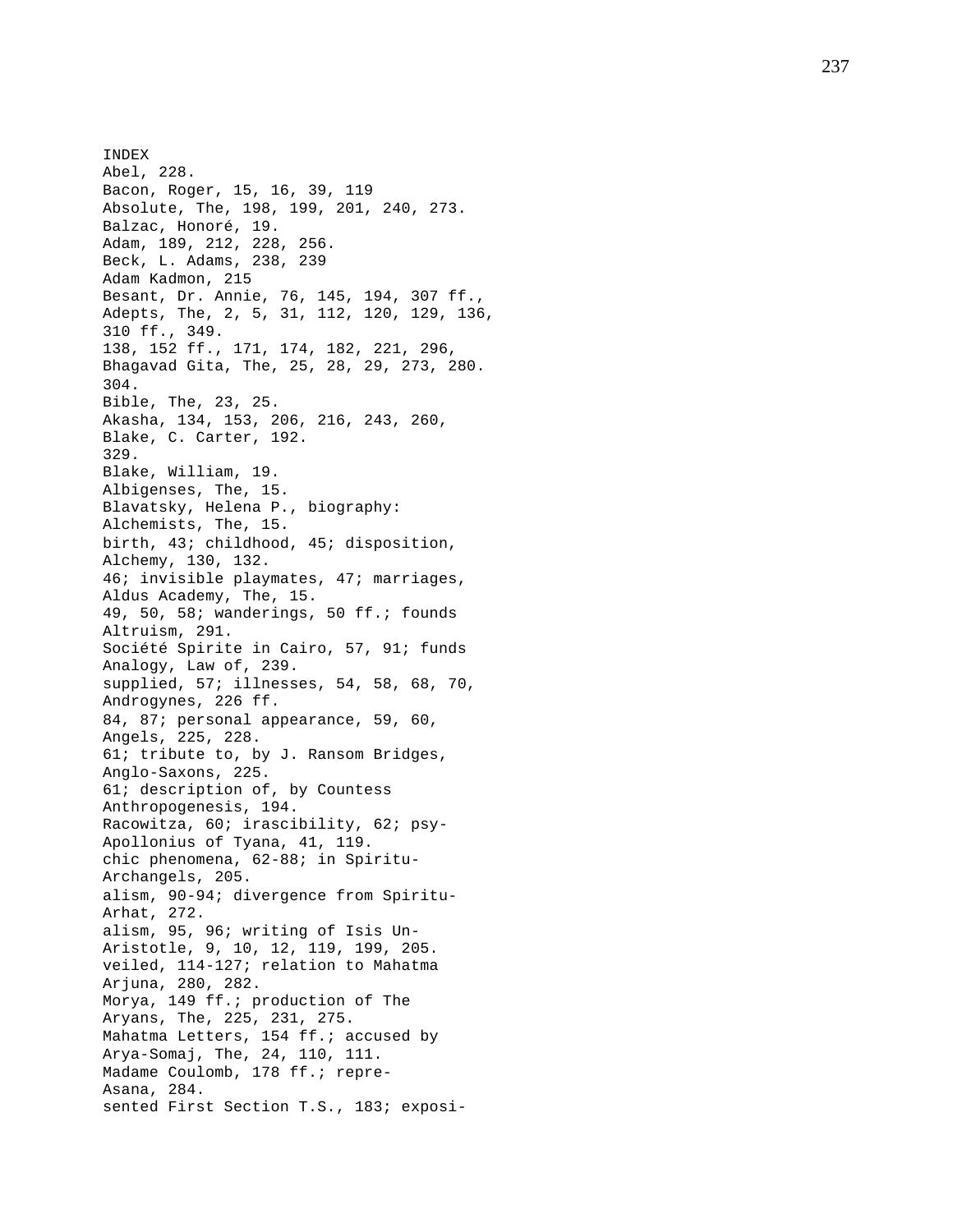Astral body, The, 208, 222, 229, 275, tion of The Secret Doctrine, 194 ff.; 286. attitude of teachings to modern Astral light, The, 120, 133, 243, 329. science, 265 ff.; exposition of spiritual Astrology, 132, 135. ethics, 265 ff.; Sun Libel Suit, 301 ff.; Asuras, The, 225, 228. relations with V. S. Solovyoff, 304 ff.; Atlantis, 224, 231, 257, 275. death, 308; relation to the Judge Case, Atma, 213. 310 ff.; et passim. Atom, The, 259, 262, 277. Boehme, Jacob, 15, 263. Atonement, The, 142. Bogomiles, The, 15. Augoëides, The, 279. Bradwardine, Robert, 15. Augustine, 14, 119. Brahm, 156, 163, 240, 241, 242. Avatars, 6. Brahmanism, 312, 318. Averroës, 119. Brahmo -Somaj, 24. Avichi, 167. Britten, Mrs. Emma H., 35. Avidya, 159 . Brotherhood, The Great White, 2, 101, 110, 144, 148, 150, 271, 321. Babylon, 6. Brotherhood of Humanity, 113, 184, Bacon, Francis, 15, 159. 185, 294, 295, 306, 310 ff., 327 ff. 375 Brown, W. T., 181 Crosbie, Robert, 326. Bruno, Giordano, 5, 119, 139. Cycle of necessity, 9, 164, 200. Bucke, Richard M., 29. Cycles, Law of, 3, 239 ff. Buddha, The, 25, 112, 138, 144, 145, 268, 289 Darwinism, 232 ff., 253 ff. Buddhi, 213, 214. Davis, Andrew Jackson, 37, 38. Buddhism, 312. Demiurge, 201. Bulgars, The, 15. Democritus, 119. Bulwer -Lytton, Sir Edward, 35, 192. Devachan, 165 ff., 245 ff. Devas, 205, 253, 254.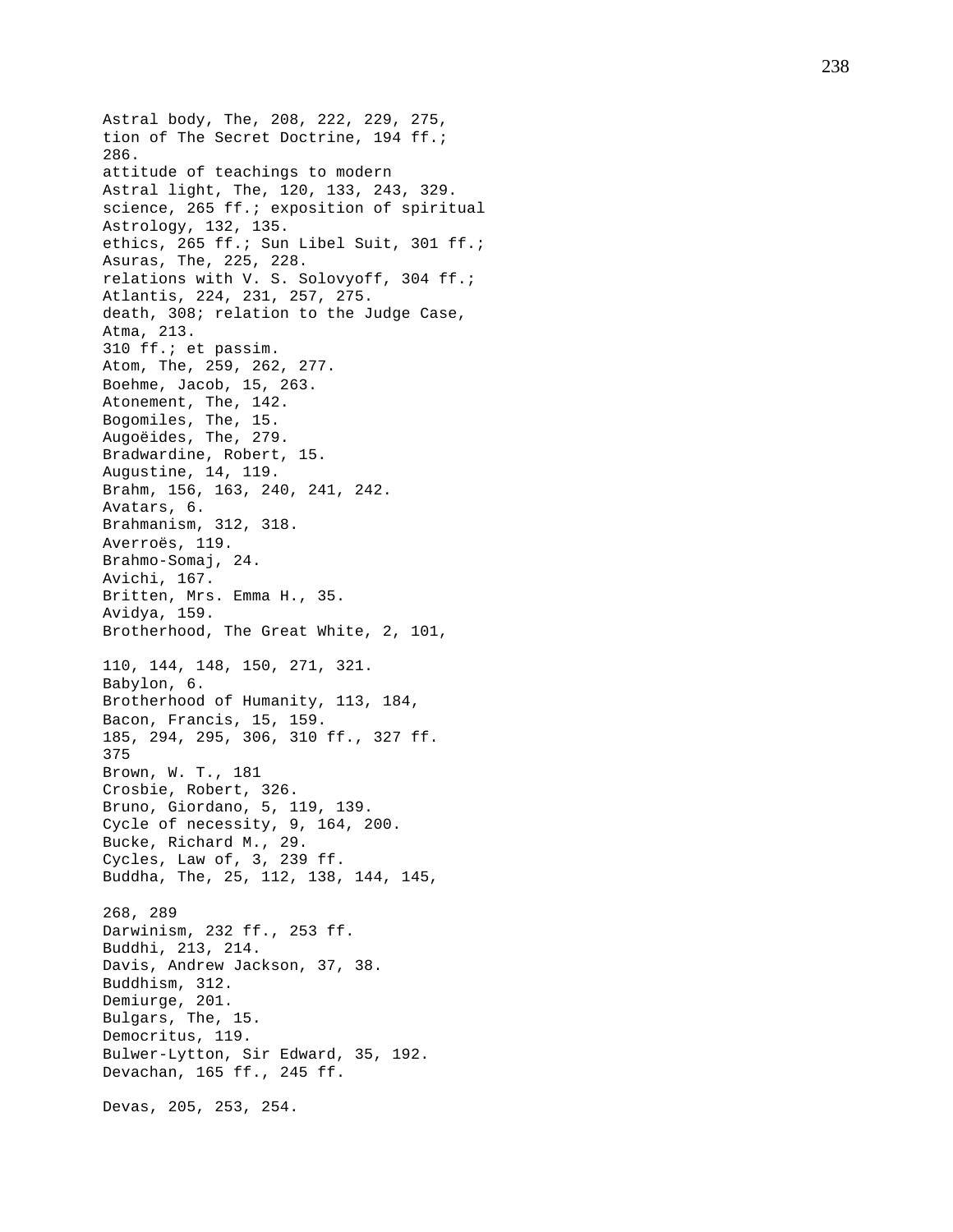Cables, Josephine W., 181 ff. Development, Theosophic theory of, 2, Cagliostro, 15, 136. 3, 305. Cain, 228. Dharana, 284. Cardano, Jerome, 16. Dharma, 282, 285, 288, 291, 294. Carlyle, Thomas, 24. Dhyan Chohans, The, 174. Cathari, The, 15. Dhyana, 284. Catholicism, Roman, 144. Dhyanand, Swami, 110, 111. Causal body, 242. Dietrich of Berne, 15. Chakras, 275. Dike, 8. Chakravarti, G. N., 311 ff. Dimension, The Fourth, 216. Chaldeans, The, 13, 16, 104, 144. Discipleship, Path of, 280, 283. Channing, William E., 23. Domovoy (house spirit), 45. Chatterji, Mohini M., 84, 177. Donnelley, Ignatius, 41, 231. Chelaship, 170, 175. Double, The etheric, 246, 284, 286. Children of the Light, 20. Doubleday, Gen. Abner W., 107-109. China, 6. Dresser, Horatio W., 30. Christ, The, 23, 144, 147, 182, 276. Druids, The, 224. Christianity, 13, 140 ff., 181, 188, 207, Dzyan, stanzas of, 194. 211, 218, 239. Christian Science, 31, 32. Easter, 221. Christos, The, 148, 287. Easter Islands, 223. Cleather, Alice L., 194, 325, 339. Eckhardt, Meister, 15. Clement of Alexandria, 14, 189. Eddy, Mary Baker, 31, 32. Coleman, W. Emmette, 125 ff., 302. Eden, 212. Coleridge, Samuel T., 19, 24. Edison, Thomas A., 107. Collins, Mabel, 301 ff. Edmonds, Judge, 35. Colville, W. J., 30, 36. Egg, The mundane, 202, 203, 218. Comacines, The, 15. Ego, The, 242 ff., 274, 276, 278, 282, Comparative Mythology, 3, 145.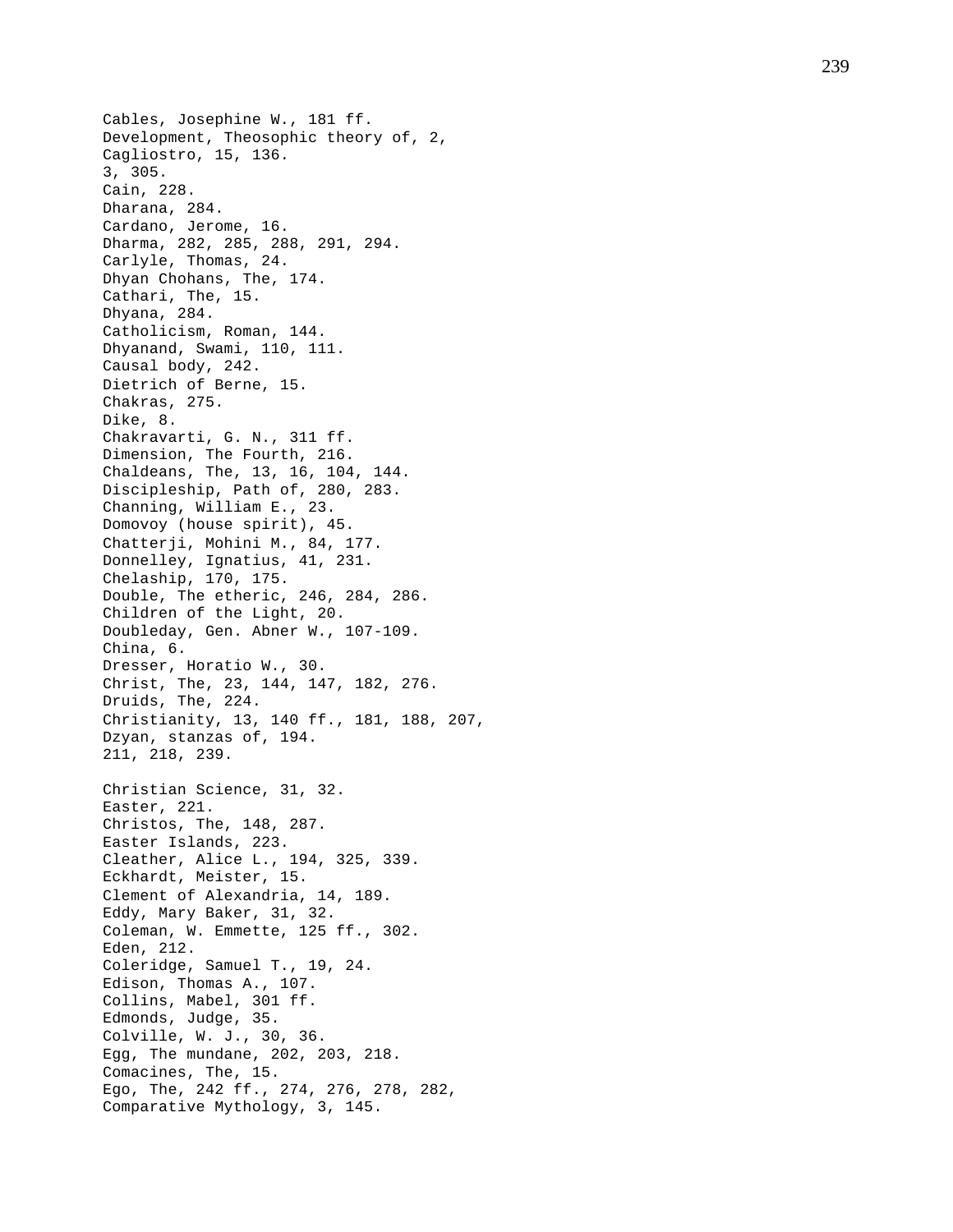285. Comparative Religion, 41, 113, 145. Egypt and Egyptians, 6, 7, 16, 104, 144. Conception, The Immaculate, 203. Elder brothers, 5, 147, 183, 258. Confucius, 25, 29, 112. Electricity, 204, 205, 207. Constantine, Emperor, 140. Elementals, 99, 131, 191, 216, 217. Copernicus, 5, 16. Elements, The, 262, 277. Corson, Prof. Hiram, 115, 122. Elisha (The Prophet), 130. Cosmic Cerebrum, Doctrine of, 162. Elixer of Life, The, 137. Cosmogenesis, 194, 201 ff. Elohim, 201. Coues, Prof. Elliott W., 181, 301 ff. Emanations, 141. Coulomb, Madame E., 177, 187. Emerson, R. W., 19, 23, 24, 25, 26, 27, Creation, 221, 225, 228. 28. Crookes, Sir William, 36, 262. Empedocles, 9, 10, 25, 119, 260. 376 Enoch, 213. Griscom, C. A., Jr., 319, 321. Enos, 228. Grosseteste, Robert, 16. Esoteric section T.S., 184 ff., 194, 295 , Gunas, The, 277. 297, 305, 307, 308, 317, 328. Guyon, Madame, 20. Esotericism, 5, 7, 13, 39, 112, 138 -140, 148, 152, 184, 196, 267, 281. Hare, Prof. Robert, 35. Essenes, 142 ff. Hargrove, E. T., 314, 321 ff. Ether, 259 ff. Harris, Thomas L., 38. Ethics, of Theosophy, 265 ff., 307. Harte, Richard, 306. Eucharist, 142. Hartmann, Franz, 178, 190. Eusebius, 119. Healing, Faith, 18, 21, 22, 23, 39, 132. Eve, 256. Heaven, 165 ff., 247 ff. Everett, Edward, 23. Hebrews, The, 26. Evil, problem of, 165. Hegel, G. W. F., 3. Evil eye, The, 136. Heindel, Max, 326. Evolution, 173, 201, 209, 210, 216, 218,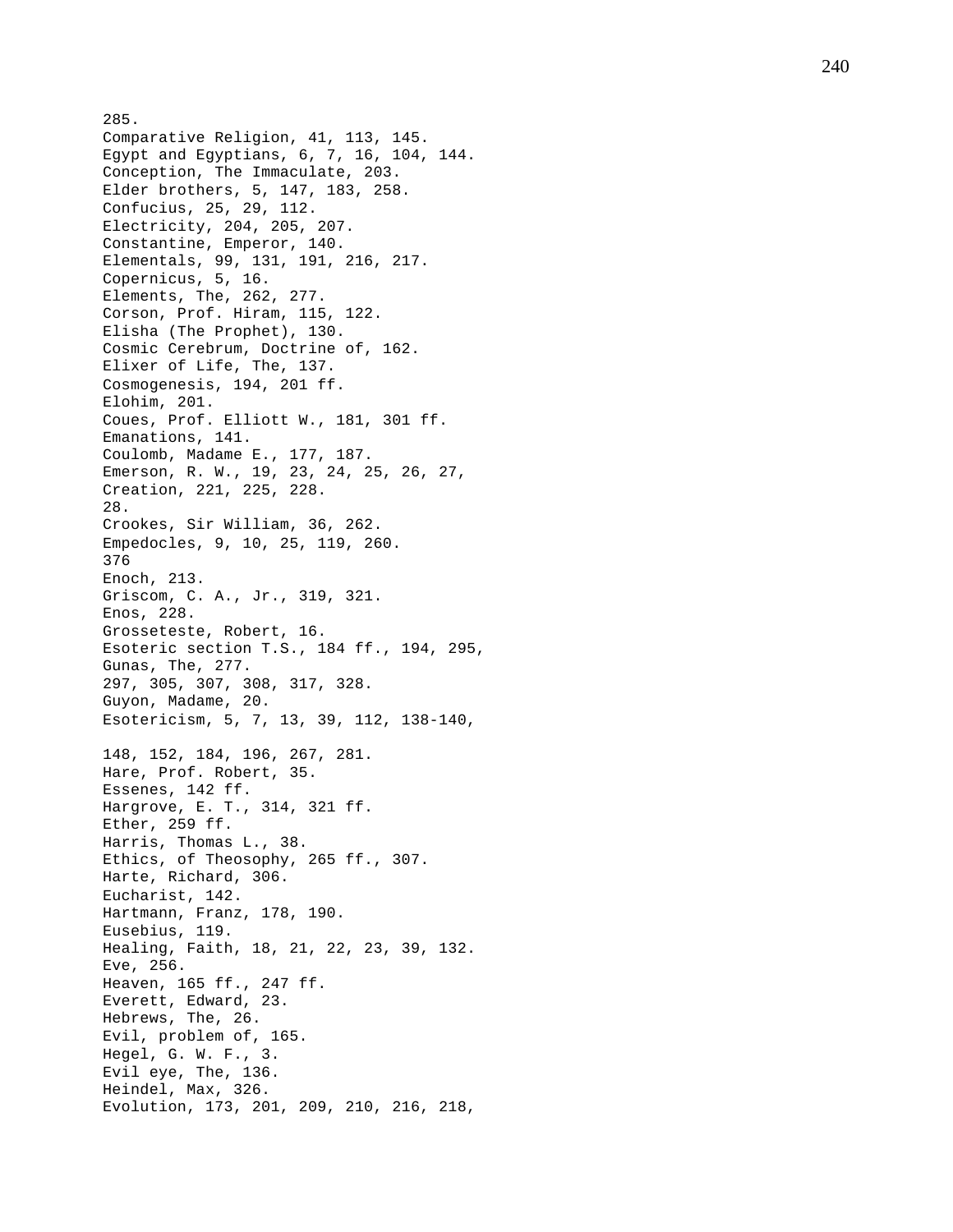Helix, The, 3. 219, 220, 232, 253 ff. Helmholtz, 262. Exotericism, 6, 188. Heraclitus, 8, 119, 174. Heresies, 14. Fall of man, 8, 10, 212. Hermaphrodites, 225 ff. Fawcett, E. Douglass, 192. Hermes Trismegistus, 140, 213, 217. Felt, George H., 104 -106. Hermeticism, 41, 139. Fetichism, 158. Hesiod, 6, 8. Figulus, Benedictus, 15. Hilarion, Master, 101. Fire Philosophers, The, 15. Hindu philosophy, 27, 31, 32, 39. Florentine Academy, The, 15, 39. Hobbes, Thomas, 159. Fludd, Robert, 39, 119. Holy Grail, The, 15. Fohat, 200, 203, 205, 207, 222. Home, D. D., 36, 37, 93. Fountain of Youth, 137. Homer, 6, 126. Fox, George, 20, 37. Hotchener, Mrs. Marie R., 331, 334 ff. Fox, Margaret and Kate, 33. Houdin, Robert, 36. Freemasons, The, 41, 255, 335. Huc, L'Abbé, 195. Friends, The, 20. Hume, A. O., 150, 160, 162, 180, 306, Friends of God, The, 15. 318. Fullerton, Alexander, 328. Huxley, Thomas, 126. Hyperboreans, The, 223. Gage, Lyman J., 325. Hypnotism, 18. Galileo, 16. Garrett, Edmund, 317. Iamblichus, 25, 119. Garrigues, John, 326. Ignorance, Hall of, 280. Gebhards, The, 187, 193. Immortality, 164. Generation, Fall into, 225, 229. India, 6, 10, 143, 148, 150, 158, 176 ff. Genesis, 142, 215, 221. Initiates, 14. Genii, 217. Initiations, 280.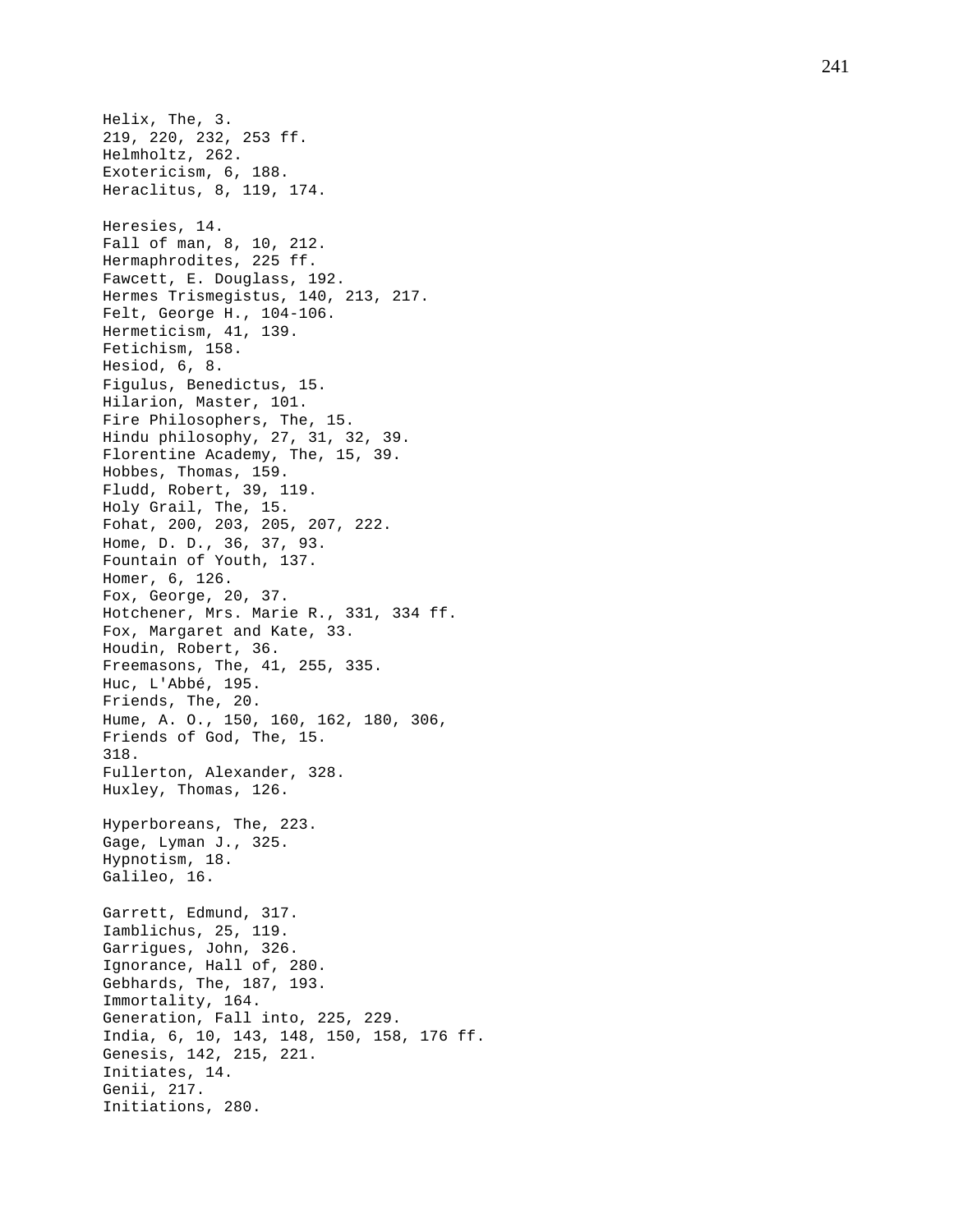```
Globes, Chains of, 205, 207, 213.
Involution, 201, 209.
Glossolalia, 21, 22, 33, 39.
Irenaeus, 119, 142.
Gnosis, The, 2, 15, 42, 141.
Ishvara, 284.
Gnostics, The, 14, 41, 119, 140, 142.
Isis Unveiled, purpose of, 116, 117,
Gower's Confessio Amantis, 15.
127 ff.; mystery of authorship, 114
-
Greece, 6, 10, 216.
127; works quoted in, 118, 119; mod
-
Greek philosophy, 7, 12, 13, 32.
ern knowledge barren, 130 ff.; ex-
377
position of magic, 132 ff.; magical
Leadbeater, C. W., 297, 311, 320, 349.
phenomena in, 135 ff.; gravitation
Learning, Hall of, 280.
defined, 260; references to, 23, 98,
Leibnitz, G. W., 207.
99, 107, 115
-146.
Lemuria, 223 ff., 231, 256, 275, 279.
Islam, 158.
L'Homme de Cuir, 15.
Liberal Catholic Church, The, 327, 335.
James, William, 19.
Light, nature of, 259.
Jehovah, 141, 163, 201, 228.
Lipika, The, 206.
Jelihowsky, Madame, 189, 304 ff.
Lodge, The Aryan, 181.
Jennings, Hargrave, 41.
Logoi, The, 255.
Jesus, 142, 145.
Lully, Raymond, 15.
Jinarajadasa, C., 330, 349.
Joachim of Flores, 15.
Mabinogian Legends, The, 15.
Joan of Arc, 139.
Magi, 6, 16, 144.
John, the Evangelist, 142.
Magic, 39, 98, 114, 130, 131, 132, 133,
Johnston, Charles, 325.
142, 153, 225, 285, 292.
Johnston, Madame Vera, 189, 190, 191.
Magnetism, cosmic, 134 ff., 260, 261.
Josephus, 142.
Mahatma, K.H., 96, 100, 101, 103, 110,
Judaism, 13, 140, 141, 142, 158.
149, 150, 154, 156, 162 ff., 180, 309
Judge, William Q., 85, 104
-114, 181,
310, 318.
183, 186, 190, 301 ff., 310 ff.
Mahatma Letters, The, 101, 102, 103,
```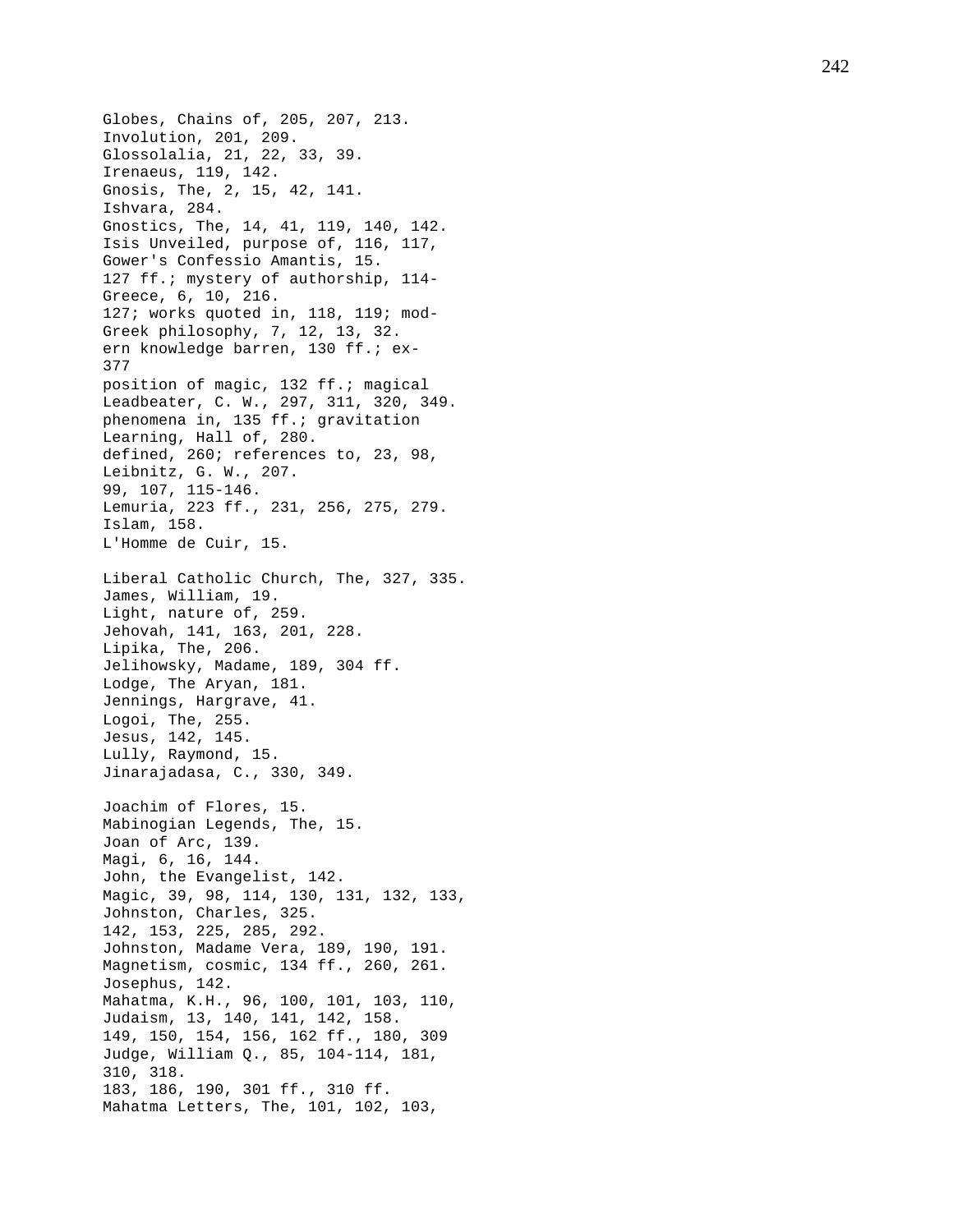154, 156, 174, 179, 180, 188, 330. Kabbala, The, 119, 126, 144. Mahatma Morya, 110, 149, 150, 156, Kabbalism, 141. 169, 180, 304. Kabbalists, The, 41, 144, 172. Mahatmas, 2, 31, 102, 147, 182, 187, Kant, Emanuel, 168. 189, 268, 306, 313 ff., 321 ff. Kapila, 213. Mahayana, 313. Karma, 8, 27, 182, 197, 200, 232 ff., Maitreya, Lord, 218. 249 ff., 256, 274, 275, 280, 289, 290. Manas (Mind), 168, 213, 222, 230, Karma, Lords of, 244. 246, 256. Keightley, Dr. Archibald, 122, 181, 187, Manichaeism, 14. 191, 192, 194, 339. Manu, Laws of, 144. Keightley, Bertram, 122, 187, 191, 194, Manvantara, 198, 216, 221, 261. 339. Marden, Orison S., 31. Kepler, 16, 260. Mars, 230, 310. Kiddle Incident, The, 157. Masonry, 108, 109. Kingsford, Anna B., 174. Massey, C. C., 105, 176. Kingsland, William, 43, 179. Masters, The, 147, 150 ff., 169, 176, Koumboum, magical tree, 136. 179, 182, 187, 188, 191, 266, 272, 305, Krishna, 145, 213, 280, 282, 290. 310 ff. Krishnamurti, Jiddu, 333 ff., 338, 349. Materialism, 159, 160 ff., 258 ff., 261, Kriyasakti, 228, 256. 264. Krotona, (California), 337. Mathers, S. L. MacGregor, 192. Kumaras, 222, 225, 228, 230. Maya, 27, 159, 164, 218. Kundalini, The, 285. Mazoomdar, P. C., 31. Mead, G. R. S., 325, 339. "Lamasery, The," 59. Meaning, significance of, 235 ff. Land, The Imperishable Sacred, 223. Mercury, 230, 310. Lao -Tze, 145. Mesmerism, 18, 19, 29, 30, 31, 39, 132. Larson, C. D., 31.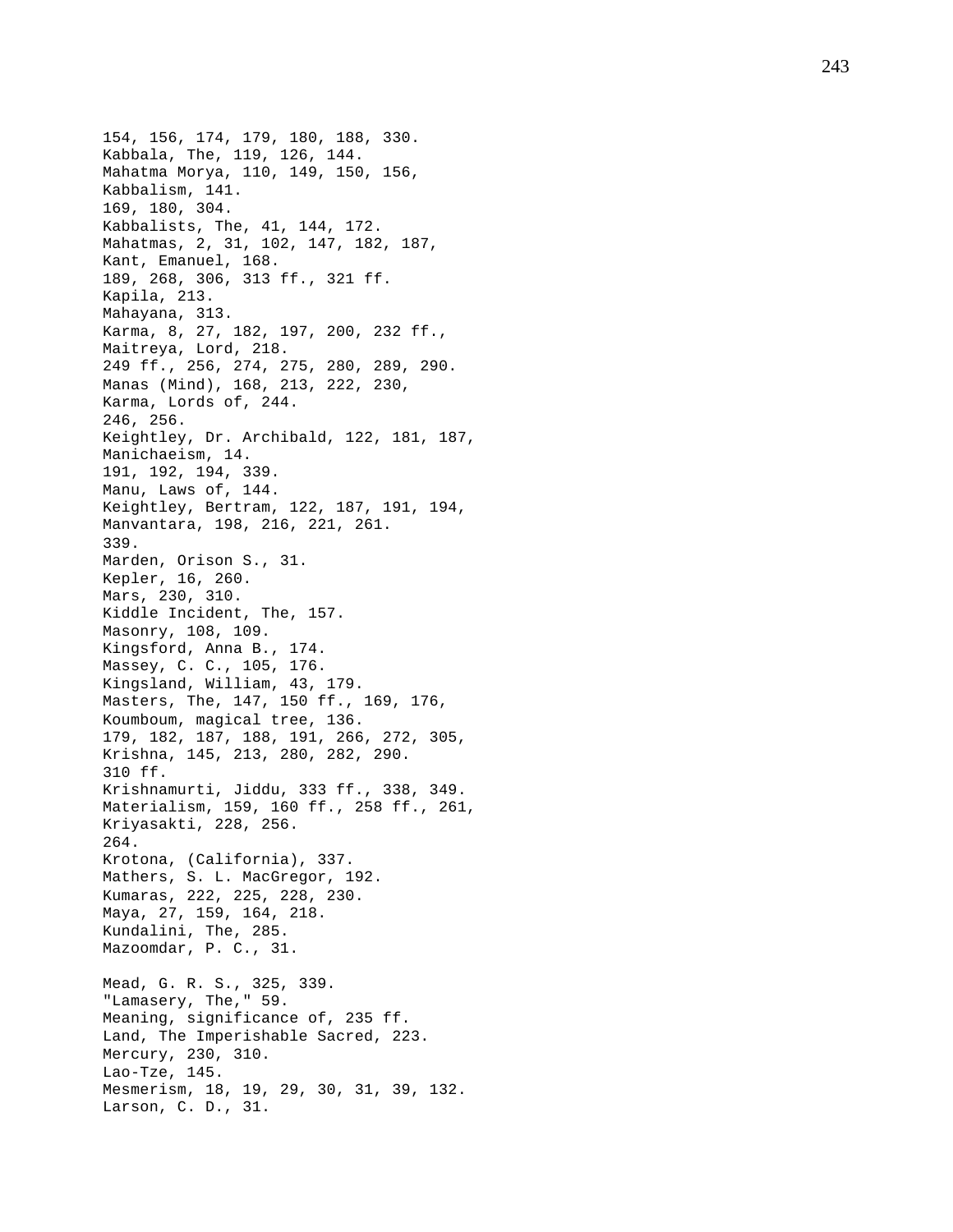Metachemistry, 263. Latter Day Saints, 22. Methodism, 20. 378 Millikan, Prof. Robert A., 207. Ormazd, 163. Milton, John, 266. Orpheus, 213. Mind -Born, The, 226. Orphism, 7, 8, 9, 10, 11. Mindless, Sin of the, 256. Osiris, 163. Miracle Club, The, 104. Oversoul, The, 27, 200. Mirandola, Pico della, 119. Owen, Robert Dale, 21, 34, 36. Missionaries, Christian, 178, 179, 187. Mitchell, Roy F., 330. Pagan gods, 139. Moira, 8, 10. Paganism vindicated, 138 ff., 141. Monad, The, 207, 210, 211, 218, 221, Paladino, Eusapia, 36. 222, 227, 332, 242, 273, 280. Pancoast, Dr. Seth, 104. Monism, 160, 161. Paracelsus, 15, 39, 119, 122, 126, 263. Moon, The, 210, 213, 218, 226 ff. Paradise, 212. Morality, Theosophic, 113, 114. Parker, Theodore, 23, 35. More, Henry, 119. Parkman, Francis, 23. Mormons, The, 22, 51. Parmenides, 9, 119. Moses, 141. Patanjali, 273, 286. Moses, W. Stainton, 176. Paterenes, The, 15. Müller, Max, 127, 169, 195. Patristics, 15, 119, 126, 141, 142. Myers, F. W. H., 36, 176, 180. Patterson, Charles Brodie, 30. Mystery Religions, The, 2, 7, 8, 11, 13, Paulicians, The, 15. 14, 41, 140, 141, 155, 189. Peebles, J. M., 36. Mysticism, 39. Pennsylvania Theosophy, 41. Mythology, 140, 143. Percival, Harold W., 325. Peredur stories, 15. Nazarenes, The, 142. Perpetual motion, 137. Necromancy, 39.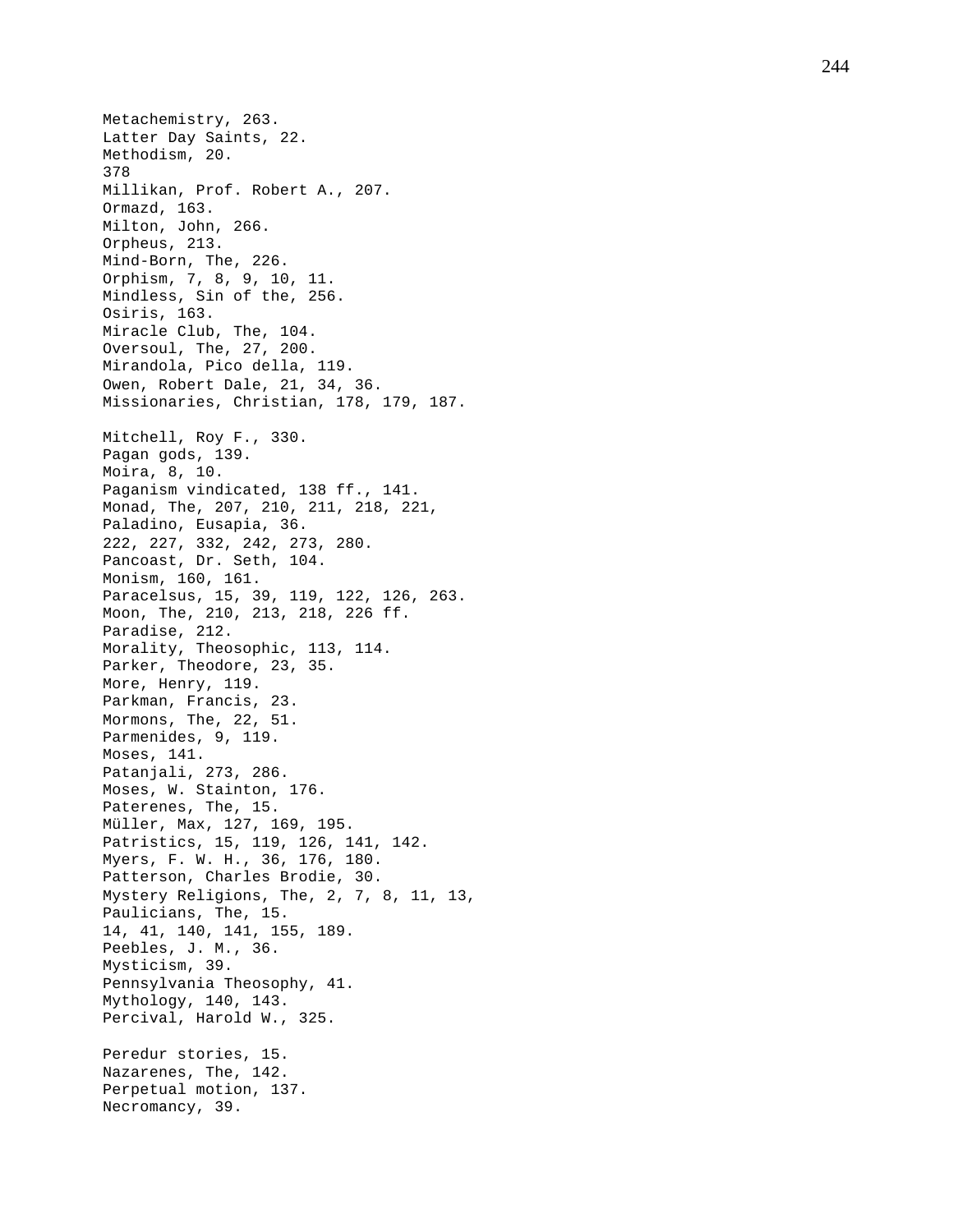Persia, 6, 7, 8. Neo -Platonism, 12, 25, 41, 119, 126, Philalethians, 140. 140, 141. Philo Judaeus, 13, 42, 119, 144. Neo -Theosophy, 175, 327, 328 ff. Philosopher's Stone, The, 137, 172. Nettesheim, Agrippa von, 16, 39, 119. Phaedrus, The, II. New Thought, 29, 30, 31. Phoenix, The (Journal), 173. Newton, Sir Isaac, 16, 134, 170, 260. Physis, 7. Nicholas of Basle, 15. Pietism, German, 15. Nirmanakayas, 271, 312. Pindar, 6, 9. Nirvana, 186, 215, 251 ff., 312. Piper, Mrs. Leonora, 36. Noah, 189. Pitris, 144, 201, 209, 222, 229. Noumenon, 260. Planetary spirits, 174, 205, 206, 213. Numenius, 14. Plato, 5, 9, 10, 11, 119, 138, 144, 157, Numerology, 213. 224, 242. Nyana, 283. Pletho, Gemistus, 15, 119. Pliny, 126, 142. Occultism, 39, 199, 218. Plotinus, 12, 14, 25, 119. Olcott, Col. Henry S., 35, 56, 57, 58, 59, Plutarch, 119. 77, 78, 79, 84, 85, 90, 94, 98, 103, 105 - Popul Vuh, The, 119. 114, 119, 120, 122, 176, 183, 305 ff., Porphyry, 14, 119. 310 ff., 328 ff. Poseidonis, 224. Old, W. R., 317. Prakriti, 161. Oriental philosophy, 113. Pralaya, 164, 198, 201, 225, 231. Origen, 12, 14, 189. Prana, 284. Original Sin, 9. Pranayama, 284. 379 Pratt, Orson, 22. Saviors, 255. Pratyahara, 284. Science, 199, 253 ff. Prayag Letter, The, 318. Secret Doctrine, The, 116, 162, 188 ff. Precipitation of writing, 156 ff.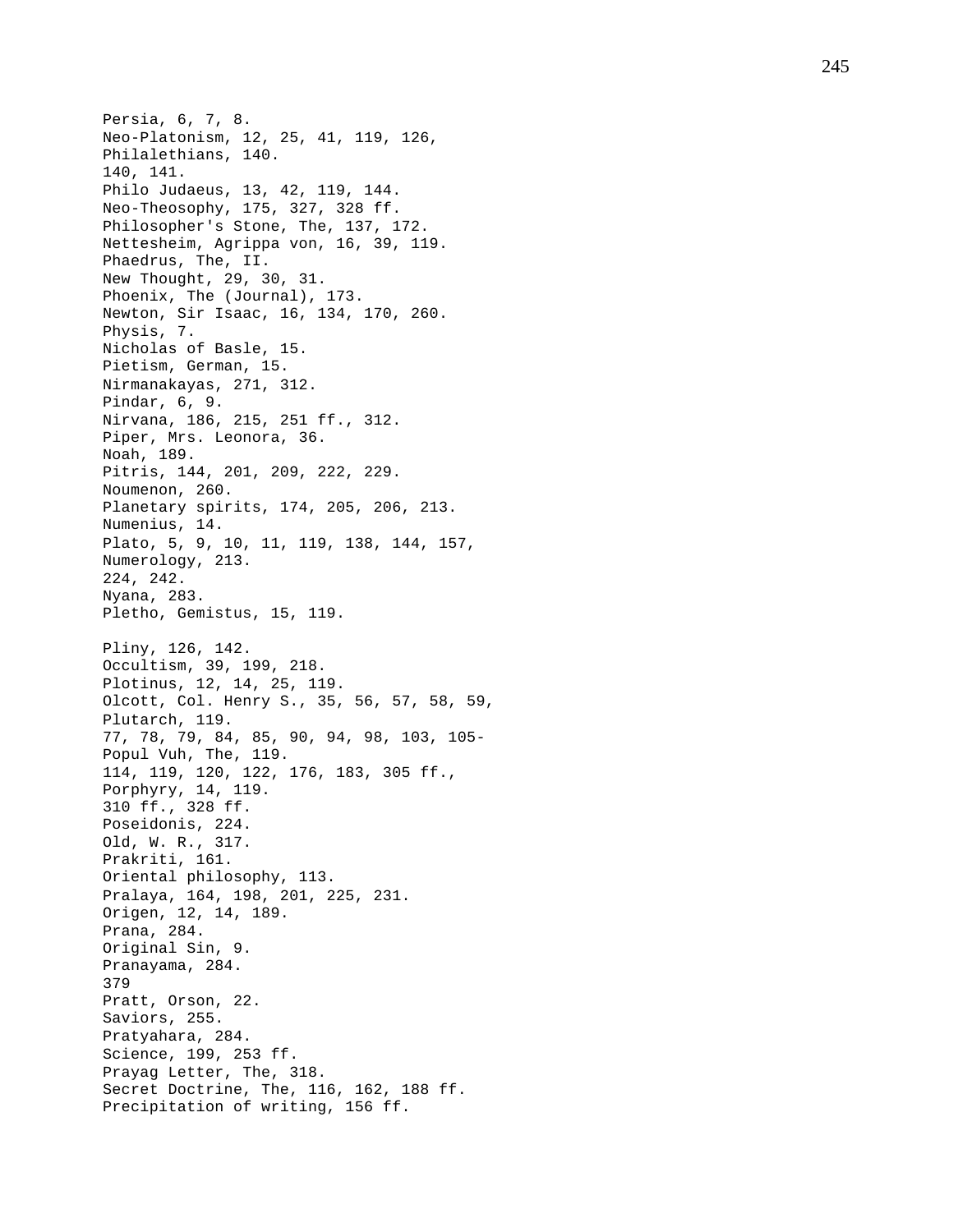194 ff., 253 ff., 308. Probation, Path of, 280, 283. Serapis, 14. Probationers, Pledge of, 185. Sermon on the Mount, The, 142. Proclus, 12, 14, 119. Serpent, Symbol, The, 203, 212, 226. Prodigies, mathematical, 18. Seth, 228. Prometheus, 228. Sevens, 206, 214, 218, 219. Protyle, 202, 262. Seybert Commission on Spiritualism, 35. Psychic experiences, 14, 62 -88. Shakers, The, 21. Puranas, The, 263. Shells, astral, 222, 229, 255. Purusha, 161. Siddhis, The, 286. Pythagoreanism, 7, 9, 10, 11, 25, 119, Sinnett, Albert P., 43, 80 -84, 94, 96, 140, 144. 100, 150, 151, 154 ff., 176 ff., 183, 306, 310 ff., 329, 349. Quakers, The, 20. Slate writing, 33. Quimby, P. P., 19, 30, 31. Smith, Joseph, 22. Quincy, Josiah, 23. Smith, Wayland, 15. Smythe, Albert, 330. Races, Root- and Sub-, 209, 210, 222 ff. Society for Psychical Research, 176 ff., Racowitza, Princess Helene von, 60. 186, 187. Rakowczi, Count, 15. Socrates, 8, 10, 169. Reincarnation, 7, 8, 11, 15, 26, 38, 157, Solomon's Seal, significance of, 172. 197, 232 ff., 290. Solovyoff, V. S., 43, 85, 86, 180, 304 ff. Religion, deterioration of, 3, 4, 158. Sorcery, 225, 266, 282. Reproduction, 226 ff. Spalding, A. G., 324. Revivals, American religious, 18. Spencer, Herbert, 127. Richmond, Cora V., 36. Spiritualism, 21, 33 -38, 62, 64, 72, 84, Rishis, 6, 150, 189. 89 -102, 166, 169, 181, 246, 265, 315. Robins, Dr. William L., 336. St. Germain, Count, 15. Rochester Theosophical Society, 181. St. Paul, 14, 140.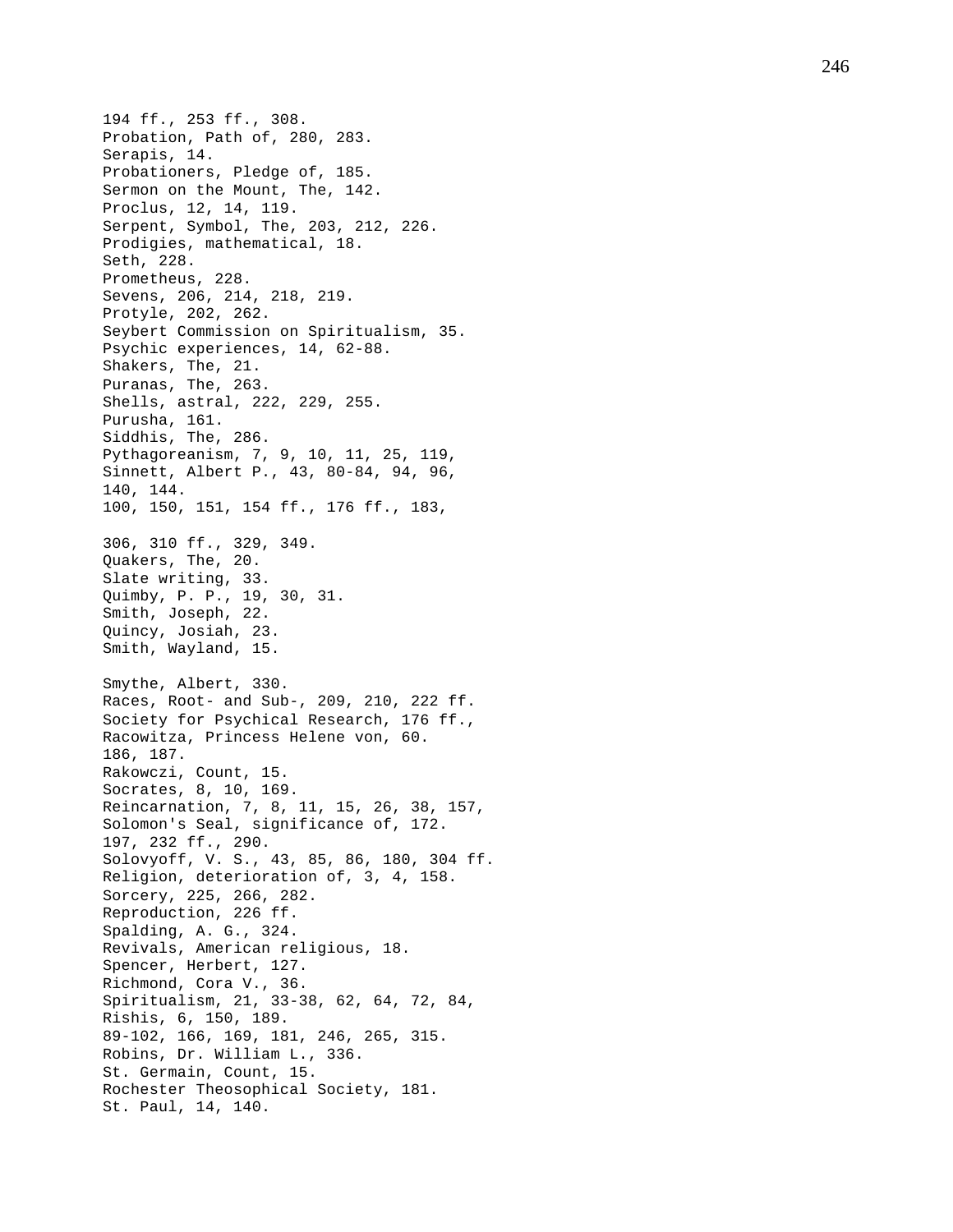Rogers, L. W., 337, 349. Stead, W. T., 192, 307. Romance of the Rose, The, 15. Suicides, 167. Romanes, J. G., 192. Sun, The New York, 261. Romanticism, German, 24. Supermen, 4, 150 ff., 241. Rosicrucians, The, 15, 41, 139, 326. Supernaturalism, 19, 20. Rounds, Cosmical, 206, 209, 210, 214, Superstitions, 40, 158 ff. 216, 220, 222. Suso (The Mystic), 15. Row, T. Subba, 310. Swamis, 31. Roy, Rammohun, 24. Sweat -Born, The, 226. Rusalky, (Water Sprites), 45. Swedenborgianism, 19, 20, 37, 119, 263. Ruskin, John, 292. Symbolism, 217 ff. Syncretism of Theosophy, 13. Sabbath, The, 215. Saccas, Ammonius, 12, 14, 119. Tarot of the Bohemians, 15, 119. Saltus, Edgar, 192. Tauler, John, 15. Samadhi, 284. Teleology, 217, 236. Samuel (The Prophet), 130. Tertullian, 119. Satan, 39, 212, 213, 218. Thales, 6, 7, 119. Satyrs, 256. Thaumaturgy, 39. 380 Theurgy, 39, 142, 143. Wachtmeister, Countess Constance, 43, Thoreau, Henry, 28. 86, 87, 122, 187, 188, 190, 193. Tibet, 148, 150. Wadia, P. B., 326. Tingley, Katherine, 320 ff. Waldenses, The, 15. Titans, The, 228 ff. Warrington, Albert P., 337. Tolerance, 295, 299. Wedgewood, Bishop James I., 327, 335, Transcendentalism, 24, 31. 349. Traubel, Horace L., 29. Wheel of Life, The, 8, 9, 26, 164. Triangles, The Interlaced, 172. Whitman, Walt, 28, 29.